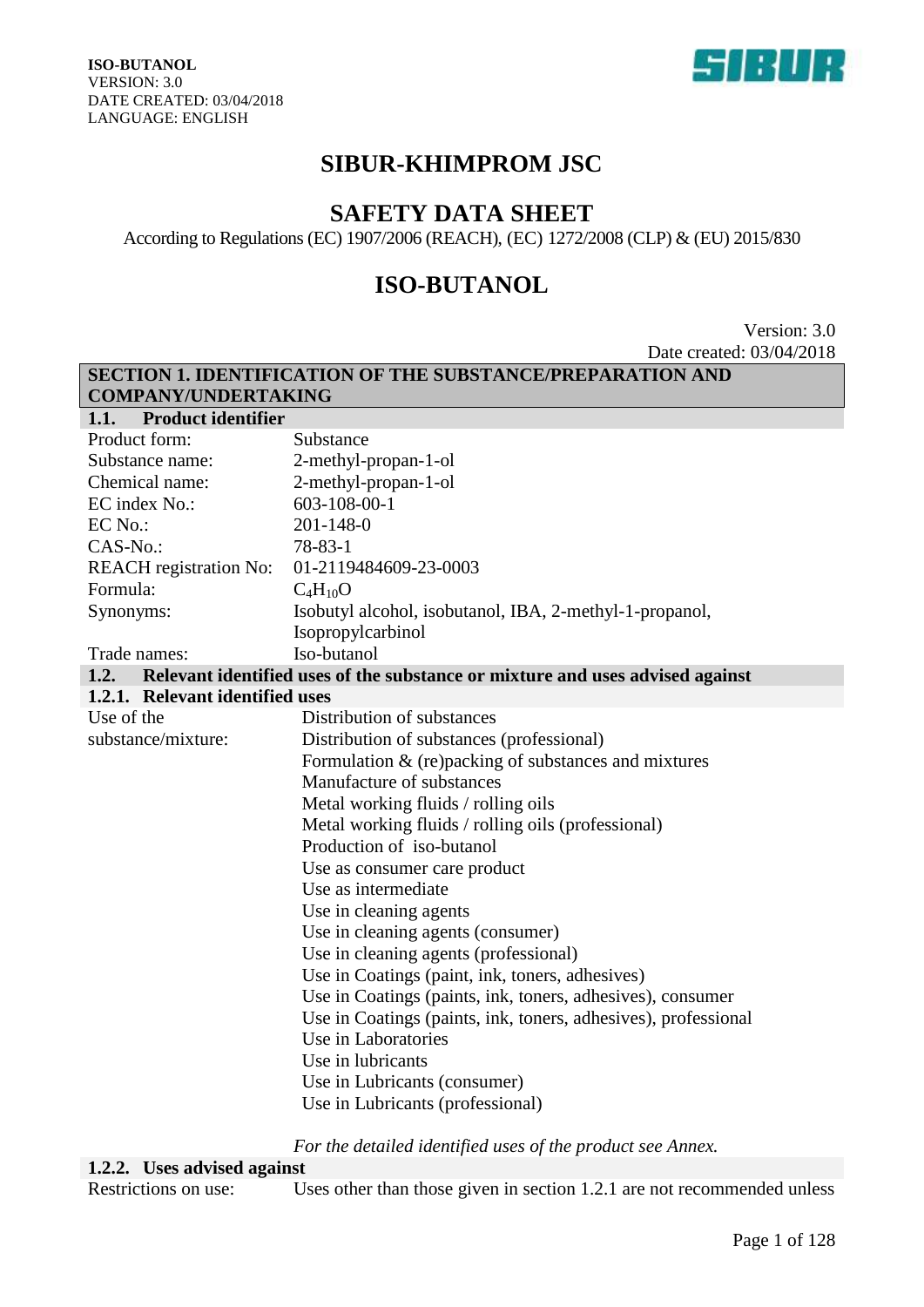

an assessment is completed, prior to commencement of that use, which demonstrates that the use will be controlled

#### **1.3. Details of the supplier of the safety data sheet**

| <b>Only representative</b>                |                                                                     |
|-------------------------------------------|---------------------------------------------------------------------|
| Company name:                             | Gazprom Marketing and Trading France                                |
| Address:                                  | 68 avenue des Champs-Elysées, 75008, Paris, France                  |
| <b>Contact Telephone:</b>                 | $+33$ 1 42 99 73 50                                                 |
| Fax:                                      | +33 1 42 99 73 99                                                   |
| Email Address:                            | didier.lebout@gazprom-mt.com                                        |
| <b>Manufacturer</b>                       |                                                                     |
| Company name:                             | Sibur-Khimprom JSC                                                  |
| Address:                                  | 98, Promishlennaya str., Perm, Perm region,                         |
|                                           | 614055, Russian Federation                                          |
| Contact phone:                            | $+7$ 3422 90-89-01 (Chief Engineer, Moscow time, 7.00 to 15.00)     |
| Fax:                                      | $+7$ 3422 90-86-60                                                  |
| <b>Email Address:</b>                     | mail-shp@sibur.ru                                                   |
| <b>Emergency Telephone:</b>               | $+7$ 3422 90-87-05 (round the clock)                                |
| <b>Importer:</b>                          | List of importers is available with the Only Representative         |
| <b>Emergency telephone number</b><br>1.4. |                                                                     |
| <b>Emergency phone in</b>                 | 112 (Please note that emergency numbers may vary depending upon the |
| the country of delivery                   | country of delivery though 112 remains valid as universal number    |

#### **SECTION 2. HAZARDS IDENTIFICATION**

| 2.1.                | <b>Classification of the substance or mixture</b>               |
|---------------------|-----------------------------------------------------------------|
|                     | Classification according to Regulation (EC) No. 1272/2008 [CLP] |
| H <sub>226</sub>    | Flam. Liquid 3                                                  |
| H315                | Skin Irrit. 2                                                   |
| H318                | Eye Dam. 1                                                      |
| H335                | STOT Single Exp. 3                                              |
| H336                | STOT Single Exp. 3                                              |
|                     | Full text of hazard classes and H-statements : see section 16   |
| 2.2. Label elements |                                                                 |
|                     |                                                                 |

**Labelling according to Regulation (EC) No. 1272/2008 [CLP]** 

| Hazard pictograms |  |
|-------------------|--|
| $CLP)$ :          |  |

|                          | GHS02  | GHS05                                    | GHS07                                                                  |
|--------------------------|--------|------------------------------------------|------------------------------------------------------------------------|
| Signal word (CLP):       | Danger |                                          |                                                                        |
| <b>Hazard</b> statements |        | H226: Flammable liquid and vapour.       |                                                                        |
| $CLP)$ :                 |        | H315: Causes skin irritation.            |                                                                        |
|                          |        | H318: Causes serious eye damage.         |                                                                        |
|                          |        | H335: May cause respiratory irritation.  |                                                                        |
|                          |        | Affected organs: respiratory tract.      |                                                                        |
|                          |        | H336: May cause drowsiness or dizziness. |                                                                        |
|                          |        | Affected organs: central nervous system. |                                                                        |
| Precautionary statements |        |                                          | P210: Keep away from heat, hot surfaces, sparks, open flames and other |
| $CLP)$ :                 |        | ignition sources. No smoking.            |                                                                        |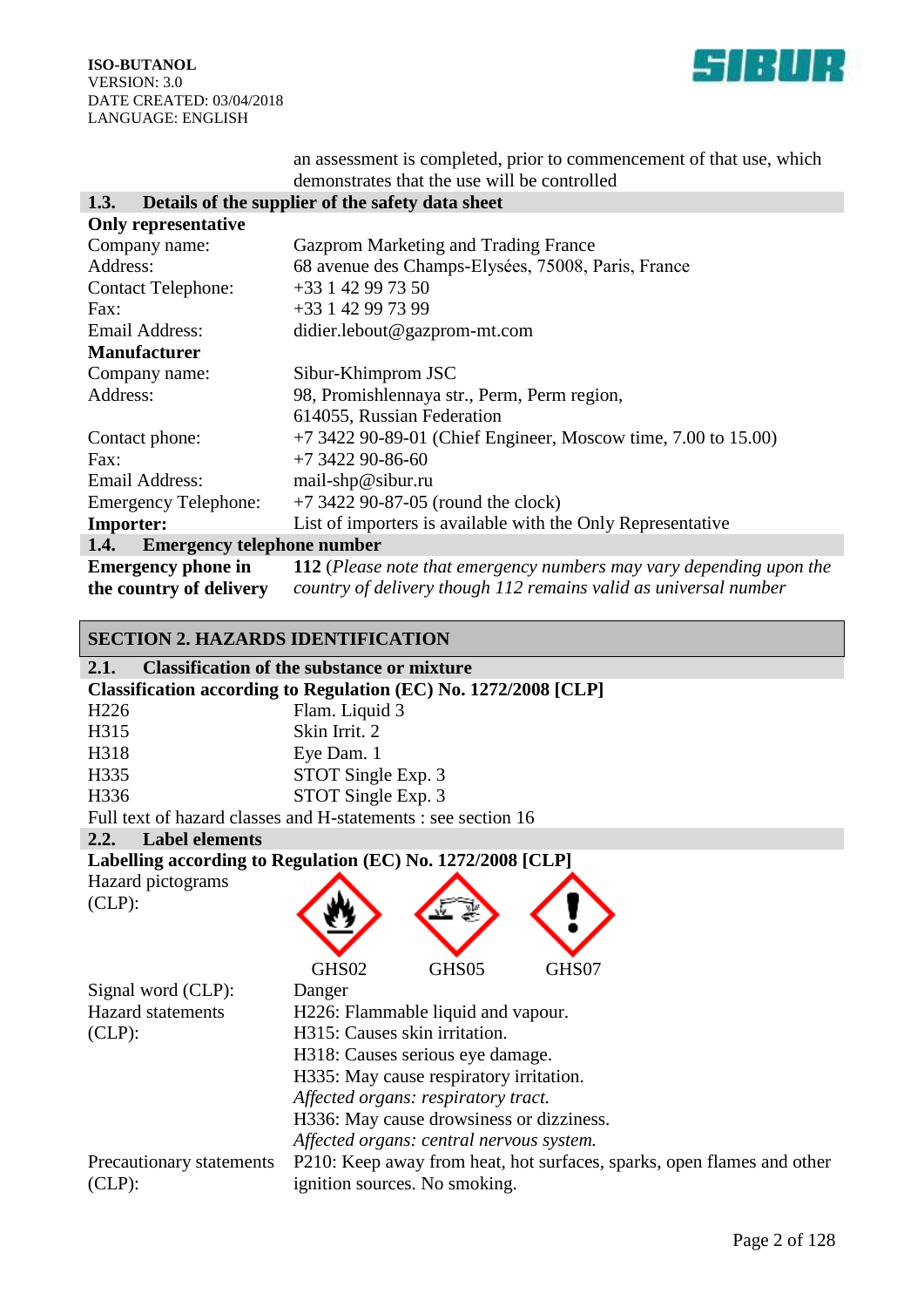

|                                          | P233: Keep container tightly closed.                                                                                                  |
|------------------------------------------|---------------------------------------------------------------------------------------------------------------------------------------|
|                                          | P240: Ground and bond container and receiving equipment.                                                                              |
|                                          | P241: Use explosion-proof electrical/ventilating/lighting equipment.                                                                  |
|                                          | P242: Use non-sparking tools.                                                                                                         |
|                                          | P243: Take precautionary measures against static discharge.                                                                           |
|                                          | P280: Wear protective gloves/protective clothing/eye protection/face<br>protection.                                                   |
|                                          | P303+P361+P353: IF ON SKIN (or hair): Remove/Take off                                                                                 |
|                                          | immediately all contaminated clothing. Rinse skin with water/shower.                                                                  |
|                                          | P370+P378: In case of fire: Use water spray, dry extinguishing media,                                                                 |
|                                          | alcohol-resistant foam, carbon dioxide for extinction.                                                                                |
|                                          | P403+P235: Store in a well-ventilated place. Keep cool.                                                                               |
|                                          | P501: Dispose of contents/container in accordance with                                                                                |
|                                          | local/regional/national /international regulations.                                                                                   |
| EUH-statements:                          | Not applicable.                                                                                                                       |
| <b>Other hazards</b><br>2.3.             |                                                                                                                                       |
| Other hazards not<br>contributing to the | Not available.                                                                                                                        |
| classification:                          |                                                                                                                                       |
| Assessment PBT / vPvB:                   | According to Annex XIII of Regulation (EC) No.1907/2006 (REACH):<br>- not fulfilling PBT (persistent/bioaccumulative/toxic) criteria; |
|                                          | - not fulfilling $vPvR$ (very persistent/very bioaccummulative) criteria                                                              |

| - not fulfilling vPvB (very persistent/very bioaccummulative) criteria. |  |
|-------------------------------------------------------------------------|--|
|-------------------------------------------------------------------------|--|

| <b>SECTION 3. COMPOSITION/INFORMATION ON INGREDIENTS</b> |                             |          |                              |  |
|----------------------------------------------------------|-----------------------------|----------|------------------------------|--|
| <b>Substances</b><br>3.1.                                |                             |          |                              |  |
| <b>Name</b>                                              | <b>Product identifier</b>   | $\%$     | <b>Classification</b> [CLP]  |  |
| 2-methyl-propan-1-ol                                     | $(CAS-No.)$ 78-83-1         | $98.5 -$ | H226, H315, H318, H335,      |  |
|                                                          | (EC No.) 201-148-0          | 99.8     | H336                         |  |
|                                                          | (EC index No.) 603-108-00-1 |          |                              |  |
|                                                          | (REACH-no) 01-              |          |                              |  |
|                                                          | 2119484609-23-0003          |          |                              |  |
| Butan-1-ol                                               | $(CAS-No.)$ 71-36-3         | < 0.1    | H226, H302, H315, H318,      |  |
|                                                          | (EC No.) 200-751-6          |          | H335, H336                   |  |
|                                                          | (EC index No.) 603-004-00-6 |          |                              |  |
| Dibutyl ether                                            | (CAS-No.) 142-96-1          | < 0.22   | H226, H315, H319, H335, H412 |  |
|                                                          | (EC No.) 205-575-3          |          |                              |  |
|                                                          | (EC index No.) 603-054-00-9 |          |                              |  |

The product does not contain impurities or additives that could affect product's labelling and classification according to Regulation (EC) No 67/548/ЕЕС and Regulation (EC) No 1272/2008 (CLP).

#### **3.2. Mixtures**

Not applicable.

### **SECTION 4. FIRST-AID MEASURES**

### **4.1. Description of first aid measures**

#### **First-aid measures general**

First aid personnel should pay attention to their own safety. If the patient is likely to become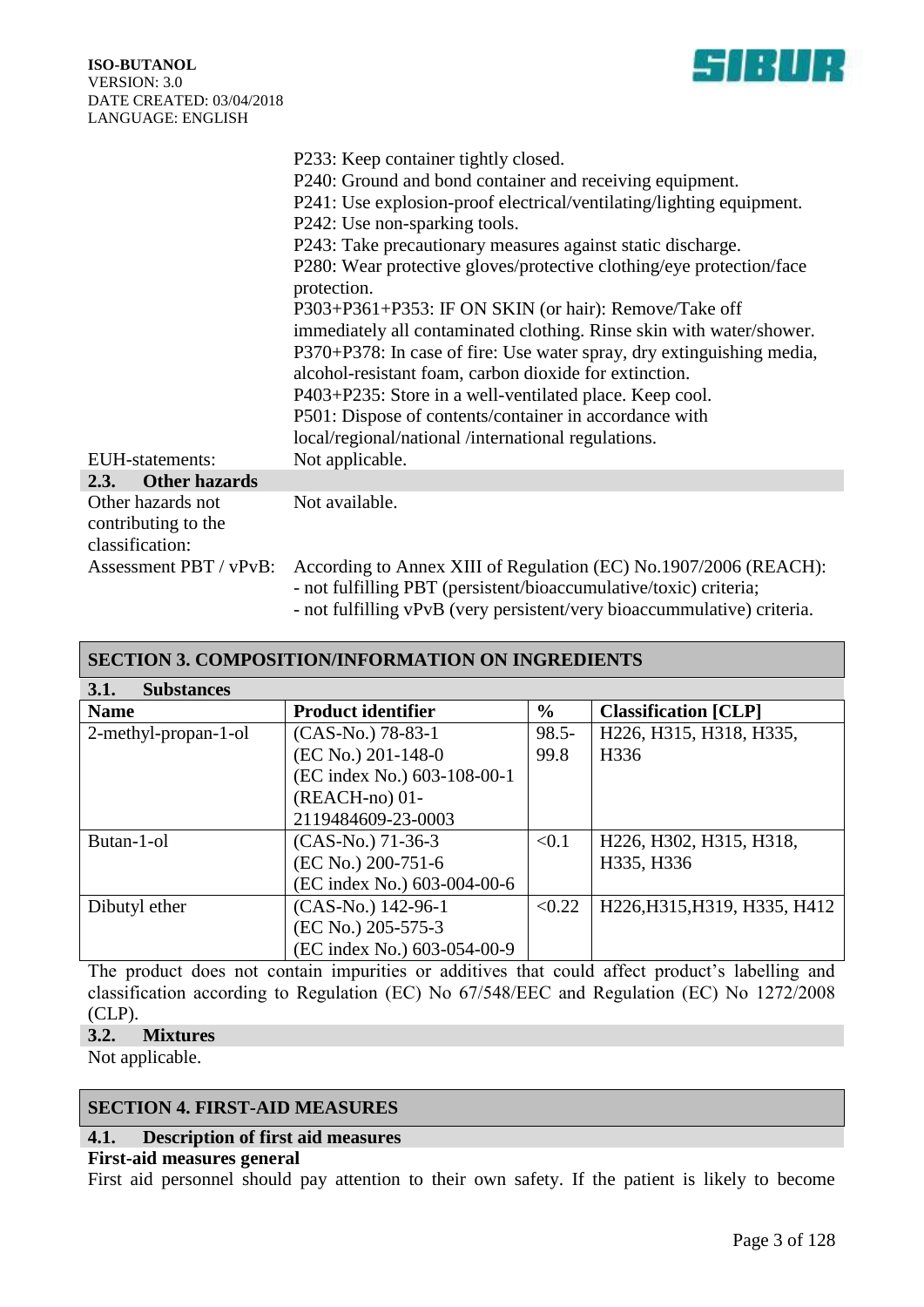

unconscious, place and transport in stable sideways position (recovery position). Immediately remove contaminated clothing.

#### **First-aid measures after inhalation**

Move any exposed person to fresh air at once. Keep warm and at rest. If there is respiratory distress give oxygen. If respiration stops or shows signs of failing, apply artificial respiration.

Get medical attention immediately.

#### **First-aid measures after skin contact**

Remove contaminated clothing and wash skin with plenty of running water, under a shower if affected area is large enough to warrant this. Get medical attention if irritation develops or persists.

#### **First-aid measures after eye contact**

Rinse immediately eye with plenty of low pressure water for at least 15 minutes.

Remove any contact lenses. Get medical attention immediately.

#### **First-aid measures after ingestion**

Potential for aspiration if swallowed. Get medical aid immediately. Wash out mouth with water and give plenty of water to drink, provided person is conscious. Do not induce vomiting unless directed to do so by medical personnel. Never give anything by mouth to an unconscious person. If vomiting occurs naturally, have victim lean forward.

#### **4.2. Most important symptoms and effects, both acute and delayed**

| Symptoms/effects after                                                                       |                    | Dyspnoea, discoordination, irritation of respiratory tract, nausea, |  |  |  |
|----------------------------------------------------------------------------------------------|--------------------|---------------------------------------------------------------------|--|--|--|
| inhalation:                                                                                  | vomiting, weakness |                                                                     |  |  |  |
| Symptoms/effects after                                                                       | Dryness, redness   |                                                                     |  |  |  |
| skin contact:                                                                                |                    |                                                                     |  |  |  |
| Symptoms/effects after                                                                       | Pain, lacrimation  |                                                                     |  |  |  |
| eye contact:                                                                                 |                    |                                                                     |  |  |  |
| Symptoms/effects after                                                                       |                    | Dyspnoea, discoordination, irritation of respiratory tract, nausea, |  |  |  |
| ingestion:                                                                                   | vomiting, weakness |                                                                     |  |  |  |
| $A \, 2$ . In Brother of case in a British and Brother in the column of the change is a dull |                    |                                                                     |  |  |  |

#### **4.3. Indication of any immediate medical attention and special treatment needed Advice to physician**

Treat according to symptoms (decontamination, vital functions), no known specific antidote.

#### **SECTION 5. FIRE-FIGHTING MEASURES**

| 5.1.<br><b>Extinguishing media</b>                      |                                                                                                                                                                                                                                                                        |
|---------------------------------------------------------|------------------------------------------------------------------------------------------------------------------------------------------------------------------------------------------------------------------------------------------------------------------------|
| Suitable extinguishing<br>media                         | Water spray, dry powder, alcohol-resistant foam, carbon dioxide                                                                                                                                                                                                        |
| Unsuitable extinguishing<br>media                       | Do NOT use straight streams of water. Material is lighter than water and<br>a fire may be spread by the use of water.                                                                                                                                                  |
| 5.2.                                                    | Special hazards arising from the substance or mixture                                                                                                                                                                                                                  |
| Fire hazard:                                            | Flammable in the presence of a source of ignition when the temperature<br>is above the flash point. Keep away from heat/sparks/open flame/hot<br>surface. No smoking.                                                                                                  |
| Explosion hazard:                                       | Vapours may form explosive mixture with air. Prevent buildup of<br>vapours or gases to explosive concentrations. Vapours may travel<br>considerable distance to a source of ignition and flash back. Water may<br>cause splattering. Container may rupture on heating. |
| Hazardous<br>decomposition products<br>in case of fire: | May evolve oxides of carbon (COx) under fire conditions. Combustion<br>generates irritating and highly toxic fumes.                                                                                                                                                    |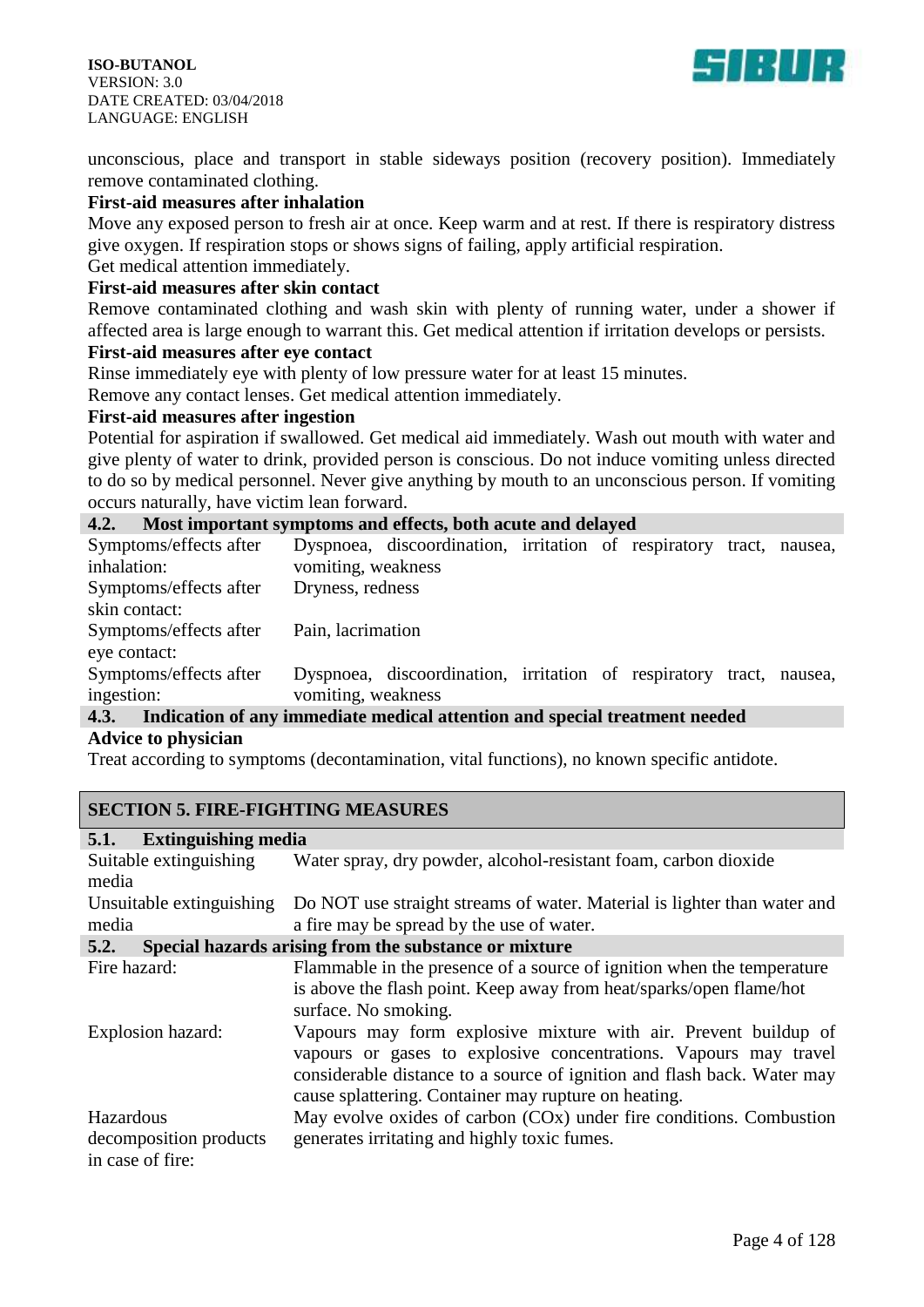

#### **5.3. Advice for firefighters**

| Firefighting instructions: | Evacuate unnecessary personnel to safe areas. Use water spray to keep      |  |  |
|----------------------------|----------------------------------------------------------------------------|--|--|
|                            | fire-exposed containers cool. Water may be ineffective in fighting the     |  |  |
|                            | fire. Fight fire from a protected location. Move containers from fire area |  |  |
|                            | if you can do so without risk.                                             |  |  |
| Protection during          | Wear self-contained breathing apparatus and chemical-protective            |  |  |
| fire fighting:             | clothing.                                                                  |  |  |
| Further information:       | Collect contaminated extinguishing water separately, do not allow to       |  |  |
|                            | reach sewage or effluent systems. Foam should be applied in large          |  |  |
|                            | quantities as it is broken down to some extent by the product.             |  |  |

#### **SECTION 6. ACCIDENTAL RELEASE MEASURE**

#### **6.1. Personal precautions, protective equipment and emergency procedures**

#### **6.1.1. For non-emergency personnel**

Emergency procedures Immediately evacuate all personnel from danger area.

#### **6.1.2. For emergency responders**

Emergency procedures May form explosive mixtures with air. Immediately evacuate all personnel from danger area. Ventilate closed spaces before entering them. ELIMINATE all ignition sources (no smoking, flares, sparks or flames in immediate area). Do not touch damaged containers or spilled material unless wearing appropriate protective clothing. Keep upwind. Keep unauthorized personnel away. Stop the flow of material, if this is without risk. Prevent entry into waterways, sewer, basements or confined areas. In the event of a spill or accidental release, notify relevant authorities in accordance with all applicable regulations.

#### **6.2. Environmental precautions**

Do not contaminate water sources or sewer. Prevent further leakage or spillage if safe to do so.

#### **6.3. Methods and material for containment and cleaning up**

For large amounts: Pump off product. Dike far ahead of larger spill for later recovery and disposal. For residues: Pick up with suitable absorbent material (e.g. sand, sawdust, general-purpose binder, kieselguhr). Dispose of absorbed material in accordance with regulations.

#### **6.4. Reference to other sections**

SECTION 8: Exposure controls/personal protection. SECTION 13: Disposal considerations.

#### **SECTION 7. HANDLING AND STORAGE**

#### **7.1. Precautions for safe handling**

| Precautions for safe | Use only in a well-ventilated area. Ground and bond containers when         |
|----------------------|-----------------------------------------------------------------------------|
| handling             | transferring material. Avoid contact with eyes, skin, and clothing.         |
|                      | Empty containers retain product residue, (liquid and/or vapour), and can    |
|                      | be dangerous. Keep container tightly closed. Keep away from heat,           |
|                      | sparks and flame. Take precautionary measures against static                |
|                      | discharges. Avoid ingestion and inhalation. Do not pressurize, cut, weld,   |
|                      | braze, solder, drill, grind, or expose empty containers to heat, sparks or  |
|                      | open flames.                                                                |
| Hygiene measures     | Wash thoroughly after handling. Wash your hands at the end of each          |
|                      | work shift, before and after eating, drinking, smoking or using the toilet. |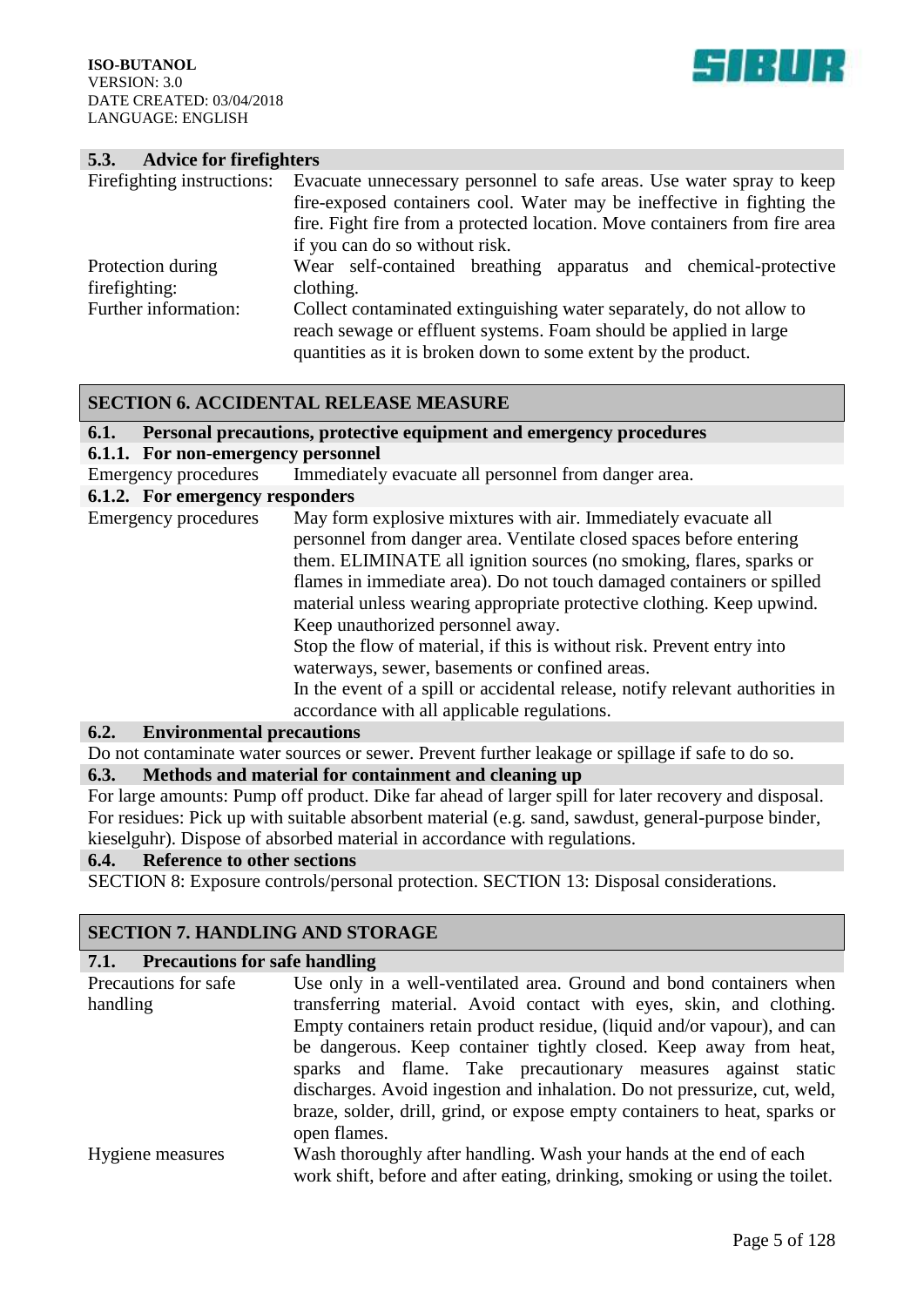

#### **7.2. Conditions for safe storage, including any incompatibilities**

| Conditions for safe            | Keep away from heat, sparks, and flame. Keep away from sources of          |
|--------------------------------|----------------------------------------------------------------------------|
| storage                        | ignition. Store in a tightly closed container. Store in a cool, dry, well- |
|                                | ventilated area away from incompatible substances.                         |
| Incompatible materials         | Strong oxidizing agents.                                                   |
| Storage area                   | Ensure thorough ventilation of stores and work areas.                      |
| 7.3.<br>Specific end use $(s)$ |                                                                            |

Not applicable.

#### **SECTION 8. EXPOSURE CONTROLS/PERSONAL PROTECTION**

#### **8.1. Control parameters**

#### **8.1.1. Occupational Exposure Limits**

*2-methyl-propan-1-ol (CAS 78-83-1)*

| Z-meinyi-propan-1-01 (CAS /0-03-1)                            |                 |             |             |             |                    |
|---------------------------------------------------------------|-----------------|-------------|-------------|-------------|--------------------|
|                                                               | <b>LTEL TWA</b> | <b>LTEL</b> | <b>STEL</b> | <b>STEL</b> | <b>Note</b>        |
|                                                               | ppm             | <b>TWA</b>  | ppm         | $mg/m^3$    |                    |
|                                                               |                 | $mg/m^3$    |             |             |                    |
| Austria                                                       | 50              | 150         | 200         | 600         |                    |
| Belgium                                                       | 50              | 154         |             |             |                    |
| Denmark                                                       | 50              | 150         | 50          | 150         |                    |
| France                                                        | 50              | 150         |             |             |                    |
| Germany (AGS)                                                 | 100             | 310         | 100(1)      | 310(1)      | 15 minutes average |
|                                                               |                 |             |             |             | value              |
| Germany (DFG)                                                 | 100             | 310         | 100         | 310         |                    |
| Ireland                                                       | 50              | 150         | 75(1)       | 225(1)      | 15 minutes average |
|                                                               |                 |             |             |             | value              |
| Latvia                                                        |                 | 10          |             |             |                    |
| Poland                                                        |                 | 100         |             | 200         |                    |
| Spain                                                         | 50              | 154         |             |             |                    |
| Sweden                                                        | 50              | 150         | 75(1)       | 250(1)      | 15 minutes average |
|                                                               |                 |             |             |             | value              |
| Switzerland                                                   | 50              | 150         | 50          | 150         |                    |
| <b>United Kingdom</b>                                         | 50              | 154         | 75          | 231         |                    |
| 8.1.2. DNEL/PNEC values                                       |                 |             |             |             |                    |
| 2-methyl-propan-1-ol (CAS 78-83-1)                            |                 |             |             |             |                    |
| <b>DMEI /DMEI</b> $(\mathbf{W}_{\alpha} \mathbf{w}_{\alpha})$ |                 |             |             |             |                    |

| <b>DNEL/DMEL (Workers)</b>            |                                      |
|---------------------------------------|--------------------------------------|
| Acute - systemic effects, dermal      | No hazard identified                 |
| Acute - systemic effects, inhalation  | Low hazard (no threshold derived)    |
| Acute - local effects, dermal         | Medium hazard (no threshold derived) |
| Acute - local effects, inhalation     | Low hazard (no threshold derived)    |
| Long-term - systemic effects, dermal  | No hazard identified                 |
| Long-term - systemic effects,         | Low hazard (no threshold derived)    |
| inhalation                            |                                      |
| Long-term - local effects, dermal     | Medium hazard (no threshold derived) |
| Long-term - local effects, inhalation | $310 \text{ mg/m}^3$                 |
| Eyes, local effects                   | Medium hazard (no threshold derived) |
| <b>DNEL/DMEL</b> (General population) |                                      |
| Acute - systemic effects, dermal      | No hazard identified                 |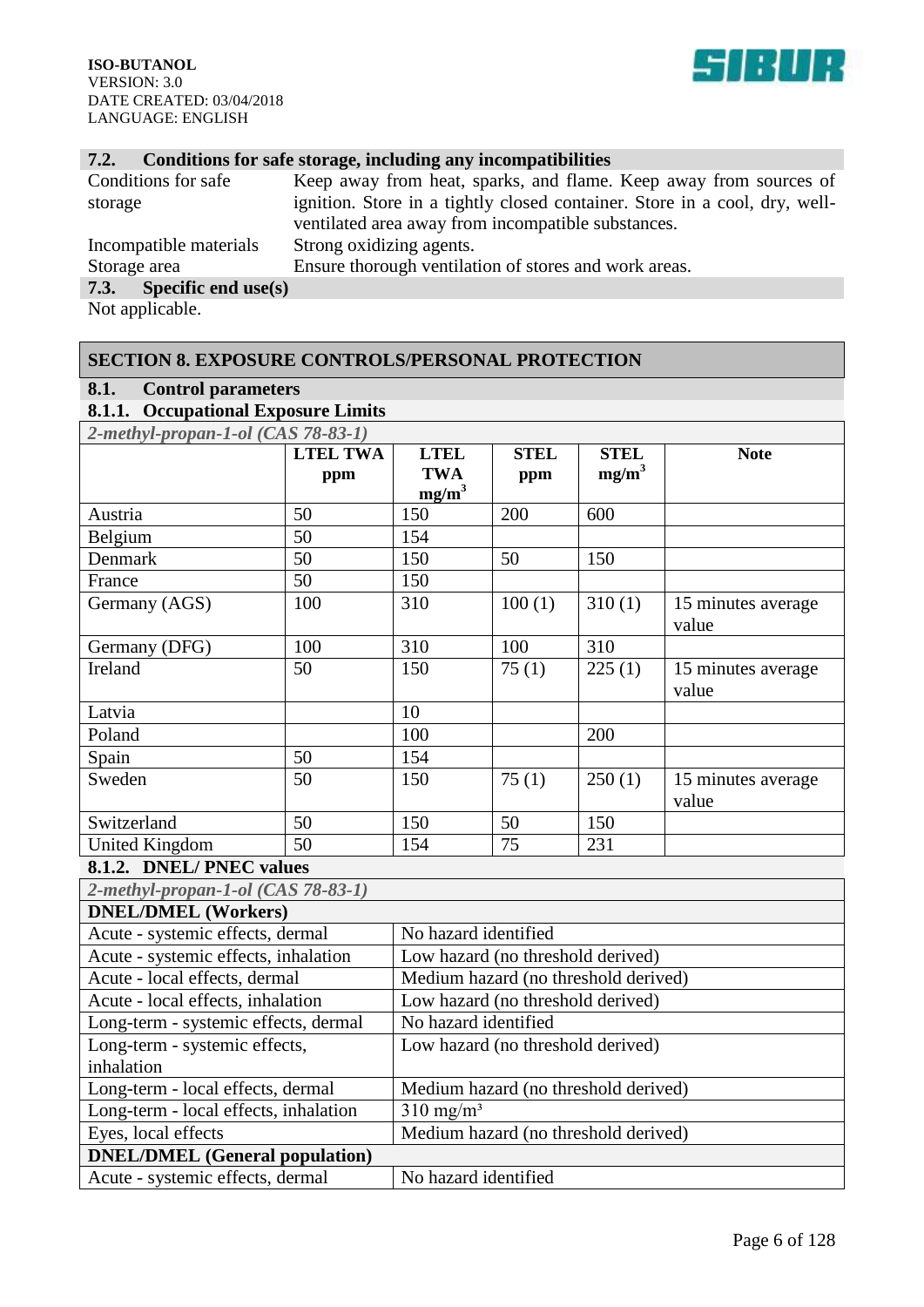

| Low hazard (no threshold derived)                     |
|-------------------------------------------------------|
| No hazard identified                                  |
| Medium hazard (no threshold derived)                  |
| Low hazard (no threshold derived)                     |
| No hazard identified                                  |
| Low hazard (no threshold derived)                     |
|                                                       |
| No hazard identified                                  |
| Medium hazard (no threshold derived)                  |
| 55 mg/m <sup>3</sup>                                  |
| Medium hazard (no threshold derived)                  |
|                                                       |
| $0.4$ mg/L                                            |
| $0.04$ mg/L                                           |
| $11 \text{ mg/L}$                                     |
|                                                       |
| 1.56 mg/kg sediment dw                                |
| 0.156 mg/kg sediment dw                               |
|                                                       |
| $0.0765$ mg/kg soil dw                                |
|                                                       |
| As the substance is not considered bioaccumulative,   |
| secondary poisoning is not a relevant exposure route. |
|                                                       |
| $10 \text{ mg/L}$                                     |
|                                                       |

#### **8.2. Exposure controls**

#### **Appropriate engineering controls:**

Use explosion-proof ventilation equipment. Provide easy access to water supply and eye wash facilities. Good general ventilation (typically 10 air changes per hour) should be used. Ventilation rates should be matched to conditions. If applicable, use process enclosures, local exhaust ventilation, or other engineering controls to maintain airborne levels below recommended exposure limits. If exposure limits have not been established, maintain airborne levels to an acceptable level.

#### **Hand protection:**

Suitable chemical resistant safety gloves (EN 374) also with prolonged, direct contact (Recommended: Protective index 6, corresponding > 480 minutes of permeation time according to EN 374): E.g. nitrile rubber (0.4 mm), chloroprene rubber (0.5 mm), butyl rubber (0.7 mm) etc. Supplementary note: The specifications are based on tests, literature data and information of glove manufacturers or are derived from similar substances by analogy. Due to many conditions (e.g. temperature) it must be considered, that the practical usage of a chemical-protective glove in practice may be much shorter than the permeation time determined through testing.

#### **Eye protection:**

Tightly fitting safety goggles (splash goggles) (e.g. EN 166)

#### **Skin and body protection:**

Body protection must be chosen depending on activity and possible exposure, e.g. apron, protecting boots, chemical-protection suit (according to EN 14605 in case of splashes or EN ISO 13982 in case of dust).

#### **Respiratory protection:**

A respiratory protection program compliant with all applicable regulations must be followed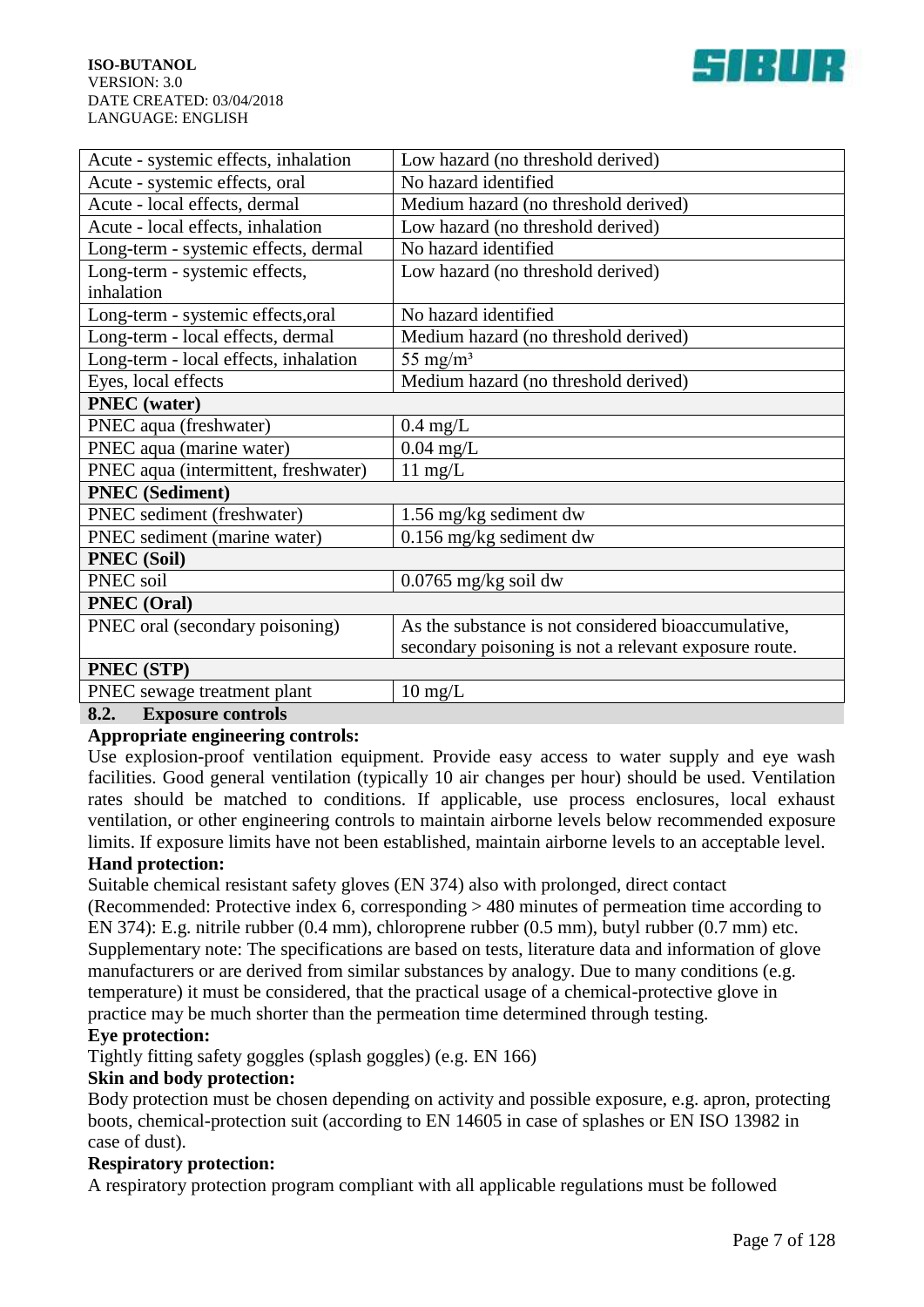

whenever workplace conditions require the use of a respirator. Under normal use conditions, respirator is not usually required.

Use appropriate respiratory protection if exposure to dust particles, mist or vapours is likely. Use self-contained breathing apparatus for entry into confined space, for other poorly ventilated areas, for large spill clean-up sites, or if exposure limits are exceeded, or if irritation or other symptoms are experienced.

#### **Environmental exposure controls:**

Do not contaminate water sources or sewer.

#### **Other information:**

Hygiene measures: Observe good industrial hygiene practices. Do not get in eyes. Avoid contact with skin. Wash contaminated clothing before reuse. When using do not smoke. Wash hands before breaks and immediately after handling the product.

*For more information please see the relevant exposure scenario in Annex of this SDS.*

| <b>SECTION 9. PHYSICAL AND CHEMICAL PROPERTIES</b> |                                                                        |  |
|----------------------------------------------------|------------------------------------------------------------------------|--|
| 9.1.                                               | Information on basic physical and chemical properties                  |  |
| Physical state at 20 °C                            | liquid                                                                 |  |
| and 101.3 kPa                                      |                                                                        |  |
| Melting / freezing point                           | $<$ -90 $^{\circ}$ C                                                   |  |
| Boiling point                                      | 108 °C at 1013 hPa                                                     |  |
| <b>Relative density</b>                            | $0.8017$ g/cm <sup>3</sup> at 20° C                                    |  |
| Vapour pressure                                    | $<$ 16 hPa at 20 $^{\circ}$ C                                          |  |
| Surface tension                                    | $\overline{69.7}$ mN/m at 20 $^{\circ}$ C (1 g/L)                      |  |
| Water solubility                                   | 70 g/L at $20^{\circ}$ C                                               |  |
| Partition coefficient n-                           | Log Kow (Pow): 1 at $25^{\circ}$ C                                     |  |
| octanol/water (log value)                          |                                                                        |  |
| Flash point                                        | $31^{\circ}$ C at 1013 hPa (ISO 2719 closed cup)                       |  |
| Flammability                                       | Flammable upon ignition.                                               |  |
|                                                    | The substance has no pyrophoric properties and does not liberate       |  |
|                                                    | flammable gases on contact with water.                                 |  |
| <b>Explosive properties</b>                        | Non explosive                                                          |  |
|                                                    | There are no chemical groups associated with explosive properties      |  |
|                                                    | present in the molecule.                                               |  |
| Self-ignition temperature                          | 400° C at 1007 hPa (EU A15)                                            |  |
| Oxidising properties                               | No oxidizing properties.                                               |  |
|                                                    | The substance is incapable of reacting exothermically with combustible |  |
|                                                    | materials on the basis of the chemical structure.                      |  |
| Viscosity                                          | 3.1028 mPa s at 20°C                                                   |  |
|                                                    | (dynamic)                                                              |  |
| Granulometry                                       | Not applicable                                                         |  |
|                                                    | Substance is marketed or used in a non solid or granular form.         |  |
| Stability<br>in<br>organic                         | not applicable                                                         |  |
| solvents and identity of                           | The stability of the substance is not considered as critical.          |  |
| degradation<br>relevant                            |                                                                        |  |
| products                                           |                                                                        |  |
| Dissociation constant                              | not applicable                                                         |  |
|                                                    | The substance does not contain any ionic structure.                    |  |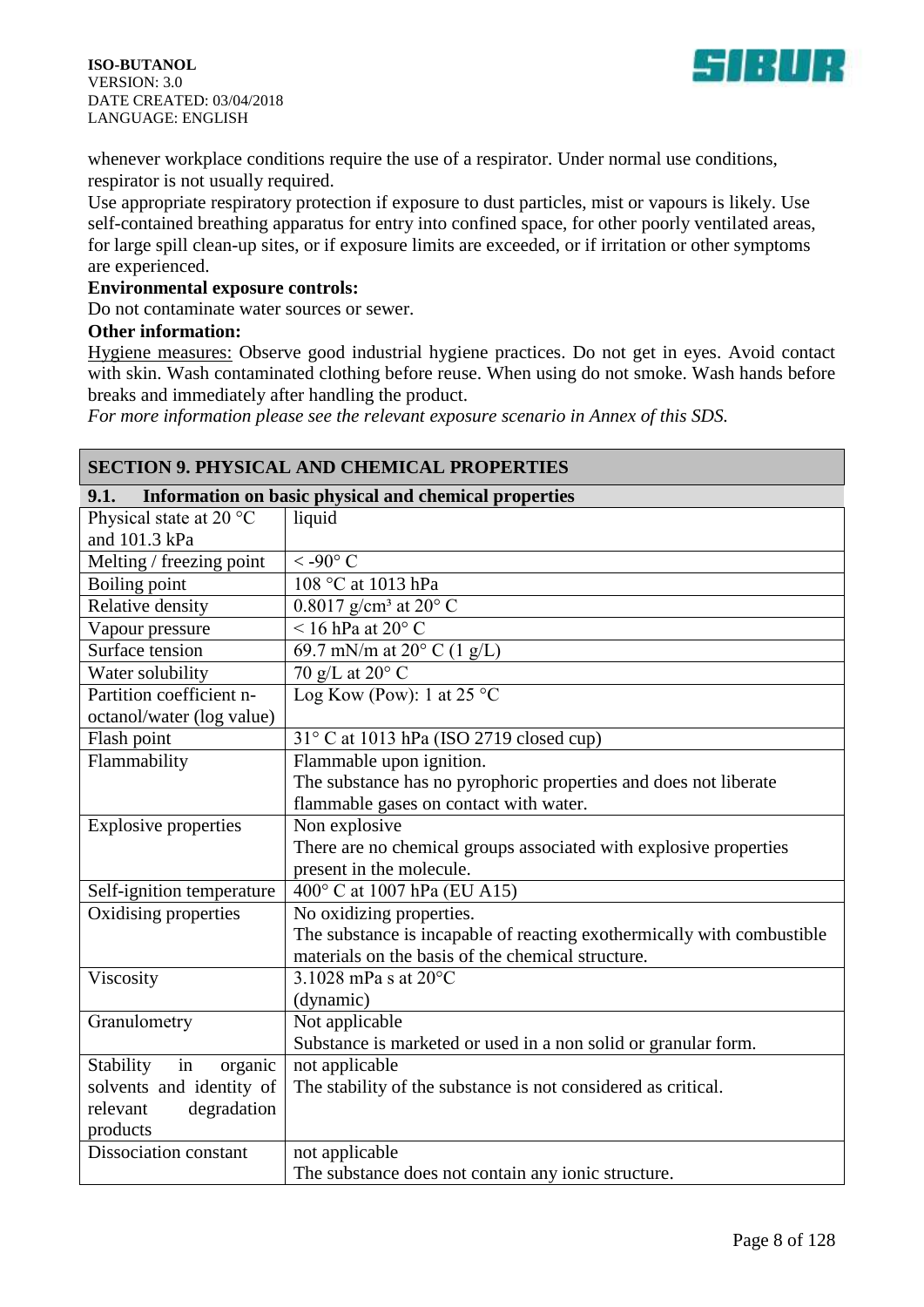

#### **9.2. Other information**

Not available.

#### **SECTION 10. STABILITY AND REACTIVITY**

#### **10.1. Reactivity**

Corrosion to metals: No corrosive effect on metal.

Formation of flammable gases: Forms no flammable gases in the presence of water.

#### **10.2. Chemical stability**

The product is stable if stored and handled as prescribed/indicated.

#### **10.3. Possibility of hazardous reactions**

Reacts with strong oxidizing agents.

#### **10.4. Conditions to avoid**

Heat, sparks, flames.

#### **10.5. Incompatible materials**

Strong oxidizing agents.

#### **10.6. Hazardous decomposition products**

No hazardous decomposition products if stored and handled as prescribed/indicated. Thermal decomposition or combustion may generate smoke, carbon monoxide, carbon dioxide, and other products of incomplete combustion.

#### **SECTION 11. TOXICOLOGICAL INFORMATION**

### **11.1. Information on toxicological effects**

| <b>Acute toxicity</b>              | The available data for isobutanol indicate a relative low potential for   |
|------------------------------------|---------------------------------------------------------------------------|
|                                    | acute toxicity. The substance has not to be classified for acute toxicity |
|                                    | according to 1272/2008/EC (CLP) requirements.                             |
| 2-methyl-propan-1-ol (CAS 78-83-1) |                                                                           |
| LD50, oral, rats, males            | $>2830$ mg/kg bw (EPA OTS 798.1175, OECD 401)                             |
| LD50, oral, rats, females          | 3350 mg/kg bw (EPA OTS 798.1175, OECD 401)                                |
| LD50, oral, mouse                  | $3500$ mg/kg bw                                                           |
| LD50, oral, rabbit                 | ca. 3000 mg/kg bw                                                         |
| $LCO(6 h)$ , inhalation,           | $>= 18.2$ mg/L (neurotoxicity guideline)                                  |
| rats                               |                                                                           |
| $LC50(4 h)$ , inhalation,          | $24.6$ mg/L                                                               |
| rats                               |                                                                           |
| LC50 $(4 h)$ , inhalation,         | 19.6 mg/L (irritation of the respiratory tract)                           |
| rats                               |                                                                           |
| LC50 $(4 h)$ , inhalation,         | $15.5$ mg/L                                                               |
| mouse                              |                                                                           |
| LC50 $(4 h)$ , inhalation,         | $26.3$ mg/L                                                               |
| rabbit                             |                                                                           |
| LC50 $(4 h)$ , inhalation,         | $19.9 \text{ mg/L}$                                                       |
| guinea pig                         |                                                                           |
| LD50, dermal, rabbit,              | $>$ 2000 mg/kg bw (OECD 402)                                              |
| males                              |                                                                           |
| LD50, dermal, rabbit,              | 2460 mg/kg bw (OECD 402)                                                  |
| females                            |                                                                           |
|                                    |                                                                           |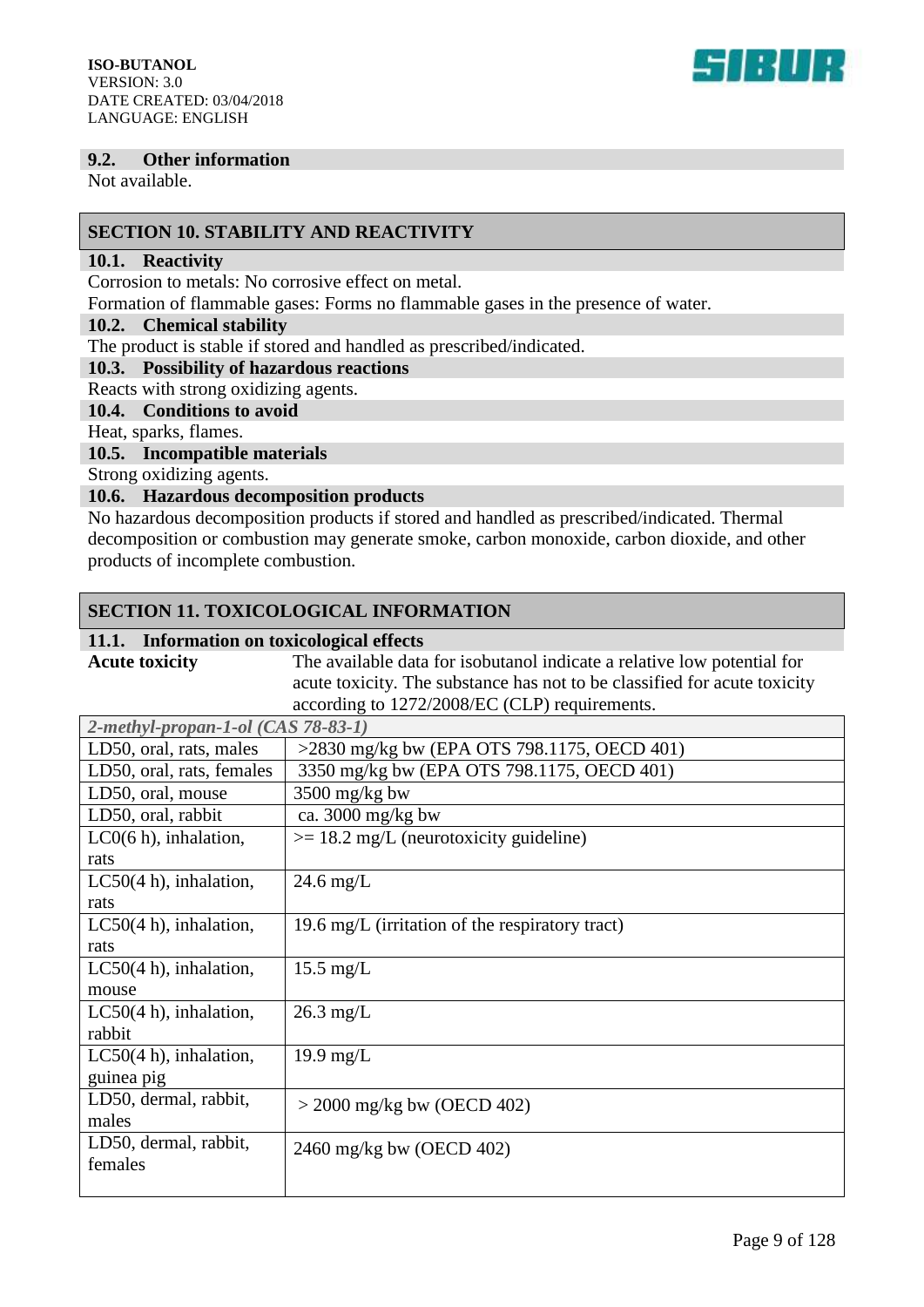

| LD50, dermal, rabbit,<br>males                   | $3392$ mg/kg bw                                                                                                                                                                                                                                                                                                                                             |
|--------------------------------------------------|-------------------------------------------------------------------------------------------------------------------------------------------------------------------------------------------------------------------------------------------------------------------------------------------------------------------------------------------------------------|
|                                                  |                                                                                                                                                                                                                                                                                                                                                             |
| <b>Skin</b><br>corrosion/irritation              | Adverse effect observed (moderately irritating). In summary, results of<br>the available studies led to the classification as a skin irritant Cat. 2<br>according to 1272/2008/EC (CLP) requirements.<br>Classification as corrosive to the skin does not seem warranted.                                                                                   |
| <b>Additional information</b>                    | Erythema score: 1.2 of max. 2 (mean) (Time point: 24, 48 and 72 hours)<br>(not fully reversible within: 14 days) (Maximum score observed. One<br>animal had a score of 1 on day 14.) (EPA OTS 798.4470, OECD<br>Guideline 404)                                                                                                                              |
| <b>Serious eye</b>                               | Adverse effect observed (corrosive). Due to the irreversible irritation                                                                                                                                                                                                                                                                                     |
| damage/irritation                                | effects on rabbit eyes, isobutanol has to be classified as posing the risk<br>of serious eye damage Cat. 1 according to 1272/2008/EC (CLP) criteria.                                                                                                                                                                                                        |
| Additional information                           | Cornea score: 1 of max. 1 (mean) (Time point: 24, 48 and 72 hours)<br>(EPA OTS 798.4500, OECD Guideline 405)                                                                                                                                                                                                                                                |
| <b>Irritation of</b><br>respiratory tract        | Due to the effects observed in an acute inhalation study in rats and with<br>n-butanol in humans, isobutanol has to be classified as irritant to the<br>respiratory tract (STOT SE Cat. 3) according to 1272/2008/EC (CLP)<br>requirements.                                                                                                                 |
| <b>Respiratory or skin</b><br>sensitisation      | Not sensitizing.                                                                                                                                                                                                                                                                                                                                            |
| <b>Additional information</b>                    | Due to the negative results of a QSAR calculation for isobutanol and of<br>the analogous substance propan-1-ol in a guinea pig maximisation test,<br>isobutanol has not to be classified as skin sensitiser according to<br>1272/2008/EC (CLP) requirements.                                                                                                |
| <b>Germ cell mutagenicity</b>                    | The test substance was not genotoxic in in vitro experiments using<br>human, rodent, and bacterial cells or in vivo experiments in mice. For<br>isobutanol, there is therefore no need for classification for mutagenic<br>effects according to 1272/2008/EC (CLP) requirements.                                                                            |
| <b>Additional information</b>                    | Gene mutation in bacteria:<br>S. typhimurium TA 1535, TA 1537, TA 97, TA 98 and TA 100, with<br>and without metabolic activation (Ames test): negative (standardized<br>test protocol).<br>Gene mutation in mammalian cells:                                                                                                                                |
|                                                  | CHL V79 cells (HPRT test), with and without metabolic activation:<br>negative.                                                                                                                                                                                                                                                                              |
|                                                  | Cytogenicity in mammalian cells:<br>CHL V79 cells (in vitro micronucleus test), without metabolic<br>activation: negative.                                                                                                                                                                                                                                  |
|                                                  | Cytogenicity in vivo:<br>NMRI mouse (micronucleus test), up to 2000 mg/kg: negative                                                                                                                                                                                                                                                                         |
| Carcinogenicity<br><b>Additional information</b> | Not classified according to 1272/2008/EC (CLP) requirements.<br>Due to the lack of mutagenicity, a cancerogenic potential of isobutanol<br>based mutagenic effects can widely be ruled out. Additionally, no<br>structural fragments were found in a structure-activity-relationship<br>model (CASE) indicating a carcinogenic potential. Thus, there is at |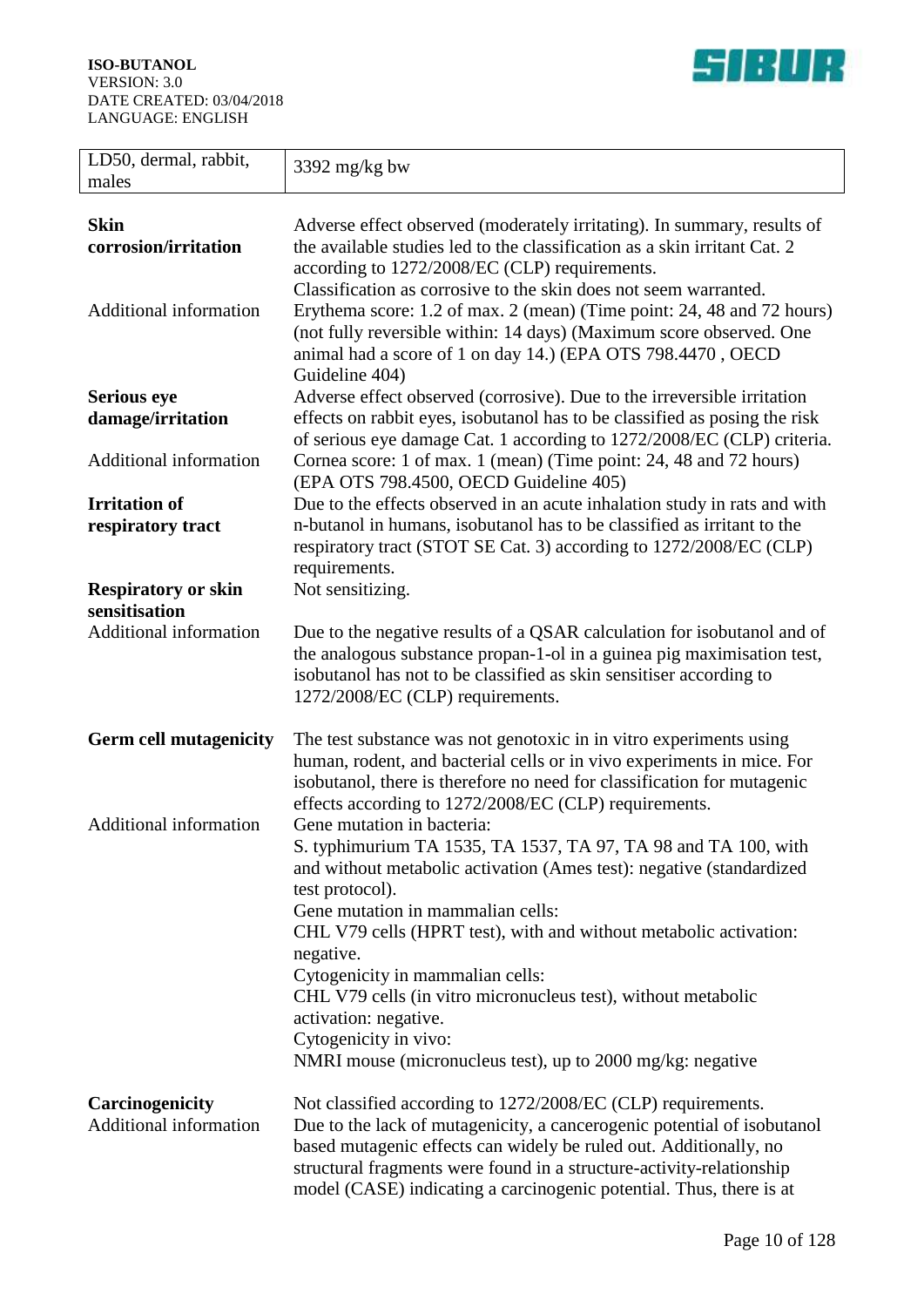

neurotoxicity

present no evidence for a carcinogenic potential of isobutanol. Therefore a carcinogenicity study is not justified.

| <b>Toxicity for</b>                   | Due to the lack of toxicity on fertility and development in definite      |
|---------------------------------------|---------------------------------------------------------------------------|
| reproduction                          | studies with isobutanol, there is no need for classification according to |
|                                       | reproductive toxicity according to 1272/2008/EC (CLP) requirements.       |
| 2-methyl-propan-1-ol (CAS 78-83-1)    |                                                                           |
| NOAEL P/F1/F2 (effects                | $\epsilon$ = ca. 7.5 mg/L (=2500 ppm) (EPA guideline OPPTS 870.3800)      |
| on fertility), inhalation,            |                                                                           |
| rat, 2-gen                            |                                                                           |
| NOAEL (developmental                  | $\ge$ 10 mg/L (NOAEL, maternal, teratogenicity and fetotoxicity) (OECD)   |
| toxicity), inhalation, rat,           | 414)                                                                      |
| gestation day 6-15                    |                                                                           |
| NOAEL (developmental                  | $= 2.5$ mg/L (maternal) (due to slight impairment of body weight gain)    |
| toxicity), inhalation,                | $= 10$ mg/L (teratogenicity and fetotoxicity) (OECD 414)                  |
| rabbit, gestation day 7-              |                                                                           |
| 19                                    |                                                                           |
| <b>STOT-single exposure</b>           | Due to the effects observed in an acute inhalation study in rats and with |
|                                       | n-butanol in humans, isobutanol has to be classified as irritant to the   |
|                                       | respiratory tract (STOT SE Cat. 3) according to 1272/2008/EC (CLP)        |
|                                       | requirements.                                                             |
| <b>Repeated dose toxicity</b>         | No adverse systemic effects were observed in any of the available         |
|                                       | studies. Consequently, there is no need for classification of effects     |
|                                       | according to 1272/2008/EC (CLP) requirements due to repeated              |
|                                       | exposure to the test substance.                                           |
| 2-methyl-propan-1-ol (CAS 78-83-1)    |                                                                           |
| NOAEL, oral, rat (90 d)               | $\epsilon$ = ca. 1450 mg/kg bw/ day (= 16000 ppm) (OECD 408)              |
| Dermal, rabbit                        | $(4-6 \text{ times } 0.3 \text{ mL}$ for 24 h within 7 d):                |
|                                       | occlusive: no systemic toxicity studied;                                  |
|                                       | local: highly irritant (TSCATS OTS 0510692),                              |
| NOAEL, inhalation,                    | $\epsilon$ = ca. 7.5 mg/L/day (2500 ppm) (6 h/d, 5 d/wk) (EPA OPPTS       |
| systemic, rat (90 d)                  | 870.3800; ACC 2003)                                                       |
| <b>Aspiration hazard</b>              | Not available.                                                            |
| <b>Other effects</b>                  |                                                                           |
| <b>Neurotoxicity</b>                  | Effects indicative for CNS depression were observed after single and      |
|                                       | repeated application. Therefore, the substance has to be classified as    |
|                                       | STOT single exposure, Cat. 3 (for narcotic effects) according to          |
|                                       | 1272/2008/EC (CLP) criteria.                                              |
|                                       |                                                                           |
| $2$ -methyl-propan-1-ol (CAS 78-83-1) |                                                                           |
| NOAEL(90 d), rat,                     | $\ge$ 7.5 mg/L (2500 ppm) (neurotoxicity guideline 82-7 F)                |
| neurotoxicity                         |                                                                           |
| NOAEL(90 d), rat,                     | $\ge$ = 7.5 mg/L (2500 ppm)(neurotoxicity guideline 85 F)                 |
| neurotoxicity/behaviour               |                                                                           |
| LOEL (acute), rat,                    | $=$ 4.5 mg/L (1500 ppm) (slight hypoactivation during exposure) (EPA      |

guidelines 798.6050 & 789.6200)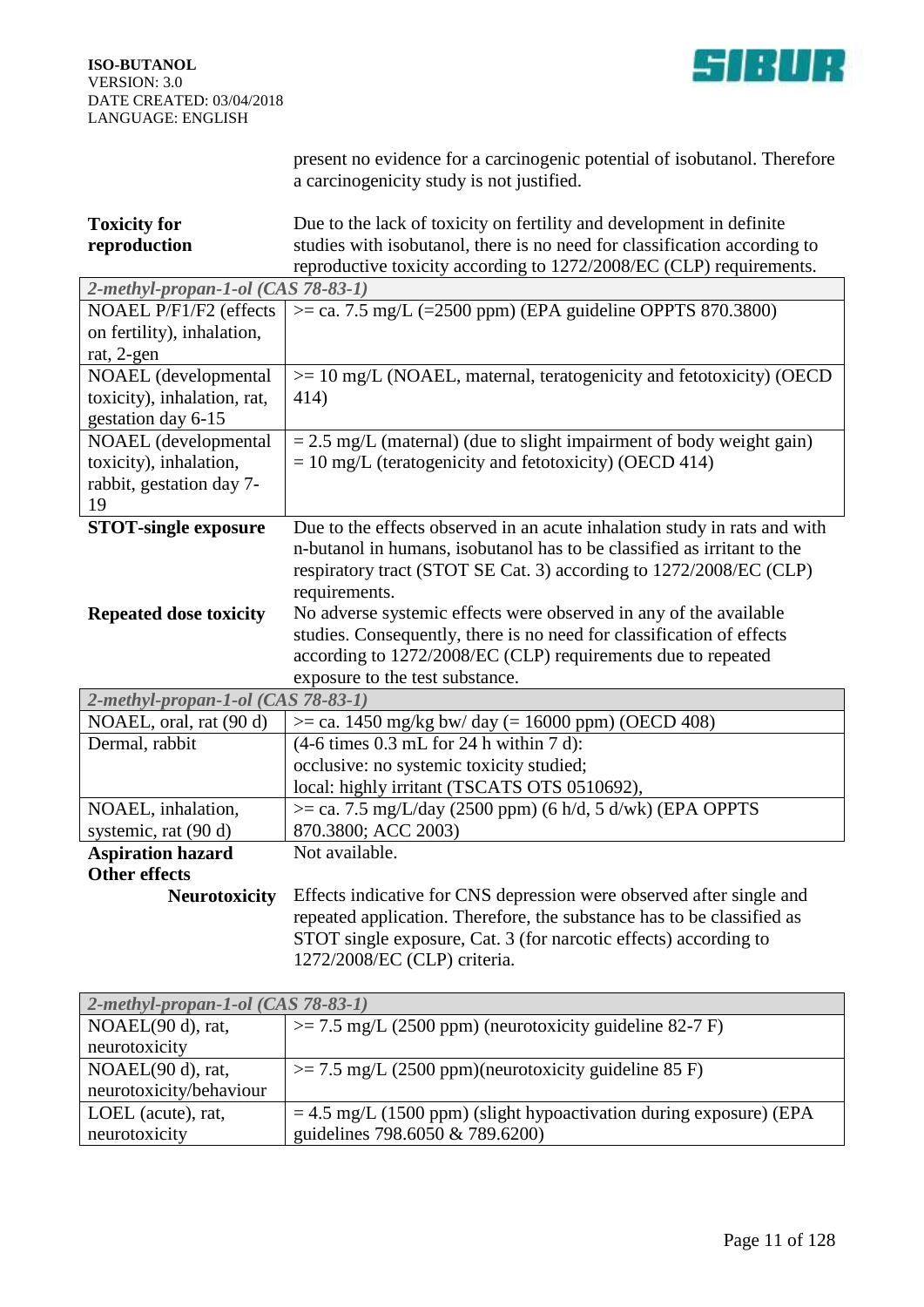| <b>SECTION 12. ECOLOGICAL INFORMATION</b>          |                                                                                                                                                                                                                                                                    |  |
|----------------------------------------------------|--------------------------------------------------------------------------------------------------------------------------------------------------------------------------------------------------------------------------------------------------------------------|--|
| 12.1. Toxicity                                     |                                                                                                                                                                                                                                                                    |  |
| 2-methyl-propan-1-ol (CAS 78-83-1)                 |                                                                                                                                                                                                                                                                    |  |
| <b>Fish (Short-term toxicity)</b>                  |                                                                                                                                                                                                                                                                    |  |
| LC50 (96h)                                         | 1430 mg/L - Pimephales promelas (Method according to Brooke LT et<br>al. (1984))                                                                                                                                                                                   |  |
| <b>Fish (Long-term toxicity)</b>                   |                                                                                                                                                                                                                                                                    |  |
|                                                    | The hazard assessment of iso-butanol reveals neither a need to classify the substance as dangerous<br>for the environment, nor is it a PBT or vPvB substance. Therefore, and for reasons of animal<br>welfare, a long-term toxicity study in fish is not provided. |  |
| <b>Aquatic invertebrates (Short-term toxicity)</b> |                                                                                                                                                                                                                                                                    |  |
| EC50 (48 h)                                        | 1100 mg/L - Daphnia pulex (ASTM Methods (1984))                                                                                                                                                                                                                    |  |
| <b>Aquatic invertebrates (Long-term toxicity)</b>  |                                                                                                                                                                                                                                                                    |  |
| NOEC $(21 d)$                                      | 20 mg/L - Daphnia magna (provisional procedure proposed by the<br>Federal Environmental Agency)                                                                                                                                                                    |  |
| Algae and aquatic plants                           |                                                                                                                                                                                                                                                                    |  |
| EC50 (96 h)                                        | 1799 mg/L- Pseudokirchnerella subcapitata (OECD Guideline 201, EU<br>Method C.3, EPA OTS 797.1050)                                                                                                                                                                 |  |
| NOEC (72h)                                         | 53 mg/L test(OECD Guideline 201, EU Method C.3, EPA OTS<br>797.1050)                                                                                                                                                                                               |  |
| Toxicity to aquatic micro-organisms                |                                                                                                                                                                                                                                                                    |  |
| IC50(16h)                                          | >1000 mg/L- sewage, industrial (Inhibition Control)                                                                                                                                                                                                                |  |
| 12.2. Persistence and degradability                |                                                                                                                                                                                                                                                                    |  |
| Abiotic degradation:                               | Abiotic hydrolysis: study scientifically unjustified, substance is readily                                                                                                                                                                                         |  |
|                                                    | biodegradable                                                                                                                                                                                                                                                      |  |
|                                                    | Phototransformation in air: After evaporation or exposure to the air, the                                                                                                                                                                                          |  |
|                                                    | product will be slowly degraded by photochemical processes. Half-life<br>(DT50): 56 h                                                                                                                                                                              |  |
| Biodegradation                                     | Substance is readily biodegradable                                                                                                                                                                                                                                 |  |
|                                                    | % Degradation of test substance:                                                                                                                                                                                                                                   |  |
|                                                    | $70 - 80$ after 28 d (O2 consumption)                                                                                                                                                                                                                              |  |
|                                                    | 90 - 100 after 14 d (O2 consumption)                                                                                                                                                                                                                               |  |
|                                                    | (OECD Guideline 301 D, OECD Guideline 301 C)                                                                                                                                                                                                                       |  |
| Persistence and                                    | The substance is readily biodegradable according to OECD criteria.                                                                                                                                                                                                 |  |
| degradability                                      |                                                                                                                                                                                                                                                                    |  |
| 12.3. Bioaccumulative potential                    |                                                                                                                                                                                                                                                                    |  |
| Aquatic                                            | Regarding the 1-octanol/water partition coefficient, accumulation of the                                                                                                                                                                                           |  |
| bioaccumulation:                                   | test substance in organisms is not to be expected.                                                                                                                                                                                                                 |  |
| Secondary poisoning:                               | The substance is readily biodegradable and has a low logKow.                                                                                                                                                                                                       |  |
|                                                    | Secondary poisoning is not an issue of concern for this substance.                                                                                                                                                                                                 |  |
| <b>Mobility in soil</b><br>12.4.                   |                                                                                                                                                                                                                                                                    |  |
| Biodegradation in soil:                            | The substance is readily biodegradable and has a low potential for                                                                                                                                                                                                 |  |
|                                                    | adsorption ( $log Kow = 1$ ).                                                                                                                                                                                                                                      |  |
| 12.5.                                              | <b>Results of PBT and vPvB assessment</b><br>Decepting all evolutely date on higher and epictic decredition biogeoupulation and toxicity it cor                                                                                                                    |  |

Regarding all available data on biotic and abiotic degradation, bioaccumulation and toxicity it can be stated that the substance does not fulfil the PBT criteria (not PBT) and not the vPvB criteria (not vPvB).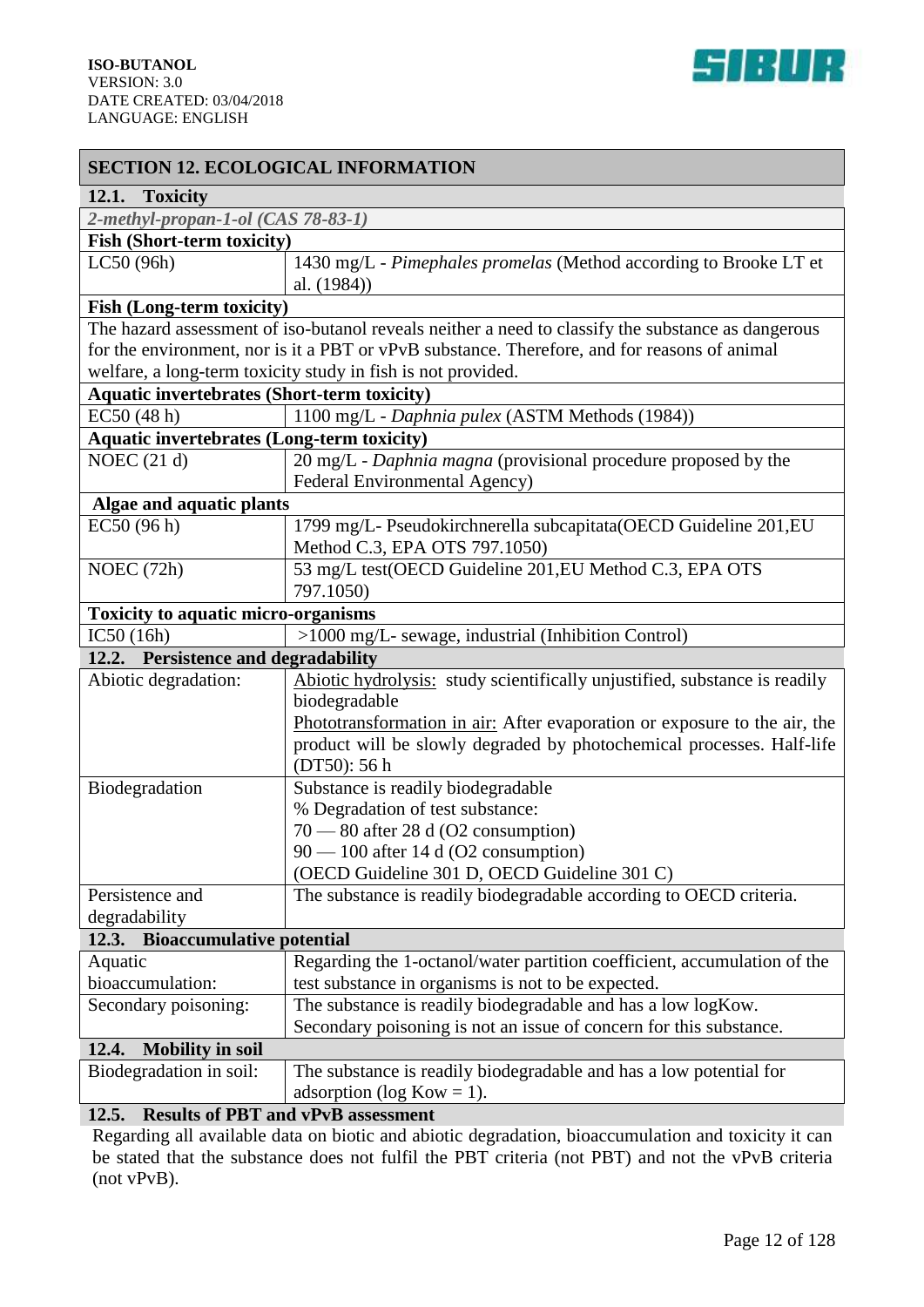

#### **12.6. Other adverse effects**

Not available.

### **SECTION 13. DISPOSAL CONSIDERATIONS**

| Waste treatment methods<br>13.1.     |                                                                                                                                                                                                                                                                                                                                                                                        |
|--------------------------------------|----------------------------------------------------------------------------------------------------------------------------------------------------------------------------------------------------------------------------------------------------------------------------------------------------------------------------------------------------------------------------------------|
| Waste disposal<br>recommendations    | Waste treatment methods: Must be disposed of or incinerated in<br>accordance with local regulations.<br>Contaminated packaging: Contaminated packaging should be emptied<br>as far as possible; then it can be passed on for recycling after being<br>thoroughly cleaned.<br>DO NOT CUT, DRILL, GRIND, WELD OR PERFORM SIMILAR<br>OPERATIONS ON OR NEAR CONTAINERS EVEN WHEN<br>EMPTY. |
| European List of Waste<br>(LoW) code | Not available.                                                                                                                                                                                                                                                                                                                                                                         |

#### **SECTION 14. TRANSPORT INFORMATION**

| 14.1. Land transport (ADR/RID)         |                               |  |
|----------------------------------------|-------------------------------|--|
| UN-No.                                 | 1212                          |  |
| Proper Shipping Name:                  | ISOBUTANOL (ISOBUTYL ALCOHOL) |  |
| Hazard class:                          | 3                             |  |
| Packing group:                         | Ш                             |  |
| Hazard label:                          |                               |  |
| <b>Classification Code:</b>            | F1                            |  |
| Hazard identification<br>number (HIN): | 30                            |  |
| Tunnel restriction code<br>(ADR)       | 3(D/E)                        |  |
| Environmental hazard:                  | No                            |  |
| 14.2. Inland waterway transport (ADN)  |                               |  |
| UN-No.                                 | 1212                          |  |
| Proper Shipping Name:                  | ISOBUTANOL (ISOBUTYL ALCOHOL) |  |
| Hazard class:                          | 3                             |  |
| Packing group:                         | Ш                             |  |
| Hazard label:                          |                               |  |
| <b>Classification Code:</b>            | F1                            |  |
| Hazard identification                  | 30                            |  |
| number (HIN):                          |                               |  |
| Environmental hazard:                  | No                            |  |
| 14.3.<br>Sea transport (IMDG)          |                               |  |
| UN-No.                                 | 1212                          |  |
| Proper Shipping Name:                  | ISOBUTANOL (ISOBUTYL ALCOHOL) |  |
| Hazard class:                          | 3                             |  |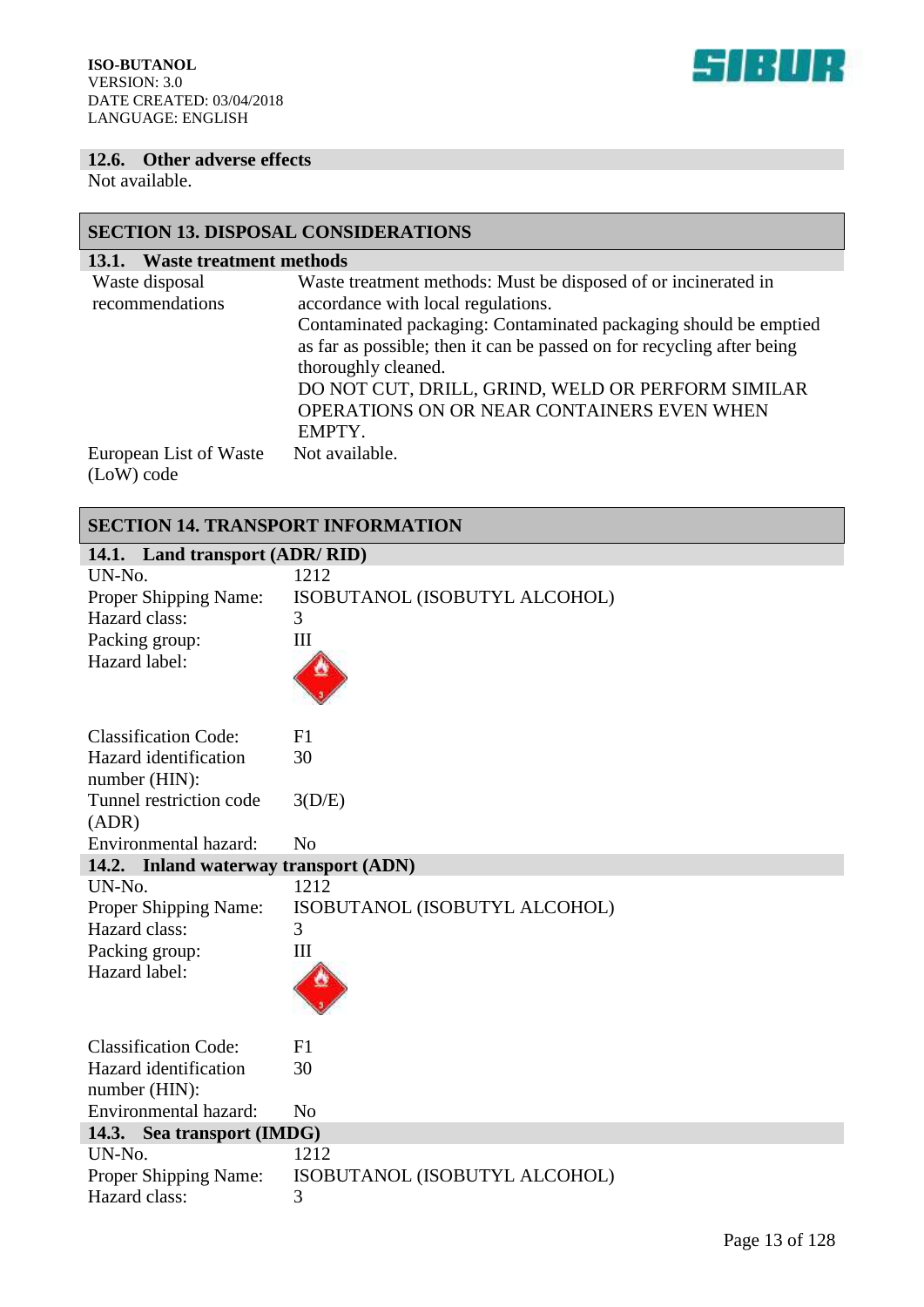

Packing group: III Hazard label:



| EmS-No. (Fire)                  | F-E                           |
|---------------------------------|-------------------------------|
| EmS-No. (Spillage)              | S-D                           |
| Marine pollutant:               | No                            |
| 14.4. Air transport (IATA/ICAO) |                               |
| UN-No.                          | 1212                          |
| <b>Proper Shipping Name:</b>    | ISOBUTANOL (ISOBUTYL ALCOHOL) |
| Hazard class:                   | 3                             |
| Packing group:                  | Ш                             |
| Hazard label:                   |                               |

Environmental hazard: No

#### **14.5. Special precautions for user**

Always transport in closed containers. Ensure that persons transporting the product know what to do in the event of an accident or spillage. For information regarding Exposure Controls/Personal Protection see Section 8 of the SDS

**14.6. Transport in bulk according to Annex II of Marpol and the IBC Code** Not applicable.

#### **SECTION 15. REGULATORY INFORMATION**

**15.1. Safety, health and environmental regulations/legislation specific for the substance or mixture**

#### **15.1.1. EU-Regulations**

Authorisations and/or restrictions on use (Annex XVII): Not applicable.

*2-methyl-propan-1-ol (CAS 78-83-1)* is not on the REACH Candidate List.

*2-methyl-propan-1-ol (CAS 78-83-1)* is not on the REACH Annex XIV List.

| Other information,      | Regulation (EC) No. 1005/2009 on substances that deplete the ozone  |
|-------------------------|---------------------------------------------------------------------|
| restriction and         | layer, Annex I and Regulation (EC) No. 1005/2009 on substances that |
| prohibition regulations | deplete the ozone layer. Annex II - Not listed.                     |

Directive 2012/18/EU on the control of major-accident hazards involving dangerous substances- (SEVESO III): Physical Hazard – P5b - Flammable liquids.

Directive 2013/39/EU priority substances in the field of water policy (amending Directive 2006/60/EC – Water Framework Directive and Directive 2008/105/EC on environmental quality standards in the field of water policy): Not listed.

Regulation (EC) No 850/2004 on persistent organic pollutants: Annex III – Not listed.

Regulation (EC) No 649/2012 of the European Parliament and of the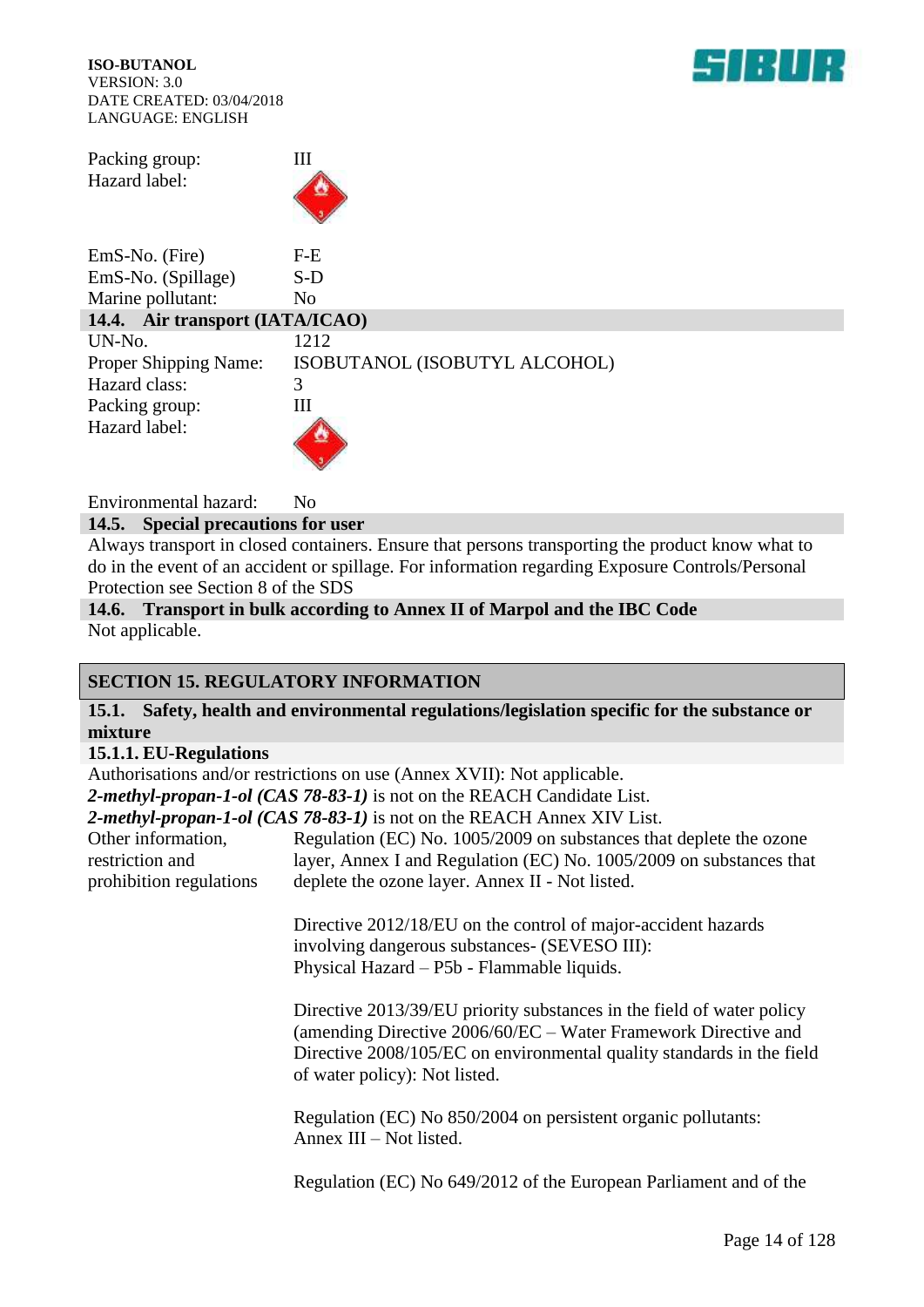

Council of 4 July 2012 concerning the export and import of dangerous chemicals: Not listed.

#### **15.1.2. National regulations**

Germany, AwSV (Verordnung über Anlagen zum Umgang mit wassergefährdenden Stoffen, vom 18. April 2017) WGK- 1 (low danger for water pollution) **15.2. Chemical safety assessment**

Chemical Safety Report has been performed for 2-methyl-propan-1-ol (CAS 78-83-1).

| <b>SECTION 16. OTHER INFORMATION</b>       |                                                               |                                                             |                                                                     |
|--------------------------------------------|---------------------------------------------------------------|-------------------------------------------------------------|---------------------------------------------------------------------|
| 16.1.<br><b>Indication of changes</b>      |                                                               |                                                             |                                                                     |
| <b>Version</b>                             | Date of                                                       | <b>Section</b>                                              | <b>Description of changes</b>                                       |
|                                            | change                                                        |                                                             |                                                                     |
| $\mathbf{1}$                               | 16/03/2010                                                    | <b>ALL</b>                                                  | Version created according to Regulations (EC) No                    |
|                                            |                                                               |                                                             | 1907/2006 (Article 31.1)                                            |
| 2.1                                        | 07/02/2011                                                    | <b>ALL</b>                                                  | Version created according to Regulation (EC) No                     |
|                                            |                                                               |                                                             | 1272/2008 (Regulation CLP) & 453/2010                               |
| 2.2                                        | 07/04/2011                                                    | Appendix II                                                 | Appendix II was fully updated.                                      |
| 2.3                                        | 11/07/2011                                                    | 3:                                                          | 1. Index No (CLP) for hazard impurities was added to                |
|                                            |                                                               | 7; 8; 13; 15;                                               | Section 3.                                                          |
|                                            |                                                               | 16.                                                         | 2. Section 8 was fully updated                                      |
|                                            |                                                               | Appendix II;                                                | 3. The link to Appendix II was added to Section 7, 8                |
|                                            |                                                               | III                                                         | 4. The link to Appendix III was added to Section 13                 |
|                                            |                                                               |                                                             | 5. Appendix II was renamed into Appendix III.                       |
|                                            |                                                               |                                                             | 6. Appendix II to the eSDS was added.                               |
|                                            |                                                               |                                                             | 7. Section 15, 16 were fully updated                                |
| 2.4                                        | 11/01/2014                                                    | <b>APPENDIX</b>                                             | The dossier was updated by the Lead Registrant This                 |
|                                            |                                                               | $\mathbf{I}$                                                | update contains an updated CSR including revised                    |
|                                            |                                                               |                                                             | exposure scenarios.                                                 |
| 3.0                                        | 03/04/2018                                                    | $1-16$ , Annex                                              | SDS has been corrected in according to new data of                  |
|                                            |                                                               |                                                             | Registration dossier, Chemical Safety Report, and new               |
|                                            |                                                               |                                                             | Transport information.                                              |
| 16.2.<br><b>Abbreviations and acronyms</b> |                                                               |                                                             |                                                                     |
| <b>ADR</b>                                 |                                                               | European Agreement concerning the International Carriage of |                                                                     |
|                                            | Dangerous Goods by Road                                       |                                                             |                                                                     |
| <b>AGS</b>                                 |                                                               | The German Committee on Hazardous Substances (Ausschuss für |                                                                     |
| <b>BCF</b>                                 | Gefahrstoffe - AGS)                                           |                                                             |                                                                     |
| <b>DFG</b>                                 |                                                               | <b>Bioconcentration factor</b>                              |                                                                     |
| <b>DNEL</b>                                | <b>Germany Research Foundation</b><br>Derived No Effect Level |                                                             |                                                                     |
| <b>IMDG</b>                                |                                                               |                                                             |                                                                     |
| <b>ICAO-TI</b>                             |                                                               |                                                             | <b>International Maritime Dangerous Goods</b>                       |
|                                            |                                                               | Air                                                         | Technical Instructions for the Safe Transport of Dangerous Goods by |
|                                            |                                                               |                                                             |                                                                     |
| $K_{oc}$                                   | Adsorption coefficient                                        |                                                             |                                                                     |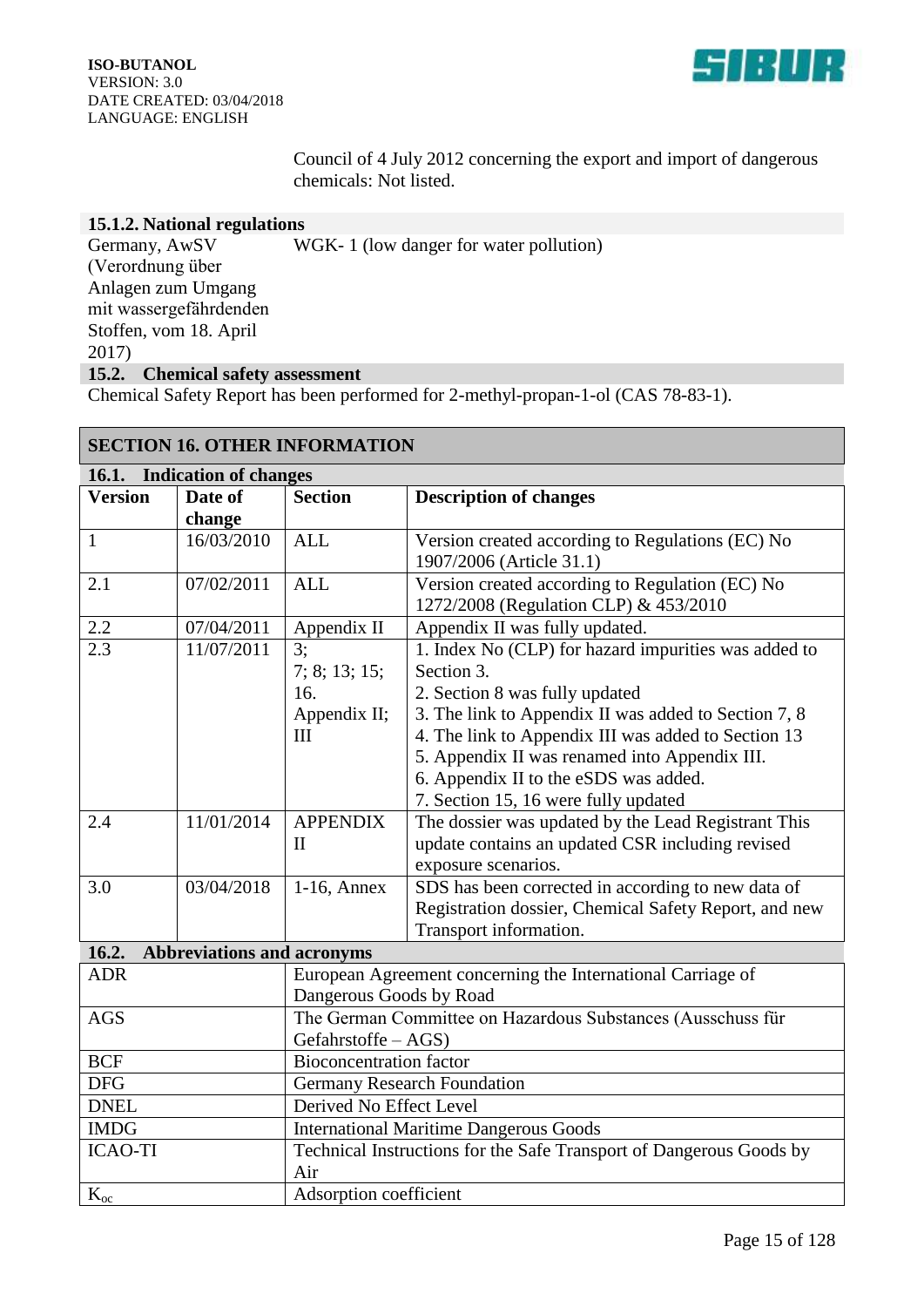



| Kow              | octanol-water partition coefficient |                                            |                                                                      |  |  |
|------------------|-------------------------------------|--------------------------------------------|----------------------------------------------------------------------|--|--|
| LC50             |                                     |                                            | Lethal Concentration to 50 % of a test population                    |  |  |
| LD50             |                                     |                                            | Lethal Dose to 50% of a test population (Median Lethal Dose)         |  |  |
| <b>LOAEC</b>     |                                     |                                            | <b>Lowest Observable Adverse Effect Concentration</b>                |  |  |
| <b>LTEL</b>      |                                     | Long Term Exposure Limit                   |                                                                      |  |  |
| <b>NOEC</b>      |                                     | No Observed Effect Concentration           |                                                                      |  |  |
| <b>NOAEL</b>     |                                     | No Observed Adverse Effect Level           |                                                                      |  |  |
| <b>OECD</b>      |                                     |                                            | Organization for Economic Co-operation and Development               |  |  |
| <b>OSHA</b>      |                                     |                                            | Occupational Safety & Health Administration (USA)                    |  |  |
| <b>PNEC</b>      |                                     | <b>Predicted No Effect Concentration</b>   |                                                                      |  |  |
| <b>PBT</b>       |                                     |                                            | Persistent, bioaccumulative, toxic chemical                          |  |  |
| vPvB             |                                     | Very Persistent, Very Bioaccumulative      |                                                                      |  |  |
| <b>RID</b>       |                                     |                                            | Regulations concerning the International Carriage of Dangerous Goods |  |  |
|                  |                                     | by Rail                                    |                                                                      |  |  |
| <b>SCOEL</b>     |                                     |                                            | Scientific Committee on Occupational Exposure Limits                 |  |  |
| <b>STEL</b>      |                                     | Short Term Exposure Limit                  |                                                                      |  |  |
| <b>STP</b>       |                                     | sewage treatment plant                     |                                                                      |  |  |
| <b>STOT</b>      |                                     | <b>Specific Target Organ Toxicity</b>      |                                                                      |  |  |
| (STOT) RE        |                                     | <b>Repeated Exposure</b>                   |                                                                      |  |  |
| (STOT) SE        |                                     | Single Exposure                            |                                                                      |  |  |
| <b>TWA</b>       |                                     | Time Weighted Average                      |                                                                      |  |  |
| <b>UN</b>        |                                     | <b>United Nations</b>                      |                                                                      |  |  |
| <b>WGK</b>       |                                     |                                            | Wassergefährdungsklasse (German: Water Hazard Class)                 |  |  |
| 16.3.            |                                     |                                            | <b>Full text of H- and EUH-statements:</b>                           |  |  |
|                  | Flammable Liquid, Category 3        |                                            |                                                                      |  |  |
| H <sub>226</sub> |                                     |                                            |                                                                      |  |  |
| H315             | Skin Irrit., Category 2             |                                            | Flammable liquid and vapour.<br>Causes skin irritation.              |  |  |
| H318             | Eye Dam., Category 1                |                                            | Causes serious eye damage.                                           |  |  |
| H335             |                                     | STOT Single Exp., Category 3               | May cause respiratory irritation.                                    |  |  |
|                  |                                     |                                            | Affected organs: respiratory tract.                                  |  |  |
| H336             |                                     | STOT Single Exp., Category 3               | May cause drowsiness or dizziness.                                   |  |  |
|                  |                                     |                                            | Affected organs: central nervous system.                             |  |  |
| H302             |                                     | Acute Toxicity (oral), Category 4          | Harmful if swallowed                                                 |  |  |
| H319             | Eye Irrit., Category 2              |                                            | Causes serious eye irritation                                        |  |  |
| H412             |                                     | Aquatic Chronic, Category 3                | Harmful to aquatic life with long-lasting effects                    |  |  |
| 16.4.            |                                     |                                            | List of ES (exposure scenario) given in Annex to the extended SDS    |  |  |
| ES1              |                                     | Distribution of substances, p.19           |                                                                      |  |  |
| ES <sub>2</sub>  |                                     |                                            | Distribution of substances (professional), $\overline{p.24}$         |  |  |
| ES3              |                                     |                                            | Formulation $&$ (re)packing of substances and mixtures, p.29         |  |  |
| ES4              |                                     | Manufacture of substances, p.34            |                                                                      |  |  |
| ES <sub>5</sub>  |                                     | Metal working fluids / rolling oils, p. 38 |                                                                      |  |  |
| ES <sub>6</sub>  |                                     |                                            | Metal working fluids / rolling oils (professional), p.44             |  |  |
| ES7              |                                     | Production of iso-butanol, p.51            |                                                                      |  |  |
| ES8              |                                     | Use as consumer care product, p. 52        |                                                                      |  |  |
| ES <sub>9</sub>  |                                     | Use as intermediate, p.53                  |                                                                      |  |  |
| <b>ES10</b>      |                                     | Use in cleaning agents, p.57               |                                                                      |  |  |
| <b>ES11</b>      |                                     | Use in cleaning agents (consumer), p.63    |                                                                      |  |  |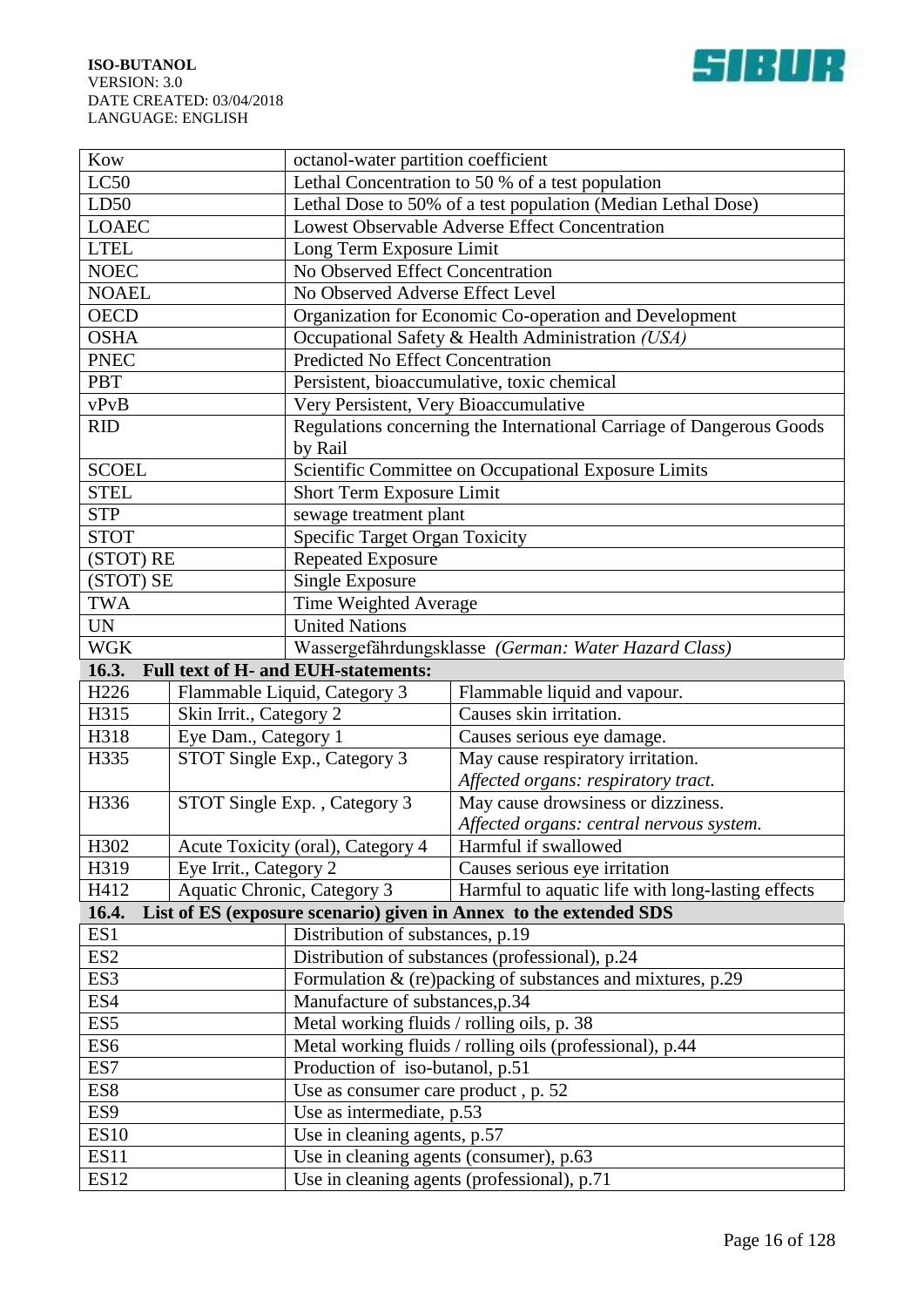

| <b>ES13</b> | Use in Coatings (paint, ink, toners, adhesives), p.77                |
|-------------|----------------------------------------------------------------------|
| <b>ES14</b> | Use in Coatings (paints, ink, toners, adhesives), consumer, p. 84    |
| <b>ES15</b> | Use in Coatings (paints, ink, toners, adhesives), professional, p.96 |
| <b>ES16</b> | Use in Laboratories, p.104                                           |
| <b>ES17</b> | Use in lubricants, p.106                                             |
| <b>ES18</b> | Use in Lubricants (consumer), p.114                                  |
| <b>ES19</b> | Use in Lubricants (professional), p.121                              |

#### **16.5. Key literature references and sources**

#### **DOCUMENTS, PROVIDED BY FERC CONSORTIUM:**

CHEMICAL SAFETY REPORT to 2-methyl-propan-1-ol (CAS 78-83-1).

#### **EU DIRECTIVES**

REGULATION (EC) No 1907/2006 OF THE EUROPEAN PARLIAMENT AND OF THE COUNCIL of 18 December 2006 concerning the Registration, Evaluation, Authorisation and Restriction of Chemicals (REACH), establishing a European Chemicals Agency, amending Directive 1999/45/EC and repealing Council Regulation (EEC) No 793/93 and Commission Regulation (EC) No 1488/94 as well as Council Directive 76/769/EEC and Commission Directives 91/155/EEC, 93/67/EEC, 93/105/EC and 2000/21/EC.

Regulation (EC) No 1272/2008 REGULATION (EC) No 1272/2008 OF THE EUROPEAN PARLIAMENT AND OF THE COUNCIL of 16 December 2008 on classification, labelling and packaging of substances and mixtures, amending and repealing Directives 67/548/EEC and 1999/45/EC, and amending Regulation (EC) No 1907/2006.

Regulations. Commission regulation (EU) no 2015/830 of 31 May 2015 amending Regulation (EC) No 1907/2006 of the European Parliament and of the Council on the Registration, Evaluation, Authorization and Restriction of Chemicals (REACH).

#### **Training advice**

Personnel handling the product has to be acquainted demonstrably with its hazardous properties, with health and environmental protection principles related to the product and first aid principles.

#### *DISCLAIMER*

*This information is based on our current level of knowledge. This information may be subject to revision as new knowledge and experience becomes available, and SIBUR makes no warranties and assumes no liability in connection with any use of this information. Since SIBUR cannot be aware of all aspects of your business and the impact the REACH Regulation has for your company, SIBUR strongly encourages you to get familiar with the REACH Regulation in order to comply with its requirements and timelines.*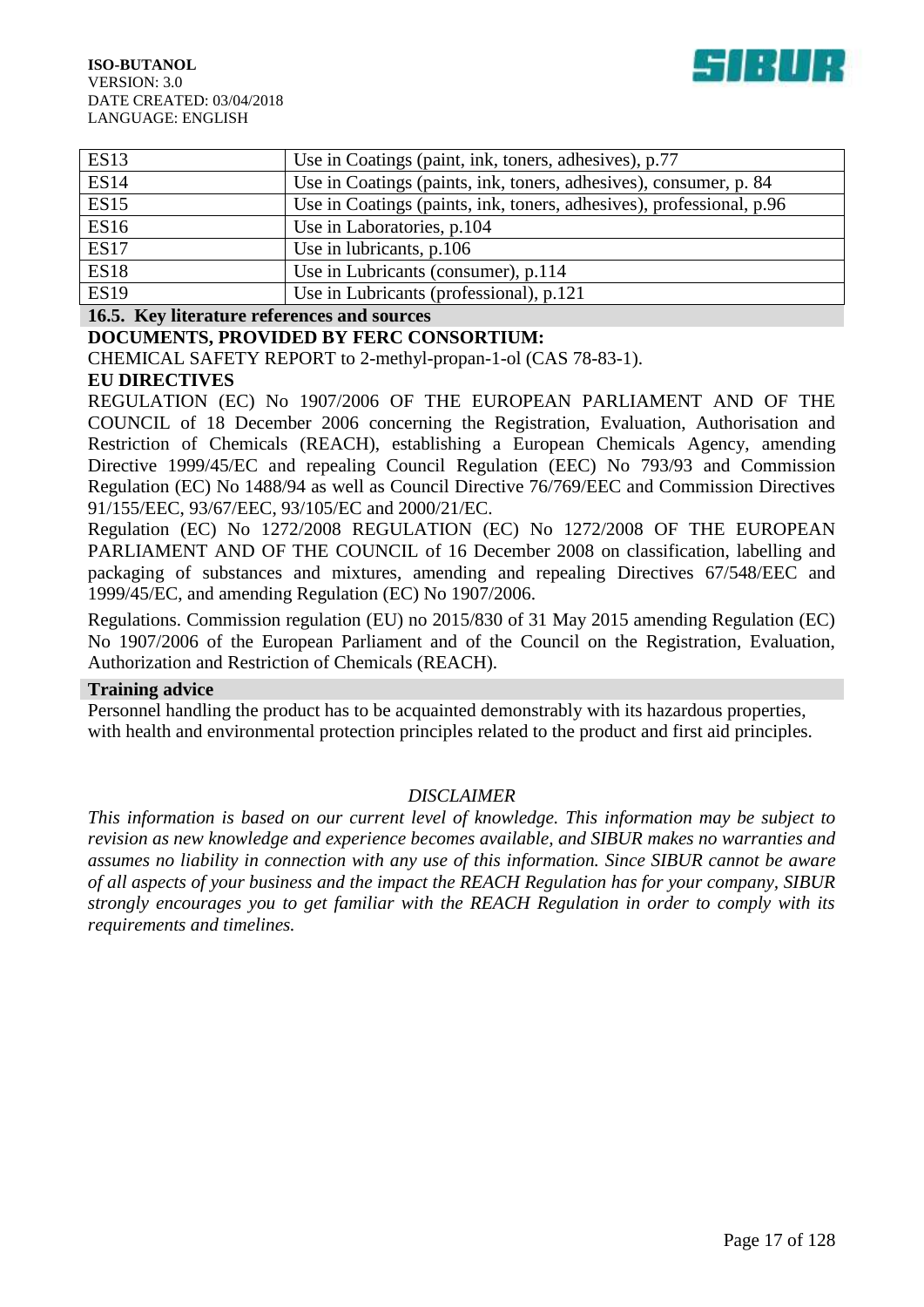

### **ANNEX. EXPOSURE SCENARIOS**

### **Exposure Scenario 1 (ES1): Distribution of substances**

| <b>Free short title</b>                                                     | Distribution of substances                                                                                                                                                                                                                                                                                                                                                                                                                                                                                                                                                                                                                                                 |  |
|-----------------------------------------------------------------------------|----------------------------------------------------------------------------------------------------------------------------------------------------------------------------------------------------------------------------------------------------------------------------------------------------------------------------------------------------------------------------------------------------------------------------------------------------------------------------------------------------------------------------------------------------------------------------------------------------------------------------------------------------------------------------|--|
| Systematic title based on use descriptor                                    | ERC 1, 2; PROC 1, 2, 3, 4, 8A, 8B, 9, 15                                                                                                                                                                                                                                                                                                                                                                                                                                                                                                                                                                                                                                   |  |
| Name of contributing environmental scenario and<br>corresponding ERC        | ERC 1 Production of chemicals<br>ERC 2 Formulation of preparations                                                                                                                                                                                                                                                                                                                                                                                                                                                                                                                                                                                                         |  |
| Name(s) of contributing worker scenarios and<br>corresponding PROCs         | PROC 1 - Use in closed process, no likelihood of exposure<br>PROC 2 - Use in closed, continuous process with occasional controlled<br>exposure<br>PROC 3 - Use in closed batch process (synthesis or formulation)<br>PROC 4 - Use in batch and other process (synthesis) where opportunity for<br>exposure arises<br>PROC 8a - Transfer of chemicals from/to vessels/ large containers at non<br>dedicated facilities<br>PROC 8b - Transfer of chemicals from/to vessels/ large containers at<br>dedicated facilities<br>PROC 9 - Transfer of chemicals into small containers (dedicated filling line)<br>PROC 15 - Use of laboratory reagents in small scale laboratories |  |
| Contributing Scenario (1) controlling environmental exposure for ERC 1      |                                                                                                                                                                                                                                                                                                                                                                                                                                                                                                                                                                                                                                                                            |  |
| Contributing Scenario (2) controlling environmental exposure for ERC 2      |                                                                                                                                                                                                                                                                                                                                                                                                                                                                                                                                                                                                                                                                            |  |
|                                                                             | As no environmental hazard was identified no environmental-related exposure assessment and risk characterization was performed.                                                                                                                                                                                                                                                                                                                                                                                                                                                                                                                                            |  |
| <b>Product characteristics</b>                                              |                                                                                                                                                                                                                                                                                                                                                                                                                                                                                                                                                                                                                                                                            |  |
| Physical state                                                              | liquid                                                                                                                                                                                                                                                                                                                                                                                                                                                                                                                                                                                                                                                                     |  |
| Concentration in substance                                                  | 100 %                                                                                                                                                                                                                                                                                                                                                                                                                                                                                                                                                                                                                                                                      |  |
| Fugacity / Dustiness                                                        | medium                                                                                                                                                                                                                                                                                                                                                                                                                                                                                                                                                                                                                                                                     |  |
| Frequency and duration of use                                               |                                                                                                                                                                                                                                                                                                                                                                                                                                                                                                                                                                                                                                                                            |  |
| Duration of activity                                                        | >4 hours (default)                                                                                                                                                                                                                                                                                                                                                                                                                                                                                                                                                                                                                                                         |  |
| Frequency of use                                                            | 5 days / week                                                                                                                                                                                                                                                                                                                                                                                                                                                                                                                                                                                                                                                              |  |
| Contributing Scenario (3) controlling industrial worker exposure for PROC 1 |                                                                                                                                                                                                                                                                                                                                                                                                                                                                                                                                                                                                                                                                            |  |
| Name of contributing scenario                                               | 1 - Use in closed process, no likelihood of exposure                                                                                                                                                                                                                                                                                                                                                                                                                                                                                                                                                                                                                       |  |
| <b>Qualitative Risk Assessment</b>                                          |                                                                                                                                                                                                                                                                                                                                                                                                                                                                                                                                                                                                                                                                            |  |
| General                                                                     | Ensure minimization of manual phases.<br>Supervision in place to check that the RMMs in place are being used<br>correctly and OCs followed.<br>Avoid frequent and direct contact with substance.                                                                                                                                                                                                                                                                                                                                                                                                                                                                           |  |
| Eyes                                                                        | In case of potential exposure:<br>Use suitable eye protection.                                                                                                                                                                                                                                                                                                                                                                                                                                                                                                                                                                                                             |  |
| Dermal                                                                      | Use suitable chemically resistant gloves.                                                                                                                                                                                                                                                                                                                                                                                                                                                                                                                                                                                                                                  |  |
| Human factors not influenced by risk management                             |                                                                                                                                                                                                                                                                                                                                                                                                                                                                                                                                                                                                                                                                            |  |
| Exposed skin surface                                                        | $240 \text{ cm}^2$                                                                                                                                                                                                                                                                                                                                                                                                                                                                                                                                                                                                                                                         |  |
| Other given operational conditions affecting workers exposure               |                                                                                                                                                                                                                                                                                                                                                                                                                                                                                                                                                                                                                                                                            |  |
| Location                                                                    | indoors                                                                                                                                                                                                                                                                                                                                                                                                                                                                                                                                                                                                                                                                    |  |
| Domain                                                                      | industrial                                                                                                                                                                                                                                                                                                                                                                                                                                                                                                                                                                                                                                                                 |  |
| Technical conditions and measures to control dispersion and exposure        |                                                                                                                                                                                                                                                                                                                                                                                                                                                                                                                                                                                                                                                                            |  |
| Local exhaust ventilation                                                   | no                                                                                                                                                                                                                                                                                                                                                                                                                                                                                                                                                                                                                                                                         |  |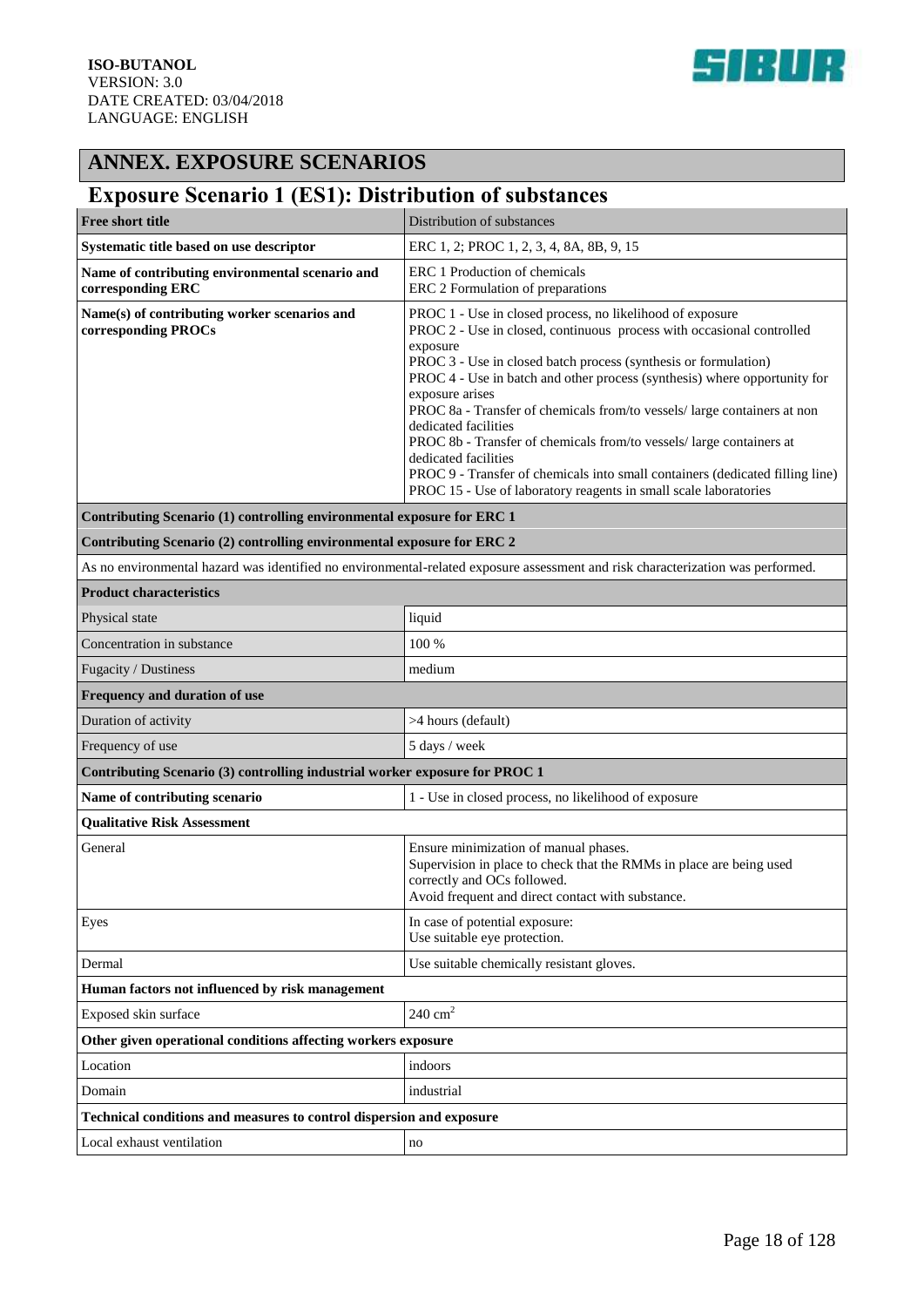

| Conditions and measures related to personal protection, hygiene and health evaluation |                                                                                                                                                                                                  |  |
|---------------------------------------------------------------------------------------|--------------------------------------------------------------------------------------------------------------------------------------------------------------------------------------------------|--|
| Respiratory protection                                                                | no                                                                                                                                                                                               |  |
| Contributing Scenario (4) controlling industrial worker exposure for PROC 2           |                                                                                                                                                                                                  |  |
| Name of contributing scenario                                                         | 2 - Use in closed, continuous process with occasional controlled exposure                                                                                                                        |  |
| <b>Qualitative Risk Assessment</b>                                                    |                                                                                                                                                                                                  |  |
| General                                                                               | Ensure minimization of manual phases.<br>Supervision in place to check that the RMMs in place are being used<br>correctly and OCs followed.<br>Avoid frequent and direct contact with substance. |  |
| Eyes                                                                                  | Use suitable eye protection.                                                                                                                                                                     |  |
| Dermal                                                                                | Use suitable chemically resistant gloves.                                                                                                                                                        |  |
| Human factors not influenced by risk management                                       |                                                                                                                                                                                                  |  |
| Exposed skin surface                                                                  | $480 \text{ cm}^2$                                                                                                                                                                               |  |
| Other given operational conditions affecting workers exposure                         |                                                                                                                                                                                                  |  |
| Location                                                                              | indoors                                                                                                                                                                                          |  |
| Domain                                                                                | industrial                                                                                                                                                                                       |  |
| Technical conditions and measures to control dispersion and exposure                  |                                                                                                                                                                                                  |  |
| Local exhaust ventilation                                                             | no                                                                                                                                                                                               |  |
| Conditions and measures related to personal protection, hygiene and health evaluation |                                                                                                                                                                                                  |  |
| Respiratory protection                                                                | no                                                                                                                                                                                               |  |
| Contributing Scenario (5) controlling industrial worker exposure for PROC 3           |                                                                                                                                                                                                  |  |
| Name of contributing scenario                                                         | 3 - Use in closed batch process (synthesis or formulation)                                                                                                                                       |  |
| <b>Qualitative Risk Assessment</b>                                                    |                                                                                                                                                                                                  |  |
| General                                                                               | Ensure minimization of manual phases.<br>Supervision in place to check that the RMMs in place are being used<br>correctly and OCs followed.<br>Avoid frequent and direct contact with substance. |  |
| Eyes                                                                                  | Use suitable eye protection.                                                                                                                                                                     |  |
| Dermal                                                                                | Use suitable chemically resistant gloves.                                                                                                                                                        |  |
| Human factors not influenced by risk management                                       |                                                                                                                                                                                                  |  |
| Exposed skin surface                                                                  | $240 \text{ cm}^2$                                                                                                                                                                               |  |
| Other given operational conditions affecting workers exposure                         |                                                                                                                                                                                                  |  |
| Location                                                                              | indoors                                                                                                                                                                                          |  |
| Domain                                                                                | industrial                                                                                                                                                                                       |  |
| Technical conditions and measures to control dispersion and exposure                  |                                                                                                                                                                                                  |  |
| Local exhaust ventilation                                                             | no                                                                                                                                                                                               |  |
| Conditions and measures related to personal protection, hygiene and health evaluation |                                                                                                                                                                                                  |  |
| Respiratory protection                                                                | no                                                                                                                                                                                               |  |
| Contributing Scenario (6) controlling industrial worker exposure for PROC 4           |                                                                                                                                                                                                  |  |
| Name of contributing scenario                                                         | 4 - Use in batch and other process (synthesis) where opportunity for<br>exposure arises                                                                                                          |  |
| <b>Qualitative Risk Assessment</b>                                                    |                                                                                                                                                                                                  |  |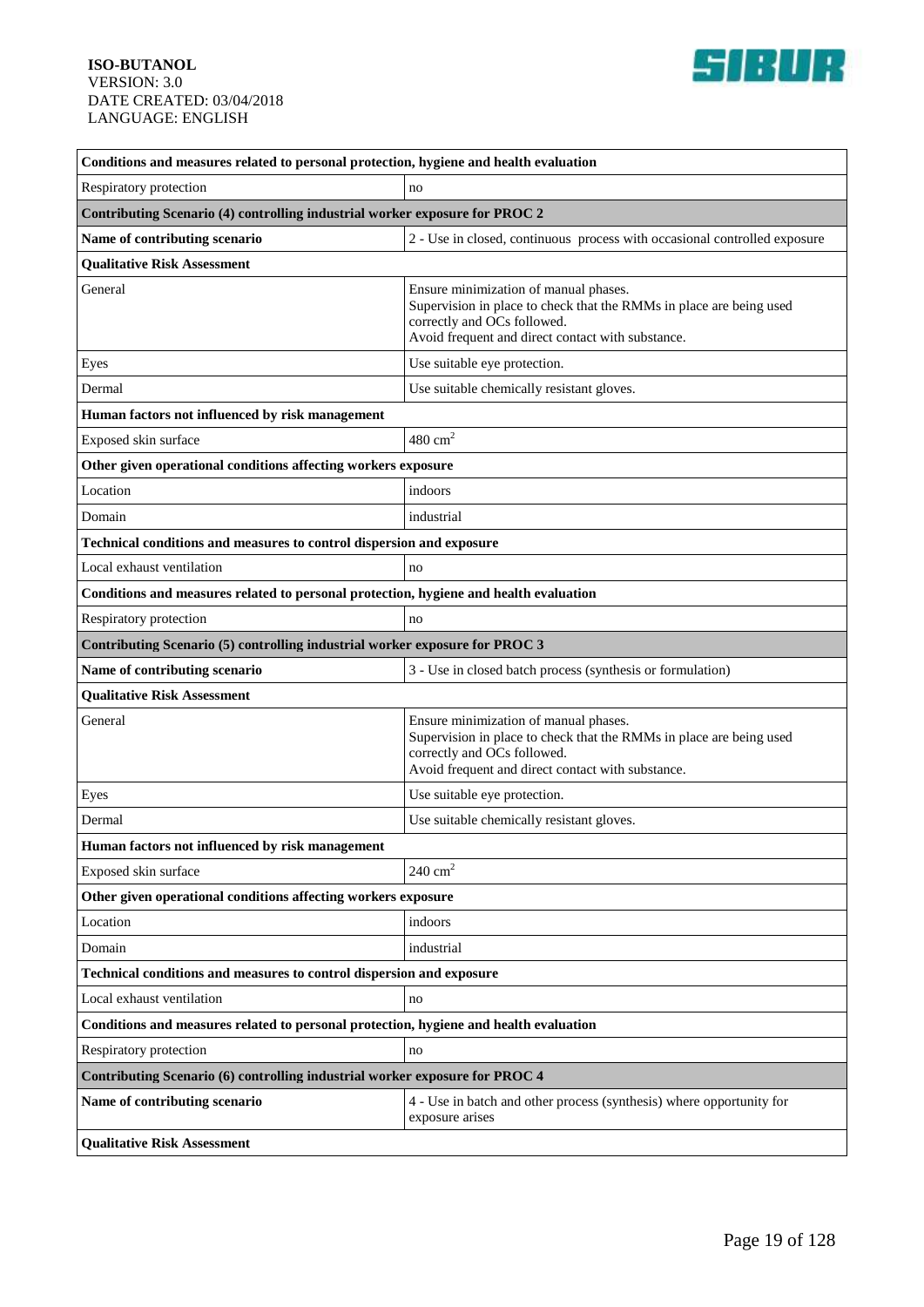

| General                                                                               | Ensure minimization of manual phases.<br>Supervision in place to check that the RMMs in place are being used<br>correctly and OCs followed.<br>Avoid frequent and direct contact with substance. |  |
|---------------------------------------------------------------------------------------|--------------------------------------------------------------------------------------------------------------------------------------------------------------------------------------------------|--|
| Eyes                                                                                  | Use suitable eye protection.                                                                                                                                                                     |  |
| Dermal                                                                                | Use suitable chemically resistant gloves.                                                                                                                                                        |  |
| Human factors not influenced by risk management                                       |                                                                                                                                                                                                  |  |
| Exposed skin surface                                                                  | $480 \text{ cm}^2$                                                                                                                                                                               |  |
| Other given operational conditions affecting workers exposure                         |                                                                                                                                                                                                  |  |
| Location                                                                              | indoors                                                                                                                                                                                          |  |
| Domain                                                                                | industrial                                                                                                                                                                                       |  |
| Technical conditions and measures to control dispersion and exposure                  |                                                                                                                                                                                                  |  |
| Local exhaust ventilation                                                             | no                                                                                                                                                                                               |  |
| Conditions and measures related to personal protection, hygiene and health evaluation |                                                                                                                                                                                                  |  |
| Respiratory protection                                                                | no                                                                                                                                                                                               |  |
| Contributing Scenario (7) controlling industrial worker exposure for PROC 8A          |                                                                                                                                                                                                  |  |
| Name of contributing scenario                                                         | 8a - Transfer of chemicals from/to vessels/ large containers at non dedicated<br>facilities                                                                                                      |  |
| <b>Qualitative Risk Assessment</b>                                                    |                                                                                                                                                                                                  |  |
| General                                                                               | Ensure minimization of manual phases.<br>Supervision in place to check that the RMMs in place are being used<br>correctly and OCs followed.<br>Avoid frequent and direct contact with substance. |  |
| Eyes                                                                                  | Use suitable eye protection.                                                                                                                                                                     |  |
| Dermal                                                                                | Use suitable chemically resistant gloves.                                                                                                                                                        |  |
| Human factors not influenced by risk management                                       |                                                                                                                                                                                                  |  |
| Exposed skin surface                                                                  | $960 \text{ cm}^2$                                                                                                                                                                               |  |
| Other given operational conditions affecting workers exposure                         |                                                                                                                                                                                                  |  |
| Location                                                                              | indoors                                                                                                                                                                                          |  |
| Domain                                                                                | industrial                                                                                                                                                                                       |  |
| <b>Technical conditions and measures to control dispersion and exposure</b>           |                                                                                                                                                                                                  |  |
| Local exhaust ventilation                                                             | yes (inhalation 90 %)                                                                                                                                                                            |  |
| Conditions and measures related to personal protection, hygiene and health evaluation |                                                                                                                                                                                                  |  |
| Respiratory protection                                                                | no                                                                                                                                                                                               |  |
| Contributing Scenario (8) controlling industrial worker exposure for PROC 8B          |                                                                                                                                                                                                  |  |
| Name of contributing scenario                                                         | 8b - Transfer of chemicals from/to vessels/ large containers at dedicated<br>facilities                                                                                                          |  |
| <b>Qualitative Risk Assessment</b>                                                    |                                                                                                                                                                                                  |  |
| General                                                                               | Ensure minimization of manual phases.<br>Supervision in place to check that the RMMs in place are being used<br>correctly and OCs followed.<br>Avoid frequent and direct contact with substance. |  |
| Eyes                                                                                  | Use suitable eye protection.                                                                                                                                                                     |  |
| Dermal                                                                                | Use suitable chemically resistant gloves.                                                                                                                                                        |  |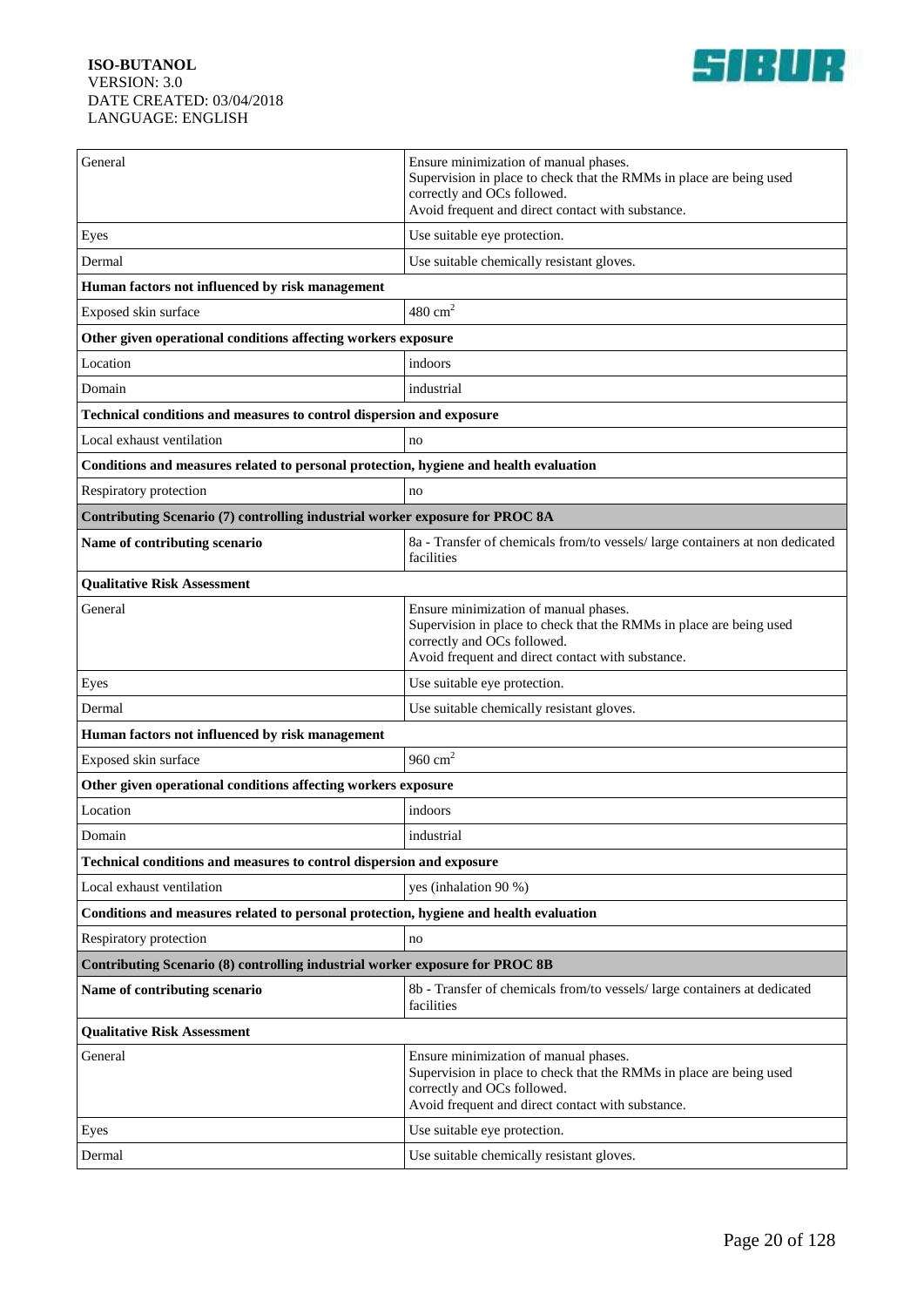

| Human factors not influenced by risk management                                       |                                                                                                                                                                                                  |  |
|---------------------------------------------------------------------------------------|--------------------------------------------------------------------------------------------------------------------------------------------------------------------------------------------------|--|
| Exposed skin surface                                                                  | 960 $cm2$                                                                                                                                                                                        |  |
| Other given operational conditions affecting workers exposure                         |                                                                                                                                                                                                  |  |
| Location                                                                              | indoors                                                                                                                                                                                          |  |
| Domain                                                                                | industrial                                                                                                                                                                                       |  |
| Technical conditions and measures to control dispersion and exposure                  |                                                                                                                                                                                                  |  |
| Local exhaust ventilation                                                             | yes (inhalation 95 %)                                                                                                                                                                            |  |
| Conditions and measures related to personal protection, hygiene and health evaluation |                                                                                                                                                                                                  |  |
| Respiratory protection                                                                | no                                                                                                                                                                                               |  |
| Contributing Scenario (9) controlling industrial worker exposure for PROC 9           |                                                                                                                                                                                                  |  |
| Name of contributing scenario                                                         | 9 - Transfer of chemicals into small containers (dedicated filling line)                                                                                                                         |  |
| <b>Qualitative Risk Assessment</b>                                                    |                                                                                                                                                                                                  |  |
| General                                                                               | Ensure minimization of manual phases.<br>Supervision in place to check that the RMMs in place are being used<br>correctly and OCs followed.<br>Avoid frequent and direct contact with substance. |  |
| Eyes                                                                                  | Use suitable eye protection.                                                                                                                                                                     |  |
| Dermal                                                                                | Use suitable chemically resistant gloves.                                                                                                                                                        |  |
| Human factors not influenced by risk management                                       |                                                                                                                                                                                                  |  |
| Exposed skin surface                                                                  | $480 \text{ cm}^2$                                                                                                                                                                               |  |
| Other given operational conditions affecting workers exposure                         |                                                                                                                                                                                                  |  |
| Location                                                                              | indoors                                                                                                                                                                                          |  |
| Domain                                                                                | industrial                                                                                                                                                                                       |  |
| Technical conditions and measures to control dispersion and exposure                  |                                                                                                                                                                                                  |  |
| Local exhaust ventilation                                                             | yes (inhalation 90 %)                                                                                                                                                                            |  |
| Conditions and measures related to personal protection, hygiene and health evaluation |                                                                                                                                                                                                  |  |
| Respiratory protection                                                                | no                                                                                                                                                                                               |  |
| Contributing Scenario (10) controlling industrial worker exposure for PROC 15         |                                                                                                                                                                                                  |  |
| Name of contributing scenario                                                         | 15 - Use of laboratory reagents in small scale laboratories                                                                                                                                      |  |
| <b>Qualitative Risk Assessment</b>                                                    |                                                                                                                                                                                                  |  |
| General                                                                               | Ensure minimization of manual phases.<br>Supervision in place to check that the RMMs in place are being used<br>correctly and OCs followed.<br>Avoid frequent and direct contact with substance. |  |
| Eyes                                                                                  | Use suitable eye protection.                                                                                                                                                                     |  |
| Dermal                                                                                | Use suitable chemically resistant gloves.                                                                                                                                                        |  |
| Human factors not influenced by risk management                                       |                                                                                                                                                                                                  |  |
| Exposed skin surface                                                                  | $240 \text{ cm}^2$                                                                                                                                                                               |  |
| Other given operational conditions affecting workers exposure                         |                                                                                                                                                                                                  |  |
| Location                                                                              | indoors                                                                                                                                                                                          |  |
| Domain                                                                                | industrial                                                                                                                                                                                       |  |
| Technical conditions and measures to control dispersion and exposure                  |                                                                                                                                                                                                  |  |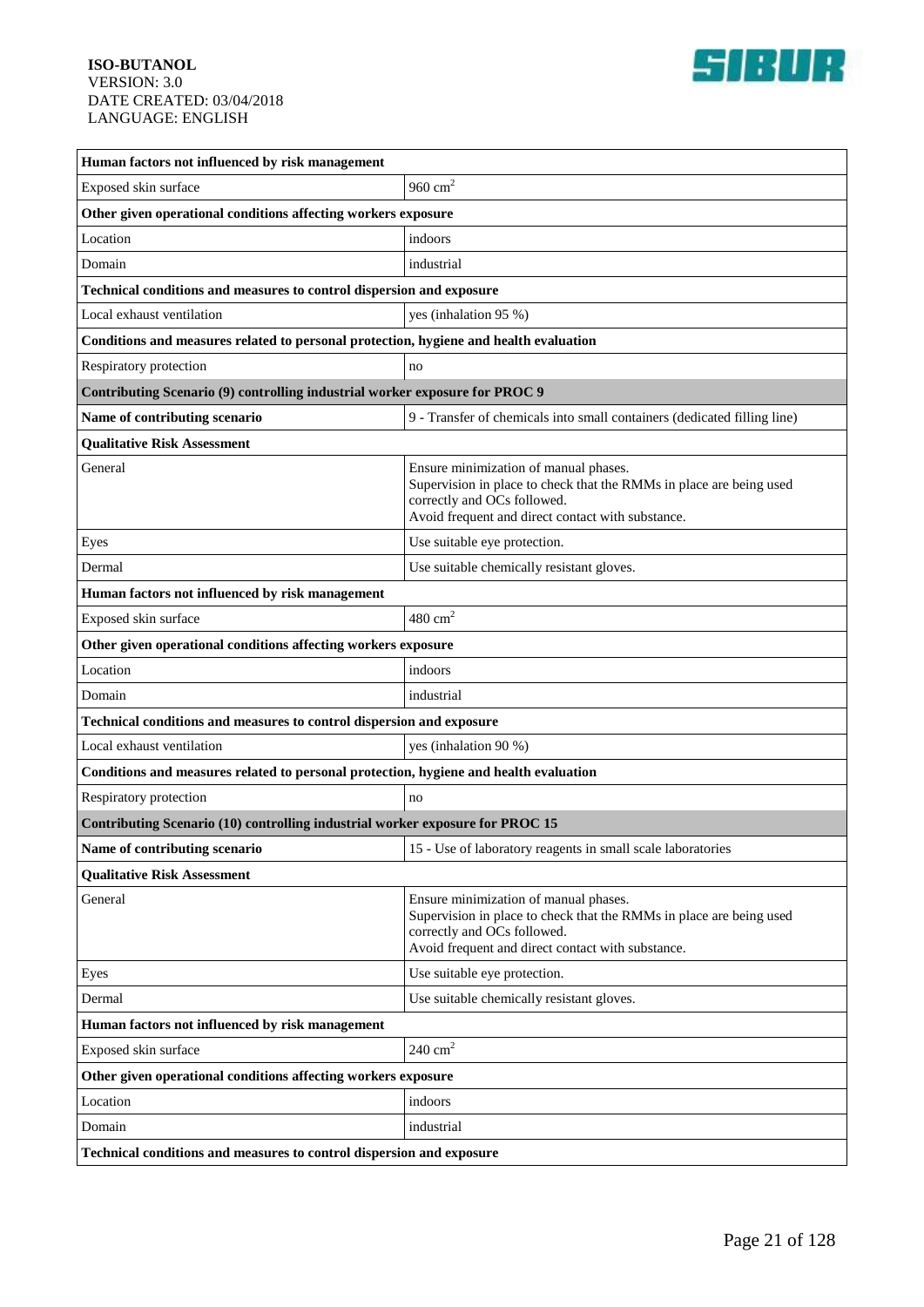

| Local exhaust ventilation                                                             | no |  |
|---------------------------------------------------------------------------------------|----|--|
| Conditions and measures related to personal protection, hygiene and health evaluation |    |  |
| Respiratory protection                                                                | no |  |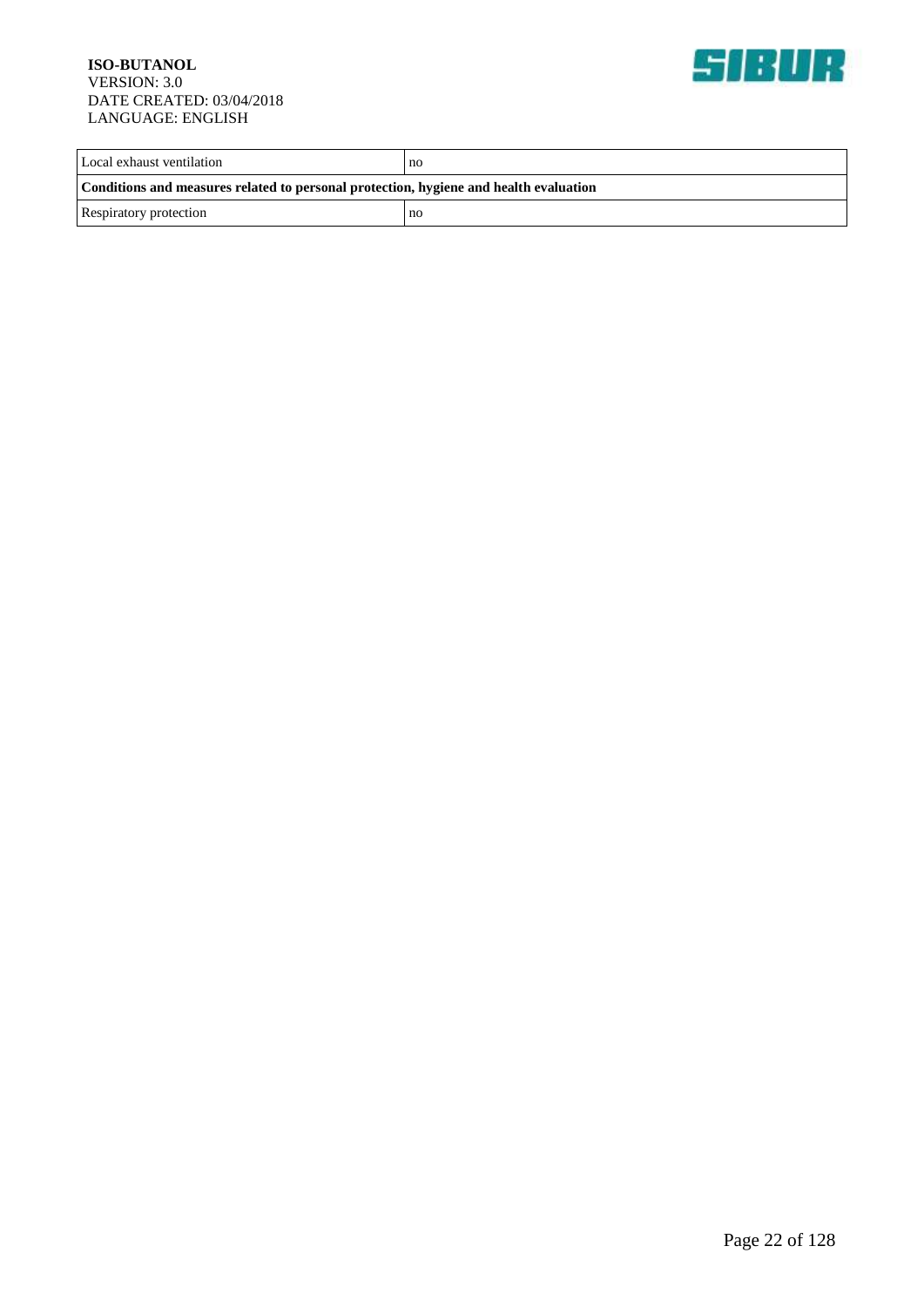

## **Exposure Scenario 2 (ES2): Distribution of substances (professional)**

| <b>Free short title</b>                                                       | Distribution of substances (professional)                                                                                                                                                                                                                                                                                                                                                                                                                                                                                                                                                                                                                                  |  |
|-------------------------------------------------------------------------------|----------------------------------------------------------------------------------------------------------------------------------------------------------------------------------------------------------------------------------------------------------------------------------------------------------------------------------------------------------------------------------------------------------------------------------------------------------------------------------------------------------------------------------------------------------------------------------------------------------------------------------------------------------------------------|--|
| Systematic title based on use descriptor                                      | ERC 2, 1; PROC 1, 2, 3, 4, 8A, 8B, 9, 15                                                                                                                                                                                                                                                                                                                                                                                                                                                                                                                                                                                                                                   |  |
| Name of contributing environmental scenario and<br>corresponding ERC          | ERC 2 Formulation of preparations<br>ERC 1 Production of chemicals                                                                                                                                                                                                                                                                                                                                                                                                                                                                                                                                                                                                         |  |
| Name(s) of contributing worker scenarios and<br>corresponding PROCs           | PROC 1 - Use in closed process, no likelihood of exposure<br>PROC 2 - Use in closed, continuous process with occasional controlled<br>exposure<br>PROC 3 - Use in closed batch process (synthesis or formulation)<br>PROC 4 - Use in batch and other process (synthesis) where opportunity for<br>exposure arises<br>PROC 8a - Transfer of chemicals from/to vessels/ large containers at non<br>dedicated facilities<br>PROC 8b - Transfer of chemicals from/to vessels/ large containers at<br>dedicated facilities<br>PROC 9 - Transfer of chemicals into small containers (dedicated filling line)<br>PROC 15 - Use of laboratory reagents in small scale laboratories |  |
| Contributing Scenario (1) controlling environmental exposure for ERC 2        |                                                                                                                                                                                                                                                                                                                                                                                                                                                                                                                                                                                                                                                                            |  |
| Contributing Scenario (2) controlling environmental exposure for ERC 1        |                                                                                                                                                                                                                                                                                                                                                                                                                                                                                                                                                                                                                                                                            |  |
|                                                                               | As no environmental hazard was identified no environmental-related exposure assessment and risk characterization was performed.                                                                                                                                                                                                                                                                                                                                                                                                                                                                                                                                            |  |
| <b>Product characteristics</b>                                                |                                                                                                                                                                                                                                                                                                                                                                                                                                                                                                                                                                                                                                                                            |  |
| Physical state                                                                | liquid                                                                                                                                                                                                                                                                                                                                                                                                                                                                                                                                                                                                                                                                     |  |
| Concentration in substance                                                    | 100 %                                                                                                                                                                                                                                                                                                                                                                                                                                                                                                                                                                                                                                                                      |  |
| Fugacity / Dustiness                                                          | medium                                                                                                                                                                                                                                                                                                                                                                                                                                                                                                                                                                                                                                                                     |  |
| Frequency and duration of use                                                 |                                                                                                                                                                                                                                                                                                                                                                                                                                                                                                                                                                                                                                                                            |  |
| Duration of activity                                                          | >4 hours (default)                                                                                                                                                                                                                                                                                                                                                                                                                                                                                                                                                                                                                                                         |  |
| Frequency of use                                                              | 5 days / week                                                                                                                                                                                                                                                                                                                                                                                                                                                                                                                                                                                                                                                              |  |
| Contributing Scenario (3) controlling professional worker exposure for PROC 1 |                                                                                                                                                                                                                                                                                                                                                                                                                                                                                                                                                                                                                                                                            |  |
| Name of contributing scenario                                                 | 1 - Use in closed process, no likelihood of exposure                                                                                                                                                                                                                                                                                                                                                                                                                                                                                                                                                                                                                       |  |
| <b>Qualitative Risk Assessment</b>                                            |                                                                                                                                                                                                                                                                                                                                                                                                                                                                                                                                                                                                                                                                            |  |
| General                                                                       | Ensure minimization of manual phases.<br>Supervision in place to check that the RMMs in place are being used<br>correctly and OCs followed.<br>Avoid frequent and direct contact with substance.                                                                                                                                                                                                                                                                                                                                                                                                                                                                           |  |
| Eyes                                                                          | In case of potential exposure:<br>Use suitable eye protection.                                                                                                                                                                                                                                                                                                                                                                                                                                                                                                                                                                                                             |  |
| Dermal                                                                        | Use suitable chemically resistant gloves.                                                                                                                                                                                                                                                                                                                                                                                                                                                                                                                                                                                                                                  |  |
| Human factors not influenced by risk management                               |                                                                                                                                                                                                                                                                                                                                                                                                                                                                                                                                                                                                                                                                            |  |
| Exposed skin surface                                                          | $240 \text{ cm}^2$                                                                                                                                                                                                                                                                                                                                                                                                                                                                                                                                                                                                                                                         |  |
| Other given operational conditions affecting workers exposure                 |                                                                                                                                                                                                                                                                                                                                                                                                                                                                                                                                                                                                                                                                            |  |
| Location                                                                      | indoors                                                                                                                                                                                                                                                                                                                                                                                                                                                                                                                                                                                                                                                                    |  |
| Domain                                                                        | professional                                                                                                                                                                                                                                                                                                                                                                                                                                                                                                                                                                                                                                                               |  |
| Technical conditions and measures to control dispersion and exposure          |                                                                                                                                                                                                                                                                                                                                                                                                                                                                                                                                                                                                                                                                            |  |
| Local exhaust ventilation                                                     | no                                                                                                                                                                                                                                                                                                                                                                                                                                                                                                                                                                                                                                                                         |  |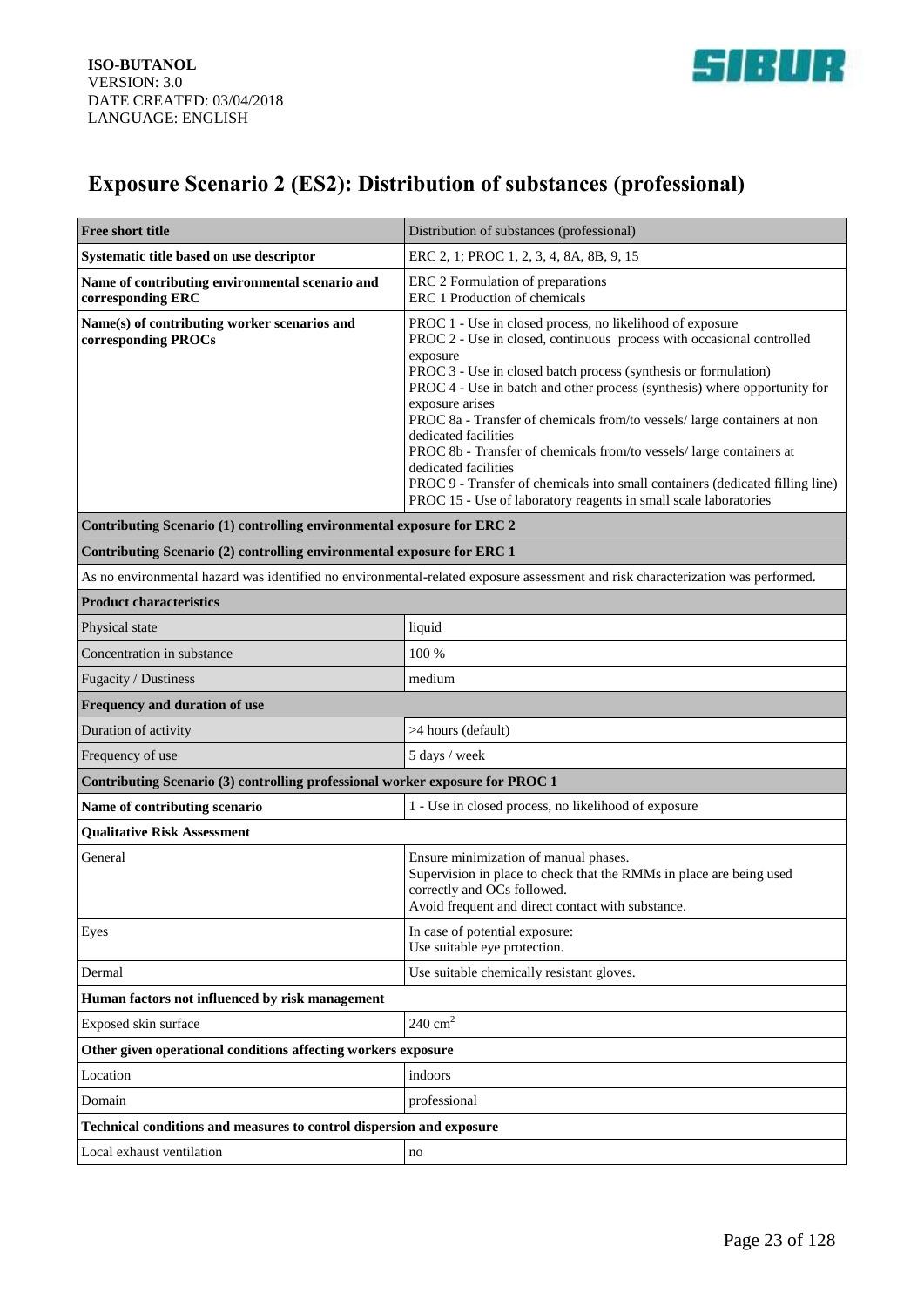

| Conditions and measures related to personal protection, hygiene and health evaluation |                                                                                                                                                                                                  |  |
|---------------------------------------------------------------------------------------|--------------------------------------------------------------------------------------------------------------------------------------------------------------------------------------------------|--|
| Respiratory protection                                                                | no                                                                                                                                                                                               |  |
| Contributing Scenario (4) controlling professional worker exposure for PROC 2         |                                                                                                                                                                                                  |  |
| Name of contributing scenario                                                         | 2 - Use in closed, continuous process with occasional controlled exposure                                                                                                                        |  |
| <b>Qualitative Risk Assessment</b>                                                    |                                                                                                                                                                                                  |  |
| General                                                                               | Ensure minimization of manual phases.<br>Supervision in place to check that the RMMs in place are being used<br>correctly and OCs followed.<br>Avoid frequent and direct contact with substance. |  |
| Eyes                                                                                  | Use suitable eye protection.                                                                                                                                                                     |  |
| Dermal                                                                                | Use suitable chemically resistant gloves.                                                                                                                                                        |  |
| Human factors not influenced by risk management                                       |                                                                                                                                                                                                  |  |
| Exposed skin surface                                                                  | $480 \text{ cm}^2$                                                                                                                                                                               |  |
| Other given operational conditions affecting workers exposure                         |                                                                                                                                                                                                  |  |
| Location                                                                              | indoors                                                                                                                                                                                          |  |
| Domain                                                                                | professional                                                                                                                                                                                     |  |
| Technical conditions and measures to control dispersion and exposure                  |                                                                                                                                                                                                  |  |
| Local exhaust ventilation                                                             | no                                                                                                                                                                                               |  |
| Conditions and measures related to personal protection, hygiene and health evaluation |                                                                                                                                                                                                  |  |
| Respiratory protection                                                                | no                                                                                                                                                                                               |  |
| Contributing Scenario (5) controlling professional worker exposure for PROC 3         |                                                                                                                                                                                                  |  |
| Name of contributing scenario                                                         | 3 - Use in closed batch process (synthesis or formulation)                                                                                                                                       |  |
| <b>Qualitative Risk Assessment</b>                                                    |                                                                                                                                                                                                  |  |
| General                                                                               | Ensure minimization of manual phases.<br>Supervision in place to check that the RMMs in place are being used<br>correctly and OCs followed.<br>Avoid frequent and direct contact with substance. |  |
| Eyes                                                                                  | Use suitable eye protection.                                                                                                                                                                     |  |
| Dermal                                                                                | Use suitable chemically resistant gloves.                                                                                                                                                        |  |
| Human factors not influenced by risk management                                       |                                                                                                                                                                                                  |  |
| Exposed skin surface                                                                  | $240 \text{ cm}^2$                                                                                                                                                                               |  |
| Other given operational conditions affecting workers exposure                         |                                                                                                                                                                                                  |  |
| Location                                                                              | indoors                                                                                                                                                                                          |  |
| Domain                                                                                | professional                                                                                                                                                                                     |  |
| <b>Technical conditions and measures to control dispersion and exposure</b>           |                                                                                                                                                                                                  |  |
| Local exhaust ventilation                                                             | no                                                                                                                                                                                               |  |
| Conditions and measures related to personal protection, hygiene and health evaluation |                                                                                                                                                                                                  |  |
| Respiratory protection                                                                | no                                                                                                                                                                                               |  |
| Contributing Scenario (6) controlling professional worker exposure for PROC 4         |                                                                                                                                                                                                  |  |
| Name of contributing scenario                                                         | 4 - Use in batch and other process (synthesis) where opportunity for<br>exposure arises                                                                                                          |  |
| <b>Qualitative Risk Assessment</b>                                                    |                                                                                                                                                                                                  |  |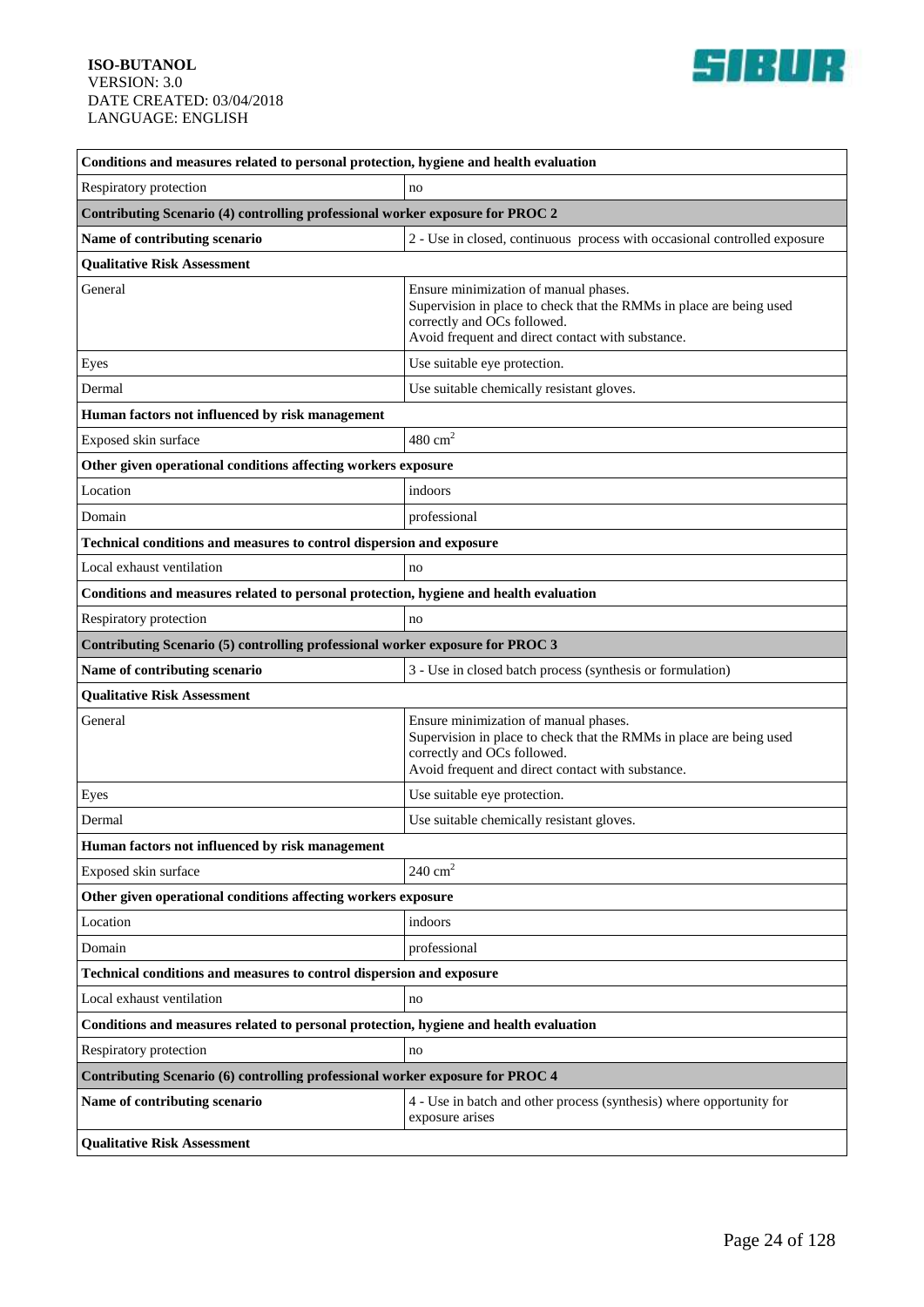

| General                                                                               | Ensure minimization of manual phases.<br>Supervision in place to check that the RMMs in place are being used<br>correctly and OCs followed.<br>Avoid frequent and direct contact with substance. |  |
|---------------------------------------------------------------------------------------|--------------------------------------------------------------------------------------------------------------------------------------------------------------------------------------------------|--|
| Eyes                                                                                  | Use suitable eye protection.                                                                                                                                                                     |  |
| Dermal                                                                                | Use suitable chemically resistant gloves.                                                                                                                                                        |  |
| Human factors not influenced by risk management                                       |                                                                                                                                                                                                  |  |
| Exposed skin surface                                                                  | $480 \text{ cm}^2$                                                                                                                                                                               |  |
| Other given operational conditions affecting workers exposure                         |                                                                                                                                                                                                  |  |
| Location                                                                              | indoors                                                                                                                                                                                          |  |
| Domain                                                                                | professional                                                                                                                                                                                     |  |
| Technical conditions and measures to control dispersion and exposure                  |                                                                                                                                                                                                  |  |
| Local exhaust ventilation                                                             | no                                                                                                                                                                                               |  |
| Conditions and measures related to personal protection, hygiene and health evaluation |                                                                                                                                                                                                  |  |
| Respiratory protection                                                                | no                                                                                                                                                                                               |  |
| Contributing Scenario (7) controlling professional worker exposure for PROC 8A        |                                                                                                                                                                                                  |  |
| Name of contributing scenario                                                         | 8a - Transfer of chemicals from/to vessels/large containers at non dedicated<br>facilities                                                                                                       |  |
| <b>Qualitative Risk Assessment</b>                                                    |                                                                                                                                                                                                  |  |
| General                                                                               | Ensure minimization of manual phases.<br>Supervision in place to check that the RMMs in place are being used<br>correctly and OCs followed.<br>Avoid frequent and direct contact with substance. |  |
| Eyes                                                                                  | Use suitable eye protection.                                                                                                                                                                     |  |
| Dermal                                                                                | Use suitable chemically resistant gloves.                                                                                                                                                        |  |
| Human factors not influenced by risk management                                       |                                                                                                                                                                                                  |  |
| Exposed skin surface                                                                  | $960 \text{ cm}^2$                                                                                                                                                                               |  |
| Other given operational conditions affecting workers exposure                         |                                                                                                                                                                                                  |  |
| Location                                                                              | indoors                                                                                                                                                                                          |  |
| Ventilation                                                                           | good (30%)                                                                                                                                                                                       |  |
| Domain                                                                                | professional                                                                                                                                                                                     |  |
| Technical conditions and measures to control dispersion and exposure                  |                                                                                                                                                                                                  |  |
| Local exhaust ventilation                                                             | no                                                                                                                                                                                               |  |
| Conditions and measures related to personal protection, hygiene and health evaluation |                                                                                                                                                                                                  |  |
| Respiratory protection                                                                | no                                                                                                                                                                                               |  |
| Contributing Scenario (8) controlling professional worker exposure for PROC 8B        |                                                                                                                                                                                                  |  |
| Name of contributing scenario                                                         | 8b - Transfer of chemicals from/to vessels/ large containers at dedicated<br>facilities                                                                                                          |  |
| <b>Qualitative Risk Assessment</b>                                                    |                                                                                                                                                                                                  |  |
| General                                                                               | Ensure minimization of manual phases.<br>Supervision in place to check that the RMMs in place are being used<br>correctly and OCs followed.<br>Avoid frequent and direct contact with substance. |  |
| Eyes                                                                                  | Use suitable eye protection.                                                                                                                                                                     |  |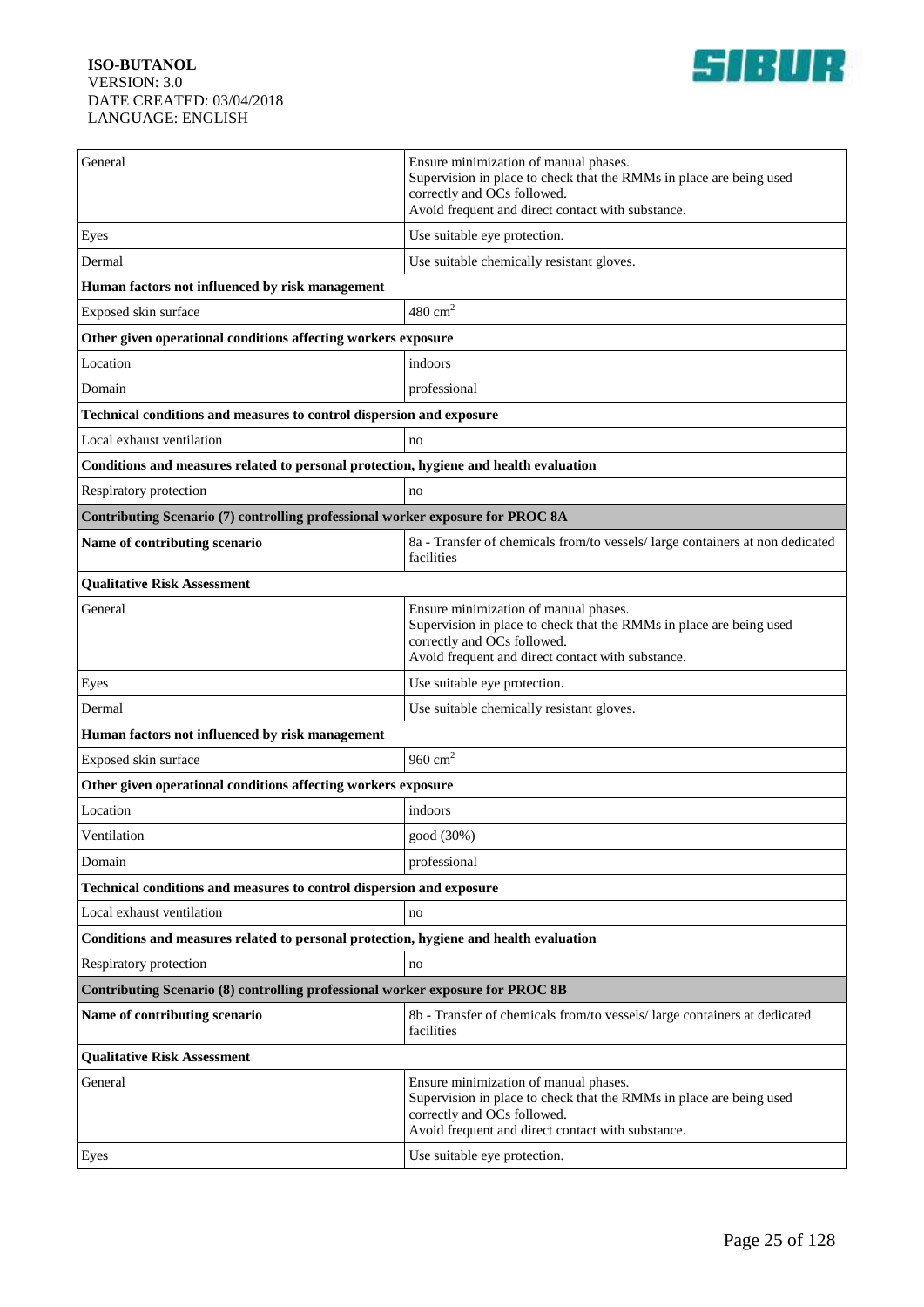

| Dermal                                                                                | Use suitable chemically resistant gloves.                                                                                                                                                        |  |
|---------------------------------------------------------------------------------------|--------------------------------------------------------------------------------------------------------------------------------------------------------------------------------------------------|--|
| Human factors not influenced by risk management                                       |                                                                                                                                                                                                  |  |
| Exposed skin surface                                                                  | 960 $cm2$                                                                                                                                                                                        |  |
| Other given operational conditions affecting workers exposure                         |                                                                                                                                                                                                  |  |
| Location                                                                              | indoors                                                                                                                                                                                          |  |
| Domain                                                                                | professional                                                                                                                                                                                     |  |
| Technical conditions and measures to control dispersion and exposure                  |                                                                                                                                                                                                  |  |
| Local exhaust ventilation                                                             | no                                                                                                                                                                                               |  |
| Conditions and measures related to personal protection, hygiene and health evaluation |                                                                                                                                                                                                  |  |
| Respiratory protection                                                                | no                                                                                                                                                                                               |  |
| Contributing Scenario (9) controlling professional worker exposure for PROC 9         |                                                                                                                                                                                                  |  |
| Name of contributing scenario                                                         | 9 - Transfer of chemicals into small containers (dedicated filling line)                                                                                                                         |  |
| <b>Qualitative Risk Assessment</b>                                                    |                                                                                                                                                                                                  |  |
| General                                                                               | Ensure minimization of manual phases.<br>Supervision in place to check that the RMMs in place are being used<br>correctly and OCs followed.<br>Avoid frequent and direct contact with substance. |  |
| Eyes                                                                                  | Use suitable eye protection.                                                                                                                                                                     |  |
| Dermal                                                                                | Use suitable chemically resistant gloves.                                                                                                                                                        |  |
| Human factors not influenced by risk management                                       |                                                                                                                                                                                                  |  |
| Exposed skin surface                                                                  | $480 \text{ cm}^2$                                                                                                                                                                               |  |
| Other given operational conditions affecting workers exposure                         |                                                                                                                                                                                                  |  |
| Location                                                                              | indoors                                                                                                                                                                                          |  |
| Ventilation                                                                           | good (30%)                                                                                                                                                                                       |  |
| Domain                                                                                | professional                                                                                                                                                                                     |  |
| Technical conditions and measures to control dispersion and exposure                  |                                                                                                                                                                                                  |  |
| Local exhaust ventilation                                                             | no                                                                                                                                                                                               |  |
| Conditions and measures related to personal protection, hygiene and health evaluation |                                                                                                                                                                                                  |  |
| Respiratory protection                                                                | no                                                                                                                                                                                               |  |
| Contributing Scenario (10) controlling professional worker exposure for PROC 15       |                                                                                                                                                                                                  |  |
| Name of contributing scenario                                                         | 15 - Use of laboratory reagents in small scale laboratories                                                                                                                                      |  |
| <b>Qualitative Risk Assessment</b>                                                    |                                                                                                                                                                                                  |  |
| General                                                                               | Ensure minimization of manual phases.<br>Supervision in place to check that the RMMs in place are being used<br>correctly and OCs followed.<br>Avoid frequent and direct contact with substance. |  |
| Eyes                                                                                  | Use suitable eye protection.                                                                                                                                                                     |  |
| Dermal                                                                                | Use suitable chemically resistant gloves.                                                                                                                                                        |  |
| Human factors not influenced by risk management                                       |                                                                                                                                                                                                  |  |
| Exposed skin surface                                                                  | $240 \text{ cm}^2$                                                                                                                                                                               |  |
| Other given operational conditions affecting workers exposure                         |                                                                                                                                                                                                  |  |
| Location                                                                              | indoors                                                                                                                                                                                          |  |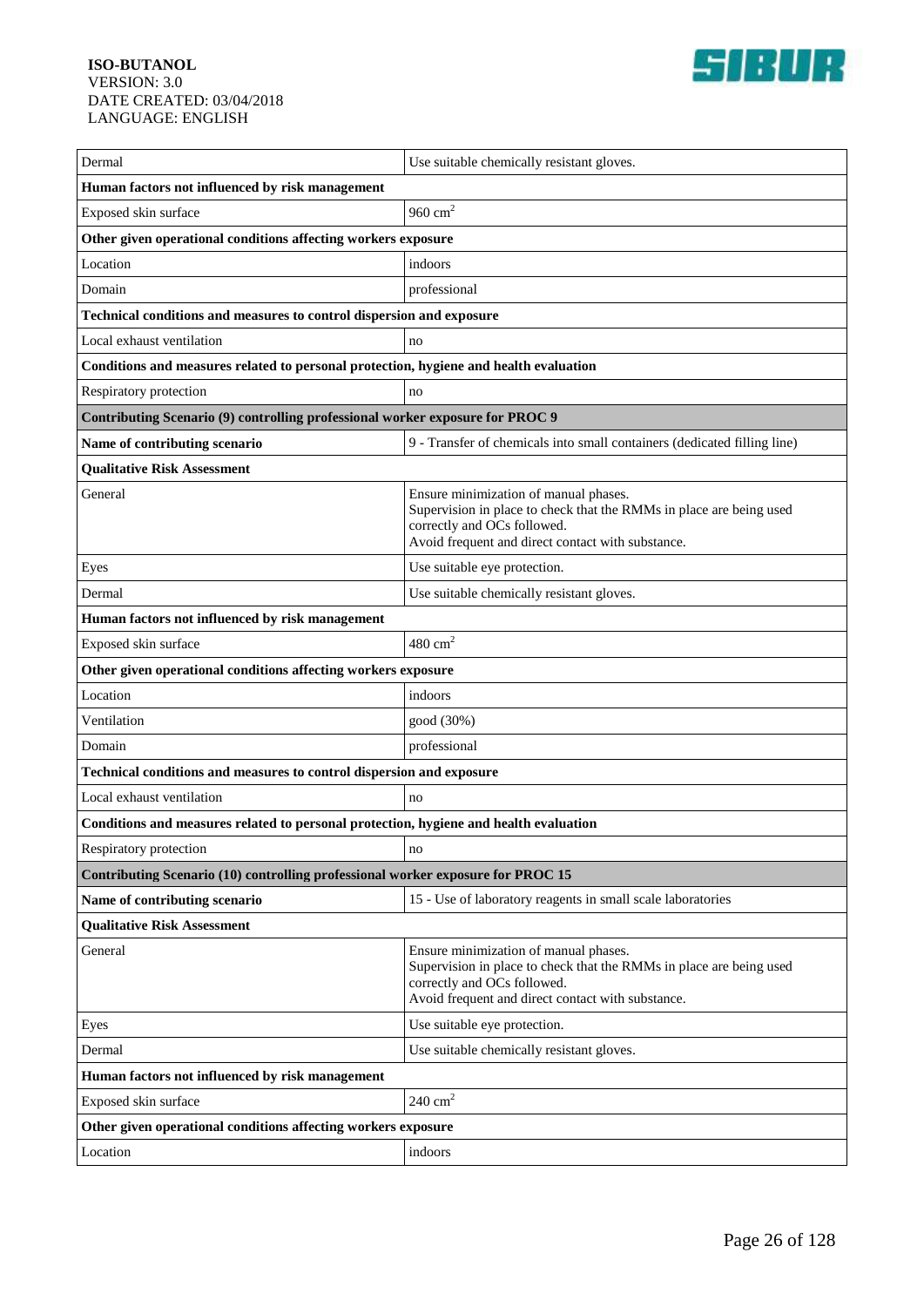

| Domain                                                                                | professional |
|---------------------------------------------------------------------------------------|--------------|
| <b>Technical conditions and measures to control dispersion and exposure</b>           |              |
| Local exhaust ventilation                                                             | no           |
| Conditions and measures related to personal protection, hygiene and health evaluation |              |
| Respiratory protection                                                                | no           |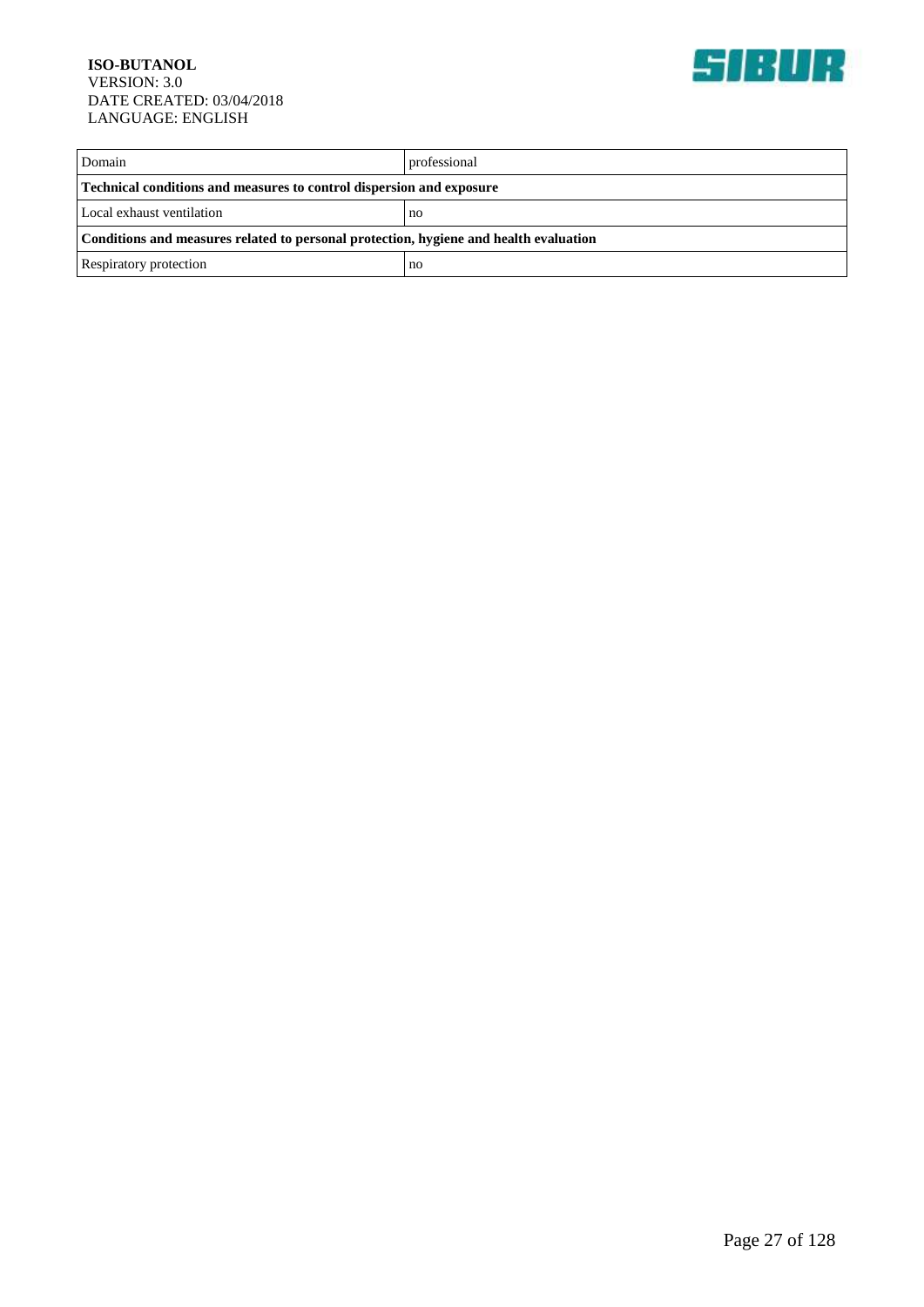



### **Exposure Scenario 3 (ES3): Formulation & (re)packing of substances and mixtures**

| <b>Free short title</b>                                                     | Formulation & (re)packing of substances and mixtures                                                                                                                                                                                                                                                                                                                                                                                                                                                                                                                                                                                                                                                                                                                    |
|-----------------------------------------------------------------------------|-------------------------------------------------------------------------------------------------------------------------------------------------------------------------------------------------------------------------------------------------------------------------------------------------------------------------------------------------------------------------------------------------------------------------------------------------------------------------------------------------------------------------------------------------------------------------------------------------------------------------------------------------------------------------------------------------------------------------------------------------------------------------|
| Systematic title based on use descriptor                                    | ERC 2; PROC 1, 2, 3, 4, 5, 8A, 8B, 9, 15                                                                                                                                                                                                                                                                                                                                                                                                                                                                                                                                                                                                                                                                                                                                |
| Name of contributing environmental scenario and<br>corresponding ERC        | ERC 2 Formulation of preparations                                                                                                                                                                                                                                                                                                                                                                                                                                                                                                                                                                                                                                                                                                                                       |
| Name(s) of contributing worker scenarios and<br>corresponding PROCs         | PROC 1 - Use in closed process, no likelihood of exposure<br>PROC 2 - Use in closed, continuous process with occasional controlled<br>exposure<br>PROC 3 - Use in closed batch process (synthesis or formulation)<br>PROC 4 - Use in batch and other process (synthesis) where opportunity for<br>exposure arises<br>PROC 5 - Mixing or blending in batch processes (multistage and/or<br>significant contact)<br>PROC 8a - Transfer of chemicals from/to vessels/ large containers at non<br>dedicated facilities<br>PROC 8b - Transfer of chemicals from/to vessels/ large containers at<br>dedicated facilities<br>PROC 9 - Transfer of chemicals into small containers (dedicated filling line)<br>PROC 15 - Use of laboratory reagents in small scale laboratories |
| Contributing Scenario (1) controlling environmental exposure for ERC 2      |                                                                                                                                                                                                                                                                                                                                                                                                                                                                                                                                                                                                                                                                                                                                                                         |
|                                                                             | As no environmental hazard was identified no environmental-related exposure assessment and risk characterization was performed.                                                                                                                                                                                                                                                                                                                                                                                                                                                                                                                                                                                                                                         |
| <b>Product characteristics</b>                                              |                                                                                                                                                                                                                                                                                                                                                                                                                                                                                                                                                                                                                                                                                                                                                                         |
| Physical state                                                              | liquid                                                                                                                                                                                                                                                                                                                                                                                                                                                                                                                                                                                                                                                                                                                                                                  |
| Concentration in substance                                                  | 100 %                                                                                                                                                                                                                                                                                                                                                                                                                                                                                                                                                                                                                                                                                                                                                                   |
| Fugacity / Dustiness                                                        | medium                                                                                                                                                                                                                                                                                                                                                                                                                                                                                                                                                                                                                                                                                                                                                                  |
| Frequency and duration of use                                               |                                                                                                                                                                                                                                                                                                                                                                                                                                                                                                                                                                                                                                                                                                                                                                         |
| Duration of activity                                                        | >4 hours (default)                                                                                                                                                                                                                                                                                                                                                                                                                                                                                                                                                                                                                                                                                                                                                      |
| Frequency of use                                                            | 5 days / week                                                                                                                                                                                                                                                                                                                                                                                                                                                                                                                                                                                                                                                                                                                                                           |
| Contributing Scenario (2) controlling industrial worker exposure for PROC 1 |                                                                                                                                                                                                                                                                                                                                                                                                                                                                                                                                                                                                                                                                                                                                                                         |
| Name of contributing scenario                                               | 1 - Use in closed process, no likelihood of exposure                                                                                                                                                                                                                                                                                                                                                                                                                                                                                                                                                                                                                                                                                                                    |
| <b>Qualitative Risk Assessment</b>                                          |                                                                                                                                                                                                                                                                                                                                                                                                                                                                                                                                                                                                                                                                                                                                                                         |
| General                                                                     | Ensure minimization of manual phases.<br>Supervision in place to check that the RMMs in place are being used<br>correctly and OCs followed.<br>Avoid frequent and direct contact with substance.                                                                                                                                                                                                                                                                                                                                                                                                                                                                                                                                                                        |
| Eyes                                                                        | In case of potential exposure:<br>Use suitable eye protection.                                                                                                                                                                                                                                                                                                                                                                                                                                                                                                                                                                                                                                                                                                          |
| Dermal                                                                      | Use suitable chemically resistant gloves.                                                                                                                                                                                                                                                                                                                                                                                                                                                                                                                                                                                                                                                                                                                               |
| Human factors not influenced by risk management                             |                                                                                                                                                                                                                                                                                                                                                                                                                                                                                                                                                                                                                                                                                                                                                                         |
| Exposed skin surface                                                        | $240\ {\rm cm}^2$                                                                                                                                                                                                                                                                                                                                                                                                                                                                                                                                                                                                                                                                                                                                                       |
| Other given operational conditions affecting workers exposure               |                                                                                                                                                                                                                                                                                                                                                                                                                                                                                                                                                                                                                                                                                                                                                                         |
| Location                                                                    | indoors                                                                                                                                                                                                                                                                                                                                                                                                                                                                                                                                                                                                                                                                                                                                                                 |
| Domain                                                                      | industrial                                                                                                                                                                                                                                                                                                                                                                                                                                                                                                                                                                                                                                                                                                                                                              |
| Technical conditions and measures to control dispersion and exposure        |                                                                                                                                                                                                                                                                                                                                                                                                                                                                                                                                                                                                                                                                                                                                                                         |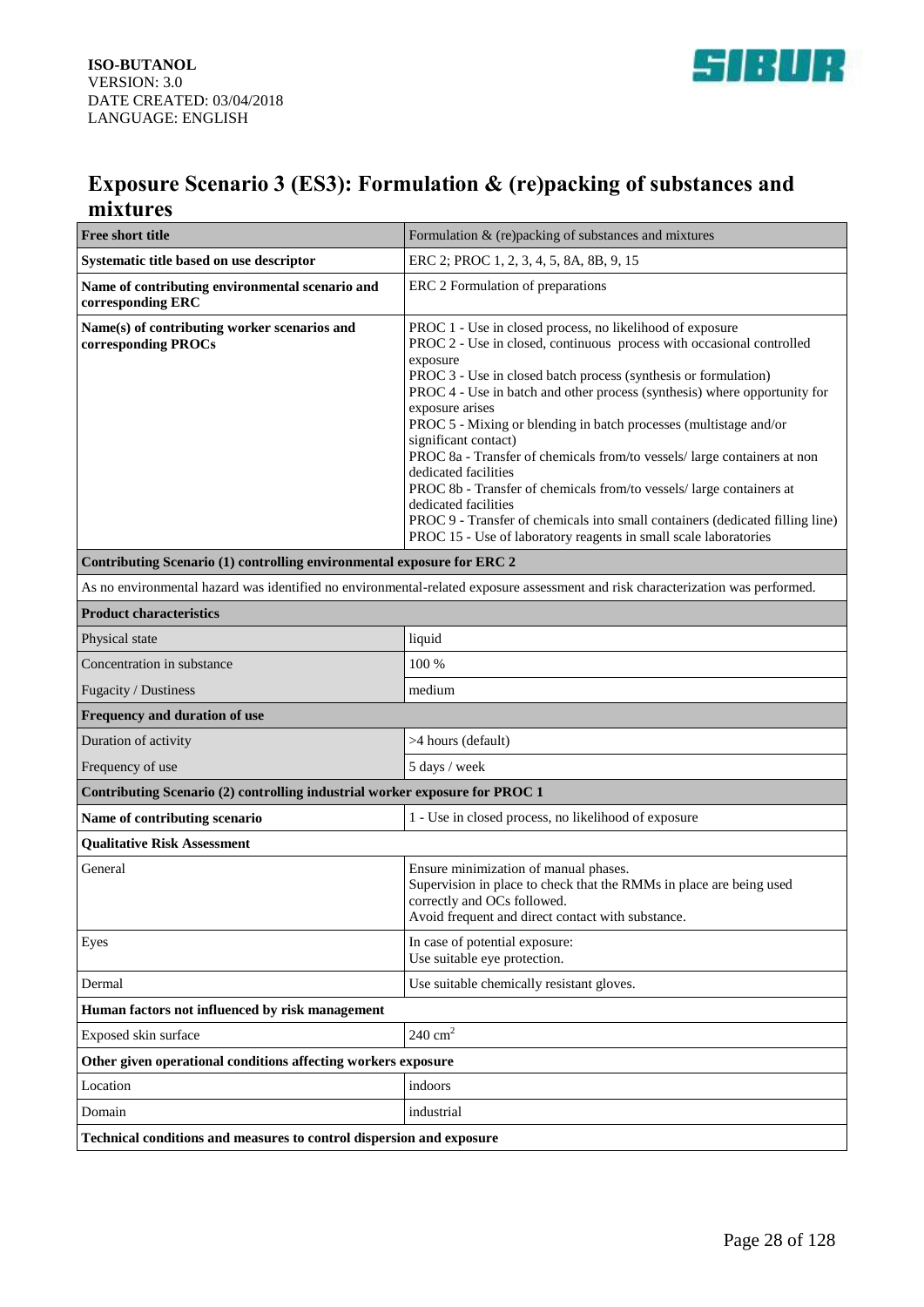

| Local exhaust ventilation                                                             | no                                                                                                                                                                                               |  |
|---------------------------------------------------------------------------------------|--------------------------------------------------------------------------------------------------------------------------------------------------------------------------------------------------|--|
| Conditions and measures related to personal protection, hygiene and health evaluation |                                                                                                                                                                                                  |  |
| Respiratory protection                                                                | no                                                                                                                                                                                               |  |
| Contributing Scenario (3) controlling industrial worker exposure for PROC 2           |                                                                                                                                                                                                  |  |
| Name of contributing scenario                                                         | 2 - Use in closed, continuous process with occasional controlled exposure                                                                                                                        |  |
| <b>Qualitative Risk Assessment</b>                                                    |                                                                                                                                                                                                  |  |
| General                                                                               | Ensure minimization of manual phases.<br>Supervision in place to check that the RMMs in place are being used<br>correctly and OCs followed.<br>Avoid frequent and direct contact with substance. |  |
| Eyes                                                                                  | Use suitable eye protection.                                                                                                                                                                     |  |
| Dermal                                                                                | Use suitable chemically resistant gloves.                                                                                                                                                        |  |
| Human factors not influenced by risk management                                       |                                                                                                                                                                                                  |  |
| Exposed skin surface                                                                  | $480 \text{ cm}^2$                                                                                                                                                                               |  |
| Other given operational conditions affecting workers exposure                         |                                                                                                                                                                                                  |  |
| Location                                                                              | indoors                                                                                                                                                                                          |  |
| Domain                                                                                | industrial                                                                                                                                                                                       |  |
| Technical conditions and measures to control dispersion and exposure                  |                                                                                                                                                                                                  |  |
| Local exhaust ventilation                                                             | no                                                                                                                                                                                               |  |
| Conditions and measures related to personal protection, hygiene and health evaluation |                                                                                                                                                                                                  |  |
| Respiratory protection                                                                | no                                                                                                                                                                                               |  |
| Contributing Scenario (4) controlling industrial worker exposure for PROC 3           |                                                                                                                                                                                                  |  |
| Name of contributing scenario                                                         | 3 - Use in closed batch process (synthesis or formulation)                                                                                                                                       |  |
| <b>Qualitative Risk Assessment</b>                                                    |                                                                                                                                                                                                  |  |
| General                                                                               | Ensure minimization of manual phases.<br>Supervision in place to check that the RMMs in place are being used<br>correctly and OCs followed.<br>Avoid frequent and direct contact with substance. |  |
| Eyes                                                                                  | Use suitable eye protection.                                                                                                                                                                     |  |
| Dermal                                                                                | Use suitable chemically resistant gloves.                                                                                                                                                        |  |
| Human factors not influenced by risk management                                       |                                                                                                                                                                                                  |  |
| Exposed skin surface                                                                  | $240 \text{ cm}^2$                                                                                                                                                                               |  |
| Other given operational conditions affecting workers exposure                         |                                                                                                                                                                                                  |  |
| Location                                                                              | indoors                                                                                                                                                                                          |  |
| Domain                                                                                | industrial                                                                                                                                                                                       |  |
| Technical conditions and measures to control dispersion and exposure                  |                                                                                                                                                                                                  |  |
| Local exhaust ventilation                                                             | no                                                                                                                                                                                               |  |
| Conditions and measures related to personal protection, hygiene and health evaluation |                                                                                                                                                                                                  |  |
| Respiratory protection                                                                | no                                                                                                                                                                                               |  |
| Contributing Scenario (5) controlling industrial worker exposure for PROC 4           |                                                                                                                                                                                                  |  |
| Name of contributing scenario                                                         | 4 - Use in batch and other process (synthesis) where opportunity for<br>exposure arises                                                                                                          |  |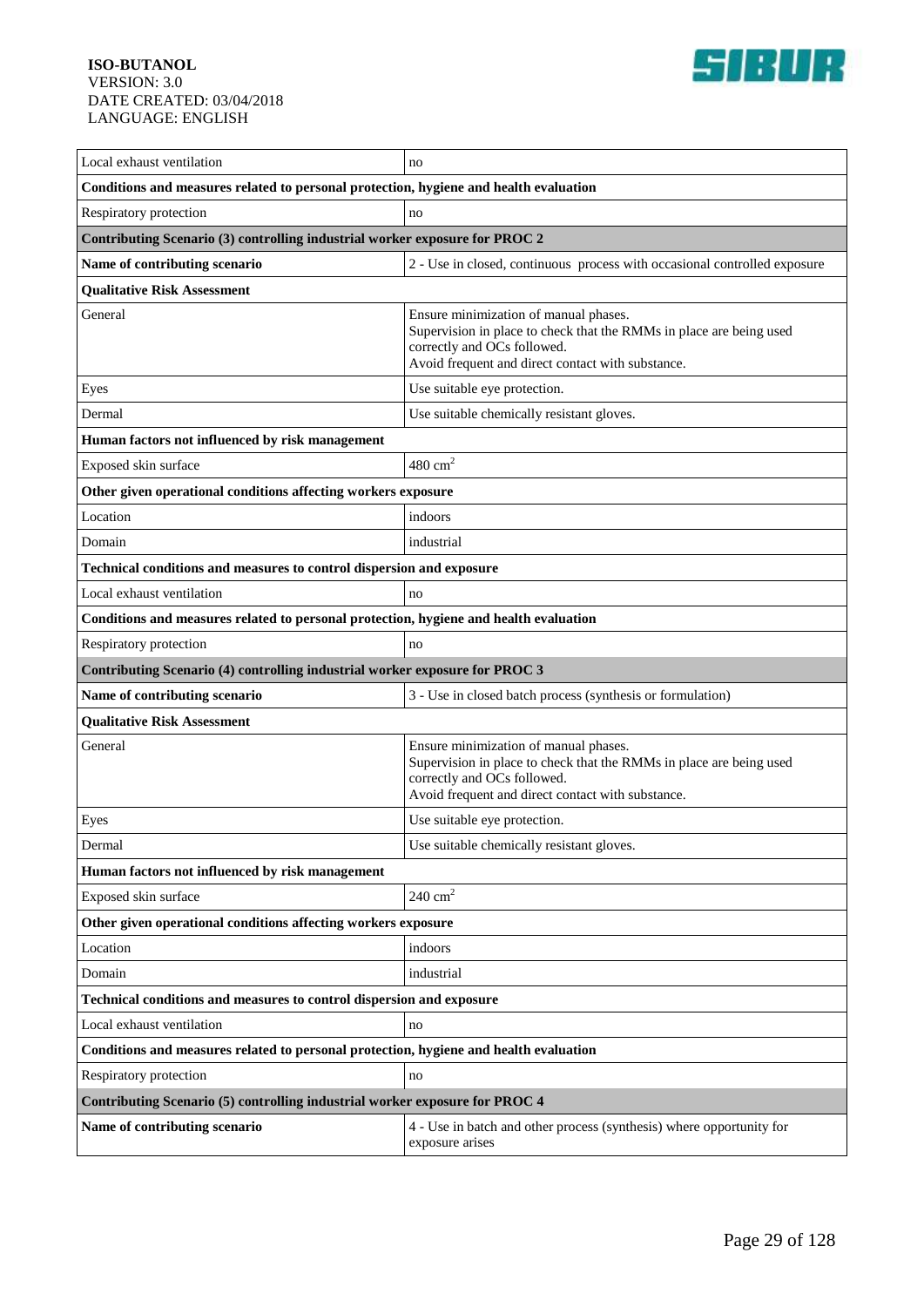

| <b>Qualitative Risk Assessment</b>                                                    |                                                                                                                                                                                                  |  |
|---------------------------------------------------------------------------------------|--------------------------------------------------------------------------------------------------------------------------------------------------------------------------------------------------|--|
| General                                                                               | Ensure minimization of manual phases.<br>Supervision in place to check that the RMMs in place are being used<br>correctly and OCs followed.<br>Avoid frequent and direct contact with substance. |  |
| Eyes                                                                                  | Use suitable eye protection.                                                                                                                                                                     |  |
| Dermal                                                                                | Use suitable chemically resistant gloves.                                                                                                                                                        |  |
| Human factors not influenced by risk management                                       |                                                                                                                                                                                                  |  |
| Exposed skin surface                                                                  | $480 \text{ cm}^2$                                                                                                                                                                               |  |
| Other given operational conditions affecting workers exposure                         |                                                                                                                                                                                                  |  |
| Location                                                                              | indoors                                                                                                                                                                                          |  |
| Domain                                                                                | industrial                                                                                                                                                                                       |  |
| Technical conditions and measures to control dispersion and exposure                  |                                                                                                                                                                                                  |  |
| Local exhaust ventilation                                                             | no                                                                                                                                                                                               |  |
| Conditions and measures related to personal protection, hygiene and health evaluation |                                                                                                                                                                                                  |  |
| Respiratory protection                                                                | no                                                                                                                                                                                               |  |
| Contributing Scenario (6) controlling industrial worker exposure for PROC 5           |                                                                                                                                                                                                  |  |
| Name of contributing scenario                                                         | 5 - Mixing or blending in batch processes (multistage and/or significant<br>contact)                                                                                                             |  |
| <b>Qualitative Risk Assessment</b>                                                    |                                                                                                                                                                                                  |  |
| General                                                                               | Ensure minimization of manual phases.<br>Supervision in place to check that the RMMs in place are being used<br>correctly and OCs followed.<br>Avoid frequent and direct contact with substance. |  |
| Eyes                                                                                  | Use suitable eye protection.                                                                                                                                                                     |  |
| Dermal                                                                                | Use suitable chemically resistant gloves.                                                                                                                                                        |  |
| Human factors not influenced by risk management                                       |                                                                                                                                                                                                  |  |
| Exposed skin surface                                                                  | $480 \text{ cm}^2$                                                                                                                                                                               |  |
| Other given operational conditions affecting workers exposure                         |                                                                                                                                                                                                  |  |
| Location                                                                              | indoors                                                                                                                                                                                          |  |
| Domain                                                                                | industrial                                                                                                                                                                                       |  |
| Technical conditions and measures to control dispersion and exposure                  |                                                                                                                                                                                                  |  |
| Local exhaust ventilation                                                             | yes (inhalation 90 %)                                                                                                                                                                            |  |
| Conditions and measures related to personal protection, hygiene and health evaluation |                                                                                                                                                                                                  |  |
| Respiratory protection                                                                | no                                                                                                                                                                                               |  |
| Contributing Scenario (7) controlling industrial worker exposure for PROC 8A          |                                                                                                                                                                                                  |  |
| Name of contributing scenario                                                         | 8a - Transfer of chemicals from/to vessels/large containers at non dedicated<br>facilities                                                                                                       |  |
| <b>Qualitative Risk Assessment</b>                                                    |                                                                                                                                                                                                  |  |
| General                                                                               | Ensure minimization of manual phases.<br>Supervision in place to check that the RMMs in place are being used<br>correctly and OCs followed.<br>Avoid frequent and direct contact with substance. |  |
| Eyes                                                                                  | Use suitable eye protection.                                                                                                                                                                     |  |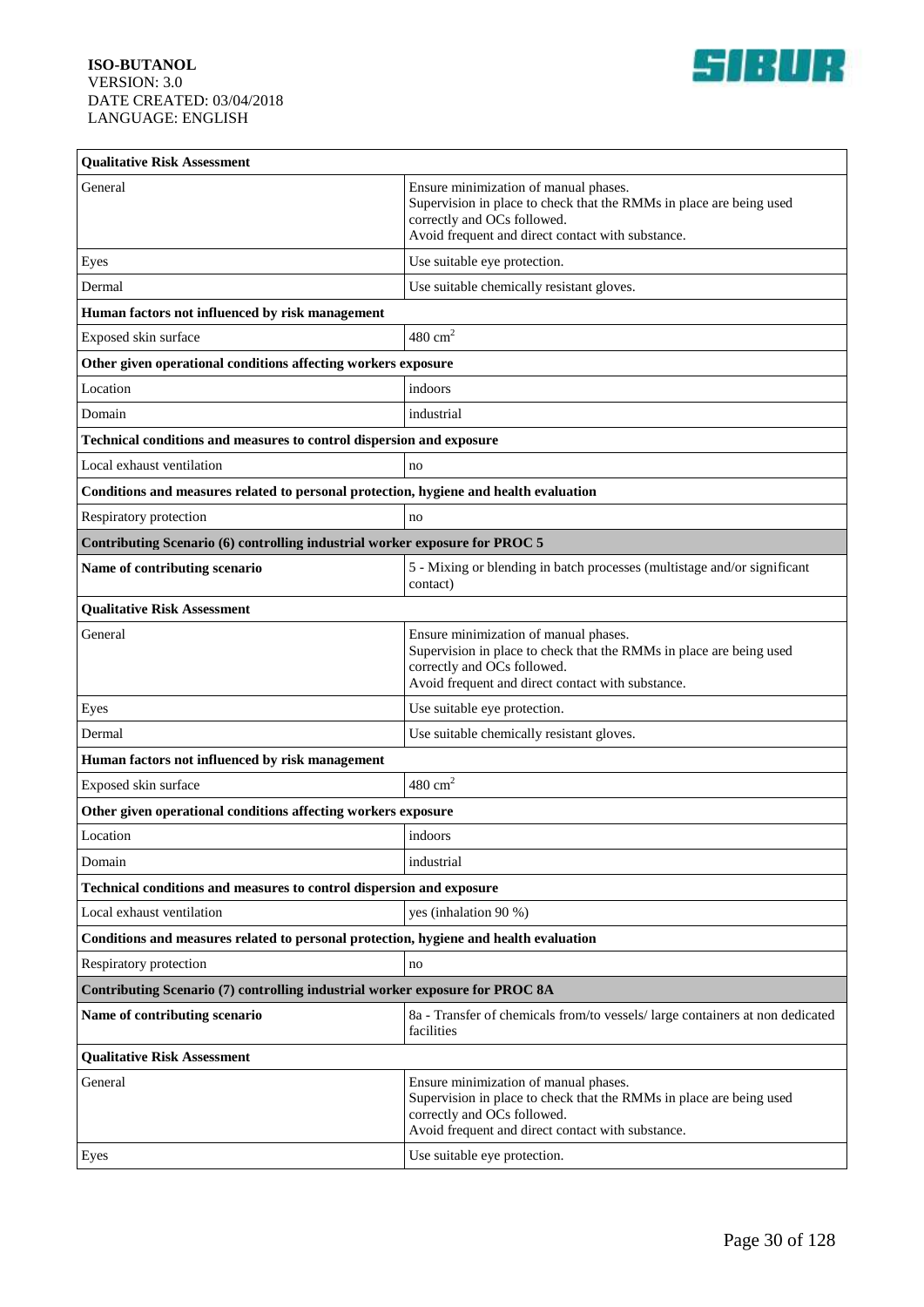

| Dermal                                                                                | Use suitable chemically resistant gloves.                                                                                                                                                        |  |
|---------------------------------------------------------------------------------------|--------------------------------------------------------------------------------------------------------------------------------------------------------------------------------------------------|--|
| Human factors not influenced by risk management                                       |                                                                                                                                                                                                  |  |
| Exposed skin surface                                                                  | 960 $cm2$                                                                                                                                                                                        |  |
| Other given operational conditions affecting workers exposure                         |                                                                                                                                                                                                  |  |
| Location                                                                              | indoors                                                                                                                                                                                          |  |
| Domain                                                                                | industrial                                                                                                                                                                                       |  |
| Technical conditions and measures to control dispersion and exposure                  |                                                                                                                                                                                                  |  |
| Local exhaust ventilation                                                             | yes (inhalation 90 %)                                                                                                                                                                            |  |
| Conditions and measures related to personal protection, hygiene and health evaluation |                                                                                                                                                                                                  |  |
| Respiratory protection                                                                | no                                                                                                                                                                                               |  |
| Contributing Scenario (8) controlling industrial worker exposure for PROC 8B          |                                                                                                                                                                                                  |  |
| Name of contributing scenario                                                         | 8b - Transfer of chemicals from/to vessels/ large containers at dedicated<br>facilities                                                                                                          |  |
| <b>Qualitative Risk Assessment</b>                                                    |                                                                                                                                                                                                  |  |
| General                                                                               | Ensure minimization of manual phases.<br>Supervision in place to check that the RMMs in place are being used<br>correctly and OCs followed.<br>Avoid frequent and direct contact with substance. |  |
| Eyes                                                                                  | Use suitable eye protection.                                                                                                                                                                     |  |
| Dermal                                                                                | Use suitable chemically resistant gloves.                                                                                                                                                        |  |
| Human factors not influenced by risk management                                       |                                                                                                                                                                                                  |  |
| Exposed skin surface                                                                  | 960 $cm2$                                                                                                                                                                                        |  |
| Other given operational conditions affecting workers exposure                         |                                                                                                                                                                                                  |  |
| Location                                                                              | indoors                                                                                                                                                                                          |  |
| Domain                                                                                | industrial                                                                                                                                                                                       |  |
| Technical conditions and measures to control dispersion and exposure                  |                                                                                                                                                                                                  |  |
| Local exhaust ventilation                                                             | yes (inhalation 95 %)                                                                                                                                                                            |  |
| Conditions and measures related to personal protection, hygiene and health evaluation |                                                                                                                                                                                                  |  |
| Respiratory protection                                                                | no                                                                                                                                                                                               |  |
| Contributing Scenario (9) controlling industrial worker exposure for PROC 9           |                                                                                                                                                                                                  |  |
| Name of contributing scenario                                                         | 9 - Transfer of chemicals into small containers (dedicated filling line)                                                                                                                         |  |
| <b>Qualitative Risk Assessment</b>                                                    |                                                                                                                                                                                                  |  |
| General                                                                               | Ensure minimization of manual phases.<br>Supervision in place to check that the RMMs in place are being used<br>correctly and OCs followed.<br>Avoid frequent and direct contact with substance. |  |
| Eyes                                                                                  | Use suitable eye protection.                                                                                                                                                                     |  |
| Dermal                                                                                | Use suitable chemically resistant gloves.                                                                                                                                                        |  |
| Human factors not influenced by risk management                                       |                                                                                                                                                                                                  |  |
| Exposed skin surface                                                                  | $480 \text{ cm}^2$                                                                                                                                                                               |  |
| Other given operational conditions affecting workers exposure                         |                                                                                                                                                                                                  |  |
| Location                                                                              | indoors                                                                                                                                                                                          |  |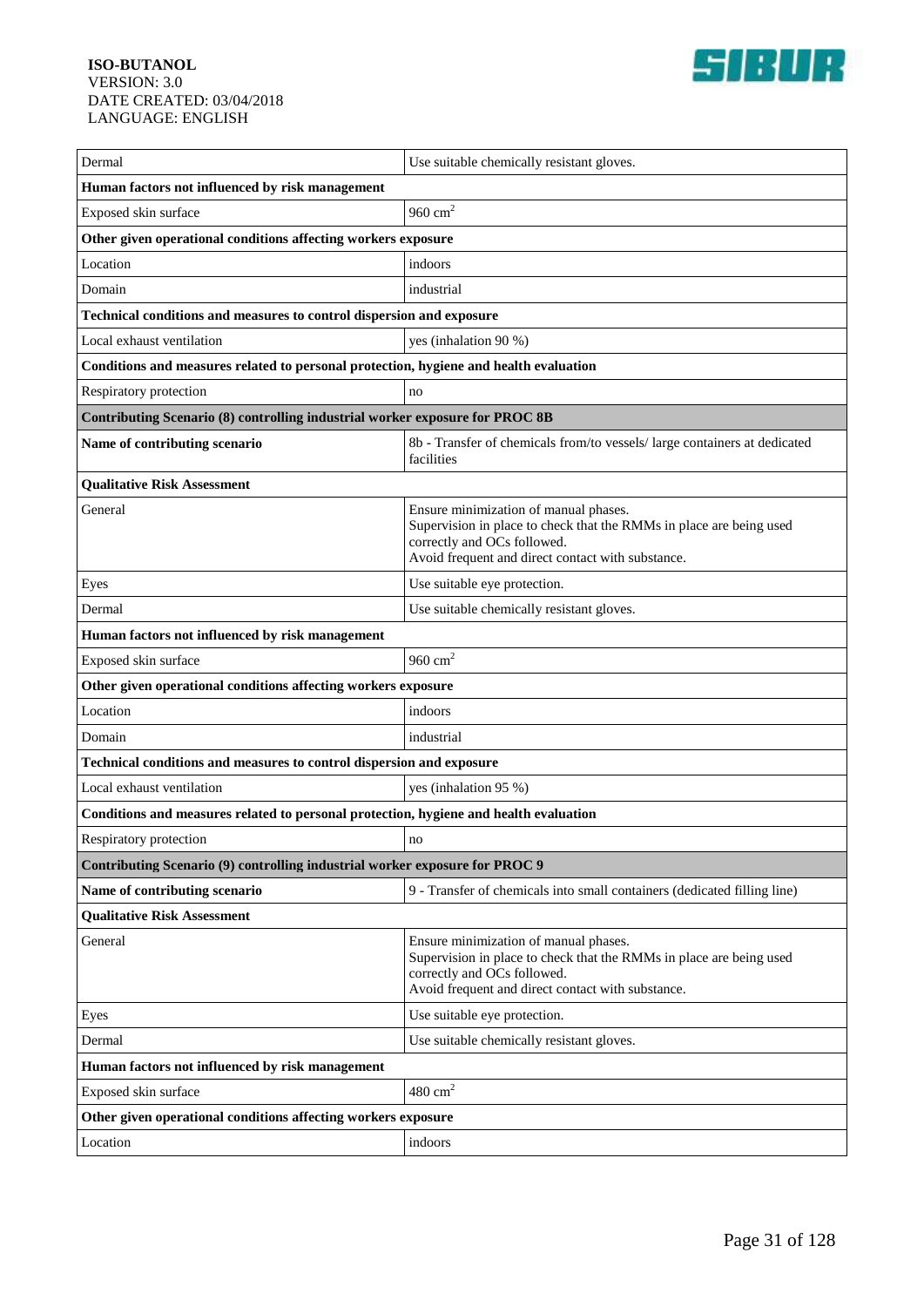

| Domain                                                                                | industrial                                                                                                                                                                                       |  |
|---------------------------------------------------------------------------------------|--------------------------------------------------------------------------------------------------------------------------------------------------------------------------------------------------|--|
| Technical conditions and measures to control dispersion and exposure                  |                                                                                                                                                                                                  |  |
| Local exhaust ventilation                                                             | yes (inhalation 90 %)                                                                                                                                                                            |  |
| Conditions and measures related to personal protection, hygiene and health evaluation |                                                                                                                                                                                                  |  |
| Respiratory protection                                                                | no                                                                                                                                                                                               |  |
| Contributing Scenario (10) controlling industrial worker exposure for PROC 15         |                                                                                                                                                                                                  |  |
| Name of contributing scenario                                                         | 15 - Use of laboratory reagents in small scale laboratories                                                                                                                                      |  |
| <b>Qualitative Risk Assessment</b>                                                    |                                                                                                                                                                                                  |  |
| General                                                                               | Ensure minimization of manual phases.<br>Supervision in place to check that the RMMs in place are being used<br>correctly and OCs followed.<br>Avoid frequent and direct contact with substance. |  |
| Eyes                                                                                  | Use suitable eye protection.                                                                                                                                                                     |  |
| Dermal                                                                                | Use suitable chemically resistant gloves.                                                                                                                                                        |  |
| Human factors not influenced by risk management                                       |                                                                                                                                                                                                  |  |
| Exposed skin surface                                                                  | $240 \text{ cm}^2$                                                                                                                                                                               |  |
| Other given operational conditions affecting workers exposure                         |                                                                                                                                                                                                  |  |
| Location                                                                              | indoors                                                                                                                                                                                          |  |
| Domain                                                                                | industrial                                                                                                                                                                                       |  |
| Technical conditions and measures to control dispersion and exposure                  |                                                                                                                                                                                                  |  |
| Local exhaust ventilation                                                             | no                                                                                                                                                                                               |  |
| Conditions and measures related to personal protection, hygiene and health evaluation |                                                                                                                                                                                                  |  |
| Respiratory protection                                                                | no                                                                                                                                                                                               |  |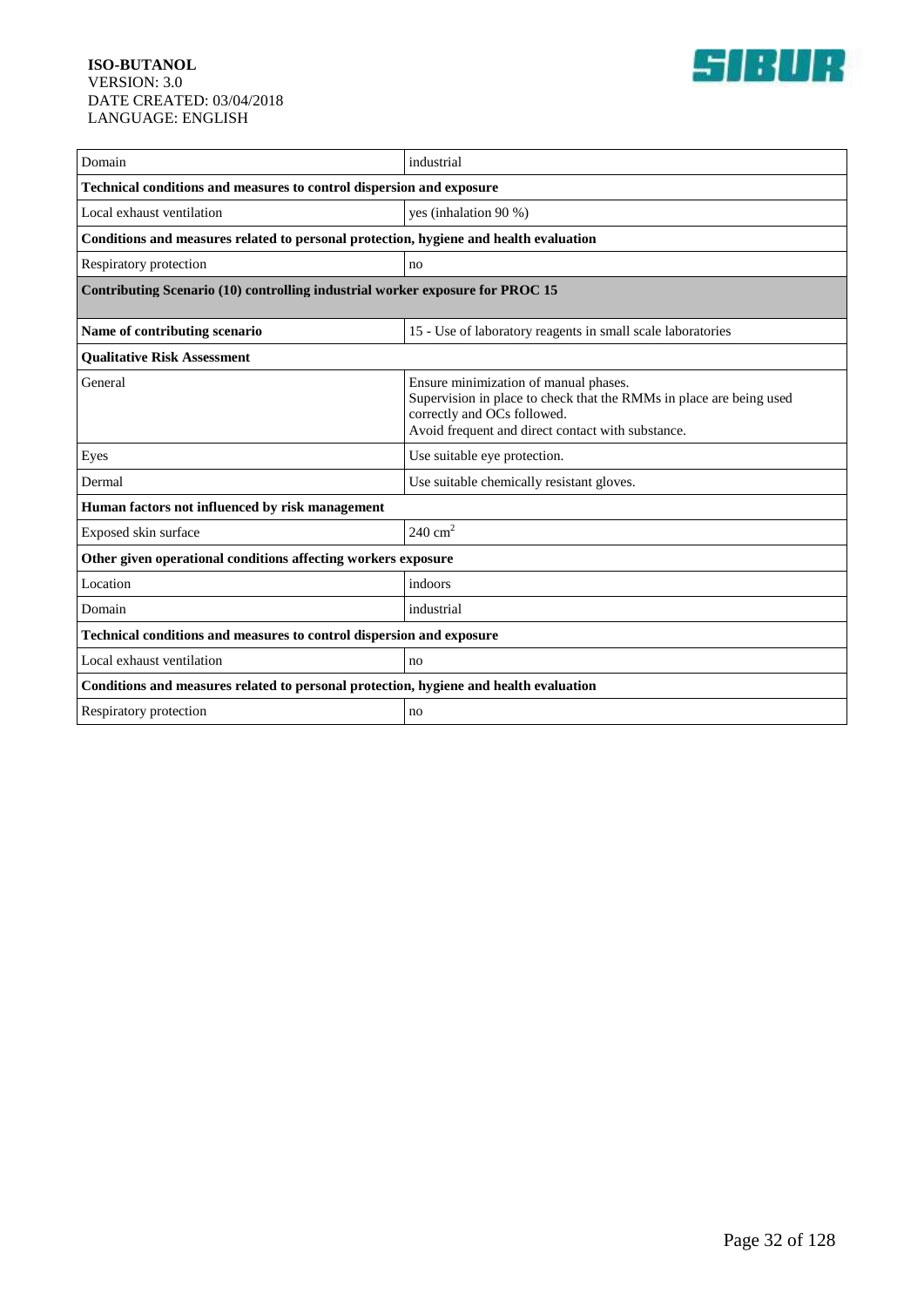

# **Exposure Scenario 4 (ES4): Manufacture of substances**

| Free short title                                                                                                                | Manufacture of substances                                                                                                                                                                                                                                                                                                                                                                                                                                                                                                                                                                 |
|---------------------------------------------------------------------------------------------------------------------------------|-------------------------------------------------------------------------------------------------------------------------------------------------------------------------------------------------------------------------------------------------------------------------------------------------------------------------------------------------------------------------------------------------------------------------------------------------------------------------------------------------------------------------------------------------------------------------------------------|
| Systematic title based on use descriptor                                                                                        | ERC 1, 6A, 4; PROC 1, 2, 3, 4, 8A, 8B, 15                                                                                                                                                                                                                                                                                                                                                                                                                                                                                                                                                 |
| Name of contributing environmental scenario and<br>corresponding ERC                                                            | ERC 1 Production of chemicals<br>ERC 6a Industrial use of intermediates<br>ERC 4 Industrial use of processing aids                                                                                                                                                                                                                                                                                                                                                                                                                                                                        |
| Name(s) of contributing worker scenarios and<br>corresponding PROCs                                                             | PROC 1 - Use in closed process, no likelihood of exposure<br>PROC 2 - Use in closed, continuous process with occasional controlled<br>exposure<br>PROC 3 - Use in closed batch process (synthesis or formulation)<br>PROC 4 - Use in batch and other process (synthesis) where opportunity for<br>exposure arises<br>PROC 8a - Transfer of chemicals from/to vessels/ large containers at non<br>dedicated facilities<br>PROC 8b - Transfer of chemicals from/to vessels/ large containers at<br>dedicated facilities<br>PROC 15 - Use of laboratory reagents in small scale laboratories |
| Contributing Scenario (1) controlling environmental exposure for ERC 1                                                          |                                                                                                                                                                                                                                                                                                                                                                                                                                                                                                                                                                                           |
| Contributing Scenario (2) controlling environmental exposure for ERC 6A                                                         |                                                                                                                                                                                                                                                                                                                                                                                                                                                                                                                                                                                           |
| Contributing Scenario (3) controlling environmental exposure for ERC 4                                                          |                                                                                                                                                                                                                                                                                                                                                                                                                                                                                                                                                                                           |
| As no environmental hazard was identified no environmental-related exposure assessment and risk characterization was performed. |                                                                                                                                                                                                                                                                                                                                                                                                                                                                                                                                                                                           |
| <b>Product characteristics</b>                                                                                                  |                                                                                                                                                                                                                                                                                                                                                                                                                                                                                                                                                                                           |
| Physical state                                                                                                                  | liquid                                                                                                                                                                                                                                                                                                                                                                                                                                                                                                                                                                                    |
| Concentration in substance                                                                                                      | 100 %                                                                                                                                                                                                                                                                                                                                                                                                                                                                                                                                                                                     |
| Fugacity / Dustiness                                                                                                            | medium                                                                                                                                                                                                                                                                                                                                                                                                                                                                                                                                                                                    |
| Frequency and duration of use                                                                                                   |                                                                                                                                                                                                                                                                                                                                                                                                                                                                                                                                                                                           |
| Duration of activity                                                                                                            | >4 hours (default)                                                                                                                                                                                                                                                                                                                                                                                                                                                                                                                                                                        |
| Frequency of use                                                                                                                | 5 days / week                                                                                                                                                                                                                                                                                                                                                                                                                                                                                                                                                                             |
| Contributing Scenario (4) controlling industrial worker exposure for PROC 1                                                     |                                                                                                                                                                                                                                                                                                                                                                                                                                                                                                                                                                                           |
| Name of contributing scenario                                                                                                   | 1 - Use in closed process, no likelihood of exposure                                                                                                                                                                                                                                                                                                                                                                                                                                                                                                                                      |
| <b>Qualitative Risk Assessment</b>                                                                                              |                                                                                                                                                                                                                                                                                                                                                                                                                                                                                                                                                                                           |
| General                                                                                                                         | Ensure minimization of manual phases.<br>Supervision in place to check that the RMMs in place are being used<br>correctly and OCs followed.<br>Avoid frequent and direct contact with substance.                                                                                                                                                                                                                                                                                                                                                                                          |
| Eyes                                                                                                                            | In case of potential exposure:<br>Use suitable eye protection.                                                                                                                                                                                                                                                                                                                                                                                                                                                                                                                            |
| Dermal                                                                                                                          | Use suitable chemically resistant gloves.                                                                                                                                                                                                                                                                                                                                                                                                                                                                                                                                                 |
| Human factors not influenced by risk management                                                                                 |                                                                                                                                                                                                                                                                                                                                                                                                                                                                                                                                                                                           |
| Exposed skin surface                                                                                                            | $240\ {\rm cm}^2$                                                                                                                                                                                                                                                                                                                                                                                                                                                                                                                                                                         |
| Other given operational conditions affecting workers exposure                                                                   |                                                                                                                                                                                                                                                                                                                                                                                                                                                                                                                                                                                           |
| Location                                                                                                                        | indoors                                                                                                                                                                                                                                                                                                                                                                                                                                                                                                                                                                                   |
| Domain                                                                                                                          | industrial                                                                                                                                                                                                                                                                                                                                                                                                                                                                                                                                                                                |
| Technical conditions and measures to control dispersion and exposure                                                            |                                                                                                                                                                                                                                                                                                                                                                                                                                                                                                                                                                                           |
| Local exhaust ventilation                                                                                                       | no                                                                                                                                                                                                                                                                                                                                                                                                                                                                                                                                                                                        |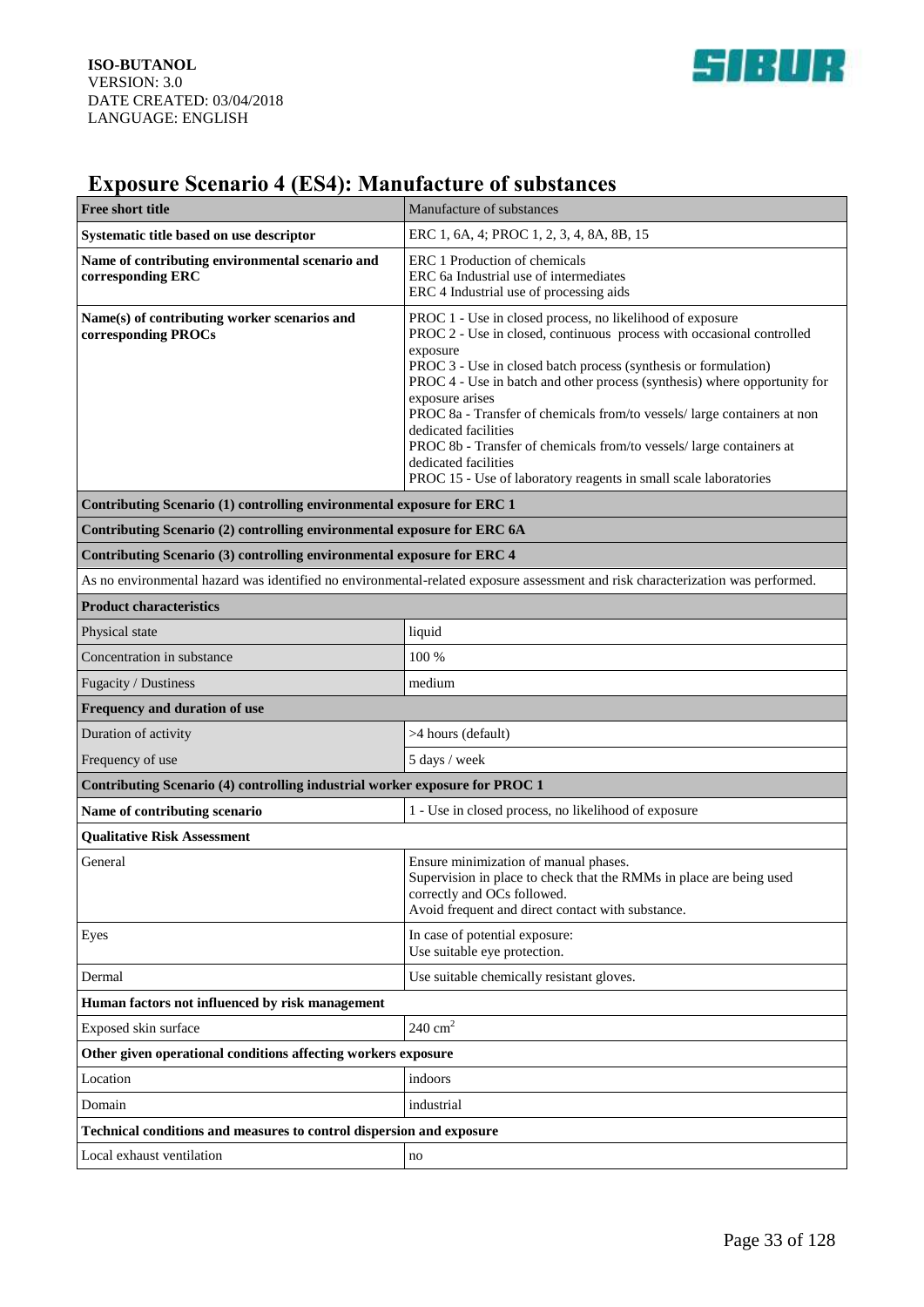

| Conditions and measures related to personal protection, hygiene and health evaluation |                                                                                                                                                                                                  |  |
|---------------------------------------------------------------------------------------|--------------------------------------------------------------------------------------------------------------------------------------------------------------------------------------------------|--|
| Respiratory protection                                                                | no                                                                                                                                                                                               |  |
| Contributing Scenario (5) controlling industrial worker exposure for PROC 2           |                                                                                                                                                                                                  |  |
| Name of contributing scenario                                                         | 2 - Use in closed, continuous process with occasional controlled exposure                                                                                                                        |  |
| <b>Qualitative Risk Assessment</b>                                                    |                                                                                                                                                                                                  |  |
| General                                                                               | Ensure minimization of manual phases.<br>Supervision in place to check that the RMMs in place are being used<br>correctly and OCs followed.<br>Avoid frequent and direct contact with substance. |  |
| Eyes                                                                                  | Use suitable eye protection.                                                                                                                                                                     |  |
| Dermal                                                                                | Use suitable chemically resistant gloves.                                                                                                                                                        |  |
| Human factors not influenced by risk management                                       |                                                                                                                                                                                                  |  |
| Exposed skin surface                                                                  | $480 \text{ cm}^2$                                                                                                                                                                               |  |
| Other given operational conditions affecting workers exposure                         |                                                                                                                                                                                                  |  |
| Location                                                                              | indoors                                                                                                                                                                                          |  |
| Domain                                                                                | industrial                                                                                                                                                                                       |  |
| Technical conditions and measures to control dispersion and exposure                  |                                                                                                                                                                                                  |  |
| Local exhaust ventilation                                                             | no                                                                                                                                                                                               |  |
| Conditions and measures related to personal protection, hygiene and health evaluation |                                                                                                                                                                                                  |  |
| Respiratory protection                                                                | no                                                                                                                                                                                               |  |
| Contributing Scenario (6) controlling industrial worker exposure for PROC 3           |                                                                                                                                                                                                  |  |
| Name of contributing scenario                                                         | 3 - Use in closed batch process (synthesis or formulation)                                                                                                                                       |  |
| <b>Qualitative Risk Assessment</b>                                                    |                                                                                                                                                                                                  |  |
| General                                                                               | Ensure minimization of manual phases.<br>Supervision in place to check that the RMMs in place are being used<br>correctly and OCs followed.<br>Avoid frequent and direct contact with substance. |  |
| Eyes                                                                                  | Use suitable eye protection.                                                                                                                                                                     |  |
| Dermal                                                                                | Use suitable chemically resistant gloves.                                                                                                                                                        |  |
| Human factors not influenced by risk management                                       |                                                                                                                                                                                                  |  |
| Exposed skin surface                                                                  | $240 \text{ cm}^2$                                                                                                                                                                               |  |
| Other given operational conditions affecting workers exposure                         |                                                                                                                                                                                                  |  |
| Location                                                                              | indoors                                                                                                                                                                                          |  |
| Domain                                                                                | industrial                                                                                                                                                                                       |  |
| Technical conditions and measures to control dispersion and exposure                  |                                                                                                                                                                                                  |  |
| Local exhaust ventilation                                                             | no                                                                                                                                                                                               |  |
| Conditions and measures related to personal protection, hygiene and health evaluation |                                                                                                                                                                                                  |  |
| Respiratory protection                                                                | no                                                                                                                                                                                               |  |
| Contributing Scenario (7) controlling industrial worker exposure for PROC 4           |                                                                                                                                                                                                  |  |
| Name of contributing scenario                                                         | 4 - Use in batch and other process (synthesis) where opportunity for<br>exposure arises                                                                                                          |  |
| <b>Qualitative Risk Assessment</b>                                                    |                                                                                                                                                                                                  |  |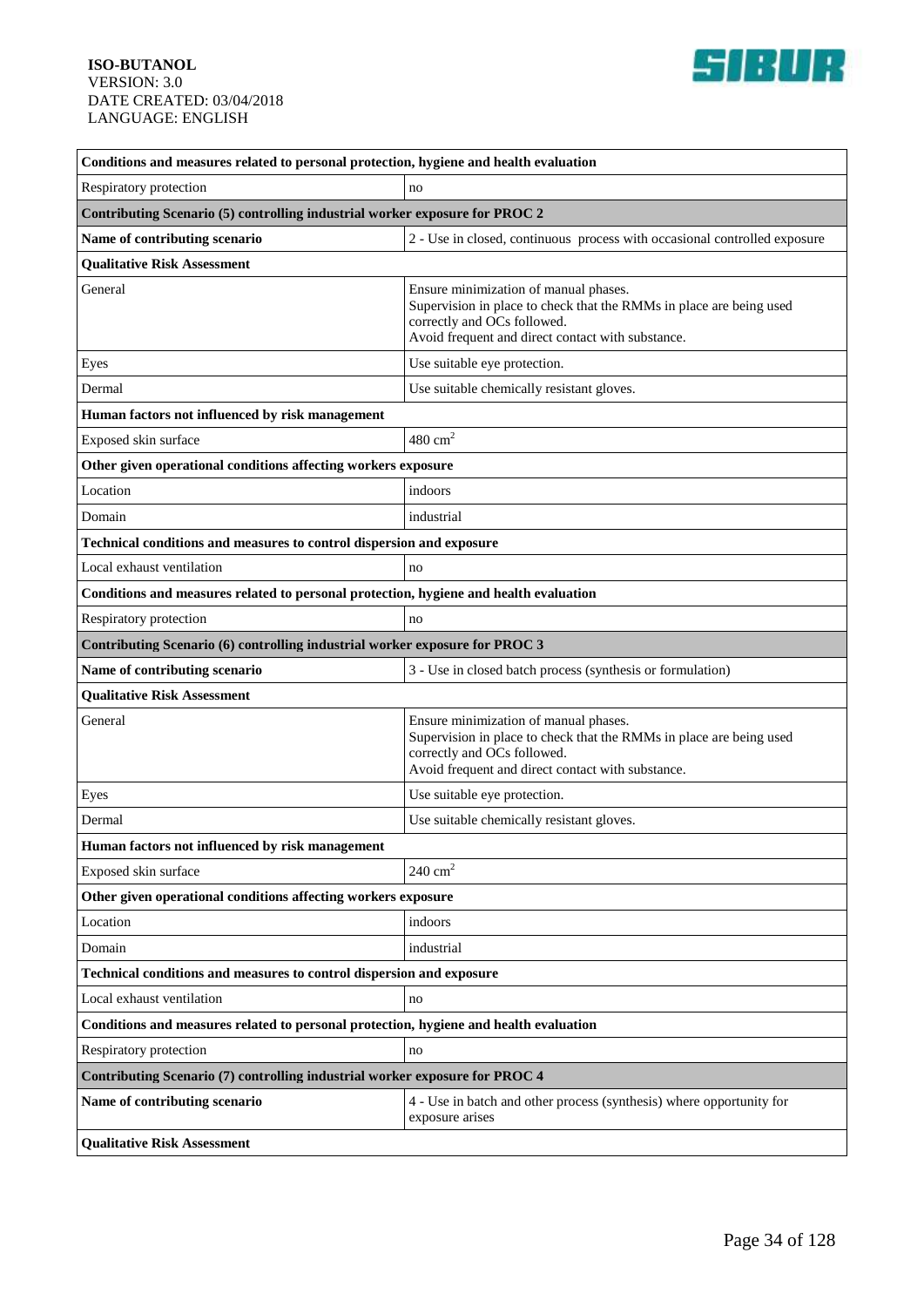

| General                                                                               | Ensure minimization of manual phases.<br>Supervision in place to check that the RMMs in place are being used<br>correctly and OCs followed.<br>Avoid frequent and direct contact with substance. |  |
|---------------------------------------------------------------------------------------|--------------------------------------------------------------------------------------------------------------------------------------------------------------------------------------------------|--|
| Eyes                                                                                  | Use suitable eye protection.                                                                                                                                                                     |  |
| Dermal                                                                                | Use suitable chemically resistant gloves.                                                                                                                                                        |  |
| Human factors not influenced by risk management                                       |                                                                                                                                                                                                  |  |
| Exposed skin surface                                                                  | $480 \text{ cm}^2$                                                                                                                                                                               |  |
| Other given operational conditions affecting workers exposure                         |                                                                                                                                                                                                  |  |
| Location                                                                              | indoors                                                                                                                                                                                          |  |
| Domain                                                                                | industrial                                                                                                                                                                                       |  |
| Technical conditions and measures to control dispersion and exposure                  |                                                                                                                                                                                                  |  |
| Local exhaust ventilation                                                             | no                                                                                                                                                                                               |  |
| Conditions and measures related to personal protection, hygiene and health evaluation |                                                                                                                                                                                                  |  |
| Respiratory protection                                                                | no                                                                                                                                                                                               |  |
| Contributing Scenario (8) controlling industrial worker exposure for PROC 8A          |                                                                                                                                                                                                  |  |
| Name of contributing scenario                                                         | 8a - Transfer of chemicals from/to vessels/large containers at non dedicated<br>facilities                                                                                                       |  |
| <b>Qualitative Risk Assessment</b>                                                    |                                                                                                                                                                                                  |  |
| General                                                                               | Ensure minimization of manual phases.<br>Supervision in place to check that the RMMs in place are being used<br>correctly and OCs followed.<br>Avoid frequent and direct contact with substance. |  |
| Eyes                                                                                  | Use suitable eye protection.                                                                                                                                                                     |  |
| Dermal                                                                                | Use suitable chemically resistant gloves.                                                                                                                                                        |  |
| Human factors not influenced by risk management                                       |                                                                                                                                                                                                  |  |
| Exposed skin surface                                                                  | 960 $cm2$                                                                                                                                                                                        |  |
| Other given operational conditions affecting workers exposure                         |                                                                                                                                                                                                  |  |
| Location                                                                              | indoors                                                                                                                                                                                          |  |
| Domain                                                                                | industrial                                                                                                                                                                                       |  |
| <b>Technical conditions and measures to control dispersion and exposure</b>           |                                                                                                                                                                                                  |  |
| Local exhaust ventilation                                                             | yes (inhalation 90 %)                                                                                                                                                                            |  |
| Conditions and measures related to personal protection, hygiene and health evaluation |                                                                                                                                                                                                  |  |
| Respiratory protection                                                                | no                                                                                                                                                                                               |  |
| Contributing Scenario (9) controlling industrial worker exposure for PROC 8B          |                                                                                                                                                                                                  |  |
| Name of contributing scenario                                                         | 8b - Transfer of chemicals from/to vessels/ large containers at dedicated<br>facilities                                                                                                          |  |
| <b>Qualitative Risk Assessment</b>                                                    |                                                                                                                                                                                                  |  |
| General                                                                               | Ensure minimization of manual phases.<br>Supervision in place to check that the RMMs in place are being used<br>correctly and OCs followed.<br>Avoid frequent and direct contact with substance. |  |
| Eyes                                                                                  | Use suitable eye protection.                                                                                                                                                                     |  |
| Dermal                                                                                | Use suitable chemically resistant gloves.                                                                                                                                                        |  |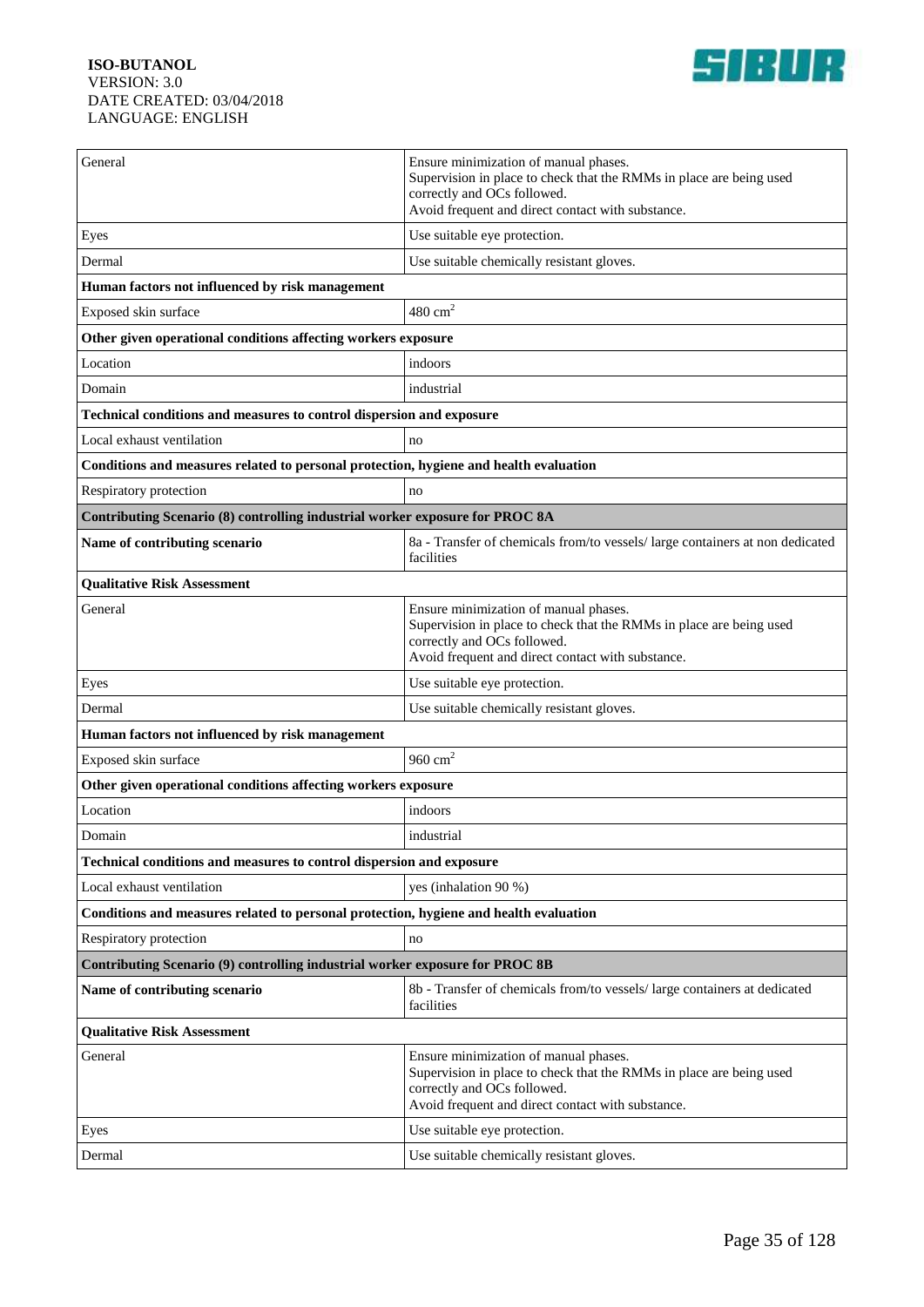

| Human factors not influenced by risk management                                       |                                                                                                                                                                                                  |  |
|---------------------------------------------------------------------------------------|--------------------------------------------------------------------------------------------------------------------------------------------------------------------------------------------------|--|
| Exposed skin surface                                                                  | 960 $cm2$                                                                                                                                                                                        |  |
| Other given operational conditions affecting workers exposure                         |                                                                                                                                                                                                  |  |
| Location                                                                              | indoors                                                                                                                                                                                          |  |
| Domain                                                                                | industrial                                                                                                                                                                                       |  |
| Technical conditions and measures to control dispersion and exposure                  |                                                                                                                                                                                                  |  |
| Local exhaust ventilation                                                             | yes (inhalation 95 %)                                                                                                                                                                            |  |
| Conditions and measures related to personal protection, hygiene and health evaluation |                                                                                                                                                                                                  |  |
| Respiratory protection                                                                | no                                                                                                                                                                                               |  |
| Contributing Scenario (10) controlling industrial worker exposure for PROC 15         |                                                                                                                                                                                                  |  |
| Name of contributing scenario                                                         | 15 - Use of laboratory reagents in small scale laboratories                                                                                                                                      |  |
| <b>Qualitative Risk Assessment</b>                                                    |                                                                                                                                                                                                  |  |
| General                                                                               | Ensure minimization of manual phases.<br>Supervision in place to check that the RMMs in place are being used<br>correctly and OCs followed.<br>Avoid frequent and direct contact with substance. |  |
| Eyes                                                                                  | Use suitable eye protection.                                                                                                                                                                     |  |
| Dermal                                                                                | Use suitable chemically resistant gloves.                                                                                                                                                        |  |
| Human factors not influenced by risk management                                       |                                                                                                                                                                                                  |  |
| Exposed skin surface                                                                  | 240 $cm2$                                                                                                                                                                                        |  |
| Other given operational conditions affecting workers exposure                         |                                                                                                                                                                                                  |  |
| Location                                                                              | indoors                                                                                                                                                                                          |  |
| Domain                                                                                | industrial                                                                                                                                                                                       |  |
| Technical conditions and measures to control dispersion and exposure                  |                                                                                                                                                                                                  |  |
| Local exhaust ventilation                                                             | no                                                                                                                                                                                               |  |
| Conditions and measures related to personal protection, hygiene and health evaluation |                                                                                                                                                                                                  |  |
| Respiratory protection                                                                | no                                                                                                                                                                                               |  |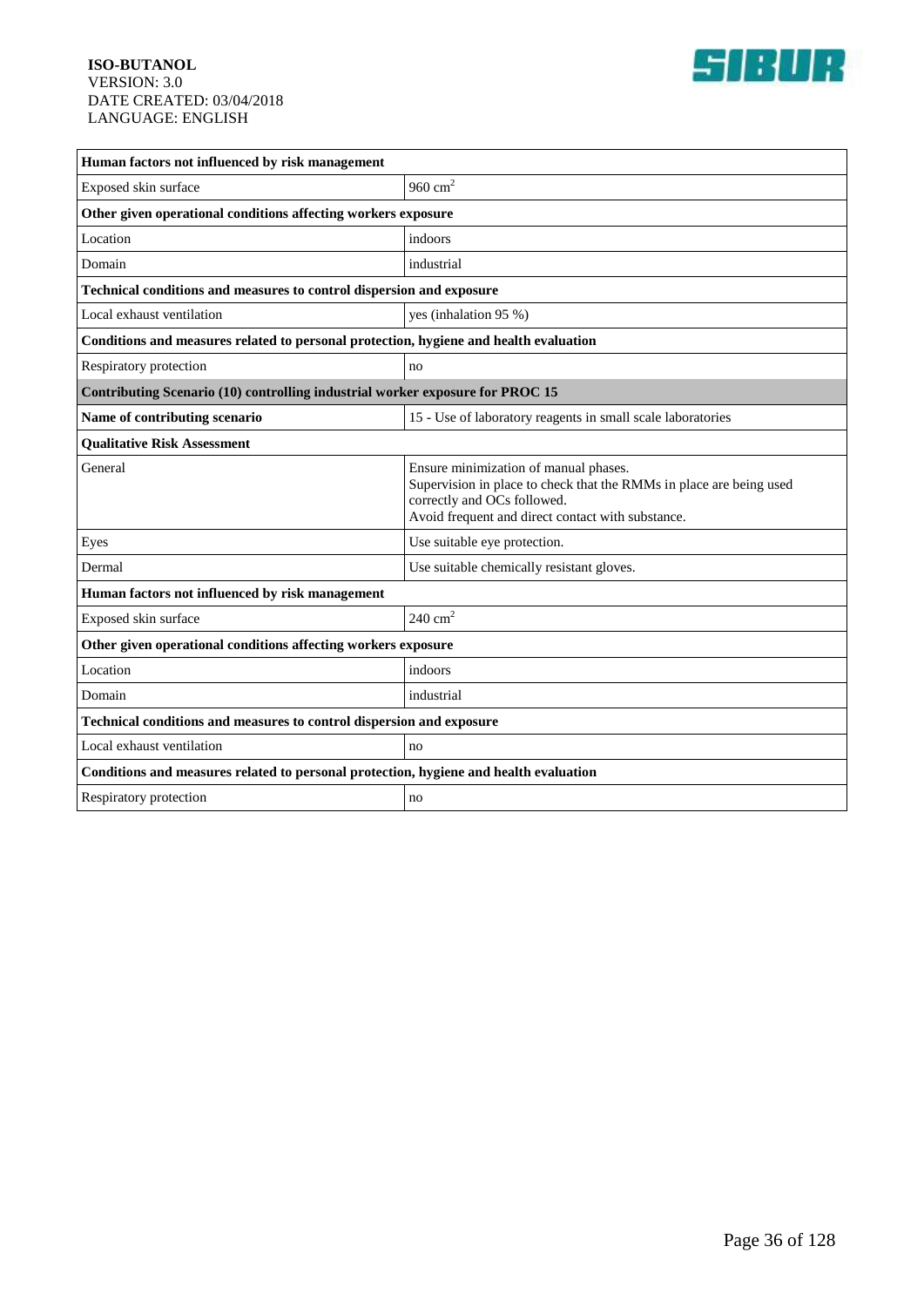

# **Exposure Scenario 5 (ES5): Metal working fluids / rolling oils**

| <b>Free short title</b>                                                     | Metal working fluids / rolling oils                                                                                                                                                                                                                                                                                                                                                                                                                                                                                                                                                                                                                                                                                                                                                                                                                                                                   |
|-----------------------------------------------------------------------------|-------------------------------------------------------------------------------------------------------------------------------------------------------------------------------------------------------------------------------------------------------------------------------------------------------------------------------------------------------------------------------------------------------------------------------------------------------------------------------------------------------------------------------------------------------------------------------------------------------------------------------------------------------------------------------------------------------------------------------------------------------------------------------------------------------------------------------------------------------------------------------------------------------|
| Systematic title based on use descriptor                                    | ERC 4; PROC 1, 2, 3, 5, 7, 8A, 8B, 9, 10, 13, 17                                                                                                                                                                                                                                                                                                                                                                                                                                                                                                                                                                                                                                                                                                                                                                                                                                                      |
| Name of contributing environmental scenario and<br>corresponding ERC        | ERC 4 Industrial use of processing aids                                                                                                                                                                                                                                                                                                                                                                                                                                                                                                                                                                                                                                                                                                                                                                                                                                                               |
| Name(s) of contributing worker scenarios and<br>corresponding PROCs         | PROC 1 - Use in closed process, no likelihood of exposure<br>PROC 2 - Use in closed, continuous process with occasional controlled<br>exposure<br>PROC 3 - Use in closed batch process (synthesis or formulation)<br>PROC 5 - Mixing or blending in batch processes (multistage and/or<br>significant contact)<br>PROC 7 - Industrial spraying<br>PROC 8a - Transfer of chemicals from/to vessels/ large containers at non<br>dedicated facilities<br>PROC 8b - Transfer of chemicals from/to vessels/ large containers at<br>dedicated facilities<br>PROC 9 - Transfer of chemicals into small containers (dedicated filling line)<br>PROC 10 - Roller application or brushing<br>PROC 13 - Treatment of articles by dipping and pouring<br>PROC 17 - Lubrication at high energy conditions and in partly open process<br>PROC 17 - Lubrication at high energy conditions and in partly open process |
| Contributing Scenario (1) controlling environmental exposure for ERC 4      |                                                                                                                                                                                                                                                                                                                                                                                                                                                                                                                                                                                                                                                                                                                                                                                                                                                                                                       |
|                                                                             | As no environmental hazard was identified no environmental-related exposure assessment and risk characterization was performed.                                                                                                                                                                                                                                                                                                                                                                                                                                                                                                                                                                                                                                                                                                                                                                       |
| <b>Product characteristics</b>                                              |                                                                                                                                                                                                                                                                                                                                                                                                                                                                                                                                                                                                                                                                                                                                                                                                                                                                                                       |
| Physical state                                                              | liquid                                                                                                                                                                                                                                                                                                                                                                                                                                                                                                                                                                                                                                                                                                                                                                                                                                                                                                |
| Concentration in substance                                                  | 100 %                                                                                                                                                                                                                                                                                                                                                                                                                                                                                                                                                                                                                                                                                                                                                                                                                                                                                                 |
| Fugacity / Dustiness                                                        | medium                                                                                                                                                                                                                                                                                                                                                                                                                                                                                                                                                                                                                                                                                                                                                                                                                                                                                                |
| Frequency and duration of use                                               |                                                                                                                                                                                                                                                                                                                                                                                                                                                                                                                                                                                                                                                                                                                                                                                                                                                                                                       |
| Duration of activity                                                        | >4 hours (default)                                                                                                                                                                                                                                                                                                                                                                                                                                                                                                                                                                                                                                                                                                                                                                                                                                                                                    |
| Frequency of use                                                            | 5 days / week                                                                                                                                                                                                                                                                                                                                                                                                                                                                                                                                                                                                                                                                                                                                                                                                                                                                                         |
| Contributing Scenario (2) controlling industrial worker exposure for PROC 1 |                                                                                                                                                                                                                                                                                                                                                                                                                                                                                                                                                                                                                                                                                                                                                                                                                                                                                                       |
| Name of contributing scenario                                               | 1 - Use in closed process, no likelihood of exposure                                                                                                                                                                                                                                                                                                                                                                                                                                                                                                                                                                                                                                                                                                                                                                                                                                                  |
| <b>Qualitative Risk Assessment</b>                                          |                                                                                                                                                                                                                                                                                                                                                                                                                                                                                                                                                                                                                                                                                                                                                                                                                                                                                                       |
| General                                                                     | Ensure minimization of manual phases.<br>Supervision in place to check that the RMMs in place are being used<br>correctly and OCs followed.<br>Avoid frequent and direct contact with substance.                                                                                                                                                                                                                                                                                                                                                                                                                                                                                                                                                                                                                                                                                                      |
| Eyes                                                                        | In case of potential exposure:<br>Use suitable eye protection.                                                                                                                                                                                                                                                                                                                                                                                                                                                                                                                                                                                                                                                                                                                                                                                                                                        |
| Dermal                                                                      | Use suitable chemically resistant gloves.                                                                                                                                                                                                                                                                                                                                                                                                                                                                                                                                                                                                                                                                                                                                                                                                                                                             |
| Human factors not influenced by risk management                             |                                                                                                                                                                                                                                                                                                                                                                                                                                                                                                                                                                                                                                                                                                                                                                                                                                                                                                       |
| Exposed skin surface                                                        | $240 \text{ cm}^2$                                                                                                                                                                                                                                                                                                                                                                                                                                                                                                                                                                                                                                                                                                                                                                                                                                                                                    |
| Other given operational conditions affecting workers exposure               |                                                                                                                                                                                                                                                                                                                                                                                                                                                                                                                                                                                                                                                                                                                                                                                                                                                                                                       |
| Location                                                                    | indoors                                                                                                                                                                                                                                                                                                                                                                                                                                                                                                                                                                                                                                                                                                                                                                                                                                                                                               |
| Domain                                                                      | industrial                                                                                                                                                                                                                                                                                                                                                                                                                                                                                                                                                                                                                                                                                                                                                                                                                                                                                            |
| Technical conditions and measures to control dispersion and exposure        |                                                                                                                                                                                                                                                                                                                                                                                                                                                                                                                                                                                                                                                                                                                                                                                                                                                                                                       |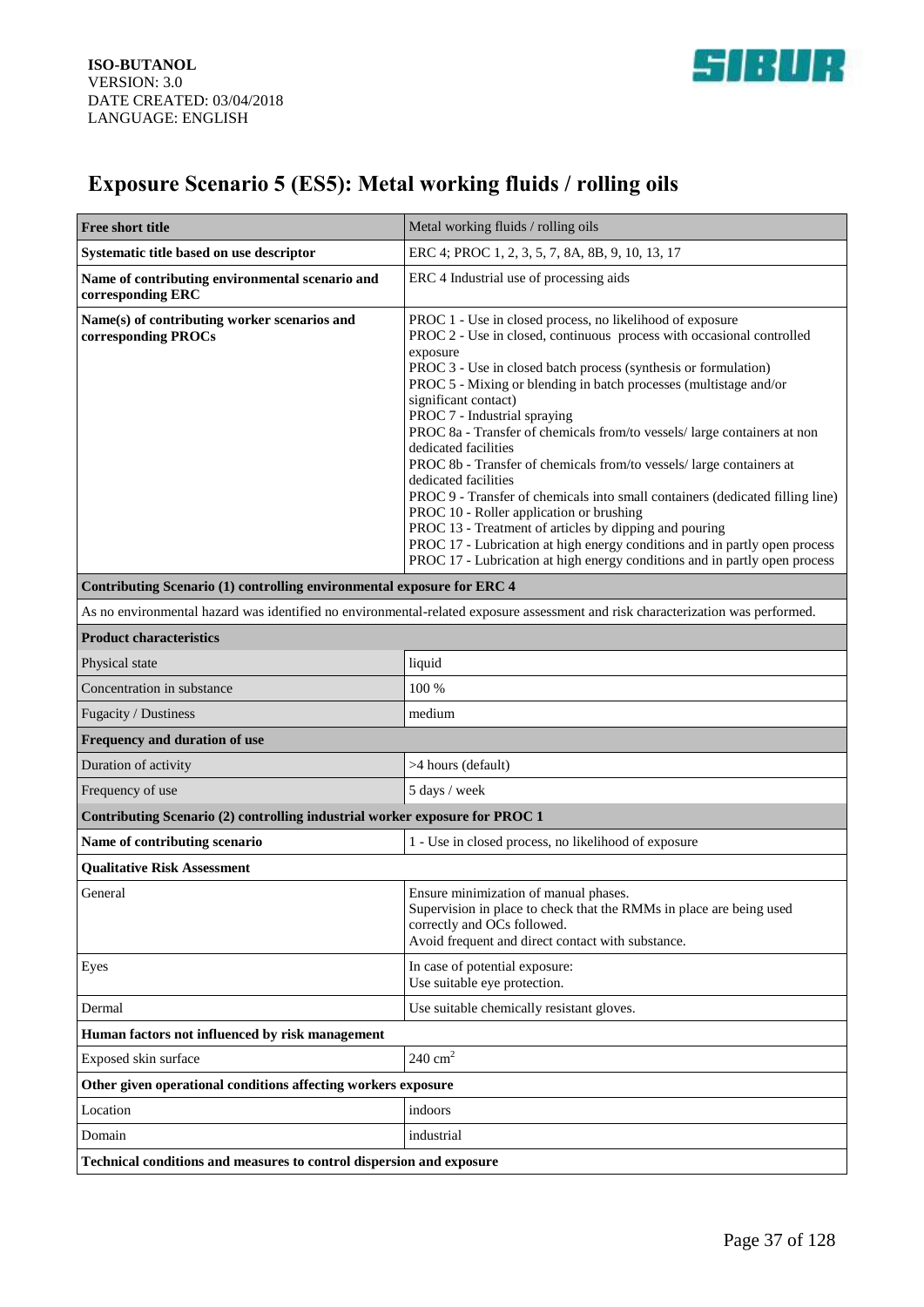

| Local exhaust ventilation                                                             | no                                                                                                                                                                                               |  |
|---------------------------------------------------------------------------------------|--------------------------------------------------------------------------------------------------------------------------------------------------------------------------------------------------|--|
| Conditions and measures related to personal protection, hygiene and health evaluation |                                                                                                                                                                                                  |  |
| Respiratory protection                                                                | no                                                                                                                                                                                               |  |
| Contributing Scenario (3) controlling industrial worker exposure for PROC 2           |                                                                                                                                                                                                  |  |
| Name of contributing scenario                                                         | 2 - Use in closed, continuous process with occasional controlled exposure                                                                                                                        |  |
| <b>Qualitative Risk Assessment</b>                                                    |                                                                                                                                                                                                  |  |
| General                                                                               | Ensure minimization of manual phases.<br>Supervision in place to check that the RMMs in place are being used<br>correctly and OCs followed.<br>Avoid frequent and direct contact with substance. |  |
| Eyes                                                                                  | Use suitable eye protection.                                                                                                                                                                     |  |
| Dermal                                                                                | Use suitable chemically resistant gloves.                                                                                                                                                        |  |
| Human factors not influenced by risk management                                       |                                                                                                                                                                                                  |  |
| Exposed skin surface                                                                  | $480 \text{ cm}^2$                                                                                                                                                                               |  |
| Other given operational conditions affecting workers exposure                         |                                                                                                                                                                                                  |  |
| Location                                                                              | indoors                                                                                                                                                                                          |  |
| Domain                                                                                | industrial                                                                                                                                                                                       |  |
| Technical conditions and measures to control dispersion and exposure                  |                                                                                                                                                                                                  |  |
| Local exhaust ventilation                                                             | no                                                                                                                                                                                               |  |
| Conditions and measures related to personal protection, hygiene and health evaluation |                                                                                                                                                                                                  |  |
| Respiratory protection                                                                | no                                                                                                                                                                                               |  |
| Contributing Scenario (4) controlling industrial worker exposure for PROC 3           |                                                                                                                                                                                                  |  |
| Name of contributing scenario                                                         | 3 - Use in closed batch process (synthesis or formulation)                                                                                                                                       |  |
| <b>Qualitative Risk Assessment</b>                                                    |                                                                                                                                                                                                  |  |
| General                                                                               | Ensure minimization of manual phases.<br>Supervision in place to check that the RMMs in place are being used                                                                                     |  |
|                                                                                       | correctly and OCs followed.<br>Avoid frequent and direct contact with substance.                                                                                                                 |  |
| Eyes                                                                                  | Use suitable eye protection.                                                                                                                                                                     |  |
| Dermal                                                                                | Use suitable chemically resistant gloves.                                                                                                                                                        |  |
| Human factors not influenced by risk management                                       |                                                                                                                                                                                                  |  |
| Exposed skin surface                                                                  | $240 \text{ cm}^2$                                                                                                                                                                               |  |
| Other given operational conditions affecting workers exposure                         |                                                                                                                                                                                                  |  |
| Location                                                                              | indoors                                                                                                                                                                                          |  |
| Domain                                                                                | industrial                                                                                                                                                                                       |  |
| Technical conditions and measures to control dispersion and exposure                  |                                                                                                                                                                                                  |  |
| Local exhaust ventilation                                                             | no                                                                                                                                                                                               |  |
| Conditions and measures related to personal protection, hygiene and health evaluation |                                                                                                                                                                                                  |  |
| Respiratory protection                                                                | no                                                                                                                                                                                               |  |
| Contributing Scenario (5) controlling industrial worker exposure for PROC 5           |                                                                                                                                                                                                  |  |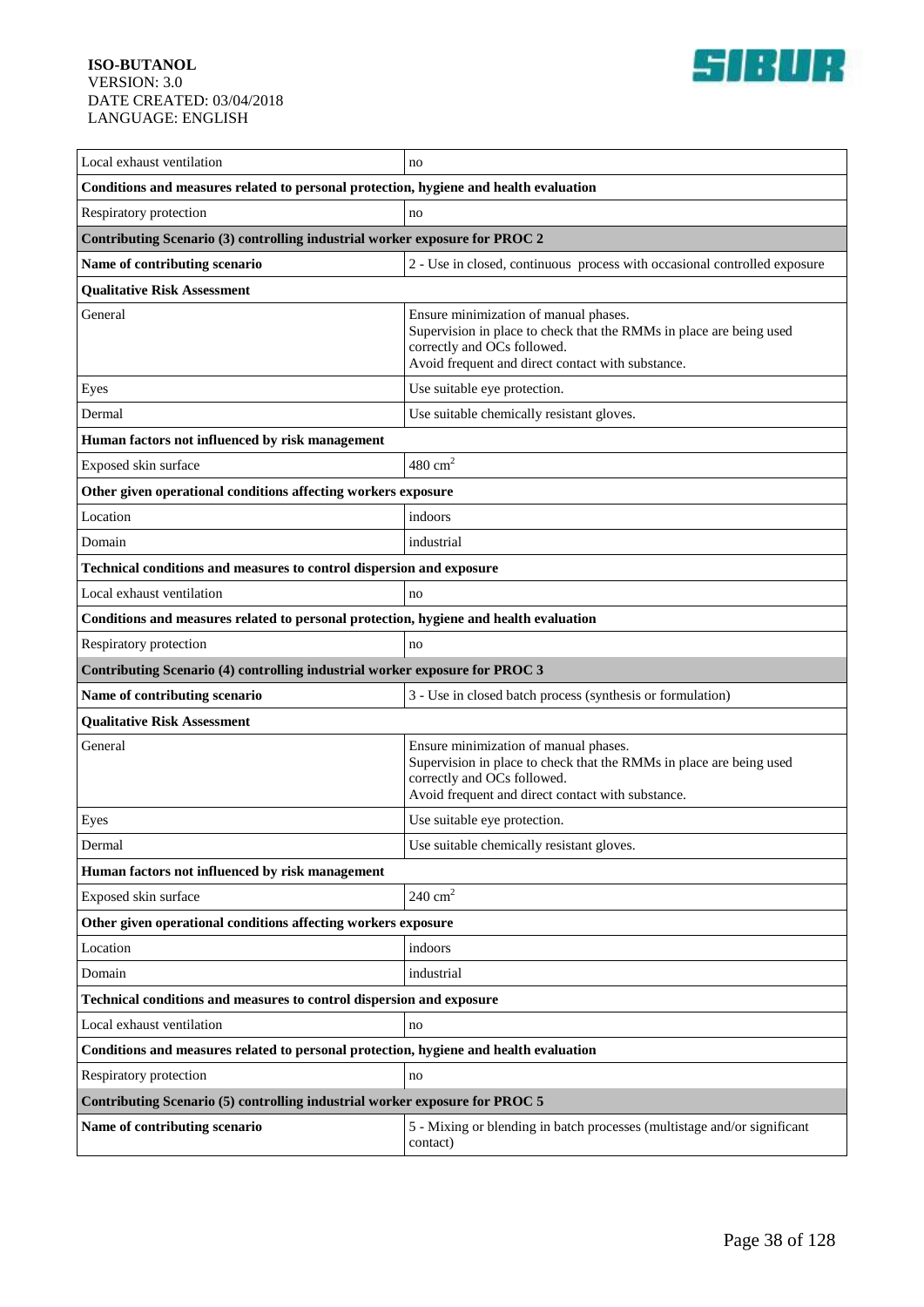

| <b>Qualitative Risk Assessment</b>                                                    |                                                                                                                                                                                                                                                                                                                                                                                       |  |
|---------------------------------------------------------------------------------------|---------------------------------------------------------------------------------------------------------------------------------------------------------------------------------------------------------------------------------------------------------------------------------------------------------------------------------------------------------------------------------------|--|
| General                                                                               | Ensure minimization of manual phases.<br>Supervision in place to check that the RMMs in place are being used<br>correctly and OCs followed.<br>Avoid frequent and direct contact with substance.                                                                                                                                                                                      |  |
| Eyes                                                                                  | Use suitable eye protection.                                                                                                                                                                                                                                                                                                                                                          |  |
| Dermal                                                                                | Use suitable chemically resistant gloves.                                                                                                                                                                                                                                                                                                                                             |  |
| Human factors not influenced by risk management                                       |                                                                                                                                                                                                                                                                                                                                                                                       |  |
| Exposed skin surface                                                                  | $480 \text{ cm}^2$                                                                                                                                                                                                                                                                                                                                                                    |  |
| Other given operational conditions affecting workers exposure                         |                                                                                                                                                                                                                                                                                                                                                                                       |  |
| Location                                                                              | indoors                                                                                                                                                                                                                                                                                                                                                                               |  |
| Domain                                                                                | industrial                                                                                                                                                                                                                                                                                                                                                                            |  |
| Technical conditions and measures to control dispersion and exposure                  |                                                                                                                                                                                                                                                                                                                                                                                       |  |
| Local exhaust ventilation                                                             | yes (inhalation 90 %)                                                                                                                                                                                                                                                                                                                                                                 |  |
| Conditions and measures related to personal protection, hygiene and health evaluation |                                                                                                                                                                                                                                                                                                                                                                                       |  |
| Respiratory protection                                                                | no                                                                                                                                                                                                                                                                                                                                                                                    |  |
| Contributing Scenario (6) controlling industrial worker exposure for PROC 7           |                                                                                                                                                                                                                                                                                                                                                                                       |  |
| Name of contributing scenario                                                         | 7 - Industrial spraying                                                                                                                                                                                                                                                                                                                                                               |  |
| <b>Qualitative Risk Assessment</b>                                                    |                                                                                                                                                                                                                                                                                                                                                                                       |  |
| General                                                                               | Ensure minimization of manual phases.<br>Ensure that the task is being carried out outside the breathing zone of a<br>worker (distance head-product greater than 1m).<br>Ensure that a spraying booth is used.<br>Supervision in place to check that the RMMs in place are being used<br>correctly and OCs followed.<br>Regular inspection and maintenance of equipment and machines. |  |
| Eyes                                                                                  | Use suitable eye protection.                                                                                                                                                                                                                                                                                                                                                          |  |
| Dermal                                                                                | Use suitable chemically resistant gloves.<br>Avoid frequent and direct contact with substance.                                                                                                                                                                                                                                                                                        |  |
| Human factors not influenced by risk management                                       |                                                                                                                                                                                                                                                                                                                                                                                       |  |
| Exposed skin surface                                                                  | 1,500 $cm2$                                                                                                                                                                                                                                                                                                                                                                           |  |
| Other given operational conditions affecting workers exposure                         |                                                                                                                                                                                                                                                                                                                                                                                       |  |
| Location                                                                              | indoors                                                                                                                                                                                                                                                                                                                                                                               |  |
| Domain                                                                                | industrial                                                                                                                                                                                                                                                                                                                                                                            |  |
| Technical conditions and measures to control dispersion and exposure                  |                                                                                                                                                                                                                                                                                                                                                                                       |  |
| Local exhaust ventilation                                                             | no                                                                                                                                                                                                                                                                                                                                                                                    |  |
| Conditions and measures related to personal protection, hygiene and health evaluation |                                                                                                                                                                                                                                                                                                                                                                                       |  |
| Respiratory protection                                                                | no                                                                                                                                                                                                                                                                                                                                                                                    |  |
| Use of external/measured value inhalation                                             | Calculated with Stoffenmanager 6                                                                                                                                                                                                                                                                                                                                                      |  |
| Contributing Scenario (7) controlling industrial worker exposure for PROC 8A          |                                                                                                                                                                                                                                                                                                                                                                                       |  |
| Name of contributing scenario                                                         | 8a - Transfer of chemicals from/to vessels/large containers at non dedicated<br>facilities                                                                                                                                                                                                                                                                                            |  |
| <b>Qualitative Risk Assessment</b>                                                    |                                                                                                                                                                                                                                                                                                                                                                                       |  |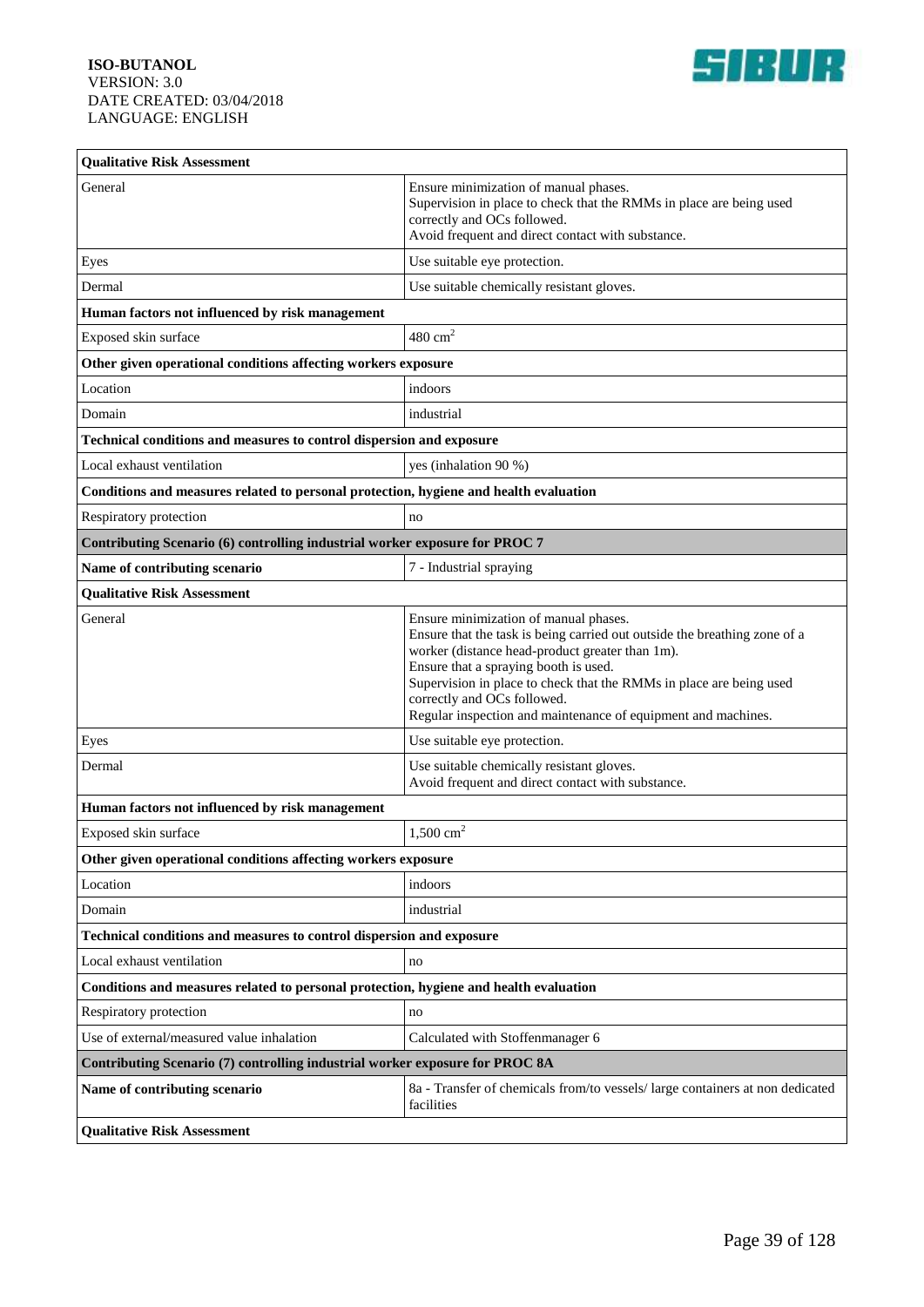

| General                                                                               | Ensure minimization of manual phases.<br>Supervision in place to check that the RMMs in place are being used<br>correctly and OCs followed.<br>Avoid frequent and direct contact with substance. |  |
|---------------------------------------------------------------------------------------|--------------------------------------------------------------------------------------------------------------------------------------------------------------------------------------------------|--|
| Eyes                                                                                  | Use suitable eye protection.                                                                                                                                                                     |  |
| Dermal                                                                                | Use suitable chemically resistant gloves.                                                                                                                                                        |  |
| Human factors not influenced by risk management                                       |                                                                                                                                                                                                  |  |
| Exposed skin surface                                                                  | 960 $cm2$                                                                                                                                                                                        |  |
| Other given operational conditions affecting workers exposure                         |                                                                                                                                                                                                  |  |
| Location                                                                              | indoors                                                                                                                                                                                          |  |
| Domain                                                                                | industrial                                                                                                                                                                                       |  |
| Technical conditions and measures to control dispersion and exposure                  |                                                                                                                                                                                                  |  |
| Local exhaust ventilation                                                             | yes (inhalation 90 %)                                                                                                                                                                            |  |
| Conditions and measures related to personal protection, hygiene and health evaluation |                                                                                                                                                                                                  |  |
| Respiratory protection                                                                | no                                                                                                                                                                                               |  |
| Contributing Scenario (8) controlling industrial worker exposure for PROC 8B          |                                                                                                                                                                                                  |  |
| Name of contributing scenario                                                         | 8b - Transfer of chemicals from/to vessels/ large containers at dedicated<br>facilities                                                                                                          |  |
| <b>Qualitative Risk Assessment</b>                                                    |                                                                                                                                                                                                  |  |
| General                                                                               | Ensure minimization of manual phases.<br>Supervision in place to check that the RMMs in place are being used<br>correctly and OCs followed.<br>Avoid frequent and direct contact with substance. |  |
| Eyes                                                                                  | Use suitable eye protection.                                                                                                                                                                     |  |
| Dermal                                                                                | Use suitable chemically resistant gloves.                                                                                                                                                        |  |
| Human factors not influenced by risk management                                       |                                                                                                                                                                                                  |  |
| Exposed skin surface                                                                  | 960 $cm2$                                                                                                                                                                                        |  |
| Other given operational conditions affecting workers exposure                         |                                                                                                                                                                                                  |  |
| Location                                                                              | indoors                                                                                                                                                                                          |  |
| Domain                                                                                | industrial                                                                                                                                                                                       |  |
| <b>Technical conditions and measures to control dispersion and exposure</b>           |                                                                                                                                                                                                  |  |
| Local exhaust ventilation                                                             | yes (inhalation 95 %)                                                                                                                                                                            |  |
| Conditions and measures related to personal protection, hygiene and health evaluation |                                                                                                                                                                                                  |  |
| Respiratory protection                                                                | no                                                                                                                                                                                               |  |
| Contributing Scenario (9) controlling industrial worker exposure for PROC 9           |                                                                                                                                                                                                  |  |
| Name of contributing scenario                                                         | 9 - Transfer of chemicals into small containers (dedicated filling line)                                                                                                                         |  |
| <b>Qualitative Risk Assessment</b>                                                    |                                                                                                                                                                                                  |  |
| General                                                                               | Ensure minimization of manual phases.<br>Supervision in place to check that the RMMs in place are being used<br>correctly and OCs followed.<br>Avoid frequent and direct contact with substance. |  |
| Eyes                                                                                  | Use suitable eye protection.                                                                                                                                                                     |  |
| Dermal                                                                                | Use suitable chemically resistant gloves.                                                                                                                                                        |  |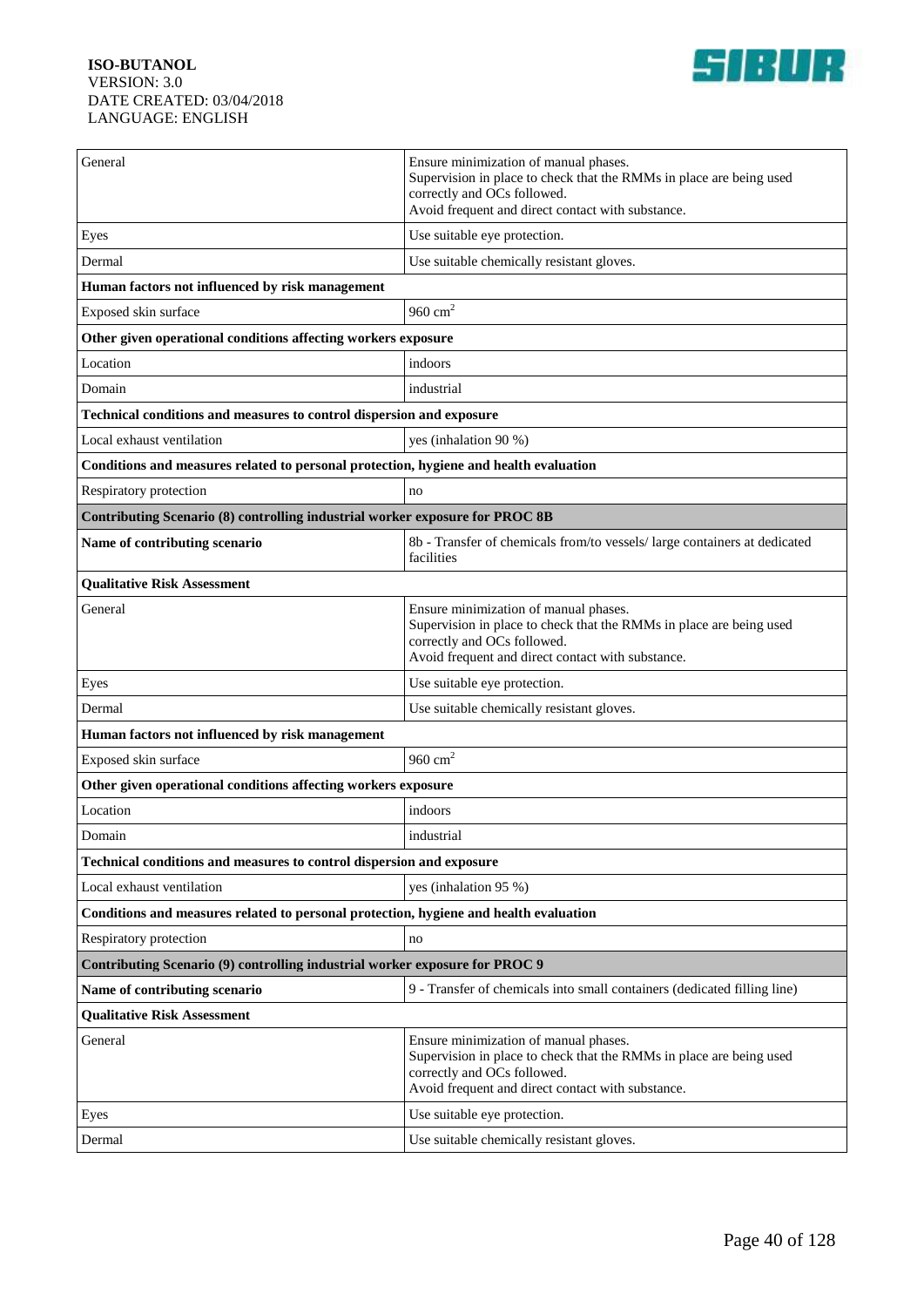

| Human factors not influenced by risk management                                       |                                                                                                                                                                                                  |  |
|---------------------------------------------------------------------------------------|--------------------------------------------------------------------------------------------------------------------------------------------------------------------------------------------------|--|
| Exposed skin surface                                                                  | $480 \text{ cm}^2$                                                                                                                                                                               |  |
| Other given operational conditions affecting workers exposure                         |                                                                                                                                                                                                  |  |
| Location                                                                              | indoors                                                                                                                                                                                          |  |
| Domain                                                                                | industrial                                                                                                                                                                                       |  |
| Technical conditions and measures to control dispersion and exposure                  |                                                                                                                                                                                                  |  |
| Local exhaust ventilation                                                             | yes (inhalation 90 %)                                                                                                                                                                            |  |
| Conditions and measures related to personal protection, hygiene and health evaluation |                                                                                                                                                                                                  |  |
| Respiratory protection                                                                | no                                                                                                                                                                                               |  |
| Contributing Scenario (10) controlling industrial worker exposure for PROC 10         |                                                                                                                                                                                                  |  |
| Name of contributing scenario                                                         | 10 - Roller application or brushing                                                                                                                                                              |  |
| <b>Qualitative Risk Assessment</b>                                                    |                                                                                                                                                                                                  |  |
| General                                                                               | Ensure minimization of manual phases.<br>Supervision in place to check that the RMMs in place are being used<br>correctly and OCs followed.<br>Avoid frequent and direct contact with substance. |  |
| Eyes                                                                                  | Use suitable eye protection.                                                                                                                                                                     |  |
| Dermal                                                                                | Use suitable chemically resistant gloves.                                                                                                                                                        |  |
| Human factors not influenced by risk management                                       |                                                                                                                                                                                                  |  |
| Exposed skin surface                                                                  | 960 $cm2$                                                                                                                                                                                        |  |
| Other given operational conditions affecting workers exposure                         |                                                                                                                                                                                                  |  |
| Location                                                                              | indoors                                                                                                                                                                                          |  |
| Domain                                                                                | industrial                                                                                                                                                                                       |  |
| Technical conditions and measures to control dispersion and exposure                  |                                                                                                                                                                                                  |  |
| Local exhaust ventilation                                                             | yes (inhalation 90 %)                                                                                                                                                                            |  |
| Conditions and measures related to personal protection, hygiene and health evaluation |                                                                                                                                                                                                  |  |
| Respiratory protection                                                                | no                                                                                                                                                                                               |  |
| Contributing Scenario (11) controlling industrial worker exposure for PROC 13         |                                                                                                                                                                                                  |  |
| Name of contributing scenario                                                         | 13 - Treatment of articles by dipping and pouring                                                                                                                                                |  |
| <b>Qualitative Risk Assessment</b>                                                    |                                                                                                                                                                                                  |  |
| General                                                                               | Ensure minimization of manual phases.<br>Supervision in place to check that the RMMs in place are being used<br>correctly and OCs followed.<br>Avoid frequent and direct contact with substance. |  |
| Eyes                                                                                  | Use suitable eye protection.                                                                                                                                                                     |  |
| Dermal                                                                                | Use suitable chemically resistant gloves.                                                                                                                                                        |  |
| Human factors not influenced by risk management                                       |                                                                                                                                                                                                  |  |
| Exposed skin surface                                                                  | $480 \text{ cm}^2$                                                                                                                                                                               |  |
| Other given operational conditions affecting workers exposure                         |                                                                                                                                                                                                  |  |
| Location                                                                              | indoors                                                                                                                                                                                          |  |
| Domain                                                                                | industrial                                                                                                                                                                                       |  |
| Technical conditions and measures to control dispersion and exposure                  |                                                                                                                                                                                                  |  |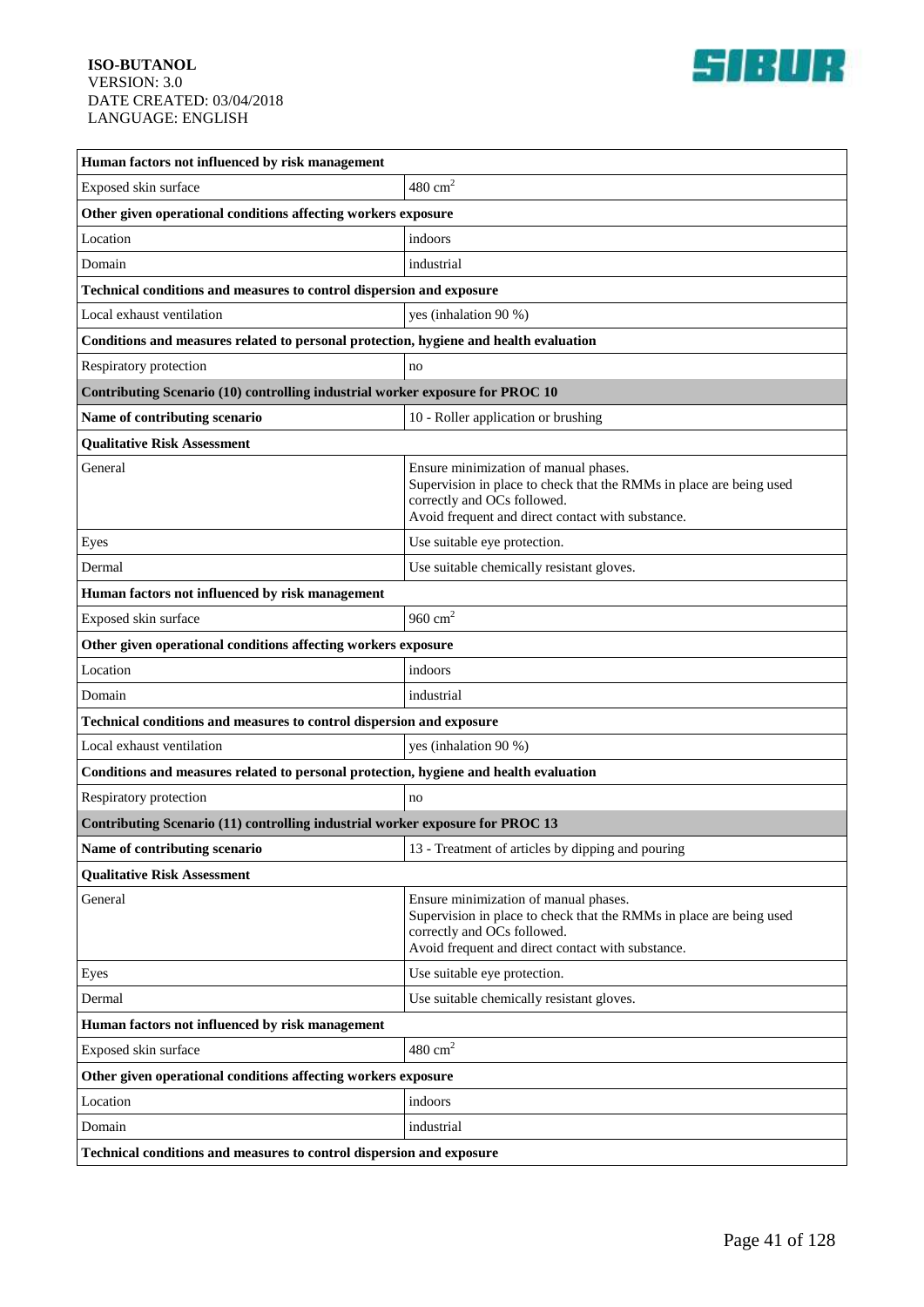

| Local exhaust ventilation                                                             | yes (inhalation 90 %)                                                                                                                                                                            |  |
|---------------------------------------------------------------------------------------|--------------------------------------------------------------------------------------------------------------------------------------------------------------------------------------------------|--|
| Conditions and measures related to personal protection, hygiene and health evaluation |                                                                                                                                                                                                  |  |
| Respiratory protection                                                                | no                                                                                                                                                                                               |  |
| Contributing Scenario (12) controlling industrial worker exposure for PROC 17         |                                                                                                                                                                                                  |  |
| Name of contributing scenario                                                         | 17 - Lubrication at high energy conditions and in partly open process                                                                                                                            |  |
| <b>Qualitative Risk Assessment</b>                                                    |                                                                                                                                                                                                  |  |
| General                                                                               | Ensure minimization of manual phases.<br>Supervision in place to check that the RMMs in place are being used<br>correctly and OCs followed.<br>Avoid frequent and direct contact with substance. |  |
| Eyes                                                                                  | Use suitable eye protection.                                                                                                                                                                     |  |
| Dermal                                                                                | Use suitable chemically resistant gloves.                                                                                                                                                        |  |
| Human factors not influenced by risk management                                       |                                                                                                                                                                                                  |  |
| Exposed skin surface                                                                  | 960 $cm2$                                                                                                                                                                                        |  |
| Other given operational conditions affecting workers exposure                         |                                                                                                                                                                                                  |  |
| Location                                                                              | indoors                                                                                                                                                                                          |  |
| Domain                                                                                | industrial                                                                                                                                                                                       |  |
| Technical conditions and measures to control dispersion and exposure                  |                                                                                                                                                                                                  |  |
| Local exhaust ventilation                                                             | no                                                                                                                                                                                               |  |
| Conditions and measures related to personal protection, hygiene and health evaluation |                                                                                                                                                                                                  |  |
| Respiratory protection                                                                | no                                                                                                                                                                                               |  |
| Contributing Scenario (13) controlling industrial worker exposure for PROC 17         |                                                                                                                                                                                                  |  |
| Name of contributing scenario                                                         | 17 - Lubrication at high energy conditions and in partly open process                                                                                                                            |  |
| Scenario subtitle                                                                     | elevated Temp.                                                                                                                                                                                   |  |
| <b>Qualitative Risk Assessment</b>                                                    |                                                                                                                                                                                                  |  |
| General                                                                               | Ensure minimization of manual phases.<br>Supervision in place to check that the RMMs in place are being used<br>correctly and OCs followed.<br>Avoid frequent and direct contact with substance. |  |
| Eyes                                                                                  | Use suitable eye protection.                                                                                                                                                                     |  |
| Dermal                                                                                | Use suitable chemically resistant gloves.                                                                                                                                                        |  |
| Human factors not influenced by risk management                                       |                                                                                                                                                                                                  |  |
| Exposed skin surface                                                                  | 960 $cm2$                                                                                                                                                                                        |  |
| Other given operational conditions affecting workers exposure                         |                                                                                                                                                                                                  |  |
| Location                                                                              | indoors                                                                                                                                                                                          |  |
| Domain                                                                                | industrial                                                                                                                                                                                       |  |
| Technical conditions and measures to control dispersion and exposure                  |                                                                                                                                                                                                  |  |
| Local exhaust ventilation                                                             | yes (inhalation 90 %)                                                                                                                                                                            |  |
| Conditions and measures related to personal protection, hygiene and health evaluation |                                                                                                                                                                                                  |  |
| Respiratory protection                                                                | $\rm no$                                                                                                                                                                                         |  |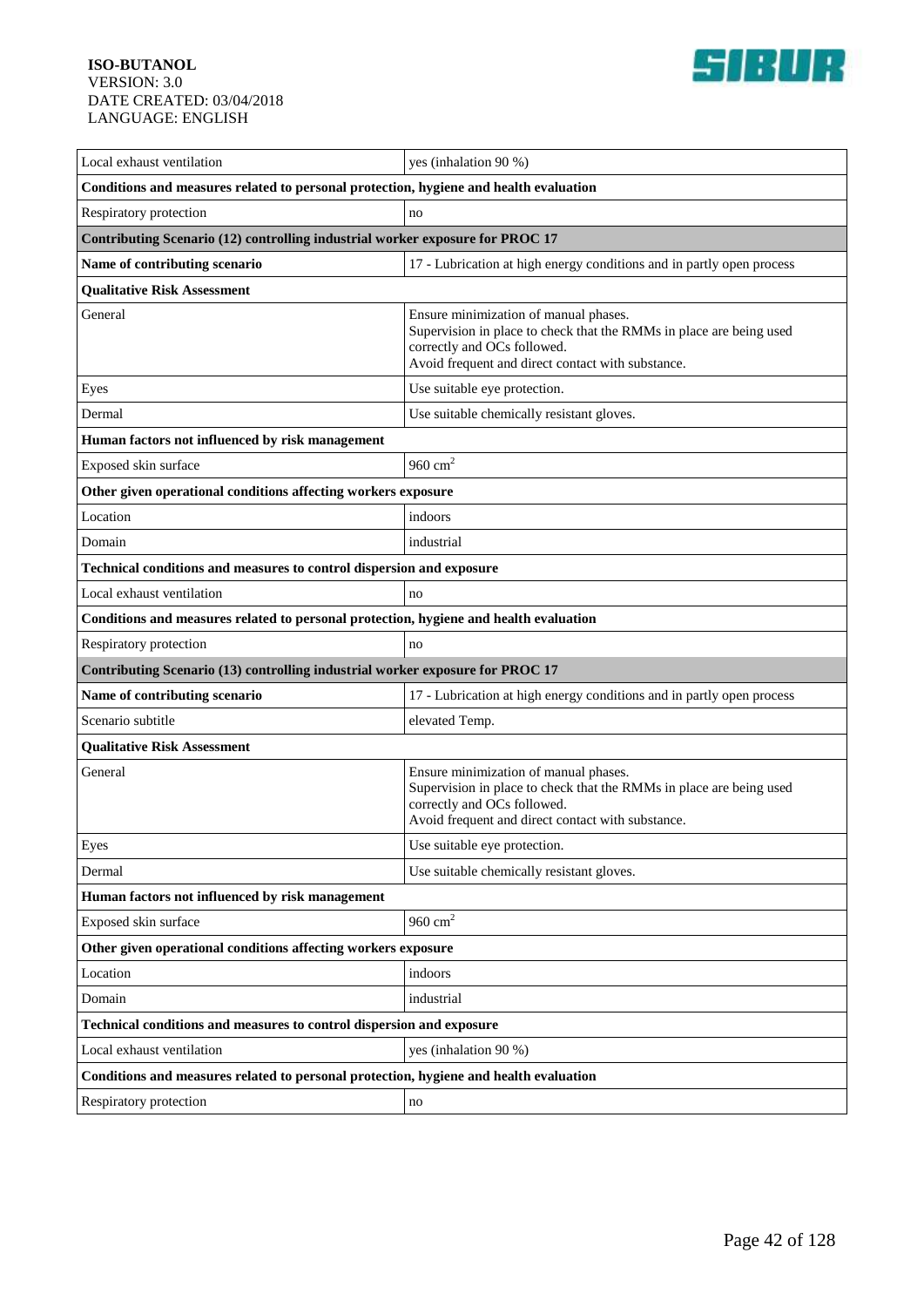

# **Exposure Scenario 6 (ES6): Metal working fluids / rolling oils (professional)**

| <b>Free short title</b>                                                                                                         | Metal working fluids / rolling oils (professional)                                                                                                                                                                                                                                                                                                                                                                                                                                                                                                                                                                                                                                                                                                                                                                                                             |
|---------------------------------------------------------------------------------------------------------------------------------|----------------------------------------------------------------------------------------------------------------------------------------------------------------------------------------------------------------------------------------------------------------------------------------------------------------------------------------------------------------------------------------------------------------------------------------------------------------------------------------------------------------------------------------------------------------------------------------------------------------------------------------------------------------------------------------------------------------------------------------------------------------------------------------------------------------------------------------------------------------|
| Systematic title based on use descriptor                                                                                        | ERC 8A; PROC 1, 2, 3, 5, 8A, 8B, 10, 11, 13, 17                                                                                                                                                                                                                                                                                                                                                                                                                                                                                                                                                                                                                                                                                                                                                                                                                |
| Name of contributing environmental scenario and<br>corresponding ERC                                                            | ERC 8a Wide dispersive indoor use of processing aids in open systems                                                                                                                                                                                                                                                                                                                                                                                                                                                                                                                                                                                                                                                                                                                                                                                           |
| Name(s) of contributing worker scenarios and<br>corresponding PROCs                                                             | PROC 1 - Use in closed process, no likelihood of exposure<br>PROC 2 - Use in closed, continuous process with occasional controlled<br>exposure<br>PROC 3 - Use in closed batch process (synthesis or formulation)<br>PROC 5 - Mixing or blending in batch processes (multistage and/or<br>significant contact)<br>PROC 8a - Transfer of chemicals from/to vessels/ large containers at non<br>dedicated facilities<br>PROC 8b - Transfer of chemicals from/to vessels/ large containers at<br>dedicated facilities<br>PROC 10 - Roller application or brushing<br>PROC 11 - Non industrial spraying<br>PROC 11 - Non industrial spraying<br>PROC 13 - Treatment of articles by dipping and pouring<br>PROC 17 - Lubrication at high energy conditions and in partly open process<br>PROC 17 - Lubrication at high energy conditions and in partly open process |
| Contributing Scenario (1) controlling environmental exposure for ERC 8A                                                         |                                                                                                                                                                                                                                                                                                                                                                                                                                                                                                                                                                                                                                                                                                                                                                                                                                                                |
| As no environmental hazard was identified no environmental-related exposure assessment and risk characterization was performed. |                                                                                                                                                                                                                                                                                                                                                                                                                                                                                                                                                                                                                                                                                                                                                                                                                                                                |
| <b>Product characteristics</b>                                                                                                  |                                                                                                                                                                                                                                                                                                                                                                                                                                                                                                                                                                                                                                                                                                                                                                                                                                                                |
| Physical state                                                                                                                  | liquid                                                                                                                                                                                                                                                                                                                                                                                                                                                                                                                                                                                                                                                                                                                                                                                                                                                         |
| Concentration in substance                                                                                                      | 100 %                                                                                                                                                                                                                                                                                                                                                                                                                                                                                                                                                                                                                                                                                                                                                                                                                                                          |
| Fugacity / Dustiness                                                                                                            | medium                                                                                                                                                                                                                                                                                                                                                                                                                                                                                                                                                                                                                                                                                                                                                                                                                                                         |
| Frequency and duration of use                                                                                                   |                                                                                                                                                                                                                                                                                                                                                                                                                                                                                                                                                                                                                                                                                                                                                                                                                                                                |
| Duration of activity                                                                                                            | >4 hours (default)                                                                                                                                                                                                                                                                                                                                                                                                                                                                                                                                                                                                                                                                                                                                                                                                                                             |
| Frequency of use                                                                                                                | 5 days / week                                                                                                                                                                                                                                                                                                                                                                                                                                                                                                                                                                                                                                                                                                                                                                                                                                                  |
| Contributing Scenario (2) controlling professional worker exposure for PROC 1                                                   |                                                                                                                                                                                                                                                                                                                                                                                                                                                                                                                                                                                                                                                                                                                                                                                                                                                                |
| Name of contributing scenario                                                                                                   | 1 - Use in closed process, no likelihood of exposure                                                                                                                                                                                                                                                                                                                                                                                                                                                                                                                                                                                                                                                                                                                                                                                                           |
| <b>Oualitative Risk Assessment</b>                                                                                              |                                                                                                                                                                                                                                                                                                                                                                                                                                                                                                                                                                                                                                                                                                                                                                                                                                                                |
| General                                                                                                                         | Ensure minimization of manual phases.<br>Supervision in place to check that the RMMs in place are being used<br>correctly and OCs followed.<br>Avoid frequent and direct contact with substance.                                                                                                                                                                                                                                                                                                                                                                                                                                                                                                                                                                                                                                                               |
| Eyes                                                                                                                            | In case of potential exposure:<br>Use suitable eye protection.                                                                                                                                                                                                                                                                                                                                                                                                                                                                                                                                                                                                                                                                                                                                                                                                 |
| Dermal                                                                                                                          | Use suitable chemically resistant gloves.                                                                                                                                                                                                                                                                                                                                                                                                                                                                                                                                                                                                                                                                                                                                                                                                                      |
| Human factors not influenced by risk management                                                                                 |                                                                                                                                                                                                                                                                                                                                                                                                                                                                                                                                                                                                                                                                                                                                                                                                                                                                |
| Exposed skin surface                                                                                                            | $240 \text{ cm}^2$                                                                                                                                                                                                                                                                                                                                                                                                                                                                                                                                                                                                                                                                                                                                                                                                                                             |
| Other given operational conditions affecting workers exposure                                                                   |                                                                                                                                                                                                                                                                                                                                                                                                                                                                                                                                                                                                                                                                                                                                                                                                                                                                |
| Location                                                                                                                        | indoors                                                                                                                                                                                                                                                                                                                                                                                                                                                                                                                                                                                                                                                                                                                                                                                                                                                        |
| Domain                                                                                                                          | professional                                                                                                                                                                                                                                                                                                                                                                                                                                                                                                                                                                                                                                                                                                                                                                                                                                                   |
| Technical conditions and measures to control dispersion and exposure                                                            |                                                                                                                                                                                                                                                                                                                                                                                                                                                                                                                                                                                                                                                                                                                                                                                                                                                                |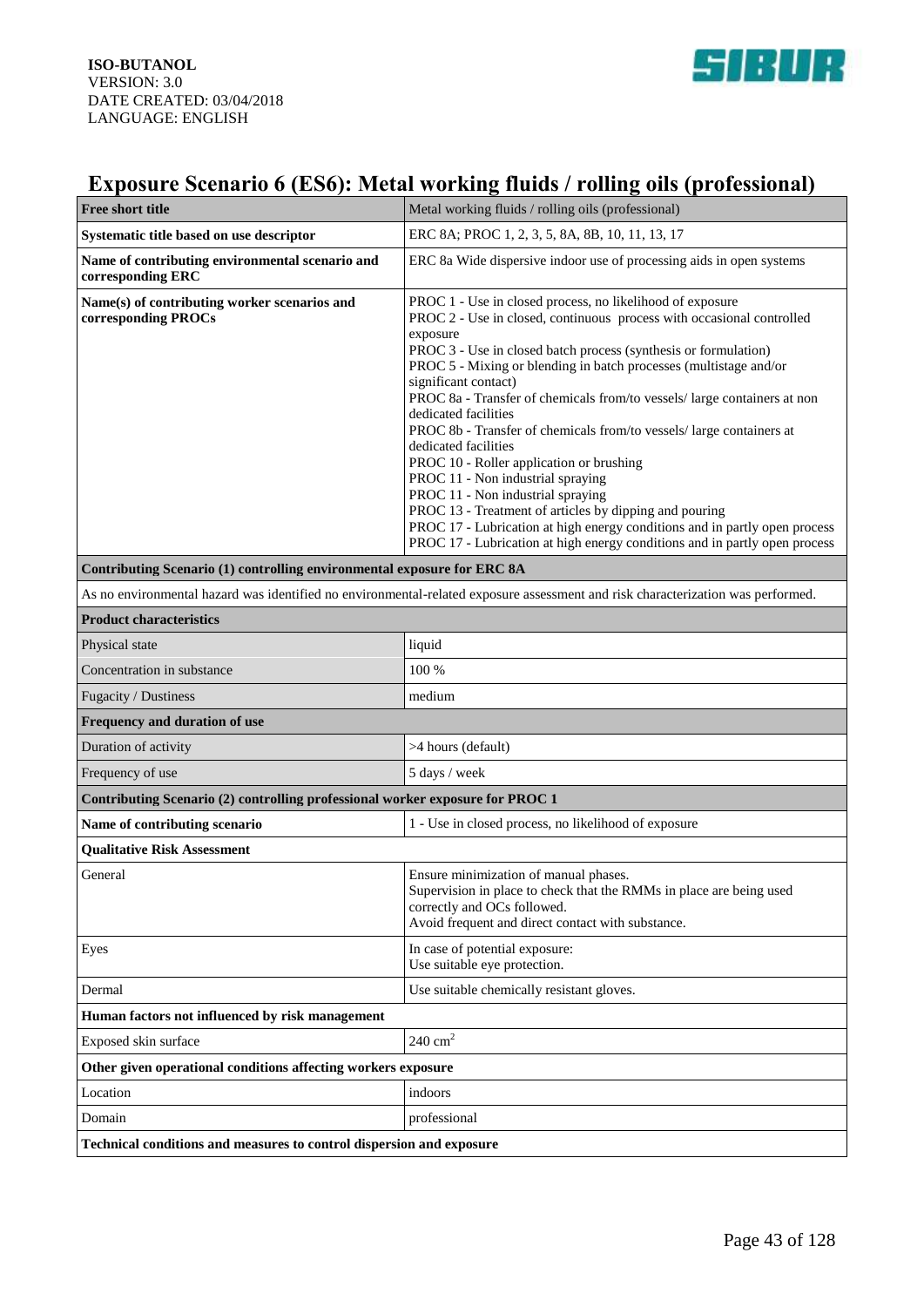

| Local exhaust ventilation                                                             | no                                                                                                                                                                                               |  |
|---------------------------------------------------------------------------------------|--------------------------------------------------------------------------------------------------------------------------------------------------------------------------------------------------|--|
| Conditions and measures related to personal protection, hygiene and health evaluation |                                                                                                                                                                                                  |  |
| Respiratory protection                                                                | no                                                                                                                                                                                               |  |
| Contributing Scenario (3) controlling professional worker exposure for PROC 2         |                                                                                                                                                                                                  |  |
| Name of contributing scenario                                                         | 2 - Use in closed, continuous process with occasional controlled exposure                                                                                                                        |  |
| <b>Qualitative Risk Assessment</b>                                                    |                                                                                                                                                                                                  |  |
| General                                                                               | Ensure minimization of manual phases.<br>Supervision in place to check that the RMMs in place are being used<br>correctly and OCs followed.<br>Avoid frequent and direct contact with substance. |  |
| Eyes                                                                                  | Use suitable eye protection.                                                                                                                                                                     |  |
| Dermal                                                                                | Use suitable chemically resistant gloves.                                                                                                                                                        |  |
| Human factors not influenced by risk management                                       |                                                                                                                                                                                                  |  |
| Exposed skin surface                                                                  | $480 \text{ cm}^2$                                                                                                                                                                               |  |
| Other given operational conditions affecting workers exposure                         |                                                                                                                                                                                                  |  |
| Location                                                                              | indoors                                                                                                                                                                                          |  |
| Domain                                                                                | professional                                                                                                                                                                                     |  |
| Technical conditions and measures to control dispersion and exposure                  |                                                                                                                                                                                                  |  |
| Local exhaust ventilation                                                             | no                                                                                                                                                                                               |  |
| Conditions and measures related to personal protection, hygiene and health evaluation |                                                                                                                                                                                                  |  |
| Respiratory protection                                                                | no                                                                                                                                                                                               |  |
| Contributing Scenario (4) controlling professional worker exposure for PROC 3         |                                                                                                                                                                                                  |  |
| Name of contributing scenario                                                         | 3 - Use in closed batch process (synthesis or formulation)                                                                                                                                       |  |
| <b>Qualitative Risk Assessment</b>                                                    |                                                                                                                                                                                                  |  |
| General                                                                               | Ensure minimization of manual phases.<br>Supervision in place to check that the RMMs in place are being used<br>correctly and OCs followed.<br>Avoid frequent and direct contact with substance. |  |
| Eyes                                                                                  | Use suitable eye protection.                                                                                                                                                                     |  |
| Dermal                                                                                | Use suitable chemically resistant gloves.                                                                                                                                                        |  |
| Human factors not influenced by risk management                                       |                                                                                                                                                                                                  |  |
| Exposed skin surface                                                                  | $240 \text{ cm}^2$                                                                                                                                                                               |  |
| Other given operational conditions affecting workers exposure                         |                                                                                                                                                                                                  |  |
| Location                                                                              | indoors                                                                                                                                                                                          |  |
| Domain                                                                                | professional                                                                                                                                                                                     |  |
| Technical conditions and measures to control dispersion and exposure                  |                                                                                                                                                                                                  |  |
| Local exhaust ventilation                                                             | no                                                                                                                                                                                               |  |
| Conditions and measures related to personal protection, hygiene and health evaluation |                                                                                                                                                                                                  |  |
| Respiratory protection                                                                | no                                                                                                                                                                                               |  |
| Contributing Scenario (5) controlling professional worker exposure for PROC 5         |                                                                                                                                                                                                  |  |
|                                                                                       |                                                                                                                                                                                                  |  |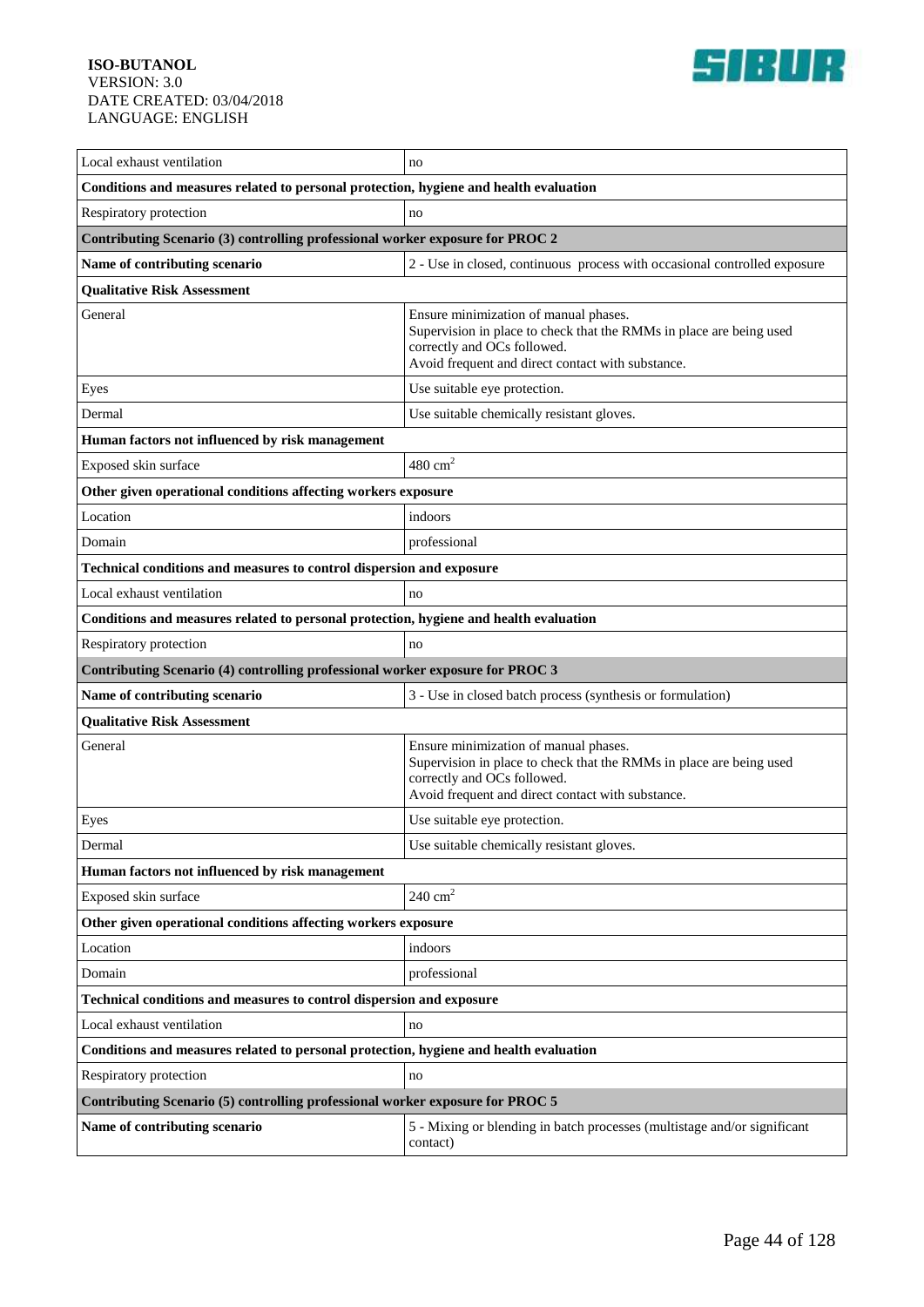

| <b>Qualitative Risk Assessment</b>                                                    |                                                                                                                                                                                                  |  |
|---------------------------------------------------------------------------------------|--------------------------------------------------------------------------------------------------------------------------------------------------------------------------------------------------|--|
| General                                                                               | Ensure minimization of manual phases.<br>Supervision in place to check that the RMMs in place are being used<br>correctly and OCs followed.<br>Avoid frequent and direct contact with substance. |  |
| Eyes                                                                                  | Use suitable eye protection.                                                                                                                                                                     |  |
| Dermal                                                                                | Use suitable chemically resistant gloves.                                                                                                                                                        |  |
| Human factors not influenced by risk management                                       |                                                                                                                                                                                                  |  |
| Exposed skin surface                                                                  | $480 \text{ cm}^2$                                                                                                                                                                               |  |
| Other given operational conditions affecting workers exposure                         |                                                                                                                                                                                                  |  |
| Location                                                                              | indoors                                                                                                                                                                                          |  |
| Ventilation                                                                           | good (30%)                                                                                                                                                                                       |  |
| Domain                                                                                | professional                                                                                                                                                                                     |  |
| Technical conditions and measures to control dispersion and exposure                  |                                                                                                                                                                                                  |  |
| Local exhaust ventilation                                                             | no                                                                                                                                                                                               |  |
| Conditions and measures related to personal protection, hygiene and health evaluation |                                                                                                                                                                                                  |  |
| Respiratory protection                                                                | no                                                                                                                                                                                               |  |
| Contributing Scenario (6) controlling professional worker exposure for PROC 8A        |                                                                                                                                                                                                  |  |
| Name of contributing scenario                                                         | 8a - Transfer of chemicals from/to vessels/large containers at non dedicated<br>facilities                                                                                                       |  |
| <b>Qualitative Risk Assessment</b>                                                    |                                                                                                                                                                                                  |  |
| General                                                                               | Ensure minimization of manual phases.<br>Supervision in place to check that the RMMs in place are being used<br>correctly and OCs followed.<br>Avoid frequent and direct contact with substance. |  |
| Eyes                                                                                  | Use suitable eye protection.                                                                                                                                                                     |  |
| Dermal                                                                                | Use suitable chemically resistant gloves.                                                                                                                                                        |  |
| Human factors not influenced by risk management                                       |                                                                                                                                                                                                  |  |
| Exposed skin surface                                                                  | 960 $cm2$                                                                                                                                                                                        |  |
| Other given operational conditions affecting workers exposure                         |                                                                                                                                                                                                  |  |
| Location                                                                              | indoors                                                                                                                                                                                          |  |
| Ventilation                                                                           | good (30%)                                                                                                                                                                                       |  |
| Domain                                                                                | professional                                                                                                                                                                                     |  |
| Technical conditions and measures to control dispersion and exposure                  |                                                                                                                                                                                                  |  |
| Local exhaust ventilation                                                             | no                                                                                                                                                                                               |  |
| Conditions and measures related to personal protection, hygiene and health evaluation |                                                                                                                                                                                                  |  |
| Respiratory protection                                                                | no                                                                                                                                                                                               |  |
| Contributing Scenario (7) controlling professional worker exposure for PROC 8B        |                                                                                                                                                                                                  |  |
| Name of contributing scenario                                                         | 8b - Transfer of chemicals from/to vessels/ large containers at dedicated<br>facilities                                                                                                          |  |
| <b>Qualitative Risk Assessment</b>                                                    |                                                                                                                                                                                                  |  |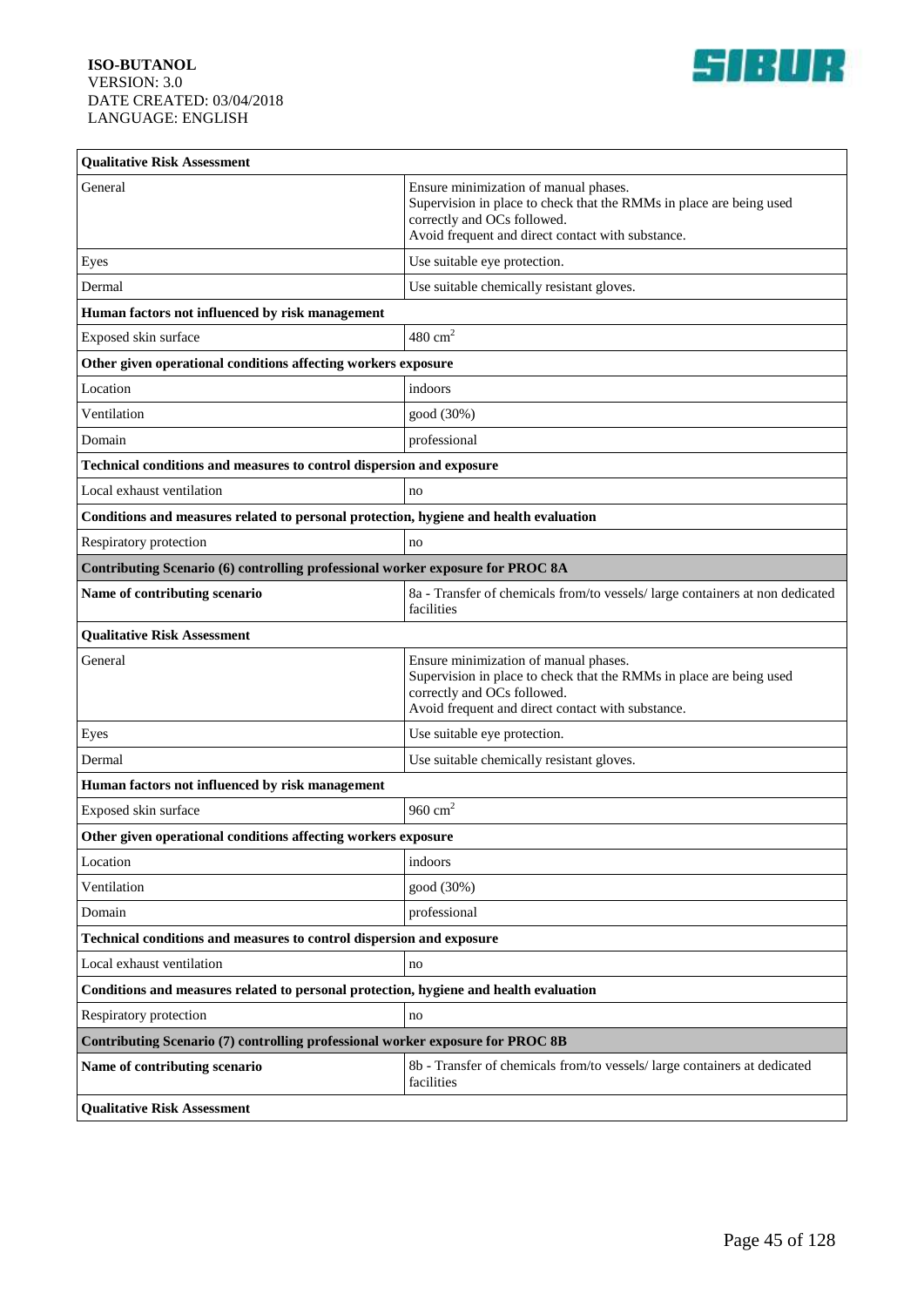

| General                                                                               | Ensure minimization of manual phases.<br>Supervision in place to check that the RMMs in place are being used<br>correctly and OCs followed.<br>Avoid frequent and direct contact with substance.                                                                                                      |  |
|---------------------------------------------------------------------------------------|-------------------------------------------------------------------------------------------------------------------------------------------------------------------------------------------------------------------------------------------------------------------------------------------------------|--|
| Eyes                                                                                  | Use suitable eye protection.                                                                                                                                                                                                                                                                          |  |
| Dermal                                                                                | Use suitable chemically resistant gloves.                                                                                                                                                                                                                                                             |  |
| Human factors not influenced by risk management                                       |                                                                                                                                                                                                                                                                                                       |  |
| Exposed skin surface                                                                  | 960 $cm2$                                                                                                                                                                                                                                                                                             |  |
| Other given operational conditions affecting workers exposure                         |                                                                                                                                                                                                                                                                                                       |  |
| Location                                                                              | indoors                                                                                                                                                                                                                                                                                               |  |
| Domain                                                                                | professional                                                                                                                                                                                                                                                                                          |  |
| Technical conditions and measures to control dispersion and exposure                  |                                                                                                                                                                                                                                                                                                       |  |
| Local exhaust ventilation                                                             | no                                                                                                                                                                                                                                                                                                    |  |
| Conditions and measures related to personal protection, hygiene and health evaluation |                                                                                                                                                                                                                                                                                                       |  |
| Respiratory protection                                                                | no                                                                                                                                                                                                                                                                                                    |  |
| Contributing Scenario (8) controlling professional worker exposure for PROC 10        |                                                                                                                                                                                                                                                                                                       |  |
| Name of contributing scenario                                                         | 10 - Roller application or brushing                                                                                                                                                                                                                                                                   |  |
| <b>Qualitative Risk Assessment</b>                                                    |                                                                                                                                                                                                                                                                                                       |  |
| General                                                                               | Ensure minimization of manual phases.<br>Supervision in place to check that the RMMs in place are being used<br>correctly and OCs followed.<br>Avoid frequent and direct contact with substance.                                                                                                      |  |
| Eyes                                                                                  | Use suitable eye protection.                                                                                                                                                                                                                                                                          |  |
| Dermal                                                                                | Use suitable chemically resistant gloves.                                                                                                                                                                                                                                                             |  |
| Human factors not influenced by risk management                                       |                                                                                                                                                                                                                                                                                                       |  |
| Exposed skin surface                                                                  | 960 $cm2$                                                                                                                                                                                                                                                                                             |  |
| Other given operational conditions affecting workers exposure                         |                                                                                                                                                                                                                                                                                                       |  |
| Location                                                                              | indoors                                                                                                                                                                                                                                                                                               |  |
| Ventilation                                                                           | good (30%)                                                                                                                                                                                                                                                                                            |  |
| Domain                                                                                | professional                                                                                                                                                                                                                                                                                          |  |
| Technical conditions and measures to control dispersion and exposure                  |                                                                                                                                                                                                                                                                                                       |  |
| Local exhaust ventilation                                                             | no                                                                                                                                                                                                                                                                                                    |  |
| Conditions and measures related to personal protection, hygiene and health evaluation |                                                                                                                                                                                                                                                                                                       |  |
| Respiratory protection                                                                | no                                                                                                                                                                                                                                                                                                    |  |
| Contributing Scenario (9) controlling professional worker exposure for PROC 11        |                                                                                                                                                                                                                                                                                                       |  |
| Name of contributing scenario                                                         | 11 - Non industrial spraying                                                                                                                                                                                                                                                                          |  |
| Scenario subtitle                                                                     | Automatic                                                                                                                                                                                                                                                                                             |  |
| <b>Qualitative Risk Assessment</b>                                                    |                                                                                                                                                                                                                                                                                                       |  |
| General                                                                               | Ensure minimization of manual phases.<br>Supervision in place to check that the RMMs in place are being used<br>correctly and OCs followed.<br>Ensure that a spraying booth is used.<br>Clean equipment and the work area every day.<br>Regular inspection and maintenance of equipment and machines. |  |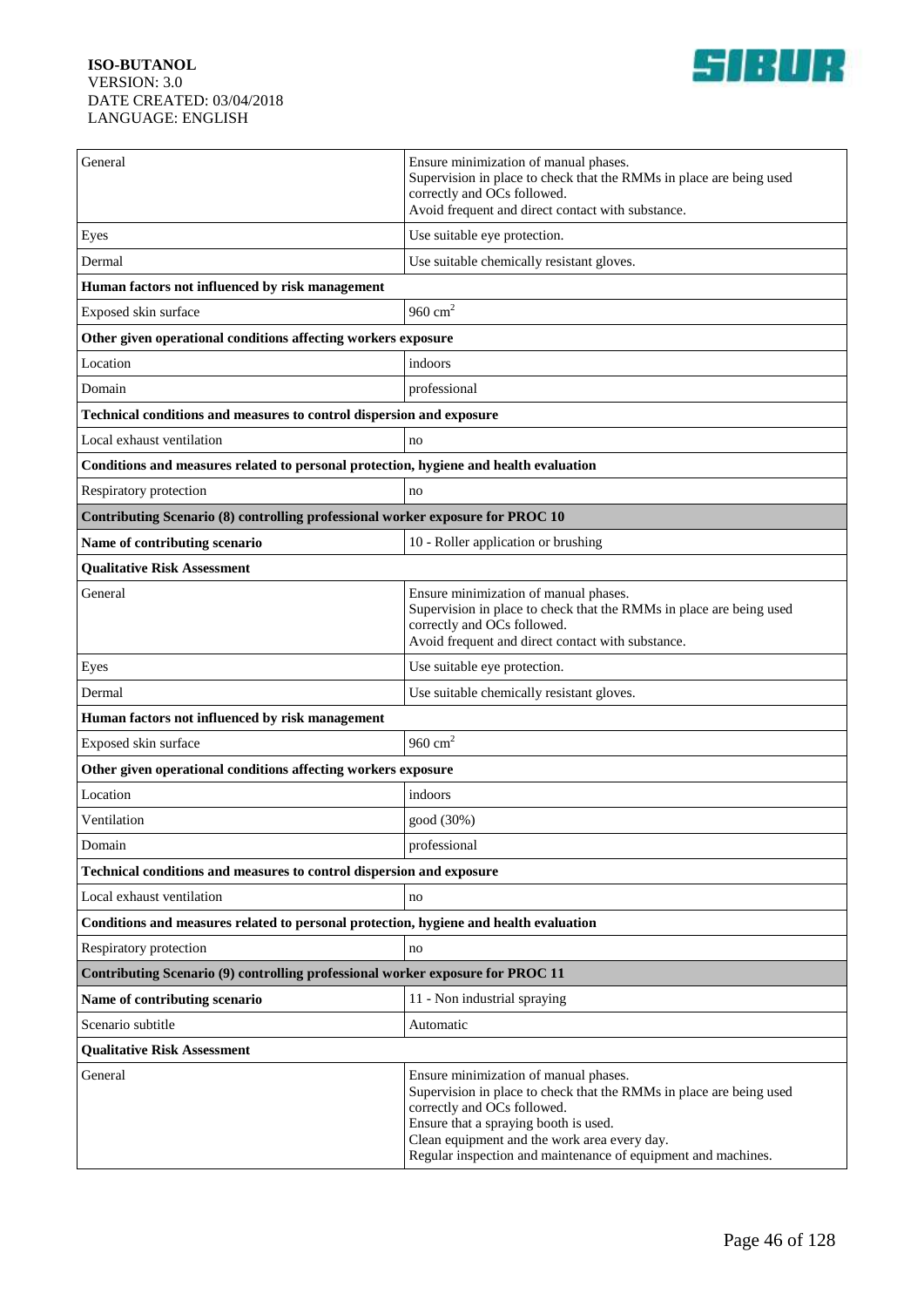

| Eyes                                                                                  | Use suitable eye protection.                                                                                                                                                                                                                                                                                                                                                                     |  |
|---------------------------------------------------------------------------------------|--------------------------------------------------------------------------------------------------------------------------------------------------------------------------------------------------------------------------------------------------------------------------------------------------------------------------------------------------------------------------------------------------|--|
| Dermal                                                                                | Use suitable chemically resistant gloves.<br>Avoid frequent and direct contact with substance.                                                                                                                                                                                                                                                                                                   |  |
| Human factors not influenced by risk management                                       |                                                                                                                                                                                                                                                                                                                                                                                                  |  |
| Exposed skin surface                                                                  | $1,500 \text{ cm}^2$                                                                                                                                                                                                                                                                                                                                                                             |  |
| Other given operational conditions affecting workers exposure                         |                                                                                                                                                                                                                                                                                                                                                                                                  |  |
| Location                                                                              | indoors                                                                                                                                                                                                                                                                                                                                                                                          |  |
| Domain                                                                                | professional                                                                                                                                                                                                                                                                                                                                                                                     |  |
| Technical conditions and measures to control dispersion and exposure                  |                                                                                                                                                                                                                                                                                                                                                                                                  |  |
| Local exhaust ventilation                                                             | no                                                                                                                                                                                                                                                                                                                                                                                               |  |
| Conditions and measures related to personal protection, hygiene and health evaluation |                                                                                                                                                                                                                                                                                                                                                                                                  |  |
| Respiratory protection                                                                | no                                                                                                                                                                                                                                                                                                                                                                                               |  |
| Use of external/measured value inhalation                                             | Calculated with Stoffenmanager 6                                                                                                                                                                                                                                                                                                                                                                 |  |
| Contributing Scenario (10) controlling professional worker exposure for PROC 11       |                                                                                                                                                                                                                                                                                                                                                                                                  |  |
| Name of contributing scenario                                                         | 11 - Non industrial spraying                                                                                                                                                                                                                                                                                                                                                                     |  |
| Scenario subtitle                                                                     | Manual                                                                                                                                                                                                                                                                                                                                                                                           |  |
| <b>Qualitative Risk Assessment</b>                                                    |                                                                                                                                                                                                                                                                                                                                                                                                  |  |
| General                                                                               | Supervision in place to check that the RMMs in place are being used<br>correctly and OCs followed.<br>Regular inspection and maintenance of equipment and machines.<br>Ensure that the task is not carried out overhead.<br>Use equipment with a fixed capturing hood exhaust ventilation.<br>In case no suitable local exhaust ventilation is present:<br>Wear suitable respiratory protection. |  |
| Eyes                                                                                  | Use suitable eye protection.                                                                                                                                                                                                                                                                                                                                                                     |  |
| Dermal                                                                                | Use suitable chemically resistant gloves.<br>Avoid frequent and direct contact with substance.                                                                                                                                                                                                                                                                                                   |  |
| <b>Product characteristics</b>                                                        |                                                                                                                                                                                                                                                                                                                                                                                                  |  |
| Physical state                                                                        | liquid                                                                                                                                                                                                                                                                                                                                                                                           |  |
| Concentration in substance                                                            | 10 %, concentration has been considered linearly (justification: ART input<br>value: max. concentration<br>Application rate $\langle 3L/m$ in (surface spraying)<br>Room size $\geq$ = 300m <sup>3</sup> (large workrooms))                                                                                                                                                                      |  |
| Fugacity / Dustiness                                                                  | medium                                                                                                                                                                                                                                                                                                                                                                                           |  |
| Human factors not influenced by risk management                                       |                                                                                                                                                                                                                                                                                                                                                                                                  |  |
| Exposed skin surface                                                                  | $1,500$ cm <sup>2</sup>                                                                                                                                                                                                                                                                                                                                                                          |  |
| Other given operational conditions affecting workers exposure                         |                                                                                                                                                                                                                                                                                                                                                                                                  |  |
| Location                                                                              | indoors                                                                                                                                                                                                                                                                                                                                                                                          |  |
| Domain                                                                                | professional                                                                                                                                                                                                                                                                                                                                                                                     |  |
| Technical conditions and measures to control dispersion and exposure                  |                                                                                                                                                                                                                                                                                                                                                                                                  |  |
| Local exhaust ventilation                                                             | no                                                                                                                                                                                                                                                                                                                                                                                               |  |
| Conditions and measures related to personal protection, hygiene and health evaluation |                                                                                                                                                                                                                                                                                                                                                                                                  |  |
| Respiratory protection                                                                | no                                                                                                                                                                                                                                                                                                                                                                                               |  |
| Use of external/measured value inhalation                                             | Calculated with ART v1.5                                                                                                                                                                                                                                                                                                                                                                         |  |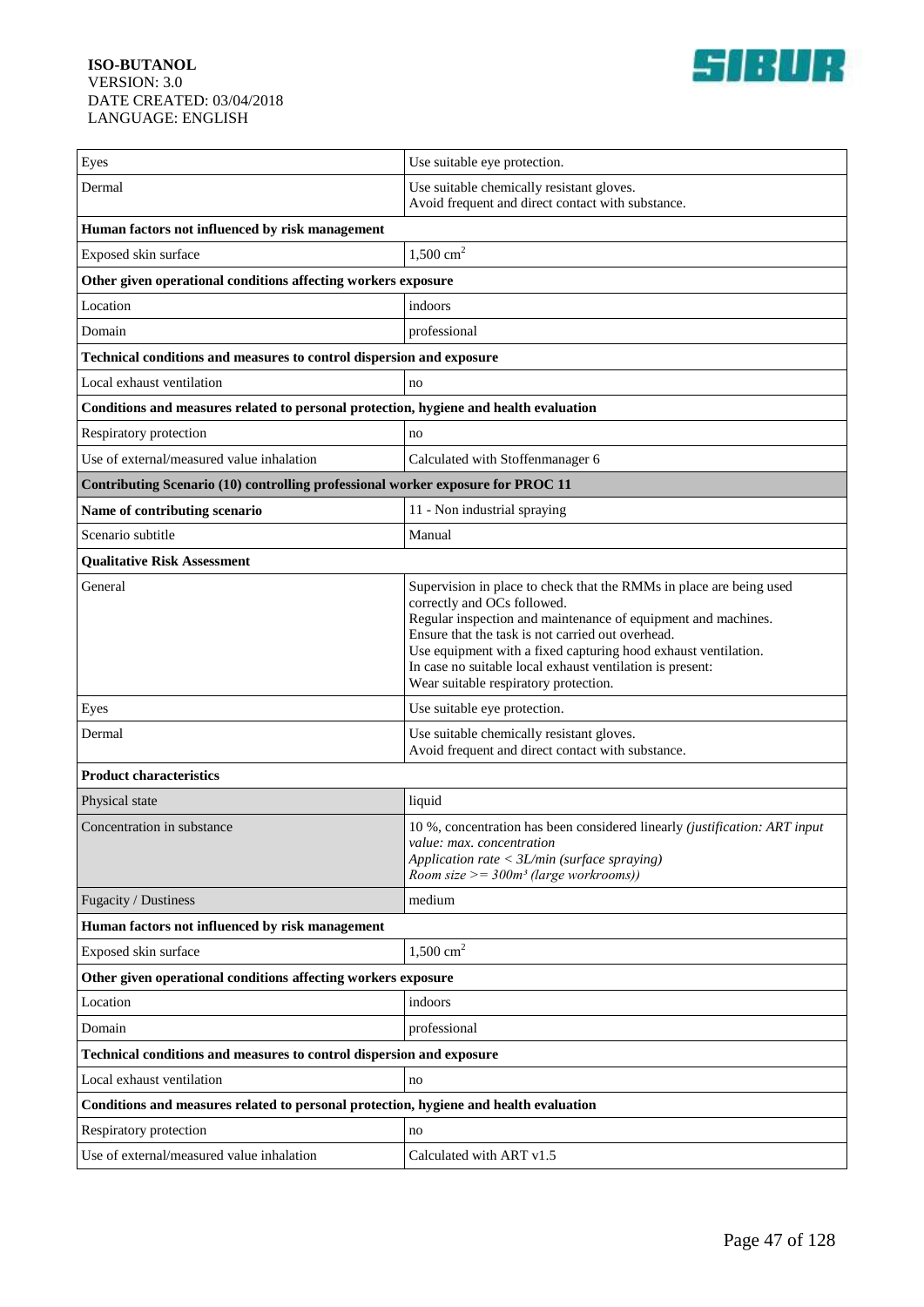

| Contributing Scenario (11) controlling professional worker exposure for PROC 13       |                                                                                                                                                                                                  |  |
|---------------------------------------------------------------------------------------|--------------------------------------------------------------------------------------------------------------------------------------------------------------------------------------------------|--|
| Name of contributing scenario                                                         | 13 - Treatment of articles by dipping and pouring                                                                                                                                                |  |
| <b>Qualitative Risk Assessment</b>                                                    |                                                                                                                                                                                                  |  |
| General                                                                               | Ensure minimization of manual phases.<br>Supervision in place to check that the RMMs in place are being used<br>correctly and OCs followed.<br>Avoid frequent and direct contact with substance. |  |
| Eyes                                                                                  | Use suitable eye protection.                                                                                                                                                                     |  |
| Dermal                                                                                | Use suitable chemically resistant gloves.                                                                                                                                                        |  |
| Human factors not influenced by risk management                                       |                                                                                                                                                                                                  |  |
| Exposed skin surface                                                                  | $480 \text{ cm}^2$                                                                                                                                                                               |  |
| Other given operational conditions affecting workers exposure                         |                                                                                                                                                                                                  |  |
| Location                                                                              | indoors                                                                                                                                                                                          |  |
| Ventilation                                                                           | good (30%)                                                                                                                                                                                       |  |
| Domain                                                                                | professional                                                                                                                                                                                     |  |
| Technical conditions and measures to control dispersion and exposure                  |                                                                                                                                                                                                  |  |
| Local exhaust ventilation                                                             | no                                                                                                                                                                                               |  |
| Conditions and measures related to personal protection, hygiene and health evaluation |                                                                                                                                                                                                  |  |
| Respiratory protection                                                                | no                                                                                                                                                                                               |  |
| Contributing Scenario (12) controlling professional worker exposure for PROC 17       |                                                                                                                                                                                                  |  |
| Name of contributing scenario                                                         | 17 - Lubrication at high energy conditions and in partly open process                                                                                                                            |  |
| <b>Qualitative Risk Assessment</b>                                                    |                                                                                                                                                                                                  |  |
| General                                                                               | Ensure minimization of manual phases.<br>Supervision in place to check that the RMMs in place are being used<br>correctly and OCs followed.<br>Avoid frequent and direct contact with substance. |  |
| Eyes                                                                                  | Use suitable eye protection.                                                                                                                                                                     |  |
| Dermal                                                                                | Use suitable chemically resistant gloves.                                                                                                                                                        |  |
| Human factors not influenced by risk management                                       |                                                                                                                                                                                                  |  |
| Exposed skin surface                                                                  | $960\ {\rm cm^2}$                                                                                                                                                                                |  |
| Other given operational conditions affecting workers exposure                         |                                                                                                                                                                                                  |  |
| Location                                                                              | indoors                                                                                                                                                                                          |  |
| Domain                                                                                | professional                                                                                                                                                                                     |  |
| Technical conditions and measures to control dispersion and exposure                  |                                                                                                                                                                                                  |  |
| Local exhaust ventilation                                                             | yes (inhalation 80 %)                                                                                                                                                                            |  |
| Conditions and measures related to personal protection, hygiene and health evaluation |                                                                                                                                                                                                  |  |
| Respiratory protection                                                                | no                                                                                                                                                                                               |  |
| Contributing Scenario (13) controlling professional worker exposure for PROC 17       |                                                                                                                                                                                                  |  |
| Name of contributing scenario                                                         | 17 - Lubrication at high energy conditions and in partly open process                                                                                                                            |  |
| Scenario subtitle                                                                     | elevated Temp.                                                                                                                                                                                   |  |
| <b>Qualitative Risk Assessment</b>                                                    |                                                                                                                                                                                                  |  |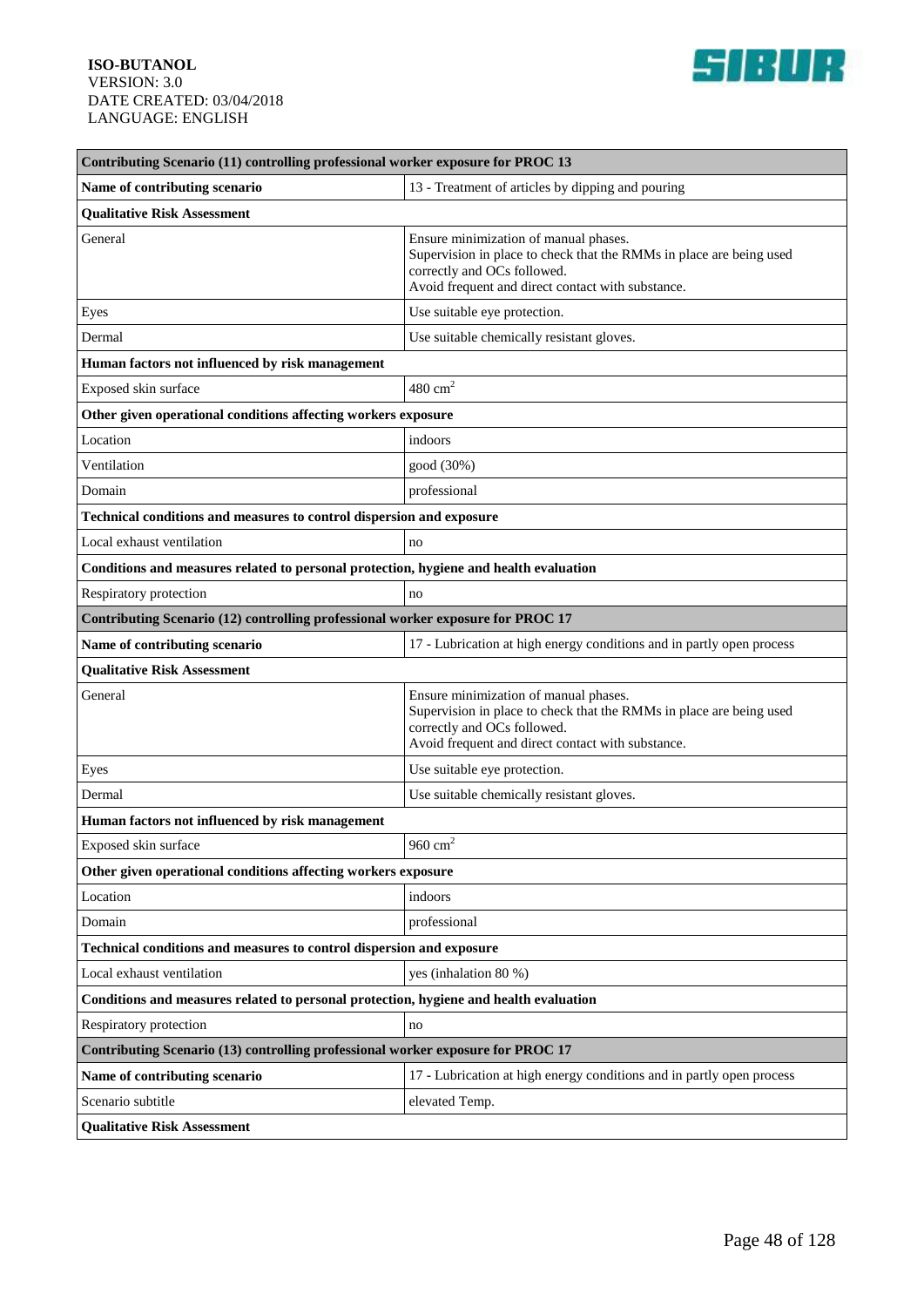

| General                                                                               | Ensure minimization of manual phases.<br>Supervision in place to check that the RMMs in place are being used<br>correctly and OCs followed.<br>Avoid frequent and direct contact with substance.<br>In case no suitable local exhaust ventilation is present:<br>Wear suitable respiratory protection. |  |
|---------------------------------------------------------------------------------------|--------------------------------------------------------------------------------------------------------------------------------------------------------------------------------------------------------------------------------------------------------------------------------------------------------|--|
| Eyes                                                                                  | Use suitable eye protection.                                                                                                                                                                                                                                                                           |  |
| Dermal                                                                                | Use suitable chemically resistant gloves.                                                                                                                                                                                                                                                              |  |
| <b>Product characteristics</b>                                                        |                                                                                                                                                                                                                                                                                                        |  |
| Physical state                                                                        | liquid                                                                                                                                                                                                                                                                                                 |  |
| Concentration in substance                                                            | 100 %                                                                                                                                                                                                                                                                                                  |  |
| Process temperature                                                                   | 108 °C                                                                                                                                                                                                                                                                                                 |  |
| Fugacity / Dustiness                                                                  | high                                                                                                                                                                                                                                                                                                   |  |
| Frequency and duration of use                                                         |                                                                                                                                                                                                                                                                                                        |  |
| Duration of activity                                                                  | >4 hours (default)                                                                                                                                                                                                                                                                                     |  |
| Frequency of use                                                                      | 5 days / week                                                                                                                                                                                                                                                                                          |  |
| Human factors not influenced by risk management                                       |                                                                                                                                                                                                                                                                                                        |  |
| Exposed skin surface                                                                  | 960 $cm2$                                                                                                                                                                                                                                                                                              |  |
| Other given operational conditions affecting workers exposure                         |                                                                                                                                                                                                                                                                                                        |  |
| Location                                                                              | indoors                                                                                                                                                                                                                                                                                                |  |
| Ventilation                                                                           | good (30%)                                                                                                                                                                                                                                                                                             |  |
| Domain                                                                                | professional                                                                                                                                                                                                                                                                                           |  |
| Technical conditions and measures to control dispersion and exposure                  |                                                                                                                                                                                                                                                                                                        |  |
| Local exhaust ventilation                                                             | yes (inhalation 80 %)                                                                                                                                                                                                                                                                                  |  |
| Conditions and measures related to personal protection, hygiene and health evaluation |                                                                                                                                                                                                                                                                                                        |  |
| Respiratory protection                                                                | no                                                                                                                                                                                                                                                                                                     |  |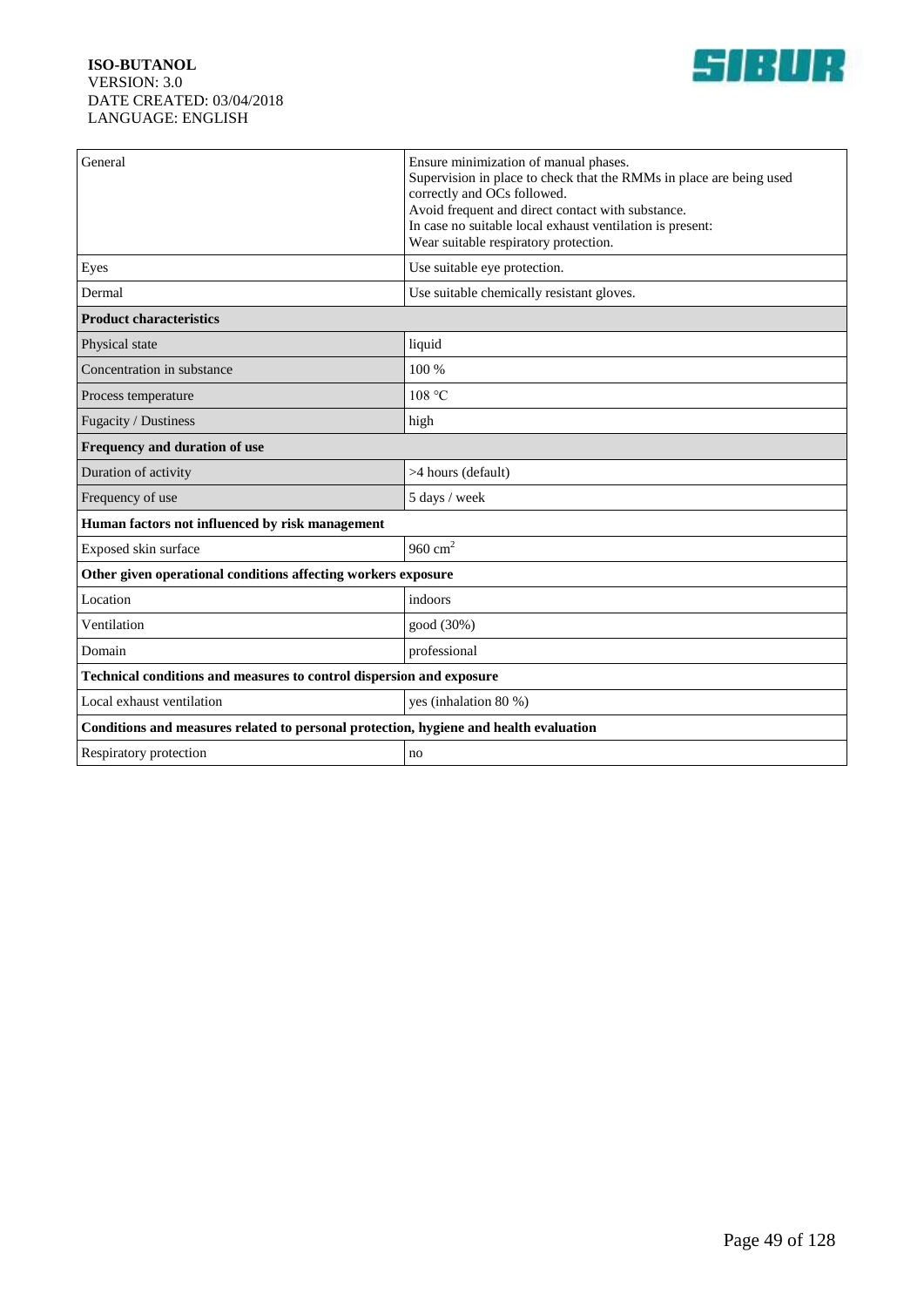

# **Exposure Scenario 7 (ES7): Production of iso-butanol**

| <b>Free short title</b>                                                                                                         | Production of iso-butanol                                                                                                                                                                        |  |
|---------------------------------------------------------------------------------------------------------------------------------|--------------------------------------------------------------------------------------------------------------------------------------------------------------------------------------------------|--|
| Systematic title based on use descriptor                                                                                        | ERC 1; PROC 1                                                                                                                                                                                    |  |
| Name of contributing environmental scenario and<br>corresponding ERC                                                            | ERC 1 Production of chemicals                                                                                                                                                                    |  |
| Name(s) of contributing worker scenarios and<br>corresponding PROCs                                                             | PROC 1 - Use in closed process, no likelihood of exposure                                                                                                                                        |  |
| Contributing Scenario (1) controlling environmental exposure for ERC 1                                                          |                                                                                                                                                                                                  |  |
| As no environmental hazard was identified no environmental-related exposure assessment and risk characterization was performed. |                                                                                                                                                                                                  |  |
| Contributing Scenario (2) controlling industrial worker exposure for PROC 1                                                     |                                                                                                                                                                                                  |  |
| Name of contributing scenario                                                                                                   | 1 - Use in closed process, no likelihood of exposure                                                                                                                                             |  |
| <b>Oualitative Risk Assessment</b>                                                                                              |                                                                                                                                                                                                  |  |
| General                                                                                                                         | Ensure minimization of manual phases.<br>Supervision in place to check that the RMMs in place are being used<br>correctly and OCs followed.<br>Avoid frequent and direct contact with substance. |  |
| Eyes                                                                                                                            | In case of potential exposure:<br>Use suitable eye protection.                                                                                                                                   |  |
| Dermal                                                                                                                          | Use suitable chemically resistant gloves.                                                                                                                                                        |  |
| <b>Product characteristics</b>                                                                                                  |                                                                                                                                                                                                  |  |
| Physical state                                                                                                                  | liquid                                                                                                                                                                                           |  |
| Concentration in substance                                                                                                      | 100 %                                                                                                                                                                                            |  |
| Fugacity / Dustiness                                                                                                            | medium                                                                                                                                                                                           |  |
| Frequency and duration of use                                                                                                   |                                                                                                                                                                                                  |  |
| Duration of activity                                                                                                            | >4 hours (default)                                                                                                                                                                               |  |
| Frequency of use                                                                                                                | 5 days / week                                                                                                                                                                                    |  |
| Human factors not influenced by risk management                                                                                 |                                                                                                                                                                                                  |  |
| Exposed skin surface                                                                                                            | $240 \text{ cm}^2$                                                                                                                                                                               |  |
| Other given operational conditions affecting workers exposure                                                                   |                                                                                                                                                                                                  |  |
| Location                                                                                                                        | indoors                                                                                                                                                                                          |  |
| Domain                                                                                                                          | industrial                                                                                                                                                                                       |  |
| Technical conditions and measures to control dispersion and exposure                                                            |                                                                                                                                                                                                  |  |
| Local exhaust ventilation                                                                                                       | no                                                                                                                                                                                               |  |
| Conditions and measures related to personal protection, hygiene and health evaluation                                           |                                                                                                                                                                                                  |  |
| Respiratory protection                                                                                                          | no                                                                                                                                                                                               |  |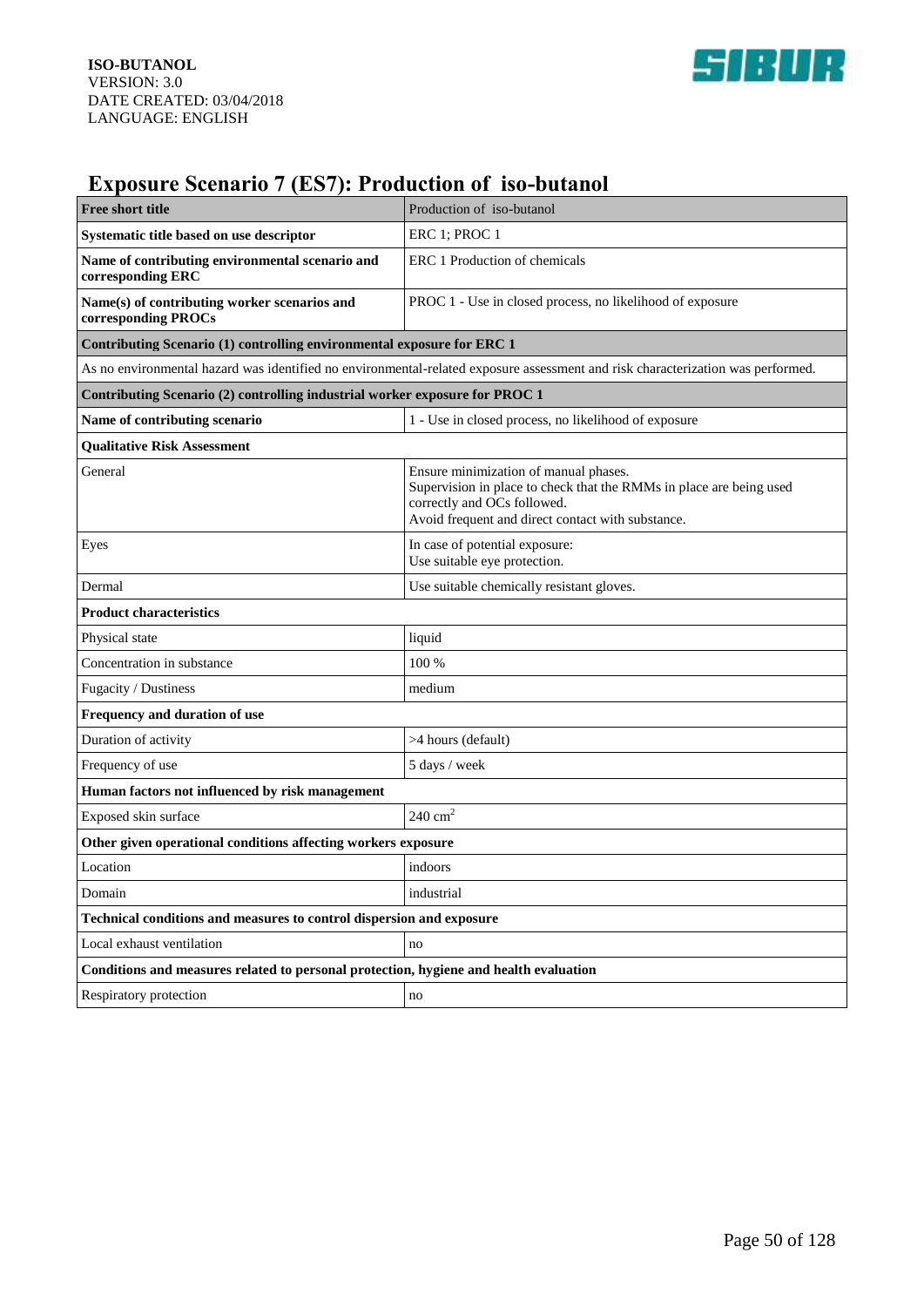

# **Exposure Scenario 8 (ES8): Use as consumer care product**

| <b>Free short title</b>                                                                                                         | Use as consumer care product                                                                                                                                                                                                                 |
|---------------------------------------------------------------------------------------------------------------------------------|----------------------------------------------------------------------------------------------------------------------------------------------------------------------------------------------------------------------------------------------|
| Systematic title based on use descriptor                                                                                        | ERC 8A, 8D; PC 28, 39                                                                                                                                                                                                                        |
| Name of contributing environmental scenario and<br>corresponding ERC                                                            | ERC 8a Wide dispersive indoor use of processing aids in open systems<br>ERC 8d Wide dispersive outdoor use of processing aids in open systems                                                                                                |
| Name(s) of contributing consumer scenarios and<br>corresponding PCs/ACs                                                         | PC 28 Perfumes, Fragrances<br>PC 39 Cosmetics                                                                                                                                                                                                |
| Contributing Scenario (1) controlling environmental exposure for ERC 8A                                                         |                                                                                                                                                                                                                                              |
| Contributing Scenario (2) controlling environmental exposure for ERC 8D                                                         |                                                                                                                                                                                                                                              |
| As no environmental hazard was identified no environmental-related exposure assessment and risk characterization was performed. |                                                                                                                                                                                                                                              |
| Contributing Scenario (3) controlling consumer exposure for PC 28                                                               |                                                                                                                                                                                                                                              |
| Name of contributing scenario                                                                                                   | PC 28 Perfumes, Fragrances                                                                                                                                                                                                                   |
| This scenario has not been calculated. Justification:                                                                           | In accordance to the Article 14 (5b) of the REACh Regulation (EC) No<br>1907/2006, exposure estimation and risk characterisation needs not to be<br>performed for end uses in cosmetic products within the scope of Directive<br>76/768/EEC. |
| Contributing Scenario (4) controlling consumer exposure for PC 39                                                               |                                                                                                                                                                                                                                              |
| Name of contributing scenario                                                                                                   | PC 39 Cosmetics                                                                                                                                                                                                                              |
| This scenario has not been calculated. Justification:                                                                           | In accordance to the Article 14 (5b) of the REACh Regulation (EC) No<br>1907/2006, exposure estimation and risk characterisation needs not to be<br>performed for end uses in cosmetic products within the scope of Directive<br>76/768/EEC. |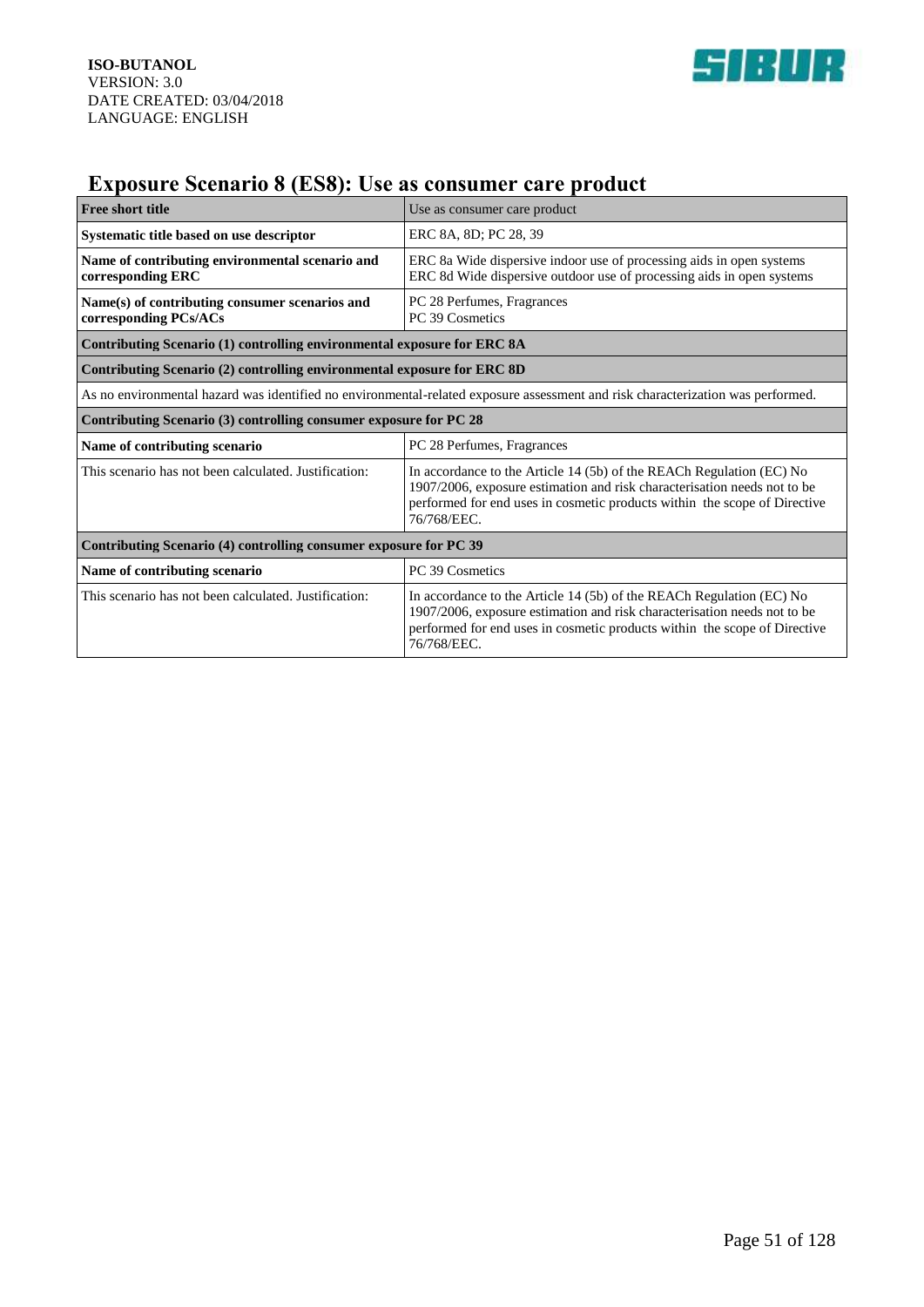

# **Exposure Scenario 9 (ES9): Use as intermediate**

| <b>Free short title</b>                                                               | Use as intermediate                                                                                                                                                                                                                                                                                                                                                                                                                                                                                                                                                                                    |
|---------------------------------------------------------------------------------------|--------------------------------------------------------------------------------------------------------------------------------------------------------------------------------------------------------------------------------------------------------------------------------------------------------------------------------------------------------------------------------------------------------------------------------------------------------------------------------------------------------------------------------------------------------------------------------------------------------|
| Systematic title based on use descriptor                                              | ERC 6A; PROC 1, 2, 3, 4, 8A, 8B, 9                                                                                                                                                                                                                                                                                                                                                                                                                                                                                                                                                                     |
| Name of contributing environmental scenario and<br>corresponding ERC                  | ERC 6a Industrial use of intermediates                                                                                                                                                                                                                                                                                                                                                                                                                                                                                                                                                                 |
| Name(s) of contributing worker scenarios and<br>corresponding PROCs                   | PROC 1 - Use in closed process, no likelihood of exposure<br>PROC 2 - Use in closed, continuous process with occasional controlled<br>exposure<br>PROC 3 - Use in closed batch process (synthesis or formulation)<br>PROC 4 - Use in batch and other process (synthesis) where opportunity for<br>exposure arises<br>PROC 8a - Transfer of chemicals from/to vessels/ large containers at non<br>dedicated facilities<br>PROC 8b - Transfer of chemicals from/to vessels/ large containers at<br>dedicated facilities<br>PROC 9 - Transfer of chemicals into small containers (dedicated filling line) |
| Contributing Scenario (1) controlling environmental exposure for ERC 6A               |                                                                                                                                                                                                                                                                                                                                                                                                                                                                                                                                                                                                        |
|                                                                                       | As no environmental hazard was identified no environmental-related exposure assessment and risk characterization was performed.                                                                                                                                                                                                                                                                                                                                                                                                                                                                        |
| <b>Product characteristics</b>                                                        |                                                                                                                                                                                                                                                                                                                                                                                                                                                                                                                                                                                                        |
| Physical state                                                                        | liquid                                                                                                                                                                                                                                                                                                                                                                                                                                                                                                                                                                                                 |
| Concentration in substance                                                            | 100 %                                                                                                                                                                                                                                                                                                                                                                                                                                                                                                                                                                                                  |
| Fugacity / Dustiness                                                                  | medium                                                                                                                                                                                                                                                                                                                                                                                                                                                                                                                                                                                                 |
| Frequency and duration of use                                                         |                                                                                                                                                                                                                                                                                                                                                                                                                                                                                                                                                                                                        |
| Duration of activity                                                                  | >4 hours (default)                                                                                                                                                                                                                                                                                                                                                                                                                                                                                                                                                                                     |
| Frequency of use                                                                      | 5 days / week                                                                                                                                                                                                                                                                                                                                                                                                                                                                                                                                                                                          |
| Contributing Scenario (2) controlling industrial worker exposure for PROC 1           |                                                                                                                                                                                                                                                                                                                                                                                                                                                                                                                                                                                                        |
| Name of contributing scenario                                                         | 1 - Use in closed process, no likelihood of exposure                                                                                                                                                                                                                                                                                                                                                                                                                                                                                                                                                   |
| <b>Qualitative Risk Assessment</b>                                                    |                                                                                                                                                                                                                                                                                                                                                                                                                                                                                                                                                                                                        |
| General                                                                               | Ensure minimization of manual phases.<br>Supervision in place to check that the RMMs in place are being used<br>correctly and OCs followed.<br>Avoid frequent and direct contact with substance.                                                                                                                                                                                                                                                                                                                                                                                                       |
| Eyes                                                                                  | In case of potential exposure:<br>Use suitable eye protection.                                                                                                                                                                                                                                                                                                                                                                                                                                                                                                                                         |
| Dermal                                                                                | Use suitable chemically resistant gloves.                                                                                                                                                                                                                                                                                                                                                                                                                                                                                                                                                              |
| Human factors not influenced by risk management                                       |                                                                                                                                                                                                                                                                                                                                                                                                                                                                                                                                                                                                        |
| Exposed skin surface                                                                  | $240 \text{ cm}^2$                                                                                                                                                                                                                                                                                                                                                                                                                                                                                                                                                                                     |
| Other given operational conditions affecting workers exposure                         |                                                                                                                                                                                                                                                                                                                                                                                                                                                                                                                                                                                                        |
| Location                                                                              | indoors                                                                                                                                                                                                                                                                                                                                                                                                                                                                                                                                                                                                |
| Domain                                                                                | industrial                                                                                                                                                                                                                                                                                                                                                                                                                                                                                                                                                                                             |
| Technical conditions and measures to control dispersion and exposure                  |                                                                                                                                                                                                                                                                                                                                                                                                                                                                                                                                                                                                        |
| Local exhaust ventilation                                                             | no                                                                                                                                                                                                                                                                                                                                                                                                                                                                                                                                                                                                     |
| Conditions and measures related to personal protection, hygiene and health evaluation |                                                                                                                                                                                                                                                                                                                                                                                                                                                                                                                                                                                                        |
| Respiratory protection                                                                | no                                                                                                                                                                                                                                                                                                                                                                                                                                                                                                                                                                                                     |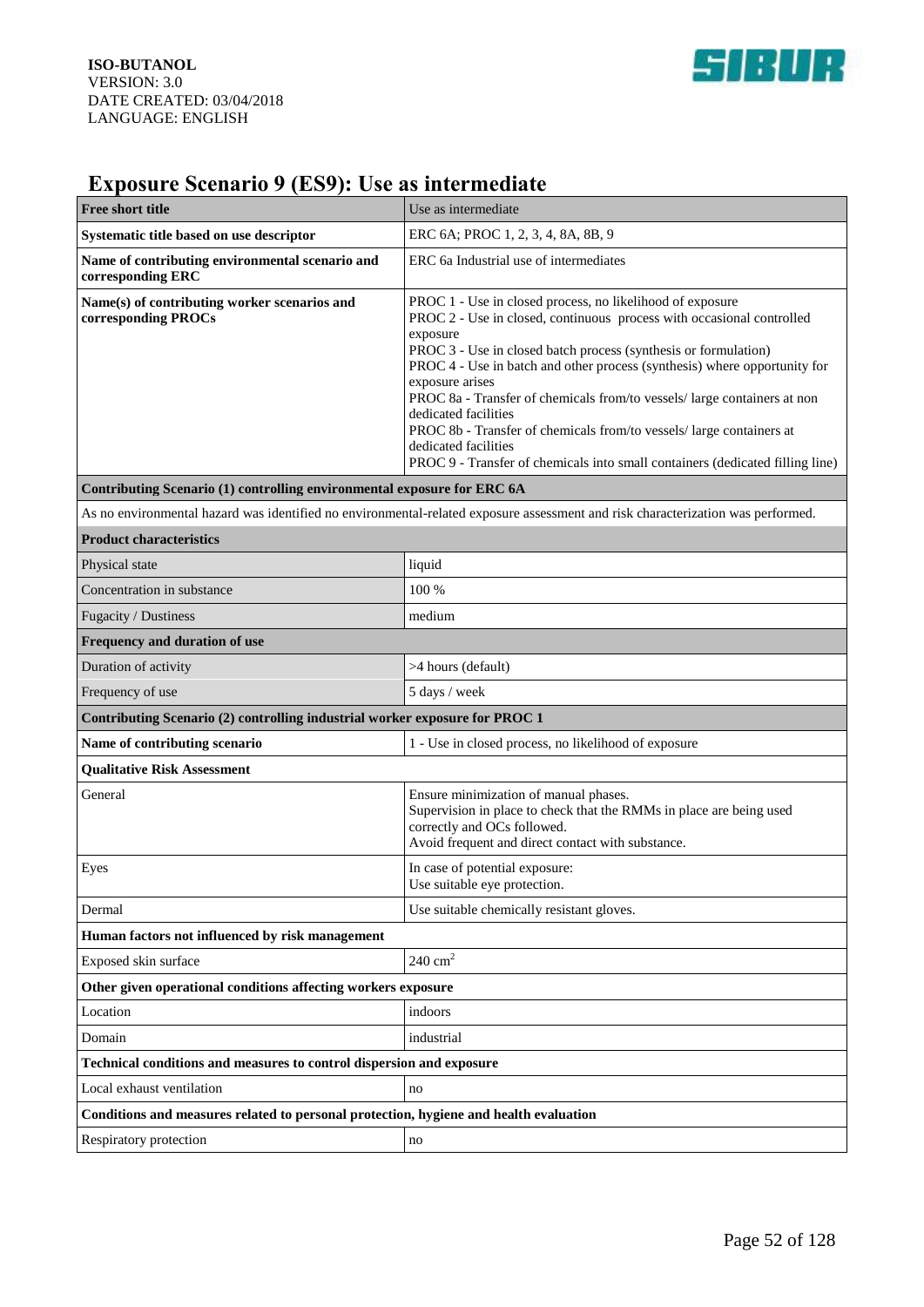

| Contributing Scenario (3) controlling industrial worker exposure for PROC 2           |                                                                                                                                                                                                  |  |
|---------------------------------------------------------------------------------------|--------------------------------------------------------------------------------------------------------------------------------------------------------------------------------------------------|--|
| Name of contributing scenario                                                         | 2 - Use in closed, continuous process with occasional controlled exposure                                                                                                                        |  |
| <b>Qualitative Risk Assessment</b>                                                    |                                                                                                                                                                                                  |  |
| General                                                                               | Ensure minimization of manual phases.<br>Supervision in place to check that the RMMs in place are being used<br>correctly and OCs followed.<br>Avoid frequent and direct contact with substance. |  |
| Eyes                                                                                  | Use suitable eye protection.                                                                                                                                                                     |  |
| Dermal                                                                                | Use suitable chemically resistant gloves.                                                                                                                                                        |  |
| Human factors not influenced by risk management                                       |                                                                                                                                                                                                  |  |
| Exposed skin surface                                                                  | $480 \text{ cm}^2$                                                                                                                                                                               |  |
| Other given operational conditions affecting workers exposure                         |                                                                                                                                                                                                  |  |
| Location                                                                              | indoors                                                                                                                                                                                          |  |
| Domain                                                                                | industrial                                                                                                                                                                                       |  |
| Technical conditions and measures to control dispersion and exposure                  |                                                                                                                                                                                                  |  |
| Local exhaust ventilation                                                             | no                                                                                                                                                                                               |  |
| Conditions and measures related to personal protection, hygiene and health evaluation |                                                                                                                                                                                                  |  |
| Respiratory protection                                                                | no                                                                                                                                                                                               |  |
| Contributing Scenario (4) controlling industrial worker exposure for PROC 3           |                                                                                                                                                                                                  |  |
| Name of contributing scenario                                                         | 3 - Use in closed batch process (synthesis or formulation)                                                                                                                                       |  |
| <b>Qualitative Risk Assessment</b>                                                    |                                                                                                                                                                                                  |  |
| General                                                                               | Ensure minimization of manual phases.<br>Supervision in place to check that the RMMs in place are being used<br>correctly and OCs followed.<br>Avoid frequent and direct contact with substance. |  |
| Eyes                                                                                  | Use suitable eye protection.                                                                                                                                                                     |  |
| Dermal                                                                                | Use suitable chemically resistant gloves.                                                                                                                                                        |  |
| Human factors not influenced by risk management                                       |                                                                                                                                                                                                  |  |
| Exposed skin surface                                                                  | $240 \text{ cm}^2$                                                                                                                                                                               |  |
| Other given operational conditions affecting workers exposure                         |                                                                                                                                                                                                  |  |
| Location                                                                              | indoors                                                                                                                                                                                          |  |
| Domain                                                                                | industrial                                                                                                                                                                                       |  |
| Technical conditions and measures to control dispersion and exposure                  |                                                                                                                                                                                                  |  |
| Local exhaust ventilation                                                             | no                                                                                                                                                                                               |  |
| Conditions and measures related to personal protection, hygiene and health evaluation |                                                                                                                                                                                                  |  |
| Respiratory protection                                                                | no                                                                                                                                                                                               |  |
| Contributing Scenario (5) controlling industrial worker exposure for PROC 4           |                                                                                                                                                                                                  |  |
| Name of contributing scenario                                                         | 4 - Use in batch and other process (synthesis) where opportunity for<br>exposure arises                                                                                                          |  |
| <b>Qualitative Risk Assessment</b>                                                    |                                                                                                                                                                                                  |  |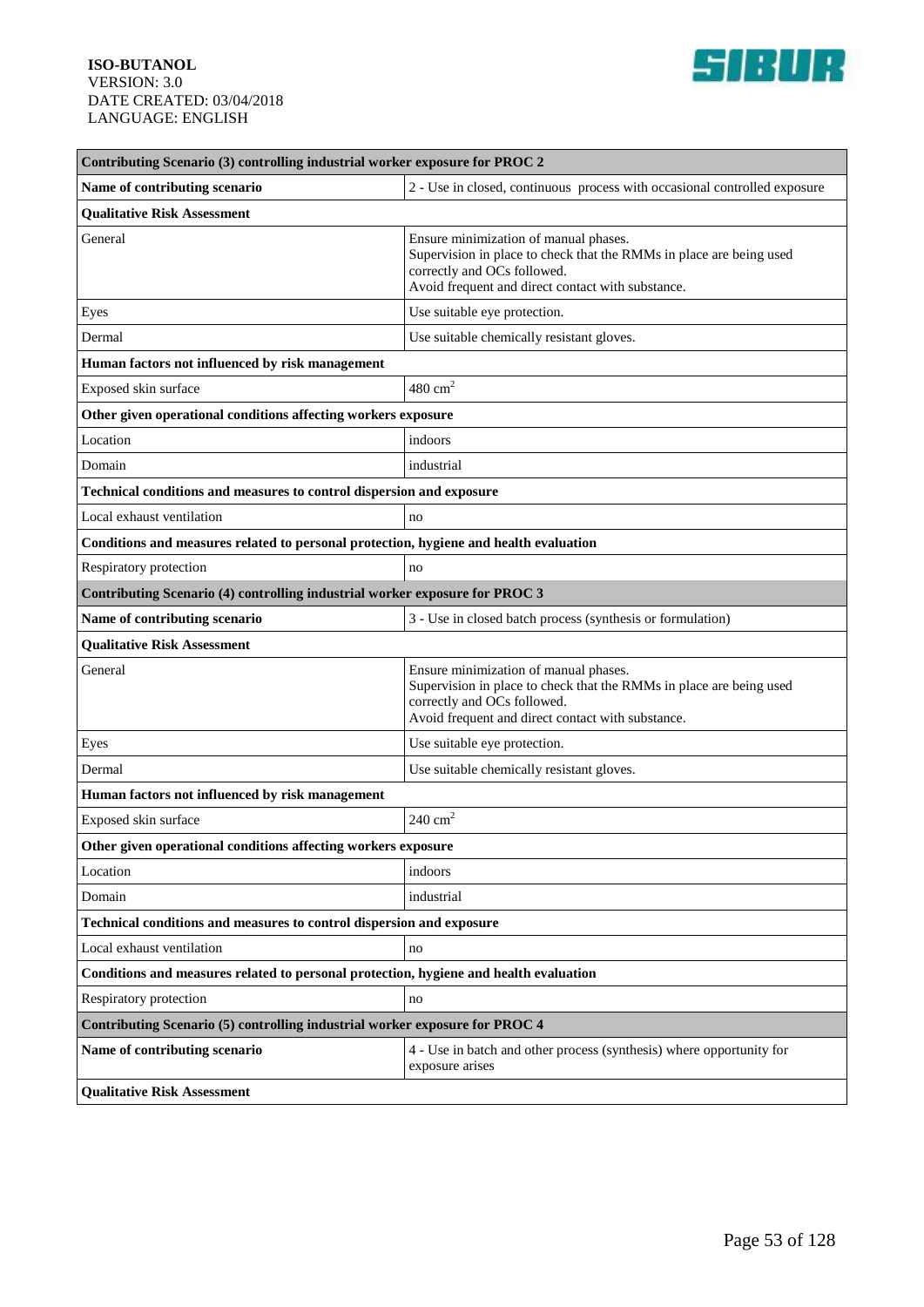

| General                                                                               | Ensure minimization of manual phases.<br>Supervision in place to check that the RMMs in place are being used<br>correctly and OCs followed.<br>Avoid frequent and direct contact with substance. |  |
|---------------------------------------------------------------------------------------|--------------------------------------------------------------------------------------------------------------------------------------------------------------------------------------------------|--|
| Eyes                                                                                  | Use suitable eye protection.                                                                                                                                                                     |  |
| Dermal                                                                                | Use suitable chemically resistant gloves.                                                                                                                                                        |  |
| Human factors not influenced by risk management                                       |                                                                                                                                                                                                  |  |
| Exposed skin surface                                                                  | $480 \text{ cm}^2$                                                                                                                                                                               |  |
| Other given operational conditions affecting workers exposure                         |                                                                                                                                                                                                  |  |
| Location                                                                              | indoors                                                                                                                                                                                          |  |
| Domain                                                                                | industrial                                                                                                                                                                                       |  |
| Technical conditions and measures to control dispersion and exposure                  |                                                                                                                                                                                                  |  |
| Local exhaust ventilation                                                             | no                                                                                                                                                                                               |  |
| Conditions and measures related to personal protection, hygiene and health evaluation |                                                                                                                                                                                                  |  |
| Respiratory protection                                                                | no                                                                                                                                                                                               |  |
| Contributing Scenario (6) controlling industrial worker exposure for PROC 8A          |                                                                                                                                                                                                  |  |
| Name of contributing scenario                                                         | 8a - Transfer of chemicals from/to vessels/large containers at non dedicated<br>facilities                                                                                                       |  |
| <b>Qualitative Risk Assessment</b>                                                    |                                                                                                                                                                                                  |  |
| General                                                                               | Ensure minimization of manual phases.<br>Supervision in place to check that the RMMs in place are being used<br>correctly and OCs followed.<br>Avoid frequent and direct contact with substance. |  |
| Eyes                                                                                  | Use suitable eye protection.                                                                                                                                                                     |  |
| Dermal                                                                                | Use suitable chemically resistant gloves.                                                                                                                                                        |  |
| Human factors not influenced by risk management                                       |                                                                                                                                                                                                  |  |
| Exposed skin surface                                                                  | 960 $cm2$                                                                                                                                                                                        |  |
| Other given operational conditions affecting workers exposure                         |                                                                                                                                                                                                  |  |
| Location                                                                              | indoors                                                                                                                                                                                          |  |
| Domain                                                                                | industrial                                                                                                                                                                                       |  |
| <b>Technical conditions and measures to control dispersion and exposure</b>           |                                                                                                                                                                                                  |  |
| Local exhaust ventilation                                                             | yes (inhalation 90 %)                                                                                                                                                                            |  |
| Conditions and measures related to personal protection, hygiene and health evaluation |                                                                                                                                                                                                  |  |
| Respiratory protection                                                                | no                                                                                                                                                                                               |  |
| Contributing Scenario (7) controlling industrial worker exposure for PROC 8B          |                                                                                                                                                                                                  |  |
| Name of contributing scenario                                                         | 8b - Transfer of chemicals from/to vessels/ large containers at dedicated<br>facilities                                                                                                          |  |
| <b>Qualitative Risk Assessment</b>                                                    |                                                                                                                                                                                                  |  |
| General                                                                               | Ensure minimization of manual phases.<br>Supervision in place to check that the RMMs in place are being used<br>correctly and OCs followed.<br>Avoid frequent and direct contact with substance. |  |
| Eyes                                                                                  | Use suitable eye protection.                                                                                                                                                                     |  |
| Dermal                                                                                | Use suitable chemically resistant gloves.                                                                                                                                                        |  |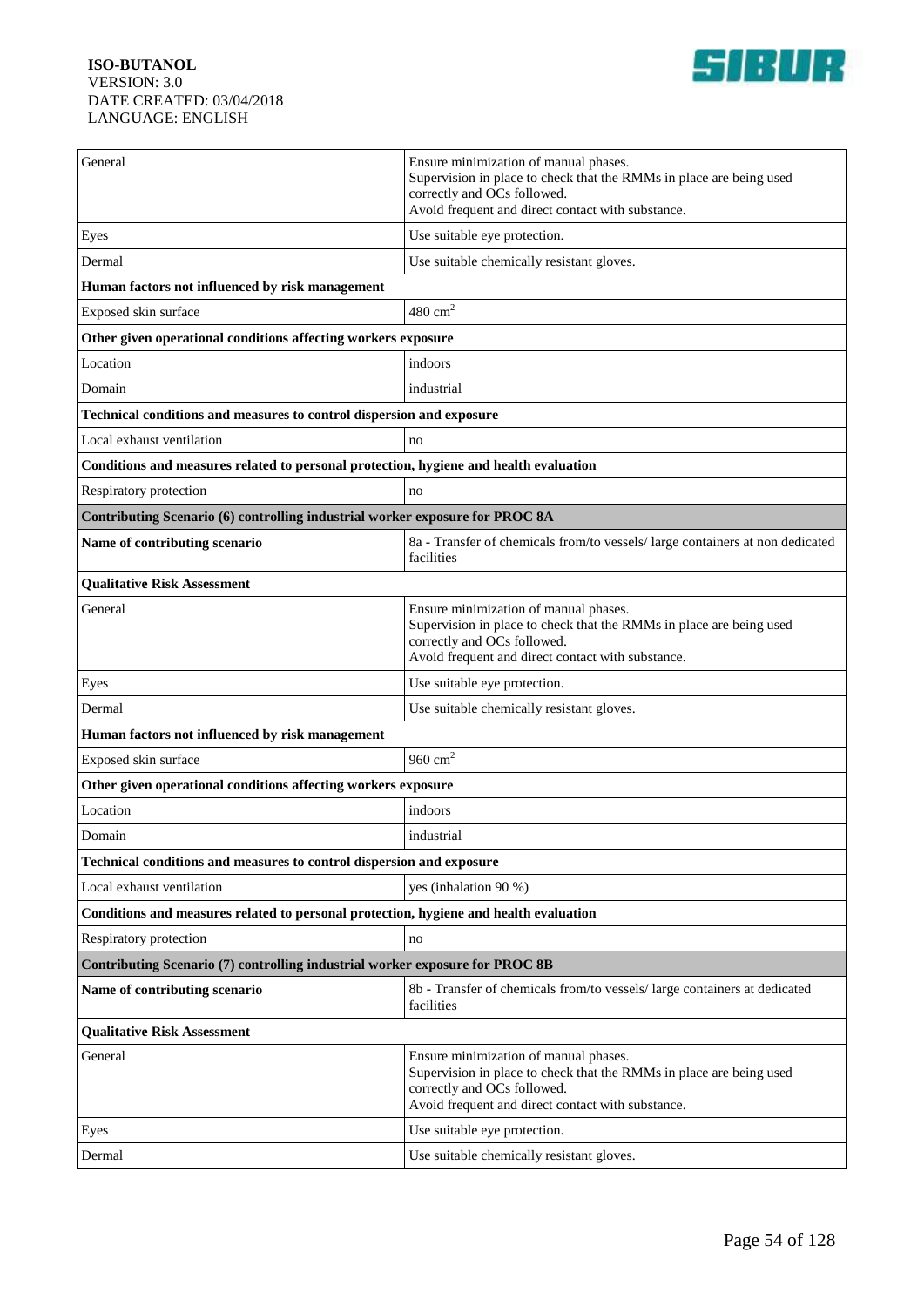

| Human factors not influenced by risk management                                       |                                                                                                                                                                                                  |  |
|---------------------------------------------------------------------------------------|--------------------------------------------------------------------------------------------------------------------------------------------------------------------------------------------------|--|
| Exposed skin surface                                                                  | 960 $cm2$                                                                                                                                                                                        |  |
| Other given operational conditions affecting workers exposure                         |                                                                                                                                                                                                  |  |
| Location                                                                              | indoors                                                                                                                                                                                          |  |
| Domain                                                                                | industrial                                                                                                                                                                                       |  |
| Technical conditions and measures to control dispersion and exposure                  |                                                                                                                                                                                                  |  |
| Local exhaust ventilation                                                             | yes (inhalation 95 %)                                                                                                                                                                            |  |
| Conditions and measures related to personal protection, hygiene and health evaluation |                                                                                                                                                                                                  |  |
| Respiratory protection                                                                | no                                                                                                                                                                                               |  |
| Contributing Scenario (8) controlling industrial worker exposure for PROC 9           |                                                                                                                                                                                                  |  |
| Name of contributing scenario                                                         | 9 - Transfer of chemicals into small containers (dedicated filling line)                                                                                                                         |  |
| <b>Qualitative Risk Assessment</b>                                                    |                                                                                                                                                                                                  |  |
| General                                                                               | Ensure minimization of manual phases.<br>Supervision in place to check that the RMMs in place are being used<br>correctly and OCs followed.<br>Avoid frequent and direct contact with substance. |  |
| Eyes                                                                                  | Use suitable eye protection.                                                                                                                                                                     |  |
| Dermal                                                                                | Use suitable chemically resistant gloves.                                                                                                                                                        |  |
| Human factors not influenced by risk management                                       |                                                                                                                                                                                                  |  |
| Exposed skin surface                                                                  | $480 \text{ cm}^2$                                                                                                                                                                               |  |
| Other given operational conditions affecting workers exposure                         |                                                                                                                                                                                                  |  |
| Location                                                                              | indoors                                                                                                                                                                                          |  |
| Domain                                                                                | industrial                                                                                                                                                                                       |  |
| Technical conditions and measures to control dispersion and exposure                  |                                                                                                                                                                                                  |  |
| Local exhaust ventilation                                                             | yes (inhalation 90 %)                                                                                                                                                                            |  |
| Conditions and measures related to personal protection, hygiene and health evaluation |                                                                                                                                                                                                  |  |
| Respiratory protection                                                                | no                                                                                                                                                                                               |  |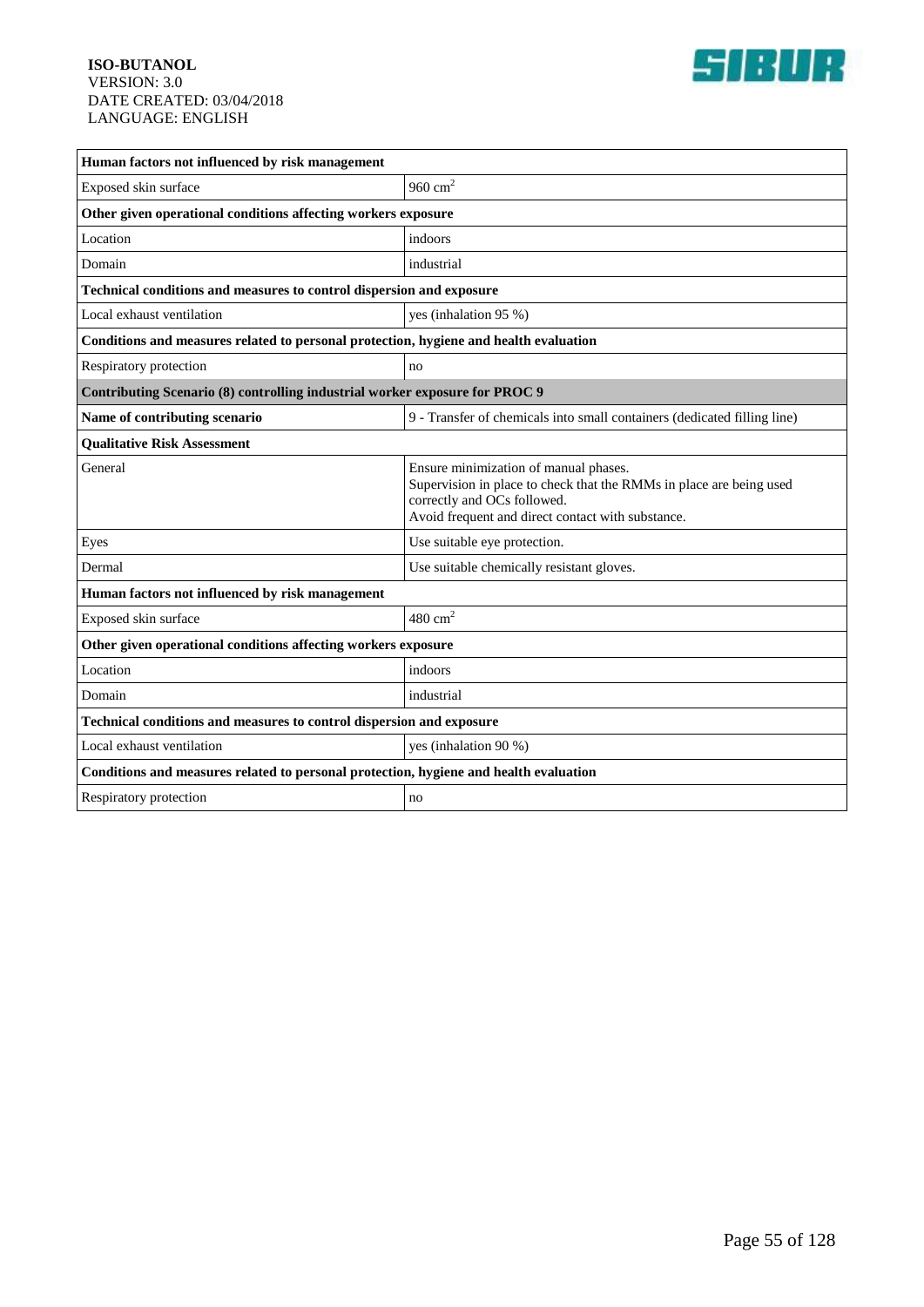

# **Exposure Scenario 10 (ES10): Use in cleaning agents**

| Free short title                                                                                                                | Use in cleaning agents                                                                                                                                                                                                                                                                                                                                                                                                                                                                                                                                                                                                                                                                                                                       |  |
|---------------------------------------------------------------------------------------------------------------------------------|----------------------------------------------------------------------------------------------------------------------------------------------------------------------------------------------------------------------------------------------------------------------------------------------------------------------------------------------------------------------------------------------------------------------------------------------------------------------------------------------------------------------------------------------------------------------------------------------------------------------------------------------------------------------------------------------------------------------------------------------|--|
| Systematic title based on use descriptor                                                                                        | ERC 4; PROC 1, 2, 3, 4, 7, 8A, 8B, 9, 10, 13                                                                                                                                                                                                                                                                                                                                                                                                                                                                                                                                                                                                                                                                                                 |  |
| Name of contributing environmental scenario and<br>corresponding ERC                                                            | ERC 4 Industrial use of processing aids                                                                                                                                                                                                                                                                                                                                                                                                                                                                                                                                                                                                                                                                                                      |  |
| Name(s) of contributing worker scenarios and<br>corresponding PROCs                                                             | PROC 1 - Use in closed process, no likelihood of exposure<br>PROC 2 - Use in closed, continuous process with occasional controlled<br>exposure<br>PROC 3 - Use in closed batch process (synthesis or formulation)<br>PROC 4 - Use in batch and other process (synthesis) where opportunity for<br>exposure arises<br>PROC 7 - Industrial spraying<br>PROC 8a - Transfer of chemicals from/to vessels/ large containers at non<br>dedicated facilities<br>PROC 8b - Transfer of chemicals from/to vessels/ large containers at<br>dedicated facilities<br>PROC 9 - Transfer of chemicals into small containers (dedicated filling line)<br>PROC 10 - Roller application or brushing<br>PROC 13 - Treatment of articles by dipping and pouring |  |
| Contributing Scenario (1) controlling environmental exposure for ERC 4                                                          |                                                                                                                                                                                                                                                                                                                                                                                                                                                                                                                                                                                                                                                                                                                                              |  |
| As no environmental hazard was identified no environmental-related exposure assessment and risk characterization was performed. |                                                                                                                                                                                                                                                                                                                                                                                                                                                                                                                                                                                                                                                                                                                                              |  |
| <b>Product characteristics</b>                                                                                                  |                                                                                                                                                                                                                                                                                                                                                                                                                                                                                                                                                                                                                                                                                                                                              |  |
| Physical state                                                                                                                  | liquid                                                                                                                                                                                                                                                                                                                                                                                                                                                                                                                                                                                                                                                                                                                                       |  |
| Concentration in substance                                                                                                      | 100 %                                                                                                                                                                                                                                                                                                                                                                                                                                                                                                                                                                                                                                                                                                                                        |  |
| Fugacity / Dustiness                                                                                                            | medium                                                                                                                                                                                                                                                                                                                                                                                                                                                                                                                                                                                                                                                                                                                                       |  |
| Frequency and duration of use                                                                                                   |                                                                                                                                                                                                                                                                                                                                                                                                                                                                                                                                                                                                                                                                                                                                              |  |
| Duration of activity                                                                                                            | >4 hours (default)                                                                                                                                                                                                                                                                                                                                                                                                                                                                                                                                                                                                                                                                                                                           |  |
| Frequency of use                                                                                                                | 5 days / week                                                                                                                                                                                                                                                                                                                                                                                                                                                                                                                                                                                                                                                                                                                                |  |
| Contributing Scenario (2) controlling industrial worker exposure for PROC 1                                                     |                                                                                                                                                                                                                                                                                                                                                                                                                                                                                                                                                                                                                                                                                                                                              |  |
| Name of contributing scenario                                                                                                   | 1 - Use in closed process, no likelihood of exposure                                                                                                                                                                                                                                                                                                                                                                                                                                                                                                                                                                                                                                                                                         |  |
| <b>Qualitative Risk Assessment</b>                                                                                              |                                                                                                                                                                                                                                                                                                                                                                                                                                                                                                                                                                                                                                                                                                                                              |  |
| General                                                                                                                         | Ensure minimization of manual phases.<br>Supervision in place to check that the RMMs in place are being used<br>correctly and OCs followed.<br>Avoid frequent and direct contact with substance.                                                                                                                                                                                                                                                                                                                                                                                                                                                                                                                                             |  |
| Eyes                                                                                                                            | In case of potential exposure:<br>Use suitable eye protection.                                                                                                                                                                                                                                                                                                                                                                                                                                                                                                                                                                                                                                                                               |  |
| Dermal                                                                                                                          | Use suitable chemically resistant gloves.                                                                                                                                                                                                                                                                                                                                                                                                                                                                                                                                                                                                                                                                                                    |  |
| Human factors not influenced by risk management                                                                                 |                                                                                                                                                                                                                                                                                                                                                                                                                                                                                                                                                                                                                                                                                                                                              |  |
| Exposed skin surface                                                                                                            | $240 \text{ cm}^2$                                                                                                                                                                                                                                                                                                                                                                                                                                                                                                                                                                                                                                                                                                                           |  |
| Other given operational conditions affecting workers exposure                                                                   |                                                                                                                                                                                                                                                                                                                                                                                                                                                                                                                                                                                                                                                                                                                                              |  |
| Location                                                                                                                        | indoors                                                                                                                                                                                                                                                                                                                                                                                                                                                                                                                                                                                                                                                                                                                                      |  |
| Domain                                                                                                                          | industrial                                                                                                                                                                                                                                                                                                                                                                                                                                                                                                                                                                                                                                                                                                                                   |  |
| Technical conditions and measures to control dispersion and exposure                                                            |                                                                                                                                                                                                                                                                                                                                                                                                                                                                                                                                                                                                                                                                                                                                              |  |
| Local exhaust ventilation                                                                                                       | no                                                                                                                                                                                                                                                                                                                                                                                                                                                                                                                                                                                                                                                                                                                                           |  |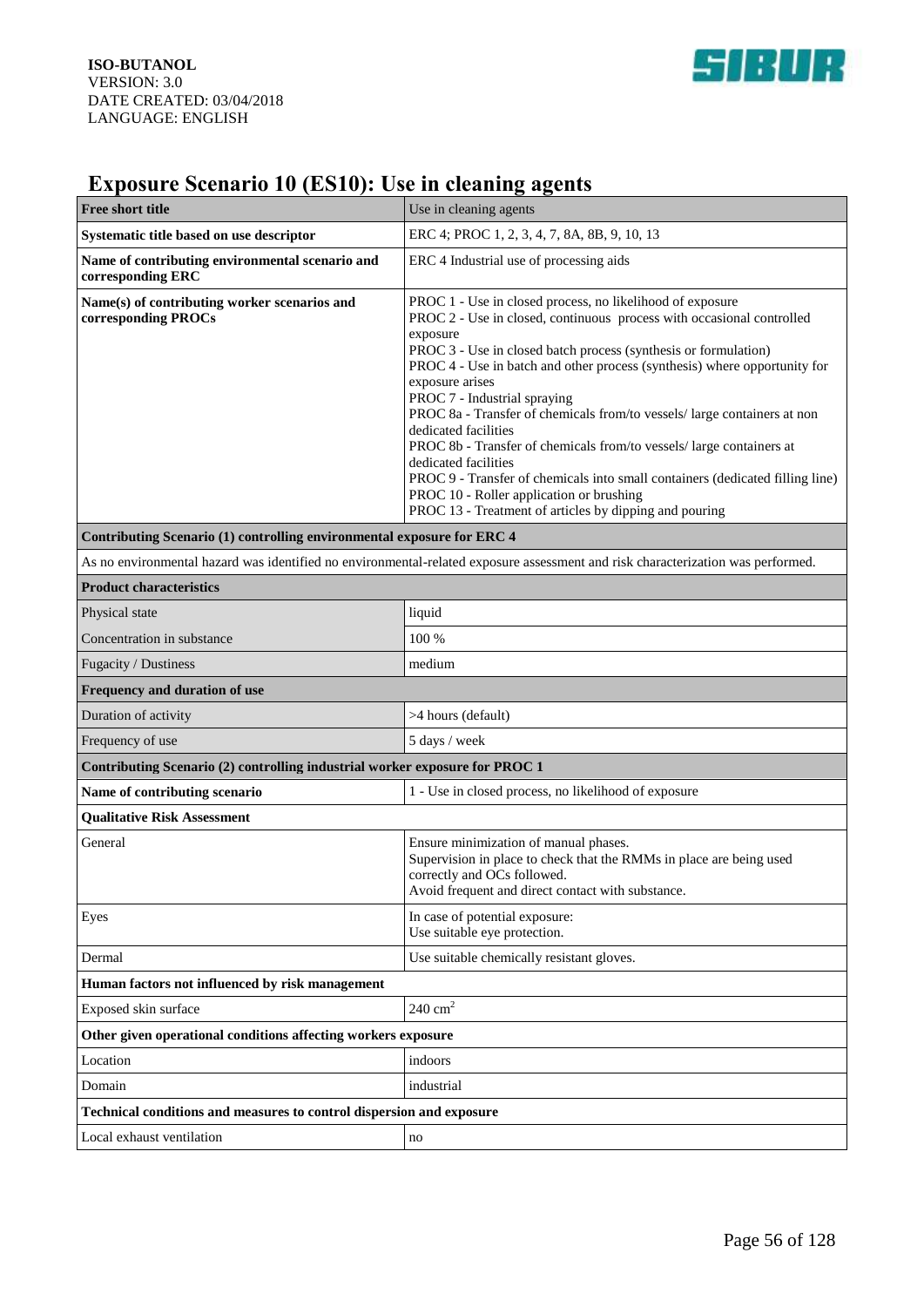

| Conditions and measures related to personal protection, hygiene and health evaluation |                                                                                                                                                                                                  |  |
|---------------------------------------------------------------------------------------|--------------------------------------------------------------------------------------------------------------------------------------------------------------------------------------------------|--|
| Respiratory protection                                                                | no                                                                                                                                                                                               |  |
| Contributing Scenario (3) controlling industrial worker exposure for PROC 2           |                                                                                                                                                                                                  |  |
| Name of contributing scenario                                                         | 2 - Use in closed, continuous process with occasional controlled exposure                                                                                                                        |  |
| <b>Qualitative Risk Assessment</b>                                                    |                                                                                                                                                                                                  |  |
| General                                                                               | Ensure minimization of manual phases.<br>Supervision in place to check that the RMMs in place are being used<br>correctly and OCs followed.<br>Avoid frequent and direct contact with substance. |  |
| Eyes                                                                                  | Use suitable eye protection.                                                                                                                                                                     |  |
| Dermal                                                                                | Use suitable chemically resistant gloves.                                                                                                                                                        |  |
| Human factors not influenced by risk management                                       |                                                                                                                                                                                                  |  |
| Exposed skin surface                                                                  | $480 \text{ cm}^2$                                                                                                                                                                               |  |
| Other given operational conditions affecting workers exposure                         |                                                                                                                                                                                                  |  |
| Location                                                                              | indoors                                                                                                                                                                                          |  |
| Domain                                                                                | industrial                                                                                                                                                                                       |  |
| Technical conditions and measures to control dispersion and exposure                  |                                                                                                                                                                                                  |  |
| Local exhaust ventilation                                                             | no                                                                                                                                                                                               |  |
| Conditions and measures related to personal protection, hygiene and health evaluation |                                                                                                                                                                                                  |  |
| Respiratory protection                                                                | no                                                                                                                                                                                               |  |
| Contributing Scenario (4) controlling industrial worker exposure for PROC 3           |                                                                                                                                                                                                  |  |
| Name of contributing scenario                                                         | 3 - Use in closed batch process (synthesis or formulation)                                                                                                                                       |  |
| <b>Qualitative Risk Assessment</b>                                                    |                                                                                                                                                                                                  |  |
| General                                                                               | Ensure minimization of manual phases.<br>Supervision in place to check that the RMMs in place are being used<br>correctly and OCs followed.<br>Avoid frequent and direct contact with substance. |  |
| Eyes                                                                                  | Use suitable eye protection.                                                                                                                                                                     |  |
| Dermal                                                                                | Use suitable chemically resistant gloves.                                                                                                                                                        |  |
| Human factors not influenced by risk management                                       |                                                                                                                                                                                                  |  |
| Exposed skin surface                                                                  | $240 \text{ cm}^2$                                                                                                                                                                               |  |
| Other given operational conditions affecting workers exposure                         |                                                                                                                                                                                                  |  |
| Location                                                                              | indoors                                                                                                                                                                                          |  |
| Domain                                                                                | industrial                                                                                                                                                                                       |  |
| Technical conditions and measures to control dispersion and exposure                  |                                                                                                                                                                                                  |  |
| Local exhaust ventilation                                                             | no                                                                                                                                                                                               |  |
| Conditions and measures related to personal protection, hygiene and health evaluation |                                                                                                                                                                                                  |  |
| Respiratory protection                                                                | no                                                                                                                                                                                               |  |
| Contributing Scenario (5) controlling industrial worker exposure for PROC 4           |                                                                                                                                                                                                  |  |
| Name of contributing scenario                                                         | 4 - Use in batch and other process (synthesis) where opportunity for<br>exposure arises                                                                                                          |  |
| <b>Qualitative Risk Assessment</b>                                                    |                                                                                                                                                                                                  |  |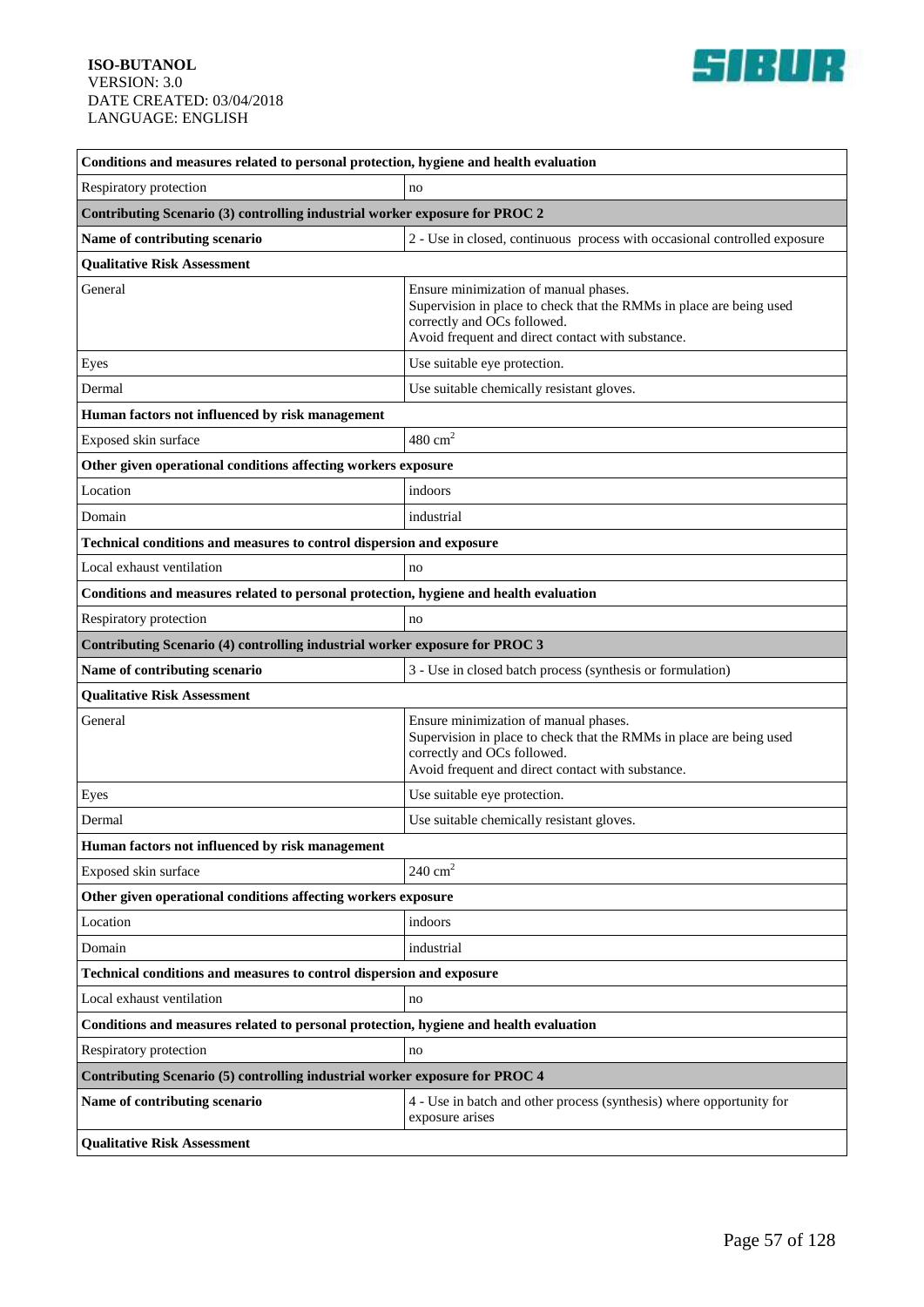

| General                                                                               | Ensure minimization of manual phases.<br>Supervision in place to check that the RMMs in place are being used<br>correctly and OCs followed.<br>Avoid frequent and direct contact with substance.                                                                                                                                                                                      |
|---------------------------------------------------------------------------------------|---------------------------------------------------------------------------------------------------------------------------------------------------------------------------------------------------------------------------------------------------------------------------------------------------------------------------------------------------------------------------------------|
| Eyes                                                                                  | Use suitable eye protection.                                                                                                                                                                                                                                                                                                                                                          |
| Dermal                                                                                | Use suitable chemically resistant gloves.                                                                                                                                                                                                                                                                                                                                             |
| Human factors not influenced by risk management                                       |                                                                                                                                                                                                                                                                                                                                                                                       |
| Exposed skin surface                                                                  | $480 \text{ cm}^2$                                                                                                                                                                                                                                                                                                                                                                    |
| Other given operational conditions affecting workers exposure                         |                                                                                                                                                                                                                                                                                                                                                                                       |
| Location                                                                              | indoors                                                                                                                                                                                                                                                                                                                                                                               |
| Domain                                                                                | industrial                                                                                                                                                                                                                                                                                                                                                                            |
| Technical conditions and measures to control dispersion and exposure                  |                                                                                                                                                                                                                                                                                                                                                                                       |
| Local exhaust ventilation                                                             | no                                                                                                                                                                                                                                                                                                                                                                                    |
| Conditions and measures related to personal protection, hygiene and health evaluation |                                                                                                                                                                                                                                                                                                                                                                                       |
| Respiratory protection                                                                | no                                                                                                                                                                                                                                                                                                                                                                                    |
| Contributing Scenario (6) controlling industrial worker exposure for PROC 7           |                                                                                                                                                                                                                                                                                                                                                                                       |
| Name of contributing scenario                                                         | 7 - Industrial spraying                                                                                                                                                                                                                                                                                                                                                               |
| <b>Qualitative Risk Assessment</b>                                                    |                                                                                                                                                                                                                                                                                                                                                                                       |
| General                                                                               | Ensure minimization of manual phases.<br>Ensure that the task is being carried out outside the breathing zone of a<br>worker (distance head-product greater than 1m).<br>Ensure that a spraying booth is used.<br>Supervision in place to check that the RMMs in place are being used<br>correctly and OCs followed.<br>Regular inspection and maintenance of equipment and machines. |
| Eyes                                                                                  | Use suitable eye protection.                                                                                                                                                                                                                                                                                                                                                          |
| Dermal                                                                                | Use suitable chemically resistant gloves.<br>Avoid frequent and direct contact with substance.                                                                                                                                                                                                                                                                                        |
| Human factors not influenced by risk management                                       |                                                                                                                                                                                                                                                                                                                                                                                       |
| Exposed skin surface                                                                  | 1,500 $\text{cm}^2$                                                                                                                                                                                                                                                                                                                                                                   |
| Other given operational conditions affecting workers exposure                         |                                                                                                                                                                                                                                                                                                                                                                                       |
| Location                                                                              | indoors                                                                                                                                                                                                                                                                                                                                                                               |
| Domain                                                                                | industrial                                                                                                                                                                                                                                                                                                                                                                            |
| Technical conditions and measures to control dispersion and exposure                  |                                                                                                                                                                                                                                                                                                                                                                                       |
| Local exhaust ventilation                                                             | no                                                                                                                                                                                                                                                                                                                                                                                    |
| Conditions and measures related to personal protection, hygiene and health evaluation |                                                                                                                                                                                                                                                                                                                                                                                       |
| Respiratory protection                                                                | no                                                                                                                                                                                                                                                                                                                                                                                    |
| Use of external/measured value inhalation                                             | Calculated with Stoffenmanager 6                                                                                                                                                                                                                                                                                                                                                      |
| Contributing Scenario (7) controlling industrial worker exposure for PROC 8A          |                                                                                                                                                                                                                                                                                                                                                                                       |
| Name of contributing scenario                                                         | 8a - Transfer of chemicals from/to vessels/ large containers at non dedicated<br>facilities                                                                                                                                                                                                                                                                                           |
| <b>Qualitative Risk Assessment</b>                                                    |                                                                                                                                                                                                                                                                                                                                                                                       |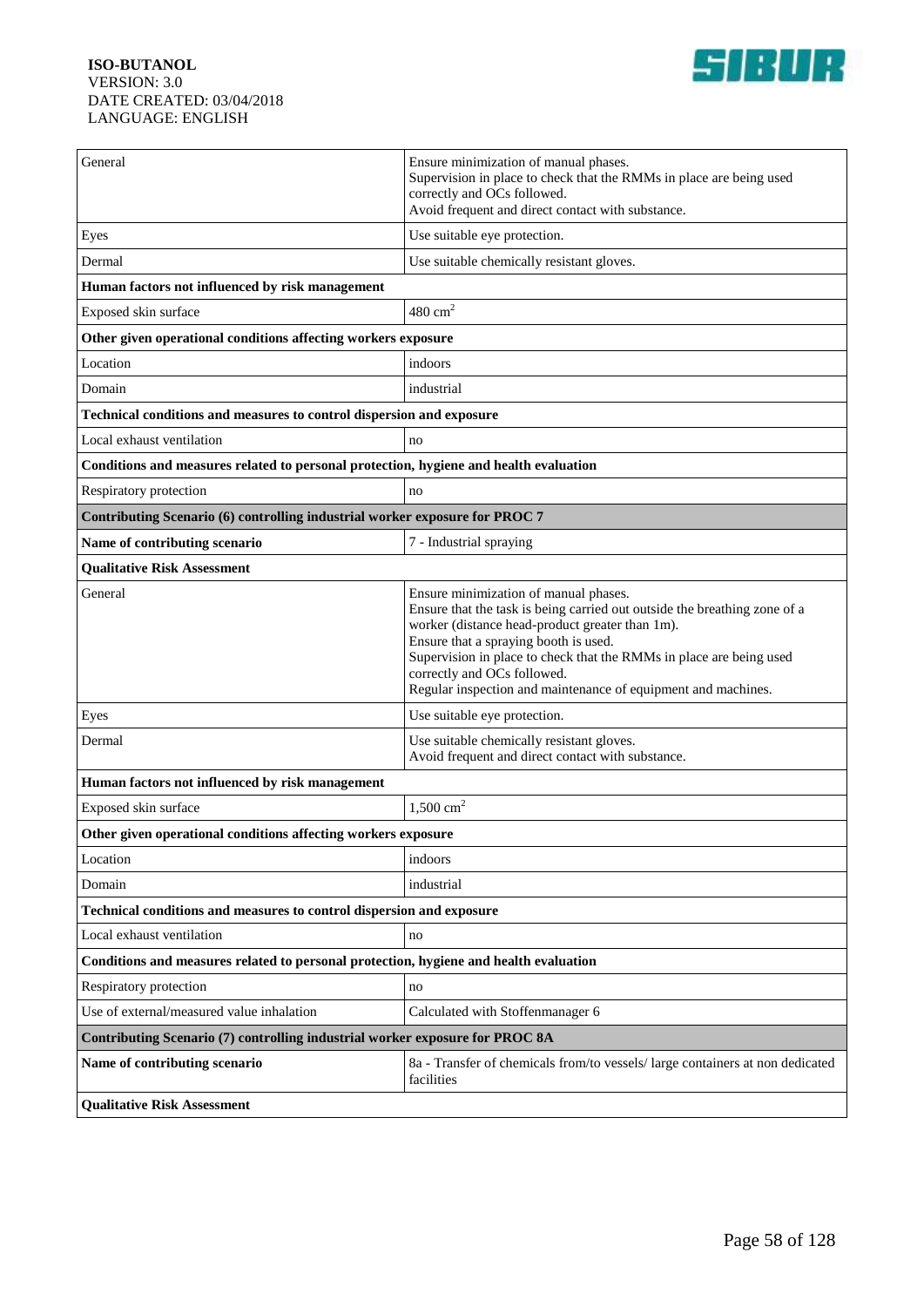

| General                                                                               | Ensure minimization of manual phases.<br>Supervision in place to check that the RMMs in place are being used<br>correctly and OCs followed.<br>Avoid frequent and direct contact with substance. |  |
|---------------------------------------------------------------------------------------|--------------------------------------------------------------------------------------------------------------------------------------------------------------------------------------------------|--|
| Eyes                                                                                  | Use suitable eye protection.                                                                                                                                                                     |  |
| Dermal                                                                                | Use suitable chemically resistant gloves.                                                                                                                                                        |  |
| Human factors not influenced by risk management                                       |                                                                                                                                                                                                  |  |
| Exposed skin surface                                                                  | 960 $cm2$                                                                                                                                                                                        |  |
| Other given operational conditions affecting workers exposure                         |                                                                                                                                                                                                  |  |
| Location                                                                              | indoors                                                                                                                                                                                          |  |
| Domain                                                                                | industrial                                                                                                                                                                                       |  |
| Technical conditions and measures to control dispersion and exposure                  |                                                                                                                                                                                                  |  |
| Local exhaust ventilation                                                             | yes (inhalation 90 %)                                                                                                                                                                            |  |
| Conditions and measures related to personal protection, hygiene and health evaluation |                                                                                                                                                                                                  |  |
| Respiratory protection                                                                | no                                                                                                                                                                                               |  |
| Contributing Scenario (8) controlling industrial worker exposure for PROC 8B          |                                                                                                                                                                                                  |  |
| Name of contributing scenario                                                         | 8b - Transfer of chemicals from/to vessels/ large containers at dedicated<br>facilities                                                                                                          |  |
| <b>Qualitative Risk Assessment</b>                                                    |                                                                                                                                                                                                  |  |
| General                                                                               | Ensure minimization of manual phases.<br>Supervision in place to check that the RMMs in place are being used<br>correctly and OCs followed.<br>Avoid frequent and direct contact with substance. |  |
| Eyes                                                                                  | Use suitable eye protection.                                                                                                                                                                     |  |
| Dermal                                                                                | Use suitable chemically resistant gloves.                                                                                                                                                        |  |
| Human factors not influenced by risk management                                       |                                                                                                                                                                                                  |  |
| Exposed skin surface                                                                  | 960 $cm2$                                                                                                                                                                                        |  |
| Other given operational conditions affecting workers exposure                         |                                                                                                                                                                                                  |  |
| Location                                                                              | indoors                                                                                                                                                                                          |  |
| Domain                                                                                | industrial                                                                                                                                                                                       |  |
| <b>Technical conditions and measures to control dispersion and exposure</b>           |                                                                                                                                                                                                  |  |
| Local exhaust ventilation                                                             | yes (inhalation 95 %)                                                                                                                                                                            |  |
| Conditions and measures related to personal protection, hygiene and health evaluation |                                                                                                                                                                                                  |  |
| Respiratory protection                                                                | no                                                                                                                                                                                               |  |
| Contributing Scenario (9) controlling industrial worker exposure for PROC 9           |                                                                                                                                                                                                  |  |
| Name of contributing scenario                                                         | 9 - Transfer of chemicals into small containers (dedicated filling line)                                                                                                                         |  |
| <b>Qualitative Risk Assessment</b>                                                    |                                                                                                                                                                                                  |  |
| General                                                                               | Ensure minimization of manual phases.<br>Supervision in place to check that the RMMs in place are being used<br>correctly and OCs followed.<br>Avoid frequent and direct contact with substance. |  |
| Eyes                                                                                  | Use suitable eye protection.                                                                                                                                                                     |  |
| Dermal                                                                                | Use suitable chemically resistant gloves.                                                                                                                                                        |  |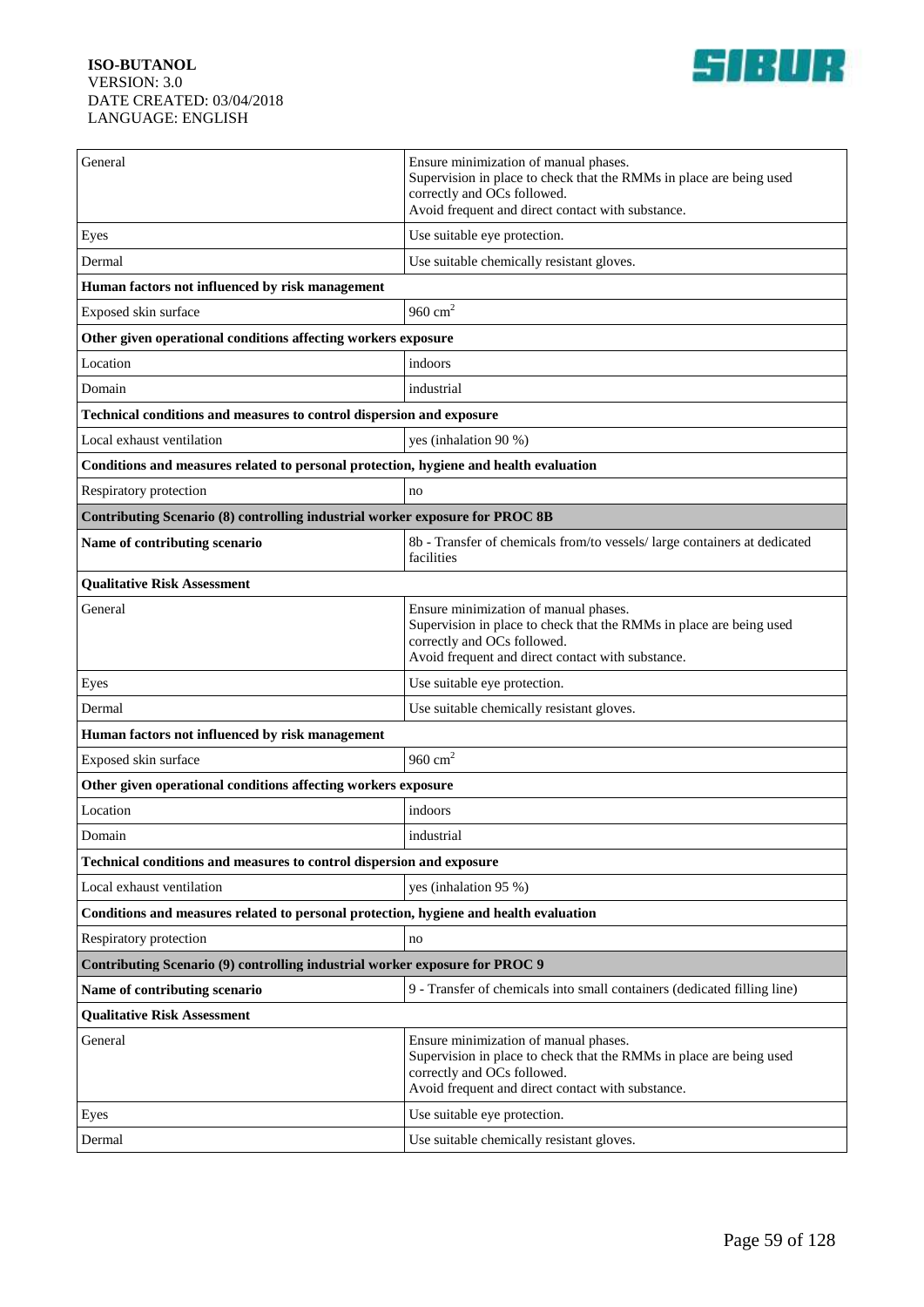

| Human factors not influenced by risk management                                       |                                                                                                                                                                                                  |  |
|---------------------------------------------------------------------------------------|--------------------------------------------------------------------------------------------------------------------------------------------------------------------------------------------------|--|
| Exposed skin surface                                                                  | $480 \text{ cm}^2$                                                                                                                                                                               |  |
| Other given operational conditions affecting workers exposure                         |                                                                                                                                                                                                  |  |
| Location                                                                              | indoors                                                                                                                                                                                          |  |
| Domain                                                                                | industrial                                                                                                                                                                                       |  |
| Technical conditions and measures to control dispersion and exposure                  |                                                                                                                                                                                                  |  |
| Local exhaust ventilation                                                             | yes (inhalation 90 %)                                                                                                                                                                            |  |
| Conditions and measures related to personal protection, hygiene and health evaluation |                                                                                                                                                                                                  |  |
| Respiratory protection                                                                | no                                                                                                                                                                                               |  |
| Contributing Scenario (10) controlling industrial worker exposure for PROC 10         |                                                                                                                                                                                                  |  |
| Name of contributing scenario                                                         | 10 - Roller application or brushing                                                                                                                                                              |  |
| <b>Qualitative Risk Assessment</b>                                                    |                                                                                                                                                                                                  |  |
| General                                                                               | Ensure minimization of manual phases.<br>Supervision in place to check that the RMMs in place are being used<br>correctly and OCs followed.<br>Avoid frequent and direct contact with substance. |  |
| Eyes                                                                                  | Use suitable eye protection.                                                                                                                                                                     |  |
| Dermal                                                                                | Use suitable chemically resistant gloves.                                                                                                                                                        |  |
| Human factors not influenced by risk management                                       |                                                                                                                                                                                                  |  |
| Exposed skin surface                                                                  | 960 $cm2$                                                                                                                                                                                        |  |
| Other given operational conditions affecting workers exposure                         |                                                                                                                                                                                                  |  |
| Location                                                                              | indoors                                                                                                                                                                                          |  |
| Domain                                                                                | industrial                                                                                                                                                                                       |  |
| Technical conditions and measures to control dispersion and exposure                  |                                                                                                                                                                                                  |  |
| Local exhaust ventilation                                                             | yes (inhalation 90 %)                                                                                                                                                                            |  |
| Conditions and measures related to personal protection, hygiene and health evaluation |                                                                                                                                                                                                  |  |
| Respiratory protection                                                                | no                                                                                                                                                                                               |  |
| Contributing Scenario (11) controlling industrial worker exposure for PROC 13         |                                                                                                                                                                                                  |  |
| Name of contributing scenario                                                         | 13 - Treatment of articles by dipping and pouring                                                                                                                                                |  |
| <b>Qualitative Risk Assessment</b>                                                    |                                                                                                                                                                                                  |  |
| General                                                                               | Ensure minimization of manual phases.<br>Supervision in place to check that the RMMs in place are being used<br>correctly and OCs followed.<br>Avoid frequent and direct contact with substance. |  |
| Eyes                                                                                  | Use suitable eye protection.                                                                                                                                                                     |  |
| Dermal                                                                                | Use suitable chemically resistant gloves.                                                                                                                                                        |  |
| Human factors not influenced by risk management                                       |                                                                                                                                                                                                  |  |
| Exposed skin surface                                                                  | $480 \text{ cm}^2$                                                                                                                                                                               |  |
| Other given operational conditions affecting workers exposure                         |                                                                                                                                                                                                  |  |
| Location                                                                              | indoors                                                                                                                                                                                          |  |
| Domain                                                                                | industrial                                                                                                                                                                                       |  |
| Technical conditions and measures to control dispersion and exposure                  |                                                                                                                                                                                                  |  |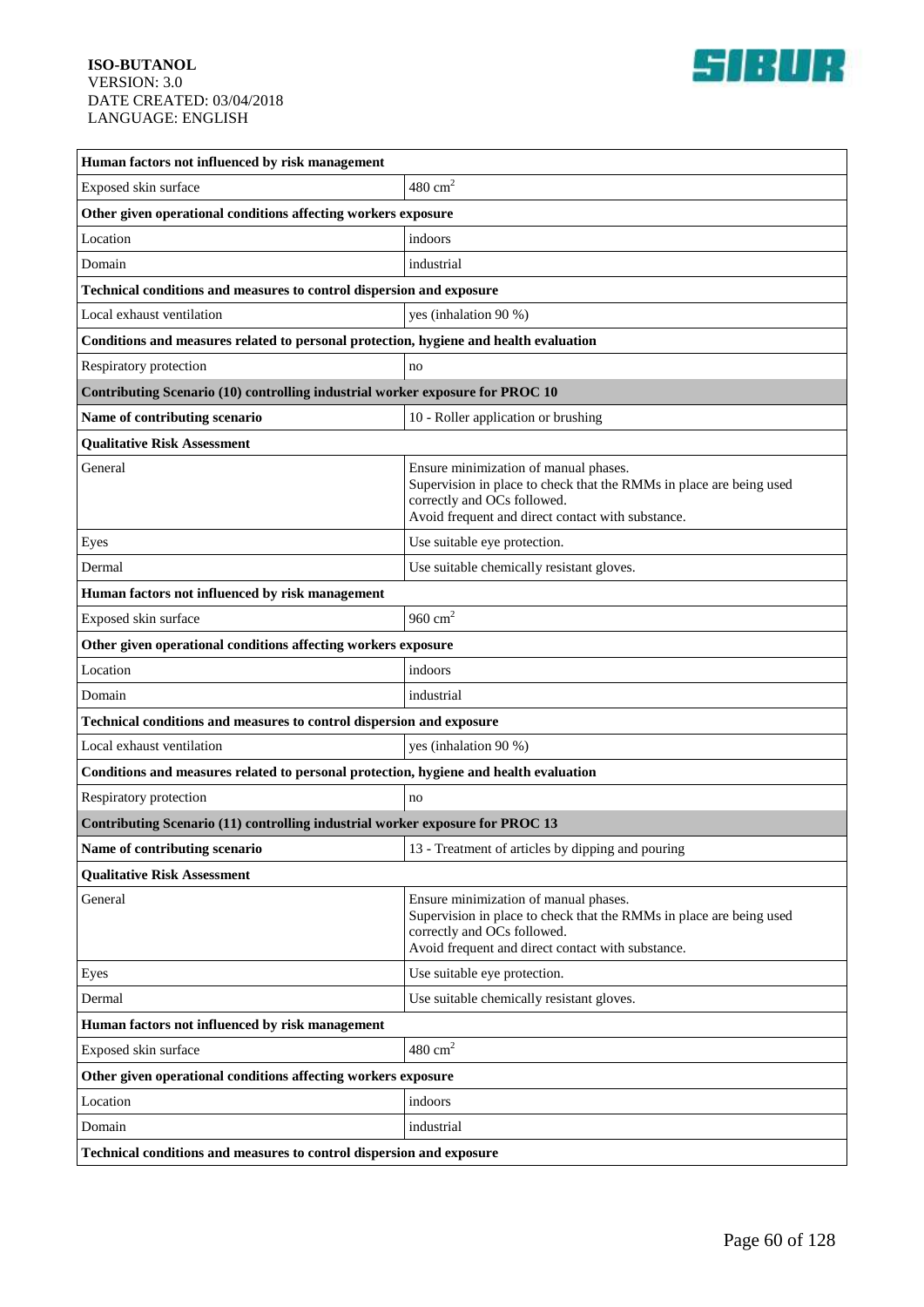

| Local exhaust ventilation                                                             | ves (inhalation $90\%$ ) |  |
|---------------------------------------------------------------------------------------|--------------------------|--|
| Conditions and measures related to personal protection, hygiene and health evaluation |                          |  |
| Respiratory protection                                                                | no                       |  |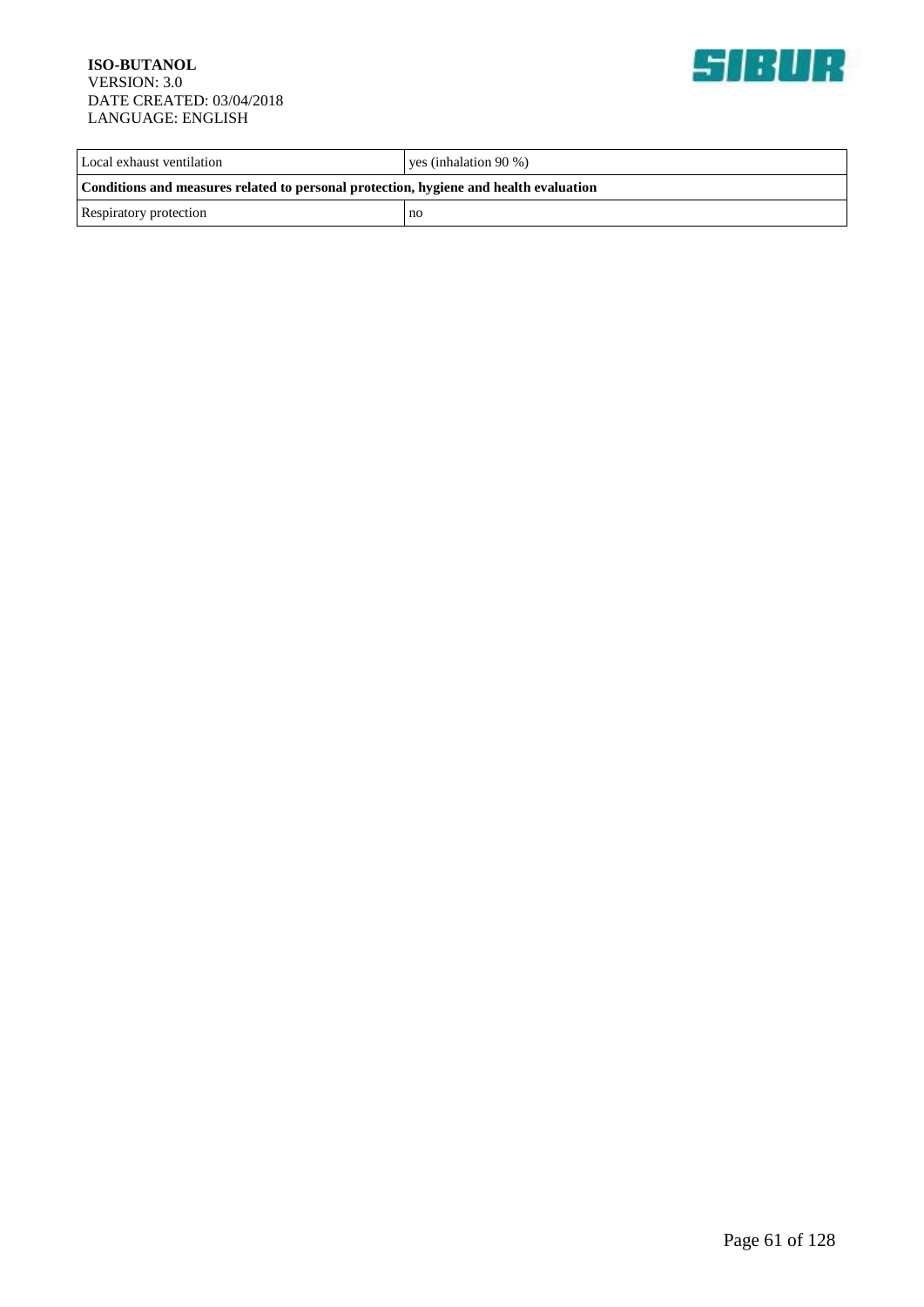

# **Exposure Scenario 11 (ES11): Use in cleaning agents (consumer)**

| <b>Free short title</b>                                                                                                         | Use in cleaning agents (consumer)                                                                                                                                                                                                                                                                                                                                                                                                                                                                                                                                                                                                                                                                                                                                                                       |
|---------------------------------------------------------------------------------------------------------------------------------|---------------------------------------------------------------------------------------------------------------------------------------------------------------------------------------------------------------------------------------------------------------------------------------------------------------------------------------------------------------------------------------------------------------------------------------------------------------------------------------------------------------------------------------------------------------------------------------------------------------------------------------------------------------------------------------------------------------------------------------------------------------------------------------------------------|
| Systematic title based on use descriptor                                                                                        | ERC 8A, 8D; PC 4, 9a, 9c, 24, 35, 38                                                                                                                                                                                                                                                                                                                                                                                                                                                                                                                                                                                                                                                                                                                                                                    |
| Name of contributing environmental scenario and<br>corresponding ERC                                                            | ERC 8a Wide dispersive indoor use of processing aids in open systems<br>ERC 8d Wide dispersive outdoor use of processing aids in open systems                                                                                                                                                                                                                                                                                                                                                                                                                                                                                                                                                                                                                                                           |
| Name(s) of contributing consumer scenarios and<br>corresponding PCs/ACs                                                         | PC 4 Anti-Freeze and De-icing products<br>PC 4 Anti-Freeze and De-icing products<br>PC 4 Anti-Freeze and De-icing products<br>PC 9a Coatings and Paints, thinners, paint removers<br>PC 9a Coatings and Paints, thinners, paint removers<br>PC 9a Coatings and Paints, thinners, paint removers<br>PC 9a Coatings and Paints, thinners, paint removers<br>PC 9c Face and finger paints<br>PC 24 Lubricants, Greases and Release Products<br>PC 35 Washing and Cleaning Products (including solvent based products)<br>PC 35 Washing and Cleaning Products (including solvent based products)<br>PC 35 Washing and Cleaning Products (including solvent based products)<br>PC 35 Washing and Cleaning Products (including solvent based products)<br>PC 38 Welding and soldering products, flux products |
| Contributing Scenario (1) controlling environmental exposure for ERC 8A                                                         |                                                                                                                                                                                                                                                                                                                                                                                                                                                                                                                                                                                                                                                                                                                                                                                                         |
| Contributing Scenario (2) controlling environmental exposure for ERC 8D                                                         |                                                                                                                                                                                                                                                                                                                                                                                                                                                                                                                                                                                                                                                                                                                                                                                                         |
| As no environmental hazard was identified no environmental-related exposure assessment and risk characterization was performed. |                                                                                                                                                                                                                                                                                                                                                                                                                                                                                                                                                                                                                                                                                                                                                                                                         |
| Contributing Scenario (3) controlling consumer exposure for PC 4                                                                |                                                                                                                                                                                                                                                                                                                                                                                                                                                                                                                                                                                                                                                                                                                                                                                                         |
| Name of contributing scenario                                                                                                   | PC 4 Anti-Freeze and De-icing products                                                                                                                                                                                                                                                                                                                                                                                                                                                                                                                                                                                                                                                                                                                                                                  |
| Scenario subtitle                                                                                                               | Refill antifreeze                                                                                                                                                                                                                                                                                                                                                                                                                                                                                                                                                                                                                                                                                                                                                                                       |
| Calculation model                                                                                                               | ConsExpo                                                                                                                                                                                                                                                                                                                                                                                                                                                                                                                                                                                                                                                                                                                                                                                                |
| Frequency and duration of use                                                                                                   |                                                                                                                                                                                                                                                                                                                                                                                                                                                                                                                                                                                                                                                                                                                                                                                                         |
| Inhalation                                                                                                                      |                                                                                                                                                                                                                                                                                                                                                                                                                                                                                                                                                                                                                                                                                                                                                                                                         |
| Exposure calculation result type                                                                                                | Mean concentration on day of exposure                                                                                                                                                                                                                                                                                                                                                                                                                                                                                                                                                                                                                                                                                                                                                                   |
| Frequency of use                                                                                                                | 1 per day                                                                                                                                                                                                                                                                                                                                                                                                                                                                                                                                                                                                                                                                                                                                                                                               |
| <b>Product characteristics</b>                                                                                                  |                                                                                                                                                                                                                                                                                                                                                                                                                                                                                                                                                                                                                                                                                                                                                                                                         |
| Spray application                                                                                                               | no                                                                                                                                                                                                                                                                                                                                                                                                                                                                                                                                                                                                                                                                                                                                                                                                      |
| Product ingredient fraction by weight                                                                                           | 10 %                                                                                                                                                                                                                                                                                                                                                                                                                                                                                                                                                                                                                                                                                                                                                                                                    |
| <b>Amounts used</b>                                                                                                             |                                                                                                                                                                                                                                                                                                                                                                                                                                                                                                                                                                                                                                                                                                                                                                                                         |
| Inhalation                                                                                                                      | $2,000 \text{ g}$                                                                                                                                                                                                                                                                                                                                                                                                                                                                                                                                                                                                                                                                                                                                                                                       |
| Human factors not influenced by risk management                                                                                 |                                                                                                                                                                                                                                                                                                                                                                                                                                                                                                                                                                                                                                                                                                                                                                                                         |
| Other given operational conditions affecting consumers exposure<br>Inhalation                                                   |                                                                                                                                                                                                                                                                                                                                                                                                                                                                                                                                                                                                                                                                                                                                                                                                         |
| Room volume                                                                                                                     | $34 \text{ m}^3$                                                                                                                                                                                                                                                                                                                                                                                                                                                                                                                                                                                                                                                                                                                                                                                        |
| Ventilation rate                                                                                                                | 1.51/h                                                                                                                                                                                                                                                                                                                                                                                                                                                                                                                                                                                                                                                                                                                                                                                                  |
| Contributing Scenario (4) controlling consumer exposure for PC 4                                                                |                                                                                                                                                                                                                                                                                                                                                                                                                                                                                                                                                                                                                                                                                                                                                                                                         |
| Name of contributing scenario                                                                                                   | PC 4 Anti-Freeze and De-icing products                                                                                                                                                                                                                                                                                                                                                                                                                                                                                                                                                                                                                                                                                                                                                                  |
| Scenario subtitle                                                                                                               | Lock de-icing                                                                                                                                                                                                                                                                                                                                                                                                                                                                                                                                                                                                                                                                                                                                                                                           |
| Calculation model                                                                                                               | ConsExpo                                                                                                                                                                                                                                                                                                                                                                                                                                                                                                                                                                                                                                                                                                                                                                                                |
|                                                                                                                                 |                                                                                                                                                                                                                                                                                                                                                                                                                                                                                                                                                                                                                                                                                                                                                                                                         |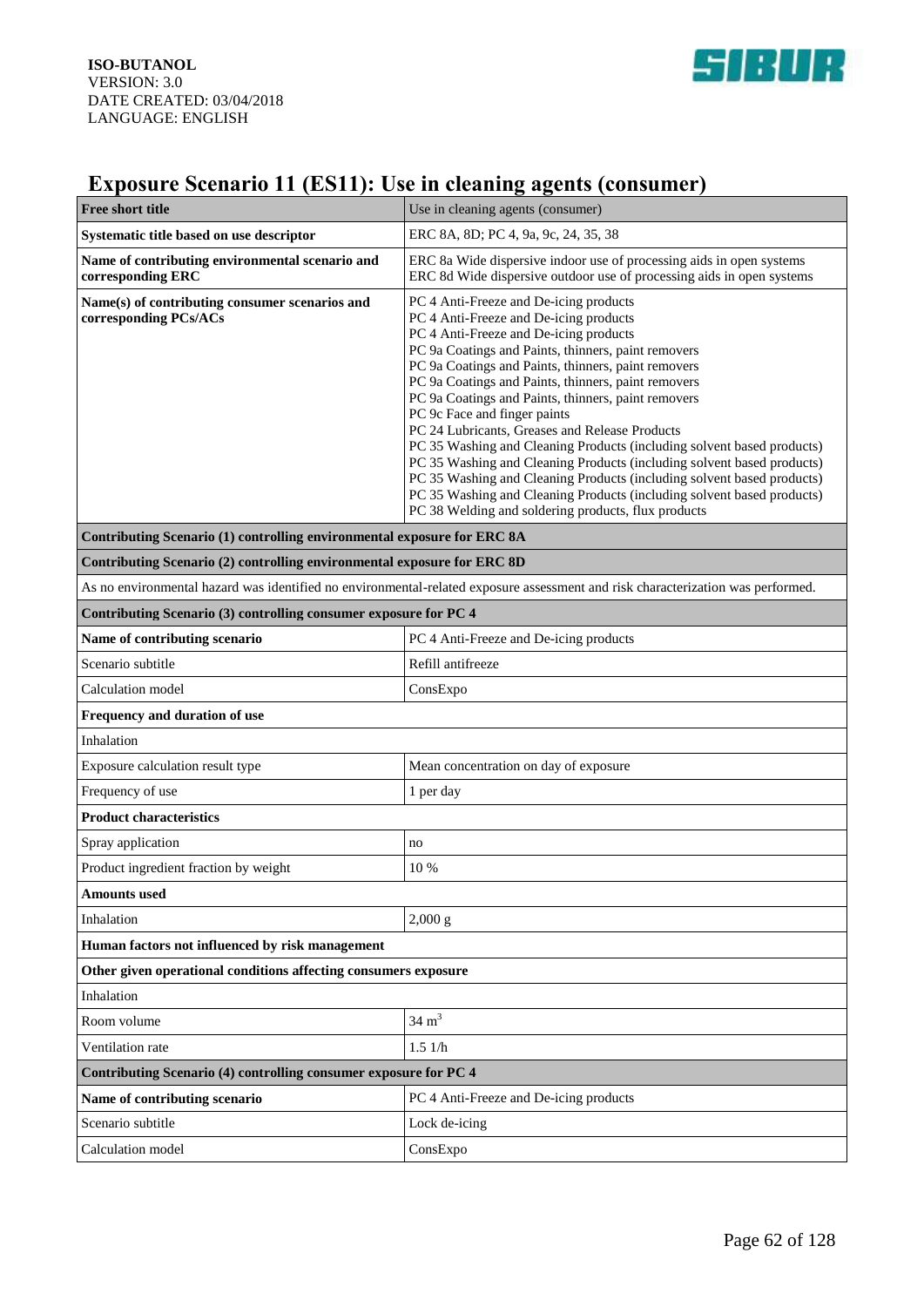

| Frequency and duration of use                                     |                                                     |  |
|-------------------------------------------------------------------|-----------------------------------------------------|--|
| Inhalation                                                        |                                                     |  |
| Exposure calculation result type                                  | Mean concentration on day of exposure               |  |
| Frequency of use                                                  | 1 per day                                           |  |
| <b>Product characteristics</b>                                    |                                                     |  |
| Spray application                                                 | yes                                                 |  |
| Product ingredient fraction by weight                             | 50 %                                                |  |
| <b>Amounts</b> used                                               |                                                     |  |
| Inhalation                                                        | 4g                                                  |  |
| Human factors not influenced by risk management                   |                                                     |  |
| Other given operational conditions affecting consumers exposure   |                                                     |  |
| Inhalation                                                        |                                                     |  |
| Room volume                                                       | $34 \text{ m}^3$                                    |  |
| Ventilation rate                                                  | 1.51/h                                              |  |
| Contributing Scenario (5) controlling consumer exposure for PC 4  |                                                     |  |
| Name of contributing scenario                                     | PC 4 Anti-Freeze and De-icing products              |  |
| Scenario subtitle                                                 | Washing car windows                                 |  |
| Calculation model                                                 | ConsExpo                                            |  |
| Frequency and duration of use                                     |                                                     |  |
| Inhalation                                                        |                                                     |  |
| Exposure calculation result type                                  | Mean concentration on day of exposure               |  |
| Frequency of use                                                  | 1 per day                                           |  |
| <b>Product characteristics</b>                                    |                                                     |  |
| Spray application                                                 | no                                                  |  |
| Product ingredient fraction by weight                             | 50 %                                                |  |
| Amounts used                                                      |                                                     |  |
| Inhalation                                                        | 15g                                                 |  |
| Human factors not influenced by risk management                   |                                                     |  |
| Other given operational conditions affecting consumers exposure   |                                                     |  |
| Inhalation                                                        |                                                     |  |
| Room volume                                                       | $34 \text{ m}^3$                                    |  |
| Ventilation rate                                                  | 1.51/h                                              |  |
| Contributing Scenario (6) controlling consumer exposure for PC 9a |                                                     |  |
| Name of contributing scenario                                     | PC 9a Coatings and Paints, thinners, paint removers |  |
| Calculation model                                                 | ConsExpo<br>water borne paint - Application         |  |
| Frequency and duration of use                                     |                                                     |  |
| Inhalation                                                        |                                                     |  |
| Exposure calculation result type                                  | Mean concentration on day of exposure               |  |
| Frequency of use                                                  | 1 per year                                          |  |
|                                                                   |                                                     |  |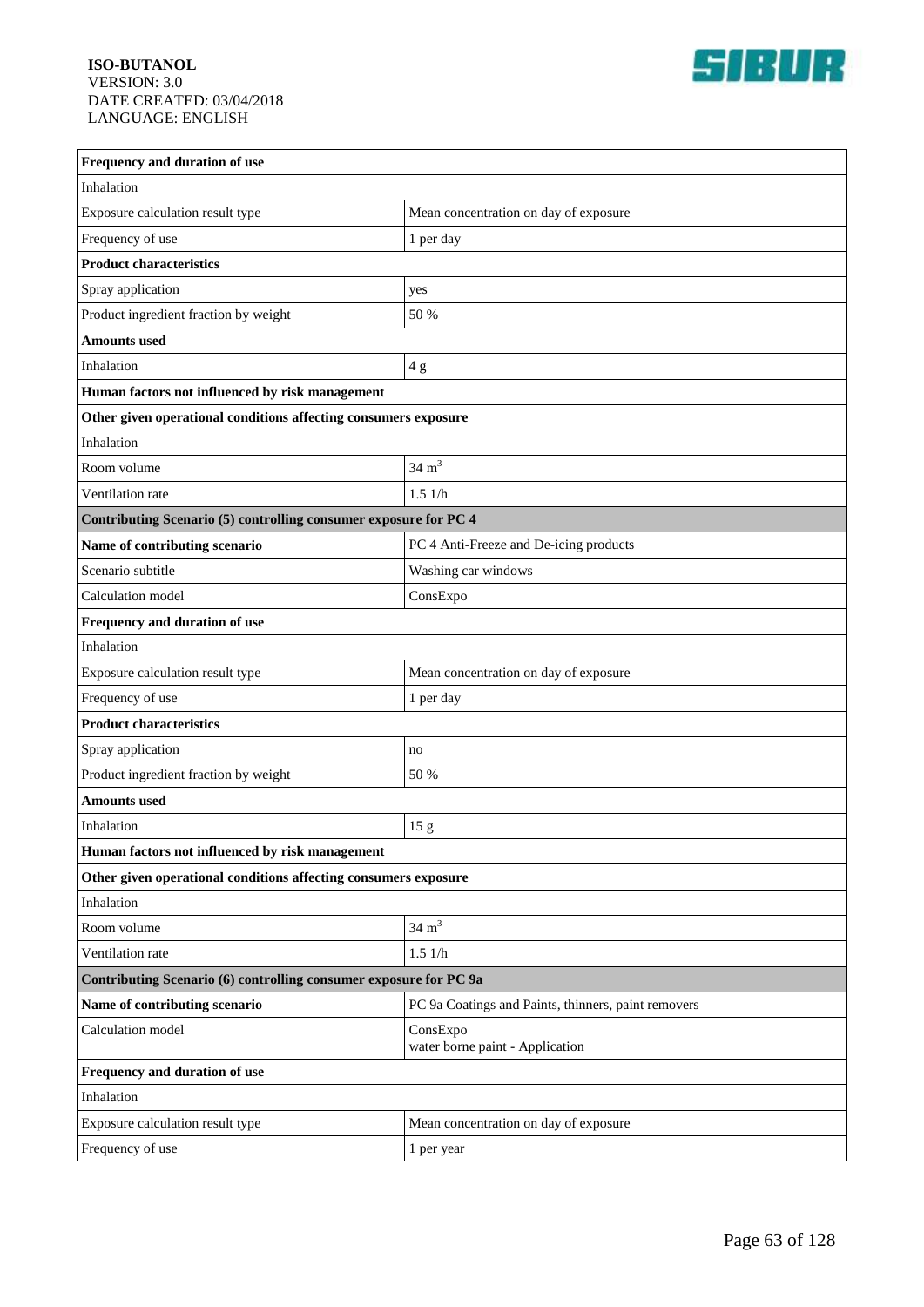

| Exposure time                                                     | 132 min                                             |  |
|-------------------------------------------------------------------|-----------------------------------------------------|--|
| Application duration                                              | $120 \text{ min}$                                   |  |
| <b>Product characteristics</b>                                    |                                                     |  |
| Spray application                                                 | no                                                  |  |
| Product ingredient fraction by weight                             | 1.5 %                                               |  |
| Mol weight matrix                                                 | 45 g/mol                                            |  |
| Mass transfer rate                                                | $-m/min$                                            |  |
| <b>Amounts used</b>                                               |                                                     |  |
| Inhalation                                                        | 1,250 g                                             |  |
| Human factors not influenced by risk management                   |                                                     |  |
| Other given operational conditions affecting consumers exposure   |                                                     |  |
| Inhalation                                                        |                                                     |  |
| Room volume                                                       | $20 \text{ m}^3$                                    |  |
| Ventilation rate                                                  | 0.6001/h                                            |  |
| Release area increases over time                                  |                                                     |  |
| Release area                                                      | 1.00E5 $cm2$                                        |  |
| Release temperature                                               | 20 °C                                               |  |
| Contributing Scenario (7) controlling consumer exposure for PC 9a |                                                     |  |
| Name of contributing scenario                                     | PC 9a Coatings and Paints, thinners, paint removers |  |
| Calculation model                                                 | ConsExpo<br>high solid paint - Application          |  |
| Frequency and duration of use                                     |                                                     |  |
| Inhalation                                                        |                                                     |  |
| Exposure calculation result type                                  | Mean concentration on day of exposure               |  |
| Frequency of use                                                  | 1 per year                                          |  |
| Exposure time                                                     | 132 min                                             |  |
| Application duration                                              | $120 \text{ min}$                                   |  |
| <b>Product characteristics</b>                                    |                                                     |  |
| Spray application                                                 | no                                                  |  |
| Product ingredient fraction by weight                             | $2 \frac{9}{6}$                                     |  |
| Mol weight matrix                                                 | 550 g/mol                                           |  |
| Mass transfer rate                                                | $-$ m/min                                           |  |
| <b>Amounts used</b>                                               |                                                     |  |
| Inhalation                                                        | 1,300 g                                             |  |
| Human factors not influenced by risk management                   |                                                     |  |
| Other given operational conditions affecting consumers exposure   |                                                     |  |
| Inhalation                                                        |                                                     |  |
| Room volume                                                       | $20 \text{ m}^3$                                    |  |
| Ventilation rate                                                  | 0.6001/h                                            |  |
| Release area increases over time                                  |                                                     |  |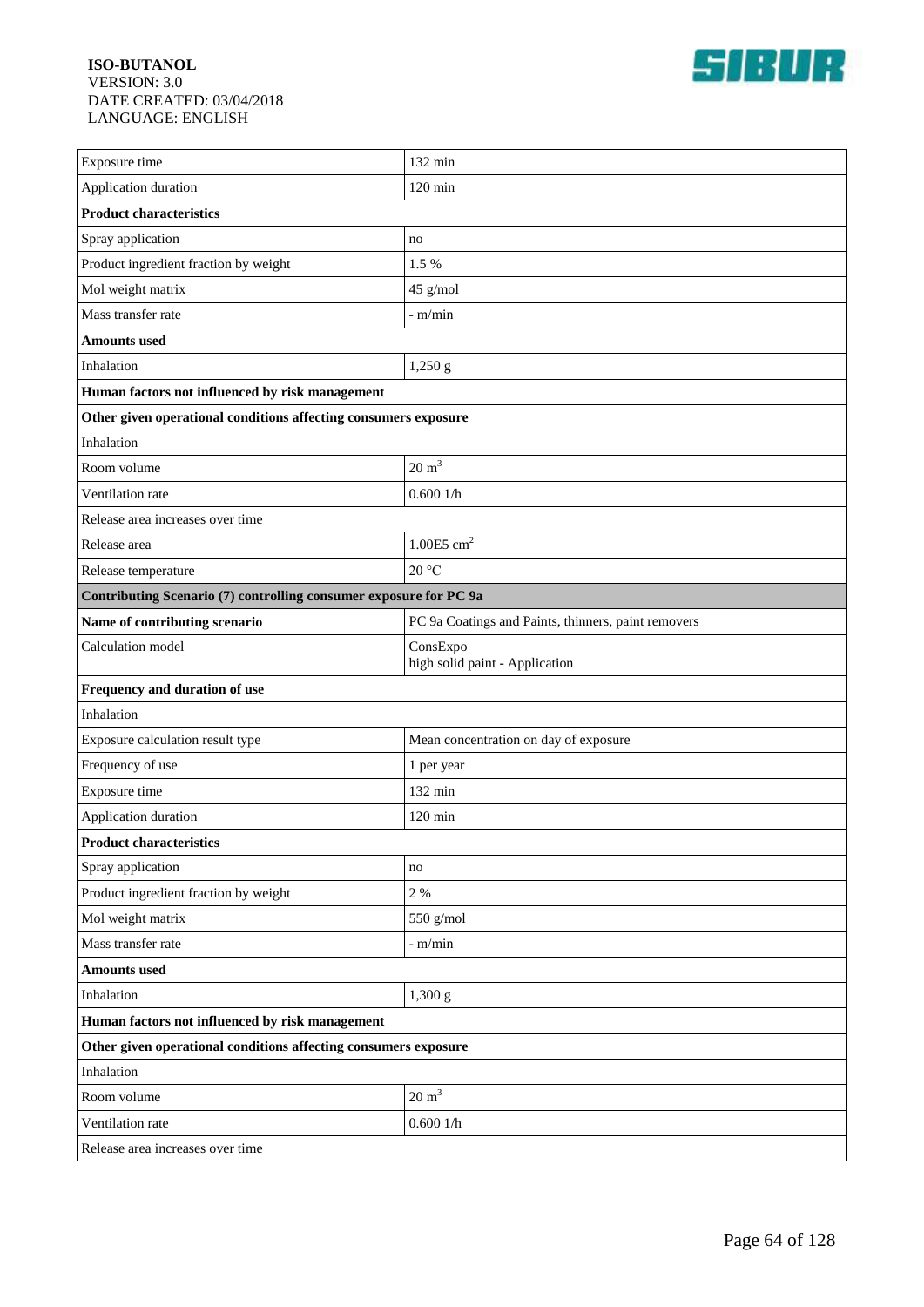

| Release area                                                      | $1.00E5$ cm <sup>2</sup>                            |  |
|-------------------------------------------------------------------|-----------------------------------------------------|--|
| Release temperature                                               | 20 °C                                               |  |
| Contributing Scenario (8) controlling consumer exposure for PC 9a |                                                     |  |
| Name of contributing scenario                                     | PC 9a Coatings and Paints, thinners, paint removers |  |
| Calculation model                                                 | ConsExpo<br>spray can - Application                 |  |
| Frequency and duration of use                                     |                                                     |  |
| Inhalation                                                        |                                                     |  |
| Exposure calculation result type                                  | Mean concentration on day of exposure               |  |
| Frequency of use                                                  | 2 per year                                          |  |
| <b>Product characteristics</b>                                    |                                                     |  |
| Spray application                                                 | yes                                                 |  |
| Product ingredient fraction by weight                             | 25 %                                                |  |
| <b>Amounts</b> used                                               |                                                     |  |
| Inhalation                                                        | 400 g                                               |  |
| Human factors not influenced by risk management                   |                                                     |  |
| Other given operational conditions affecting consumers exposure   |                                                     |  |
| Inhalation                                                        |                                                     |  |
| Room volume                                                       | $34 \text{ m}^3$                                    |  |
| Ventilation rate                                                  | 1.51/h                                              |  |
| Contributing Scenario (9) controlling consumer exposure for PC 9a |                                                     |  |
| Name of contributing scenario                                     | PC 9a Coatings and Paints, thinners, paint removers |  |
| Calculation model                                                 | ConsExpo<br>Glue remover - Application              |  |
| Frequency and duration of use                                     |                                                     |  |
| Inhalation                                                        |                                                     |  |
| Exposure calculation result type                                  | Mean concentration on day of exposure               |  |
| Frequency of use                                                  | $0.250$ per year                                    |  |
| Exposure time                                                     | $240 \text{ min}$                                   |  |
| Application duration                                              | 240 min                                             |  |
| <b>Product characteristics</b>                                    |                                                     |  |
| Spray application                                                 | no                                                  |  |
| Product ingredient fraction by weight                             |                                                     |  |
|                                                                   | 3 %                                                 |  |
| Mol weight matrix                                                 | 3,000 g/mol                                         |  |
| Mass transfer rate                                                | - m/min                                             |  |
| <b>Amounts used</b>                                               |                                                     |  |
| Inhalation                                                        | 2,000 g                                             |  |
| Human factors not influenced by risk management                   |                                                     |  |
| Other given operational conditions affecting consumers exposure   |                                                     |  |
| Inhalation                                                        |                                                     |  |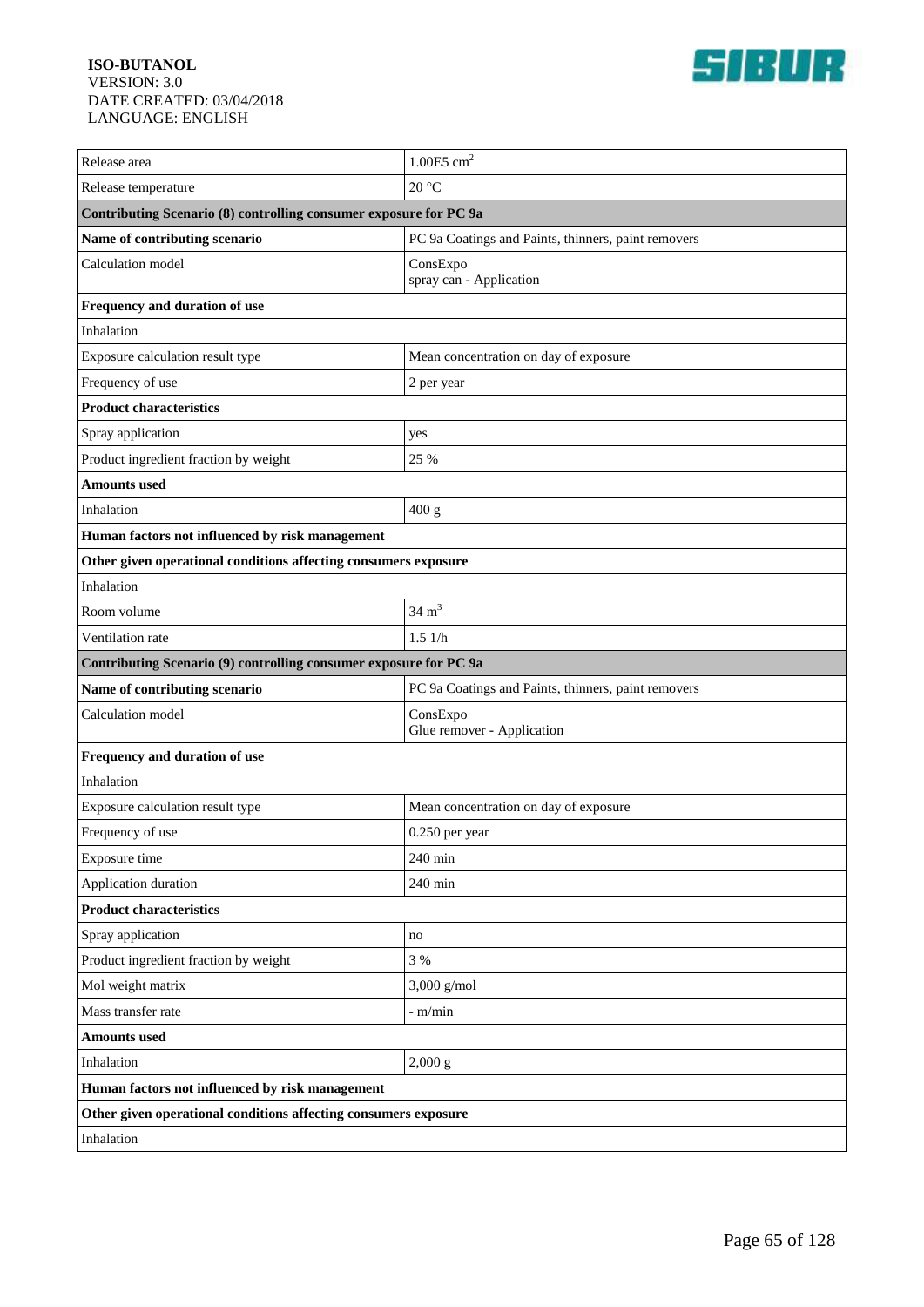

| Room volume                                                        | $30 \text{ m}^3$                                                              |  |
|--------------------------------------------------------------------|-------------------------------------------------------------------------------|--|
| Ventilation rate                                                   | 1.51/h                                                                        |  |
| Release area increases over time                                   |                                                                               |  |
| Release area                                                       | $5.00E4$ cm <sup>2</sup>                                                      |  |
| Release temperature                                                | 20 °C                                                                         |  |
| Contributing Scenario (10) controlling consumer exposure for PC 9c |                                                                               |  |
| Name of contributing scenario                                      | PC 9c Face and finger paints                                                  |  |
| Calculation model                                                  | Ecetoc TRA                                                                    |  |
| Frequency and duration of use                                      |                                                                               |  |
| Frequency of use                                                   | 365 times/year (Frequent)                                                     |  |
| <b>Product characteristics</b>                                     |                                                                               |  |
| Product ingredient fraction by weight                              | 50 %                                                                          |  |
| Human factors not influenced by risk management                    |                                                                               |  |
| Skin surface area dermal                                           | hands                                                                         |  |
| Skin surface area oral                                             |                                                                               |  |
| Tranfer factor dermal                                              | 100 %                                                                         |  |
| Transfer factor ingestion                                          | 100 %                                                                         |  |
| Other given operational conditions affecting consumers exposure    |                                                                               |  |
| Contributing Scenario (11) controlling consumer exposure for PC 24 |                                                                               |  |
| Name of contributing scenario                                      | PC 24 Lubricants, Greases and Release Products                                |  |
| This scenario has not been calculated. Justification:              | Exposure of the consumer can be ruled out.<br>Use in closed system is assumed |  |
| Contributing Scenario (12) controlling consumer exposure for PC 35 |                                                                               |  |
| Name of contributing scenario                                      | PC 35 Washing and Cleaning Products (including solvent based products)        |  |
| Calculation model                                                  | <b>Ecetoc TRA</b>                                                             |  |
| Product subcategory                                                | Laundry and dish washing products                                             |  |
| Frequency and duration of use                                      |                                                                               |  |
| Frequency of use                                                   | 365 times/year (Frequent)                                                     |  |
| Exposure time                                                      | 1 h                                                                           |  |
| <b>Product characteristics</b>                                     |                                                                               |  |
| Spray application                                                  | no                                                                            |  |
| Product ingredient fraction by weight                              | 5 %                                                                           |  |
| <b>Amounts</b> used                                                |                                                                               |  |
| Amounts used                                                       | 15g                                                                           |  |
| Human factors not influenced by risk management                    |                                                                               |  |
| Skin surface area dermal                                           | hands                                                                         |  |
| Skin surface area oral                                             |                                                                               |  |
| Tranfer factor dermal                                              | 100 %                                                                         |  |
| Other given operational conditions affecting consumers exposure    |                                                                               |  |
| Room volume                                                        | $20 \text{ m}^3$                                                              |  |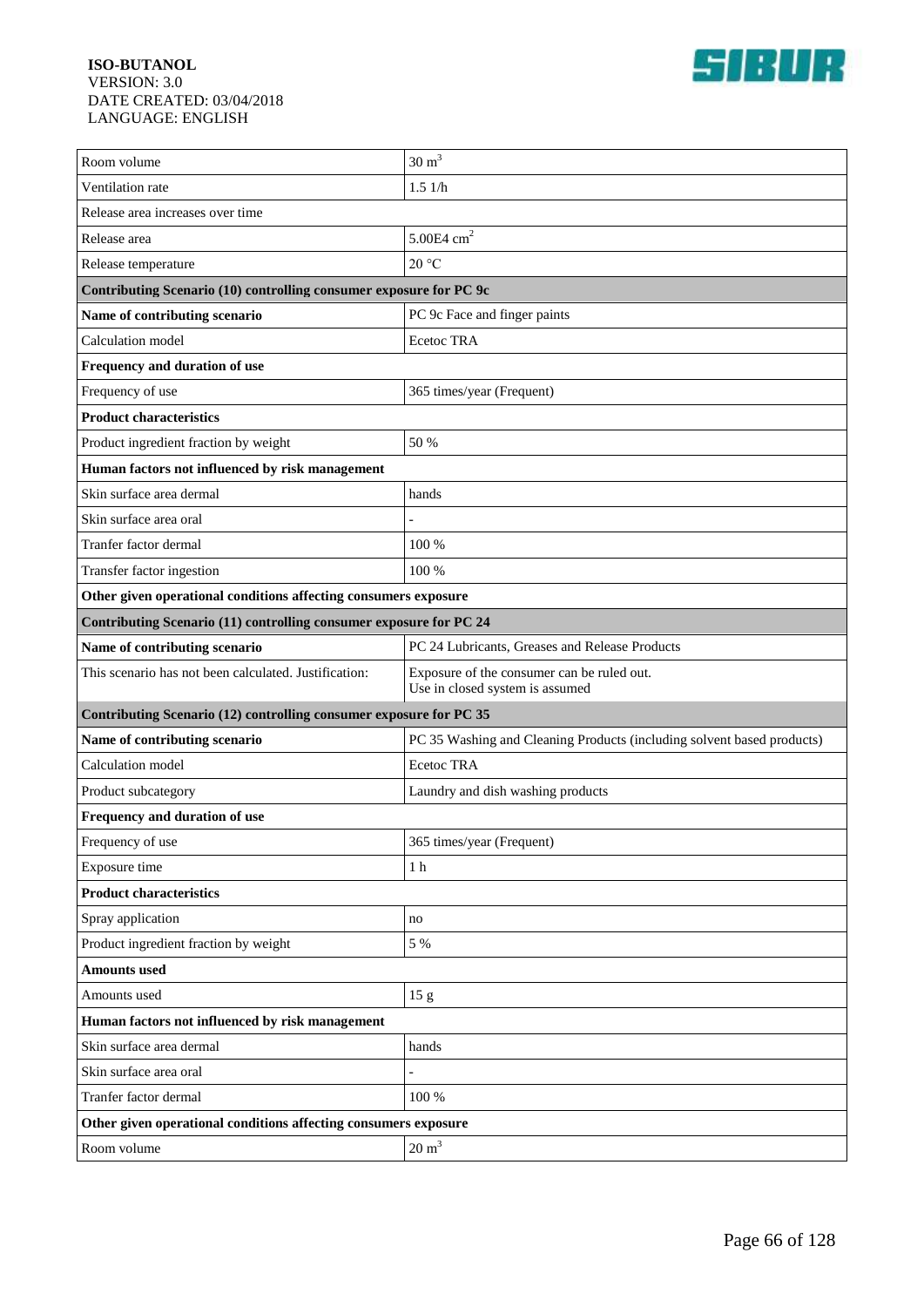

| Release fraction to air                                            | 100.0%                                                                 |  |
|--------------------------------------------------------------------|------------------------------------------------------------------------|--|
| Contributing Scenario (13) controlling consumer exposure for PC 35 |                                                                        |  |
| Name of contributing scenario                                      | PC 35 Washing and Cleaning Products (including solvent based products) |  |
| Scenario subtitle                                                  | Mixing and loading                                                     |  |
| Calculation model                                                  | ConsExpo<br>Floor cleaning liquid - Mixing & Loading                   |  |
| Frequency and duration of use                                      |                                                                        |  |
| Inhalation                                                         |                                                                        |  |
| Exposure calculation result type                                   | Mean concentration on day of exposure                                  |  |
| Frequency of use                                                   | 104 per year                                                           |  |
| Exposure time                                                      | $0.750$ min                                                            |  |
| Application duration                                               | $0.300$ min                                                            |  |
| <b>Product characteristics</b>                                     |                                                                        |  |
| Spray application                                                  | no                                                                     |  |
| Product ingredient fraction by weight                              | 50 %                                                                   |  |
| Mol weight matrix                                                  | 22 g/mol                                                               |  |
| Mass transfer rate                                                 | - m/min                                                                |  |
| Amounts used                                                       |                                                                        |  |
| Inhalation                                                         | 500 g                                                                  |  |
| Human factors not influenced by risk management                    |                                                                        |  |
| Other given operational conditions affecting consumers exposure    |                                                                        |  |
| Inhalation                                                         |                                                                        |  |
| Room volume                                                        | $1 \text{ m}^3$                                                        |  |
| Ventilation rate                                                   | 0.5001/h                                                               |  |
| Release are is constant                                            |                                                                        |  |
| Release area                                                       | $20 \text{ cm}^2$                                                      |  |
| Release temperature                                                | 20 °C                                                                  |  |
| Contributing Scenario (14) controlling consumer exposure for PC 35 |                                                                        |  |
| Name of contributing scenario                                      | PC 35 Washing and Cleaning Products (including solvent based products) |  |
| Scenario subtitle                                                  | Application                                                            |  |
| Calculation model                                                  | ConsExpo<br>Floor cleaning liquid - Application                        |  |
| Frequency and duration of use                                      |                                                                        |  |
| Inhalation                                                         |                                                                        |  |
| Exposure calculation result type                                   | Mean concentration on day of exposure                                  |  |
| Frequency of use                                                   | 104 per year                                                           |  |
| Exposure time                                                      | 240 min                                                                |  |
| Application duration                                               | 30 min                                                                 |  |
| <b>Product characteristics</b>                                     |                                                                        |  |
| Spray application                                                  | no                                                                     |  |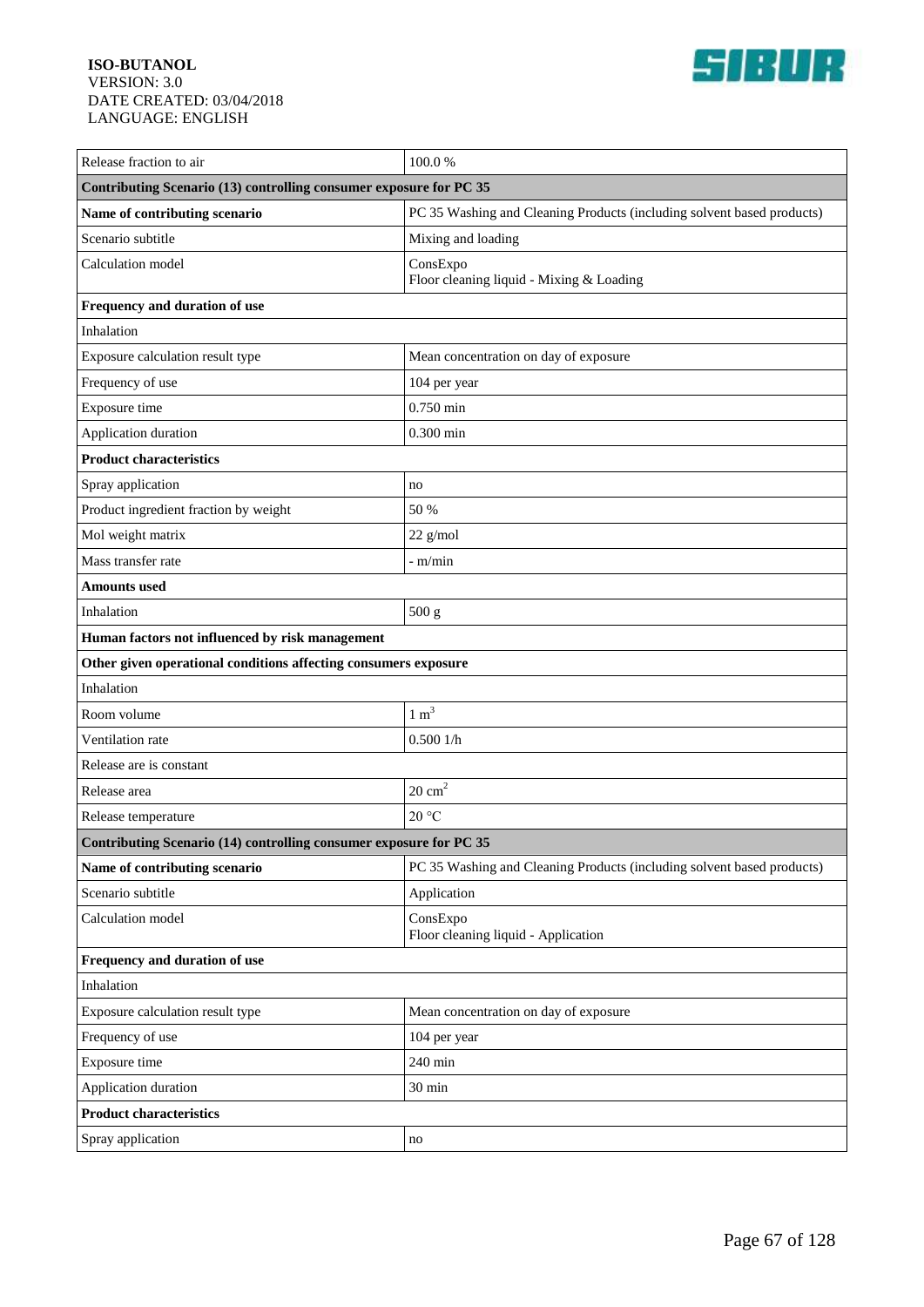

| Product ingredient fraction by weight                              | 4 %                                                                    |  |
|--------------------------------------------------------------------|------------------------------------------------------------------------|--|
| Mol weight matrix                                                  | $18$ g/mol                                                             |  |
| Mass transfer rate                                                 | - m/min                                                                |  |
| <b>Amounts used</b>                                                |                                                                        |  |
| Inhalation                                                         | 880 g                                                                  |  |
| Human factors not influenced by risk management                    |                                                                        |  |
| Other given operational conditions affecting consumers exposure    |                                                                        |  |
| Inhalation                                                         |                                                                        |  |
| Room volume                                                        | $58 \text{ m}^3$                                                       |  |
| Ventilation rate                                                   | 0.5001/h                                                               |  |
| Release area increases over time                                   |                                                                        |  |
| Release area                                                       | $2.20E5$ cm <sup>2</sup>                                               |  |
| Release temperature                                                | 20 °C                                                                  |  |
| Contributing Scenario (15) controlling consumer exposure for PC 35 |                                                                        |  |
| Name of contributing scenario                                      | PC 35 Washing and Cleaning Products (including solvent based products) |  |
| Calculation model                                                  | ConsExpo<br>Bathroom cleaning spray - Application: cleaning            |  |
| Frequency and duration of use                                      |                                                                        |  |
| Inhalation                                                         |                                                                        |  |
| Exposure calculation result type                                   | Mean concentration on day of exposure                                  |  |
| Frequency of use                                                   | 52 per year                                                            |  |
| Exposure time                                                      | $25 \text{ min}$                                                       |  |
| Application duration                                               | $20 \text{ min}$                                                       |  |
| <b>Product characteristics</b>                                     |                                                                        |  |
| Spray application                                                  | yes                                                                    |  |
| Product ingredient fraction by weight                              | 20 %                                                                   |  |
| Mol weight matrix                                                  | 36 g/mol                                                               |  |
| Mass transfer rate                                                 | - m/min                                                                |  |
| <b>Amounts used</b>                                                |                                                                        |  |
| Inhalation                                                         | 30 <sub>g</sub>                                                        |  |
| Human factors not influenced by risk management                    |                                                                        |  |
| Other given operational conditions affecting consumers exposure    |                                                                        |  |
| Inhalation                                                         |                                                                        |  |
| Room volume                                                        | $10 \text{ m}^3$                                                       |  |
| Ventilation rate                                                   | $21/h$                                                                 |  |
| Release are is constant                                            |                                                                        |  |
| Release area                                                       | $6.40E4$ ${\rm cm}^2$                                                  |  |
| Release temperature                                                | $20\,^{\circ}\mathrm{C}$                                               |  |
| Contributing Scenario (16) controlling consumer exposure for PC 38 |                                                                        |  |
| Name of contributing scenario                                      | PC 38 Welding and soldering products, flux products                    |  |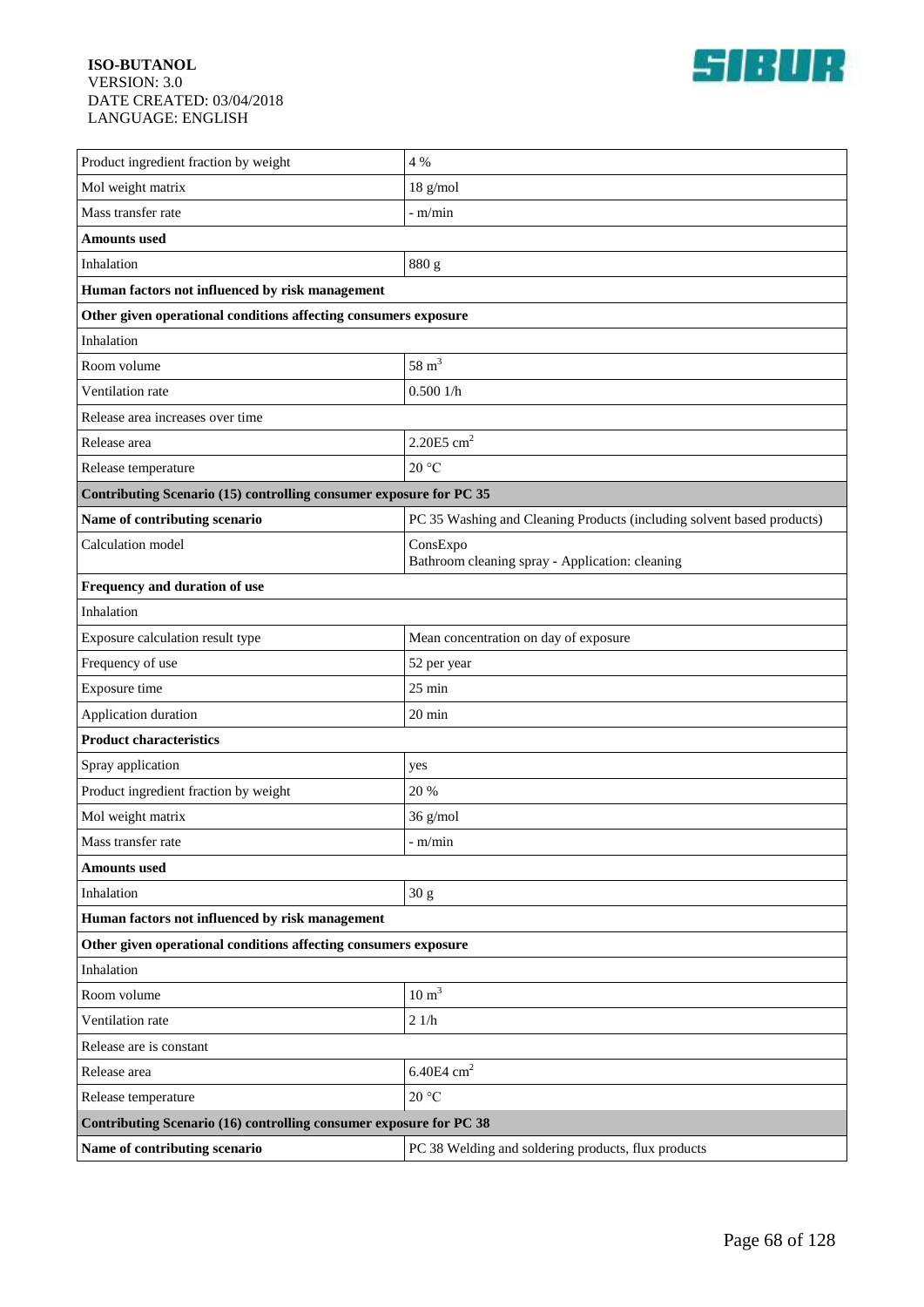

| Calculation model                                               | ConsExpo                              |  |
|-----------------------------------------------------------------|---------------------------------------|--|
| Frequency and duration of use                                   |                                       |  |
| Inhalation                                                      |                                       |  |
| Exposure calculation result type                                | Mean concentration on day of exposure |  |
| Frequency of use                                                | 1 per day                             |  |
| <b>Product characteristics</b>                                  |                                       |  |
| Spray application                                               | no                                    |  |
| Product ingredient fraction by weight                           | 10 %                                  |  |
| <b>Amounts</b> used                                             |                                       |  |
| Inhalation                                                      | 12 <sub>g</sub>                       |  |
| Human factors not influenced by risk management                 |                                       |  |
| Other given operational conditions affecting consumers exposure |                                       |  |
| Inhalation                                                      |                                       |  |
| Room volume                                                     | $20 \text{ m}^3$                      |  |
| Ventilation rate                                                | 0.6001/h                              |  |
|                                                                 |                                       |  |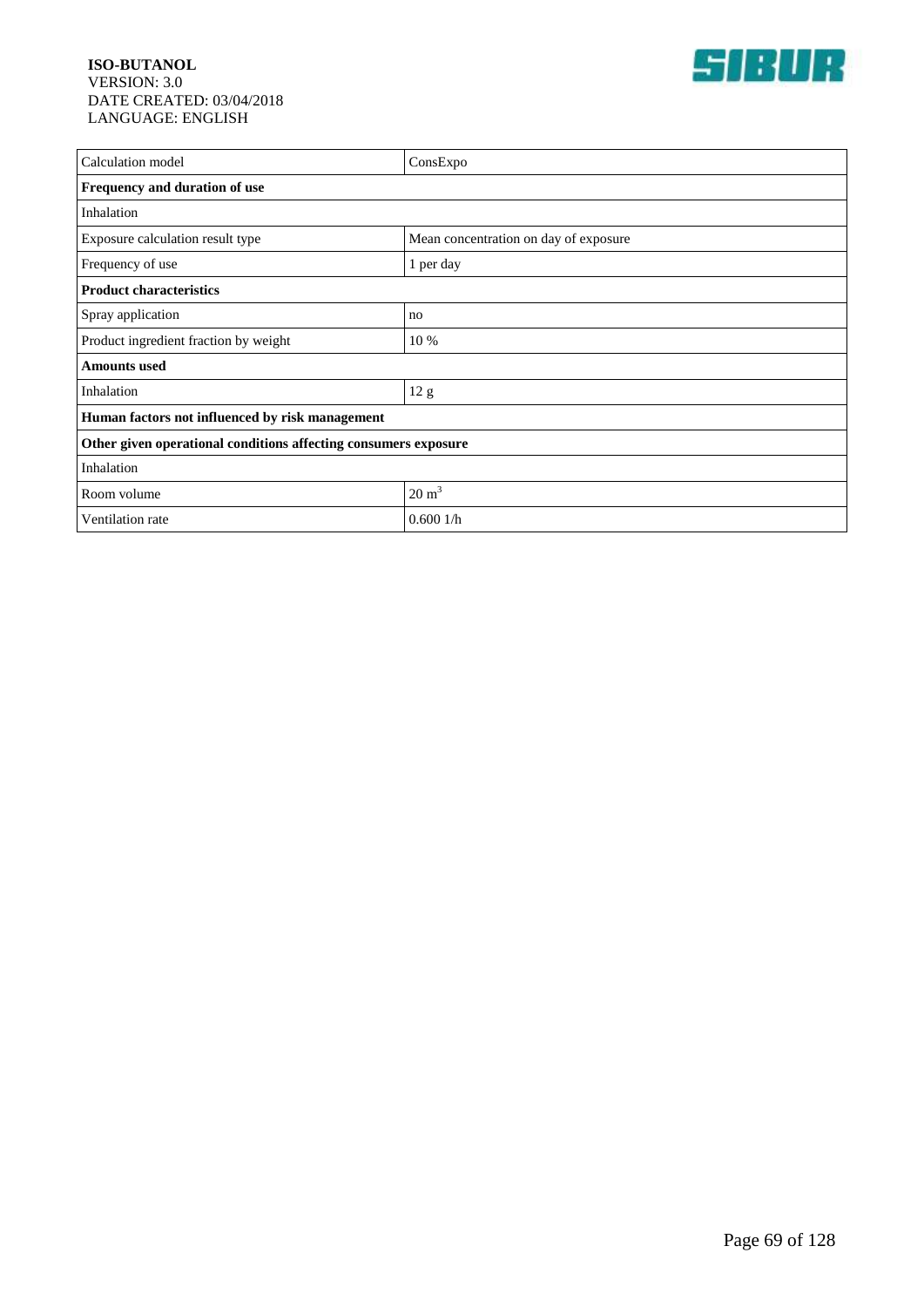

# **Exposure Scenario 12 (ES12): Use in cleaning agents (professional)**

| Free short title                                                              | Use in cleaning agents (professional)                                                                                                                                                                                                                                                                                                                                                                                                                                                                                                                                                                                                                                                                                                                                                  |  |
|-------------------------------------------------------------------------------|----------------------------------------------------------------------------------------------------------------------------------------------------------------------------------------------------------------------------------------------------------------------------------------------------------------------------------------------------------------------------------------------------------------------------------------------------------------------------------------------------------------------------------------------------------------------------------------------------------------------------------------------------------------------------------------------------------------------------------------------------------------------------------------|--|
| Systematic title based on use descriptor                                      | ERC 8A, 8D; PROC 1, 2, 3, 4, 8A, 8B, 9, 10, 11, 13                                                                                                                                                                                                                                                                                                                                                                                                                                                                                                                                                                                                                                                                                                                                     |  |
| Name of contributing environmental scenario and<br>corresponding ERC          | ERC 8a Wide dispersive indoor use of processing aids in open systems<br>ERC 8d Wide dispersive outdoor use of processing aids in open systems                                                                                                                                                                                                                                                                                                                                                                                                                                                                                                                                                                                                                                          |  |
| Name(s) of contributing worker scenarios and<br>corresponding PROCs           | PROC 1 - Use in closed process, no likelihood of exposure<br>PROC 2 - Use in closed, continuous process with occasional controlled<br>exposure<br>PROC 3 - Use in closed batch process (synthesis or formulation)<br>PROC 4 - Use in batch and other process (synthesis) where opportunity for<br>exposure arises<br>PROC 8a - Transfer of chemicals from/to vessels/ large containers at non<br>dedicated facilities<br>PROC 8b - Transfer of chemicals from/to vessels/ large containers at<br>dedicated facilities<br>PROC 9 - Transfer of chemicals into small containers (dedicated filling line)<br>PROC 10 - Roller application or brushing<br>PROC 11 - Non industrial spraying<br>PROC 11 - Non industrial spraying<br>PROC 13 - Treatment of articles by dipping and pouring |  |
| Contributing Scenario (1) controlling environmental exposure for ERC 8A       |                                                                                                                                                                                                                                                                                                                                                                                                                                                                                                                                                                                                                                                                                                                                                                                        |  |
| Contributing Scenario (2) controlling environmental exposure for ERC 8D       |                                                                                                                                                                                                                                                                                                                                                                                                                                                                                                                                                                                                                                                                                                                                                                                        |  |
|                                                                               | As no environmental hazard was identified no environmental-related exposure assessment and risk characterization was performed.                                                                                                                                                                                                                                                                                                                                                                                                                                                                                                                                                                                                                                                        |  |
| <b>Product characteristics</b>                                                |                                                                                                                                                                                                                                                                                                                                                                                                                                                                                                                                                                                                                                                                                                                                                                                        |  |
| Physical state                                                                | liquid                                                                                                                                                                                                                                                                                                                                                                                                                                                                                                                                                                                                                                                                                                                                                                                 |  |
| Concentration in substance                                                    | 100 %                                                                                                                                                                                                                                                                                                                                                                                                                                                                                                                                                                                                                                                                                                                                                                                  |  |
| Fugacity / Dustiness                                                          | medium                                                                                                                                                                                                                                                                                                                                                                                                                                                                                                                                                                                                                                                                                                                                                                                 |  |
| Frequency and duration of use                                                 |                                                                                                                                                                                                                                                                                                                                                                                                                                                                                                                                                                                                                                                                                                                                                                                        |  |
| Duration of activity                                                          | >4 hours (default)                                                                                                                                                                                                                                                                                                                                                                                                                                                                                                                                                                                                                                                                                                                                                                     |  |
| Frequency of use                                                              | 5 days / week                                                                                                                                                                                                                                                                                                                                                                                                                                                                                                                                                                                                                                                                                                                                                                          |  |
| Contributing Scenario (3) controlling professional worker exposure for PROC 1 |                                                                                                                                                                                                                                                                                                                                                                                                                                                                                                                                                                                                                                                                                                                                                                                        |  |
| Name of contributing scenario                                                 | 1 - Use in closed process, no likelihood of exposure                                                                                                                                                                                                                                                                                                                                                                                                                                                                                                                                                                                                                                                                                                                                   |  |
| <b>Qualitative Risk Assessment</b>                                            |                                                                                                                                                                                                                                                                                                                                                                                                                                                                                                                                                                                                                                                                                                                                                                                        |  |
| General                                                                       | Ensure minimization of manual phases.<br>Supervision in place to check that the RMMs in place are being used<br>correctly and OCs followed.<br>Avoid frequent and direct contact with substance.                                                                                                                                                                                                                                                                                                                                                                                                                                                                                                                                                                                       |  |
| Eyes                                                                          | In case of potential exposure:<br>Use suitable eye protection.                                                                                                                                                                                                                                                                                                                                                                                                                                                                                                                                                                                                                                                                                                                         |  |
| Dermal                                                                        | Use suitable chemically resistant gloves.                                                                                                                                                                                                                                                                                                                                                                                                                                                                                                                                                                                                                                                                                                                                              |  |
| Human factors not influenced by risk management                               |                                                                                                                                                                                                                                                                                                                                                                                                                                                                                                                                                                                                                                                                                                                                                                                        |  |
| Exposed skin surface                                                          | $240 \text{ cm}^2$                                                                                                                                                                                                                                                                                                                                                                                                                                                                                                                                                                                                                                                                                                                                                                     |  |
| Other given operational conditions affecting workers exposure                 |                                                                                                                                                                                                                                                                                                                                                                                                                                                                                                                                                                                                                                                                                                                                                                                        |  |
| Location                                                                      | indoors                                                                                                                                                                                                                                                                                                                                                                                                                                                                                                                                                                                                                                                                                                                                                                                |  |
| Domain                                                                        | professional                                                                                                                                                                                                                                                                                                                                                                                                                                                                                                                                                                                                                                                                                                                                                                           |  |
| Technical conditions and measures to control dispersion and exposure          |                                                                                                                                                                                                                                                                                                                                                                                                                                                                                                                                                                                                                                                                                                                                                                                        |  |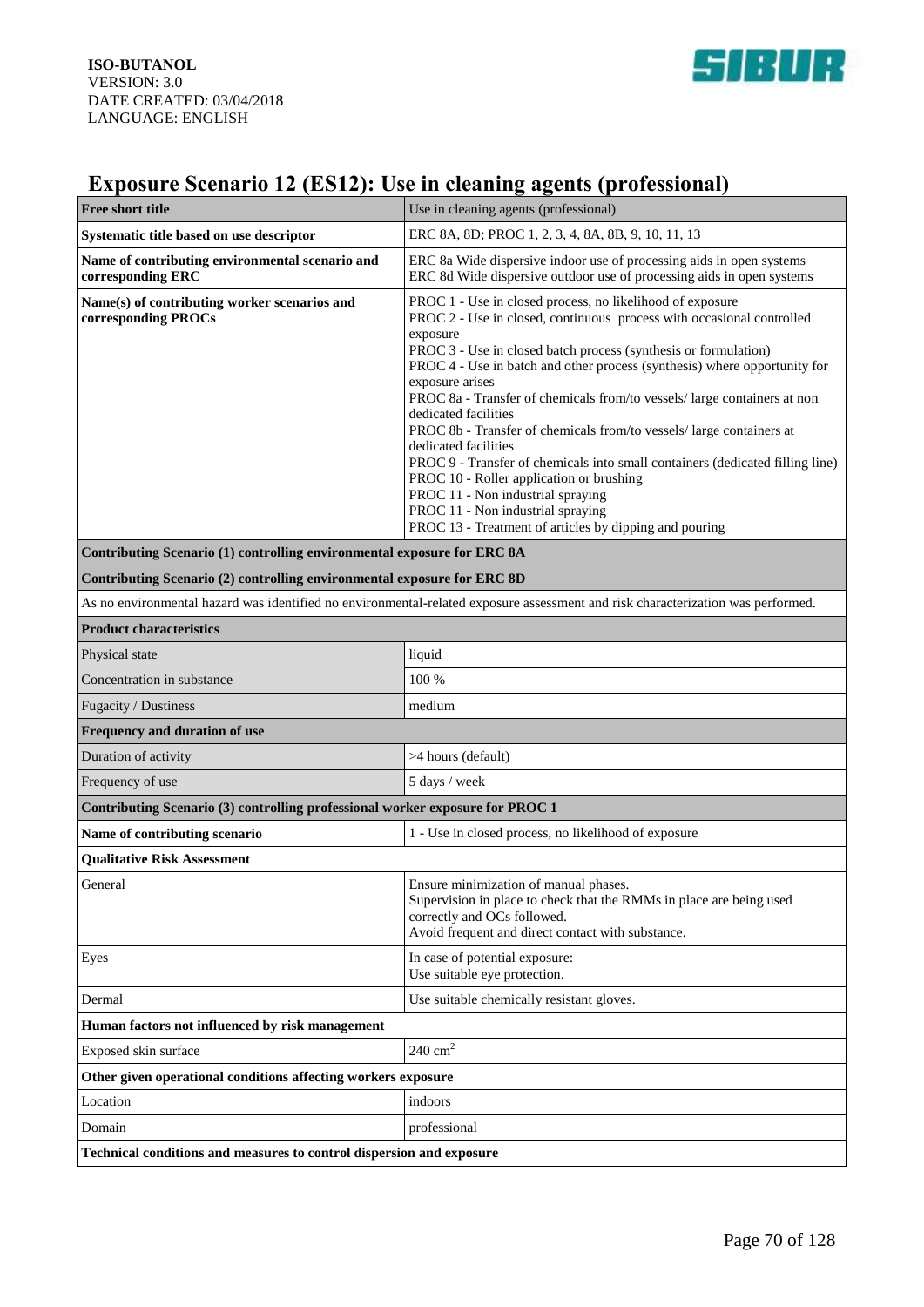

| Local exhaust ventilation                                                             | no                                                                                                                                                                                               |  |
|---------------------------------------------------------------------------------------|--------------------------------------------------------------------------------------------------------------------------------------------------------------------------------------------------|--|
| Conditions and measures related to personal protection, hygiene and health evaluation |                                                                                                                                                                                                  |  |
| Respiratory protection                                                                | no                                                                                                                                                                                               |  |
| Contributing Scenario (4) controlling professional worker exposure for PROC 2         |                                                                                                                                                                                                  |  |
| Name of contributing scenario                                                         | 2 - Use in closed, continuous process with occasional controlled exposure                                                                                                                        |  |
| <b>Qualitative Risk Assessment</b>                                                    |                                                                                                                                                                                                  |  |
| General                                                                               | Ensure minimization of manual phases.<br>Supervision in place to check that the RMMs in place are being used<br>correctly and OCs followed.<br>Avoid frequent and direct contact with substance. |  |
| Eyes                                                                                  | Use suitable eye protection.                                                                                                                                                                     |  |
| Dermal                                                                                | Use suitable chemically resistant gloves.                                                                                                                                                        |  |
| Human factors not influenced by risk management                                       |                                                                                                                                                                                                  |  |
| Exposed skin surface                                                                  | $480 \text{ cm}^2$                                                                                                                                                                               |  |
| Other given operational conditions affecting workers exposure                         |                                                                                                                                                                                                  |  |
| Location                                                                              | indoors                                                                                                                                                                                          |  |
| Domain                                                                                | professional                                                                                                                                                                                     |  |
| Technical conditions and measures to control dispersion and exposure                  |                                                                                                                                                                                                  |  |
| Local exhaust ventilation                                                             | no                                                                                                                                                                                               |  |
| Conditions and measures related to personal protection, hygiene and health evaluation |                                                                                                                                                                                                  |  |
|                                                                                       |                                                                                                                                                                                                  |  |
| Respiratory protection                                                                | no                                                                                                                                                                                               |  |
| Contributing Scenario (5) controlling professional worker exposure for PROC 3         |                                                                                                                                                                                                  |  |
| Name of contributing scenario                                                         | 3 - Use in closed batch process (synthesis or formulation)                                                                                                                                       |  |
| <b>Qualitative Risk Assessment</b>                                                    |                                                                                                                                                                                                  |  |
| General                                                                               | Ensure minimization of manual phases.<br>Supervision in place to check that the RMMs in place are being used<br>correctly and OCs followed.<br>Avoid frequent and direct contact with substance. |  |
| Eyes                                                                                  | Use suitable eye protection.                                                                                                                                                                     |  |
| Dermal                                                                                | Use suitable chemically resistant gloves.                                                                                                                                                        |  |
| Human factors not influenced by risk management                                       |                                                                                                                                                                                                  |  |
| Exposed skin surface                                                                  | $240 \text{ cm}^2$                                                                                                                                                                               |  |
| Other given operational conditions affecting workers exposure                         |                                                                                                                                                                                                  |  |
| Location                                                                              | indoors                                                                                                                                                                                          |  |
| Domain                                                                                | professional                                                                                                                                                                                     |  |
| Technical conditions and measures to control dispersion and exposure                  |                                                                                                                                                                                                  |  |
| Local exhaust ventilation                                                             | no                                                                                                                                                                                               |  |
| Conditions and measures related to personal protection, hygiene and health evaluation |                                                                                                                                                                                                  |  |
| Respiratory protection                                                                | no                                                                                                                                                                                               |  |
| Contributing Scenario (6) controlling professional worker exposure for PROC 4         |                                                                                                                                                                                                  |  |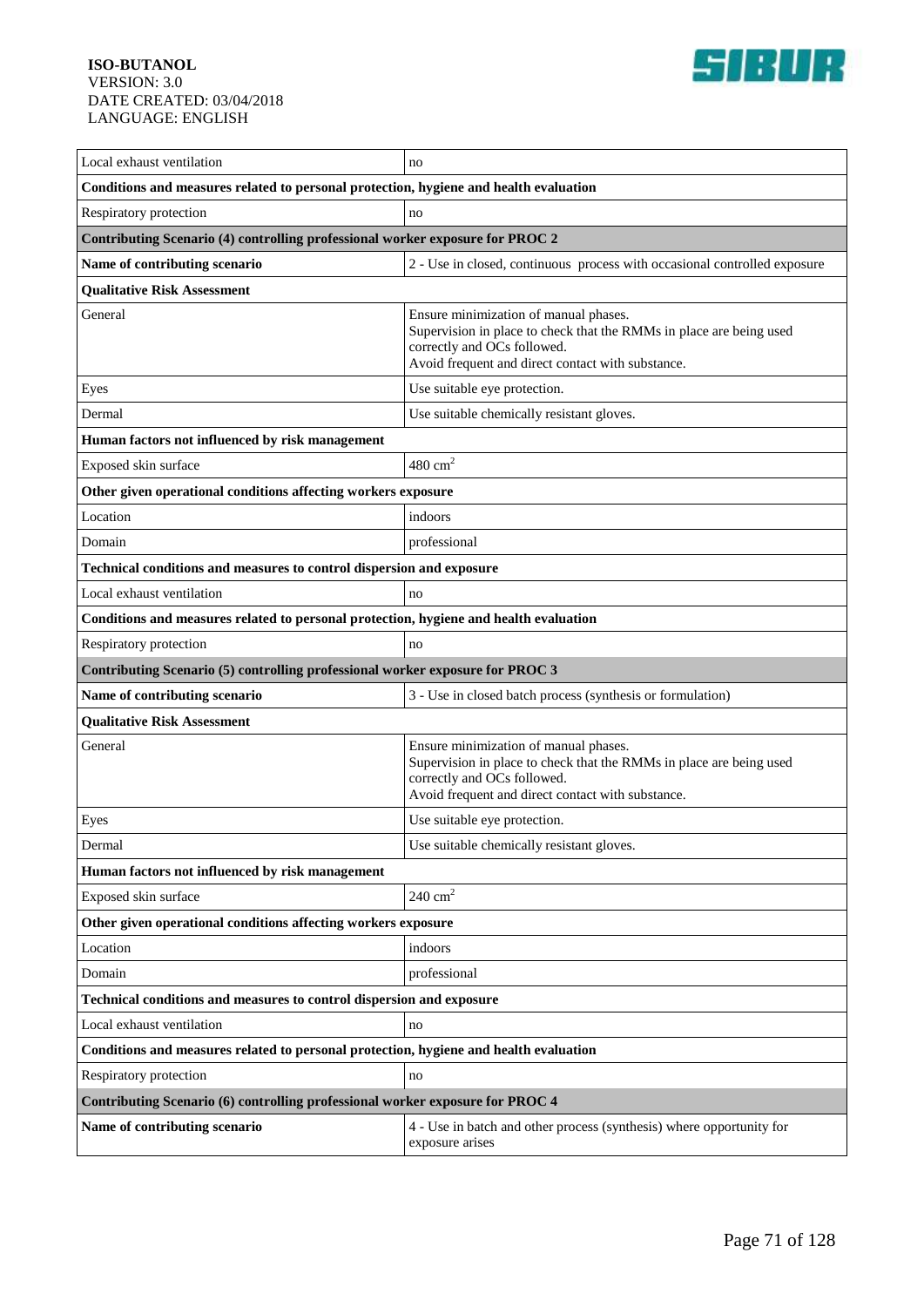

| <b>Qualitative Risk Assessment</b>                                                    |                                                                                                                                                                                                  |  |
|---------------------------------------------------------------------------------------|--------------------------------------------------------------------------------------------------------------------------------------------------------------------------------------------------|--|
| General                                                                               | Ensure minimization of manual phases.<br>Supervision in place to check that the RMMs in place are being used<br>correctly and OCs followed.<br>Avoid frequent and direct contact with substance. |  |
| Eyes                                                                                  | Use suitable eye protection.                                                                                                                                                                     |  |
| Dermal                                                                                | Use suitable chemically resistant gloves.                                                                                                                                                        |  |
| Human factors not influenced by risk management                                       |                                                                                                                                                                                                  |  |
| Exposed skin surface                                                                  | $480 \text{ cm}^2$                                                                                                                                                                               |  |
| Other given operational conditions affecting workers exposure                         |                                                                                                                                                                                                  |  |
| Location                                                                              | indoors                                                                                                                                                                                          |  |
| Domain                                                                                | professional                                                                                                                                                                                     |  |
| Technical conditions and measures to control dispersion and exposure                  |                                                                                                                                                                                                  |  |
| Local exhaust ventilation                                                             | no                                                                                                                                                                                               |  |
| Conditions and measures related to personal protection, hygiene and health evaluation |                                                                                                                                                                                                  |  |
| Respiratory protection                                                                | no                                                                                                                                                                                               |  |
| Contributing Scenario (7) controlling professional worker exposure for PROC 8A        |                                                                                                                                                                                                  |  |
| Name of contributing scenario                                                         | 8a - Transfer of chemicals from/to vessels/large containers at non dedicated<br>facilities                                                                                                       |  |
| <b>Qualitative Risk Assessment</b>                                                    |                                                                                                                                                                                                  |  |
| General                                                                               | Ensure minimization of manual phases.<br>Supervision in place to check that the RMMs in place are being used<br>correctly and OCs followed.<br>Avoid frequent and direct contact with substance. |  |
| Eyes                                                                                  | Use suitable eye protection.                                                                                                                                                                     |  |
| Dermal                                                                                | Use suitable chemically resistant gloves.                                                                                                                                                        |  |
| Human factors not influenced by risk management                                       |                                                                                                                                                                                                  |  |
| Exposed skin surface                                                                  | 960 $cm2$                                                                                                                                                                                        |  |
| Other given operational conditions affecting workers exposure                         |                                                                                                                                                                                                  |  |
| Location                                                                              | indoors                                                                                                                                                                                          |  |
| Ventilation                                                                           | good (30%)                                                                                                                                                                                       |  |
| Domain                                                                                | professional                                                                                                                                                                                     |  |
| Technical conditions and measures to control dispersion and exposure                  |                                                                                                                                                                                                  |  |
| Local exhaust ventilation                                                             | no                                                                                                                                                                                               |  |
| Conditions and measures related to personal protection, hygiene and health evaluation |                                                                                                                                                                                                  |  |
| Respiratory protection                                                                | no                                                                                                                                                                                               |  |
| Contributing Scenario (8) controlling professional worker exposure for PROC 8B        |                                                                                                                                                                                                  |  |
| Name of contributing scenario                                                         | 8b - Transfer of chemicals from/to vessels/ large containers at dedicated<br>facilities                                                                                                          |  |
| <b>Qualitative Risk Assessment</b>                                                    |                                                                                                                                                                                                  |  |
| General                                                                               | Ensure minimization of manual phases.<br>Supervision in place to check that the RMMs in place are being used<br>correctly and OCs followed.<br>Avoid frequent and direct contact with substance. |  |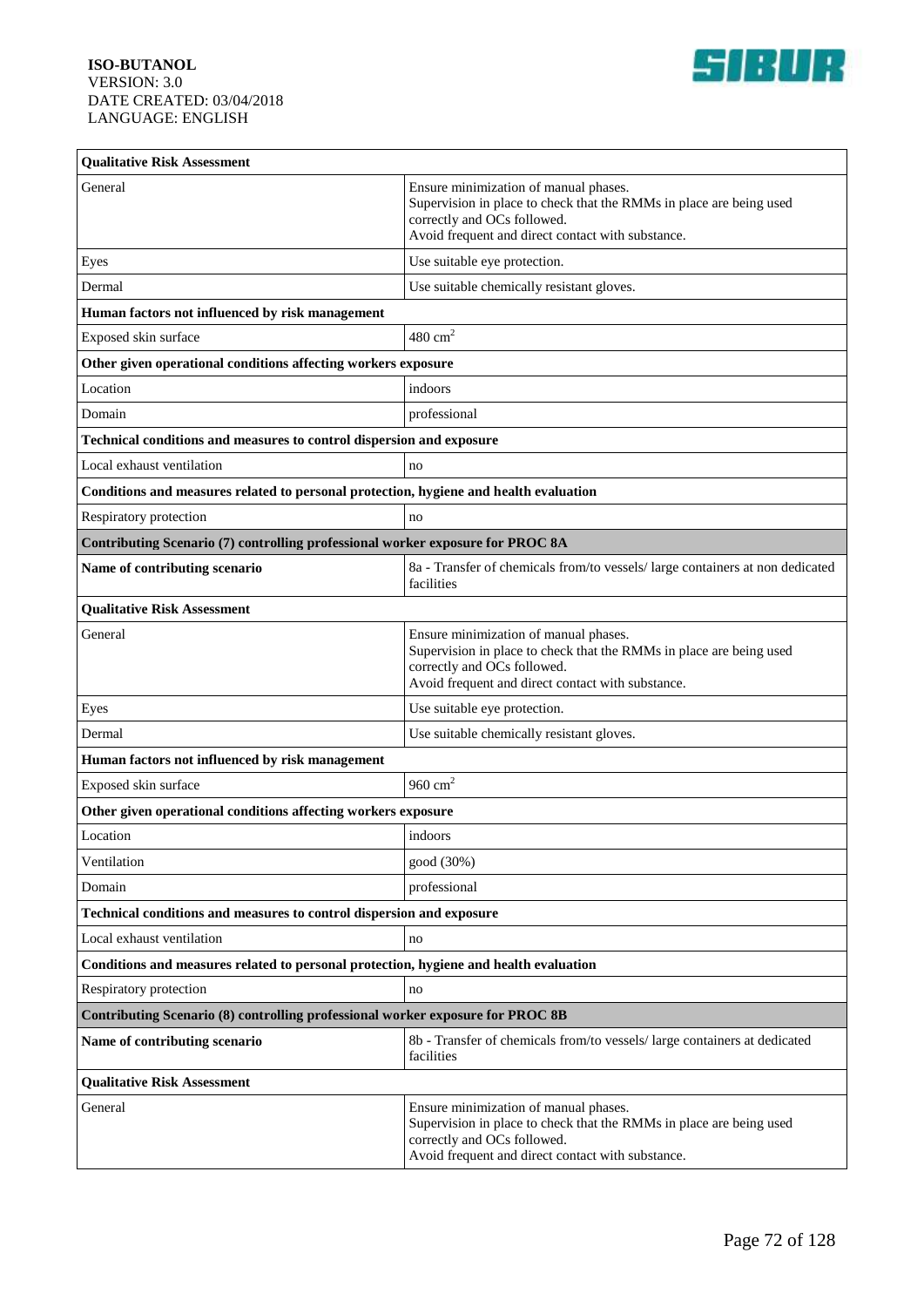

| Eyes                                                                                  | Use suitable eye protection.                                                                                                                                                                     |  |
|---------------------------------------------------------------------------------------|--------------------------------------------------------------------------------------------------------------------------------------------------------------------------------------------------|--|
| Dermal                                                                                | Use suitable chemically resistant gloves.                                                                                                                                                        |  |
| Human factors not influenced by risk management                                       |                                                                                                                                                                                                  |  |
| Exposed skin surface                                                                  | 960 $cm2$                                                                                                                                                                                        |  |
| Other given operational conditions affecting workers exposure                         |                                                                                                                                                                                                  |  |
| Location                                                                              | indoors                                                                                                                                                                                          |  |
| Domain                                                                                | professional                                                                                                                                                                                     |  |
| Technical conditions and measures to control dispersion and exposure                  |                                                                                                                                                                                                  |  |
| Local exhaust ventilation                                                             | no                                                                                                                                                                                               |  |
| Conditions and measures related to personal protection, hygiene and health evaluation |                                                                                                                                                                                                  |  |
| Respiratory protection                                                                | no                                                                                                                                                                                               |  |
| Contributing Scenario (9) controlling professional worker exposure for PROC 9         |                                                                                                                                                                                                  |  |
| Name of contributing scenario                                                         | 9 - Transfer of chemicals into small containers (dedicated filling line)                                                                                                                         |  |
| <b>Qualitative Risk Assessment</b>                                                    |                                                                                                                                                                                                  |  |
| General                                                                               | Ensure minimization of manual phases.<br>Supervision in place to check that the RMMs in place are being used<br>correctly and OCs followed.<br>Avoid frequent and direct contact with substance. |  |
| Eyes                                                                                  | Use suitable eye protection.                                                                                                                                                                     |  |
| Dermal                                                                                | Use suitable chemically resistant gloves.                                                                                                                                                        |  |
| Human factors not influenced by risk management                                       |                                                                                                                                                                                                  |  |
| Exposed skin surface                                                                  | $480 \text{ cm}^2$                                                                                                                                                                               |  |
| Other given operational conditions affecting workers exposure                         |                                                                                                                                                                                                  |  |
| Location                                                                              | indoors                                                                                                                                                                                          |  |
| Ventilation                                                                           | good (30%)                                                                                                                                                                                       |  |
| Domain                                                                                | professional                                                                                                                                                                                     |  |
| Technical conditions and measures to control dispersion and exposure                  |                                                                                                                                                                                                  |  |
| Local exhaust ventilation                                                             | no                                                                                                                                                                                               |  |
| Conditions and measures related to personal protection, hygiene and health evaluation |                                                                                                                                                                                                  |  |
| Respiratory protection                                                                | no                                                                                                                                                                                               |  |
| Contributing Scenario (10) controlling professional worker exposure for PROC 10       |                                                                                                                                                                                                  |  |
| Name of contributing scenario                                                         | 10 - Roller application or brushing                                                                                                                                                              |  |
| <b>Qualitative Risk Assessment</b>                                                    |                                                                                                                                                                                                  |  |
| General                                                                               | Ensure minimization of manual phases.<br>Supervision in place to check that the RMMs in place are being used<br>correctly and OCs followed.<br>Avoid frequent and direct contact with substance. |  |
| Eyes                                                                                  | Use suitable eye protection.                                                                                                                                                                     |  |
| Dermal                                                                                | Use suitable chemically resistant gloves.                                                                                                                                                        |  |
| Human factors not influenced by risk management                                       |                                                                                                                                                                                                  |  |
| Exposed skin surface                                                                  | 960 $cm2$                                                                                                                                                                                        |  |
| Other given operational conditions affecting workers exposure                         |                                                                                                                                                                                                  |  |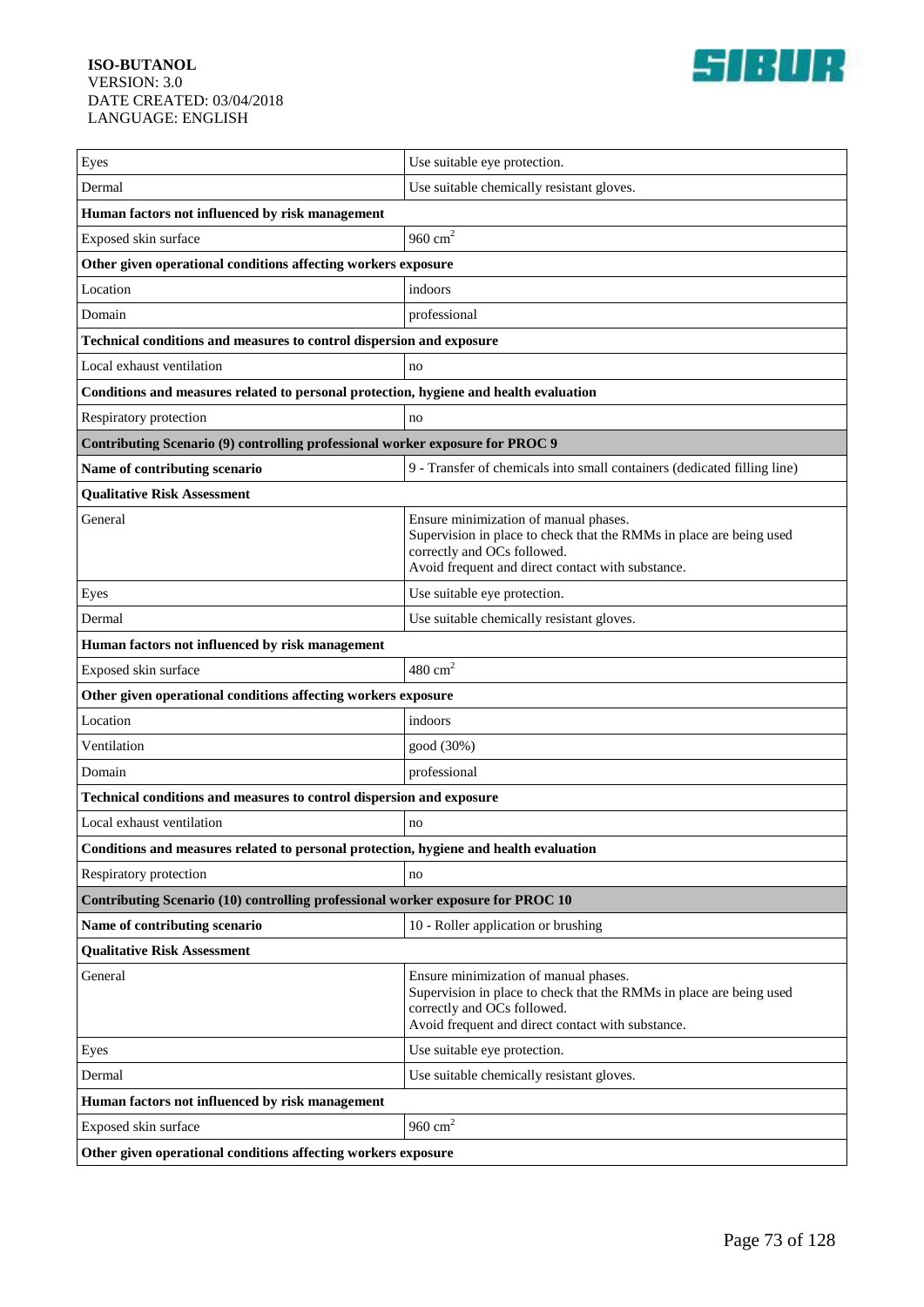

| Location                                                                              | indoors                                                                                                                                                                                                                                                                                                                                                                                          |  |
|---------------------------------------------------------------------------------------|--------------------------------------------------------------------------------------------------------------------------------------------------------------------------------------------------------------------------------------------------------------------------------------------------------------------------------------------------------------------------------------------------|--|
| Ventilation                                                                           | good (30%)                                                                                                                                                                                                                                                                                                                                                                                       |  |
| Domain                                                                                | professional                                                                                                                                                                                                                                                                                                                                                                                     |  |
| Technical conditions and measures to control dispersion and exposure                  |                                                                                                                                                                                                                                                                                                                                                                                                  |  |
| Local exhaust ventilation                                                             | no                                                                                                                                                                                                                                                                                                                                                                                               |  |
| Conditions and measures related to personal protection, hygiene and health evaluation |                                                                                                                                                                                                                                                                                                                                                                                                  |  |
| Respiratory protection                                                                | no                                                                                                                                                                                                                                                                                                                                                                                               |  |
| Contributing Scenario (11) controlling professional worker exposure for PROC 11       |                                                                                                                                                                                                                                                                                                                                                                                                  |  |
| Name of contributing scenario                                                         | 11 - Non industrial spraying                                                                                                                                                                                                                                                                                                                                                                     |  |
| <b>Qualitative Risk Assessment</b>                                                    |                                                                                                                                                                                                                                                                                                                                                                                                  |  |
| General                                                                               | Ensure minimization of manual phases.<br>Supervision in place to check that the RMMs in place are being used<br>correctly and OCs followed.<br>Ensure that a spraying booth is used.<br>Clean equipment and the work area every day.<br>Regular inspection and maintenance of equipment and machines.                                                                                            |  |
| Eyes                                                                                  | Use suitable eye protection.                                                                                                                                                                                                                                                                                                                                                                     |  |
| Dermal                                                                                | Use suitable chemically resistant gloves.<br>Avoid frequent and direct contact with substance.                                                                                                                                                                                                                                                                                                   |  |
| Human factors not influenced by risk management                                       |                                                                                                                                                                                                                                                                                                                                                                                                  |  |
| Exposed skin surface                                                                  | $1,500$ cm <sup>2</sup>                                                                                                                                                                                                                                                                                                                                                                          |  |
| Other given operational conditions affecting workers exposure                         |                                                                                                                                                                                                                                                                                                                                                                                                  |  |
| Location                                                                              | indoors                                                                                                                                                                                                                                                                                                                                                                                          |  |
| Domain                                                                                | professional                                                                                                                                                                                                                                                                                                                                                                                     |  |
| Technical conditions and measures to control dispersion and exposure                  |                                                                                                                                                                                                                                                                                                                                                                                                  |  |
| Local exhaust ventilation                                                             | no                                                                                                                                                                                                                                                                                                                                                                                               |  |
| Conditions and measures related to personal protection, hygiene and health evaluation |                                                                                                                                                                                                                                                                                                                                                                                                  |  |
| Respiratory protection                                                                | no                                                                                                                                                                                                                                                                                                                                                                                               |  |
| Use of external/measured value inhalation                                             | Calculated with Stoffenmanager 6                                                                                                                                                                                                                                                                                                                                                                 |  |
| Contributing Scenario (12) controlling professional worker exposure for PROC 11       |                                                                                                                                                                                                                                                                                                                                                                                                  |  |
| Name of contributing scenario                                                         | 11 - Non industrial spraying                                                                                                                                                                                                                                                                                                                                                                     |  |
| <b>Qualitative Risk Assessment</b>                                                    |                                                                                                                                                                                                                                                                                                                                                                                                  |  |
| General                                                                               | Supervision in place to check that the RMMs in place are being used<br>correctly and OCs followed.<br>Regular inspection and maintenance of equipment and machines.<br>Ensure that the task is not carried out overhead.<br>Use equipment with a fixed capturing hood exhaust ventilation.<br>In case no suitable local exhaust ventilation is present:<br>Wear suitable respiratory protection. |  |
| Eyes                                                                                  | Use suitable eye protection.                                                                                                                                                                                                                                                                                                                                                                     |  |
| Dermal                                                                                | Use suitable chemically resistant gloves.<br>Avoid frequent and direct contact with substance.                                                                                                                                                                                                                                                                                                   |  |
| <b>Product characteristics</b>                                                        |                                                                                                                                                                                                                                                                                                                                                                                                  |  |
| Physical state                                                                        | liquid                                                                                                                                                                                                                                                                                                                                                                                           |  |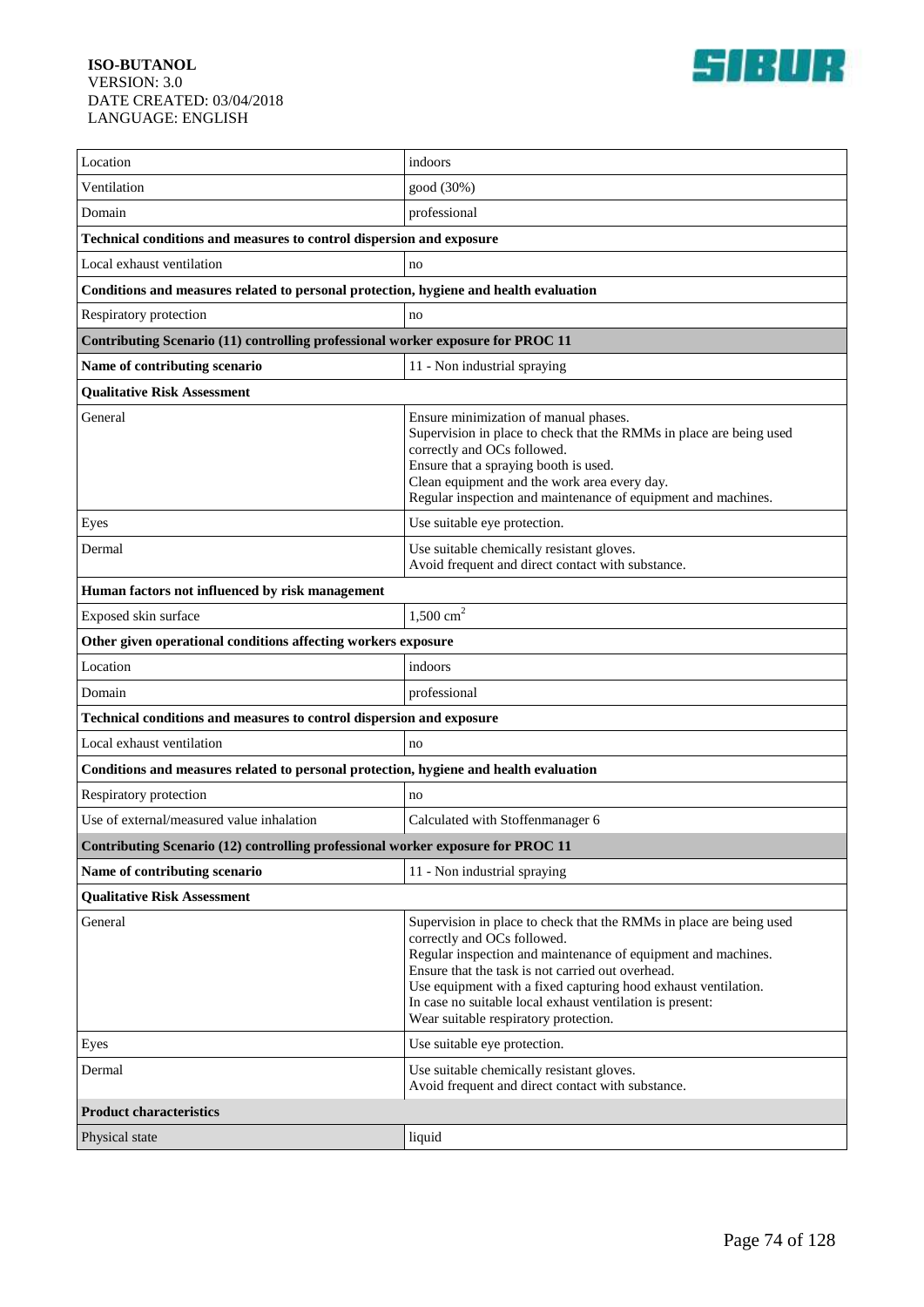

| Concentration in substance                                                            | 10 %, concentration has been considered linearly <i>(justification: ART input</i> )<br>value: max. concentration                                                                                 |  |
|---------------------------------------------------------------------------------------|--------------------------------------------------------------------------------------------------------------------------------------------------------------------------------------------------|--|
|                                                                                       | Application rate $\langle \frac{3L}{min} \rangle$ (surface spraying)<br>Room size $>=$ 300 $m^3$ (large workrooms))                                                                              |  |
| Fugacity / Dustiness                                                                  | medium                                                                                                                                                                                           |  |
| Human factors not influenced by risk management                                       |                                                                                                                                                                                                  |  |
| Exposed skin surface                                                                  | $1,500 \text{ cm}^2$                                                                                                                                                                             |  |
| Other given operational conditions affecting workers exposure                         |                                                                                                                                                                                                  |  |
| Location                                                                              | indoors                                                                                                                                                                                          |  |
| Domain                                                                                | professional                                                                                                                                                                                     |  |
| Technical conditions and measures to control dispersion and exposure                  |                                                                                                                                                                                                  |  |
| Local exhaust ventilation                                                             | no                                                                                                                                                                                               |  |
| Conditions and measures related to personal protection, hygiene and health evaluation |                                                                                                                                                                                                  |  |
| Respiratory protection                                                                | no                                                                                                                                                                                               |  |
| Use of external/measured value inhalation                                             | Calculated with ART v1.5                                                                                                                                                                         |  |
| Contributing Scenario (13) controlling professional worker exposure for PROC 13       |                                                                                                                                                                                                  |  |
| Name of contributing scenario                                                         | 13 - Treatment of articles by dipping and pouring                                                                                                                                                |  |
| <b>Qualitative Risk Assessment</b>                                                    |                                                                                                                                                                                                  |  |
| General                                                                               | Ensure minimization of manual phases.<br>Supervision in place to check that the RMMs in place are being used<br>correctly and OCs followed.<br>Avoid frequent and direct contact with substance. |  |
| Eyes                                                                                  | Use suitable eye protection.                                                                                                                                                                     |  |
| Dermal                                                                                | Use suitable chemically resistant gloves.                                                                                                                                                        |  |
| Human factors not influenced by risk management                                       |                                                                                                                                                                                                  |  |
| Exposed skin surface                                                                  | $480 \text{ cm}^2$                                                                                                                                                                               |  |
| Other given operational conditions affecting workers exposure                         |                                                                                                                                                                                                  |  |
| Location                                                                              | indoors                                                                                                                                                                                          |  |
| Ventilation                                                                           | good (30%)                                                                                                                                                                                       |  |
| Domain                                                                                | professional                                                                                                                                                                                     |  |
| Technical conditions and measures to control dispersion and exposure                  |                                                                                                                                                                                                  |  |
| Local exhaust ventilation                                                             | no                                                                                                                                                                                               |  |
| Conditions and measures related to personal protection, hygiene and health evaluation |                                                                                                                                                                                                  |  |
| Respiratory protection                                                                | no                                                                                                                                                                                               |  |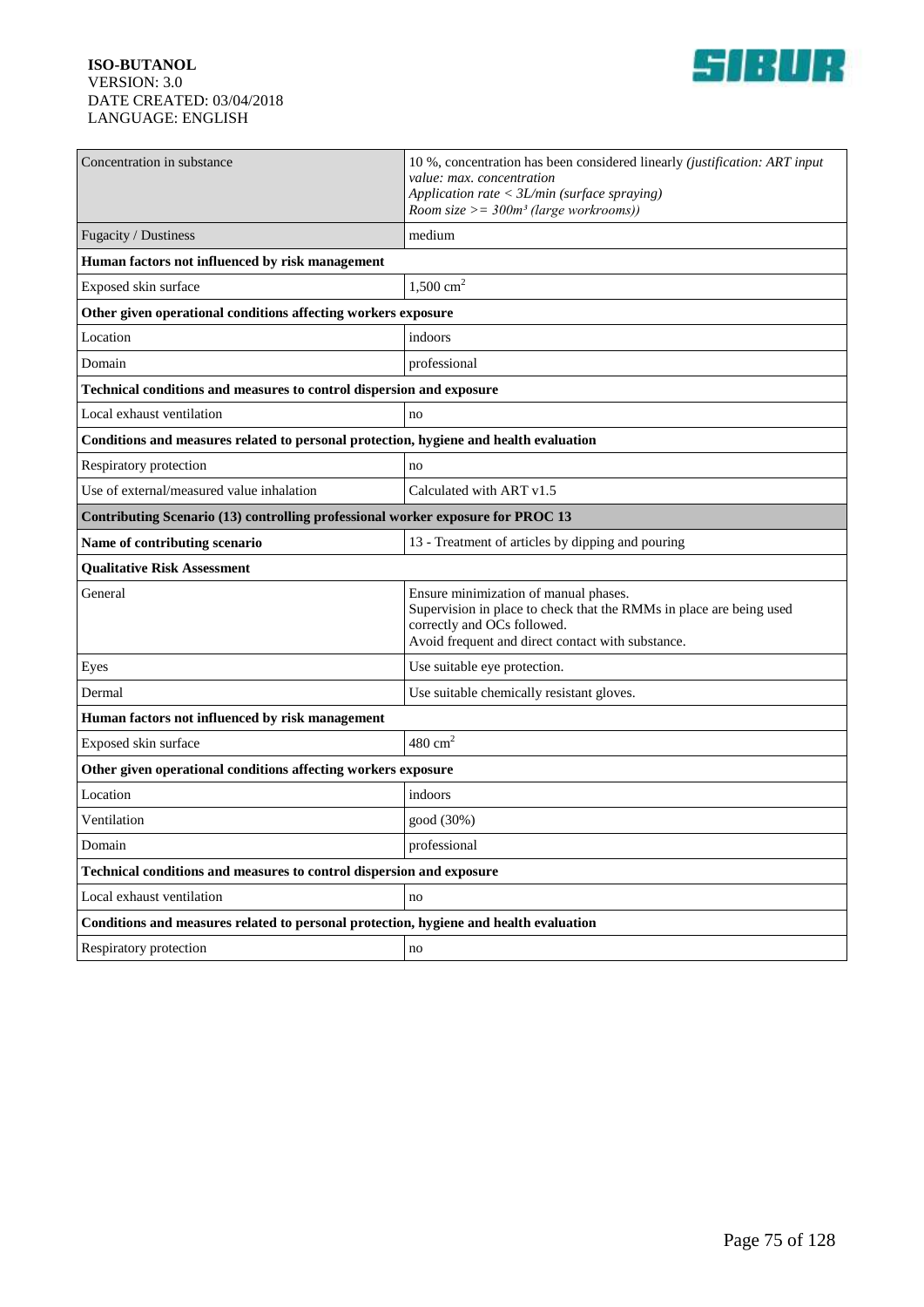

## **Exposure Scenario 13 (ES13): Use in Coatings (paint,ink,toners,adhesives)**

| <b>Free short title</b>                                                                                                         | Use in Coatings (paint, ink, toners, adhesives)                                                                                                                                                                                                                                                                                                                                                                                                                                                                                                                                                                                                                                                                                                                                                                                                                                                               |  |
|---------------------------------------------------------------------------------------------------------------------------------|---------------------------------------------------------------------------------------------------------------------------------------------------------------------------------------------------------------------------------------------------------------------------------------------------------------------------------------------------------------------------------------------------------------------------------------------------------------------------------------------------------------------------------------------------------------------------------------------------------------------------------------------------------------------------------------------------------------------------------------------------------------------------------------------------------------------------------------------------------------------------------------------------------------|--|
| Systematic title based on use descriptor                                                                                        | ERC 4; PROC 1, 2, 3, 4, 5, 7, 8A, 8B, 9, 10, 13, 15                                                                                                                                                                                                                                                                                                                                                                                                                                                                                                                                                                                                                                                                                                                                                                                                                                                           |  |
| Name of contributing environmental scenario and<br>corresponding ERC                                                            | ERC 4 Industrial use of processing aids                                                                                                                                                                                                                                                                                                                                                                                                                                                                                                                                                                                                                                                                                                                                                                                                                                                                       |  |
| Name(s) of contributing worker scenarios and<br>corresponding PROCs                                                             | PROC 1 - Use in closed process, no likelihood of exposure<br>PROC 2 - Use in closed, continuous process with occasional controlled<br>exposure<br>PROC 3 - Use in closed batch process (synthesis or formulation)<br>PROC 4 - Use in batch and other process (synthesis) where opportunity for<br>exposure arises<br>PROC 5 - Mixing or blending in batch processes (multistage and/or<br>significant contact)<br>PROC 7 - Industrial spraying<br>PROC 8a - Transfer of chemicals from/to vessels/ large containers at non<br>dedicated facilities<br>PROC 8b - Transfer of chemicals from/to vessels/ large containers at<br>dedicated facilities<br>PROC 9 - Transfer of chemicals into small containers (dedicated filling line)<br>PROC 10 - Roller application or brushing<br>PROC 13 - Treatment of articles by dipping and pouring<br>PROC 15 - Use of laboratory reagents in small scale laboratories |  |
| Contributing Scenario (1) controlling environmental exposure for ERC 4                                                          |                                                                                                                                                                                                                                                                                                                                                                                                                                                                                                                                                                                                                                                                                                                                                                                                                                                                                                               |  |
| As no environmental hazard was identified no environmental-related exposure assessment and risk characterization was performed. |                                                                                                                                                                                                                                                                                                                                                                                                                                                                                                                                                                                                                                                                                                                                                                                                                                                                                                               |  |
| <b>Product characteristics</b>                                                                                                  |                                                                                                                                                                                                                                                                                                                                                                                                                                                                                                                                                                                                                                                                                                                                                                                                                                                                                                               |  |
| Physical state                                                                                                                  | liquid                                                                                                                                                                                                                                                                                                                                                                                                                                                                                                                                                                                                                                                                                                                                                                                                                                                                                                        |  |
| Concentration in substance                                                                                                      | 100 %                                                                                                                                                                                                                                                                                                                                                                                                                                                                                                                                                                                                                                                                                                                                                                                                                                                                                                         |  |
| Fugacity / Dustiness                                                                                                            | medium                                                                                                                                                                                                                                                                                                                                                                                                                                                                                                                                                                                                                                                                                                                                                                                                                                                                                                        |  |
| Frequency and duration of use                                                                                                   |                                                                                                                                                                                                                                                                                                                                                                                                                                                                                                                                                                                                                                                                                                                                                                                                                                                                                                               |  |
| Duration of activity                                                                                                            | >4 hours (default)                                                                                                                                                                                                                                                                                                                                                                                                                                                                                                                                                                                                                                                                                                                                                                                                                                                                                            |  |
| Frequency of use                                                                                                                | 5 days / week                                                                                                                                                                                                                                                                                                                                                                                                                                                                                                                                                                                                                                                                                                                                                                                                                                                                                                 |  |
| Contributing Scenario (2) controlling industrial worker exposure for PROC 1                                                     |                                                                                                                                                                                                                                                                                                                                                                                                                                                                                                                                                                                                                                                                                                                                                                                                                                                                                                               |  |
| Name of contributing scenario                                                                                                   | 1 - Use in closed process, no likelihood of exposure                                                                                                                                                                                                                                                                                                                                                                                                                                                                                                                                                                                                                                                                                                                                                                                                                                                          |  |
| <b>Qualitative Risk Assessment</b>                                                                                              |                                                                                                                                                                                                                                                                                                                                                                                                                                                                                                                                                                                                                                                                                                                                                                                                                                                                                                               |  |
| General                                                                                                                         | Ensure minimization of manual phases.<br>Supervision in place to check that the RMMs in place are being used<br>correctly and OCs followed.<br>Avoid frequent and direct contact with substance.                                                                                                                                                                                                                                                                                                                                                                                                                                                                                                                                                                                                                                                                                                              |  |
| Eyes                                                                                                                            | In case of potential exposure:<br>Use suitable eye protection.                                                                                                                                                                                                                                                                                                                                                                                                                                                                                                                                                                                                                                                                                                                                                                                                                                                |  |
| Dermal                                                                                                                          | Use suitable chemically resistant gloves.                                                                                                                                                                                                                                                                                                                                                                                                                                                                                                                                                                                                                                                                                                                                                                                                                                                                     |  |
| Human factors not influenced by risk management                                                                                 |                                                                                                                                                                                                                                                                                                                                                                                                                                                                                                                                                                                                                                                                                                                                                                                                                                                                                                               |  |
| Exposed skin surface                                                                                                            | $240 \text{ cm}^2$                                                                                                                                                                                                                                                                                                                                                                                                                                                                                                                                                                                                                                                                                                                                                                                                                                                                                            |  |
| Other given operational conditions affecting workers exposure                                                                   |                                                                                                                                                                                                                                                                                                                                                                                                                                                                                                                                                                                                                                                                                                                                                                                                                                                                                                               |  |
| Location                                                                                                                        | indoors                                                                                                                                                                                                                                                                                                                                                                                                                                                                                                                                                                                                                                                                                                                                                                                                                                                                                                       |  |
| Domain                                                                                                                          | industrial                                                                                                                                                                                                                                                                                                                                                                                                                                                                                                                                                                                                                                                                                                                                                                                                                                                                                                    |  |
| Technical conditions and measures to control dispersion and exposure                                                            |                                                                                                                                                                                                                                                                                                                                                                                                                                                                                                                                                                                                                                                                                                                                                                                                                                                                                                               |  |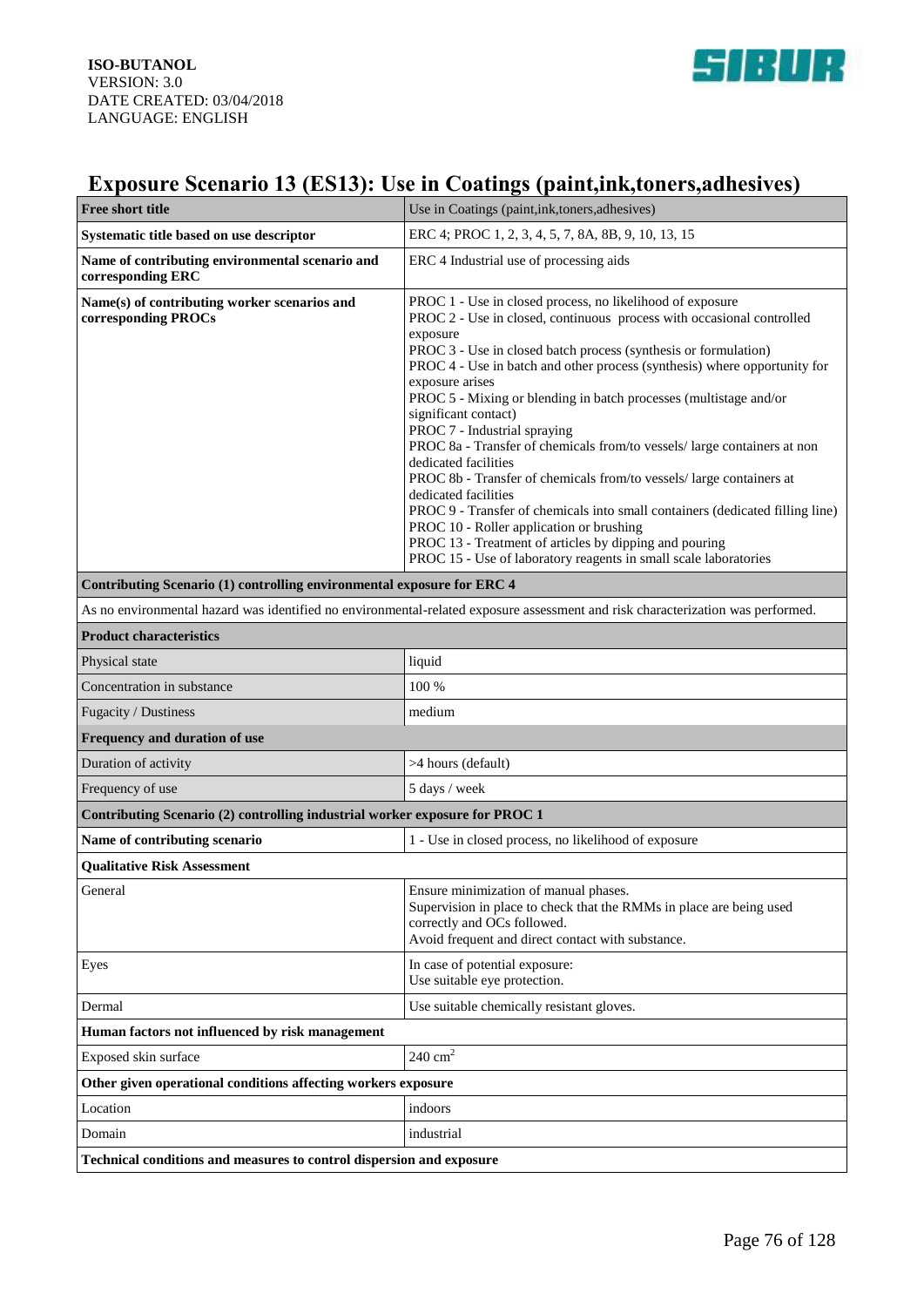

| Local exhaust ventilation                                                             | no                                                                                                                                                                                               |  |
|---------------------------------------------------------------------------------------|--------------------------------------------------------------------------------------------------------------------------------------------------------------------------------------------------|--|
| Conditions and measures related to personal protection, hygiene and health evaluation |                                                                                                                                                                                                  |  |
| Respiratory protection                                                                | no                                                                                                                                                                                               |  |
| Contributing Scenario (3) controlling industrial worker exposure for PROC 2           |                                                                                                                                                                                                  |  |
| Name of contributing scenario                                                         | 2 - Use in closed, continuous process with occasional controlled exposure                                                                                                                        |  |
| <b>Qualitative Risk Assessment</b>                                                    |                                                                                                                                                                                                  |  |
| General                                                                               | Ensure minimization of manual phases.<br>Supervision in place to check that the RMMs in place are being used<br>correctly and OCs followed.<br>Avoid frequent and direct contact with substance. |  |
| Eyes                                                                                  | Use suitable eye protection.                                                                                                                                                                     |  |
| Dermal                                                                                | Use suitable chemically resistant gloves.                                                                                                                                                        |  |
| Human factors not influenced by risk management                                       |                                                                                                                                                                                                  |  |
| Exposed skin surface                                                                  | $480 \text{ cm}^2$                                                                                                                                                                               |  |
| Other given operational conditions affecting workers exposure                         |                                                                                                                                                                                                  |  |
| Location                                                                              | indoors                                                                                                                                                                                          |  |
| Domain                                                                                | industrial                                                                                                                                                                                       |  |
| Technical conditions and measures to control dispersion and exposure                  |                                                                                                                                                                                                  |  |
| Local exhaust ventilation                                                             | no                                                                                                                                                                                               |  |
| Conditions and measures related to personal protection, hygiene and health evaluation |                                                                                                                                                                                                  |  |
| Respiratory protection                                                                | no                                                                                                                                                                                               |  |
| Contributing Scenario (4) controlling industrial worker exposure for PROC 3           |                                                                                                                                                                                                  |  |
| Name of contributing scenario                                                         | 3 - Use in closed batch process (synthesis or formulation)                                                                                                                                       |  |
| <b>Qualitative Risk Assessment</b>                                                    |                                                                                                                                                                                                  |  |
| General                                                                               | Ensure minimization of manual phases.<br>Supervision in place to check that the RMMs in place are being used<br>correctly and OCs followed.<br>Avoid frequent and direct contact with substance. |  |
| Eyes                                                                                  | Use suitable eye protection.                                                                                                                                                                     |  |
| Dermal                                                                                | Use suitable chemically resistant gloves.                                                                                                                                                        |  |
| Human factors not influenced by risk management                                       |                                                                                                                                                                                                  |  |
| Exposed skin surface                                                                  | $240 \text{ cm}^2$                                                                                                                                                                               |  |
| Other given operational conditions affecting workers exposure                         |                                                                                                                                                                                                  |  |
| Location                                                                              | indoors                                                                                                                                                                                          |  |
| Domain                                                                                | industrial                                                                                                                                                                                       |  |
| Technical conditions and measures to control dispersion and exposure                  |                                                                                                                                                                                                  |  |
| Local exhaust ventilation                                                             | no                                                                                                                                                                                               |  |
| Conditions and measures related to personal protection, hygiene and health evaluation |                                                                                                                                                                                                  |  |
| Respiratory protection<br>no                                                          |                                                                                                                                                                                                  |  |
|                                                                                       |                                                                                                                                                                                                  |  |
| Contributing Scenario (5) controlling industrial worker exposure for PROC 4           |                                                                                                                                                                                                  |  |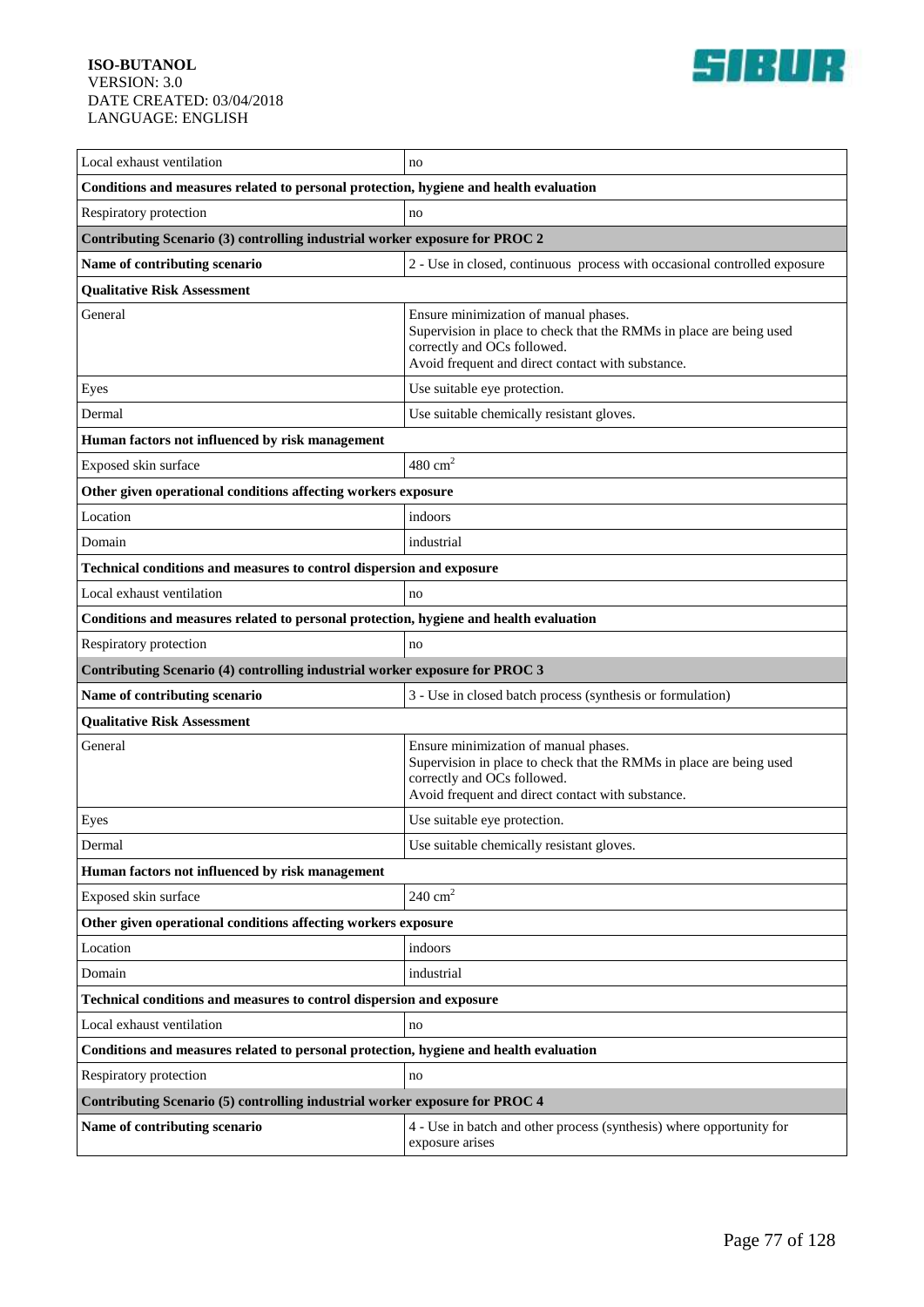

| <b>Oualitative Risk Assessment</b>                                                    |                                                                                                                                                                                                  |  |
|---------------------------------------------------------------------------------------|--------------------------------------------------------------------------------------------------------------------------------------------------------------------------------------------------|--|
| General                                                                               | Ensure minimization of manual phases.<br>Supervision in place to check that the RMMs in place are being used<br>correctly and OCs followed.<br>Avoid frequent and direct contact with substance. |  |
| Eyes                                                                                  | Use suitable eye protection.                                                                                                                                                                     |  |
| Dermal                                                                                | Use suitable chemically resistant gloves.                                                                                                                                                        |  |
| Human factors not influenced by risk management                                       |                                                                                                                                                                                                  |  |
| Exposed skin surface                                                                  | $480 \text{ cm}^2$                                                                                                                                                                               |  |
| Other given operational conditions affecting workers exposure                         |                                                                                                                                                                                                  |  |
| Location                                                                              | indoors                                                                                                                                                                                          |  |
| Domain                                                                                | industrial                                                                                                                                                                                       |  |
| Technical conditions and measures to control dispersion and exposure                  |                                                                                                                                                                                                  |  |
| Local exhaust ventilation                                                             | no                                                                                                                                                                                               |  |
| Conditions and measures related to personal protection, hygiene and health evaluation |                                                                                                                                                                                                  |  |
| Respiratory protection                                                                | no                                                                                                                                                                                               |  |
| Contributing Scenario (6) controlling industrial worker exposure for PROC 5           |                                                                                                                                                                                                  |  |
| Name of contributing scenario                                                         | 5 - Mixing or blending in batch processes (multistage and/or significant<br>contact)                                                                                                             |  |
| <b>Qualitative Risk Assessment</b>                                                    |                                                                                                                                                                                                  |  |
| General                                                                               | Ensure minimization of manual phases.<br>Supervision in place to check that the RMMs in place are being used<br>correctly and OCs followed.<br>Avoid frequent and direct contact with substance. |  |
| Eyes                                                                                  | Use suitable eye protection.                                                                                                                                                                     |  |
| Dermal                                                                                | Use suitable chemically resistant gloves.                                                                                                                                                        |  |
| Human factors not influenced by risk management                                       |                                                                                                                                                                                                  |  |
| Exposed skin surface                                                                  | $480 \text{ cm}^2$                                                                                                                                                                               |  |
| Other given operational conditions affecting workers exposure                         |                                                                                                                                                                                                  |  |
| Location                                                                              | indoors                                                                                                                                                                                          |  |
| Domain                                                                                | industrial                                                                                                                                                                                       |  |
| Technical conditions and measures to control dispersion and exposure                  |                                                                                                                                                                                                  |  |
| Local exhaust ventilation                                                             | yes (inhalation 90 %)                                                                                                                                                                            |  |
| Conditions and measures related to personal protection, hygiene and health evaluation |                                                                                                                                                                                                  |  |
| Respiratory protection                                                                | no                                                                                                                                                                                               |  |
| Contributing Scenario (7) controlling industrial worker exposure for PROC 7           |                                                                                                                                                                                                  |  |
| Name of contributing scenario                                                         | 7 - Industrial spraying                                                                                                                                                                          |  |
| <b>Qualitative Risk Assessment</b>                                                    |                                                                                                                                                                                                  |  |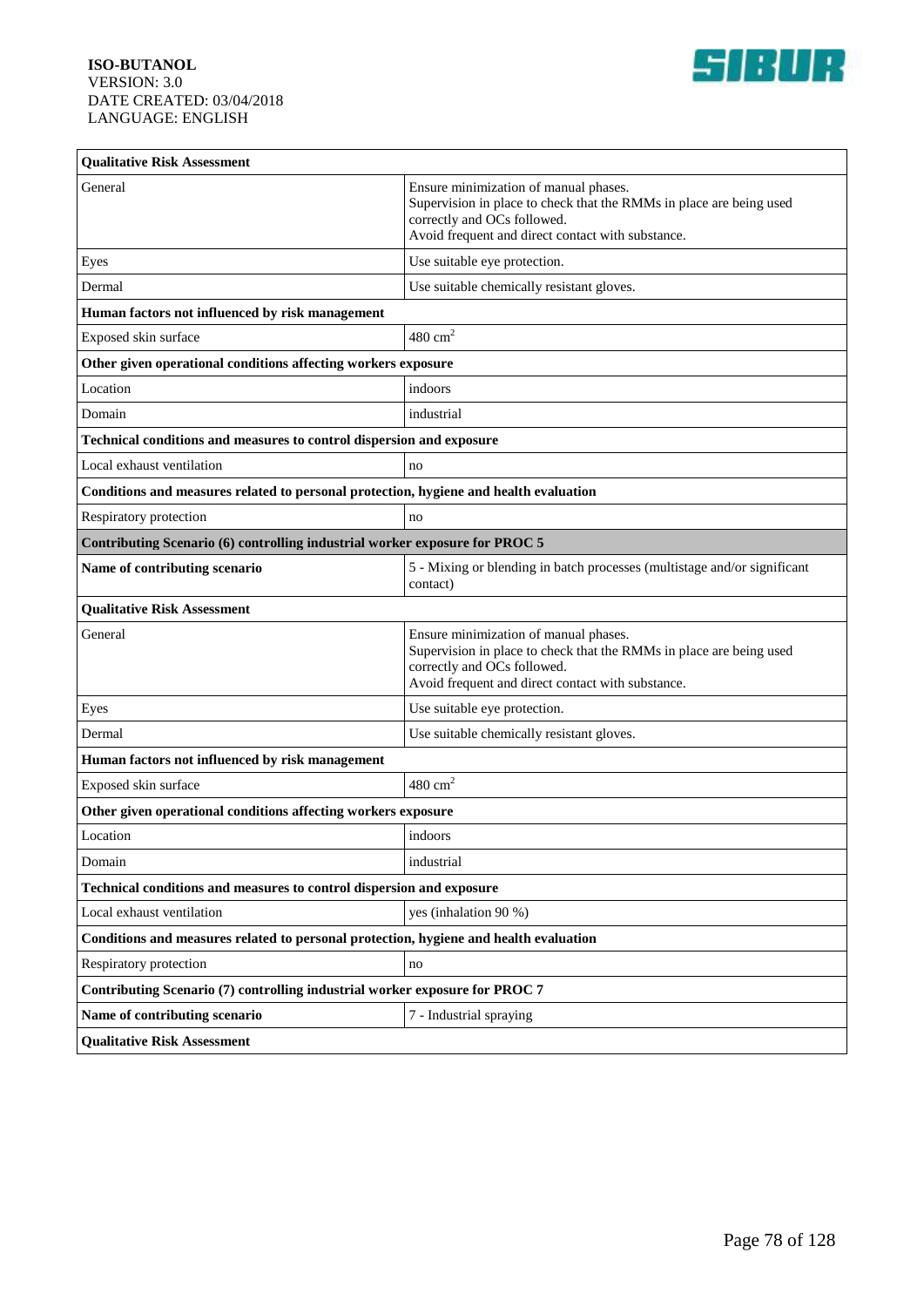

| General                                                                               | Ensure minimization of manual phases.<br>Ensure that the task is being carried out outside the breathing zone of a<br>worker (distance head-product greater than 1m).<br>Ensure that a spraying booth is used.<br>Supervision in place to check that the RMMs in place are being used<br>correctly and OCs followed.<br>Regular inspection and maintenance of equipment and machines. |  |
|---------------------------------------------------------------------------------------|---------------------------------------------------------------------------------------------------------------------------------------------------------------------------------------------------------------------------------------------------------------------------------------------------------------------------------------------------------------------------------------|--|
| Eyes                                                                                  | Use suitable eye protection.                                                                                                                                                                                                                                                                                                                                                          |  |
| Dermal                                                                                | Use suitable chemically resistant gloves.<br>Avoid frequent and direct contact with substance.                                                                                                                                                                                                                                                                                        |  |
| Human factors not influenced by risk management                                       |                                                                                                                                                                                                                                                                                                                                                                                       |  |
| Exposed skin surface                                                                  | $1,500$ cm <sup>2</sup>                                                                                                                                                                                                                                                                                                                                                               |  |
| Other given operational conditions affecting workers exposure                         |                                                                                                                                                                                                                                                                                                                                                                                       |  |
| Location                                                                              | indoors                                                                                                                                                                                                                                                                                                                                                                               |  |
| Domain                                                                                | industrial                                                                                                                                                                                                                                                                                                                                                                            |  |
| Technical conditions and measures to control dispersion and exposure                  |                                                                                                                                                                                                                                                                                                                                                                                       |  |
| Local exhaust ventilation                                                             | no                                                                                                                                                                                                                                                                                                                                                                                    |  |
| Conditions and measures related to personal protection, hygiene and health evaluation |                                                                                                                                                                                                                                                                                                                                                                                       |  |
| Respiratory protection                                                                | no                                                                                                                                                                                                                                                                                                                                                                                    |  |
| Use of external/measured value inhalation                                             | Calculated with Stoffenmanager 6                                                                                                                                                                                                                                                                                                                                                      |  |
| Contributing Scenario (8) controlling industrial worker exposure for PROC 8A          |                                                                                                                                                                                                                                                                                                                                                                                       |  |
| Name of contributing scenario                                                         | 8a - Transfer of chemicals from/to vessels/ large containers at non dedicated<br>facilities                                                                                                                                                                                                                                                                                           |  |
| <b>Qualitative Risk Assessment</b>                                                    |                                                                                                                                                                                                                                                                                                                                                                                       |  |
| General                                                                               | Ensure minimization of manual phases.<br>Supervision in place to check that the RMMs in place are being used<br>correctly and OCs followed.<br>Avoid frequent and direct contact with substance.                                                                                                                                                                                      |  |
| Eyes                                                                                  | Use suitable eye protection.                                                                                                                                                                                                                                                                                                                                                          |  |
| Dermal                                                                                | Use suitable chemically resistant gloves.                                                                                                                                                                                                                                                                                                                                             |  |
| Human factors not influenced by risk management                                       |                                                                                                                                                                                                                                                                                                                                                                                       |  |
| Exposed skin surface                                                                  | 960 $cm2$                                                                                                                                                                                                                                                                                                                                                                             |  |
| Other given operational conditions affecting workers exposure                         |                                                                                                                                                                                                                                                                                                                                                                                       |  |
| Location                                                                              | indoors                                                                                                                                                                                                                                                                                                                                                                               |  |
| Domain                                                                                | industrial                                                                                                                                                                                                                                                                                                                                                                            |  |
| Technical conditions and measures to control dispersion and exposure                  |                                                                                                                                                                                                                                                                                                                                                                                       |  |
| Local exhaust ventilation                                                             | yes (inhalation 90 %)                                                                                                                                                                                                                                                                                                                                                                 |  |
| Conditions and measures related to personal protection, hygiene and health evaluation |                                                                                                                                                                                                                                                                                                                                                                                       |  |
| Respiratory protection                                                                | no                                                                                                                                                                                                                                                                                                                                                                                    |  |
| Contributing Scenario (9) controlling industrial worker exposure for PROC 8B          |                                                                                                                                                                                                                                                                                                                                                                                       |  |
| Name of contributing scenario                                                         | 8b - Transfer of chemicals from/to vessels/ large containers at dedicated<br>facilities                                                                                                                                                                                                                                                                                               |  |
| <b>Qualitative Risk Assessment</b>                                                    |                                                                                                                                                                                                                                                                                                                                                                                       |  |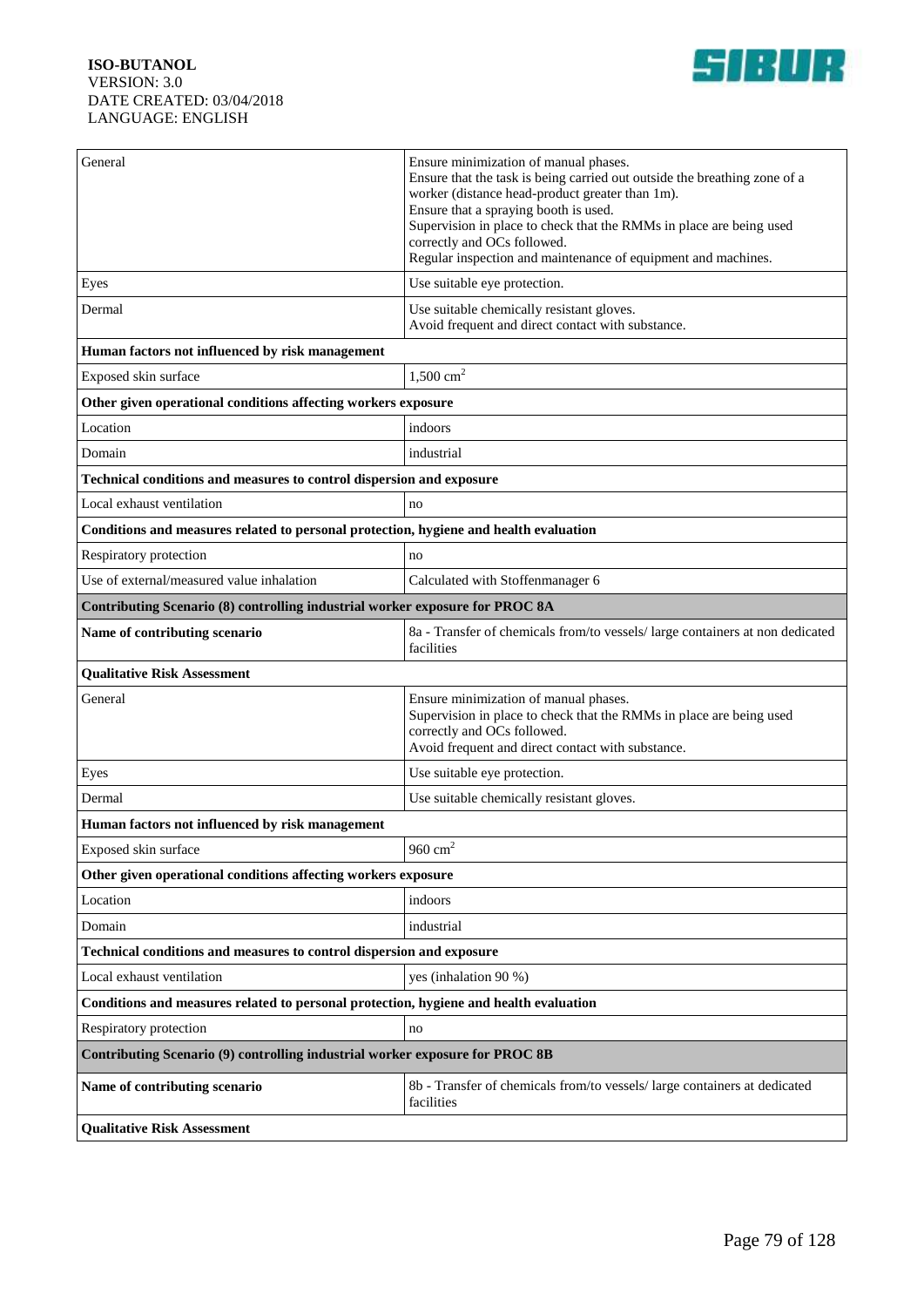

| General                                                                               | Ensure minimization of manual phases.<br>Supervision in place to check that the RMMs in place are being used<br>correctly and OCs followed.<br>Avoid frequent and direct contact with substance. |  |
|---------------------------------------------------------------------------------------|--------------------------------------------------------------------------------------------------------------------------------------------------------------------------------------------------|--|
| Eyes                                                                                  | Use suitable eye protection.                                                                                                                                                                     |  |
| Dermal                                                                                | Use suitable chemically resistant gloves.                                                                                                                                                        |  |
| Human factors not influenced by risk management                                       |                                                                                                                                                                                                  |  |
| Exposed skin surface                                                                  | 960 $cm2$                                                                                                                                                                                        |  |
| Other given operational conditions affecting workers exposure                         |                                                                                                                                                                                                  |  |
| Location                                                                              | indoors                                                                                                                                                                                          |  |
| Domain                                                                                | industrial                                                                                                                                                                                       |  |
| Technical conditions and measures to control dispersion and exposure                  |                                                                                                                                                                                                  |  |
| Local exhaust ventilation                                                             | yes (inhalation 95 %)                                                                                                                                                                            |  |
| Conditions and measures related to personal protection, hygiene and health evaluation |                                                                                                                                                                                                  |  |
| Respiratory protection                                                                | no                                                                                                                                                                                               |  |
| Contributing Scenario (10) controlling industrial worker exposure for PROC 9          |                                                                                                                                                                                                  |  |
| Name of contributing scenario                                                         | 9 - Transfer of chemicals into small containers (dedicated filling line)                                                                                                                         |  |
| <b>Qualitative Risk Assessment</b>                                                    |                                                                                                                                                                                                  |  |
| General                                                                               | Ensure minimization of manual phases.<br>Supervision in place to check that the RMMs in place are being used<br>correctly and OCs followed.<br>Avoid frequent and direct contact with substance. |  |
| Eyes                                                                                  | Use suitable eye protection.                                                                                                                                                                     |  |
| Dermal                                                                                | Use suitable chemically resistant gloves.                                                                                                                                                        |  |
| Human factors not influenced by risk management                                       |                                                                                                                                                                                                  |  |
| Exposed skin surface                                                                  | $480 \text{ cm}^2$                                                                                                                                                                               |  |
| Other given operational conditions affecting workers exposure                         |                                                                                                                                                                                                  |  |
| Location                                                                              | indoors                                                                                                                                                                                          |  |
| Domain                                                                                | industrial                                                                                                                                                                                       |  |
| Technical conditions and measures to control dispersion and exposure                  |                                                                                                                                                                                                  |  |
| Local exhaust ventilation                                                             | yes (inhalation 90 %)                                                                                                                                                                            |  |
| Conditions and measures related to personal protection, hygiene and health evaluation |                                                                                                                                                                                                  |  |
| Respiratory protection                                                                | no                                                                                                                                                                                               |  |
| Contributing Scenario (11) controlling industrial worker exposure for PROC 10         |                                                                                                                                                                                                  |  |
| Name of contributing scenario                                                         | 10 - Roller application or brushing                                                                                                                                                              |  |
| <b>Qualitative Risk Assessment</b>                                                    |                                                                                                                                                                                                  |  |
| General                                                                               | Ensure minimization of manual phases.<br>Supervision in place to check that the RMMs in place are being used<br>correctly and OCs followed.<br>Avoid frequent and direct contact with substance. |  |
| Eyes                                                                                  | Use suitable eye protection.                                                                                                                                                                     |  |
| Dermal                                                                                | Use suitable chemically resistant gloves.                                                                                                                                                        |  |
| Human factors not influenced by risk management                                       |                                                                                                                                                                                                  |  |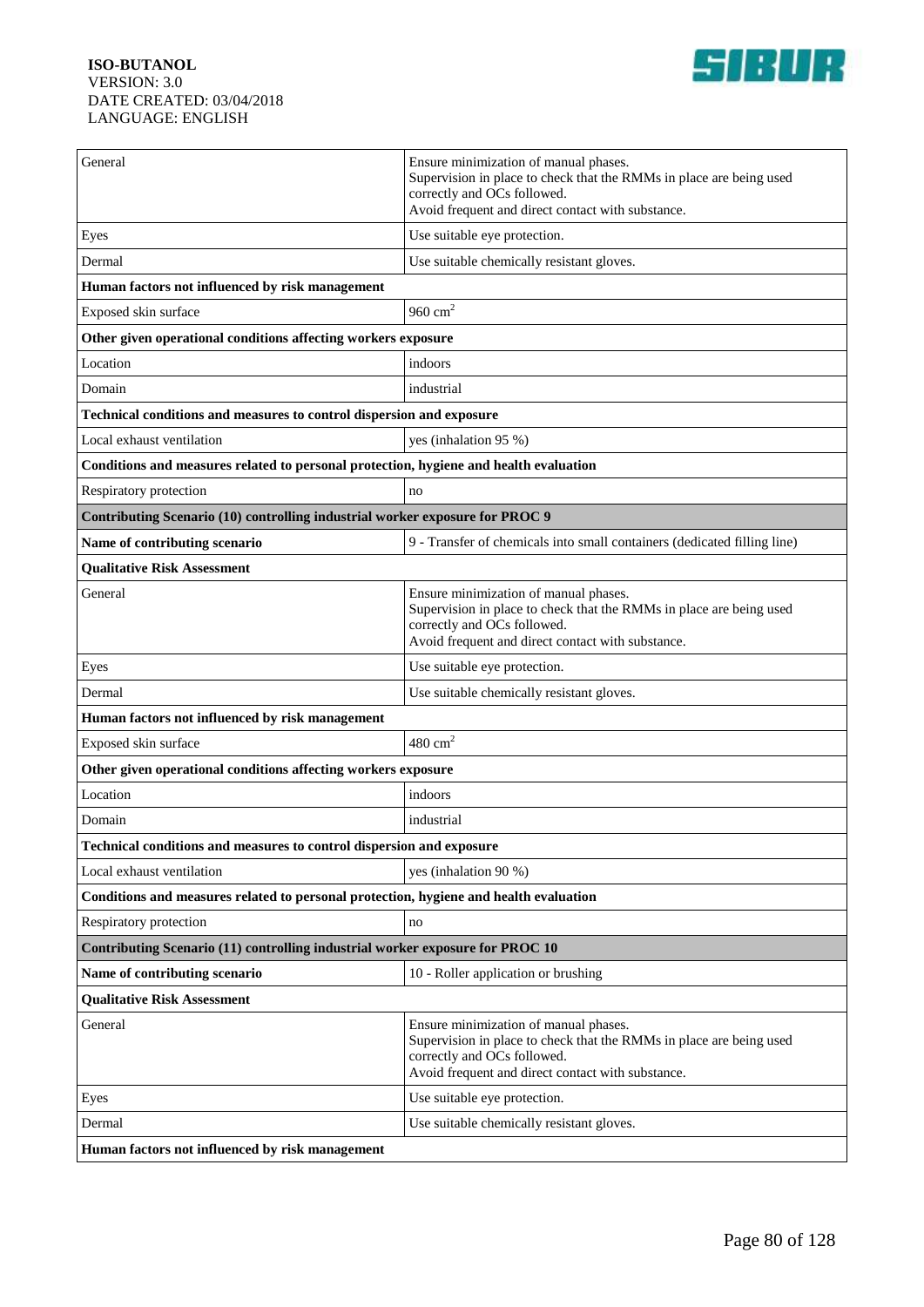

| Exposed skin surface                                                                  | 960 $cm2$                                                                                                                                                                                        |  |
|---------------------------------------------------------------------------------------|--------------------------------------------------------------------------------------------------------------------------------------------------------------------------------------------------|--|
| Other given operational conditions affecting workers exposure                         |                                                                                                                                                                                                  |  |
| Location                                                                              | indoors                                                                                                                                                                                          |  |
| Domain                                                                                | industrial                                                                                                                                                                                       |  |
| Technical conditions and measures to control dispersion and exposure                  |                                                                                                                                                                                                  |  |
| Local exhaust ventilation                                                             | yes (inhalation 90 %)                                                                                                                                                                            |  |
| Conditions and measures related to personal protection, hygiene and health evaluation |                                                                                                                                                                                                  |  |
| Respiratory protection                                                                | no                                                                                                                                                                                               |  |
| Contributing Scenario (12) controlling industrial worker exposure for PROC 13         |                                                                                                                                                                                                  |  |
| Name of contributing scenario                                                         | 13 - Treatment of articles by dipping and pouring                                                                                                                                                |  |
| <b>Qualitative Risk Assessment</b>                                                    |                                                                                                                                                                                                  |  |
| General                                                                               | Ensure minimization of manual phases.<br>Supervision in place to check that the RMMs in place are being used<br>correctly and OCs followed.<br>Avoid frequent and direct contact with substance. |  |
| Eyes                                                                                  | Use suitable eye protection.                                                                                                                                                                     |  |
| Dermal                                                                                | Use suitable chemically resistant gloves.                                                                                                                                                        |  |
| Human factors not influenced by risk management                                       |                                                                                                                                                                                                  |  |
| Exposed skin surface                                                                  | $480 \text{ cm}^2$                                                                                                                                                                               |  |
| Other given operational conditions affecting workers exposure                         |                                                                                                                                                                                                  |  |
| Location                                                                              | indoors                                                                                                                                                                                          |  |
| Domain                                                                                | industrial                                                                                                                                                                                       |  |
| Technical conditions and measures to control dispersion and exposure                  |                                                                                                                                                                                                  |  |
| Local exhaust ventilation                                                             | yes (inhalation 90 %)                                                                                                                                                                            |  |
| Conditions and measures related to personal protection, hygiene and health evaluation |                                                                                                                                                                                                  |  |
| Respiratory protection                                                                | no                                                                                                                                                                                               |  |
| Contributing Scenario (13) controlling industrial worker exposure for PROC 15         |                                                                                                                                                                                                  |  |
| Name of contributing scenario                                                         | 15 - Use of laboratory reagents in small scale laboratories                                                                                                                                      |  |
| <b>Qualitative Risk Assessment</b>                                                    |                                                                                                                                                                                                  |  |
| General                                                                               | Ensure minimization of manual phases.<br>Supervision in place to check that the RMMs in place are being used<br>correctly and OCs followed.<br>Avoid frequent and direct contact with substance. |  |
| Eyes                                                                                  | Use suitable eye protection.                                                                                                                                                                     |  |
| Dermal                                                                                | Use suitable chemically resistant gloves.                                                                                                                                                        |  |
| Human factors not influenced by risk management                                       |                                                                                                                                                                                                  |  |
| Exposed skin surface                                                                  | $240 \text{ cm}^2$                                                                                                                                                                               |  |
| Other given operational conditions affecting workers exposure                         |                                                                                                                                                                                                  |  |
| Location                                                                              | indoors                                                                                                                                                                                          |  |
| Domain                                                                                | industrial                                                                                                                                                                                       |  |
| Technical conditions and measures to control dispersion and exposure                  |                                                                                                                                                                                                  |  |
| Local exhaust ventilation                                                             | no                                                                                                                                                                                               |  |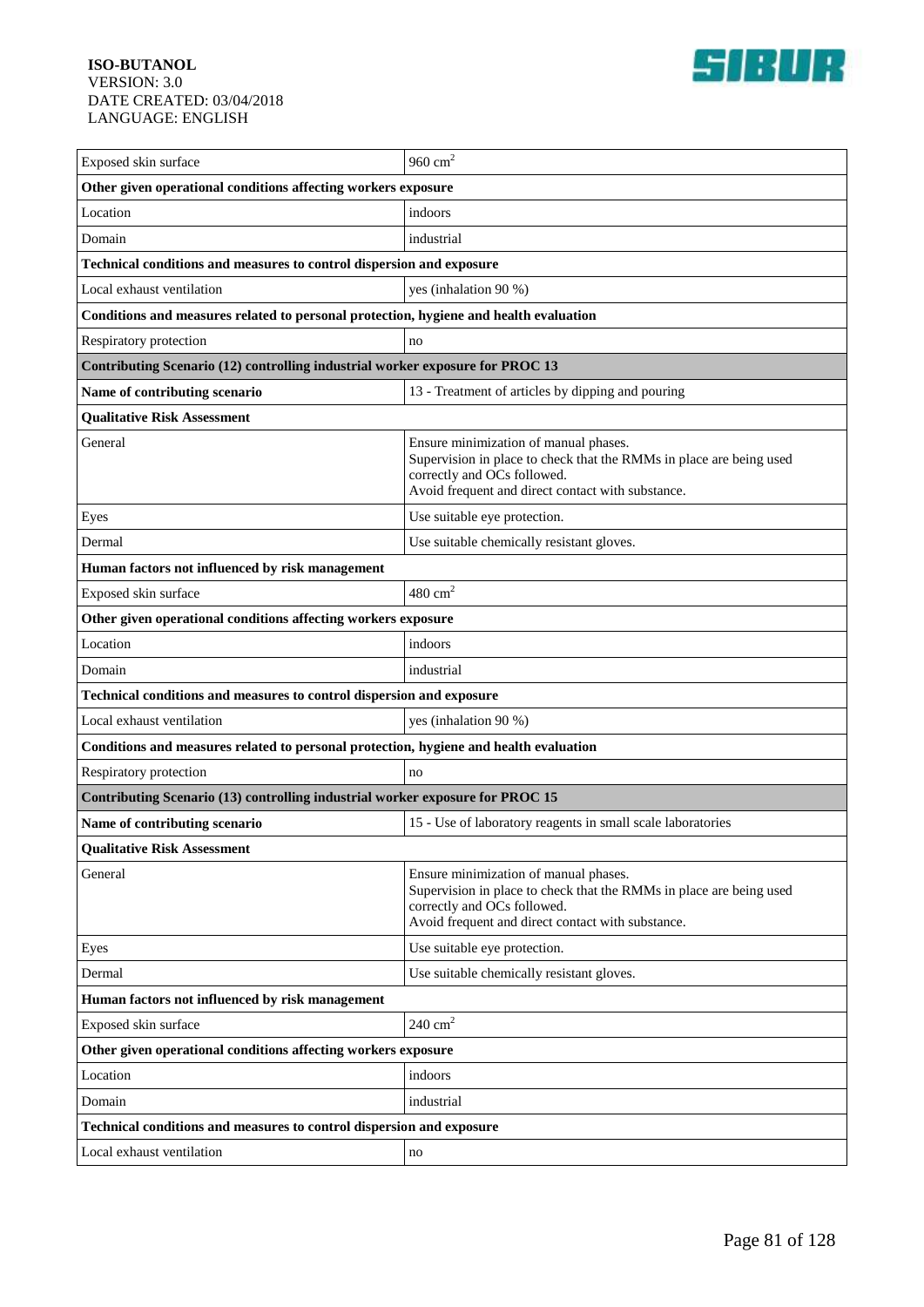

**Conditions and measures related to personal protection, hygiene and health evaluation**

Respiratory protection no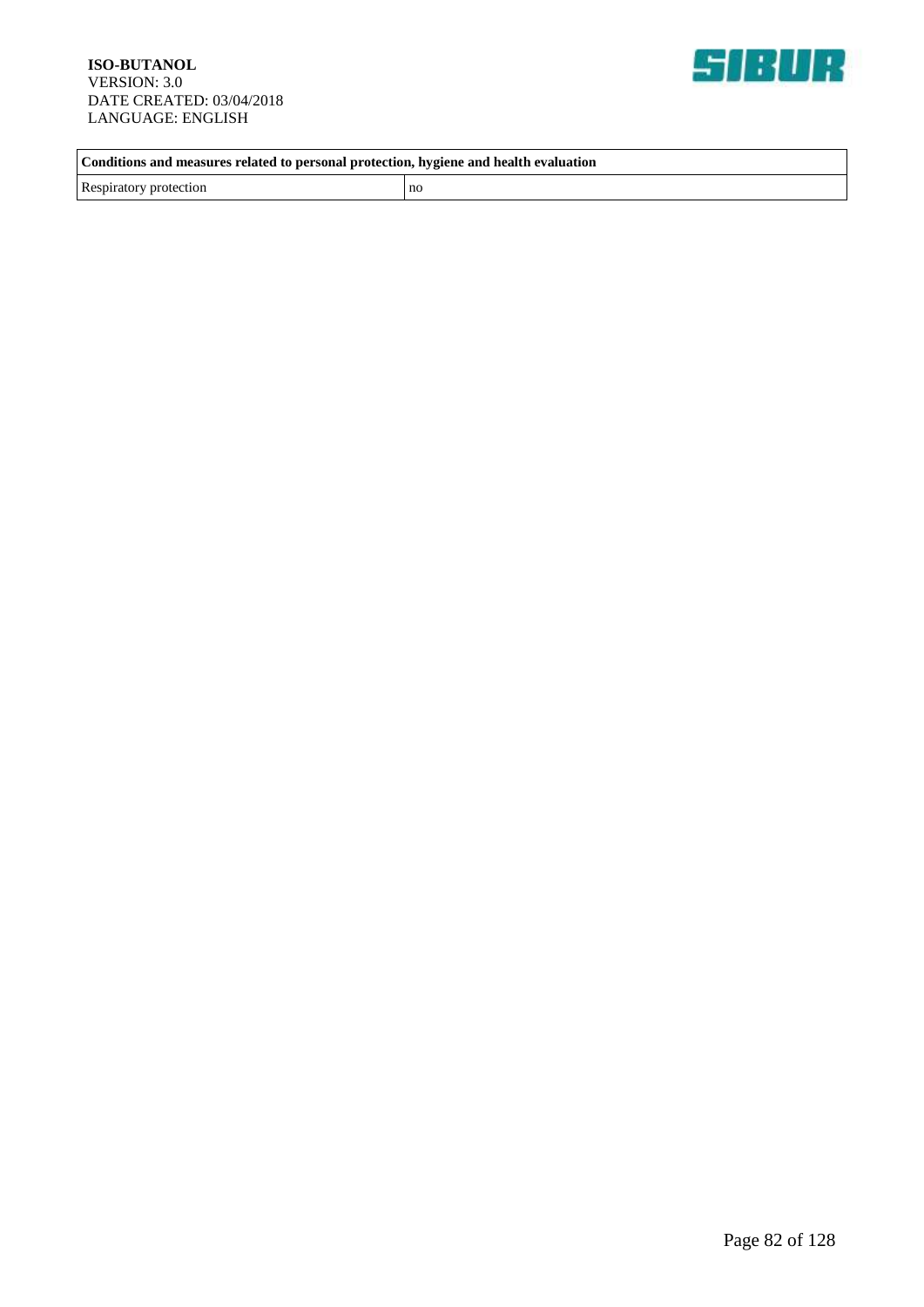

### **Exposure Scenario 14 (ES14): Use in Coatings (paints, ink, toners,adhesives), consumer**

| <b>Free short title</b>                                                                                                         | Use in Coatings (paints, ink, toners, adhesives), consumer                                                                                                                                                                                                                                                                                                                                                                                                                                                                                                                                                                                                                                                                                                                                                                                                                                                          |
|---------------------------------------------------------------------------------------------------------------------------------|---------------------------------------------------------------------------------------------------------------------------------------------------------------------------------------------------------------------------------------------------------------------------------------------------------------------------------------------------------------------------------------------------------------------------------------------------------------------------------------------------------------------------------------------------------------------------------------------------------------------------------------------------------------------------------------------------------------------------------------------------------------------------------------------------------------------------------------------------------------------------------------------------------------------|
| Systematic title based on use descriptor                                                                                        | ERC 8F, 8C, 8A, 8D; PC 1, 4, 9a, 9c, 15, 18, 23, 24, 31                                                                                                                                                                                                                                                                                                                                                                                                                                                                                                                                                                                                                                                                                                                                                                                                                                                             |
| Name of contributing environmental scenario and<br>corresponding ERC                                                            | ERC 8f Wide dispersive outdoor use resulting in inclusion into or onto a<br>matrix<br>ERC 8c Wide dispersive indoor use resulting in inclusion into or onto a<br>matrix<br>ERC 8a Wide dispersive indoor use of processing aids in open systems<br>ERC 8d Wide dispersive outdoor use of processing aids in open systems                                                                                                                                                                                                                                                                                                                                                                                                                                                                                                                                                                                            |
| Name(s) of contributing consumer scenarios and<br>corresponding PCs/ACs                                                         | PC 1 Adhesives, Sealants<br>PC 1 Adhesives, Sealants<br>PC 1 Adhesives, Sealants<br>PC 1 Adhesives, Sealants<br>PC 4 Anti-Freeze and De-icing products<br>PC 4 Anti-Freeze and De-icing products<br>PC 4 Anti-Freeze and De-icing products<br>PC 9a Coatings and Paints, thinners, paint removers<br>PC 9a Coatings and Paints, thinners, paint removers<br>PC 9a Coatings and Paints, thinners, paint removers<br>PC 9a Coatings and Paints, thinners, paint removers<br>PC 9c Face and finger paints<br>PC 15 Non-metal-surface treatment products<br>PC 15 Non-metal-surface treatment products<br>PC 15 Non-metal-surface treatment products<br>PC 15 Non-metal-surface treatment products<br>PC 18 Ink and Toners<br>PC 23 Leather tanning, dye, finishing, impregnation and care products<br>PC 24 Lubricants, Greases and Release Products<br>PC 31 Polishes and Wax Blends<br>PC 31 Polishes and Wax Blends |
| Contributing Scenario (1) controlling environmental exposure for ERC 8F                                                         |                                                                                                                                                                                                                                                                                                                                                                                                                                                                                                                                                                                                                                                                                                                                                                                                                                                                                                                     |
| Contributing Scenario (2) controlling environmental exposure for ERC 8C                                                         |                                                                                                                                                                                                                                                                                                                                                                                                                                                                                                                                                                                                                                                                                                                                                                                                                                                                                                                     |
| Contributing Scenario (3) controlling environmental exposure for ERC 8A                                                         |                                                                                                                                                                                                                                                                                                                                                                                                                                                                                                                                                                                                                                                                                                                                                                                                                                                                                                                     |
| Contributing Scenario (4) controlling environmental exposure for ERC 8D                                                         |                                                                                                                                                                                                                                                                                                                                                                                                                                                                                                                                                                                                                                                                                                                                                                                                                                                                                                                     |
| As no environmental hazard was identified no environmental-related exposure assessment and risk characterization was performed. |                                                                                                                                                                                                                                                                                                                                                                                                                                                                                                                                                                                                                                                                                                                                                                                                                                                                                                                     |
| Contributing Scenario (5) controlling consumer exposure for PC 1                                                                |                                                                                                                                                                                                                                                                                                                                                                                                                                                                                                                                                                                                                                                                                                                                                                                                                                                                                                                     |
| Name of contributing scenario                                                                                                   | PC 1 Adhesives, Sealants                                                                                                                                                                                                                                                                                                                                                                                                                                                                                                                                                                                                                                                                                                                                                                                                                                                                                            |
| Calculation model                                                                                                               | Ecetoc TRA                                                                                                                                                                                                                                                                                                                                                                                                                                                                                                                                                                                                                                                                                                                                                                                                                                                                                                          |
| Product subcategory                                                                                                             | Glues, hobby use                                                                                                                                                                                                                                                                                                                                                                                                                                                                                                                                                                                                                                                                                                                                                                                                                                                                                                    |
| Frequency and duration of use                                                                                                   |                                                                                                                                                                                                                                                                                                                                                                                                                                                                                                                                                                                                                                                                                                                                                                                                                                                                                                                     |
| Frequency of use                                                                                                                | 365 times/year (Frequent)                                                                                                                                                                                                                                                                                                                                                                                                                                                                                                                                                                                                                                                                                                                                                                                                                                                                                           |
| Exposure time                                                                                                                   | 4 h                                                                                                                                                                                                                                                                                                                                                                                                                                                                                                                                                                                                                                                                                                                                                                                                                                                                                                                 |
| <b>Product characteristics</b>                                                                                                  |                                                                                                                                                                                                                                                                                                                                                                                                                                                                                                                                                                                                                                                                                                                                                                                                                                                                                                                     |
| Spray application                                                                                                               | no                                                                                                                                                                                                                                                                                                                                                                                                                                                                                                                                                                                                                                                                                                                                                                                                                                                                                                                  |
| Product ingredient fraction by weight                                                                                           | 30 %                                                                                                                                                                                                                                                                                                                                                                                                                                                                                                                                                                                                                                                                                                                                                                                                                                                                                                                |
| <b>Amounts used</b>                                                                                                             |                                                                                                                                                                                                                                                                                                                                                                                                                                                                                                                                                                                                                                                                                                                                                                                                                                                                                                                     |
| Amounts used                                                                                                                    | $9\ \mathrm g$                                                                                                                                                                                                                                                                                                                                                                                                                                                                                                                                                                                                                                                                                                                                                                                                                                                                                                      |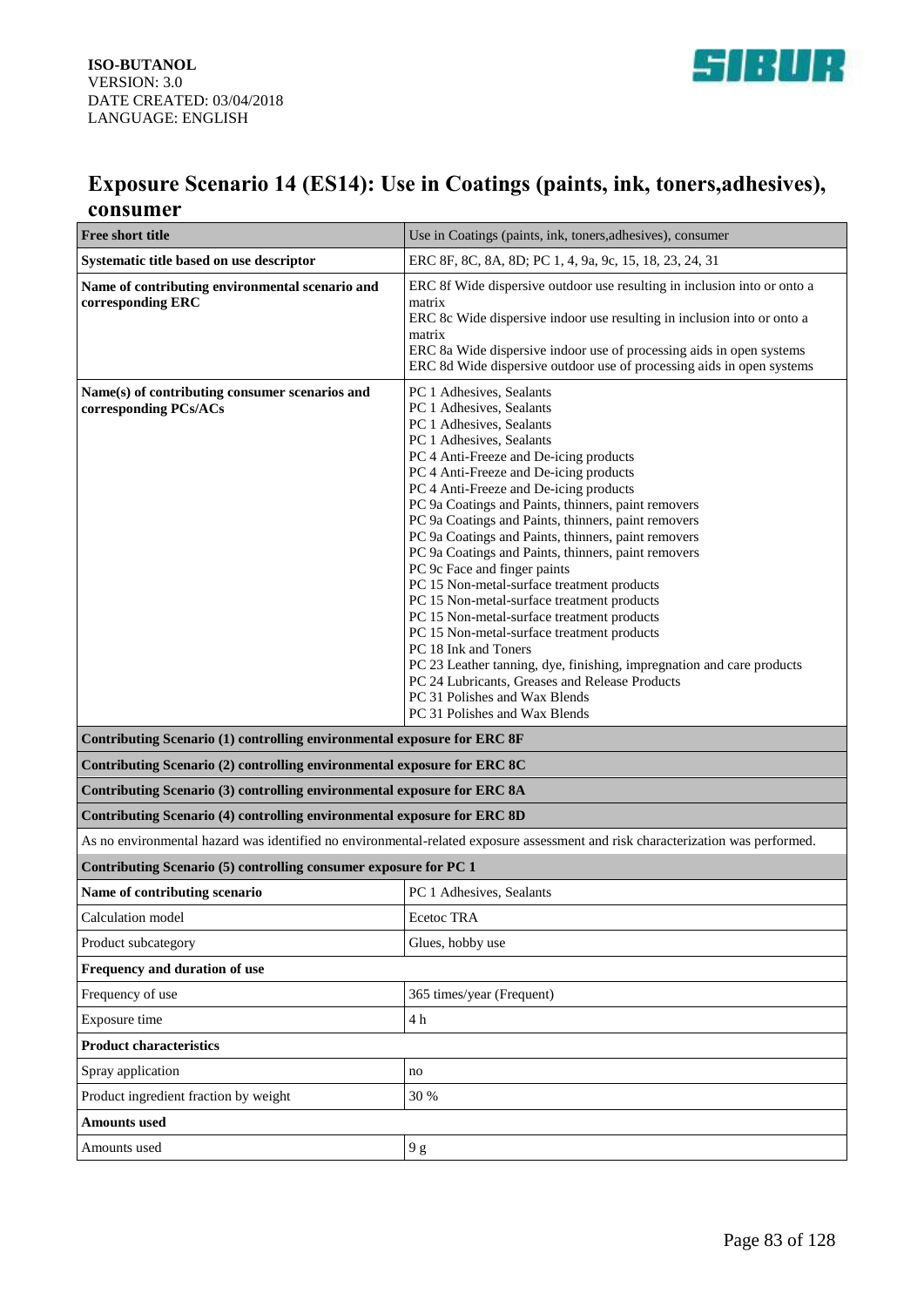

| Human factors not influenced by risk management                  |                                       |  |
|------------------------------------------------------------------|---------------------------------------|--|
| Skin surface area dermal                                         | fingertips                            |  |
| Skin surface area oral                                           |                                       |  |
| Tranfer factor dermal                                            | 100 %                                 |  |
| Other given operational conditions affecting consumers exposure  |                                       |  |
| Room volume                                                      | $20 \text{ m}^3$                      |  |
| Release fraction to air                                          | 100.0%                                |  |
| Contributing Scenario (6) controlling consumer exposure for PC 1 |                                       |  |
| Name of contributing scenario                                    | PC 1 Adhesives, Sealants              |  |
| Calculation model                                                | ConsExpo<br>Carpet glue - Application |  |
| Frequency and duration of use                                    |                                       |  |
| Inhalation                                                       |                                       |  |
| Exposure calculation result type                                 | Mean concentration on day of exposure |  |
| Frequency of use                                                 | 0.250 per year                        |  |
| Exposure time                                                    | 75 min                                |  |
| Application duration                                             | 75 min                                |  |
| <b>Product characteristics</b>                                   |                                       |  |
| Spray application                                                | no                                    |  |
| Product ingredient fraction by weight                            | 2 %                                   |  |
| Mol weight matrix                                                | 3,000 g/mol                           |  |
| Mass transfer rate                                               | - m/min                               |  |
| Amounts used                                                     |                                       |  |
| Inhalation                                                       | 9,000 g                               |  |
| Human factors not influenced by risk management                  |                                       |  |
| Other given operational conditions affecting consumers exposure  |                                       |  |
| Inhalation                                                       |                                       |  |
| Room volume                                                      | $58~{\rm m}^3$                        |  |
| Ventilation rate                                                 | 2.51/h                                |  |
| Release are is constant                                          |                                       |  |
| Release area                                                     | $4.00E4$ cm <sup>2</sup>              |  |
| Release temperature                                              | 20 °C                                 |  |
| Contributing Scenario (7) controlling consumer exposure for PC 1 |                                       |  |
| Name of contributing scenario                                    | PC 1 Adhesives, Sealants              |  |
| Calculation model                                                | ConsExpo<br>Spray glue - Application  |  |
| Frequency and duration of use                                    |                                       |  |
| Inhalation                                                       |                                       |  |
| Exposure calculation result type                                 | Mean concentration on day of exposure |  |
| Frequency of use                                                 | 12 per year                           |  |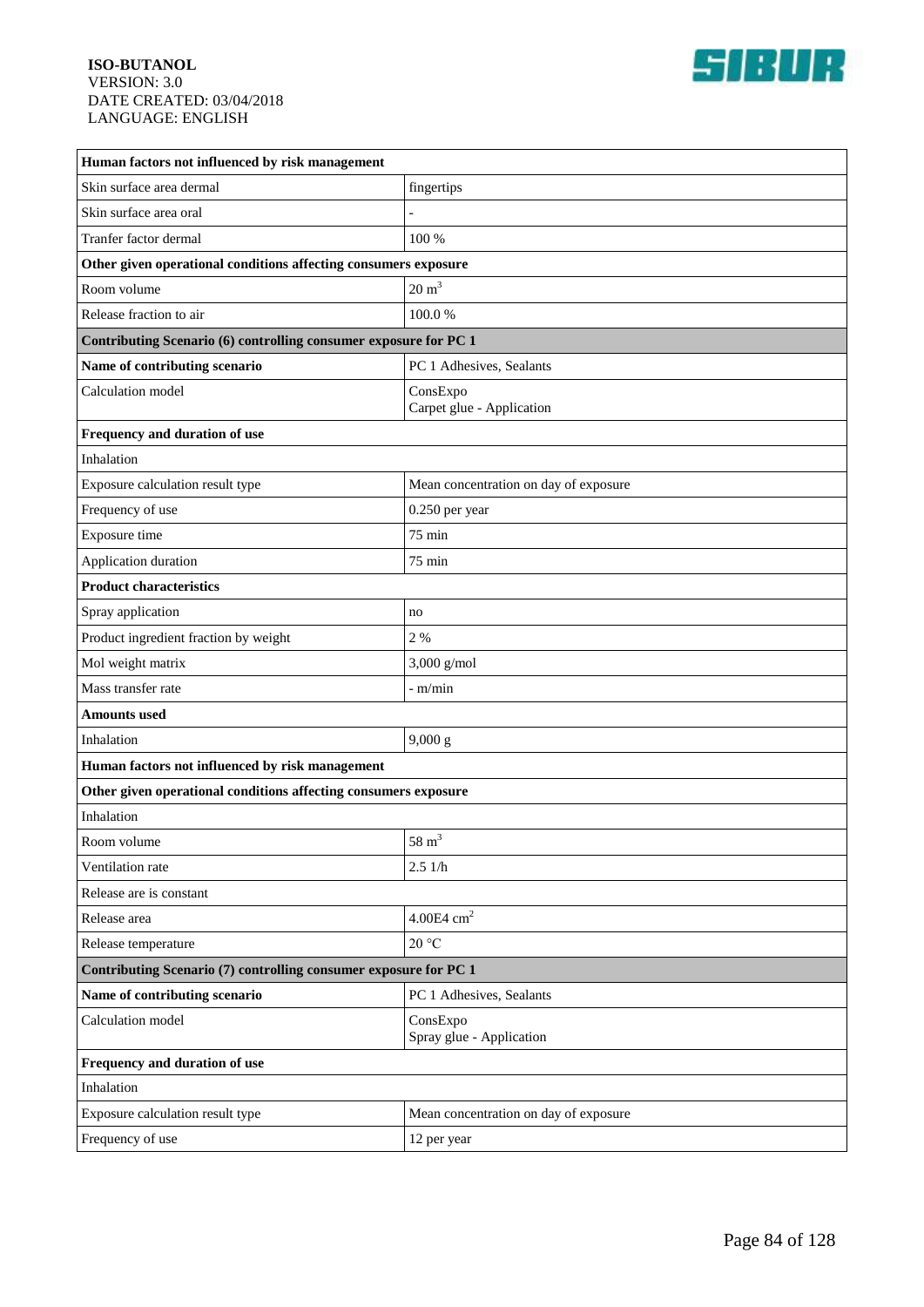

| Exposure time                                                    | 240 min                                 |  |
|------------------------------------------------------------------|-----------------------------------------|--|
| Application duration                                             | 3 min                                   |  |
| <b>Product characteristics</b>                                   |                                         |  |
| Spray application                                                | yes                                     |  |
| Product ingredient fraction by weight                            | 6 %                                     |  |
| Mol weight matrix                                                | $100$ g/mol                             |  |
| Mass transfer rate                                               | $-m/min$                                |  |
| <b>Amounts used</b>                                              |                                         |  |
| Inhalation                                                       | 204 g                                   |  |
| Human factors not influenced by risk management                  |                                         |  |
| Other given operational conditions affecting consumers exposure  |                                         |  |
| Inhalation                                                       |                                         |  |
| Room volume                                                      | $20 \text{ m}^3$                        |  |
| Ventilation rate                                                 | 0.6001/h                                |  |
| Release are is constant                                          |                                         |  |
| Release area                                                     | $2.00E4$ cm <sup>2</sup>                |  |
| Release temperature                                              | 20 °C                                   |  |
| Contributing Scenario (8) controlling consumer exposure for PC 1 |                                         |  |
| Name of contributing scenario                                    | PC 1 Adhesives, Sealants                |  |
| Calculation model                                                | ConsExpo<br>Joint sealant - Application |  |
| Frequency and duration of use                                    |                                         |  |
| Inhalation                                                       |                                         |  |
| Exposure calculation result type                                 | Mean concentration on day of exposure   |  |
| Frequency of use                                                 | 3 per year                              |  |
| Exposure time                                                    | 45 min                                  |  |
| Application duration                                             | 30 min                                  |  |
| <b>Product characteristics</b>                                   |                                         |  |
| Spray application                                                | no                                      |  |
| Product ingredient fraction by weight                            | 12 %                                    |  |
| Mol weight matrix                                                | $3,000$ g/mol                           |  |
| Mass transfer rate                                               | $-$ m/min                               |  |
| <b>Amounts used</b>                                              |                                         |  |
| Inhalation                                                       | 75 g                                    |  |
| Human factors not influenced by risk management                  |                                         |  |
| Other given operational conditions affecting consumers exposure  |                                         |  |
| Inhalation                                                       |                                         |  |
| Room volume                                                      | $10 \text{ m}^3$                        |  |
| Ventilation rate                                                 | $21/h$                                  |  |
| Release area increases over time                                 |                                         |  |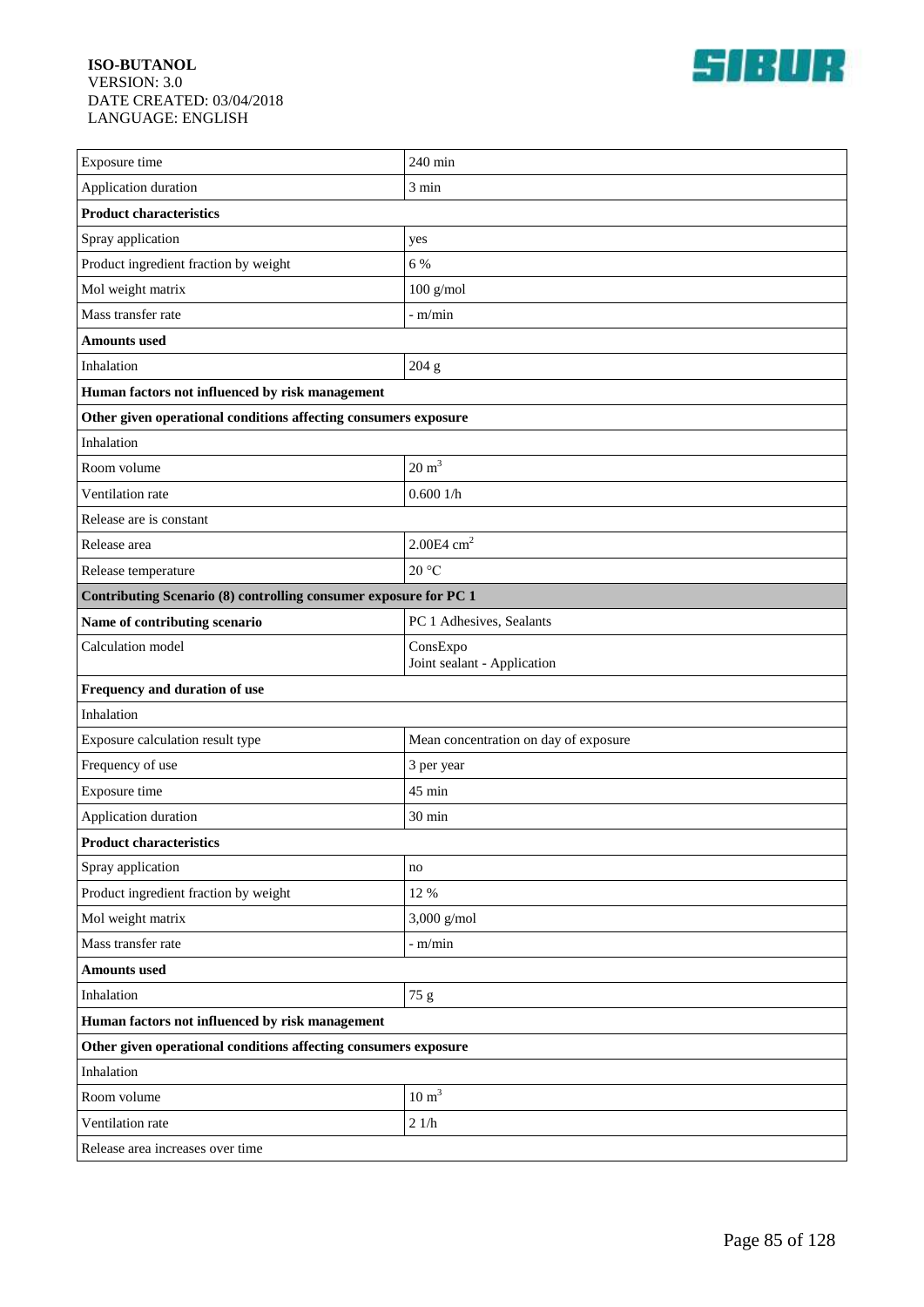

| Release area                                                      | $250 \text{ cm}^2$                     |  |
|-------------------------------------------------------------------|----------------------------------------|--|
| Release temperature                                               | 20 °C                                  |  |
| Contributing Scenario (9) controlling consumer exposure for PC 4  |                                        |  |
| Name of contributing scenario                                     | PC 4 Anti-Freeze and De-icing products |  |
| Scenario subtitle                                                 | Refill antifreeze                      |  |
| Calculation model                                                 | ConsExpo                               |  |
| Frequency and duration of use                                     |                                        |  |
| Inhalation                                                        |                                        |  |
| Exposure calculation result type                                  | Mean concentration on day of exposure  |  |
| Frequency of use                                                  | 1 per day                              |  |
| <b>Product characteristics</b>                                    |                                        |  |
| Spray application                                                 | no                                     |  |
| Product ingredient fraction by weight                             | 10 %                                   |  |
| <b>Amounts used</b>                                               |                                        |  |
| Inhalation                                                        | 2,000 g                                |  |
| Human factors not influenced by risk management                   |                                        |  |
| Other given operational conditions affecting consumers exposure   |                                        |  |
| Inhalation                                                        |                                        |  |
| Room volume                                                       | $34 \text{ m}^3$                       |  |
| Ventilation rate                                                  | 1.51/h                                 |  |
| Contributing Scenario (10) controlling consumer exposure for PC 4 |                                        |  |
| Name of contributing scenario                                     | PC 4 Anti-Freeze and De-icing products |  |
| Scenario subtitle                                                 | Lock de-icing                          |  |
| Calculation model                                                 | ConsExpo                               |  |
| Frequency and duration of use                                     |                                        |  |
| Inhalation                                                        |                                        |  |
| Exposure calculation result type                                  | Mean concentration on day of exposure  |  |
| Frequency of use                                                  | 1 per day                              |  |
| <b>Product characteristics</b>                                    |                                        |  |
| Spray application                                                 | yes                                    |  |
| Product ingredient fraction by weight                             | 50 %                                   |  |
| <b>Amounts used</b>                                               |                                        |  |
| Inhalation                                                        | $4\ {\rm g}$                           |  |
| Human factors not influenced by risk management                   |                                        |  |
| Other given operational conditions affecting consumers exposure   |                                        |  |
| Inhalation                                                        |                                        |  |
| Room volume                                                       | $34 \text{ m}^3$                       |  |
| Ventilation rate                                                  | 1.51/h                                 |  |
| Contributing Scenario (11) controlling consumer exposure for PC 4 |                                        |  |
| Name of contributing scenario                                     | PC 4 Anti-Freeze and De-icing products |  |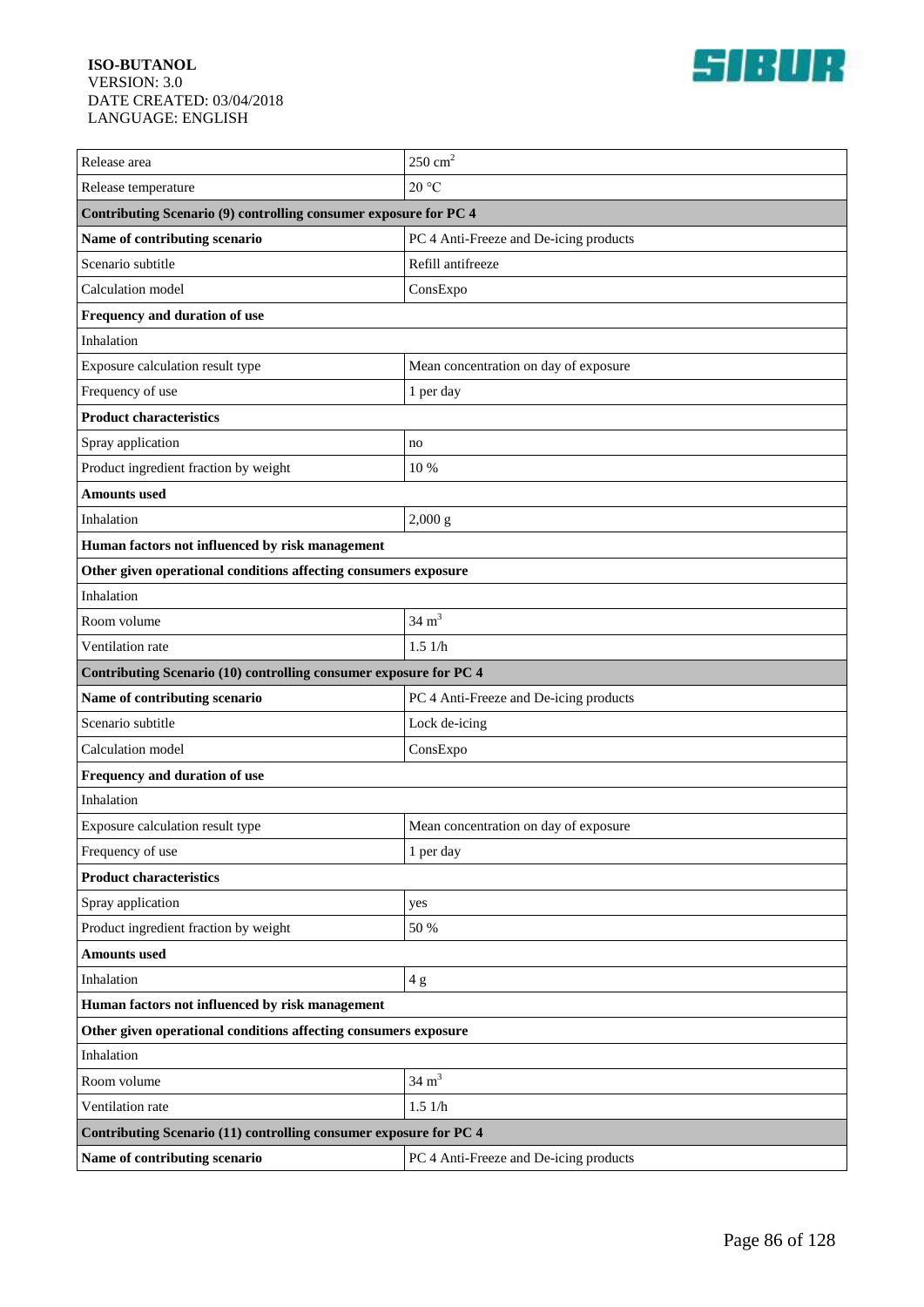

| Scenario subtitle                                                  | Washing car windows                                 |  |
|--------------------------------------------------------------------|-----------------------------------------------------|--|
| Calculation model                                                  | ConsExpo                                            |  |
| Frequency and duration of use                                      |                                                     |  |
| Inhalation                                                         |                                                     |  |
| Exposure calculation result type                                   | Mean concentration on day of exposure               |  |
| Frequency of use                                                   | 1 per day                                           |  |
| <b>Product characteristics</b>                                     |                                                     |  |
| Spray application                                                  | no                                                  |  |
| Product ingredient fraction by weight                              | 50 %                                                |  |
| <b>Amounts</b> used                                                |                                                     |  |
| Inhalation                                                         | 15 g                                                |  |
| Human factors not influenced by risk management                    |                                                     |  |
| Other given operational conditions affecting consumers exposure    |                                                     |  |
| Inhalation                                                         |                                                     |  |
| Room volume                                                        | $34 \text{ m}^3$                                    |  |
| Ventilation rate                                                   | 1.51/h                                              |  |
| Contributing Scenario (12) controlling consumer exposure for PC 9a |                                                     |  |
| Name of contributing scenario                                      | PC 9a Coatings and Paints, thinners, paint removers |  |
| Calculation model                                                  | ConsExpo<br>water borne paint - Application         |  |
| Frequency and duration of use                                      |                                                     |  |
| Inhalation                                                         |                                                     |  |
| Exposure calculation result type                                   | Mean concentration on day of exposure               |  |
| Frequency of use                                                   | 1 per year                                          |  |
| Exposure time                                                      | 132 min                                             |  |
| Application duration                                               | $120 \text{ min}$                                   |  |
| <b>Product characteristics</b>                                     |                                                     |  |
| Spray application                                                  | no                                                  |  |
| Product ingredient fraction by weight                              | 1.5 %                                               |  |
| Mol weight matrix                                                  | 45 g/mol                                            |  |
| Mass transfer rate                                                 | - m/min                                             |  |
| <b>Amounts used</b>                                                |                                                     |  |
| Inhalation                                                         | 1,250 g                                             |  |
| Human factors not influenced by risk management                    |                                                     |  |
| Other given operational conditions affecting consumers exposure    |                                                     |  |
| Inhalation                                                         |                                                     |  |
| Room volume                                                        | $20 \text{ m}^3$                                    |  |
| Ventilation rate                                                   | 0.6001/h                                            |  |
| Release area increases over time                                   |                                                     |  |
| Release area                                                       | $1.00E5$ cm <sup>2</sup>                            |  |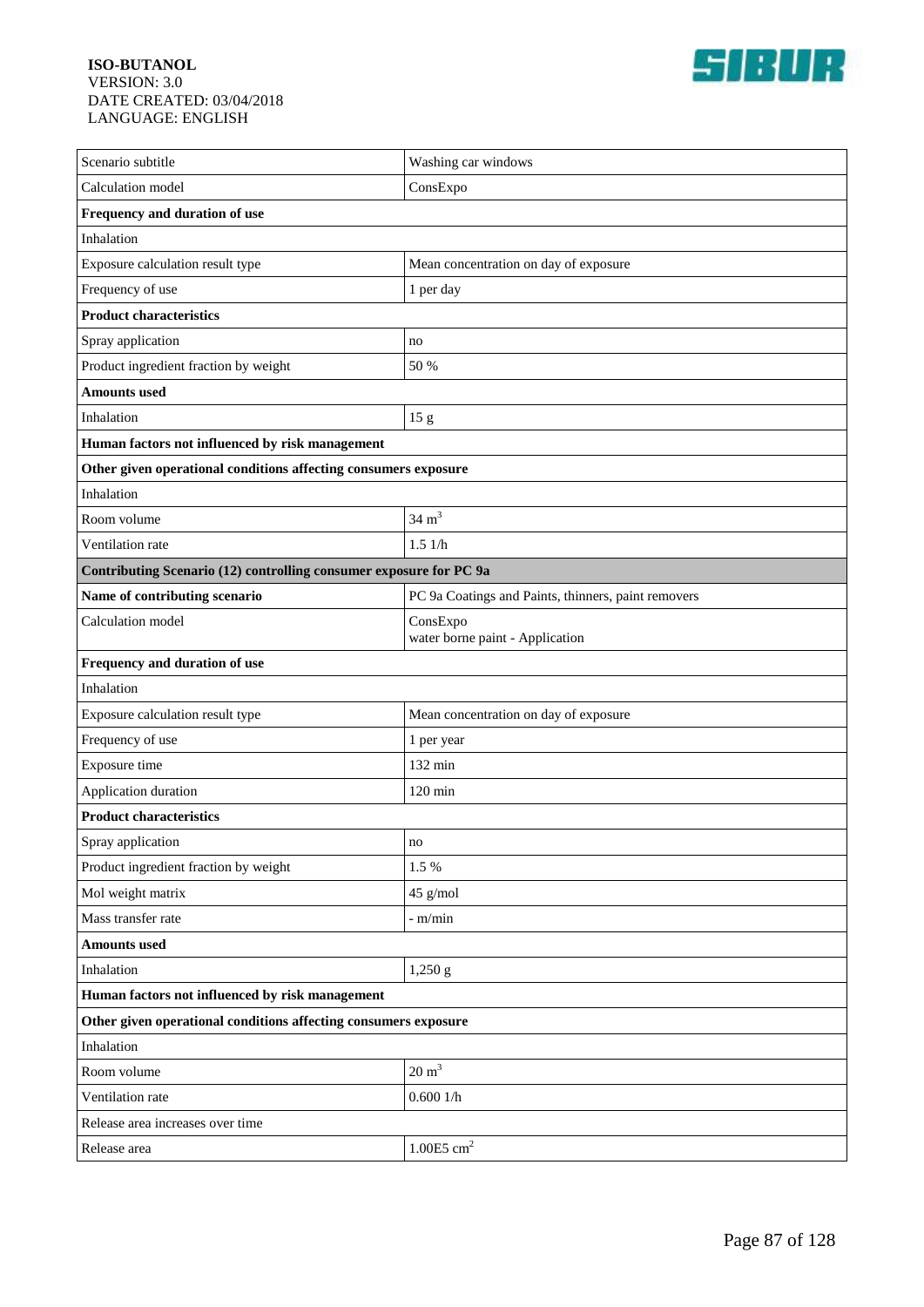

| Release temperature                                                | 20 °C                                               |  |
|--------------------------------------------------------------------|-----------------------------------------------------|--|
| Contributing Scenario (13) controlling consumer exposure for PC 9a |                                                     |  |
| Name of contributing scenario                                      | PC 9a Coatings and Paints, thinners, paint removers |  |
| Calculation model                                                  | ConsExpo<br>high solid paint - Application          |  |
| Frequency and duration of use                                      |                                                     |  |
| Inhalation                                                         |                                                     |  |
| Exposure calculation result type                                   | Mean concentration on day of exposure               |  |
| Frequency of use                                                   | 1 per year                                          |  |
| Exposure time                                                      | 132 min                                             |  |
| Application duration                                               | $120 \text{ min}$                                   |  |
| <b>Product characteristics</b>                                     |                                                     |  |
| Spray application                                                  | no                                                  |  |
| Product ingredient fraction by weight                              | 2 %                                                 |  |
| Mol weight matrix                                                  | 550 g/mol                                           |  |
| Mass transfer rate                                                 | - m/min                                             |  |
| Amounts used                                                       |                                                     |  |
| Inhalation                                                         | 1,300 g                                             |  |
| Human factors not influenced by risk management                    |                                                     |  |
| Other given operational conditions affecting consumers exposure    |                                                     |  |
| Inhalation                                                         |                                                     |  |
| Room volume                                                        | $20 \text{ m}^3$                                    |  |
| Ventilation rate                                                   | 0.6001/h                                            |  |
| Release area increases over time                                   |                                                     |  |
| Release area                                                       | $1.00E5$ cm <sup>2</sup>                            |  |
| Release temperature                                                | 20 °C                                               |  |
| Contributing Scenario (14) controlling consumer exposure for PC 9a |                                                     |  |
| Name of contributing scenario                                      | PC 9a Coatings and Paints, thinners, paint removers |  |
| Calculation model                                                  | ConsExpo<br>spray can - Application                 |  |
| Frequency and duration of use                                      |                                                     |  |
| Inhalation                                                         |                                                     |  |
| Exposure calculation result type                                   | Mean concentration on day of exposure               |  |
| Frequency of use                                                   | 2 per year                                          |  |
| <b>Product characteristics</b>                                     |                                                     |  |
| Spray application                                                  | yes                                                 |  |
| Product ingredient fraction by weight                              | 25 %                                                |  |
| <b>Amounts</b> used                                                |                                                     |  |
| Inhalation                                                         | 400 g                                               |  |
| Human factors not influenced by risk management                    |                                                     |  |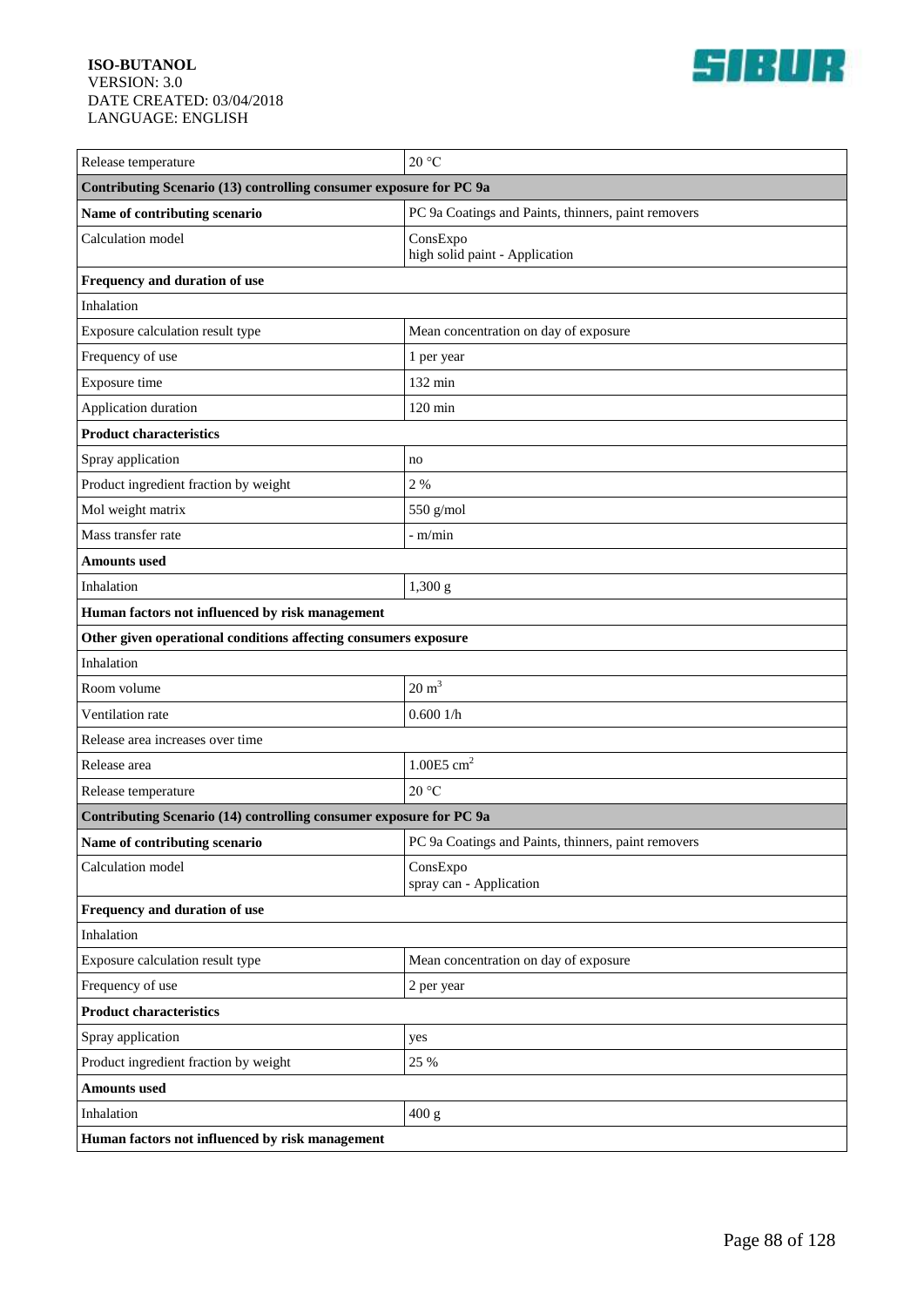

| Other given operational conditions affecting consumers exposure    |                                                     |  |
|--------------------------------------------------------------------|-----------------------------------------------------|--|
| Inhalation                                                         |                                                     |  |
| Room volume                                                        | $34 \text{ m}^3$                                    |  |
| Ventilation rate                                                   | 1.51/h                                              |  |
| Contributing Scenario (15) controlling consumer exposure for PC 9a |                                                     |  |
| Name of contributing scenario                                      | PC 9a Coatings and Paints, thinners, paint removers |  |
| Calculation model                                                  | ConsExpo<br>Glue remover - Application              |  |
| Frequency and duration of use                                      |                                                     |  |
| Inhalation                                                         |                                                     |  |
| Exposure calculation result type                                   | Mean concentration on day of exposure               |  |
| Frequency of use                                                   | 0.250 per year                                      |  |
| Exposure time                                                      | 240 min                                             |  |
| Application duration                                               | 240 min                                             |  |
| <b>Product characteristics</b>                                     |                                                     |  |
| Spray application                                                  | no                                                  |  |
| Product ingredient fraction by weight                              | 3 %                                                 |  |
| Mol weight matrix                                                  | 3,000 g/mol                                         |  |
| Mass transfer rate                                                 | - m/min                                             |  |
| <b>Amounts used</b>                                                |                                                     |  |
| Inhalation                                                         | 2,000 g                                             |  |
| Human factors not influenced by risk management                    |                                                     |  |
| Other given operational conditions affecting consumers exposure    |                                                     |  |
| Inhalation                                                         |                                                     |  |
| Room volume                                                        | $30 \text{ m}^3$                                    |  |
| Ventilation rate                                                   | 1.51/h                                              |  |
| Release area increases over time                                   |                                                     |  |
| Release area                                                       | $\overline{c}$<br>5.00E4 cm                         |  |
| Release temperature                                                | 20 °C                                               |  |
| Contributing Scenario (16) controlling consumer exposure for PC 9c |                                                     |  |
| Name of contributing scenario                                      | PC 9c Face and finger paints                        |  |
| Calculation model                                                  | Ecetoc TRA                                          |  |
| Frequency and duration of use                                      |                                                     |  |
| Frequency of use                                                   | 365 times/year (Frequent)                           |  |
| <b>Product characteristics</b>                                     |                                                     |  |
| Product ingredient fraction by weight                              | 15 %                                                |  |
| Human factors not influenced by risk management                    |                                                     |  |
| Skin surface area dermal                                           | hands                                               |  |
| Skin surface area oral                                             |                                                     |  |
| Tranfer factor dermal                                              | $100\:\%$                                           |  |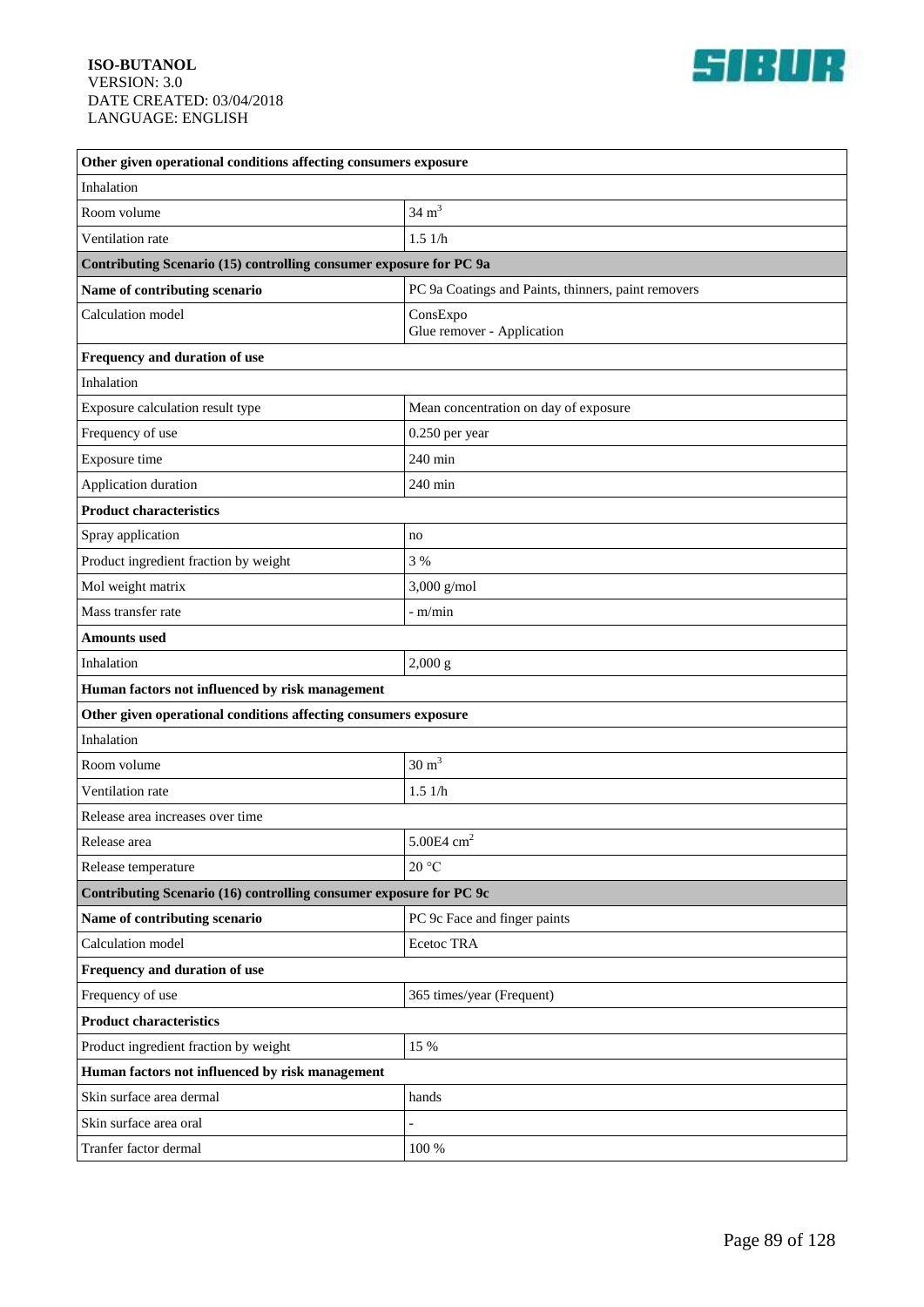

| Transfer factor ingestion                                          | 100 %                                       |  |
|--------------------------------------------------------------------|---------------------------------------------|--|
| Other given operational conditions affecting consumers exposure    |                                             |  |
| Contributing Scenario (17) controlling consumer exposure for PC 15 |                                             |  |
| Name of contributing scenario                                      | PC 15 Non-metal-surface treatment products  |  |
| Scenario subtitle                                                  | Waterborn paint                             |  |
| Calculation model                                                  | ConsExpo<br>water borne paint - Application |  |
| Frequency and duration of use                                      |                                             |  |
| Inhalation                                                         |                                             |  |
| Exposure calculation result type                                   | Mean concentration on day of exposure       |  |
| Frequency of use                                                   | 1 per year                                  |  |
| Exposure time                                                      | $132 \text{ min}$                           |  |
| Application duration                                               | $120$ min                                   |  |
| <b>Product characteristics</b>                                     |                                             |  |
| Spray application                                                  | no                                          |  |
| Product ingredient fraction by weight                              | 1.5 %                                       |  |
| Mol weight matrix                                                  | 45 g/mol                                    |  |
| Mass transfer rate                                                 | $-$ m/min                                   |  |
| <b>Amounts used</b>                                                |                                             |  |
| Inhalation                                                         | 1,250 g                                     |  |
| Human factors not influenced by risk management                    |                                             |  |
| Other given operational conditions affecting consumers exposure    |                                             |  |
| Inhalation                                                         |                                             |  |
| Room volume                                                        | $20 \text{ m}^3$                            |  |
| Ventilation rate                                                   | 0.6001/h                                    |  |
| Release area increases over time                                   |                                             |  |
| Release area                                                       | $1.00E5$ cm <sup>2</sup>                    |  |
| Release temperature                                                | $20\,^{\circ}\mathrm{C}$                    |  |
| Contributing Scenario (18) controlling consumer exposure for PC 15 |                                             |  |
| Name of contributing scenario                                      | PC 15 Non-metal-surface treatment products  |  |
| Scenario subtitle                                                  | High solid point                            |  |
| Calculation model                                                  | ConsExpo<br>high solid paint - Application  |  |
| Frequency and duration of use                                      |                                             |  |
| Inhalation                                                         |                                             |  |
| Exposure calculation result type                                   | Mean concentration on day of exposure       |  |
| Frequency of use                                                   | 1 per year                                  |  |
| Exposure time                                                      | 132 min                                     |  |
| Application duration                                               | $120 \text{ min}$                           |  |
| <b>Product characteristics</b>                                     |                                             |  |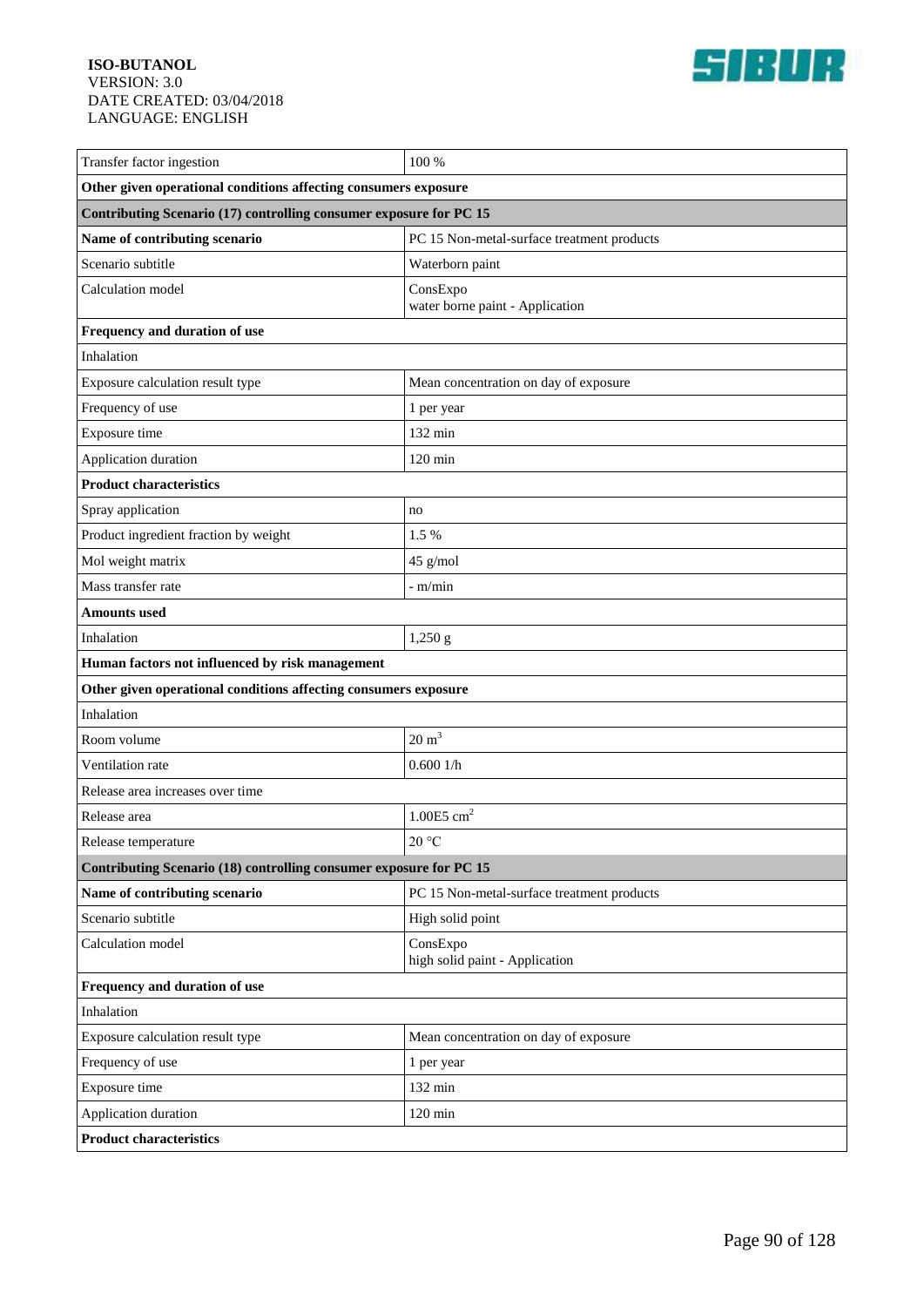

| Spray application                                                  | no                                         |  |
|--------------------------------------------------------------------|--------------------------------------------|--|
| Product ingredient fraction by weight                              | 2 %                                        |  |
| Mol weight matrix                                                  | 550 g/mol                                  |  |
| Mass transfer rate                                                 | - m/min                                    |  |
| Amounts used                                                       |                                            |  |
| Inhalation                                                         | 1,300 g                                    |  |
| Human factors not influenced by risk management                    |                                            |  |
| Other given operational conditions affecting consumers exposure    |                                            |  |
| Inhalation                                                         |                                            |  |
| Room volume                                                        | $20 \text{ m}^3$                           |  |
| Ventilation rate                                                   | 0.6001/h                                   |  |
| Release area increases over time                                   |                                            |  |
| Release area                                                       | $1.00E5$ cm <sup>2</sup>                   |  |
| Release temperature                                                | 20 °C                                      |  |
| Contributing Scenario (19) controlling consumer exposure for PC 15 |                                            |  |
| Name of contributing scenario                                      | PC 15 Non-metal-surface treatment products |  |
| Scenario subtitle                                                  | Spray paint                                |  |
| Calculation model                                                  | ConsExpo<br>spray can - Application        |  |
| Frequency and duration of use                                      |                                            |  |
| Inhalation                                                         |                                            |  |
| Exposure calculation result type                                   | Mean concentration on day of exposure      |  |
| Frequency of use                                                   | 2 per year                                 |  |
| <b>Product characteristics</b>                                     |                                            |  |
| Spray application                                                  | yes                                        |  |
| Product ingredient fraction by weight                              | 25 %                                       |  |
| Amounts used                                                       |                                            |  |
| Inhalation                                                         | 400 g                                      |  |
| Human factors not influenced by risk management                    |                                            |  |
| Other given operational conditions affecting consumers exposure    |                                            |  |
| Inhalation                                                         |                                            |  |
| Room volume                                                        | $34 \text{ m}^3$                           |  |
| Ventilation rate                                                   | 1.51/h                                     |  |
| Contributing Scenario (20) controlling consumer exposure for PC 15 |                                            |  |
| Name of contributing scenario                                      | PC 15 Non-metal-surface treatment products |  |
| Scenario subtitle                                                  | Removers (glue remover as worst case)      |  |
| Calculation model                                                  | ConsExpo<br>Glue remover - Application     |  |
| Frequency and duration of use                                      |                                            |  |
| Inhalation                                                         |                                            |  |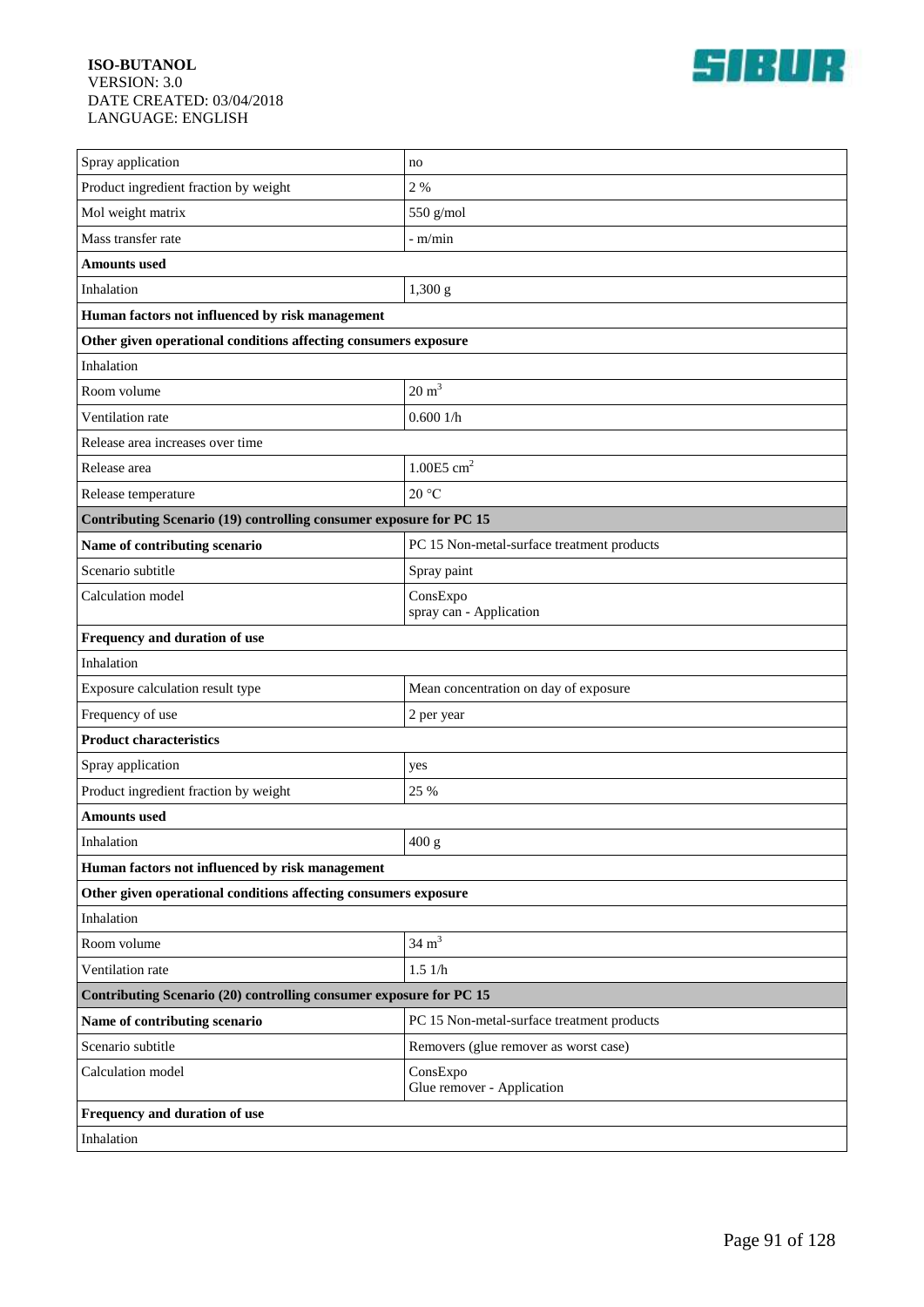

| Exposure calculation result type                                   | Mean concentration on day of exposure                                 |  |
|--------------------------------------------------------------------|-----------------------------------------------------------------------|--|
| Frequency of use                                                   | $0.250$ per year                                                      |  |
| Exposure time                                                      | 240 min                                                               |  |
| Application duration                                               | 240 min                                                               |  |
| <b>Product characteristics</b>                                     |                                                                       |  |
| Spray application                                                  | no                                                                    |  |
| Product ingredient fraction by weight                              | 3 %                                                                   |  |
| Mol weight matrix                                                  | $3,000$ g/mol                                                         |  |
| Mass transfer rate                                                 | - m/min                                                               |  |
| Amounts used                                                       |                                                                       |  |
| Inhalation                                                         | 2,000 g                                                               |  |
| Human factors not influenced by risk management                    |                                                                       |  |
| Other given operational conditions affecting consumers exposure    |                                                                       |  |
| Inhalation                                                         |                                                                       |  |
| Room volume                                                        | $30 \text{ m}^3$                                                      |  |
| Ventilation rate                                                   | 1.51/h                                                                |  |
| Release area increases over time                                   |                                                                       |  |
| Release area                                                       | 5.00E4 $cm2$                                                          |  |
| Release temperature                                                | 20 °C                                                                 |  |
| Contributing Scenario (21) controlling consumer exposure for PC 18 |                                                                       |  |
| Name of contributing scenario                                      | PC 18 Ink and Toners                                                  |  |
| Calculation model                                                  | ConsExpo                                                              |  |
| Frequency and duration of use                                      |                                                                       |  |
| Inhalation                                                         |                                                                       |  |
| Exposure calculation result type                                   | Mean concentration on day of exposure                                 |  |
| Frequency of use                                                   | 1 per day                                                             |  |
| <b>Product characteristics</b>                                     |                                                                       |  |
| Spray application                                                  | no                                                                    |  |
| Product ingredient fraction by weight                              | 4 %                                                                   |  |
| <b>Amounts</b> used                                                |                                                                       |  |
| Inhalation                                                         | 40 g                                                                  |  |
| Human factors not influenced by risk management                    |                                                                       |  |
| Other given operational conditions affecting consumers exposure    |                                                                       |  |
| Inhalation                                                         |                                                                       |  |
| Room volume                                                        | $20 \text{ m}^3$                                                      |  |
| Ventilation rate                                                   | 0.6001/h                                                              |  |
| Contributing Scenario (22) controlling consumer exposure for PC 23 |                                                                       |  |
| Name of contributing scenario                                      | PC 23 Leather tanning, dye, finishing, impregnation and care products |  |
| Scenario subtitle                                                  | includes spray applications                                           |  |
| Calculation model                                                  | ConsExpo                                                              |  |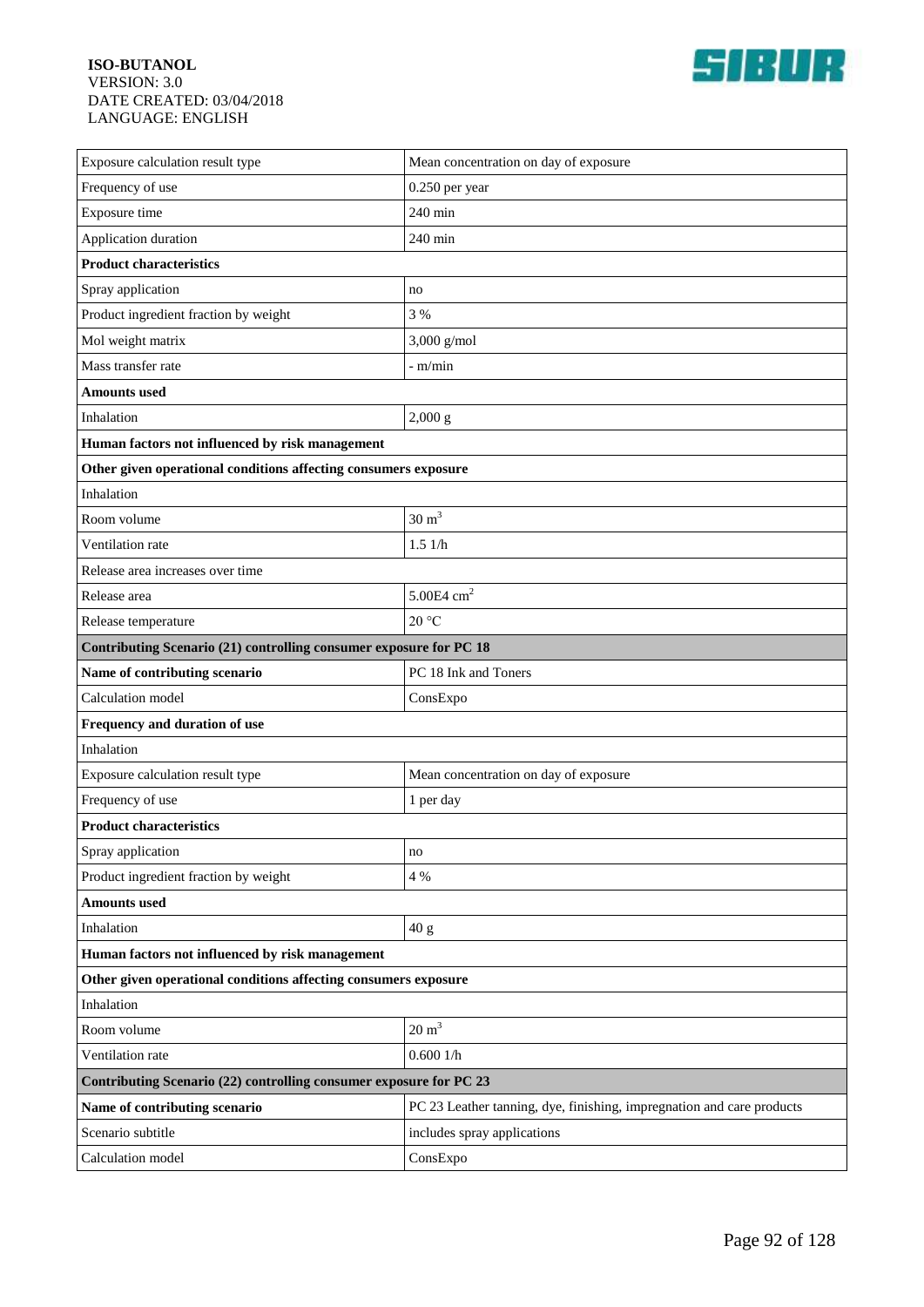

| Frequency and duration of use                                      |                                                                               |  |
|--------------------------------------------------------------------|-------------------------------------------------------------------------------|--|
| Inhalation                                                         |                                                                               |  |
| Exposure calculation result type                                   | Mean concentration on day of exposure                                         |  |
| Frequency of use                                                   | 1 per day                                                                     |  |
| <b>Emission</b> duration                                           | 240 min                                                                       |  |
| <b>Product characteristics</b>                                     |                                                                               |  |
| Spray application                                                  | no                                                                            |  |
| Product ingredient fraction by weight                              | 30 %                                                                          |  |
| <b>Amounts</b> used                                                |                                                                               |  |
| Inhalation                                                         | 150 g                                                                         |  |
| Human factors not influenced by risk management                    |                                                                               |  |
| Other given operational conditions affecting consumers exposure    |                                                                               |  |
| Inhalation                                                         |                                                                               |  |
| Room volume                                                        | $58 \text{ m}^3$                                                              |  |
| Ventilation rate                                                   | 0.6001/h                                                                      |  |
| Contributing Scenario (23) controlling consumer exposure for PC 24 |                                                                               |  |
| Name of contributing scenario                                      | PC 24 Lubricants, Greases and Release Products                                |  |
| This scenario has not been calculated. Justification:              | Exposure of the consumer can be ruled out.<br>Use in closed system is assumed |  |
| Contributing Scenario (24) controlling consumer exposure for PC 31 |                                                                               |  |
| Name of contributing scenario                                      | PC 31 Polishes and Wax Blends                                                 |  |
| Calculation model                                                  | ConsExpo<br>Furniture polish - Application                                    |  |
| Frequency and duration of use                                      |                                                                               |  |
| Inhalation                                                         |                                                                               |  |
| Exposure calculation result type                                   | Mean concentration on day of exposure                                         |  |
| Frequency of use                                                   | 1 per year                                                                    |  |
| Exposure time                                                      | $240$ min                                                                     |  |
| Application duration                                               | $90\;\mathrm{min}$                                                            |  |
| <b>Product characteristics</b>                                     |                                                                               |  |
| Spray application                                                  | no                                                                            |  |
| Product ingredient fraction by weight                              | 20 %                                                                          |  |
| Mol weight matrix                                                  | $272$ g/mol                                                                   |  |
| Mass transfer rate                                                 | - m/min                                                                       |  |
| <b>Amounts</b> used                                                |                                                                               |  |
| Inhalation                                                         | 550 g                                                                         |  |
| Human factors not influenced by risk management                    |                                                                               |  |
| Other given operational conditions affecting consumers exposure    |                                                                               |  |
| Inhalation                                                         |                                                                               |  |
| Room volume                                                        | $58 \text{ m}^3$                                                              |  |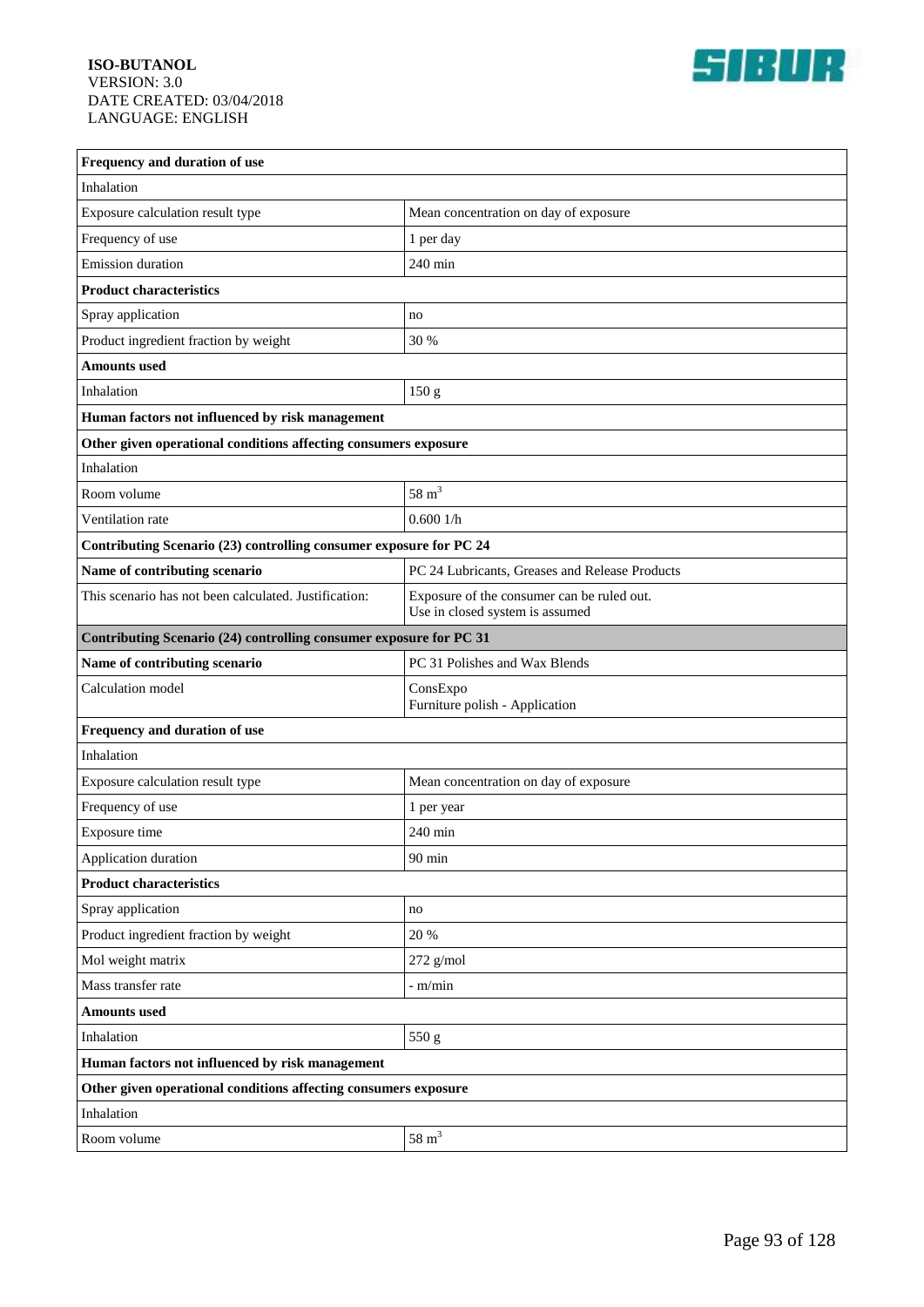

| Ventilation rate                                                   | 2.51/h                                     |  |
|--------------------------------------------------------------------|--------------------------------------------|--|
| Release area increases over time                                   |                                            |  |
| Release area                                                       | 2.20E5 cm <sup>2</sup>                     |  |
| Release temperature                                                | 20 °C                                      |  |
| Contributing Scenario (25) controlling consumer exposure for PC 31 |                                            |  |
| Name of contributing scenario                                      | PC 31 Polishes and Wax Blends              |  |
| Calculation model                                                  | ConsExpo<br>Furniture polish - Application |  |
| Frequency and duration of use                                      |                                            |  |
| Inhalation                                                         |                                            |  |
| Exposure calculation result type                                   | Mean concentration on day of exposure      |  |
| Frequency of use                                                   | 1 per year                                 |  |
| Exposure time                                                      | 240 min                                    |  |
| Application duration                                               | $90 \text{ min}$                           |  |
| <b>Product characteristics</b>                                     |                                            |  |
| Spray application                                                  | no                                         |  |
| Product ingredient fraction by weight                              | 20 %                                       |  |
| Mol weight matrix                                                  | $272$ g/mol                                |  |
| Mass transfer rate                                                 | - m/min                                    |  |
| Amounts used                                                       |                                            |  |
| Inhalation                                                         | 550 g                                      |  |
| Human factors not influenced by risk management                    |                                            |  |
| Other given operational conditions affecting consumers exposure    |                                            |  |
| Inhalation                                                         |                                            |  |
| Room volume                                                        | $58 \text{ m}^3$                           |  |
| Ventilation rate                                                   | 2.51/h                                     |  |
| Release area increases over time                                   |                                            |  |
| Release area                                                       | 2.20E5 cm <sup>2</sup>                     |  |
| Release temperature                                                | 20 °C                                      |  |
|                                                                    |                                            |  |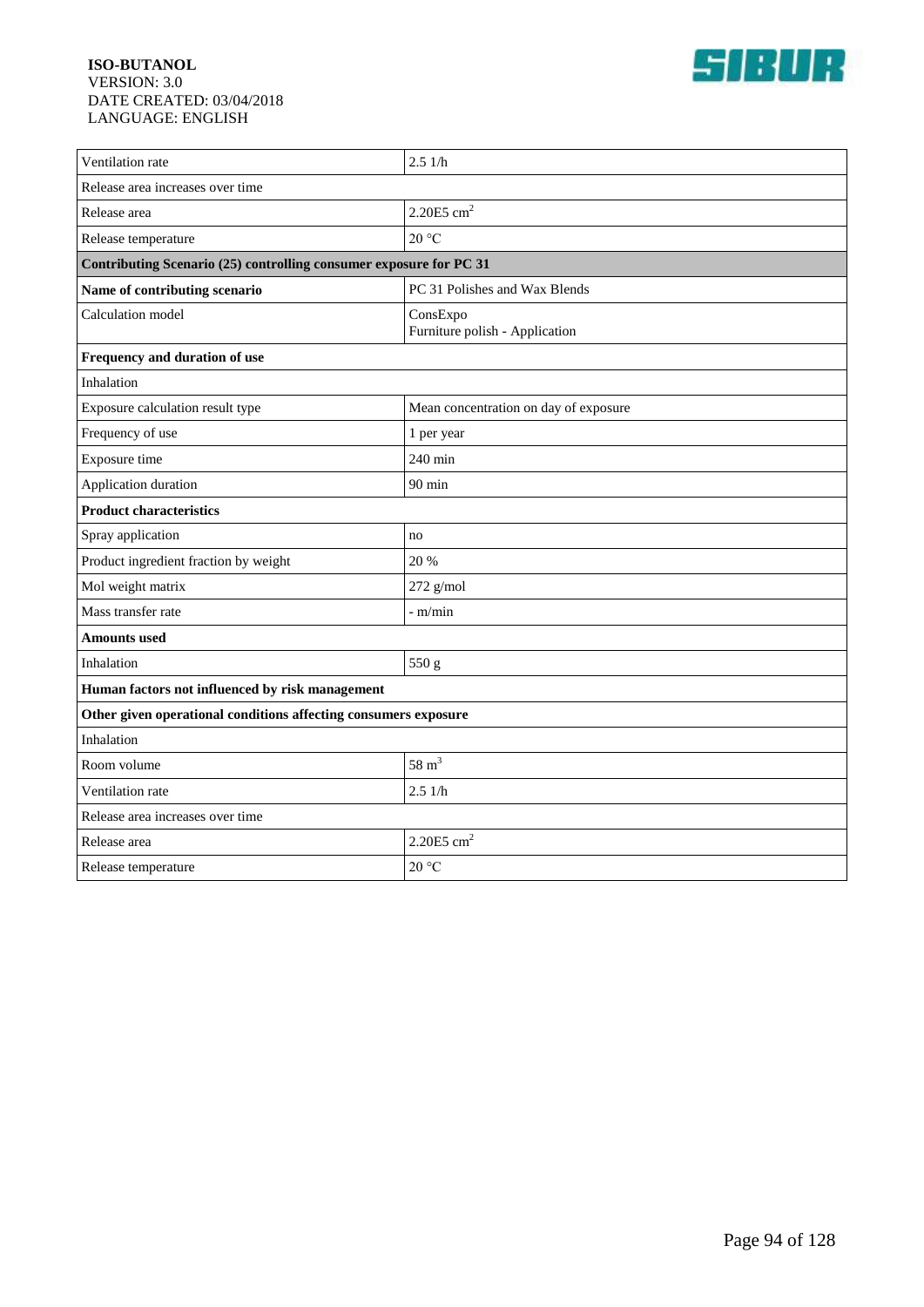

### **Exposure Scenario 15(ES15): Use in Coatings (paints, ink, toners,adhesives), professional**

| <b>Free short title</b>                                                                                                         | Use in Coatings (paints, ink, toners, adhesives), professional                                                                                                                                                                                                                                                                                                                                                                                                                                                                                                                                                                                                                                                                                                                                                                                                                                                                                                                                                             |
|---------------------------------------------------------------------------------------------------------------------------------|----------------------------------------------------------------------------------------------------------------------------------------------------------------------------------------------------------------------------------------------------------------------------------------------------------------------------------------------------------------------------------------------------------------------------------------------------------------------------------------------------------------------------------------------------------------------------------------------------------------------------------------------------------------------------------------------------------------------------------------------------------------------------------------------------------------------------------------------------------------------------------------------------------------------------------------------------------------------------------------------------------------------------|
| Systematic title based on use descriptor                                                                                        | ERC 8F, 8A, 8C, 8D; PROC 1, 2, 3, 4, 5, 8A, 8B, 9, 10, 11, 13, 15, 19                                                                                                                                                                                                                                                                                                                                                                                                                                                                                                                                                                                                                                                                                                                                                                                                                                                                                                                                                      |
| Name of contributing environmental scenario and<br>corresponding ERC                                                            | ERC 8f Wide dispersive outdoor use resulting in inclusion into or onto a<br>matrix<br>ERC 8a Wide dispersive indoor use of processing aids in open systems<br>ERC 8c Wide dispersive indoor use resulting in inclusion into or onto a<br>matrix<br>ERC 8d Wide dispersive outdoor use of processing aids in open systems                                                                                                                                                                                                                                                                                                                                                                                                                                                                                                                                                                                                                                                                                                   |
| Name(s) of contributing worker scenarios and<br>corresponding PROCs                                                             | PROC 1 - Use in closed process, no likelihood of exposure<br>PROC 2 - Use in closed, continuous process with occasional controlled<br>exposure<br>PROC 3 - Use in closed batch process (synthesis or formulation)<br>PROC 4 - Use in batch and other process (synthesis) where opportunity for<br>exposure arises<br>PROC 5 - Mixing or blending in batch processes (multistage and/or<br>significant contact)<br>PROC 8a - Transfer of chemicals from/to vessels/ large containers at non<br>dedicated facilities<br>PROC 8b - Transfer of chemicals from/to vessels/ large containers at<br>dedicated facilities<br>PROC 9 - Transfer of chemicals into small containers (dedicated filling line)<br>PROC 10 - Roller application or brushing<br>PROC 11 - Non industrial spraying<br>PROC 11 - Non industrial spraying<br>PROC 13 - Treatment of articles by dipping and pouring<br>PROC 15 - Use of laboratory reagents in small scale laboratories<br>PROC 19 - Hand-mixing with intimate contact (only PPE available |
| Contributing Scenario (1) controlling environmental exposure for ERC 8F                                                         |                                                                                                                                                                                                                                                                                                                                                                                                                                                                                                                                                                                                                                                                                                                                                                                                                                                                                                                                                                                                                            |
| Contributing Scenario (2) controlling environmental exposure for ERC 8A                                                         |                                                                                                                                                                                                                                                                                                                                                                                                                                                                                                                                                                                                                                                                                                                                                                                                                                                                                                                                                                                                                            |
| Contributing Scenario (3) controlling environmental exposure for ERC 8C                                                         |                                                                                                                                                                                                                                                                                                                                                                                                                                                                                                                                                                                                                                                                                                                                                                                                                                                                                                                                                                                                                            |
| Contributing Scenario (4) controlling environmental exposure for ERC 8D                                                         |                                                                                                                                                                                                                                                                                                                                                                                                                                                                                                                                                                                                                                                                                                                                                                                                                                                                                                                                                                                                                            |
| As no environmental hazard was identified no environmental-related exposure assessment and risk characterization was performed. |                                                                                                                                                                                                                                                                                                                                                                                                                                                                                                                                                                                                                                                                                                                                                                                                                                                                                                                                                                                                                            |
| <b>Product characteristics</b>                                                                                                  |                                                                                                                                                                                                                                                                                                                                                                                                                                                                                                                                                                                                                                                                                                                                                                                                                                                                                                                                                                                                                            |
| Physical state                                                                                                                  | liquid                                                                                                                                                                                                                                                                                                                                                                                                                                                                                                                                                                                                                                                                                                                                                                                                                                                                                                                                                                                                                     |
| Concentration in substance                                                                                                      | 100 %                                                                                                                                                                                                                                                                                                                                                                                                                                                                                                                                                                                                                                                                                                                                                                                                                                                                                                                                                                                                                      |
| Fugacity / Dustiness                                                                                                            | medium                                                                                                                                                                                                                                                                                                                                                                                                                                                                                                                                                                                                                                                                                                                                                                                                                                                                                                                                                                                                                     |
| Frequency and duration of use                                                                                                   |                                                                                                                                                                                                                                                                                                                                                                                                                                                                                                                                                                                                                                                                                                                                                                                                                                                                                                                                                                                                                            |
| Duration of activity                                                                                                            | >4 hours (default)                                                                                                                                                                                                                                                                                                                                                                                                                                                                                                                                                                                                                                                                                                                                                                                                                                                                                                                                                                                                         |
| Frequency of use                                                                                                                | 5 days / week                                                                                                                                                                                                                                                                                                                                                                                                                                                                                                                                                                                                                                                                                                                                                                                                                                                                                                                                                                                                              |
| Contributing Scenario (5) controlling professional worker exposure for PROC 1                                                   |                                                                                                                                                                                                                                                                                                                                                                                                                                                                                                                                                                                                                                                                                                                                                                                                                                                                                                                                                                                                                            |
| Name of contributing scenario                                                                                                   | 1 - Use in closed process, no likelihood of exposure                                                                                                                                                                                                                                                                                                                                                                                                                                                                                                                                                                                                                                                                                                                                                                                                                                                                                                                                                                       |
| <b>Qualitative Risk Assessment</b>                                                                                              |                                                                                                                                                                                                                                                                                                                                                                                                                                                                                                                                                                                                                                                                                                                                                                                                                                                                                                                                                                                                                            |
| General                                                                                                                         | Ensure minimization of manual phases.<br>Supervision in place to check that the RMMs in place are being used<br>correctly and OCs followed.<br>Avoid frequent and direct contact with substance.                                                                                                                                                                                                                                                                                                                                                                                                                                                                                                                                                                                                                                                                                                                                                                                                                           |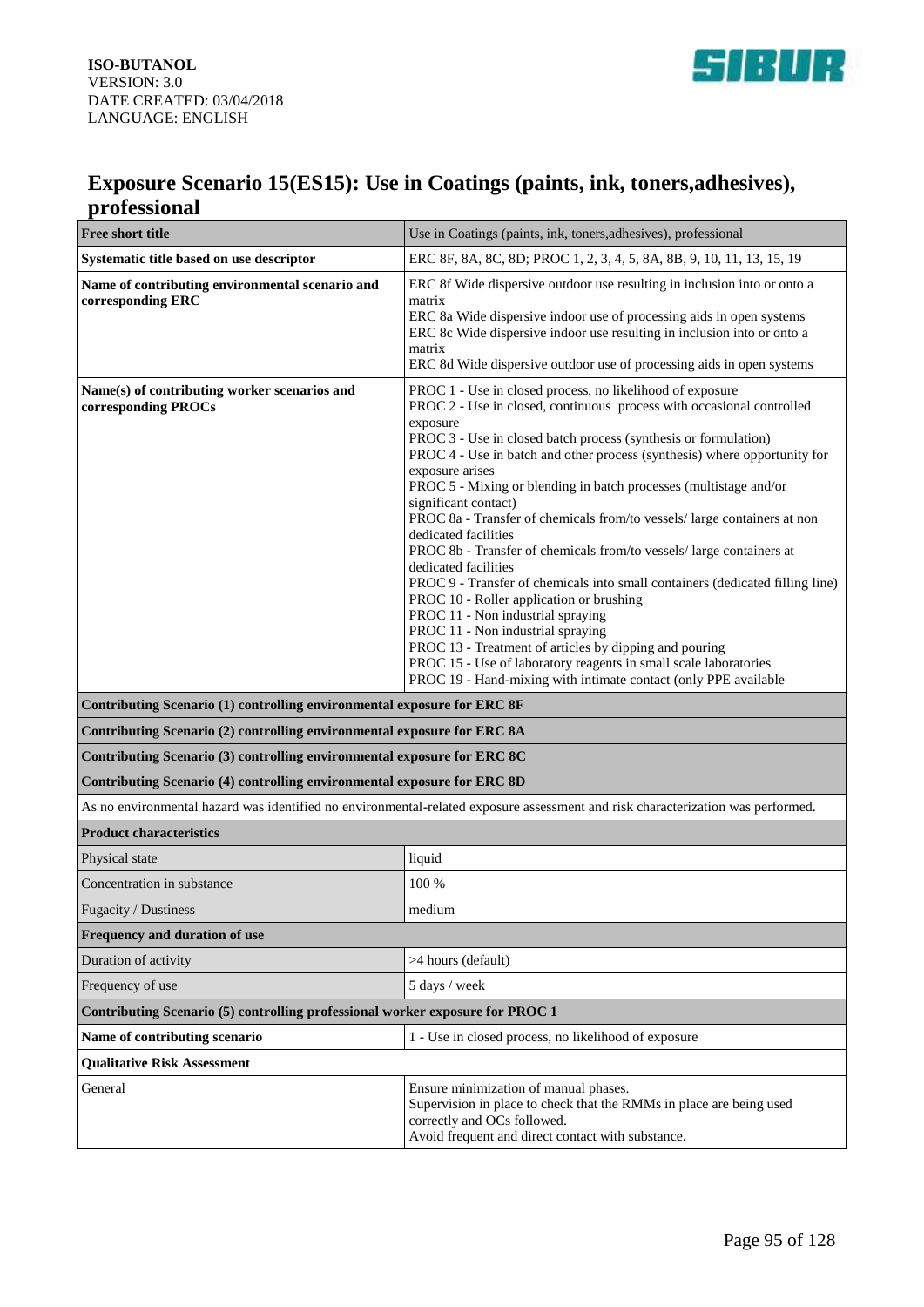

| Eyes                                                                                  | In case of potential exposure:<br>Use suitable eye protection.                                                                                                                                   |  |
|---------------------------------------------------------------------------------------|--------------------------------------------------------------------------------------------------------------------------------------------------------------------------------------------------|--|
| Dermal                                                                                | Use suitable chemically resistant gloves.                                                                                                                                                        |  |
| Human factors not influenced by risk management                                       |                                                                                                                                                                                                  |  |
| Exposed skin surface                                                                  | $240 \text{ cm}^2$                                                                                                                                                                               |  |
| Other given operational conditions affecting workers exposure                         |                                                                                                                                                                                                  |  |
| Location                                                                              | indoors                                                                                                                                                                                          |  |
| Domain                                                                                | professional                                                                                                                                                                                     |  |
| Technical conditions and measures to control dispersion and exposure                  |                                                                                                                                                                                                  |  |
| Local exhaust ventilation                                                             | no                                                                                                                                                                                               |  |
| Conditions and measures related to personal protection, hygiene and health evaluation |                                                                                                                                                                                                  |  |
| Respiratory protection                                                                | no                                                                                                                                                                                               |  |
| Contributing Scenario (6) controlling professional worker exposure for PROC 2         |                                                                                                                                                                                                  |  |
| Name of contributing scenario                                                         | 2 - Use in closed, continuous process with occasional controlled exposure                                                                                                                        |  |
| <b>Qualitative Risk Assessment</b>                                                    |                                                                                                                                                                                                  |  |
| General                                                                               | Ensure minimization of manual phases.<br>Supervision in place to check that the RMMs in place are being used<br>correctly and OCs followed.<br>Avoid frequent and direct contact with substance. |  |
| Eyes                                                                                  | Use suitable eye protection.                                                                                                                                                                     |  |
| Dermal                                                                                | Use suitable chemically resistant gloves.                                                                                                                                                        |  |
| Human factors not influenced by risk management                                       |                                                                                                                                                                                                  |  |
| Exposed skin surface                                                                  | $480 \text{ cm}^2$                                                                                                                                                                               |  |
| Other given operational conditions affecting workers exposure                         |                                                                                                                                                                                                  |  |
| Location                                                                              | indoors                                                                                                                                                                                          |  |
| Domain                                                                                | professional                                                                                                                                                                                     |  |
| Technical conditions and measures to control dispersion and exposure                  |                                                                                                                                                                                                  |  |
| Local exhaust ventilation                                                             | no                                                                                                                                                                                               |  |
| Conditions and measures related to personal protection, hygiene and health evaluation |                                                                                                                                                                                                  |  |
| Respiratory protection                                                                | no                                                                                                                                                                                               |  |
| Contributing Scenario (7) controlling professional worker exposure for PROC 3         |                                                                                                                                                                                                  |  |
| Name of contributing scenario                                                         | 3 - Use in closed batch process (synthesis or formulation)                                                                                                                                       |  |
| <b>Qualitative Risk Assessment</b>                                                    |                                                                                                                                                                                                  |  |
| General                                                                               | Ensure minimization of manual phases.<br>Supervision in place to check that the RMMs in place are being used<br>correctly and OCs followed.<br>Avoid frequent and direct contact with substance. |  |
| Eyes                                                                                  | Use suitable eye protection.                                                                                                                                                                     |  |
| Dermal                                                                                | Use suitable chemically resistant gloves.                                                                                                                                                        |  |
| Human factors not influenced by risk management                                       |                                                                                                                                                                                                  |  |
| Exposed skin surface                                                                  | $240\ {\rm cm}^2$                                                                                                                                                                                |  |
| Other given operational conditions affecting workers exposure                         |                                                                                                                                                                                                  |  |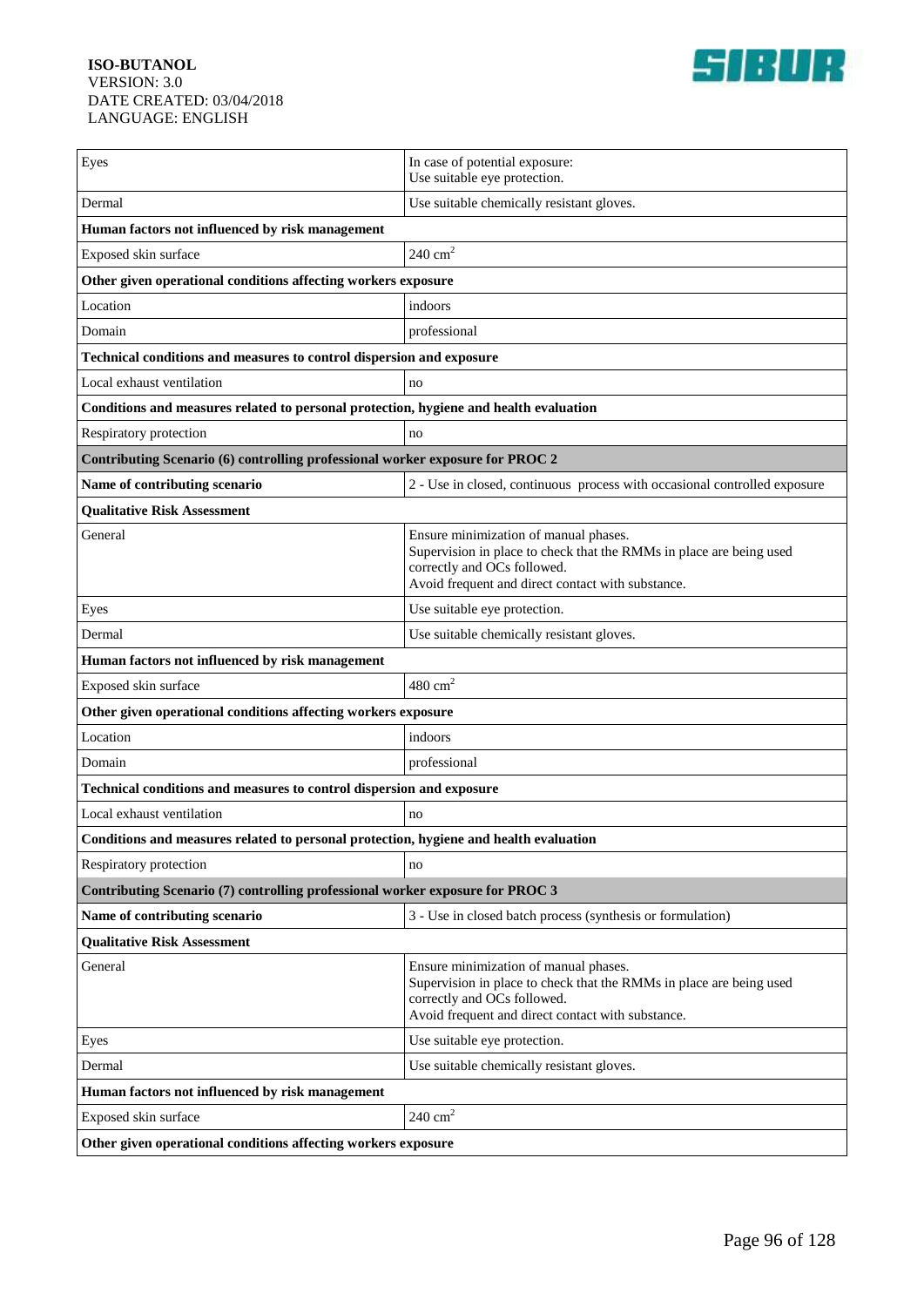

| Location                                                                              | indoors                                                                                                                                                                                          |  |
|---------------------------------------------------------------------------------------|--------------------------------------------------------------------------------------------------------------------------------------------------------------------------------------------------|--|
| Domain                                                                                | professional                                                                                                                                                                                     |  |
| Technical conditions and measures to control dispersion and exposure                  |                                                                                                                                                                                                  |  |
| Local exhaust ventilation                                                             | no                                                                                                                                                                                               |  |
| Conditions and measures related to personal protection, hygiene and health evaluation |                                                                                                                                                                                                  |  |
| Respiratory protection                                                                | no                                                                                                                                                                                               |  |
| Contributing Scenario (8) controlling professional worker exposure for PROC 4         |                                                                                                                                                                                                  |  |
| Name of contributing scenario                                                         | 4 - Use in batch and other process (synthesis) where opportunity for<br>exposure arises                                                                                                          |  |
| <b>Qualitative Risk Assessment</b>                                                    |                                                                                                                                                                                                  |  |
| General                                                                               | Ensure minimization of manual phases.<br>Supervision in place to check that the RMMs in place are being used<br>correctly and OCs followed.<br>Avoid frequent and direct contact with substance. |  |
| Eyes                                                                                  | Use suitable eye protection.                                                                                                                                                                     |  |
| Dermal                                                                                | Use suitable chemically resistant gloves.                                                                                                                                                        |  |
| Human factors not influenced by risk management                                       |                                                                                                                                                                                                  |  |
| Exposed skin surface                                                                  | $480 \text{ cm}^2$                                                                                                                                                                               |  |
| Other given operational conditions affecting workers exposure                         |                                                                                                                                                                                                  |  |
| Location                                                                              | indoors                                                                                                                                                                                          |  |
| Domain                                                                                | professional                                                                                                                                                                                     |  |
| Technical conditions and measures to control dispersion and exposure                  |                                                                                                                                                                                                  |  |
| Local exhaust ventilation                                                             | no                                                                                                                                                                                               |  |
| Conditions and measures related to personal protection, hygiene and health evaluation |                                                                                                                                                                                                  |  |
| Respiratory protection                                                                | no                                                                                                                                                                                               |  |
| Contributing Scenario (9) controlling professional worker exposure for PROC 5         |                                                                                                                                                                                                  |  |
| Name of contributing scenario                                                         | 5 - Mixing or blending in batch processes (multistage and/or significant<br>contact)                                                                                                             |  |
| <b>Qualitative Risk Assessment</b>                                                    |                                                                                                                                                                                                  |  |
| General                                                                               | Ensure minimization of manual phases.<br>Supervision in place to check that the RMMs in place are being used<br>correctly and OCs followed.<br>Avoid frequent and direct contact with substance. |  |
| Eyes                                                                                  | Use suitable eye protection.                                                                                                                                                                     |  |
| Dermal                                                                                | Use suitable chemically resistant gloves.                                                                                                                                                        |  |
| Human factors not influenced by risk management                                       |                                                                                                                                                                                                  |  |
| Exposed skin surface                                                                  | $480 \text{ cm}^2$                                                                                                                                                                               |  |
| Other given operational conditions affecting workers exposure                         |                                                                                                                                                                                                  |  |
| Location                                                                              | indoors                                                                                                                                                                                          |  |
| Ventilation                                                                           | good (30%)                                                                                                                                                                                       |  |
| Domain                                                                                | professional                                                                                                                                                                                     |  |
| Technical conditions and measures to control dispersion and exposure                  |                                                                                                                                                                                                  |  |
| Local exhaust ventilation                                                             | no                                                                                                                                                                                               |  |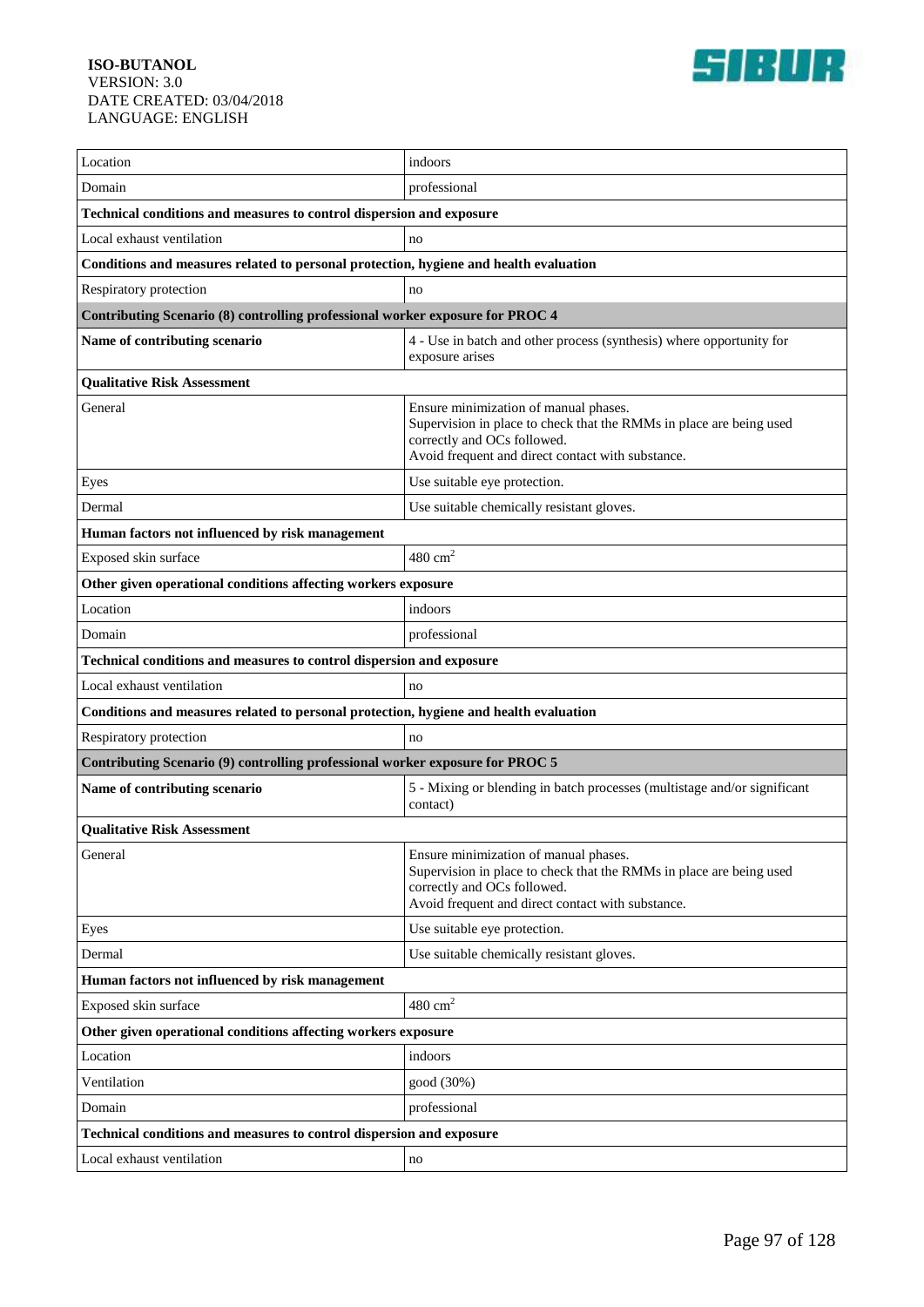

| Conditions and measures related to personal protection, hygiene and health evaluation |                                                                                                                                                                                                  |  |
|---------------------------------------------------------------------------------------|--------------------------------------------------------------------------------------------------------------------------------------------------------------------------------------------------|--|
| Respiratory protection                                                                | no                                                                                                                                                                                               |  |
| Contributing Scenario (10) controlling professional worker exposure for PROC 8A       |                                                                                                                                                                                                  |  |
| Name of contributing scenario                                                         | 8a - Transfer of chemicals from/to vessels/ large containers at non dedicated<br>facilities                                                                                                      |  |
| <b>Qualitative Risk Assessment</b>                                                    |                                                                                                                                                                                                  |  |
| General                                                                               | Ensure minimization of manual phases.<br>Supervision in place to check that the RMMs in place are being used<br>correctly and OCs followed.<br>Avoid frequent and direct contact with substance. |  |
| Eyes                                                                                  | Use suitable eye protection.                                                                                                                                                                     |  |
| Dermal                                                                                | Use suitable chemically resistant gloves.                                                                                                                                                        |  |
| Human factors not influenced by risk management                                       |                                                                                                                                                                                                  |  |
| Exposed skin surface                                                                  | 960 $cm2$                                                                                                                                                                                        |  |
| Other given operational conditions affecting workers exposure                         |                                                                                                                                                                                                  |  |
| Location                                                                              | indoors                                                                                                                                                                                          |  |
| Ventilation                                                                           | good (30%)                                                                                                                                                                                       |  |
| Domain                                                                                | professional                                                                                                                                                                                     |  |
| Technical conditions and measures to control dispersion and exposure                  |                                                                                                                                                                                                  |  |
| Local exhaust ventilation                                                             | no                                                                                                                                                                                               |  |
| Conditions and measures related to personal protection, hygiene and health evaluation |                                                                                                                                                                                                  |  |
| Respiratory protection                                                                | no                                                                                                                                                                                               |  |
| Contributing Scenario (11) controlling professional worker exposure for PROC 8B       |                                                                                                                                                                                                  |  |
| Name of contributing scenario                                                         | 8b - Transfer of chemicals from/to vessels/ large containers at dedicated<br>facilities                                                                                                          |  |
| <b>Qualitative Risk Assessment</b>                                                    |                                                                                                                                                                                                  |  |
| General                                                                               | Ensure minimization of manual phases.<br>Supervision in place to check that the RMMs in place are being used<br>correctly and OCs followed.<br>Avoid frequent and direct contact with substance. |  |
| Eyes                                                                                  | Use suitable eye protection.                                                                                                                                                                     |  |
| Dermal                                                                                | Use suitable chemically resistant gloves.                                                                                                                                                        |  |
| Human factors not influenced by risk management                                       |                                                                                                                                                                                                  |  |
| Exposed skin surface                                                                  | 960 $cm2$                                                                                                                                                                                        |  |
| Other given operational conditions affecting workers exposure                         |                                                                                                                                                                                                  |  |
| Location                                                                              | indoors                                                                                                                                                                                          |  |
| Domain                                                                                | professional                                                                                                                                                                                     |  |
| Technical conditions and measures to control dispersion and exposure                  |                                                                                                                                                                                                  |  |
| Local exhaust ventilation                                                             | no                                                                                                                                                                                               |  |
| Conditions and measures related to personal protection, hygiene and health evaluation |                                                                                                                                                                                                  |  |
| Respiratory protection                                                                | no                                                                                                                                                                                               |  |
| Contributing Scenario (12) controlling professional worker exposure for PROC 9        |                                                                                                                                                                                                  |  |
| Name of contributing scenario                                                         | 9 - Transfer of chemicals into small containers (dedicated filling line)                                                                                                                         |  |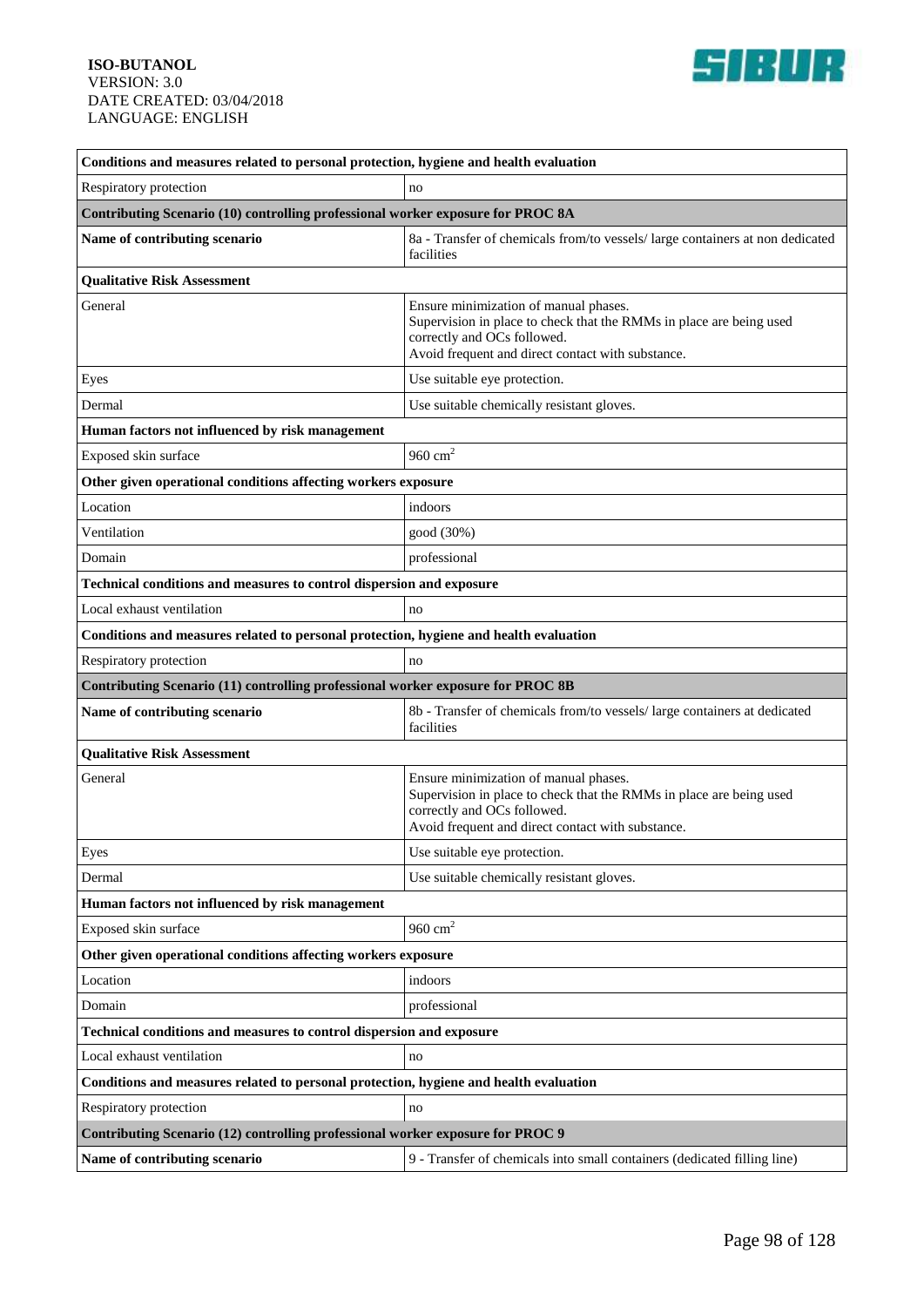

| <b>Qualitative Risk Assessment</b>                                                    |                                                                                                                                                                                                  |  |
|---------------------------------------------------------------------------------------|--------------------------------------------------------------------------------------------------------------------------------------------------------------------------------------------------|--|
| General                                                                               | Ensure minimization of manual phases.<br>Supervision in place to check that the RMMs in place are being used<br>correctly and OCs followed.<br>Avoid frequent and direct contact with substance. |  |
| Eyes                                                                                  | Use suitable eye protection.                                                                                                                                                                     |  |
| Dermal                                                                                | Use suitable chemically resistant gloves.                                                                                                                                                        |  |
| Human factors not influenced by risk management                                       |                                                                                                                                                                                                  |  |
| Exposed skin surface                                                                  | $480 \text{ cm}^2$                                                                                                                                                                               |  |
| Other given operational conditions affecting workers exposure                         |                                                                                                                                                                                                  |  |
| Location                                                                              | indoors                                                                                                                                                                                          |  |
| Ventilation                                                                           | good (30%)                                                                                                                                                                                       |  |
| Domain                                                                                | professional                                                                                                                                                                                     |  |
| Technical conditions and measures to control dispersion and exposure                  |                                                                                                                                                                                                  |  |
| Local exhaust ventilation                                                             | no                                                                                                                                                                                               |  |
| Conditions and measures related to personal protection, hygiene and health evaluation |                                                                                                                                                                                                  |  |
| Respiratory protection                                                                | no                                                                                                                                                                                               |  |
| Contributing Scenario (13) controlling professional worker exposure for PROC 10       |                                                                                                                                                                                                  |  |
| Name of contributing scenario                                                         | 10 - Roller application or brushing                                                                                                                                                              |  |
| <b>Qualitative Risk Assessment</b>                                                    |                                                                                                                                                                                                  |  |
| General                                                                               | Ensure minimization of manual phases.<br>Supervision in place to check that the RMMs in place are being used<br>correctly and OCs followed.<br>Avoid frequent and direct contact with substance. |  |
| Eyes                                                                                  | Use suitable eye protection.                                                                                                                                                                     |  |
| Dermal                                                                                | Use suitable chemically resistant gloves.                                                                                                                                                        |  |
| Human factors not influenced by risk management                                       |                                                                                                                                                                                                  |  |
| Exposed skin surface                                                                  | 960 $cm2$                                                                                                                                                                                        |  |
| Other given operational conditions affecting workers exposure                         |                                                                                                                                                                                                  |  |
| Location                                                                              | indoors                                                                                                                                                                                          |  |
| Ventilation                                                                           | good (30%)                                                                                                                                                                                       |  |
| Domain                                                                                | professional                                                                                                                                                                                     |  |
| Technical conditions and measures to control dispersion and exposure                  |                                                                                                                                                                                                  |  |
| Local exhaust ventilation                                                             | no                                                                                                                                                                                               |  |
| Conditions and measures related to personal protection, hygiene and health evaluation |                                                                                                                                                                                                  |  |
| Respiratory protection                                                                | no                                                                                                                                                                                               |  |
| Contributing Scenario (14) controlling professional worker exposure for PROC 11       |                                                                                                                                                                                                  |  |
| Name of contributing scenario                                                         | 11 - Non industrial spraying                                                                                                                                                                     |  |
| Scenario subtitle                                                                     | Automatic                                                                                                                                                                                        |  |
| <b>Qualitative Risk Assessment</b>                                                    |                                                                                                                                                                                                  |  |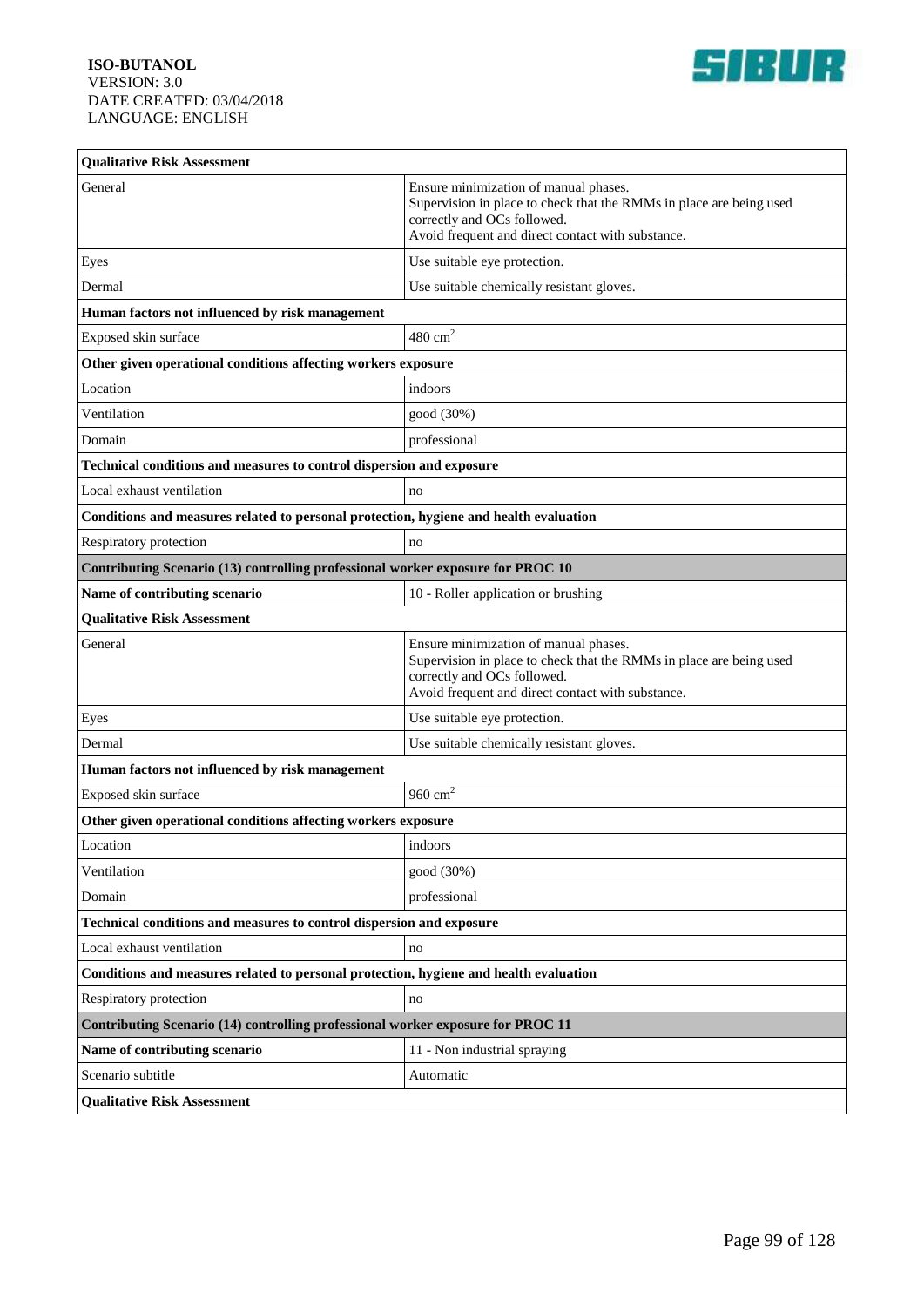

| General                                                                               | Ensure minimization of manual phases.<br>Supervision in place to check that the RMMs in place are being used<br>correctly and OCs followed.<br>Ensure that a spraying booth is used.<br>Clean equipment and the work area every day.<br>Regular inspection and maintenance of equipment and machines.                                                                                            |  |
|---------------------------------------------------------------------------------------|--------------------------------------------------------------------------------------------------------------------------------------------------------------------------------------------------------------------------------------------------------------------------------------------------------------------------------------------------------------------------------------------------|--|
| Eyes                                                                                  | Use suitable eye protection.                                                                                                                                                                                                                                                                                                                                                                     |  |
| Dermal                                                                                | Use suitable chemically resistant gloves.<br>Avoid frequent and direct contact with substance.                                                                                                                                                                                                                                                                                                   |  |
| Human factors not influenced by risk management                                       |                                                                                                                                                                                                                                                                                                                                                                                                  |  |
| Exposed skin surface                                                                  | 1,500 $cm2$                                                                                                                                                                                                                                                                                                                                                                                      |  |
| Other given operational conditions affecting workers exposure                         |                                                                                                                                                                                                                                                                                                                                                                                                  |  |
| Location                                                                              | indoors                                                                                                                                                                                                                                                                                                                                                                                          |  |
| Domain                                                                                | professional                                                                                                                                                                                                                                                                                                                                                                                     |  |
| Technical conditions and measures to control dispersion and exposure                  |                                                                                                                                                                                                                                                                                                                                                                                                  |  |
| Local exhaust ventilation                                                             | no                                                                                                                                                                                                                                                                                                                                                                                               |  |
| Conditions and measures related to personal protection, hygiene and health evaluation |                                                                                                                                                                                                                                                                                                                                                                                                  |  |
| Respiratory protection                                                                | no                                                                                                                                                                                                                                                                                                                                                                                               |  |
| Use of external/measured value inhalation                                             | Calculated with Stoffenmanager 6                                                                                                                                                                                                                                                                                                                                                                 |  |
| Contributing Scenario (15) controlling professional worker exposure for PROC 11       |                                                                                                                                                                                                                                                                                                                                                                                                  |  |
| Name of contributing scenario                                                         | 11 - Non industrial spraying                                                                                                                                                                                                                                                                                                                                                                     |  |
| Scenario subtitle                                                                     | Manual                                                                                                                                                                                                                                                                                                                                                                                           |  |
| <b>Qualitative Risk Assessment</b>                                                    |                                                                                                                                                                                                                                                                                                                                                                                                  |  |
| General                                                                               | Supervision in place to check that the RMMs in place are being used<br>correctly and OCs followed.<br>Regular inspection and maintenance of equipment and machines.<br>Ensure that the task is not carried out overhead.<br>Use equipment with a fixed capturing hood exhaust ventilation.<br>In case no suitable local exhaust ventilation is present:<br>Wear suitable respiratory protection. |  |
| Eyes                                                                                  | Use suitable eye protection.                                                                                                                                                                                                                                                                                                                                                                     |  |
| Dermal                                                                                | Use suitable chemically resistant gloves.<br>Avoid frequent and direct contact with substance.                                                                                                                                                                                                                                                                                                   |  |
| <b>Product characteristics</b>                                                        |                                                                                                                                                                                                                                                                                                                                                                                                  |  |
| Physical state                                                                        | liquid                                                                                                                                                                                                                                                                                                                                                                                           |  |
| Concentration in substance                                                            | 10 %, concentration has been considered linearly (justification: ART input<br>value: max. concentration<br>Application rate < 3L/min (surface spraying)<br>Room size $>=$ 300m <sup>3</sup> (large workrooms))                                                                                                                                                                                   |  |
| Fugacity / Dustiness                                                                  | medium                                                                                                                                                                                                                                                                                                                                                                                           |  |
| Frequency and duration of use                                                         |                                                                                                                                                                                                                                                                                                                                                                                                  |  |
| Duration of activity                                                                  | >4 hours (default)                                                                                                                                                                                                                                                                                                                                                                               |  |
| Frequency of use                                                                      | 5 days / week                                                                                                                                                                                                                                                                                                                                                                                    |  |
| Human factors not influenced by risk management                                       |                                                                                                                                                                                                                                                                                                                                                                                                  |  |
| Exposed skin surface                                                                  | $1,500$ cm <sup>2</sup>                                                                                                                                                                                                                                                                                                                                                                          |  |
| Other given operational conditions affecting workers exposure                         |                                                                                                                                                                                                                                                                                                                                                                                                  |  |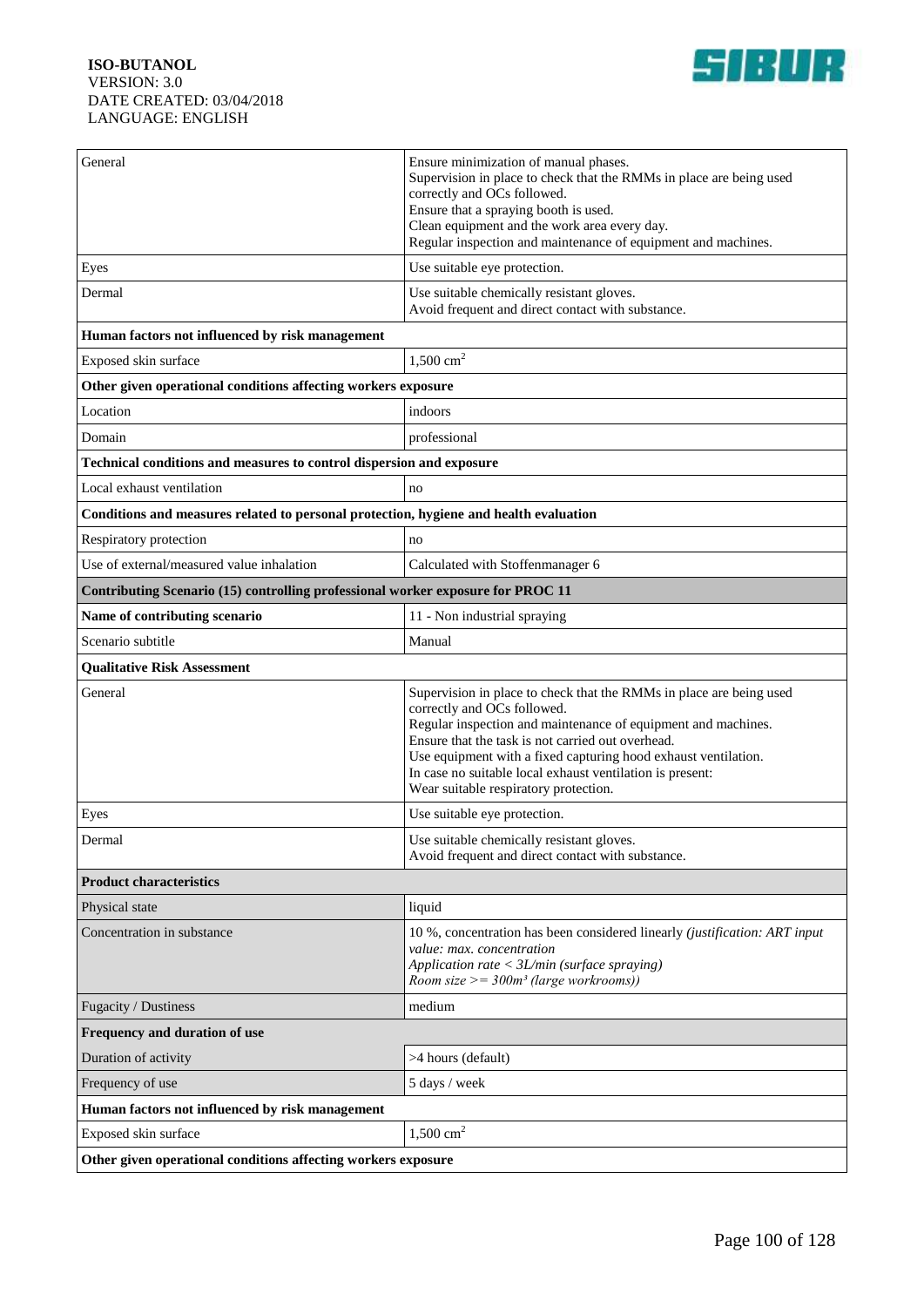

| Location                                                                              | indoors                                                                                                                                                                                          |  |
|---------------------------------------------------------------------------------------|--------------------------------------------------------------------------------------------------------------------------------------------------------------------------------------------------|--|
| Domain                                                                                | professional                                                                                                                                                                                     |  |
| Technical conditions and measures to control dispersion and exposure                  |                                                                                                                                                                                                  |  |
| Local exhaust ventilation                                                             | no                                                                                                                                                                                               |  |
| Conditions and measures related to personal protection, hygiene and health evaluation |                                                                                                                                                                                                  |  |
| Respiratory protection                                                                | no                                                                                                                                                                                               |  |
| Use of external/measured value inhalation                                             | Calculated with ART v1.5                                                                                                                                                                         |  |
| Contributing Scenario (16) controlling professional worker exposure for PROC 13       |                                                                                                                                                                                                  |  |
| Name of contributing scenario                                                         | 13 - Treatment of articles by dipping and pouring                                                                                                                                                |  |
| <b>Qualitative Risk Assessment</b>                                                    |                                                                                                                                                                                                  |  |
| General                                                                               | Ensure minimization of manual phases.<br>Supervision in place to check that the RMMs in place are being used<br>correctly and OCs followed.<br>Avoid frequent and direct contact with substance. |  |
| Eyes                                                                                  | Use suitable eye protection.                                                                                                                                                                     |  |
| Dermal                                                                                | Use suitable chemically resistant gloves.                                                                                                                                                        |  |
| Human factors not influenced by risk management                                       |                                                                                                                                                                                                  |  |
| Exposed skin surface                                                                  | $480 \text{ cm}^2$                                                                                                                                                                               |  |
| Other given operational conditions affecting workers exposure                         |                                                                                                                                                                                                  |  |
| Location                                                                              | indoors                                                                                                                                                                                          |  |
| Ventilation                                                                           | good (30%)                                                                                                                                                                                       |  |
| Domain                                                                                | professional                                                                                                                                                                                     |  |
| Technical conditions and measures to control dispersion and exposure                  |                                                                                                                                                                                                  |  |
| Local exhaust ventilation                                                             | no                                                                                                                                                                                               |  |
| Conditions and measures related to personal protection, hygiene and health evaluation |                                                                                                                                                                                                  |  |
| Respiratory protection                                                                | no                                                                                                                                                                                               |  |
| Contributing Scenario (17) controlling professional worker exposure for PROC 15       |                                                                                                                                                                                                  |  |
| Name of contributing scenario                                                         | 15 - Use of laboratory reagents in small scale laboratories                                                                                                                                      |  |
| <b>Qualitative Risk Assessment</b>                                                    |                                                                                                                                                                                                  |  |
| General                                                                               | Ensure minimization of manual phases.<br>Supervision in place to check that the RMMs in place are being used<br>correctly and OCs followed.<br>Avoid frequent and direct contact with substance. |  |
| Eyes                                                                                  | Use suitable eye protection.                                                                                                                                                                     |  |
| Dermal                                                                                | Use suitable chemically resistant gloves.                                                                                                                                                        |  |
| Human factors not influenced by risk management                                       |                                                                                                                                                                                                  |  |
| Exposed skin surface                                                                  | $240 \text{ cm}^2$                                                                                                                                                                               |  |
| Other given operational conditions affecting workers exposure                         |                                                                                                                                                                                                  |  |
| Location                                                                              | indoors                                                                                                                                                                                          |  |
| Domain                                                                                | professional                                                                                                                                                                                     |  |
| Technical conditions and measures to control dispersion and exposure                  |                                                                                                                                                                                                  |  |
| Local exhaust ventilation                                                             | $\rm no$                                                                                                                                                                                         |  |
|                                                                                       |                                                                                                                                                                                                  |  |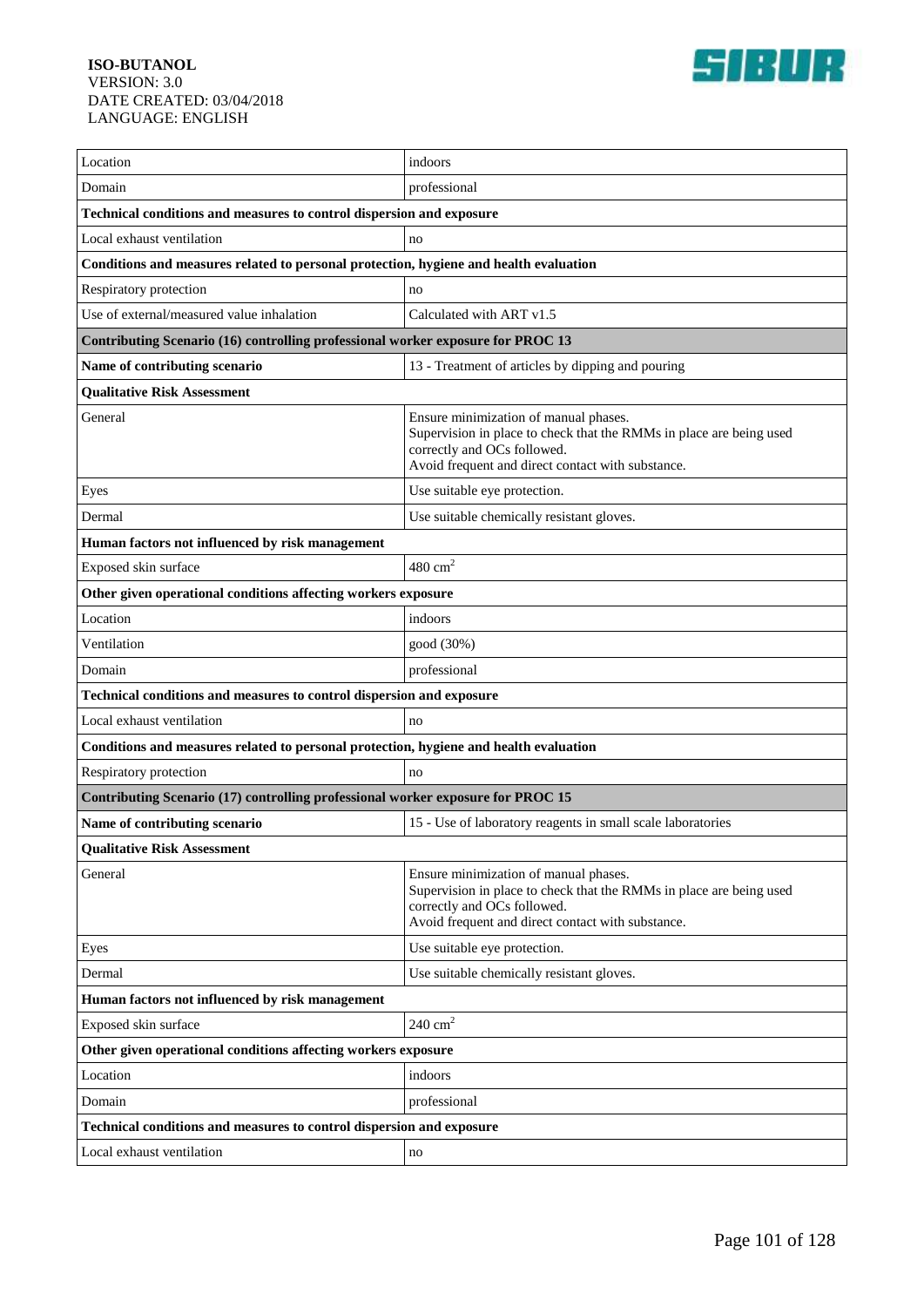

| Conditions and measures related to personal protection, hygiene and health evaluation |                                                                                                                                                                                                  |
|---------------------------------------------------------------------------------------|--------------------------------------------------------------------------------------------------------------------------------------------------------------------------------------------------|
| Respiratory protection                                                                | no                                                                                                                                                                                               |
| Contributing Scenario (18) controlling professional worker exposure for PROC 19       |                                                                                                                                                                                                  |
| Name of contributing scenario                                                         | 19 - Hand-mixing with intimate contact (only PPE available                                                                                                                                       |
| <b>Qualitative Risk Assessment</b>                                                    |                                                                                                                                                                                                  |
| General                                                                               | Ensure minimization of manual phases.<br>Supervision in place to check that the RMMs in place are being used<br>correctly and OCs followed.<br>Avoid frequent and direct contact with substance. |
| Eyes                                                                                  | Use suitable eye protection.                                                                                                                                                                     |
| Dermal                                                                                | Use suitable chemically resistant gloves.                                                                                                                                                        |
| Human factors not influenced by risk management                                       |                                                                                                                                                                                                  |
| Exposed skin surface                                                                  | 1,980 $cm2$                                                                                                                                                                                      |
| Other given operational conditions affecting workers exposure                         |                                                                                                                                                                                                  |
| Location                                                                              | indoors                                                                                                                                                                                          |
| Domain                                                                                | professional                                                                                                                                                                                     |
| <b>Technical conditions and measures to control dispersion and exposure</b>           |                                                                                                                                                                                                  |
| Local exhaust ventilation                                                             | no                                                                                                                                                                                               |
| Conditions and measures related to personal protection, hygiene and health evaluation |                                                                                                                                                                                                  |
| Respiratory protection                                                                | 95 %                                                                                                                                                                                             |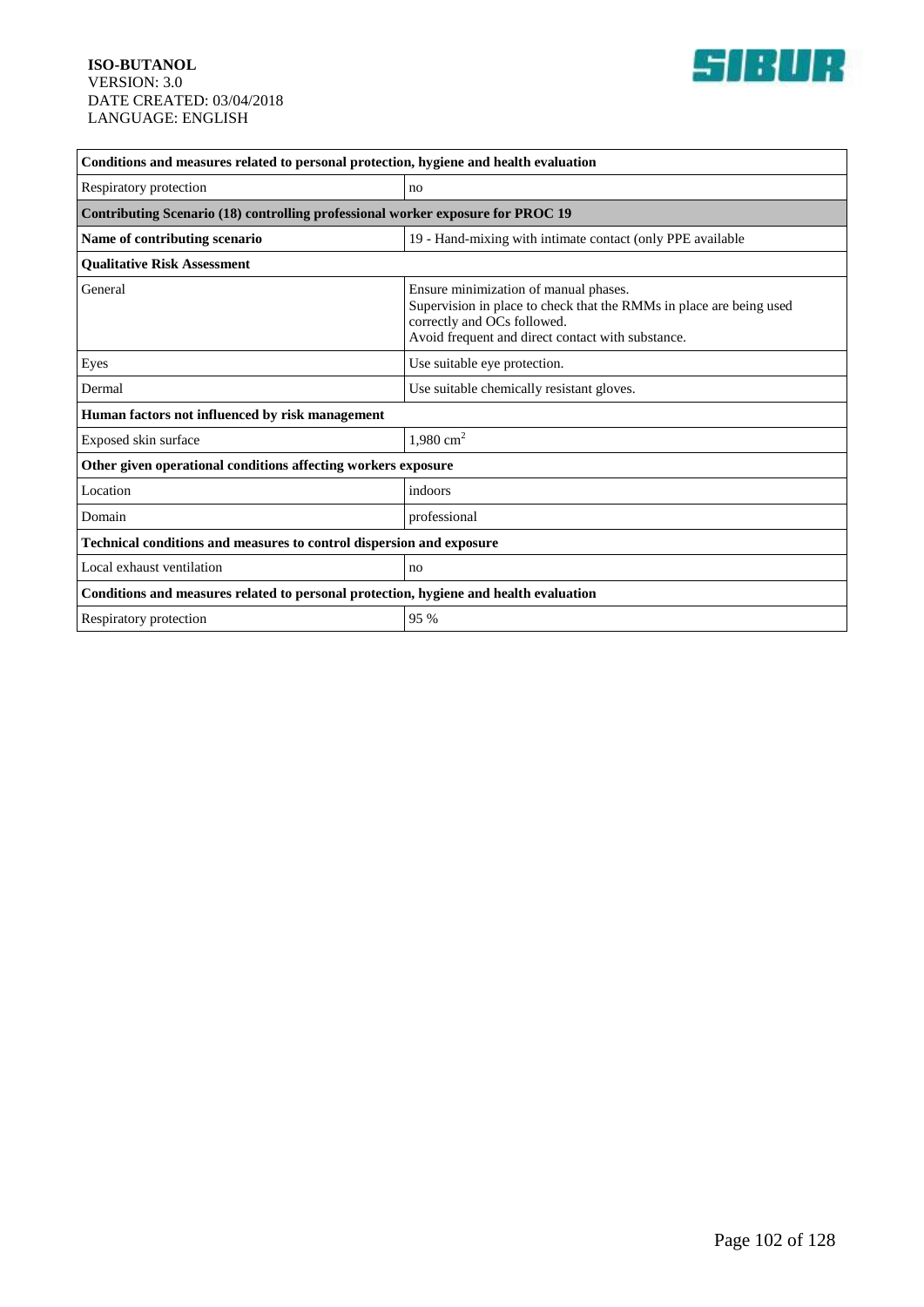

## **Exposure Scenario 16 (ES16): Use in Laboratories**

| <b>Free short title</b>                                                               | Use in Laboratories                                                                                                                                                                              |
|---------------------------------------------------------------------------------------|--------------------------------------------------------------------------------------------------------------------------------------------------------------------------------------------------|
| Systematic title based on use descriptor                                              | ERC 8A; PROC 10, 15                                                                                                                                                                              |
| Name of contributing environmental scenario and<br>corresponding ERC                  | ERC 8a Wide dispersive indoor use of processing aids in open systems                                                                                                                             |
| Name(s) of contributing worker scenarios and<br>corresponding PROCs                   | PROC 10 - Roller application or brushing<br>PROC 15 - Use of laboratory reagents in small scale laboratories                                                                                     |
| Contributing Scenario (1) controlling environmental exposure for ERC 8A               |                                                                                                                                                                                                  |
|                                                                                       | As no environmental hazard was identified no environmental-related exposure assessment and risk characterization was performed.                                                                  |
| <b>Product characteristics</b>                                                        |                                                                                                                                                                                                  |
| Physical state                                                                        | liquid                                                                                                                                                                                           |
| Concentration in substance                                                            | 100 %                                                                                                                                                                                            |
| Fugacity / Dustiness                                                                  | medium                                                                                                                                                                                           |
| Frequency and duration of use                                                         |                                                                                                                                                                                                  |
| Duration of activity                                                                  | >4 hours (default)                                                                                                                                                                               |
| Frequency of use                                                                      | 5 days / week                                                                                                                                                                                    |
| Contributing Scenario (2) controlling professional worker exposure for PROC 10        |                                                                                                                                                                                                  |
| Name of contributing scenario                                                         | 10 - Roller application or brushing                                                                                                                                                              |
| <b>Qualitative Risk Assessment</b>                                                    |                                                                                                                                                                                                  |
| General                                                                               | Ensure minimization of manual phases.<br>Supervision in place to check that the RMMs in place are being used correctly<br>and OCs followed.<br>Avoid frequent and direct contact with substance. |
| Eyes                                                                                  | Use suitable eye protection.                                                                                                                                                                     |
| Dermal                                                                                | Use suitable chemically resistant gloves.                                                                                                                                                        |
| Human factors not influenced by risk management                                       |                                                                                                                                                                                                  |
| Exposed skin surface                                                                  | 960 $cm2$                                                                                                                                                                                        |
| Other given operational conditions affecting workers exposure                         |                                                                                                                                                                                                  |
| Location                                                                              | indoors                                                                                                                                                                                          |
| Ventilation                                                                           | good (30%)                                                                                                                                                                                       |
| Domain                                                                                | professional                                                                                                                                                                                     |
| Technical conditions and measures to control dispersion and exposure                  |                                                                                                                                                                                                  |
| Local exhaust ventilation                                                             | no                                                                                                                                                                                               |
| Conditions and measures related to personal protection, hygiene and health evaluation |                                                                                                                                                                                                  |
| Respiratory protection                                                                | no                                                                                                                                                                                               |
| Contributing Scenario (3) controlling professional worker exposure for PROC 15        |                                                                                                                                                                                                  |
| Name of contributing scenario                                                         | 15 - Use of laboratory reagents in small scale laboratories                                                                                                                                      |
| <b>Qualitative Risk Assessment</b>                                                    |                                                                                                                                                                                                  |
| General                                                                               | Ensure minimization of manual phases.<br>Supervision in place to check that the RMMs in place are being used correctly<br>and OCs followed.<br>Avoid frequent and direct contact with substance. |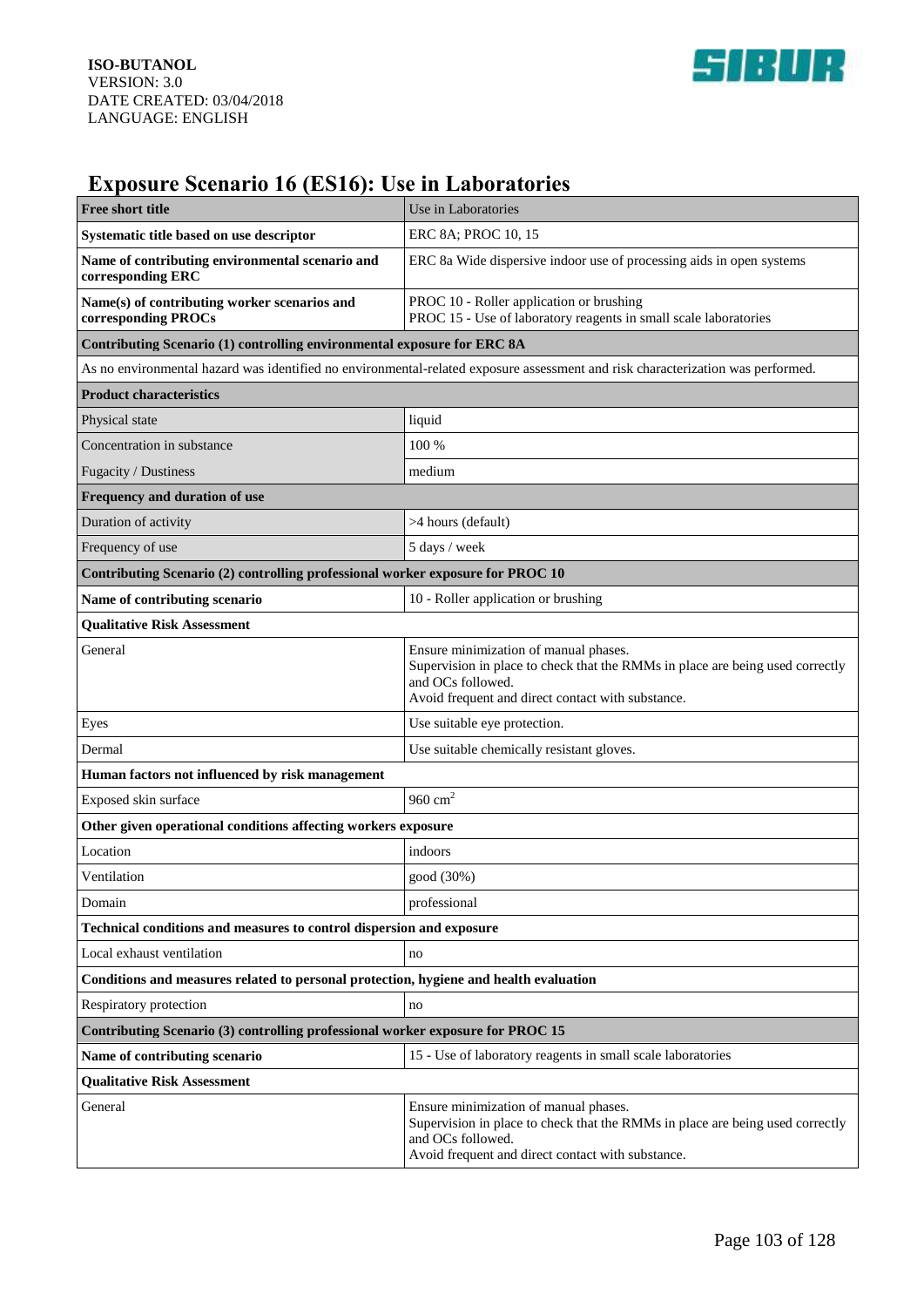

| Eyes                                                                                  | Use suitable eye protection.              |
|---------------------------------------------------------------------------------------|-------------------------------------------|
| Dermal                                                                                | Use suitable chemically resistant gloves. |
| Human factors not influenced by risk management                                       |                                           |
| Exposed skin surface                                                                  | $240 \text{ cm}^2$                        |
| Other given operational conditions affecting workers exposure                         |                                           |
| Location                                                                              | indoors                                   |
| Domain                                                                                | professional                              |
| Technical conditions and measures to control dispersion and exposure                  |                                           |
| Local exhaust ventilation                                                             | no                                        |
| Conditions and measures related to personal protection, hygiene and health evaluation |                                           |
| Respiratory protection                                                                | no                                        |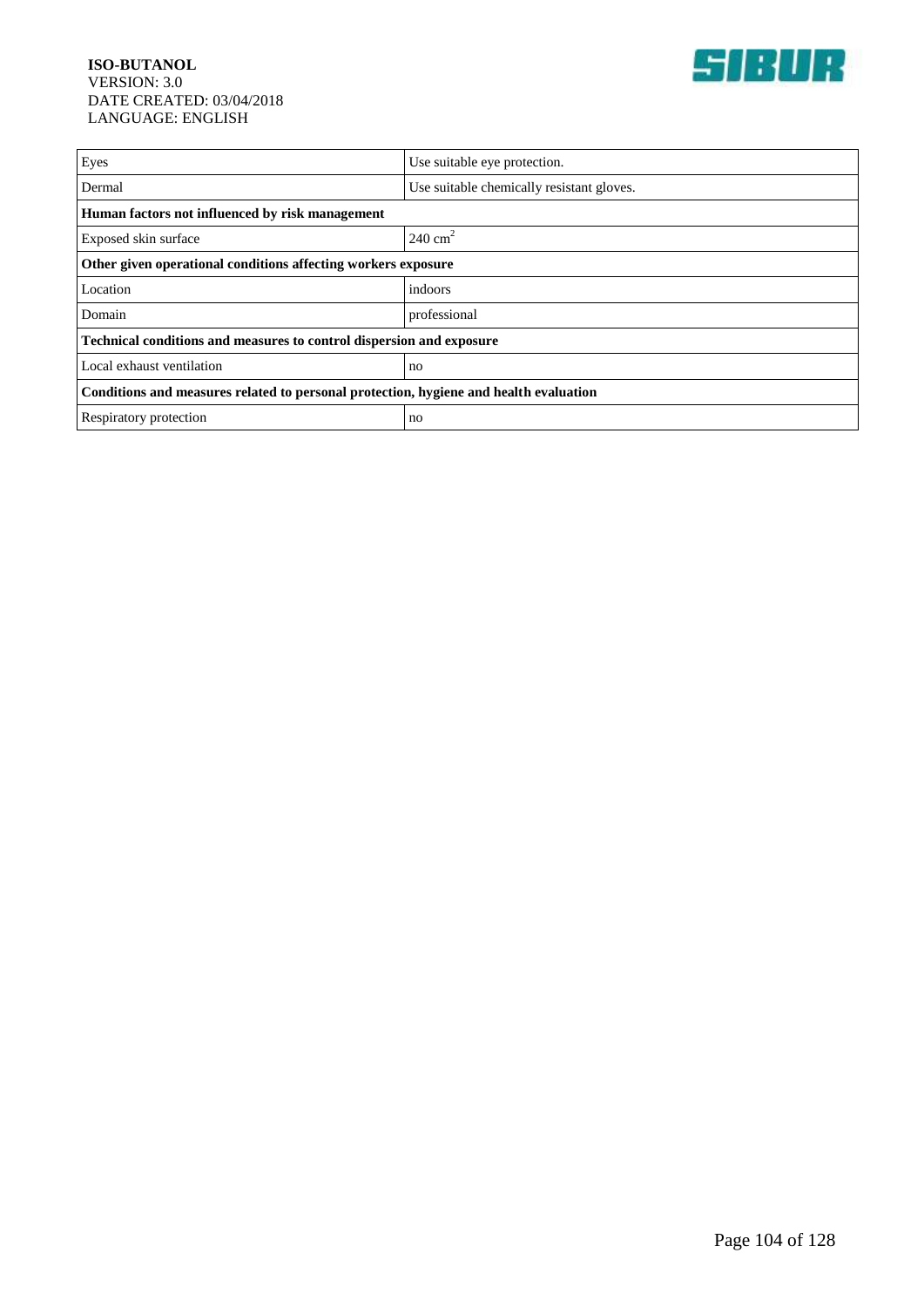

# **Exposure Scenario 17 (ES17): Use in lubricants**

| <b>Free short title</b>                                                                                                         | Use in lubricants                                                                                                                                                                                                                                                                                                                                                                                                                                                                                                                                                                                                                                                                                                                                                                                                                                                                                                                                                                                        |
|---------------------------------------------------------------------------------------------------------------------------------|----------------------------------------------------------------------------------------------------------------------------------------------------------------------------------------------------------------------------------------------------------------------------------------------------------------------------------------------------------------------------------------------------------------------------------------------------------------------------------------------------------------------------------------------------------------------------------------------------------------------------------------------------------------------------------------------------------------------------------------------------------------------------------------------------------------------------------------------------------------------------------------------------------------------------------------------------------------------------------------------------------|
| Systematic title based on use descriptor                                                                                        | ERC 7, 4; PROC 1, 2, 3, 4, 7, 8A, 8B, 9, 10, 13, 17, 18                                                                                                                                                                                                                                                                                                                                                                                                                                                                                                                                                                                                                                                                                                                                                                                                                                                                                                                                                  |
| Name of contributing environmental scenario and<br>corresponding ERC                                                            | ERC 7 Industrial use of substances in closed systems<br>ERC 4 Industrial use of processing aids                                                                                                                                                                                                                                                                                                                                                                                                                                                                                                                                                                                                                                                                                                                                                                                                                                                                                                          |
| Name(s) of contributing worker scenarios and<br>corresponding PROCs                                                             | PROC 1 - Use in closed process, no likelihood of exposure<br>PROC 2 - Use in closed, continuous process with occasional controlled<br>exposure<br>PROC 3 - Use in closed batch process (synthesis or formulation)<br>PROC 4 - Use in batch and other process (synthesis) where opportunity for<br>exposure arises<br>PROC 7 - Industrial spraying<br>PROC 8a - Transfer of chemicals from/to vessels/ large containers at non<br>dedicated facilities<br>PROC 8b - Transfer of chemicals from/to vessels/ large containers at<br>dedicated facilities<br>PROC 9 - Transfer of chemicals into small containers (dedicated filling line)<br>PROC 10 - Roller application or brushing<br>PROC 13 - Treatment of articles by dipping and pouring<br>PROC 17 - Lubrication at high energy conditions and in partly open process<br>PROC 17 - Lubrication at high energy conditions and in partly open process<br>PROC 18 - Greasing at high energy conditions<br>PROC 18 - Greasing at high energy conditions |
| Contributing Scenario (1) controlling environmental exposure for ERC 7                                                          |                                                                                                                                                                                                                                                                                                                                                                                                                                                                                                                                                                                                                                                                                                                                                                                                                                                                                                                                                                                                          |
| Contributing Scenario (2) controlling environmental exposure for ERC 4                                                          |                                                                                                                                                                                                                                                                                                                                                                                                                                                                                                                                                                                                                                                                                                                                                                                                                                                                                                                                                                                                          |
| As no environmental hazard was identified no environmental-related exposure assessment and risk characterization was performed. |                                                                                                                                                                                                                                                                                                                                                                                                                                                                                                                                                                                                                                                                                                                                                                                                                                                                                                                                                                                                          |
| <b>Product characteristics</b>                                                                                                  |                                                                                                                                                                                                                                                                                                                                                                                                                                                                                                                                                                                                                                                                                                                                                                                                                                                                                                                                                                                                          |
| Physical state                                                                                                                  | liquid                                                                                                                                                                                                                                                                                                                                                                                                                                                                                                                                                                                                                                                                                                                                                                                                                                                                                                                                                                                                   |
| Concentration in substance                                                                                                      | 100 %                                                                                                                                                                                                                                                                                                                                                                                                                                                                                                                                                                                                                                                                                                                                                                                                                                                                                                                                                                                                    |
| Fugacity / Dustiness                                                                                                            | medium                                                                                                                                                                                                                                                                                                                                                                                                                                                                                                                                                                                                                                                                                                                                                                                                                                                                                                                                                                                                   |
| Frequency and duration of use                                                                                                   |                                                                                                                                                                                                                                                                                                                                                                                                                                                                                                                                                                                                                                                                                                                                                                                                                                                                                                                                                                                                          |
| Duration of activity                                                                                                            | >4 hours (default)                                                                                                                                                                                                                                                                                                                                                                                                                                                                                                                                                                                                                                                                                                                                                                                                                                                                                                                                                                                       |
| Frequency of use                                                                                                                | 5 days / week                                                                                                                                                                                                                                                                                                                                                                                                                                                                                                                                                                                                                                                                                                                                                                                                                                                                                                                                                                                            |
| Contributing Scenario (3) controlling industrial worker exposure for PROC 1                                                     |                                                                                                                                                                                                                                                                                                                                                                                                                                                                                                                                                                                                                                                                                                                                                                                                                                                                                                                                                                                                          |
| Name of contributing scenario                                                                                                   | 1 - Use in closed process, no likelihood of exposure                                                                                                                                                                                                                                                                                                                                                                                                                                                                                                                                                                                                                                                                                                                                                                                                                                                                                                                                                     |
| <b>Qualitative Risk Assessment</b>                                                                                              |                                                                                                                                                                                                                                                                                                                                                                                                                                                                                                                                                                                                                                                                                                                                                                                                                                                                                                                                                                                                          |
| General                                                                                                                         | Ensure minimization of manual phases.<br>Supervision in place to check that the RMMs in place are being used<br>correctly and OCs followed.<br>Avoid frequent and direct contact with substance.                                                                                                                                                                                                                                                                                                                                                                                                                                                                                                                                                                                                                                                                                                                                                                                                         |
| Eyes                                                                                                                            | In case of potential exposure:<br>Use suitable eye protection.                                                                                                                                                                                                                                                                                                                                                                                                                                                                                                                                                                                                                                                                                                                                                                                                                                                                                                                                           |
| Dermal                                                                                                                          | Use suitable chemically resistant gloves.                                                                                                                                                                                                                                                                                                                                                                                                                                                                                                                                                                                                                                                                                                                                                                                                                                                                                                                                                                |
| Human factors not influenced by risk management                                                                                 |                                                                                                                                                                                                                                                                                                                                                                                                                                                                                                                                                                                                                                                                                                                                                                                                                                                                                                                                                                                                          |
| Exposed skin surface                                                                                                            | $240 \text{ cm}^2$                                                                                                                                                                                                                                                                                                                                                                                                                                                                                                                                                                                                                                                                                                                                                                                                                                                                                                                                                                                       |
| Other given operational conditions affecting workers exposure                                                                   |                                                                                                                                                                                                                                                                                                                                                                                                                                                                                                                                                                                                                                                                                                                                                                                                                                                                                                                                                                                                          |
| Location                                                                                                                        | indoors                                                                                                                                                                                                                                                                                                                                                                                                                                                                                                                                                                                                                                                                                                                                                                                                                                                                                                                                                                                                  |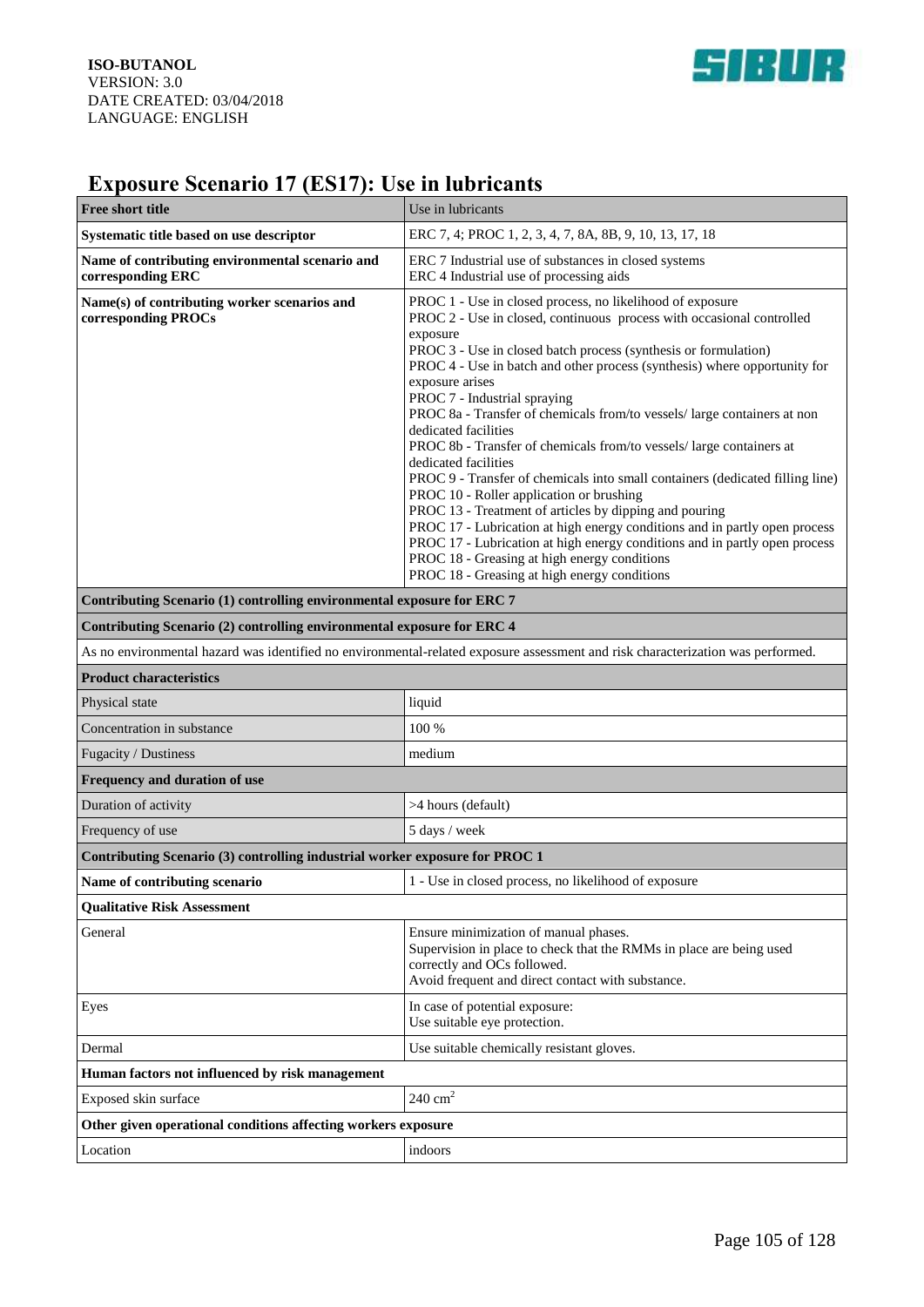

| Domain                                                                                | industrial                                                                                                                                                                                       |
|---------------------------------------------------------------------------------------|--------------------------------------------------------------------------------------------------------------------------------------------------------------------------------------------------|
| Technical conditions and measures to control dispersion and exposure                  |                                                                                                                                                                                                  |
| Local exhaust ventilation                                                             | no                                                                                                                                                                                               |
| Conditions and measures related to personal protection, hygiene and health evaluation |                                                                                                                                                                                                  |
| Respiratory protection                                                                | no                                                                                                                                                                                               |
| Contributing Scenario (4) controlling industrial worker exposure for PROC 2           |                                                                                                                                                                                                  |
| Name of contributing scenario                                                         | 2 - Use in closed, continuous process with occasional controlled exposure                                                                                                                        |
| <b>Qualitative Risk Assessment</b>                                                    |                                                                                                                                                                                                  |
| General                                                                               | Ensure minimization of manual phases.<br>Supervision in place to check that the RMMs in place are being used<br>correctly and OCs followed.<br>Avoid frequent and direct contact with substance. |
| Eyes                                                                                  | Use suitable eye protection.                                                                                                                                                                     |
| Dermal                                                                                | Use suitable chemically resistant gloves.                                                                                                                                                        |
| Human factors not influenced by risk management                                       |                                                                                                                                                                                                  |
| Exposed skin surface                                                                  | $480 \text{ cm}^2$                                                                                                                                                                               |
| Other given operational conditions affecting workers exposure                         |                                                                                                                                                                                                  |
| Location                                                                              | indoors                                                                                                                                                                                          |
| Domain                                                                                | industrial                                                                                                                                                                                       |
| Technical conditions and measures to control dispersion and exposure                  |                                                                                                                                                                                                  |
| Local exhaust ventilation                                                             | no                                                                                                                                                                                               |
| Conditions and measures related to personal protection, hygiene and health evaluation |                                                                                                                                                                                                  |
| Respiratory protection                                                                | no                                                                                                                                                                                               |
| Contributing Scenario (5) controlling industrial worker exposure for PROC 3           |                                                                                                                                                                                                  |
| Name of contributing scenario                                                         | 3 - Use in closed batch process (synthesis or formulation)                                                                                                                                       |
| <b>Qualitative Risk Assessment</b>                                                    |                                                                                                                                                                                                  |
| General                                                                               | Ensure minimization of manual phases.<br>Supervision in place to check that the RMMs in place are being used<br>correctly and OCs followed.<br>Avoid frequent and direct contact with substance. |
| Eyes                                                                                  | Use suitable eye protection.                                                                                                                                                                     |
| Dermal                                                                                | Use suitable chemically resistant gloves.                                                                                                                                                        |
| Human factors not influenced by risk management                                       |                                                                                                                                                                                                  |
| Exposed skin surface                                                                  | $240 \text{ cm}^2$                                                                                                                                                                               |
| Other given operational conditions affecting workers exposure                         |                                                                                                                                                                                                  |
| Location                                                                              | indoors                                                                                                                                                                                          |
| Domain                                                                                | industrial                                                                                                                                                                                       |
| Technical conditions and measures to control dispersion and exposure                  |                                                                                                                                                                                                  |
| Local exhaust ventilation                                                             | no                                                                                                                                                                                               |
| Conditions and measures related to personal protection, hygiene and health evaluation |                                                                                                                                                                                                  |
| Respiratory protection                                                                | no                                                                                                                                                                                               |
|                                                                                       |                                                                                                                                                                                                  |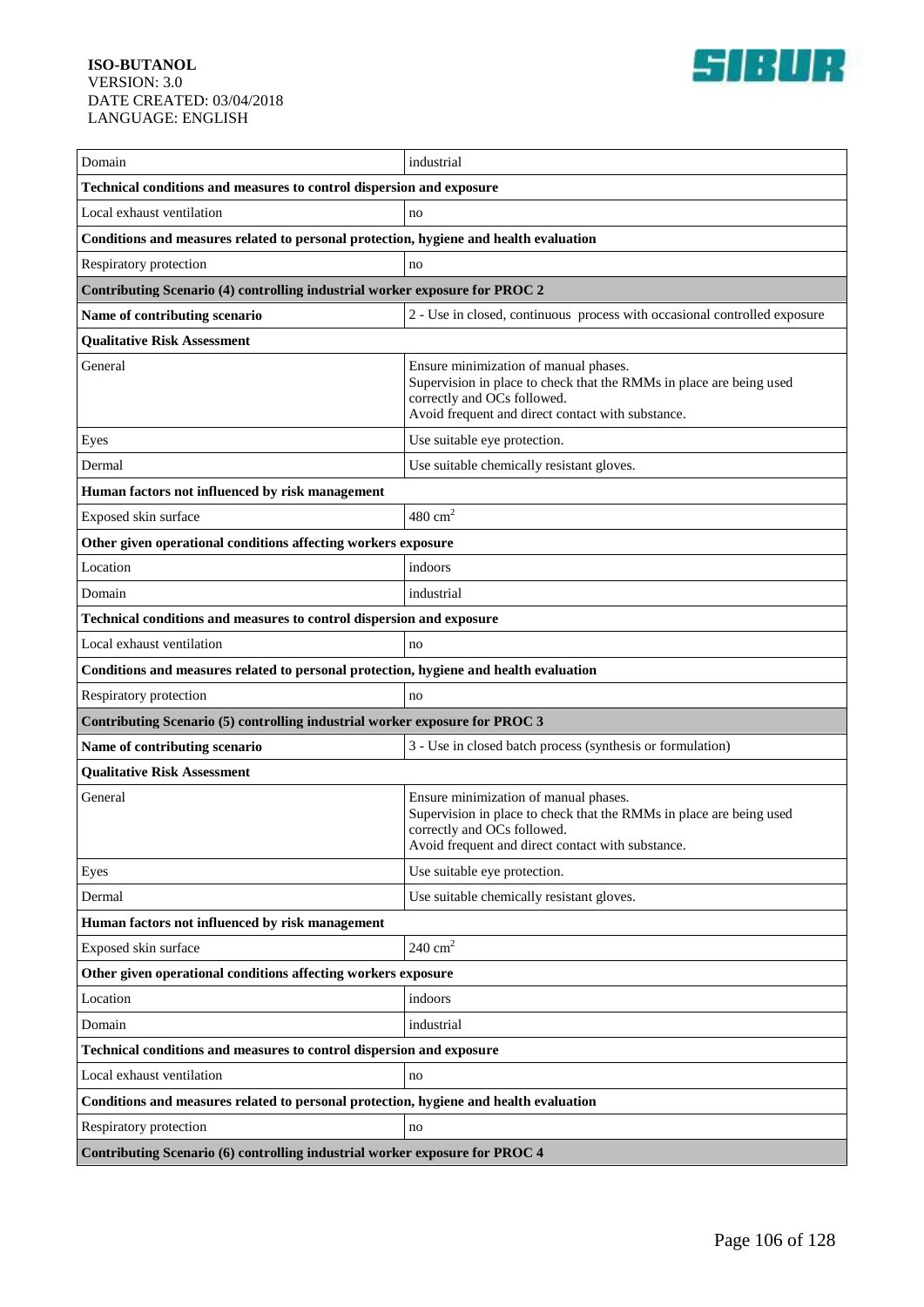

| Name of contributing scenario                                                         | 4 - Use in batch and other process (synthesis) where opportunity for<br>exposure arises                                                                                                                                                                                                                                                                                               |  |
|---------------------------------------------------------------------------------------|---------------------------------------------------------------------------------------------------------------------------------------------------------------------------------------------------------------------------------------------------------------------------------------------------------------------------------------------------------------------------------------|--|
| <b>Qualitative Risk Assessment</b>                                                    |                                                                                                                                                                                                                                                                                                                                                                                       |  |
| General                                                                               | Ensure minimization of manual phases.<br>Supervision in place to check that the RMMs in place are being used<br>correctly and OCs followed.<br>Avoid frequent and direct contact with substance.                                                                                                                                                                                      |  |
| Eyes                                                                                  | Use suitable eye protection.                                                                                                                                                                                                                                                                                                                                                          |  |
| Dermal                                                                                | Use suitable chemically resistant gloves.                                                                                                                                                                                                                                                                                                                                             |  |
| Human factors not influenced by risk management                                       |                                                                                                                                                                                                                                                                                                                                                                                       |  |
| Exposed skin surface                                                                  | $480 \text{ cm}^2$                                                                                                                                                                                                                                                                                                                                                                    |  |
| Other given operational conditions affecting workers exposure                         |                                                                                                                                                                                                                                                                                                                                                                                       |  |
| Location                                                                              | indoors                                                                                                                                                                                                                                                                                                                                                                               |  |
| Domain                                                                                | industrial                                                                                                                                                                                                                                                                                                                                                                            |  |
| Technical conditions and measures to control dispersion and exposure                  |                                                                                                                                                                                                                                                                                                                                                                                       |  |
| Local exhaust ventilation                                                             | no                                                                                                                                                                                                                                                                                                                                                                                    |  |
| Conditions and measures related to personal protection, hygiene and health evaluation |                                                                                                                                                                                                                                                                                                                                                                                       |  |
| Respiratory protection                                                                | no                                                                                                                                                                                                                                                                                                                                                                                    |  |
| Contributing Scenario (7) controlling industrial worker exposure for PROC 7           |                                                                                                                                                                                                                                                                                                                                                                                       |  |
| Name of contributing scenario                                                         | 7 - Industrial spraying                                                                                                                                                                                                                                                                                                                                                               |  |
| <b>Qualitative Risk Assessment</b>                                                    |                                                                                                                                                                                                                                                                                                                                                                                       |  |
| General                                                                               | Ensure minimization of manual phases.<br>Ensure that the task is being carried out outside the breathing zone of a<br>worker (distance head-product greater than 1m).<br>Ensure that a spraying booth is used.<br>Supervision in place to check that the RMMs in place are being used<br>correctly and OCs followed.<br>Regular inspection and maintenance of equipment and machines. |  |
| Eyes                                                                                  | Use suitable eye protection.                                                                                                                                                                                                                                                                                                                                                          |  |
| Dermal                                                                                | Use suitable chemically resistant gloves.<br>Avoid frequent and direct contact with substance.                                                                                                                                                                                                                                                                                        |  |
| Human factors not influenced by risk management                                       |                                                                                                                                                                                                                                                                                                                                                                                       |  |
| Exposed skin surface                                                                  | $1,500 \text{ cm}^2$                                                                                                                                                                                                                                                                                                                                                                  |  |
| Other given operational conditions affecting workers exposure                         |                                                                                                                                                                                                                                                                                                                                                                                       |  |
| Location                                                                              | indoors                                                                                                                                                                                                                                                                                                                                                                               |  |
| Domain                                                                                | industrial                                                                                                                                                                                                                                                                                                                                                                            |  |
| Technical conditions and measures to control dispersion and exposure                  |                                                                                                                                                                                                                                                                                                                                                                                       |  |
| Local exhaust ventilation                                                             | no                                                                                                                                                                                                                                                                                                                                                                                    |  |
| Conditions and measures related to personal protection, hygiene and health evaluation |                                                                                                                                                                                                                                                                                                                                                                                       |  |
| Respiratory protection                                                                | no                                                                                                                                                                                                                                                                                                                                                                                    |  |
| Use of external/measured value inhalation                                             | Calculated with Stoffenmanager 6                                                                                                                                                                                                                                                                                                                                                      |  |
| Contributing Scenario (8) controlling industrial worker exposure for PROC 8A          |                                                                                                                                                                                                                                                                                                                                                                                       |  |
| Name of contributing scenario                                                         | 8a - Transfer of chemicals from/to vessels/ large containers at non dedicated<br>facilities                                                                                                                                                                                                                                                                                           |  |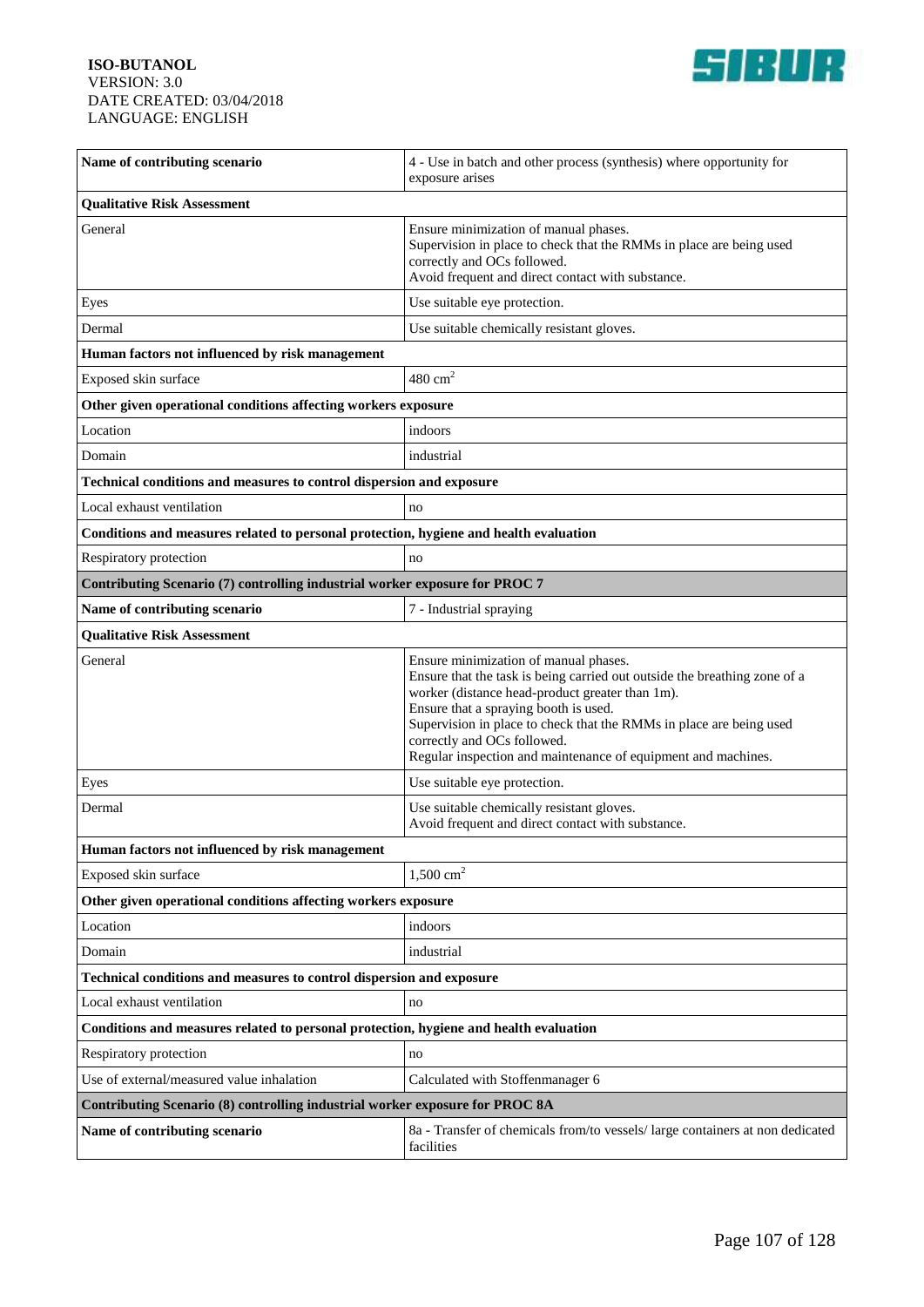

| <b>Qualitative Risk Assessment</b>                                                    |                                                                                                                                                                                                  |  |
|---------------------------------------------------------------------------------------|--------------------------------------------------------------------------------------------------------------------------------------------------------------------------------------------------|--|
| General                                                                               | Ensure minimization of manual phases.<br>Supervision in place to check that the RMMs in place are being used<br>correctly and OCs followed.<br>Avoid frequent and direct contact with substance. |  |
| Eyes                                                                                  | Use suitable eye protection.                                                                                                                                                                     |  |
| Dermal                                                                                | Use suitable chemically resistant gloves.                                                                                                                                                        |  |
| Human factors not influenced by risk management                                       |                                                                                                                                                                                                  |  |
| Exposed skin surface                                                                  | 960 $cm2$                                                                                                                                                                                        |  |
| Other given operational conditions affecting workers exposure                         |                                                                                                                                                                                                  |  |
| Location                                                                              | indoors                                                                                                                                                                                          |  |
| Domain                                                                                | industrial                                                                                                                                                                                       |  |
| Technical conditions and measures to control dispersion and exposure                  |                                                                                                                                                                                                  |  |
| Local exhaust ventilation                                                             | yes (inhalation 90 %)                                                                                                                                                                            |  |
| Conditions and measures related to personal protection, hygiene and health evaluation |                                                                                                                                                                                                  |  |
| Respiratory protection                                                                | no                                                                                                                                                                                               |  |
| Contributing Scenario (9) controlling industrial worker exposure for PROC 8B          |                                                                                                                                                                                                  |  |
| Name of contributing scenario                                                         | 8b - Transfer of chemicals from/to vessels/ large containers at dedicated<br>facilities                                                                                                          |  |
| <b>Qualitative Risk Assessment</b>                                                    |                                                                                                                                                                                                  |  |
| General                                                                               | Ensure minimization of manual phases.<br>Supervision in place to check that the RMMs in place are being used<br>correctly and OCs followed.<br>Avoid frequent and direct contact with substance. |  |
| Eyes                                                                                  | Use suitable eye protection.                                                                                                                                                                     |  |
| Dermal                                                                                | Use suitable chemically resistant gloves.                                                                                                                                                        |  |
| Human factors not influenced by risk management                                       |                                                                                                                                                                                                  |  |
| Exposed skin surface                                                                  | 960 $cm2$                                                                                                                                                                                        |  |
| Other given operational conditions affecting workers exposure                         |                                                                                                                                                                                                  |  |
| Location                                                                              | indoors                                                                                                                                                                                          |  |
| Domain                                                                                | industrial                                                                                                                                                                                       |  |
| Technical conditions and measures to control dispersion and exposure                  |                                                                                                                                                                                                  |  |
| Local exhaust ventilation                                                             | yes (inhalation 95 %)                                                                                                                                                                            |  |
| Conditions and measures related to personal protection, hygiene and health evaluation |                                                                                                                                                                                                  |  |
| Respiratory protection                                                                | no                                                                                                                                                                                               |  |
| Contributing Scenario (10) controlling industrial worker exposure for PROC 9          |                                                                                                                                                                                                  |  |
| Name of contributing scenario                                                         | 9 - Transfer of chemicals into small containers (dedicated filling line)                                                                                                                         |  |
| <b>Qualitative Risk Assessment</b>                                                    |                                                                                                                                                                                                  |  |
| General                                                                               | Ensure minimization of manual phases.<br>Supervision in place to check that the RMMs in place are being used<br>correctly and OCs followed.<br>Avoid frequent and direct contact with substance. |  |
| Eyes                                                                                  | Use suitable eye protection.                                                                                                                                                                     |  |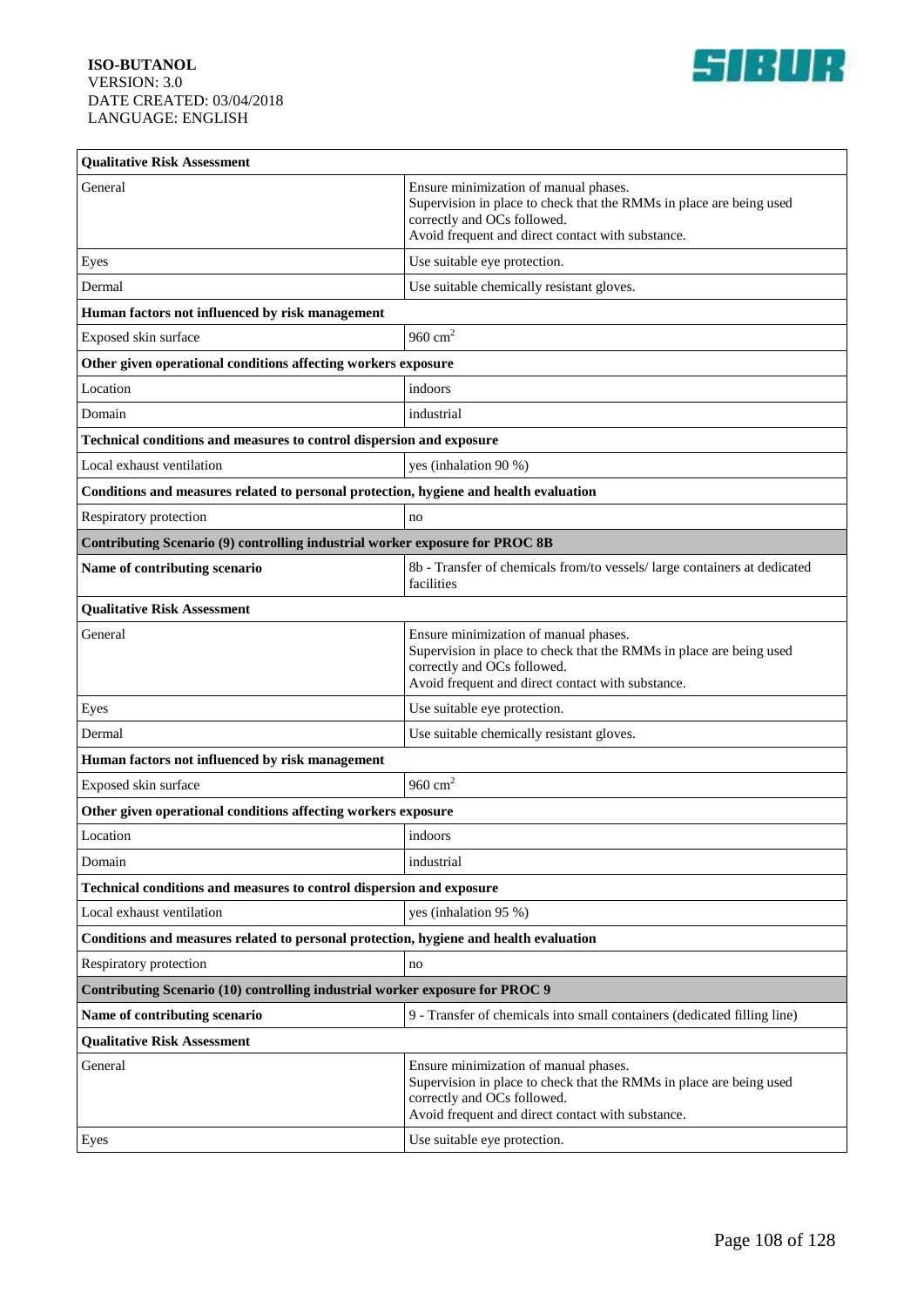

| Dermal                                                                                | Use suitable chemically resistant gloves.                                                                                                                                                        |  |
|---------------------------------------------------------------------------------------|--------------------------------------------------------------------------------------------------------------------------------------------------------------------------------------------------|--|
| Human factors not influenced by risk management                                       |                                                                                                                                                                                                  |  |
| Exposed skin surface                                                                  | $480 \text{ cm}^2$                                                                                                                                                                               |  |
| Other given operational conditions affecting workers exposure                         |                                                                                                                                                                                                  |  |
| Location                                                                              | indoors                                                                                                                                                                                          |  |
| Domain                                                                                | industrial                                                                                                                                                                                       |  |
| Technical conditions and measures to control dispersion and exposure                  |                                                                                                                                                                                                  |  |
| Local exhaust ventilation                                                             | yes (inhalation 90 %)                                                                                                                                                                            |  |
| Conditions and measures related to personal protection, hygiene and health evaluation |                                                                                                                                                                                                  |  |
| Respiratory protection                                                                | no                                                                                                                                                                                               |  |
| Contributing Scenario (11) controlling industrial worker exposure for PROC 10         |                                                                                                                                                                                                  |  |
| Name of contributing scenario                                                         | 10 - Roller application or brushing                                                                                                                                                              |  |
| <b>Qualitative Risk Assessment</b>                                                    |                                                                                                                                                                                                  |  |
| General                                                                               | Ensure minimization of manual phases.<br>Supervision in place to check that the RMMs in place are being used<br>correctly and OCs followed.<br>Avoid frequent and direct contact with substance. |  |
| Eyes                                                                                  | Use suitable eye protection.                                                                                                                                                                     |  |
| Dermal                                                                                | Use suitable chemically resistant gloves.                                                                                                                                                        |  |
| Human factors not influenced by risk management                                       |                                                                                                                                                                                                  |  |
| Exposed skin surface                                                                  | 960 $cm2$                                                                                                                                                                                        |  |
| Other given operational conditions affecting workers exposure                         |                                                                                                                                                                                                  |  |
| Location                                                                              | indoors                                                                                                                                                                                          |  |
| Domain                                                                                | industrial                                                                                                                                                                                       |  |
| Technical conditions and measures to control dispersion and exposure                  |                                                                                                                                                                                                  |  |
| Local exhaust ventilation                                                             | yes (inhalation 90 %)                                                                                                                                                                            |  |
| Conditions and measures related to personal protection, hygiene and health evaluation |                                                                                                                                                                                                  |  |
| Respiratory protection                                                                | no                                                                                                                                                                                               |  |
| Contributing Scenario (12) controlling industrial worker exposure for PROC 13         |                                                                                                                                                                                                  |  |
| Name of contributing scenario                                                         | 13 - Treatment of articles by dipping and pouring                                                                                                                                                |  |
| <b>Qualitative Risk Assessment</b>                                                    |                                                                                                                                                                                                  |  |
| General                                                                               | Ensure minimization of manual phases.<br>Supervision in place to check that the RMMs in place are being used<br>correctly and OCs followed.<br>Avoid frequent and direct contact with substance. |  |
| Eyes                                                                                  | Use suitable eye protection.                                                                                                                                                                     |  |
| Dermal                                                                                | Use suitable chemically resistant gloves.                                                                                                                                                        |  |
| Human factors not influenced by risk management                                       |                                                                                                                                                                                                  |  |
| Exposed skin surface                                                                  | $480 \text{ cm}^2$                                                                                                                                                                               |  |
| Other given operational conditions affecting workers exposure                         |                                                                                                                                                                                                  |  |
| Location                                                                              | indoors                                                                                                                                                                                          |  |
| Domain                                                                                | industrial                                                                                                                                                                                       |  |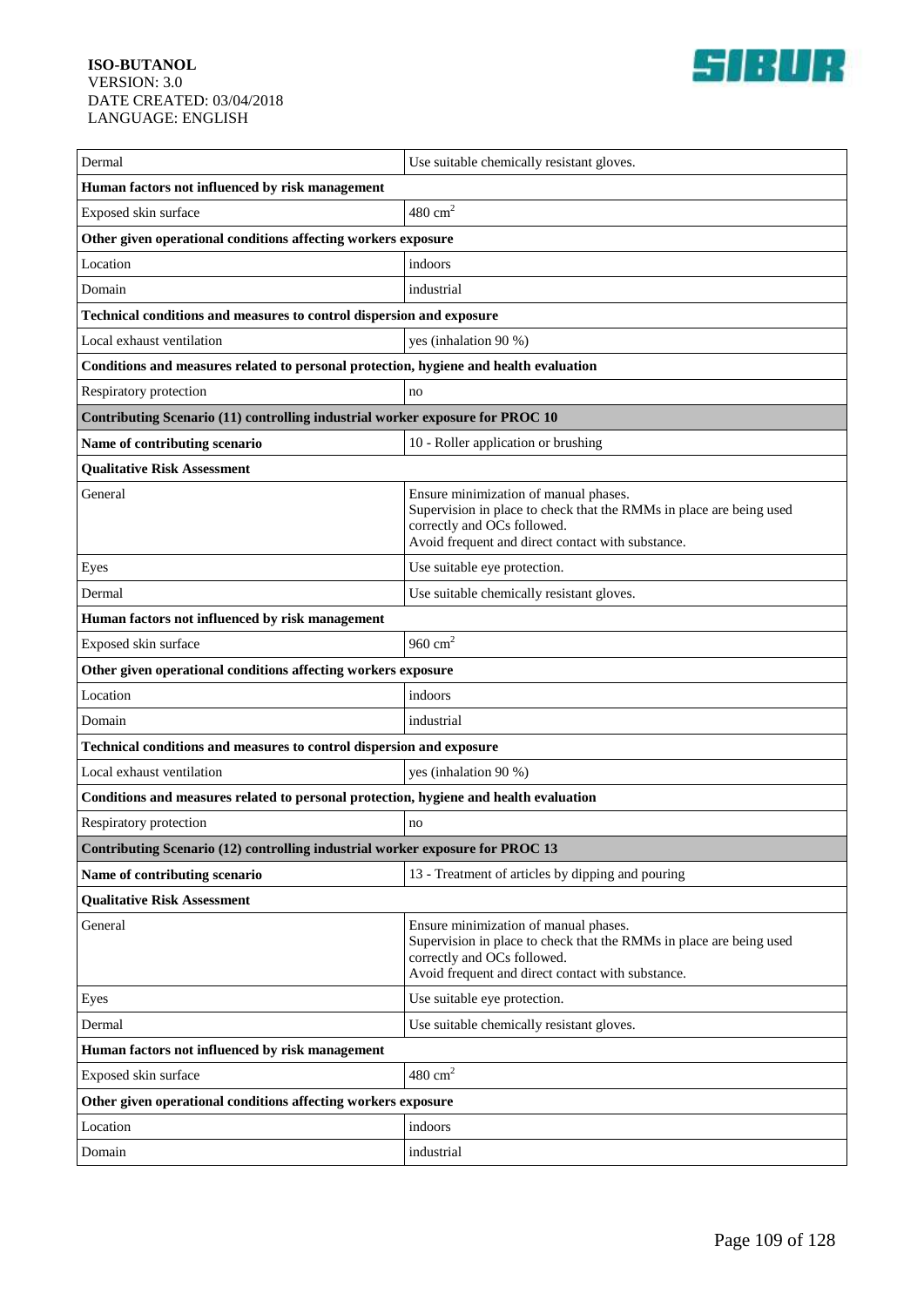

| Technical conditions and measures to control dispersion and exposure                  |                                                                                                                                                                                                  |  |
|---------------------------------------------------------------------------------------|--------------------------------------------------------------------------------------------------------------------------------------------------------------------------------------------------|--|
| Local exhaust ventilation                                                             | yes (inhalation 90 %)                                                                                                                                                                            |  |
| Conditions and measures related to personal protection, hygiene and health evaluation |                                                                                                                                                                                                  |  |
| Respiratory protection                                                                | no                                                                                                                                                                                               |  |
| Contributing Scenario (13) controlling industrial worker exposure for PROC 17         |                                                                                                                                                                                                  |  |
| Name of contributing scenario                                                         | 17 - Lubrication at high energy conditions and in partly open process                                                                                                                            |  |
| <b>Qualitative Risk Assessment</b>                                                    |                                                                                                                                                                                                  |  |
| General                                                                               | Ensure minimization of manual phases.<br>Supervision in place to check that the RMMs in place are being used<br>correctly and OCs followed.<br>Avoid frequent and direct contact with substance. |  |
| Eyes                                                                                  | Use suitable eye protection.                                                                                                                                                                     |  |
| Dermal                                                                                | Use suitable chemically resistant gloves.                                                                                                                                                        |  |
| Human factors not influenced by risk management                                       |                                                                                                                                                                                                  |  |
| Exposed skin surface                                                                  | 960 $cm2$                                                                                                                                                                                        |  |
| Other given operational conditions affecting workers exposure                         |                                                                                                                                                                                                  |  |
| Location                                                                              | indoors                                                                                                                                                                                          |  |
| Domain                                                                                | industrial                                                                                                                                                                                       |  |
| Technical conditions and measures to control dispersion and exposure                  |                                                                                                                                                                                                  |  |
| Local exhaust ventilation                                                             | no                                                                                                                                                                                               |  |
| Conditions and measures related to personal protection, hygiene and health evaluation |                                                                                                                                                                                                  |  |
| Respiratory protection                                                                | no                                                                                                                                                                                               |  |
| Contributing Scenario (14) controlling industrial worker exposure for PROC 17         |                                                                                                                                                                                                  |  |
| Name of contributing scenario                                                         | 17 - Lubrication at high energy conditions and in partly open process                                                                                                                            |  |
| <b>Qualitative Risk Assessment</b>                                                    |                                                                                                                                                                                                  |  |
| General                                                                               | Ensure minimization of manual phases.<br>Supervision in place to check that the RMMs in place are being used<br>correctly and OCs followed.<br>Avoid frequent and direct contact with substance. |  |
| Eyes                                                                                  | Use suitable eye protection.                                                                                                                                                                     |  |
| Dermal                                                                                | Use suitable chemically resistant gloves.                                                                                                                                                        |  |
| <b>Product characteristics</b>                                                        |                                                                                                                                                                                                  |  |
| Physical state                                                                        | liquid                                                                                                                                                                                           |  |
| Concentration in substance                                                            | 100 %                                                                                                                                                                                            |  |
| Process temperature                                                                   | 108 °C                                                                                                                                                                                           |  |
| Fugacity / Dustiness                                                                  | high                                                                                                                                                                                             |  |
| Human factors not influenced by risk management                                       |                                                                                                                                                                                                  |  |
| Exposed skin surface                                                                  | $960 \text{ cm}^2$                                                                                                                                                                               |  |
| Other given operational conditions affecting workers exposure                         |                                                                                                                                                                                                  |  |
| Location                                                                              | indoors                                                                                                                                                                                          |  |
| Domain                                                                                | industrial                                                                                                                                                                                       |  |
| Technical conditions and measures to control dispersion and exposure                  |                                                                                                                                                                                                  |  |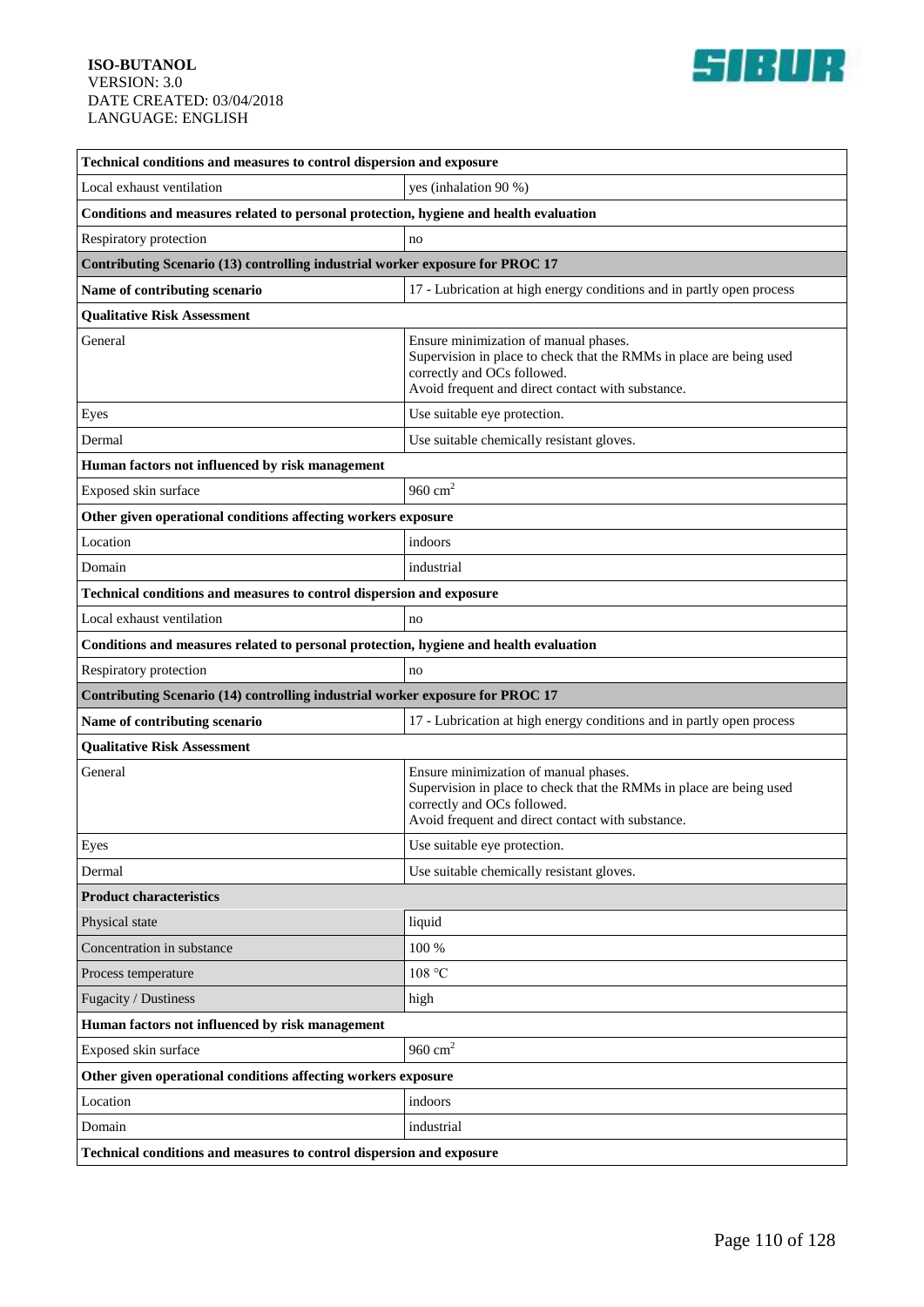

| Local exhaust ventilation                                                             | yes (inhalation 90 %)                                                                                                                                                                            |
|---------------------------------------------------------------------------------------|--------------------------------------------------------------------------------------------------------------------------------------------------------------------------------------------------|
| Conditions and measures related to personal protection, hygiene and health evaluation |                                                                                                                                                                                                  |
| Respiratory protection                                                                | no                                                                                                                                                                                               |
| Contributing Scenario (15) controlling industrial worker exposure for PROC 18         |                                                                                                                                                                                                  |
| Name of contributing scenario                                                         | 18 - Greasing at high energy conditions                                                                                                                                                          |
| <b>Qualitative Risk Assessment</b>                                                    |                                                                                                                                                                                                  |
| General                                                                               | Ensure minimization of manual phases.<br>Supervision in place to check that the RMMs in place are being used<br>correctly and OCs followed.<br>Avoid frequent and direct contact with substance. |
| Eyes                                                                                  | Use suitable eye protection.                                                                                                                                                                     |
| Dermal                                                                                | Use suitable chemically resistant gloves.                                                                                                                                                        |
| Human factors not influenced by risk management                                       |                                                                                                                                                                                                  |
| Exposed skin surface                                                                  | 960 $cm2$                                                                                                                                                                                        |
| Other given operational conditions affecting workers exposure                         |                                                                                                                                                                                                  |
| Location                                                                              | indoors                                                                                                                                                                                          |
| Domain                                                                                | industrial                                                                                                                                                                                       |
| Technical conditions and measures to control dispersion and exposure                  |                                                                                                                                                                                                  |
| Local exhaust ventilation                                                             | no                                                                                                                                                                                               |
| Conditions and measures related to personal protection, hygiene and health evaluation |                                                                                                                                                                                                  |
| Respiratory protection                                                                | no                                                                                                                                                                                               |
|                                                                                       |                                                                                                                                                                                                  |
| Contributing Scenario (16) controlling industrial worker exposure for PROC 18         |                                                                                                                                                                                                  |
| Name of contributing scenario                                                         | 18 - Greasing at high energy conditions                                                                                                                                                          |
| <b>Qualitative Risk Assessment</b>                                                    |                                                                                                                                                                                                  |
| General                                                                               | Ensure minimization of manual phases.<br>Supervision in place to check that the RMMs in place are being used<br>correctly and OCs followed.<br>Avoid frequent and direct contact with substance. |
| Eyes                                                                                  | Use suitable eye protection.                                                                                                                                                                     |
| Dermal                                                                                | Use suitable chemically resistant gloves.                                                                                                                                                        |
| <b>Product characteristics</b>                                                        |                                                                                                                                                                                                  |
| Physical state                                                                        | liquid                                                                                                                                                                                           |
| Concentration in substance                                                            | 100 %                                                                                                                                                                                            |
| Process temperature                                                                   | 108 °C                                                                                                                                                                                           |
| Fugacity / Dustiness                                                                  | high                                                                                                                                                                                             |
| Human factors not influenced by risk management                                       |                                                                                                                                                                                                  |
| Exposed skin surface                                                                  | 960 $cm2$                                                                                                                                                                                        |
| Other given operational conditions affecting workers exposure                         |                                                                                                                                                                                                  |
| Location                                                                              | indoors                                                                                                                                                                                          |
| Domain                                                                                | industrial                                                                                                                                                                                       |
| Technical conditions and measures to control dispersion and exposure                  |                                                                                                                                                                                                  |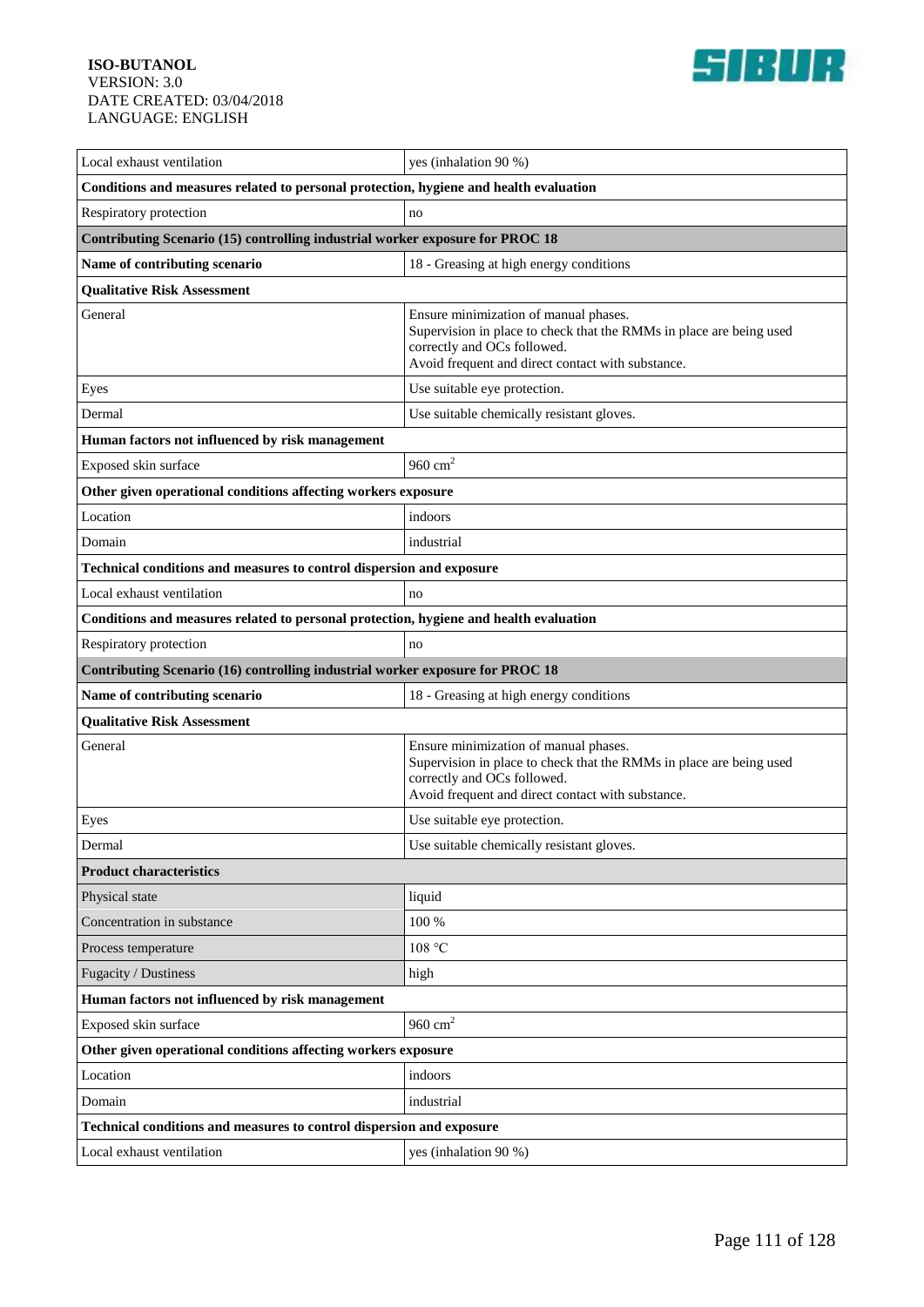

**Conditions and measures related to personal protection, hygiene and health evaluation**

Respiratory protection no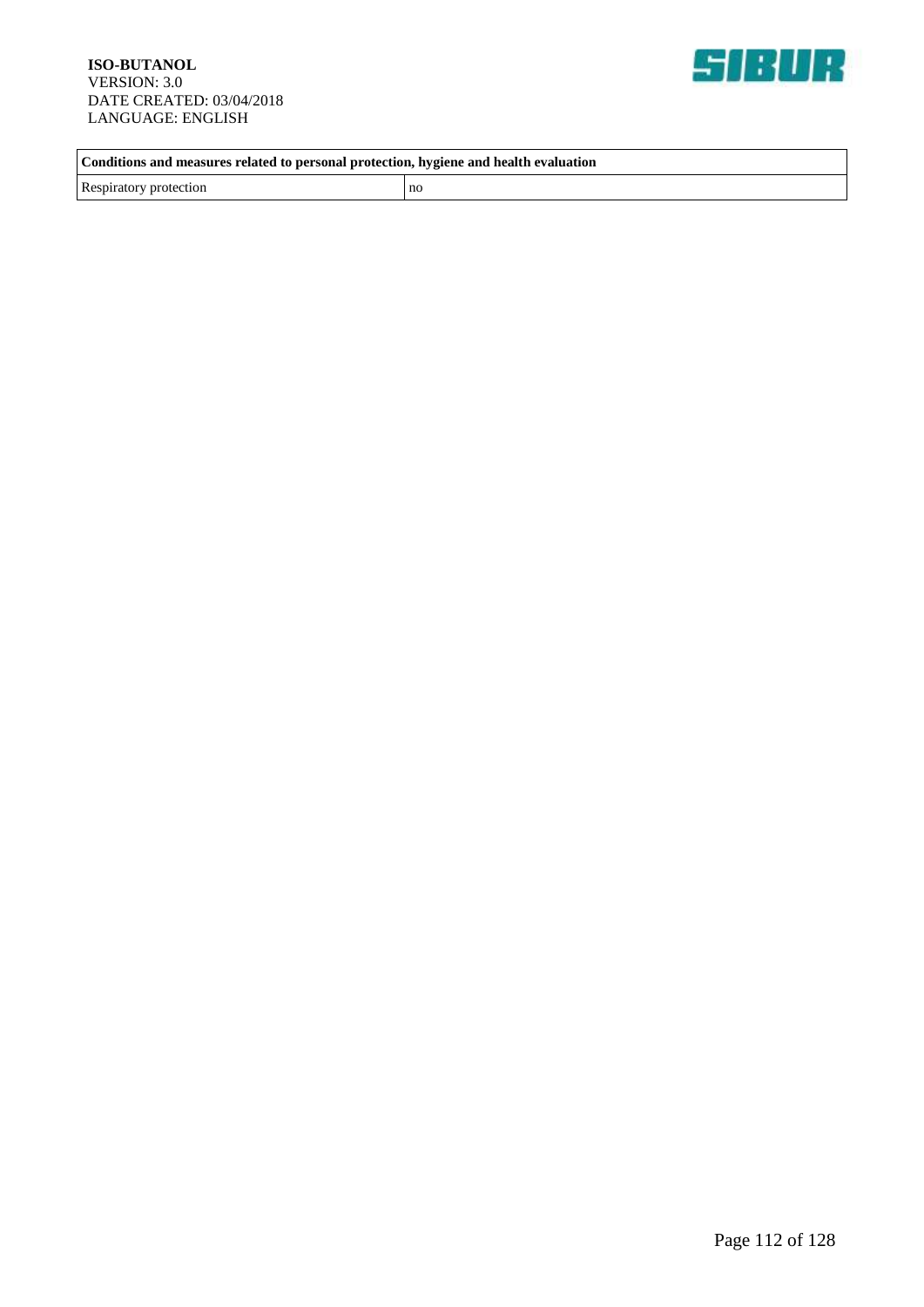

# **Exposure Scenario 18 (ES18): Use in Lubricants (consumer)**

| Free short title                                                                                                                | Use in Lubricants (consumer)                                                                                                                                                                                                                                                                                                                                                                                                                                                                                                             |  |
|---------------------------------------------------------------------------------------------------------------------------------|------------------------------------------------------------------------------------------------------------------------------------------------------------------------------------------------------------------------------------------------------------------------------------------------------------------------------------------------------------------------------------------------------------------------------------------------------------------------------------------------------------------------------------------|--|
| Systematic title based on use descriptor                                                                                        | ERC 9B, 9A, 8A, 8D; PC 1, 24, 31, 35                                                                                                                                                                                                                                                                                                                                                                                                                                                                                                     |  |
| Name of contributing environmental scenario and<br>corresponding ERC                                                            | ERC 9b Wide dispersive outdoor use of substances in closed systems<br>ERC 9a Wide dispersive indoor use of substances in closed systems<br>ERC 8a Wide dispersive indoor use of processing aids in open systems<br>ERC 8d Wide dispersive outdoor use of processing aids in open systems                                                                                                                                                                                                                                                 |  |
| Name(s) of contributing consumer scenarios and<br>corresponding PCs/ACs                                                         | PC 1 Adhesives, Sealants<br>PC 1 Adhesives, Sealants<br>PC 1 Adhesives, Sealants<br>PC 1 Adhesives, Sealants<br>PC 24 Lubricants, Greases and Release Products<br>PC 31 Polishes and Wax Blends<br>PC 31 Polishes and Wax Blends<br>PC 35 Washing and Cleaning Products (including solvent based products)<br>PC 35 Washing and Cleaning Products (including solvent based products)<br>PC 35 Washing and Cleaning Products (including solvent based products)<br>PC 35 Washing and Cleaning Products (including solvent based products) |  |
| Contributing Scenario (1) controlling environmental exposure for ERC 9B                                                         |                                                                                                                                                                                                                                                                                                                                                                                                                                                                                                                                          |  |
| Contributing Scenario (2) controlling environmental exposure for ERC 9A                                                         |                                                                                                                                                                                                                                                                                                                                                                                                                                                                                                                                          |  |
| Contributing Scenario (3) controlling environmental exposure for ERC 8A                                                         |                                                                                                                                                                                                                                                                                                                                                                                                                                                                                                                                          |  |
| Contributing Scenario (4) controlling environmental exposure for ERC 8D                                                         |                                                                                                                                                                                                                                                                                                                                                                                                                                                                                                                                          |  |
| As no environmental hazard was identified no environmental-related exposure assessment and risk characterization was performed. |                                                                                                                                                                                                                                                                                                                                                                                                                                                                                                                                          |  |
| Contributing Scenario (5) controlling consumer exposure for PC 1                                                                |                                                                                                                                                                                                                                                                                                                                                                                                                                                                                                                                          |  |
| Name of contributing scenario                                                                                                   | PC 1 Adhesives, Sealants                                                                                                                                                                                                                                                                                                                                                                                                                                                                                                                 |  |
| Calculation model                                                                                                               | <b>Ecetoc TRA</b>                                                                                                                                                                                                                                                                                                                                                                                                                                                                                                                        |  |
| Product subcategory                                                                                                             | Glues, hobby use                                                                                                                                                                                                                                                                                                                                                                                                                                                                                                                         |  |
| Frequency and duration of use                                                                                                   |                                                                                                                                                                                                                                                                                                                                                                                                                                                                                                                                          |  |
| Frequency of use                                                                                                                | 365 times/year (Frequent)                                                                                                                                                                                                                                                                                                                                                                                                                                                                                                                |  |
| Exposure time                                                                                                                   | 4 <sub>h</sub>                                                                                                                                                                                                                                                                                                                                                                                                                                                                                                                           |  |
| <b>Product characteristics</b>                                                                                                  |                                                                                                                                                                                                                                                                                                                                                                                                                                                                                                                                          |  |
| Spray application                                                                                                               | no                                                                                                                                                                                                                                                                                                                                                                                                                                                                                                                                       |  |
| Product ingredient fraction by weight                                                                                           | 30 %                                                                                                                                                                                                                                                                                                                                                                                                                                                                                                                                     |  |
| <b>Amounts</b> used                                                                                                             |                                                                                                                                                                                                                                                                                                                                                                                                                                                                                                                                          |  |
| Amounts used                                                                                                                    | 9g                                                                                                                                                                                                                                                                                                                                                                                                                                                                                                                                       |  |
| Human factors not influenced by risk management                                                                                 |                                                                                                                                                                                                                                                                                                                                                                                                                                                                                                                                          |  |
| Skin surface area dermal                                                                                                        | fingertips                                                                                                                                                                                                                                                                                                                                                                                                                                                                                                                               |  |
| Skin surface area oral                                                                                                          |                                                                                                                                                                                                                                                                                                                                                                                                                                                                                                                                          |  |
| Tranfer factor dermal                                                                                                           | 100 %                                                                                                                                                                                                                                                                                                                                                                                                                                                                                                                                    |  |
| Other given operational conditions affecting consumers exposure                                                                 |                                                                                                                                                                                                                                                                                                                                                                                                                                                                                                                                          |  |
| Room volume                                                                                                                     | $20 \text{ m}^3$                                                                                                                                                                                                                                                                                                                                                                                                                                                                                                                         |  |
| Release fraction to air                                                                                                         | 100.0%                                                                                                                                                                                                                                                                                                                                                                                                                                                                                                                                   |  |
| Contributing Scenario (6) controlling consumer exposure for PC 1                                                                |                                                                                                                                                                                                                                                                                                                                                                                                                                                                                                                                          |  |
| Name of contributing scenario                                                                                                   | PC 1 Adhesives, Sealants                                                                                                                                                                                                                                                                                                                                                                                                                                                                                                                 |  |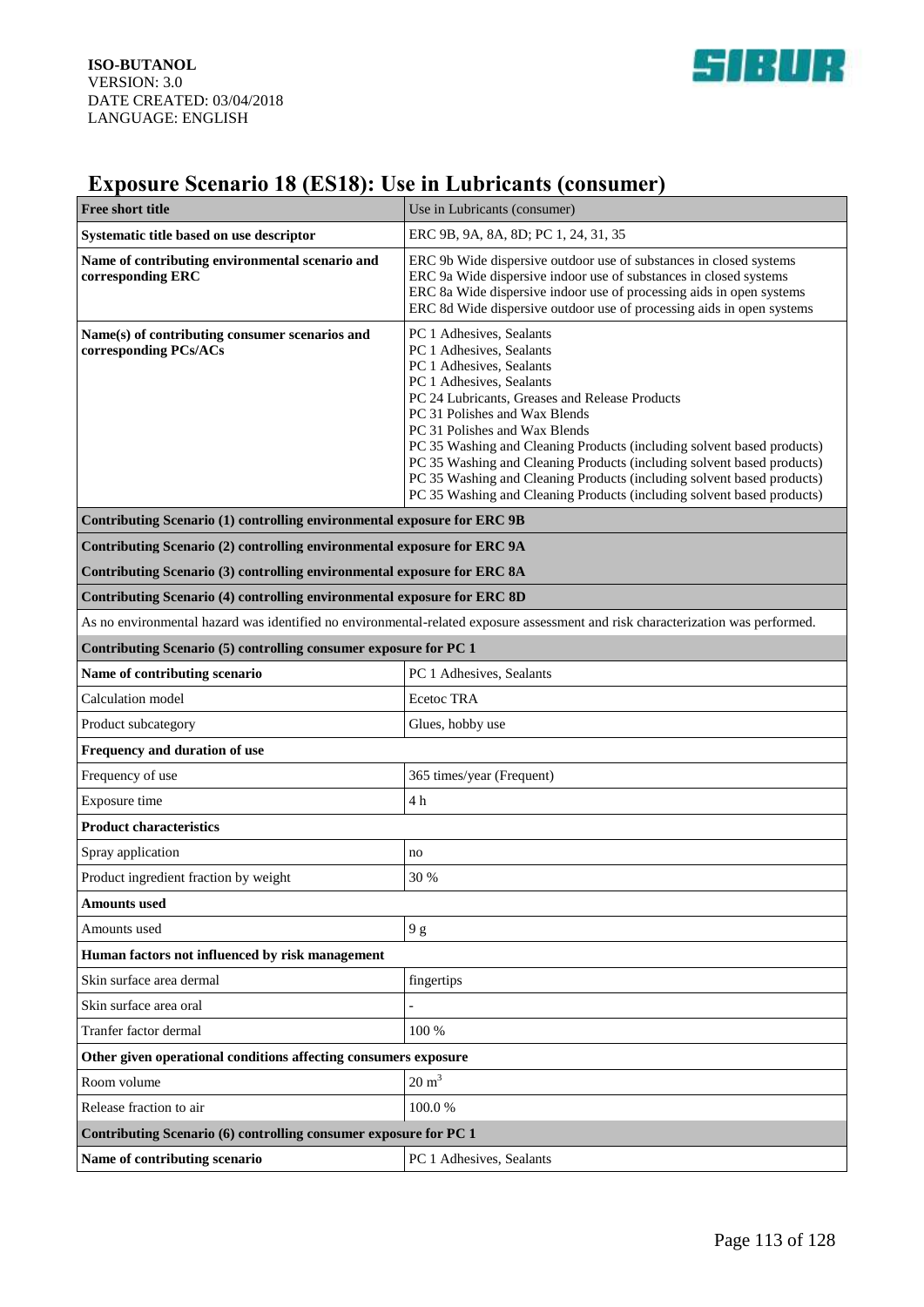

| Calculation model                                                | ConsExpo<br>Carpet glue - Application |  |
|------------------------------------------------------------------|---------------------------------------|--|
| Frequency and duration of use                                    |                                       |  |
| Inhalation                                                       |                                       |  |
| Exposure calculation result type                                 | Mean concentration on day of exposure |  |
| Frequency of use                                                 | 0.250 per year                        |  |
| Exposure time                                                    | 75 min                                |  |
| Application duration                                             | 75 min                                |  |
| <b>Product characteristics</b>                                   |                                       |  |
| Spray application                                                | no                                    |  |
| Product ingredient fraction by weight                            | 2 %                                   |  |
| Mol weight matrix                                                | $3,000$ g/mol                         |  |
| Mass transfer rate                                               | $-$ m/min                             |  |
| <b>Amounts used</b>                                              |                                       |  |
| Inhalation                                                       | 9,000 g                               |  |
| Human factors not influenced by risk management                  |                                       |  |
| Other given operational conditions affecting consumers exposure  |                                       |  |
| Inhalation                                                       |                                       |  |
| Room volume                                                      | 58 $m3$                               |  |
| Ventilation rate                                                 | 2.51/h                                |  |
| Release are is constant                                          |                                       |  |
| Release area                                                     | 4.00E4 $cm2$                          |  |
| Release temperature                                              | 20 °C                                 |  |
| Contributing Scenario (7) controlling consumer exposure for PC 1 |                                       |  |
| Name of contributing scenario                                    | PC 1 Adhesives, Sealants              |  |
| Calculation model                                                | ConsExpo<br>Spray glue - Application  |  |
| Frequency and duration of use                                    |                                       |  |
| Inhalation                                                       |                                       |  |
| Exposure calculation result type                                 | Mean concentration on day of exposure |  |
| Frequency of use                                                 | 12 per year                           |  |
| Exposure time                                                    | 240 min                               |  |
| Application duration                                             | 3 min                                 |  |
| <b>Product characteristics</b>                                   |                                       |  |
| Spray application                                                | yes                                   |  |
| Product ingredient fraction by weight                            | 6 %                                   |  |
| Mol weight matrix                                                | $100$ g/mol                           |  |
| Mass transfer rate                                               | - m/min                               |  |
| <b>Amounts used</b>                                              |                                       |  |
| Inhalation                                                       | 204 g                                 |  |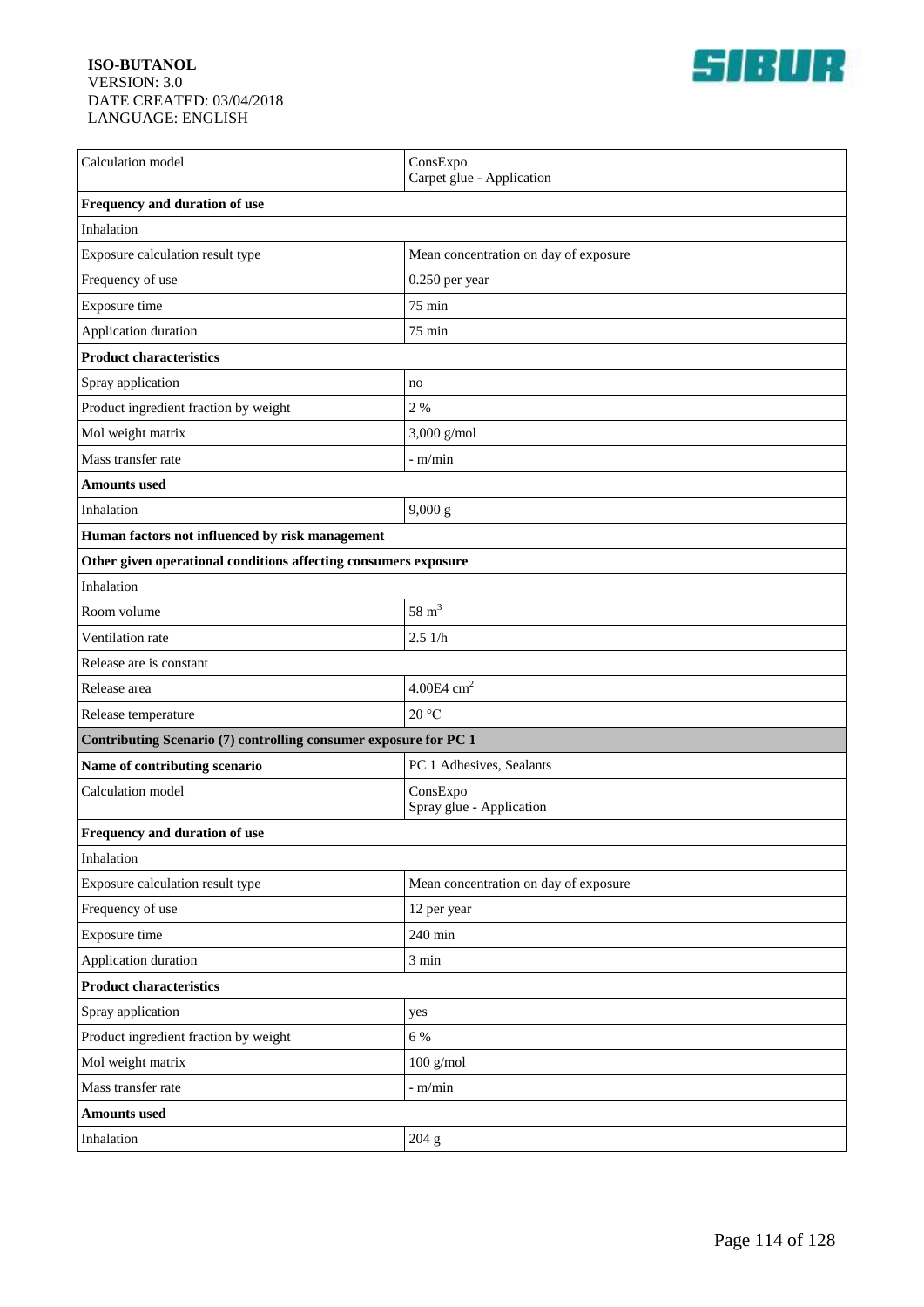

| Human factors not influenced by risk management                    |                                                                               |  |
|--------------------------------------------------------------------|-------------------------------------------------------------------------------|--|
| Other given operational conditions affecting consumers exposure    |                                                                               |  |
| Inhalation                                                         |                                                                               |  |
| Room volume                                                        | $20 \text{ m}^3$                                                              |  |
| Ventilation rate                                                   | 0.6001/h                                                                      |  |
| Release are is constant                                            |                                                                               |  |
| Release area                                                       | $2.00E4$ cm <sup>2</sup>                                                      |  |
| Release temperature                                                | 20 °C                                                                         |  |
| Contributing Scenario (8) controlling consumer exposure for PC 1   |                                                                               |  |
| Name of contributing scenario                                      | PC 1 Adhesives, Sealants                                                      |  |
| Calculation model                                                  | ConsExpo<br>Joint sealant - Application                                       |  |
| Frequency and duration of use                                      |                                                                               |  |
| Inhalation                                                         |                                                                               |  |
| Exposure calculation result type                                   | Mean concentration on day of exposure                                         |  |
| Frequency of use                                                   | 3 per year                                                                    |  |
| Exposure time                                                      | $45 \text{ min}$                                                              |  |
| Application duration                                               | 30 min                                                                        |  |
| <b>Product characteristics</b>                                     |                                                                               |  |
| Spray application                                                  | no                                                                            |  |
| Product ingredient fraction by weight                              | 12 %                                                                          |  |
| Mol weight matrix                                                  | 3,000 g/mol                                                                   |  |
| Mass transfer rate                                                 | $-m/min$                                                                      |  |
| Amounts used                                                       |                                                                               |  |
| Inhalation                                                         | 75 g                                                                          |  |
| Human factors not influenced by risk management                    |                                                                               |  |
| Other given operational conditions affecting consumers exposure    |                                                                               |  |
| Inhalation                                                         |                                                                               |  |
| Room volume                                                        | $10 \text{ m}^3$                                                              |  |
| Ventilation rate                                                   | 21/h                                                                          |  |
| Release area increases over time                                   |                                                                               |  |
| Release area                                                       | $250 \text{ cm}^2$                                                            |  |
| Release temperature                                                | $20\,^{\circ}\mathrm{C}$                                                      |  |
| Contributing Scenario (9) controlling consumer exposure for PC 24  |                                                                               |  |
| Name of contributing scenario                                      | PC 24 Lubricants, Greases and Release Products                                |  |
| This scenario has not been calculated. Justification:              | Exposure of the consumer can be ruled out.<br>Use in closed system is assumed |  |
| Contributing Scenario (10) controlling consumer exposure for PC 31 |                                                                               |  |
| Name of contributing scenario                                      | PC 31 Polishes and Wax Blends                                                 |  |
| Calculation model                                                  | ConsExpo<br>Furniture polish - Application                                    |  |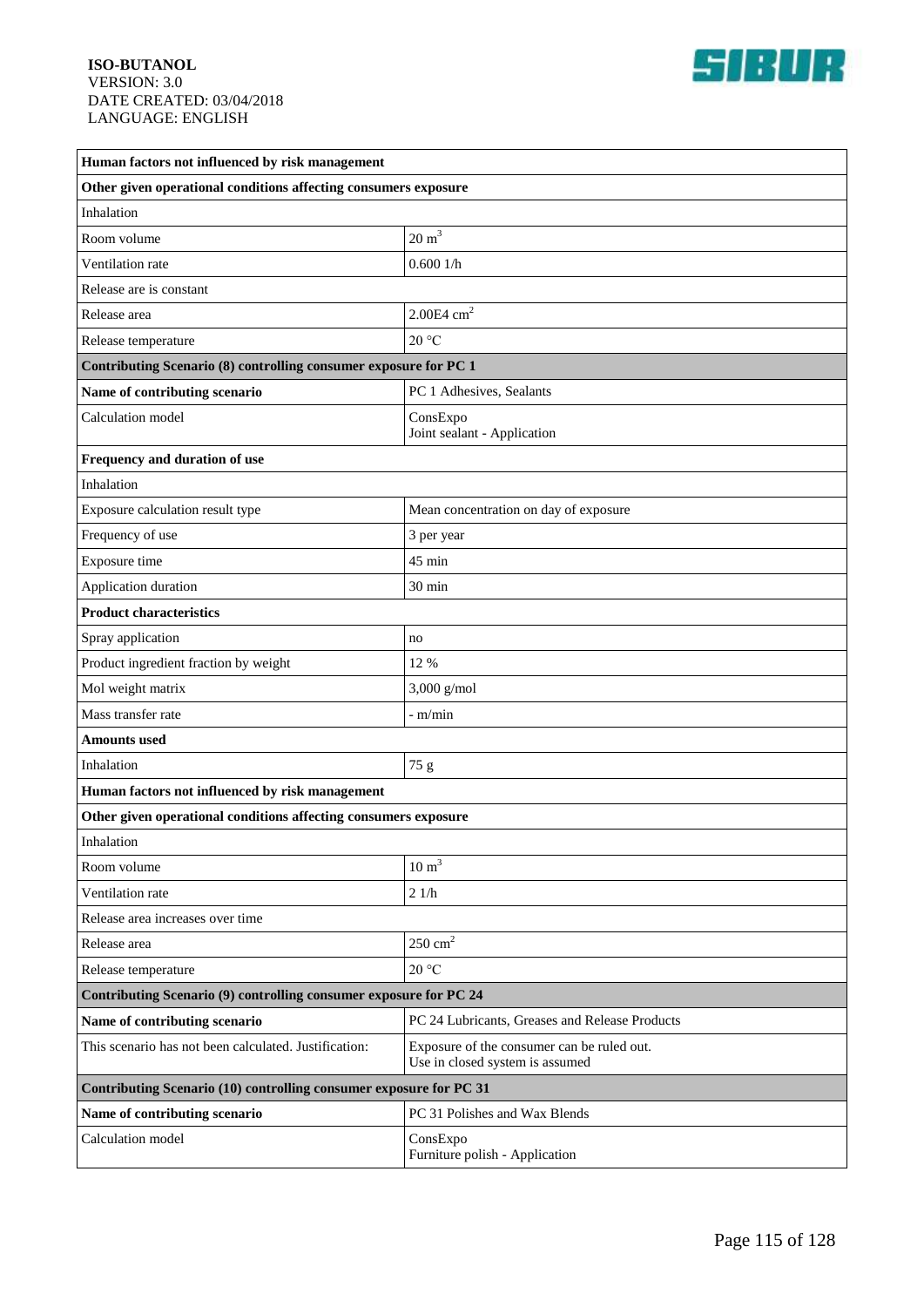

| Frequency and duration of use                                      |                                            |  |
|--------------------------------------------------------------------|--------------------------------------------|--|
| Inhalation                                                         |                                            |  |
| Exposure calculation result type                                   | Mean concentration on day of exposure      |  |
| Frequency of use                                                   | 1 per year                                 |  |
| Exposure time                                                      | 240 min                                    |  |
| Application duration                                               | 90 min                                     |  |
| <b>Product characteristics</b>                                     |                                            |  |
| Spray application                                                  | no                                         |  |
| Product ingredient fraction by weight                              | 20 %                                       |  |
| Mol weight matrix                                                  | $272$ g/mol                                |  |
| Mass transfer rate                                                 | - m/min                                    |  |
| <b>Amounts used</b>                                                |                                            |  |
| Inhalation                                                         | 550 g                                      |  |
| Human factors not influenced by risk management                    |                                            |  |
| Other given operational conditions affecting consumers exposure    |                                            |  |
| Inhalation                                                         |                                            |  |
| Room volume                                                        | $58 \text{ m}^3$                           |  |
| Ventilation rate                                                   | 2.51/h                                     |  |
| Release area increases over time                                   |                                            |  |
| Release area                                                       | $2.20E5$ cm <sup>2</sup>                   |  |
| Release temperature                                                | 20 °C                                      |  |
| Contributing Scenario (11) controlling consumer exposure for PC 31 |                                            |  |
| Name of contributing scenario                                      | PC 31 Polishes and Wax Blends              |  |
| Calculation model                                                  | ConsExpo<br>Furniture polish - Application |  |
| Frequency and duration of use                                      |                                            |  |
| Inhalation                                                         |                                            |  |
| Exposure calculation result type                                   | Mean concentration on day of exposure      |  |
| Frequency of use                                                   | 1 per year                                 |  |
| Exposure time                                                      | 240 min                                    |  |
| Application duration                                               | 90 min                                     |  |
| <b>Product characteristics</b>                                     |                                            |  |
| Spray application                                                  | no                                         |  |
| Product ingredient fraction by weight                              | 20 %                                       |  |
| Mol weight matrix                                                  | $272$ g/mol                                |  |
| Mass transfer rate                                                 | - m/min                                    |  |
| <b>Amounts used</b>                                                |                                            |  |
| Inhalation                                                         | 550 g                                      |  |
| Human factors not influenced by risk management                    |                                            |  |
| Other given operational conditions affecting consumers exposure    |                                            |  |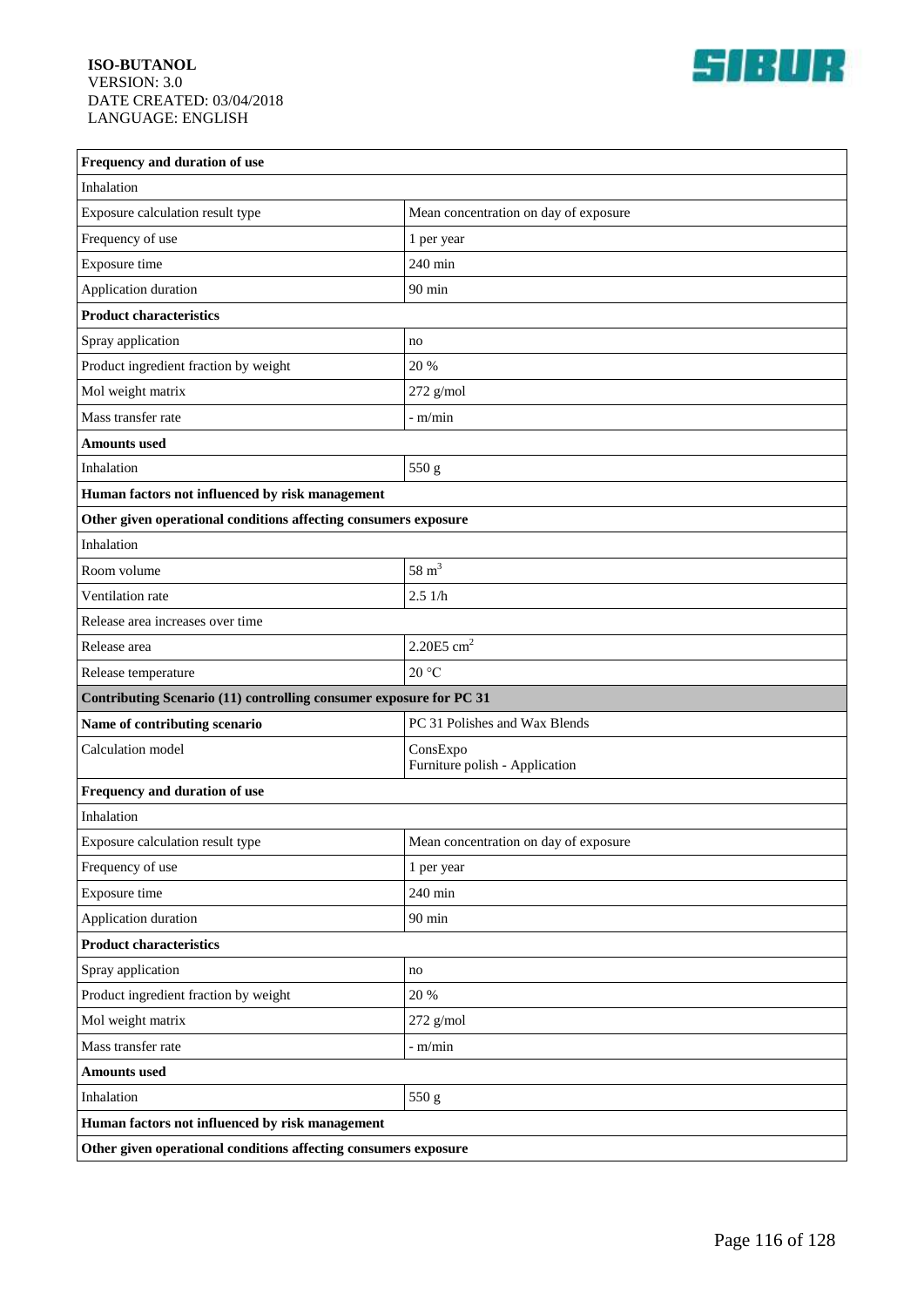

| Inhalation                                                         |                                                                        |  |
|--------------------------------------------------------------------|------------------------------------------------------------------------|--|
| Room volume                                                        | $58 \text{ m}^3$                                                       |  |
| Ventilation rate                                                   | 2.51/h                                                                 |  |
| Release area increases over time                                   |                                                                        |  |
| Release area                                                       | $2.20E5$ cm <sup>2</sup>                                               |  |
| Release temperature                                                | 20 °C                                                                  |  |
| Contributing Scenario (12) controlling consumer exposure for PC 35 |                                                                        |  |
| Name of contributing scenario                                      | PC 35 Washing and Cleaning Products (including solvent based products) |  |
| Calculation model                                                  | <b>Ecetoc TRA</b>                                                      |  |
| Product subcategory                                                | Laundry and dish washing products                                      |  |
| Frequency and duration of use                                      |                                                                        |  |
| Frequency of use                                                   | 365 times/year (Frequent)                                              |  |
| Exposure time                                                      | 1 <sub>h</sub>                                                         |  |
| <b>Product characteristics</b>                                     |                                                                        |  |
| Spray application                                                  | no                                                                     |  |
| Product ingredient fraction by weight                              | 5 %                                                                    |  |
| <b>Amounts used</b>                                                |                                                                        |  |
| Amounts used                                                       | 15 <sub>g</sub>                                                        |  |
| Human factors not influenced by risk management                    |                                                                        |  |
| Skin surface area dermal                                           | hands                                                                  |  |
| Skin surface area oral                                             |                                                                        |  |
| Tranfer factor dermal                                              | 100 %                                                                  |  |
| Other given operational conditions affecting consumers exposure    |                                                                        |  |
| Room volume                                                        | $20 \text{ m}^3$                                                       |  |
| Release fraction to air                                            | 100.0%                                                                 |  |
| Contributing Scenario (13) controlling consumer exposure for PC 35 |                                                                        |  |
| Name of contributing scenario                                      | PC 35 Washing and Cleaning Products (including solvent based products) |  |
| Scenario subtitle                                                  | Mixing and loading                                                     |  |
| Calculation model                                                  | ConsExpo<br>Floor cleaning liquid - Mixing & Loading                   |  |
| Frequency and duration of use                                      |                                                                        |  |
| Inhalation                                                         |                                                                        |  |
| Exposure calculation result type                                   | Mean concentration on day of exposure                                  |  |
| Frequency of use                                                   | 104 per year                                                           |  |
| Exposure time                                                      | $0.750$ min                                                            |  |
| Application duration                                               | $0.300$ min                                                            |  |
| <b>Product characteristics</b>                                     |                                                                        |  |
| Spray application                                                  | no                                                                     |  |
| Product ingredient fraction by weight                              | 50 %                                                                   |  |
| Mol weight matrix                                                  | $22$ g/mol                                                             |  |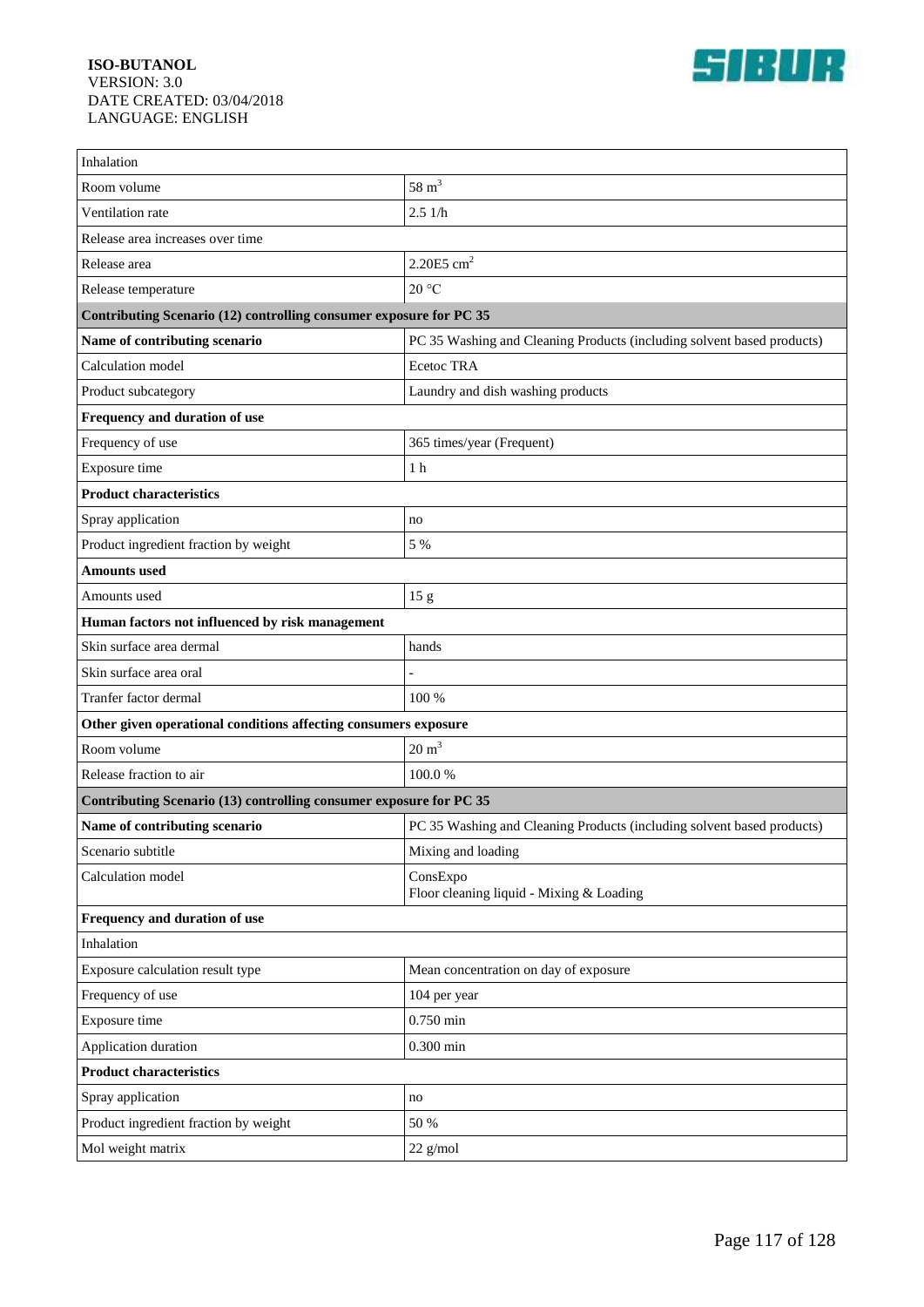

| Mass transfer rate                                                 | - m/min                                                                |  |
|--------------------------------------------------------------------|------------------------------------------------------------------------|--|
| <b>Amounts used</b>                                                |                                                                        |  |
| Inhalation                                                         | 500 g                                                                  |  |
| Human factors not influenced by risk management                    |                                                                        |  |
| Other given operational conditions affecting consumers exposure    |                                                                        |  |
| Inhalation                                                         |                                                                        |  |
| Room volume                                                        | $1 \text{ m}^3$                                                        |  |
| Ventilation rate                                                   | 0.5001/h                                                               |  |
| Release are is constant                                            |                                                                        |  |
| Release area                                                       | $20 \text{ cm}^2$                                                      |  |
| Release temperature                                                | 20 °C                                                                  |  |
| Contributing Scenario (14) controlling consumer exposure for PC 35 |                                                                        |  |
| Name of contributing scenario                                      | PC 35 Washing and Cleaning Products (including solvent based products) |  |
| Scenario subtitle                                                  | Application                                                            |  |
| Calculation model                                                  | ConsExpo<br>Floor cleaning liquid - Application                        |  |
| Frequency and duration of use                                      |                                                                        |  |
| Inhalation                                                         |                                                                        |  |
| Exposure calculation result type                                   | Mean concentration on day of exposure                                  |  |
| Frequency of use                                                   | 104 per year                                                           |  |
| Exposure time                                                      | 240 min                                                                |  |
| Application duration                                               | $30 \text{ min}$                                                       |  |
| <b>Product characteristics</b>                                     |                                                                        |  |
| Spray application                                                  | no                                                                     |  |
| Product ingredient fraction by weight                              | 4 %                                                                    |  |
| Mol weight matrix                                                  | $18$ g/mol                                                             |  |
| Mass transfer rate                                                 | - m/min                                                                |  |
| <b>Amounts used</b>                                                |                                                                        |  |
| Inhalation                                                         | 880 g                                                                  |  |
| Human factors not influenced by risk management                    |                                                                        |  |
| Other given operational conditions affecting consumers exposure    |                                                                        |  |
| Inhalation                                                         |                                                                        |  |
| Room volume                                                        | $58 \text{ m}^3$                                                       |  |
| Ventilation rate                                                   | 0.5001/h                                                               |  |
| Release area increases over time                                   |                                                                        |  |
| $2.20E5$ cm <sup>2</sup><br>Release area                           |                                                                        |  |
| Release temperature                                                | 20 °C                                                                  |  |
| Contributing Scenario (15) controlling consumer exposure for PC 35 |                                                                        |  |
| Name of contributing scenario                                      | PC 35 Washing and Cleaning Products (including solvent based products) |  |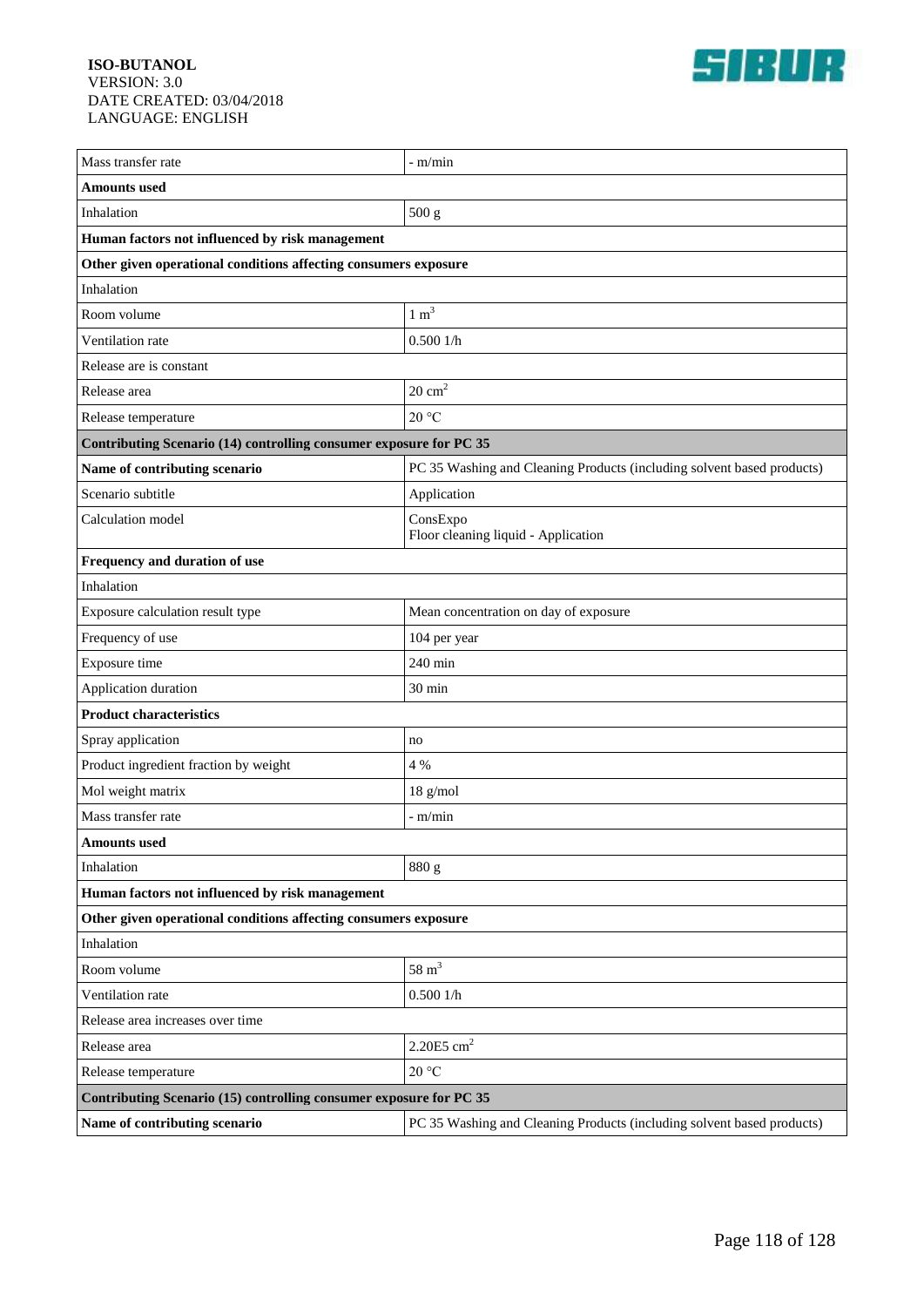

| Calculation model                                               | ConsExpo                                        |  |
|-----------------------------------------------------------------|-------------------------------------------------|--|
|                                                                 | Bathroom cleaning spray - Application: cleaning |  |
| Frequency and duration of use                                   |                                                 |  |
| Inhalation                                                      |                                                 |  |
| Exposure calculation result type                                | Mean concentration on day of exposure           |  |
| Frequency of use                                                | 52 per year                                     |  |
| Exposure time                                                   | $25 \text{ min}$                                |  |
| Application duration                                            | $20 \text{ min}$                                |  |
| <b>Product characteristics</b>                                  |                                                 |  |
| Spray application                                               | yes                                             |  |
| Product ingredient fraction by weight                           | 20 %                                            |  |
| Mol weight matrix                                               | $36$ g/mol                                      |  |
| Mass transfer rate                                              | $-m/min$                                        |  |
| <b>Amounts</b> used                                             |                                                 |  |
| Inhalation                                                      | $30\ \mathrm{g}$                                |  |
| Human factors not influenced by risk management                 |                                                 |  |
| Other given operational conditions affecting consumers exposure |                                                 |  |
| Inhalation                                                      |                                                 |  |
| Room volume                                                     | $10 \text{ m}^3$                                |  |
| Ventilation rate                                                | 21/h                                            |  |
| Release are is constant                                         |                                                 |  |
| Release area                                                    | 6.40E4 $cm2$                                    |  |
| Release temperature                                             | 20 °C                                           |  |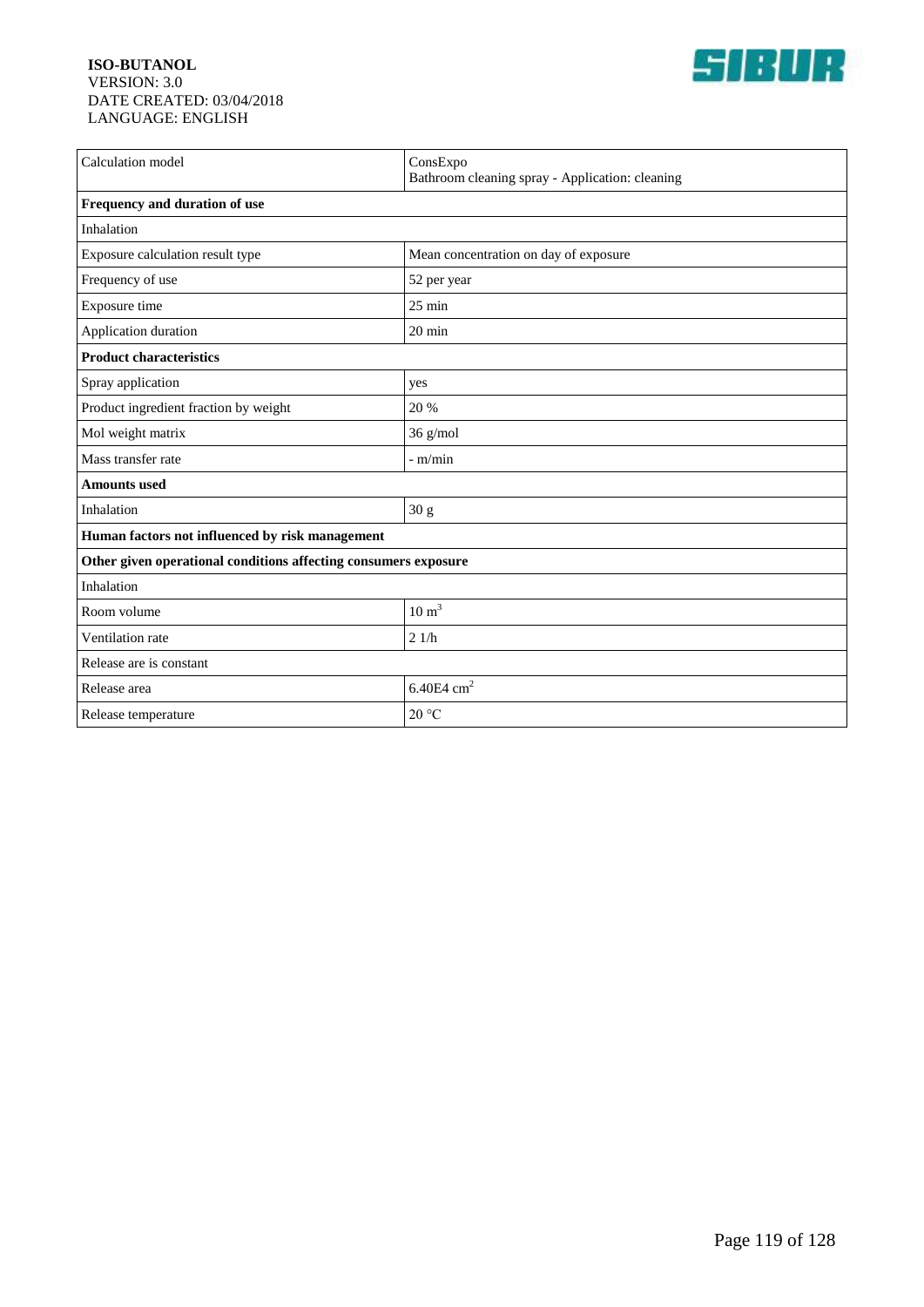

# **Exposure Scenario 19 (ES19): Use in Lubricants (professional)**

| Free short title                                                                                                                | Use in Lubricants (professional)                                                                                                                                                                                                                                                                                                                                                                                                                                                                                                                                                                                                                                                                                                                                                                                                                                                                                                                                                                                                                                                                                                     |
|---------------------------------------------------------------------------------------------------------------------------------|--------------------------------------------------------------------------------------------------------------------------------------------------------------------------------------------------------------------------------------------------------------------------------------------------------------------------------------------------------------------------------------------------------------------------------------------------------------------------------------------------------------------------------------------------------------------------------------------------------------------------------------------------------------------------------------------------------------------------------------------------------------------------------------------------------------------------------------------------------------------------------------------------------------------------------------------------------------------------------------------------------------------------------------------------------------------------------------------------------------------------------------|
| Systematic title based on use descriptor                                                                                        | ERC 9B, 9A, 8A, 8D; PROC 1, 2, 3, 4, 8A, 8B, 9, 10, 13, 17, 18, 20, 11                                                                                                                                                                                                                                                                                                                                                                                                                                                                                                                                                                                                                                                                                                                                                                                                                                                                                                                                                                                                                                                               |
| Name of contributing environmental scenario and<br>corresponding ERC                                                            | ERC 9b Wide dispersive outdoor use of substances in closed systems<br>ERC 9a Wide dispersive indoor use of substances in closed systems<br>ERC 8a Wide dispersive indoor use of processing aids in open systems<br>ERC 8d Wide dispersive outdoor use of processing aids in open systems                                                                                                                                                                                                                                                                                                                                                                                                                                                                                                                                                                                                                                                                                                                                                                                                                                             |
| Name(s) of contributing worker scenarios and<br>corresponding PROCs                                                             | PROC 1 - Use in closed process, no likelihood of exposure<br>PROC 2 - Use in closed, continuous process with occasional controlled<br>exposure<br>PROC 3 - Use in closed batch process (synthesis or formulation)<br>PROC 4 - Use in batch and other process (synthesis) where opportunity for<br>exposure arises<br>PROC 8a - Transfer of chemicals from/to vessels/ large containers at non<br>dedicated facilities<br>PROC 8b - Transfer of chemicals from/to vessels/ large containers at dedicated<br>facilities<br>PROC 9 - Transfer of chemicals into small containers (dedicated filling line)<br>PROC 10 - Roller application or brushing<br>PROC 13 - Treatment of articles by dipping and pouring<br>PROC 17 - Lubrication at high energy conditions and in partly open process<br>PROC 18 - Greasing at high energy conditions<br>PROC 20 - Heat and pressure transfer fluids (closed systems) in dispersive use<br>PROC 17 - Lubrication at high energy conditions and in partly open process<br>PROC 18 - Greasing at high energy conditions<br>PROC 11 - Non industrial spraying<br>PROC 11 - Non industrial spraying |
| Contributing Scenario (1) controlling environmental exposure for ERC 9B                                                         |                                                                                                                                                                                                                                                                                                                                                                                                                                                                                                                                                                                                                                                                                                                                                                                                                                                                                                                                                                                                                                                                                                                                      |
| Contributing Scenario (2) controlling environmental exposure for ERC 9A                                                         |                                                                                                                                                                                                                                                                                                                                                                                                                                                                                                                                                                                                                                                                                                                                                                                                                                                                                                                                                                                                                                                                                                                                      |
| Contributing Scenario (3) controlling environmental exposure for ERC 8A                                                         |                                                                                                                                                                                                                                                                                                                                                                                                                                                                                                                                                                                                                                                                                                                                                                                                                                                                                                                                                                                                                                                                                                                                      |
| Contributing Scenario (4) controlling environmental exposure for ERC 8D                                                         |                                                                                                                                                                                                                                                                                                                                                                                                                                                                                                                                                                                                                                                                                                                                                                                                                                                                                                                                                                                                                                                                                                                                      |
| As no environmental hazard was identified no environmental-related exposure assessment and risk characterization was performed. |                                                                                                                                                                                                                                                                                                                                                                                                                                                                                                                                                                                                                                                                                                                                                                                                                                                                                                                                                                                                                                                                                                                                      |
| <b>Product characteristics</b>                                                                                                  |                                                                                                                                                                                                                                                                                                                                                                                                                                                                                                                                                                                                                                                                                                                                                                                                                                                                                                                                                                                                                                                                                                                                      |
| Physical state                                                                                                                  | liquid                                                                                                                                                                                                                                                                                                                                                                                                                                                                                                                                                                                                                                                                                                                                                                                                                                                                                                                                                                                                                                                                                                                               |
| Concentration in substance                                                                                                      | 100 %                                                                                                                                                                                                                                                                                                                                                                                                                                                                                                                                                                                                                                                                                                                                                                                                                                                                                                                                                                                                                                                                                                                                |
| Fugacity / Dustiness                                                                                                            | medium                                                                                                                                                                                                                                                                                                                                                                                                                                                                                                                                                                                                                                                                                                                                                                                                                                                                                                                                                                                                                                                                                                                               |
| Frequency and duration of use                                                                                                   |                                                                                                                                                                                                                                                                                                                                                                                                                                                                                                                                                                                                                                                                                                                                                                                                                                                                                                                                                                                                                                                                                                                                      |
| Duration of activity                                                                                                            | >4 hours (default)                                                                                                                                                                                                                                                                                                                                                                                                                                                                                                                                                                                                                                                                                                                                                                                                                                                                                                                                                                                                                                                                                                                   |
| Frequency of use                                                                                                                | 5 days / week                                                                                                                                                                                                                                                                                                                                                                                                                                                                                                                                                                                                                                                                                                                                                                                                                                                                                                                                                                                                                                                                                                                        |
| Contributing Scenario (5) controlling professional worker exposure for PROC 1                                                   |                                                                                                                                                                                                                                                                                                                                                                                                                                                                                                                                                                                                                                                                                                                                                                                                                                                                                                                                                                                                                                                                                                                                      |
| Name of contributing scenario                                                                                                   | 1 - Use in closed process, no likelihood of exposure                                                                                                                                                                                                                                                                                                                                                                                                                                                                                                                                                                                                                                                                                                                                                                                                                                                                                                                                                                                                                                                                                 |
| <b>Qualitative Risk Assessment</b>                                                                                              |                                                                                                                                                                                                                                                                                                                                                                                                                                                                                                                                                                                                                                                                                                                                                                                                                                                                                                                                                                                                                                                                                                                                      |
|                                                                                                                                 |                                                                                                                                                                                                                                                                                                                                                                                                                                                                                                                                                                                                                                                                                                                                                                                                                                                                                                                                                                                                                                                                                                                                      |
| General                                                                                                                         | Ensure minimization of manual phases.<br>Supervision in place to check that the RMMs in place are being used correctly<br>and OCs followed.<br>Avoid frequent and direct contact with substance.                                                                                                                                                                                                                                                                                                                                                                                                                                                                                                                                                                                                                                                                                                                                                                                                                                                                                                                                     |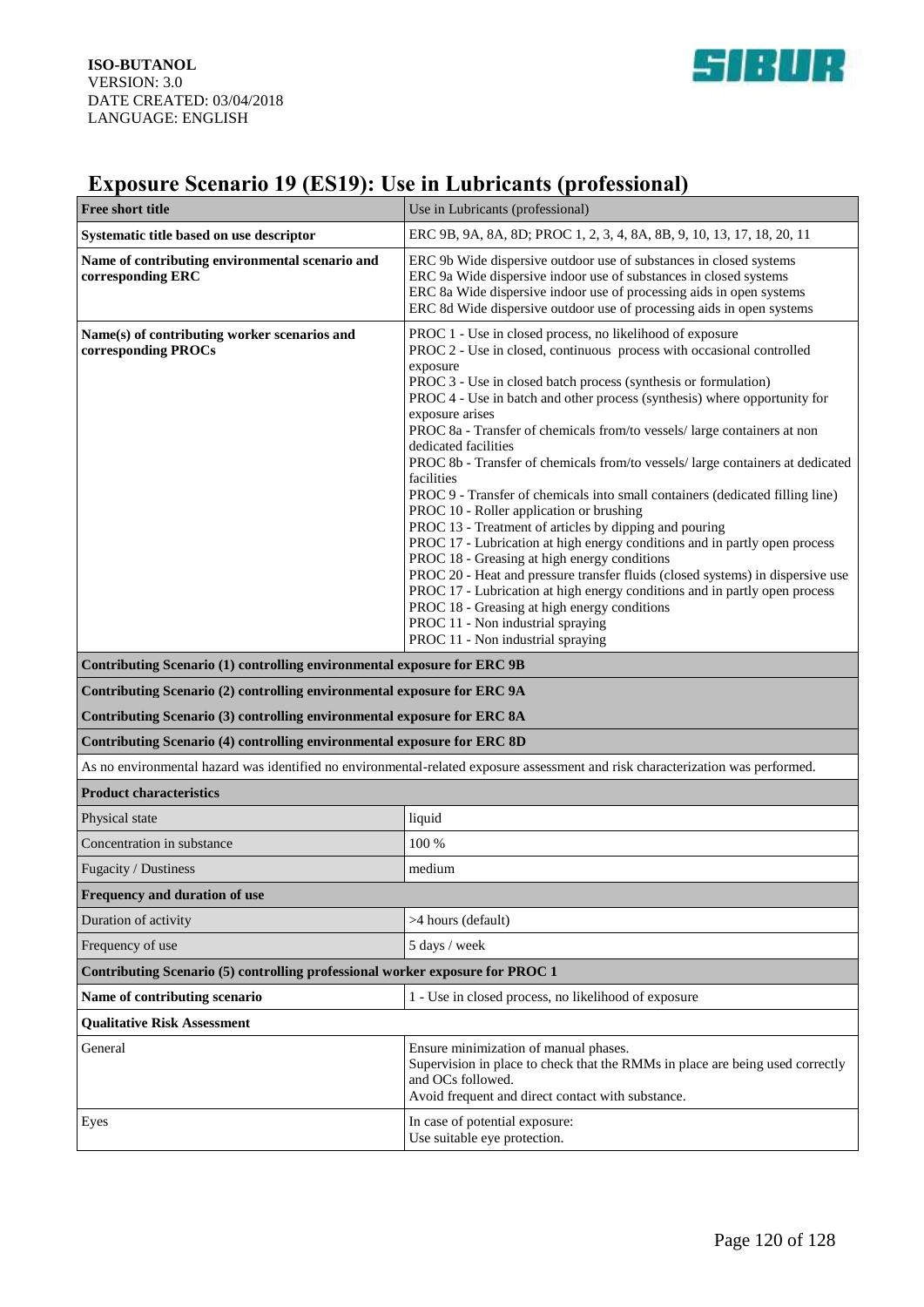

| Dermal                                                                                | Use suitable chemically resistant gloves.                                                                                                                                                        |  |
|---------------------------------------------------------------------------------------|--------------------------------------------------------------------------------------------------------------------------------------------------------------------------------------------------|--|
| Human factors not influenced by risk management                                       |                                                                                                                                                                                                  |  |
| Exposed skin surface                                                                  | $240 \text{ cm}^2$                                                                                                                                                                               |  |
| Other given operational conditions affecting workers exposure                         |                                                                                                                                                                                                  |  |
| Location                                                                              | indoors                                                                                                                                                                                          |  |
| Domain                                                                                | professional                                                                                                                                                                                     |  |
| Technical conditions and measures to control dispersion and exposure                  |                                                                                                                                                                                                  |  |
| Local exhaust ventilation                                                             | no                                                                                                                                                                                               |  |
| Conditions and measures related to personal protection, hygiene and health evaluation |                                                                                                                                                                                                  |  |
| Respiratory protection                                                                | no                                                                                                                                                                                               |  |
| Contributing Scenario (6) controlling professional worker exposure for PROC 2         |                                                                                                                                                                                                  |  |
| Name of contributing scenario                                                         | 2 - Use in closed, continuous process with occasional controlled exposure                                                                                                                        |  |
| <b>Qualitative Risk Assessment</b>                                                    |                                                                                                                                                                                                  |  |
| General                                                                               | Ensure minimization of manual phases.<br>Supervision in place to check that the RMMs in place are being used correctly<br>and OCs followed.<br>Avoid frequent and direct contact with substance. |  |
| Eyes                                                                                  | Use suitable eye protection.                                                                                                                                                                     |  |
| Dermal                                                                                | Use suitable chemically resistant gloves.                                                                                                                                                        |  |
| Human factors not influenced by risk management                                       |                                                                                                                                                                                                  |  |
| Exposed skin surface                                                                  | $480 \text{ cm}^2$                                                                                                                                                                               |  |
| Other given operational conditions affecting workers exposure                         |                                                                                                                                                                                                  |  |
| Location                                                                              | indoors                                                                                                                                                                                          |  |
| Domain                                                                                | professional                                                                                                                                                                                     |  |
| Technical conditions and measures to control dispersion and exposure                  |                                                                                                                                                                                                  |  |
| Local exhaust ventilation                                                             | no                                                                                                                                                                                               |  |
| Conditions and measures related to personal protection, hygiene and health evaluation |                                                                                                                                                                                                  |  |
| Respiratory protection                                                                | no                                                                                                                                                                                               |  |
| Contributing Scenario (7) controlling professional worker exposure for PROC 3         |                                                                                                                                                                                                  |  |
| Name of contributing scenario                                                         | 3 - Use in closed batch process (synthesis or formulation)                                                                                                                                       |  |
| <b>Qualitative Risk Assessment</b>                                                    |                                                                                                                                                                                                  |  |
| General                                                                               | Ensure minimization of manual phases.<br>Supervision in place to check that the RMMs in place are being used correctly<br>and OCs followed.<br>Avoid frequent and direct contact with substance. |  |
| Eyes                                                                                  | Use suitable eye protection.                                                                                                                                                                     |  |
| Dermal                                                                                | Use suitable chemically resistant gloves.                                                                                                                                                        |  |
| Human factors not influenced by risk management                                       |                                                                                                                                                                                                  |  |
| Exposed skin surface                                                                  | $240 \text{ cm}^2$                                                                                                                                                                               |  |
| Other given operational conditions affecting workers exposure                         |                                                                                                                                                                                                  |  |
| Location                                                                              | indoors                                                                                                                                                                                          |  |
| Domain                                                                                | professional                                                                                                                                                                                     |  |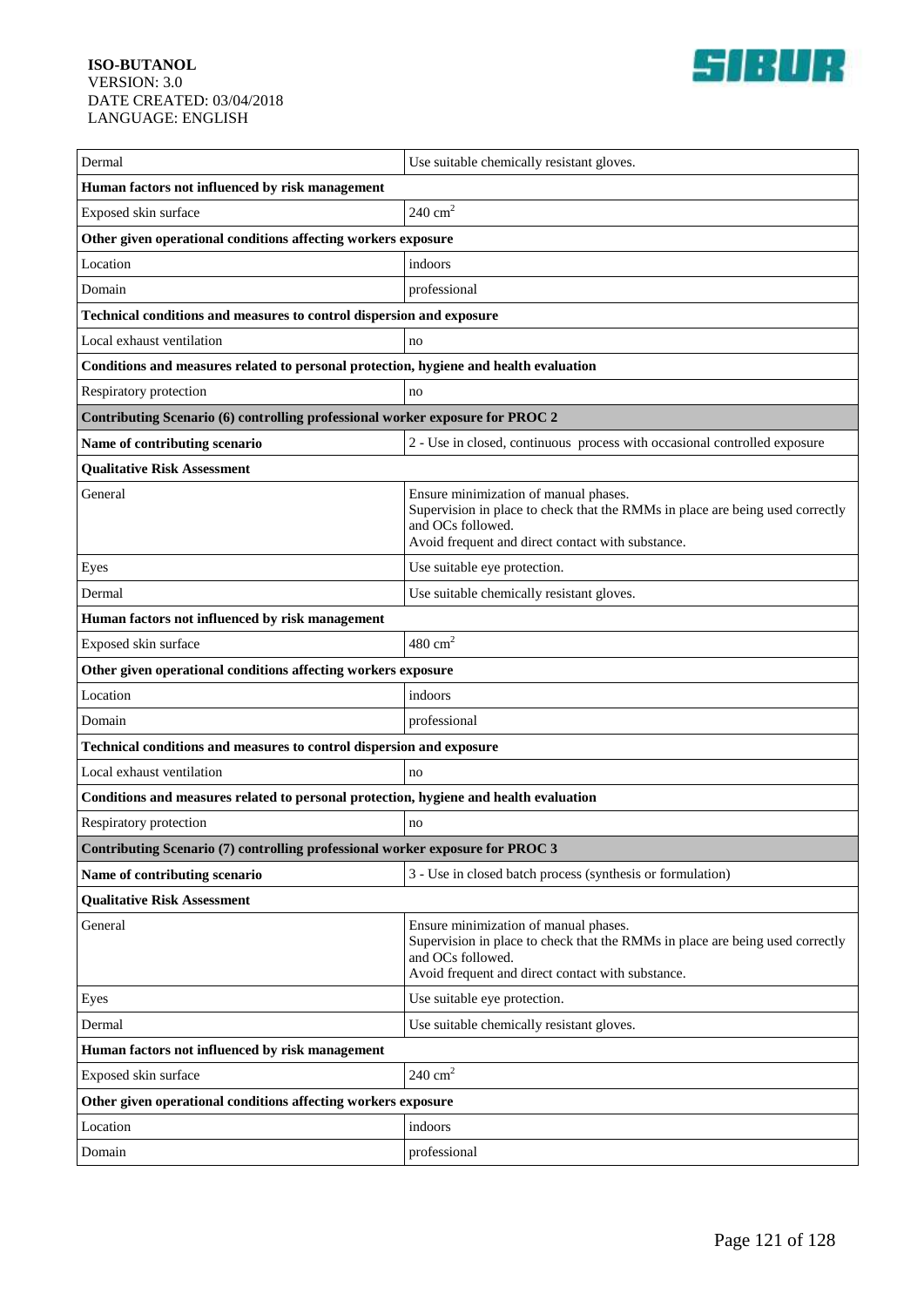

| Technical conditions and measures to control dispersion and exposure                  |                                                                                                                                                                                                  |
|---------------------------------------------------------------------------------------|--------------------------------------------------------------------------------------------------------------------------------------------------------------------------------------------------|
| Local exhaust ventilation                                                             | no                                                                                                                                                                                               |
| Conditions and measures related to personal protection, hygiene and health evaluation |                                                                                                                                                                                                  |
| Respiratory protection                                                                | no                                                                                                                                                                                               |
| Contributing Scenario (8) controlling professional worker exposure for PROC 4         |                                                                                                                                                                                                  |
| Name of contributing scenario                                                         | 4 - Use in batch and other process (synthesis) where opportunity for exposure<br>arises                                                                                                          |
| <b>Qualitative Risk Assessment</b>                                                    |                                                                                                                                                                                                  |
| General                                                                               | Ensure minimization of manual phases.<br>Supervision in place to check that the RMMs in place are being used correctly<br>and OCs followed.<br>Avoid frequent and direct contact with substance. |
| Eyes                                                                                  | Use suitable eye protection.                                                                                                                                                                     |
| Dermal                                                                                | Use suitable chemically resistant gloves.                                                                                                                                                        |
| Human factors not influenced by risk management                                       |                                                                                                                                                                                                  |
| Exposed skin surface                                                                  | $480 \text{ cm}^2$                                                                                                                                                                               |
| Other given operational conditions affecting workers exposure                         |                                                                                                                                                                                                  |
| Location                                                                              | indoors                                                                                                                                                                                          |
| Domain                                                                                | professional                                                                                                                                                                                     |
| Technical conditions and measures to control dispersion and exposure                  |                                                                                                                                                                                                  |
| Local exhaust ventilation                                                             | no                                                                                                                                                                                               |
| Conditions and measures related to personal protection, hygiene and health evaluation |                                                                                                                                                                                                  |
| Respiratory protection                                                                | no                                                                                                                                                                                               |
| Contributing Scenario (9) controlling professional worker exposure for PROC 8A        |                                                                                                                                                                                                  |
| Name of contributing scenario                                                         | 8a - Transfer of chemicals from/to vessels/large containers at non dedicated<br>facilities                                                                                                       |
| <b>Qualitative Risk Assessment</b>                                                    |                                                                                                                                                                                                  |
| General                                                                               | Ensure minimization of manual phases.<br>Supervision in place to check that the RMMs in place are being used correctly<br>and OCs followed.<br>Avoid frequent and direct contact with substance. |
| Eyes                                                                                  | Use suitable eye protection.                                                                                                                                                                     |
| Dermal                                                                                | Use suitable chemically resistant gloves.                                                                                                                                                        |
| Human factors not influenced by risk management                                       |                                                                                                                                                                                                  |
| Exposed skin surface                                                                  | $960 \text{ cm}^2$                                                                                                                                                                               |
| Other given operational conditions affecting workers exposure                         |                                                                                                                                                                                                  |
| Location                                                                              | indoors                                                                                                                                                                                          |
| Ventilation                                                                           | good (30%)                                                                                                                                                                                       |
| Domain                                                                                | professional                                                                                                                                                                                     |
| Technical conditions and measures to control dispersion and exposure                  |                                                                                                                                                                                                  |
| Local exhaust ventilation                                                             | no                                                                                                                                                                                               |
| Conditions and measures related to personal protection, hygiene and health evaluation |                                                                                                                                                                                                  |
| Respiratory protection                                                                | no                                                                                                                                                                                               |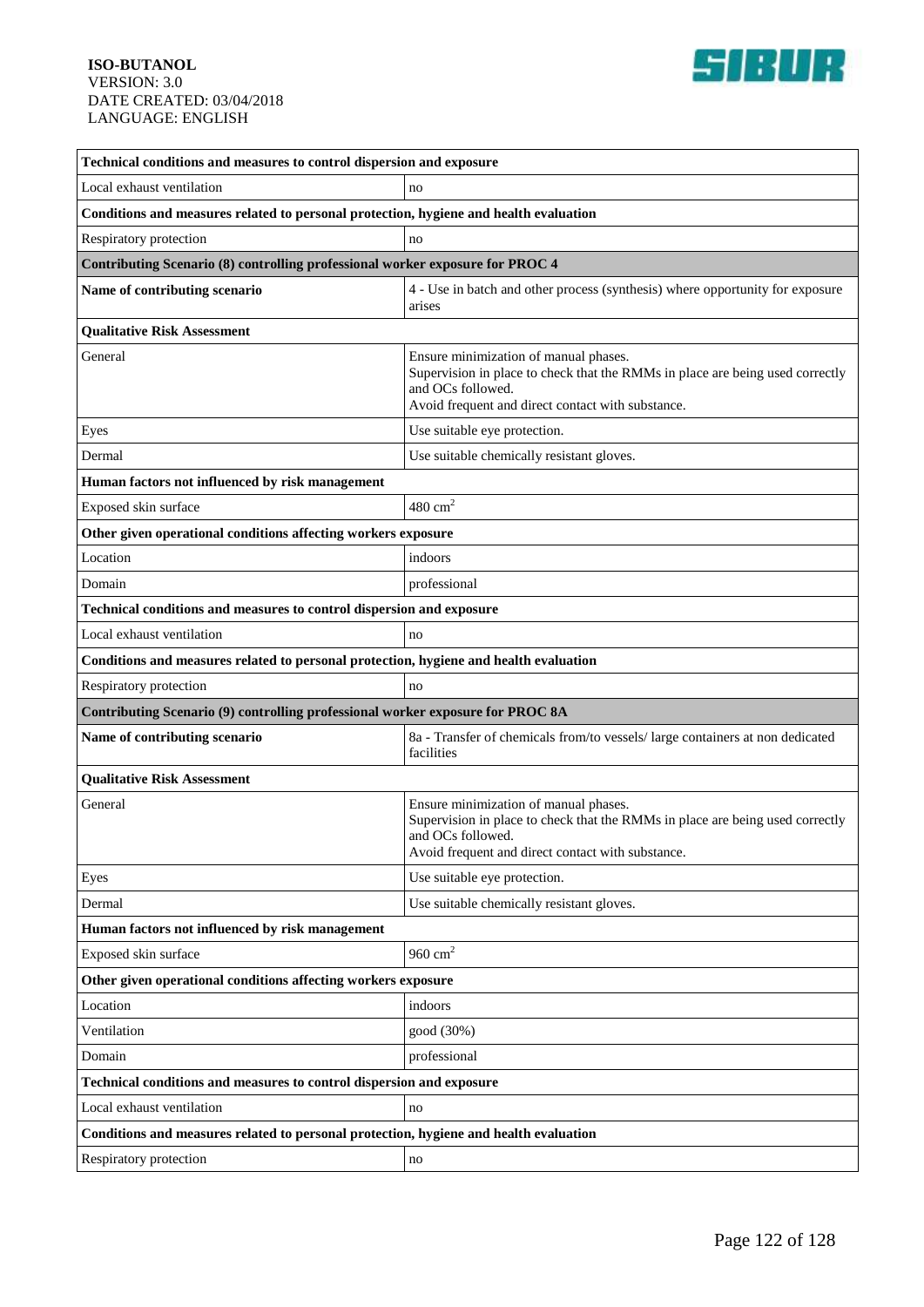

| Contributing Scenario (10) controlling professional worker exposure for PROC 8B       |                                                                                                                                                                                                  |  |
|---------------------------------------------------------------------------------------|--------------------------------------------------------------------------------------------------------------------------------------------------------------------------------------------------|--|
| Name of contributing scenario                                                         | 8b - Transfer of chemicals from/to vessels/ large containers at dedicated<br>facilities                                                                                                          |  |
| <b>Qualitative Risk Assessment</b>                                                    |                                                                                                                                                                                                  |  |
| General                                                                               | Ensure minimization of manual phases.<br>Supervision in place to check that the RMMs in place are being used correctly<br>and OCs followed.<br>Avoid frequent and direct contact with substance. |  |
| Eyes                                                                                  | Use suitable eye protection.                                                                                                                                                                     |  |
| Dermal                                                                                | Use suitable chemically resistant gloves.                                                                                                                                                        |  |
| Human factors not influenced by risk management                                       |                                                                                                                                                                                                  |  |
| Exposed skin surface                                                                  | 960 $cm2$                                                                                                                                                                                        |  |
| Other given operational conditions affecting workers exposure                         |                                                                                                                                                                                                  |  |
| Location                                                                              | indoors                                                                                                                                                                                          |  |
| Domain                                                                                | professional                                                                                                                                                                                     |  |
| Technical conditions and measures to control dispersion and exposure                  |                                                                                                                                                                                                  |  |
| Local exhaust ventilation                                                             | no                                                                                                                                                                                               |  |
| Conditions and measures related to personal protection, hygiene and health evaluation |                                                                                                                                                                                                  |  |
| Respiratory protection                                                                | no                                                                                                                                                                                               |  |
| Contributing Scenario (11) controlling professional worker exposure for PROC 9        |                                                                                                                                                                                                  |  |
| Name of contributing scenario                                                         | 9 - Transfer of chemicals into small containers (dedicated filling line)                                                                                                                         |  |
| <b>Qualitative Risk Assessment</b>                                                    |                                                                                                                                                                                                  |  |
| General                                                                               | Ensure minimization of manual phases.<br>Supervision in place to check that the RMMs in place are being used correctly<br>and OCs followed.<br>Avoid frequent and direct contact with substance. |  |
| Eyes                                                                                  | Use suitable eye protection.                                                                                                                                                                     |  |
| Dermal                                                                                | Use suitable chemically resistant gloves.                                                                                                                                                        |  |
| Human factors not influenced by risk management                                       |                                                                                                                                                                                                  |  |
| Exposed skin surface                                                                  | $480\ {\rm cm}^2$                                                                                                                                                                                |  |
| Other given operational conditions affecting workers exposure                         |                                                                                                                                                                                                  |  |
| Location                                                                              | indoors                                                                                                                                                                                          |  |
| Ventilation                                                                           | good (30%)                                                                                                                                                                                       |  |
| Domain                                                                                | professional                                                                                                                                                                                     |  |
| Technical conditions and measures to control dispersion and exposure                  |                                                                                                                                                                                                  |  |
| Local exhaust ventilation                                                             | no                                                                                                                                                                                               |  |
| Conditions and measures related to personal protection, hygiene and health evaluation |                                                                                                                                                                                                  |  |
| Respiratory protection                                                                | no                                                                                                                                                                                               |  |
| Contributing Scenario (12) controlling professional worker exposure for PROC 10       |                                                                                                                                                                                                  |  |
| Name of contributing scenario                                                         | 10 - Roller application or brushing                                                                                                                                                              |  |
| <b>Qualitative Risk Assessment</b>                                                    |                                                                                                                                                                                                  |  |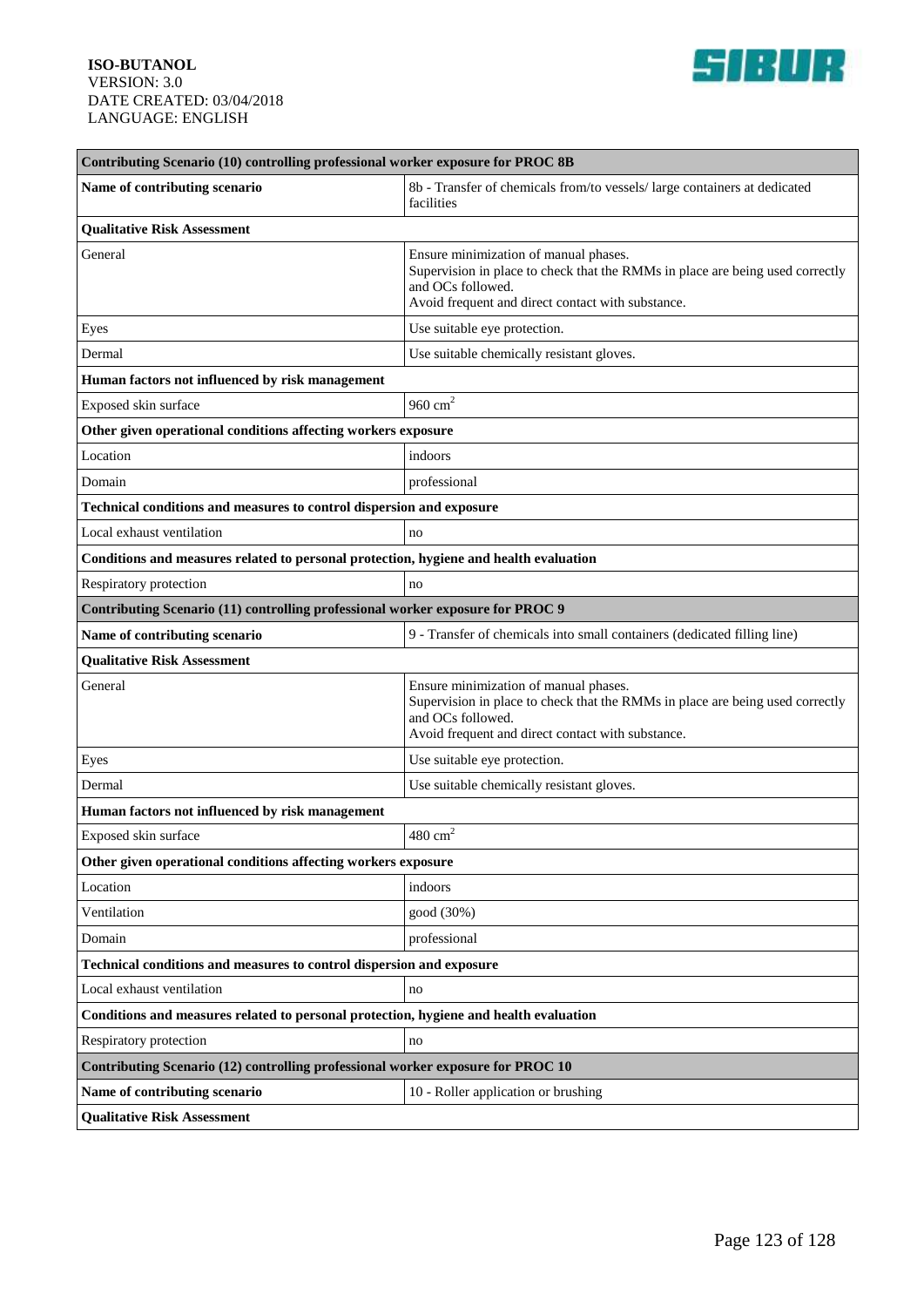

| General                                                                               | Ensure minimization of manual phases.<br>Supervision in place to check that the RMMs in place are being used correctly<br>and OCs followed.<br>Avoid frequent and direct contact with substance. |  |
|---------------------------------------------------------------------------------------|--------------------------------------------------------------------------------------------------------------------------------------------------------------------------------------------------|--|
| Eyes                                                                                  | Use suitable eye protection.                                                                                                                                                                     |  |
| Dermal                                                                                | Use suitable chemically resistant gloves.                                                                                                                                                        |  |
| Human factors not influenced by risk management                                       |                                                                                                                                                                                                  |  |
| Exposed skin surface                                                                  | 960 $cm2$                                                                                                                                                                                        |  |
| Other given operational conditions affecting workers exposure                         |                                                                                                                                                                                                  |  |
| Location                                                                              | indoors                                                                                                                                                                                          |  |
| Ventilation                                                                           | good (30%)                                                                                                                                                                                       |  |
| Domain                                                                                | professional                                                                                                                                                                                     |  |
| Technical conditions and measures to control dispersion and exposure                  |                                                                                                                                                                                                  |  |
| Local exhaust ventilation                                                             | no                                                                                                                                                                                               |  |
| Conditions and measures related to personal protection, hygiene and health evaluation |                                                                                                                                                                                                  |  |
| Respiratory protection                                                                | no                                                                                                                                                                                               |  |
| Contributing Scenario (13) controlling professional worker exposure for PROC 13       |                                                                                                                                                                                                  |  |
| Name of contributing scenario                                                         | 13 - Treatment of articles by dipping and pouring                                                                                                                                                |  |
| <b>Qualitative Risk Assessment</b>                                                    |                                                                                                                                                                                                  |  |
| General                                                                               | Ensure minimization of manual phases.<br>Supervision in place to check that the RMMs in place are being used correctly<br>and OCs followed.<br>Avoid frequent and direct contact with substance. |  |
| Eyes                                                                                  | Use suitable eye protection.                                                                                                                                                                     |  |
| Dermal                                                                                | Use suitable chemically resistant gloves.                                                                                                                                                        |  |
| Human factors not influenced by risk management                                       |                                                                                                                                                                                                  |  |
| Exposed skin surface                                                                  | $480 \text{ cm}^2$                                                                                                                                                                               |  |
| Other given operational conditions affecting workers exposure                         |                                                                                                                                                                                                  |  |
| Location                                                                              | indoors                                                                                                                                                                                          |  |
| Ventilation                                                                           | good (30%)                                                                                                                                                                                       |  |
| Domain                                                                                | professional                                                                                                                                                                                     |  |
| Technical conditions and measures to control dispersion and exposure                  |                                                                                                                                                                                                  |  |
| Local exhaust ventilation                                                             | no                                                                                                                                                                                               |  |
| Conditions and measures related to personal protection, hygiene and health evaluation |                                                                                                                                                                                                  |  |
| Respiratory protection                                                                | no                                                                                                                                                                                               |  |
| Contributing Scenario (14) controlling professional worker exposure for PROC 17       |                                                                                                                                                                                                  |  |
| Name of contributing scenario                                                         | 17 - Lubrication at high energy conditions and in partly open process                                                                                                                            |  |
| <b>Qualitative Risk Assessment</b>                                                    |                                                                                                                                                                                                  |  |
| General                                                                               | Ensure minimization of manual phases.<br>Supervision in place to check that the RMMs in place are being used correctly<br>and OCs followed.<br>Avoid frequent and direct contact with substance. |  |
| Eyes                                                                                  | Use suitable eye protection.                                                                                                                                                                     |  |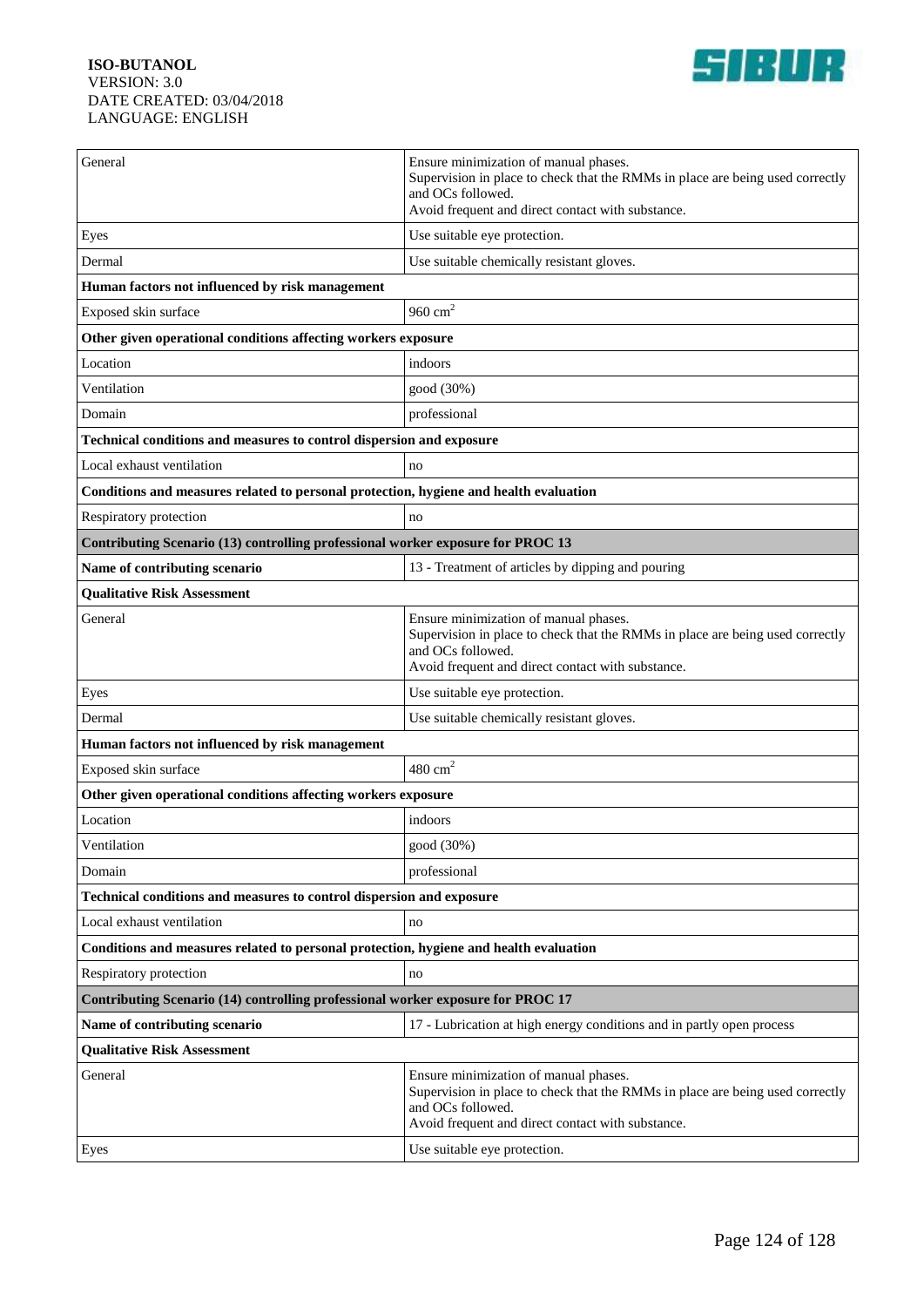

| Dermal                                                                                | Use suitable chemically resistant gloves.                                                                                                                                                        |
|---------------------------------------------------------------------------------------|--------------------------------------------------------------------------------------------------------------------------------------------------------------------------------------------------|
| Human factors not influenced by risk management                                       |                                                                                                                                                                                                  |
| Exposed skin surface                                                                  | $960 \mathrm{~cm}^2$                                                                                                                                                                             |
| Other given operational conditions affecting workers exposure                         |                                                                                                                                                                                                  |
| Location                                                                              | indoors                                                                                                                                                                                          |
| Domain                                                                                | professional                                                                                                                                                                                     |
| Technical conditions and measures to control dispersion and exposure                  |                                                                                                                                                                                                  |
| Local exhaust ventilation                                                             | yes (inhalation 80 %)                                                                                                                                                                            |
| Conditions and measures related to personal protection, hygiene and health evaluation |                                                                                                                                                                                                  |
| Respiratory protection                                                                | no                                                                                                                                                                                               |
| Contributing Scenario (15) controlling professional worker exposure for PROC 18       |                                                                                                                                                                                                  |
| Name of contributing scenario                                                         | 18 - Greasing at high energy conditions                                                                                                                                                          |
| <b>Qualitative Risk Assessment</b>                                                    |                                                                                                                                                                                                  |
| General                                                                               | Ensure minimization of manual phases.<br>Supervision in place to check that the RMMs in place are being used correctly<br>and OCs followed.<br>Avoid frequent and direct contact with substance. |
| Eyes                                                                                  | Use suitable eye protection.                                                                                                                                                                     |
| Dermal                                                                                | Use suitable chemically resistant gloves.                                                                                                                                                        |
| Human factors not influenced by risk management                                       |                                                                                                                                                                                                  |
| Exposed skin surface                                                                  | 960 $cm2$                                                                                                                                                                                        |
| Other given operational conditions affecting workers exposure                         |                                                                                                                                                                                                  |
| Location                                                                              | indoors                                                                                                                                                                                          |
| Domain                                                                                | professional                                                                                                                                                                                     |
| Technical conditions and measures to control dispersion and exposure                  |                                                                                                                                                                                                  |
| Local exhaust ventilation                                                             | yes (inhalation 80 %)                                                                                                                                                                            |
| Conditions and measures related to personal protection, hygiene and health evaluation |                                                                                                                                                                                                  |
| Respiratory protection                                                                | no                                                                                                                                                                                               |
| Contributing Scenario (16) controlling professional worker exposure for PROC 20       |                                                                                                                                                                                                  |
| Name of contributing scenario                                                         | 20 - Heat and pressure transfer fluids (closed systems) in dispersive use                                                                                                                        |
| <b>Qualitative Risk Assessment</b>                                                    |                                                                                                                                                                                                  |
| General                                                                               | Ensure minimization of manual phases.<br>Supervision in place to check that the RMMs in place are being used correctly<br>and OCs followed.<br>Avoid frequent and direct contact with substance. |
| Eyes                                                                                  | Use suitable eye protection.                                                                                                                                                                     |
| Dermal                                                                                | Use suitable chemically resistant gloves.                                                                                                                                                        |
| Human factors not influenced by risk management                                       |                                                                                                                                                                                                  |
| Exposed skin surface                                                                  | $480 \text{ cm}^2$                                                                                                                                                                               |
| Other given operational conditions affecting workers exposure                         |                                                                                                                                                                                                  |
| Location                                                                              | indoors                                                                                                                                                                                          |
| Domain                                                                                | professional                                                                                                                                                                                     |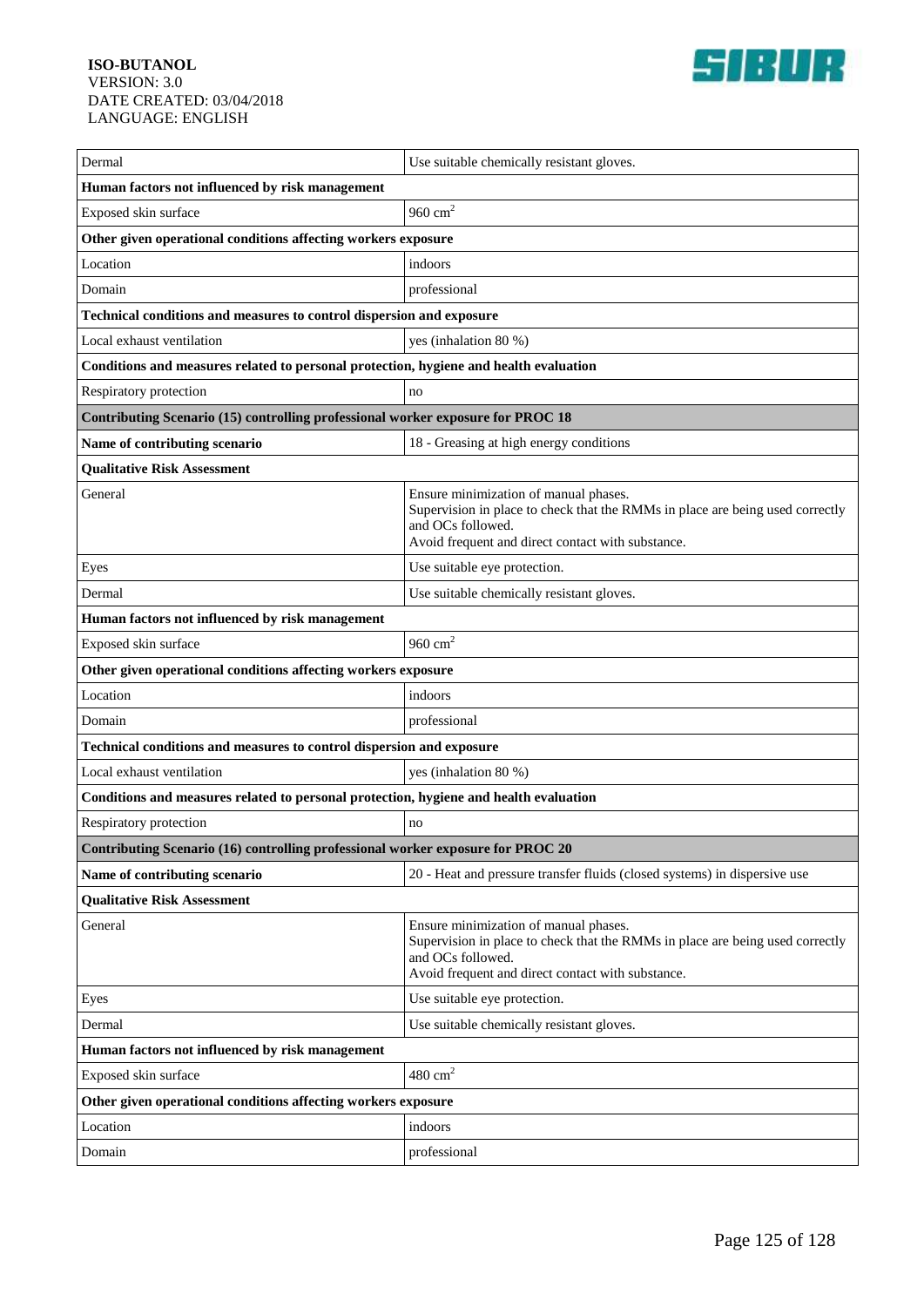

| Technical conditions and measures to control dispersion and exposure                  |                                                                                                                                                                                                                                                                                                        |  |
|---------------------------------------------------------------------------------------|--------------------------------------------------------------------------------------------------------------------------------------------------------------------------------------------------------------------------------------------------------------------------------------------------------|--|
| Local exhaust ventilation                                                             | no                                                                                                                                                                                                                                                                                                     |  |
| Conditions and measures related to personal protection, hygiene and health evaluation |                                                                                                                                                                                                                                                                                                        |  |
| Respiratory protection                                                                | no                                                                                                                                                                                                                                                                                                     |  |
| Contributing Scenario (17) controlling professional worker exposure for PROC 17       |                                                                                                                                                                                                                                                                                                        |  |
| Name of contributing scenario                                                         | 17 - Lubrication at high energy conditions and in partly open process                                                                                                                                                                                                                                  |  |
| Scenario subtitle                                                                     | elevated Temp.                                                                                                                                                                                                                                                                                         |  |
| <b>Oualitative Risk Assessment</b>                                                    |                                                                                                                                                                                                                                                                                                        |  |
| General                                                                               | Ensure minimization of manual phases.<br>Supervision in place to check that the RMMs in place are being used correctly<br>and OCs followed.<br>Avoid frequent and direct contact with substance.<br>In case no suitable local exhaust ventilation is present:<br>Wear suitable respiratory protection. |  |
| Eyes                                                                                  | Use suitable eye protection.                                                                                                                                                                                                                                                                           |  |
| Dermal                                                                                | Use suitable chemically resistant gloves.                                                                                                                                                                                                                                                              |  |
| <b>Product characteristics</b>                                                        |                                                                                                                                                                                                                                                                                                        |  |
| Physical state                                                                        | liquid                                                                                                                                                                                                                                                                                                 |  |
| Concentration in substance                                                            | 100 %                                                                                                                                                                                                                                                                                                  |  |
| Process temperature                                                                   | 108 °C                                                                                                                                                                                                                                                                                                 |  |
| Fugacity / Dustiness                                                                  | high                                                                                                                                                                                                                                                                                                   |  |
| Human factors not influenced by risk management                                       |                                                                                                                                                                                                                                                                                                        |  |
| Exposed skin surface                                                                  | 960 $cm2$                                                                                                                                                                                                                                                                                              |  |
| Other given operational conditions affecting workers exposure                         |                                                                                                                                                                                                                                                                                                        |  |
| Location                                                                              | indoors                                                                                                                                                                                                                                                                                                |  |
| Ventilation                                                                           | good (30%)                                                                                                                                                                                                                                                                                             |  |
| Domain                                                                                | professional                                                                                                                                                                                                                                                                                           |  |
| Technical conditions and measures to control dispersion and exposure                  |                                                                                                                                                                                                                                                                                                        |  |
| Local exhaust ventilation                                                             | yes (inhalation 80 %)                                                                                                                                                                                                                                                                                  |  |
| Conditions and measures related to personal protection, hygiene and health evaluation |                                                                                                                                                                                                                                                                                                        |  |
| Respiratory protection                                                                | no                                                                                                                                                                                                                                                                                                     |  |
| Contributing Scenario (18) controlling professional worker exposure for PROC 18       |                                                                                                                                                                                                                                                                                                        |  |
| Name of contributing scenario                                                         | 18 - Greasing at high energy conditions                                                                                                                                                                                                                                                                |  |
| Scenario subtitle                                                                     | elevated Temp.                                                                                                                                                                                                                                                                                         |  |
| <b>Oualitative Risk Assessment</b>                                                    |                                                                                                                                                                                                                                                                                                        |  |
| General                                                                               | Ensure minimization of manual phases.<br>Supervision in place to check that the RMMs in place are being used correctly<br>and OCs followed.<br>Avoid frequent and direct contact with substance.<br>In case no suitable local exhaust ventilation is present:<br>Wear suitable respiratory protection. |  |
| Eyes                                                                                  | Use suitable eye protection.                                                                                                                                                                                                                                                                           |  |
| Dermal                                                                                | Use suitable chemically resistant gloves.                                                                                                                                                                                                                                                              |  |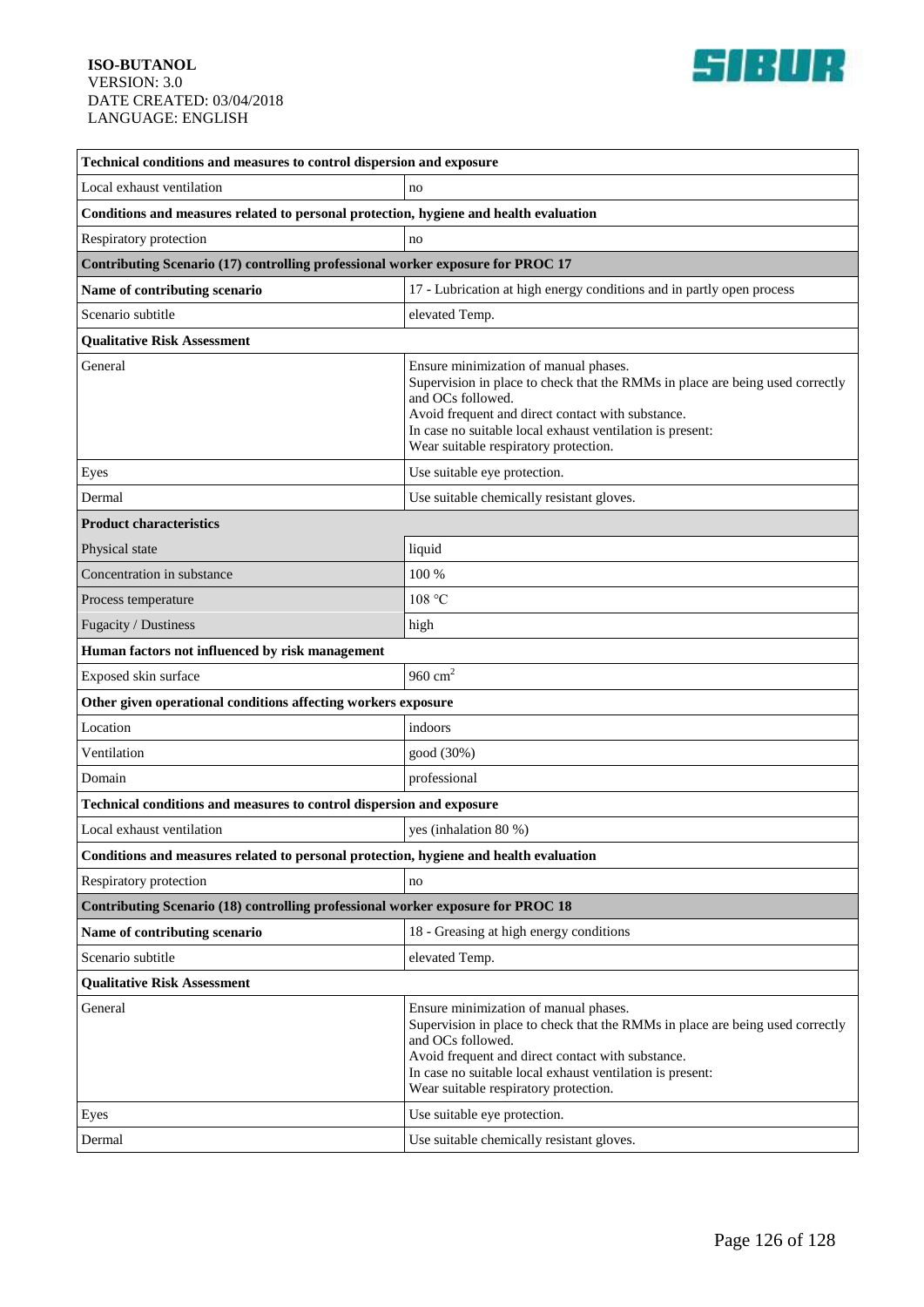

| <b>Product characteristics</b>                                                        |                                                                                                                                                                                                                                                                                                       |  |
|---------------------------------------------------------------------------------------|-------------------------------------------------------------------------------------------------------------------------------------------------------------------------------------------------------------------------------------------------------------------------------------------------------|--|
| Physical state                                                                        | liquid                                                                                                                                                                                                                                                                                                |  |
| Concentration in substance                                                            | 100 %                                                                                                                                                                                                                                                                                                 |  |
| Process temperature                                                                   | 108 °C                                                                                                                                                                                                                                                                                                |  |
| Fugacity / Dustiness                                                                  | high                                                                                                                                                                                                                                                                                                  |  |
| Human factors not influenced by risk management                                       |                                                                                                                                                                                                                                                                                                       |  |
| Exposed skin surface                                                                  | 960 $cm2$                                                                                                                                                                                                                                                                                             |  |
| Other given operational conditions affecting workers exposure                         |                                                                                                                                                                                                                                                                                                       |  |
| Location                                                                              | indoors                                                                                                                                                                                                                                                                                               |  |
| Ventilation                                                                           | good (30%)                                                                                                                                                                                                                                                                                            |  |
| Domain                                                                                | professional                                                                                                                                                                                                                                                                                          |  |
| Technical conditions and measures to control dispersion and exposure                  |                                                                                                                                                                                                                                                                                                       |  |
| Local exhaust ventilation                                                             | yes (inhalation 80 %)                                                                                                                                                                                                                                                                                 |  |
| Conditions and measures related to personal protection, hygiene and health evaluation |                                                                                                                                                                                                                                                                                                       |  |
| Respiratory protection                                                                | no                                                                                                                                                                                                                                                                                                    |  |
| Contributing Scenario (19) controlling professional worker exposure for PROC 11       |                                                                                                                                                                                                                                                                                                       |  |
| Name of contributing scenario                                                         | 11 - Non industrial spraying                                                                                                                                                                                                                                                                          |  |
| Scenario subtitle                                                                     | Automatic                                                                                                                                                                                                                                                                                             |  |
| <b>Qualitative Risk Assessment</b>                                                    |                                                                                                                                                                                                                                                                                                       |  |
| General                                                                               | Ensure minimization of manual phases.<br>Supervision in place to check that the RMMs in place are being used correctly<br>and OCs followed.<br>Ensure that a spraying booth is used.<br>Clean equipment and the work area every day.<br>Regular inspection and maintenance of equipment and machines. |  |
| Eyes                                                                                  | Use suitable eye protection.                                                                                                                                                                                                                                                                          |  |
| Dermal                                                                                | Use suitable chemically resistant gloves.<br>Avoid frequent and direct contact with substance.                                                                                                                                                                                                        |  |
| Human factors not influenced by risk management                                       |                                                                                                                                                                                                                                                                                                       |  |
| Exposed skin surface                                                                  | $1,500 \text{ cm}^2$                                                                                                                                                                                                                                                                                  |  |
| Other given operational conditions affecting workers exposure                         |                                                                                                                                                                                                                                                                                                       |  |
| Location                                                                              | indoors                                                                                                                                                                                                                                                                                               |  |
| Domain                                                                                | professional                                                                                                                                                                                                                                                                                          |  |
| Technical conditions and measures to control dispersion and exposure                  |                                                                                                                                                                                                                                                                                                       |  |
| Local exhaust ventilation                                                             | no                                                                                                                                                                                                                                                                                                    |  |
| Conditions and measures related to personal protection, hygiene and health evaluation |                                                                                                                                                                                                                                                                                                       |  |
| Respiratory protection                                                                | no                                                                                                                                                                                                                                                                                                    |  |
| Use of external/measured value inhalation                                             | Calculated with Stoffenmanager 6                                                                                                                                                                                                                                                                      |  |
| Contributing Scenario (20) controlling professional worker exposure for PROC 11       |                                                                                                                                                                                                                                                                                                       |  |
| Name of contributing scenario                                                         | 11 - Non industrial spraying                                                                                                                                                                                                                                                                          |  |
| Scenario subtitle                                                                     | Manual                                                                                                                                                                                                                                                                                                |  |
| <b>Qualitative Risk Assessment</b>                                                    |                                                                                                                                                                                                                                                                                                       |  |